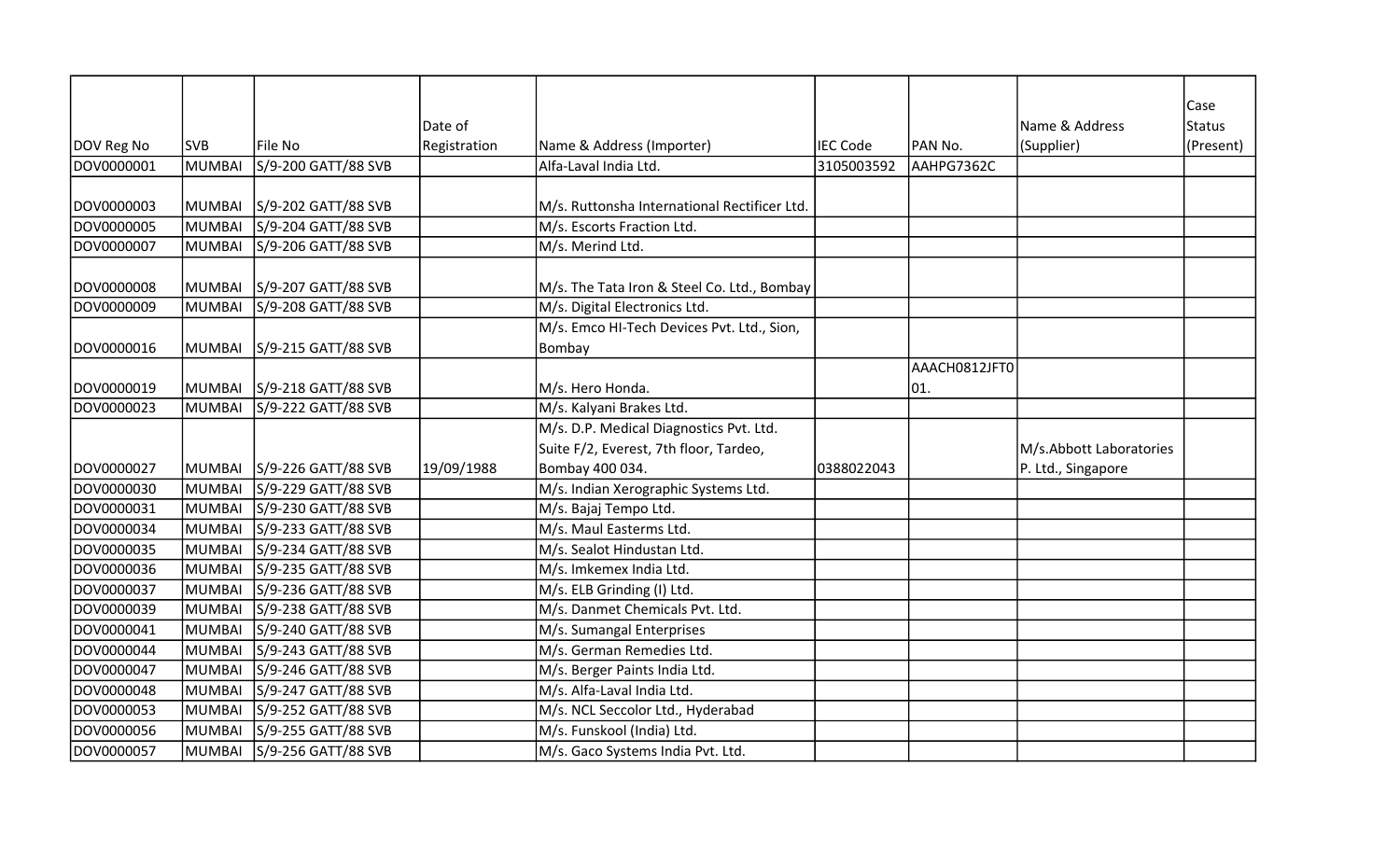|            |               |                            | M/s. PMT Machine Tool Automatics Pvt.      |            |            |  |
|------------|---------------|----------------------------|--------------------------------------------|------------|------------|--|
| DOV0000058 | <b>MUMBAI</b> | S/9-257 GATT/88 SVB        | Ltd.                                       |            |            |  |
| DOV0000062 | MUMBAI        | S/9-261 GATT/88 SVB        | M/s. Imkemex India Ltd.                    |            |            |  |
| DOV0000064 | MUMBAI        | S/9-263 GATT/88 SVB        | Larsen and Toubro Ltd.                     | 0388024011 | AAACL0140P |  |
| DOV0000071 | MUMBAI        | S/9-270 GATT/88 SVB        | M/s. Ajay Syscon Pvt. Ltd.                 |            |            |  |
| DOV0000075 | MUMBAI        | S/9-274 GATT/88 SVB        | M/s. Borosil Glass works Ltd.              |            |            |  |
|            |               |                            |                                            |            |            |  |
| DOV0000077 | MUMBAI        | S/9-276 GATT/88 SVB        | M/s. Doongurse Diamond Tools Pvt. Ltd.     |            |            |  |
| DOV0000080 | MUMBAI        | S/9-279 GATT/88 SVB        | M/s. Elektor Electronics Pvt. Ltd.         |            |            |  |
| DOV0000084 | MUMBAI        | S/9-283 GATT/88 SVB        | M/s. Gujarat State Export Corpn Ltd.       |            |            |  |
| DOV0000085 | MUMBAI        | S/9-284 GATT/88 SVB        | M/s. Chemtrols Engg. Pvt. Ltd.             |            |            |  |
| DOV0000086 | MUMBAI        | S/9-285 GATT/88 SVB        | M/s. I.R.D. Machanalysis (I) Ltd.          |            |            |  |
|            |               |                            |                                            |            |            |  |
| DOV0000090 | MUMBAI        | S/9-289 GATT/88 SVB        | M/s. Burroughs Welcome & Co. (I) Pvt. Ltd. |            |            |  |
| DOV0000093 | MUMBAI        | S/9-292 GATT/88 SVB        | M/s. Infar (India) Ltd.                    |            |            |  |
| DOV0000094 | MUMBAI        | S/9-293 GATT/88 SVB        | M/s. Intercare Ltd.                        |            |            |  |
| DOV0000098 | MUMBAI        | S/9-297 GATT/88 SVB        | M/s. Kingson Pen & Plastics Industries     |            |            |  |
| DOV0000101 | MUMBAI        | S/9-300 GATT/88 SVB        | M/s. Milgrey International, Bombay         |            |            |  |
| DOV0000102 | MUMBAI        | S/9-301 GATT/88 SVB        | M/s. Marsh Engineers                       |            |            |  |
| DOV0000103 | MUMBAI        | S/9-302 GATT/88 SVB        | M/s. Marine Combine                        |            |            |  |
| DOV0000104 | MUMBAI        | S/9-303 GATT/88 SVB        | M/s. Modi Trading Co.                      |            |            |  |
|            |               |                            | M/s. Mahindra Engineering & Chemical       |            |            |  |
| DOV0000105 | MUMBAI        | S/9-304 GATT/88 SVB        | Products Ltd.                              |            |            |  |
| DOV0000108 | MUMBAI        | S/9-307 GATT/88 SVB        | M/s. Poona Coupling Pvt. Ltd.              |            |            |  |
| DOV0000111 | MUMBAI        | S/9-310 GATT/88 SVB        | M/s.Crompton Greaves Ltd.                  |            |            |  |
| DOV0000117 | MUMBAI        | S/9-316 GATT/88 SVB        | M/s. SKF Bearing (I) Ltd., Bombay          |            |            |  |
| DOV0000121 | MUMBAI        | S/9-320 GATT/88 SVB        | M/s. Resistoline (India) Pvt. Ltd.         |            |            |  |
| DOV0000124 | MUMBAI        | S/9-323 GATT/88 SVB        | M/s. Parke Davis (I) Ltd.                  |            |            |  |
| DOV0000125 | MUMBAI        | S/9-324 GATT/88 SVB        | M/s. Soldoz Industries Bombay              |            |            |  |
| DOV0000126 | MUMBAI        | S/9-325 GATT/88 SVB        | M/s. Skefko India Bearing Co. Ltd.         |            |            |  |
| DOV0000129 | MUMBAI        | S/9-328 GATT/88 SVB        | M/s. ION Exchange India Ltd.               |            |            |  |
|            |               |                            | M/s. Gujarat Communications & Electronics  |            |            |  |
| DOV0000131 | MUMBAI        | S/9-330 GATT/88 SVB        | Ltd.                                       |            |            |  |
| DOV0000133 |               | MUMBAI S/9-332 GATT/88 SVB | M/s. Gujarat Instrument Ltd.               |            |            |  |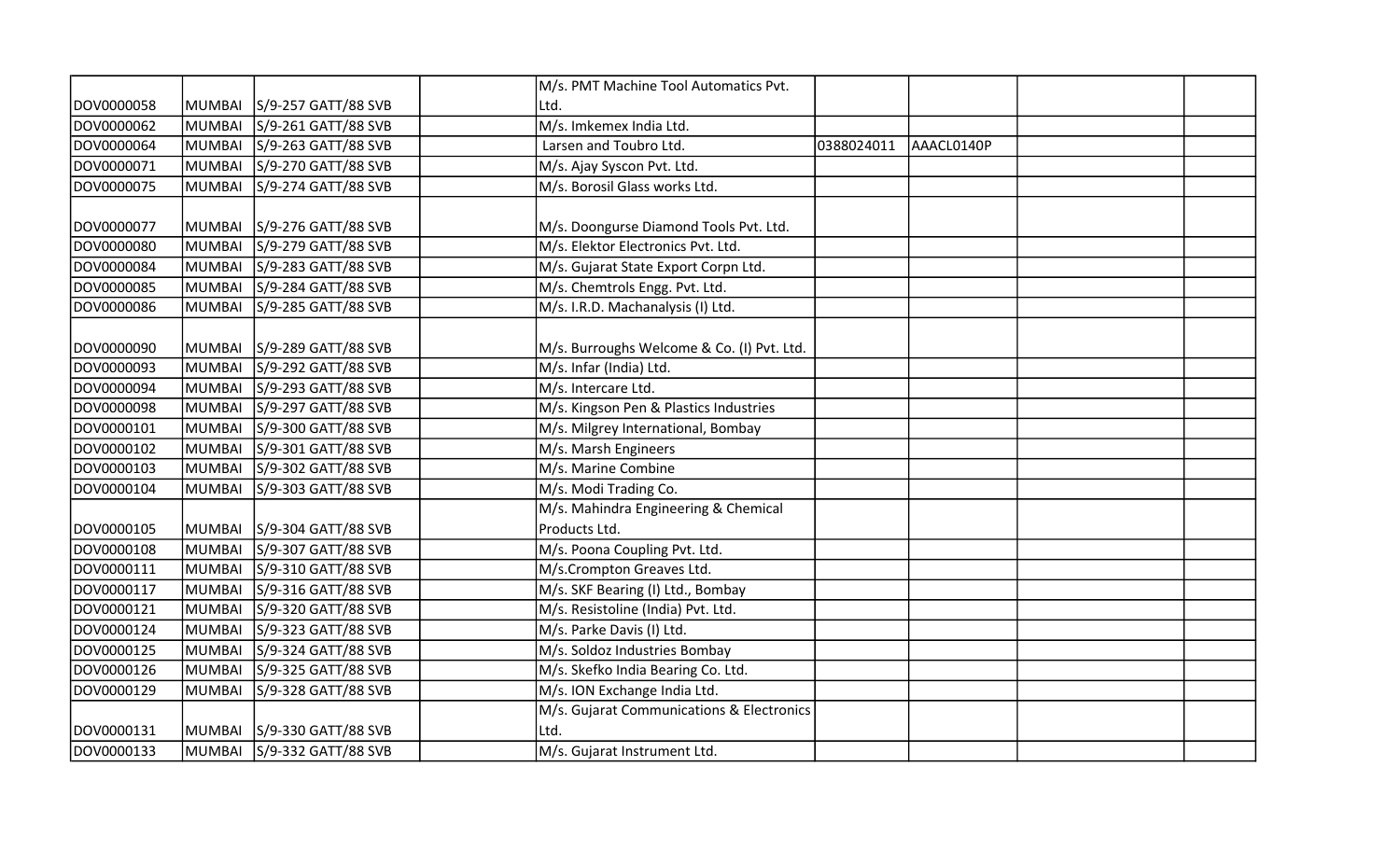| DOV0000134 | MUMBAI        | S/9-333 GATT/88 SVB        | M/s. Tata Unisys Ltd.                                     |            |            |                                             |  |
|------------|---------------|----------------------------|-----------------------------------------------------------|------------|------------|---------------------------------------------|--|
| DOV0000135 | <b>MUMBAI</b> | S/9-334 GATT/88 SVB        | M/s. Birla Erickson Tools Ltd.                            |            |            |                                             |  |
|            |               |                            |                                                           |            |            | ALFA LAVAL FOOD AND<br>DAIRY INTERNATIONAL, |  |
| DOV0000143 | <b>MUMBAI</b> | S/9-342 GATT/88 SVB        | Food Specialities Ltd.                                    | OD-8200112 |            | Sweden                                      |  |
| DOV0000144 | <b>MUMBAI</b> | S/9-343 GATT/88 SVB        | M/s. Ingersoll-Rand (India) Ltd.                          |            |            |                                             |  |
| DOV0000145 | <b>MUMBAI</b> | S/9-344 GATT/88 SVB        | M/s. Mahindra & Mahindra Ltd.                             |            |            |                                             |  |
| DOV0000148 | <b>MUMBAI</b> | S/9-347 GATT/88 SVB        | Bajaj Auto Ltd.                                           | 0388043997 | AAACB3370K |                                             |  |
| DOV0000149 | <b>MUMBAI</b> | S/9-348 GATT/88 SVB        | M/s. Greaves Cotton & Co. Ltd.                            |            |            |                                             |  |
| DOV0000150 | <b>MUMBAI</b> | S/9-350 GATT/88 SVB        | Kanthal India Ltd.                                        | OC-8201427 |            | KANTHAL ELECTROHEAT<br>HK LTD., Hongkong    |  |
| DOV0000161 | <b>MUMBAI</b> | S/9-361 GATT/88 SVB        | The Surat Cotton Spg. and Wvg. Mills P. Ltd. 0388039981   |            |            | Mafatlal AG, Switzerland                    |  |
| DOV0000164 | <b>MUMBAI</b> | S/9-364 GATT/88 SVB        | M/s. Kishor Pumps Pvt. Ltd., Pune                         |            |            |                                             |  |
| DOV0000166 | <b>MUMBAI</b> | S/9-366 GATT/88 SVB        | M/s. Polyolefins Industries Ltd.                          |            |            |                                             |  |
| DOV0000169 | <b>MUMBAI</b> | S/9-369 GATT/88 SVB        | M/s. Hindustan Ferodo Ltd.                                |            |            |                                             |  |
| DOV0000171 | <b>MUMBAI</b> | S/9-371 GATT/88 SVB        | Larsen and Toubro Ltd.                                    | 0388024011 | AAACL0140P |                                             |  |
| DOV0000172 | <b>MUMBAI</b> | S/9-372 GATT/88 SVB        | M/s. Harish Textile Engg. (Pvt.) Ltd.                     |            |            |                                             |  |
| DOV0000181 | <b>MUMBAI</b> | S/9-381 GATT/88 SVB        | M/s. Shriram Refrigeration Ind Ltd.                       |            |            |                                             |  |
| DOV0000182 | <b>MUMBAI</b> | S/9-382 GATT/88 SVB        | M/s. Peass Industrial Engineers Pvt. Ltd.                 |            |            |                                             |  |
| DOV0000184 | <b>MUMBAI</b> | S/9-384 GATT/88 SVB        | M/s. Pioneer Equipment Co. Pvt. Ltd.,<br>Vadodara         |            |            |                                             |  |
| DOV0000185 | <b>MUMBAI</b> | S/9-385 GATT/88 SVB        | M/s. Bajaj Auto Ltd.                                      |            |            |                                             |  |
| DOV0000188 | <b>MUMBAI</b> | S/9-388 GATT/88 SVB        | M/s. Control & Switchgear Co. Pvt. Ltd.,<br>New Delhi     |            |            |                                             |  |
| DOV0000189 | <b>MUMBAI</b> | S/9-389 GATT/88 SVB        | M/s. Dalal & Shah Associates, Bombay                      |            |            |                                             |  |
| DOV0000191 | <b>MUMBAI</b> | S/9-391 GATT/88 SVB        | M/s. Akay Industries Bombay                               |            |            |                                             |  |
| DOV0000192 |               | MUMBAI S/9-392 GATT/88 SVB | M/s. Precision Drilling Equipments (I) Ltd.,<br>New Delhi |            |            |                                             |  |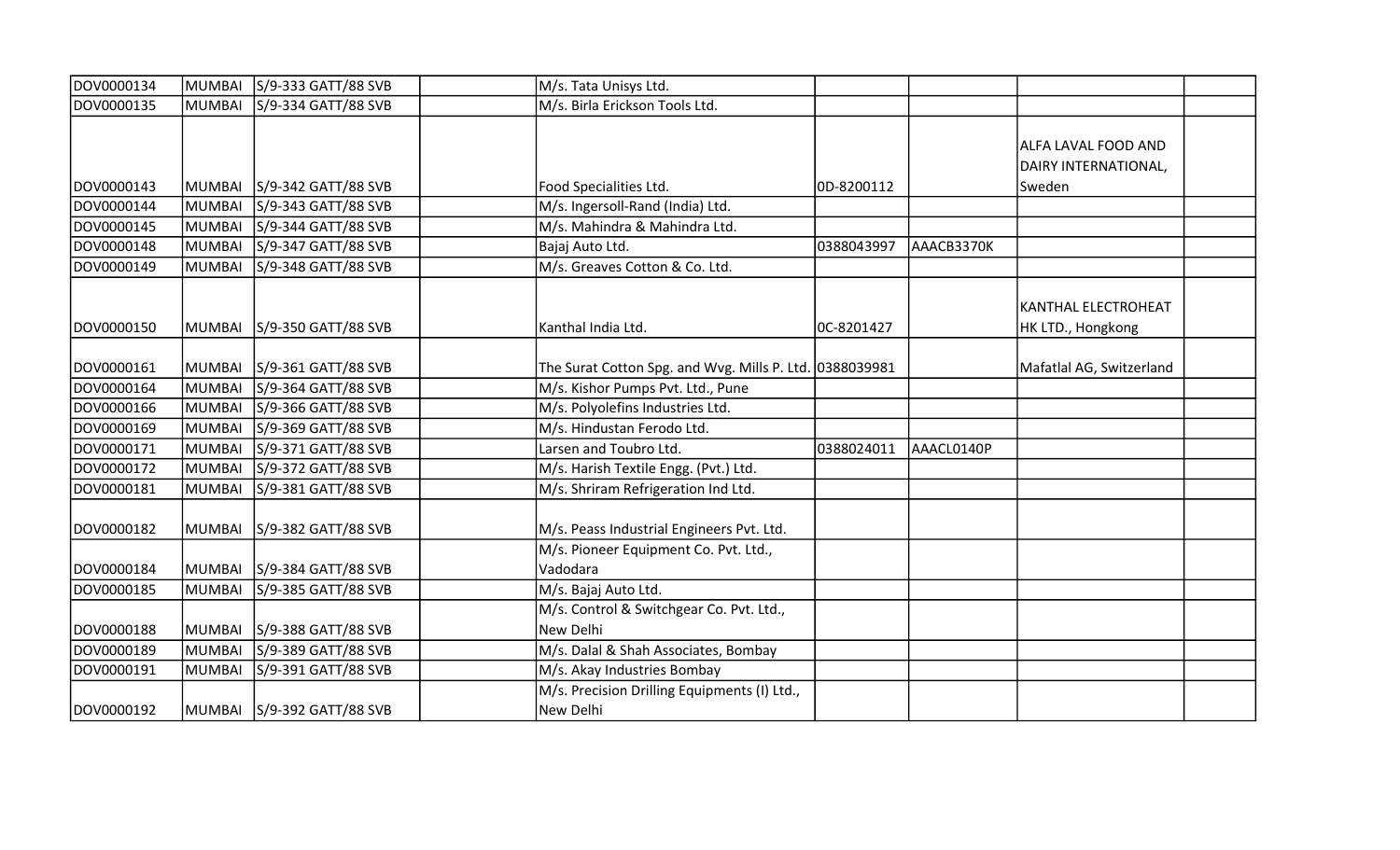|            |        |                                         |            |                                         |            |            |                                         | Case        |
|------------|--------|-----------------------------------------|------------|-----------------------------------------|------------|------------|-----------------------------------------|-------------|
|            |        |                                         |            |                                         |            |            |                                         | Under       |
|            |        |                                         |            |                                         |            |            | M/s. Continental West                   | Investigati |
| DOV0000528 | MUMBAI | S/9-248 GATT/1991 GVC 09/08/1991        |            | M/s. Modi Rubber Ltd., Mumbai.          | 0588063746 |            | Germany                                 | on          |
|            |        |                                         |            |                                         |            |            |                                         | Case        |
|            |        |                                         |            |                                         |            |            |                                         | Under       |
|            |        |                                         |            |                                         |            |            |                                         | Investigati |
| DOV0000531 | MUMBAI | S/9-251 GATT/1991 GVC 09/08/1991        |            | M/s. Polylefins Industries Ltd., Mumbai |            |            | M/s. Chemex Co.                         | on          |
|            |        |                                         |            |                                         |            |            |                                         | Case        |
|            |        |                                         |            |                                         |            |            |                                         | Under       |
|            |        |                                         |            | M/s. Win Medicare Ltd., New Delhi 110   |            |            |                                         | Investigati |
| DOV0000769 | MUMBAI | S/9-253 GATT/94 GVC                     | 18/07/1994 | 019.                                    |            |            | M/s. Mundi Pharma AG.                   | on          |
|            |        |                                         |            |                                         |            |            |                                         | Not         |
|            |        |                                         |            |                                         |            |            | M/s. Colgate Palmolive                  | decided     |
| DOV0001005 | MUMBAI | S/9-120 GATT/98 GVC                     |            | M/s. Colgate Palmolive Co. Ltd.         | 000000N.A. | N.A.       | Corpn. Japan.                           | yet         |
|            |        |                                         |            |                                         |            |            |                                         | Case        |
|            |        |                                         |            |                                         |            |            |                                         | Under       |
|            |        |                                         |            |                                         |            |            | M/s. GE Plastic Pacific Pte Investigati |             |
| DOV0001118 | MUMBAI | S/9-234 GATT/98 GVC                     |            | M/s. Modi Tremco India Pvt. Ltd.        | 000000N.A. | N.A.       | Ltd.                                    | on          |
|            |        |                                         |            |                                         |            |            |                                         |             |
|            |        |                                         |            |                                         |            |            | M/s. Colgate Oral                       | Not yet     |
| DOV0001164 | MUMBAI | S/9-281 GATT/98 GVC                     |            | M/s. Colgate Palmolive (I) Ltd.         | 000000N.A. | N.A.       | Pharmaceuticals U.S.A.                  | decided     |
|            |        |                                         |            |                                         |            |            | Gersy Food Tech. Co.,                   |             |
| DOV0001222 | MUMBAI | S/9-339 GATT/98 GVC                     |            | Cadbury India Ltd.                      | 0388024976 | AAACC0460H | Egypt.                                  |             |
|            |        |                                         |            |                                         |            |            |                                         | Case        |
|            |        |                                         |            |                                         |            |            |                                         | Under       |
|            |        |                                         |            |                                         |            |            | M/s. Besix Dabhol S.A.,                 | Investigati |
| DOV0001386 | MUMBAI | S/9-185 GATT/1999 GVC                   |            | M/s. Besix Dabhol S.A. Project Office   | 0398048894 | N.A        | <b>Belgium</b>                          | lon         |
|            |        |                                         |            |                                         |            |            |                                         | Case        |
|            |        |                                         |            |                                         |            |            |                                         | Under       |
|            |        |                                         |            | M/s. Holnen and Hopman Eng. Pvt. Ltd.,  |            |            | M/s. Eineh and Hopman                   | Investigati |
| DOV0001538 |        | MUMBAI S/9-142 GATT/2000 GVC 09/11/2000 |            | <b>West Bengal</b>                      | 0299014801 |            | Eng. B.V., Netherland                   | on          |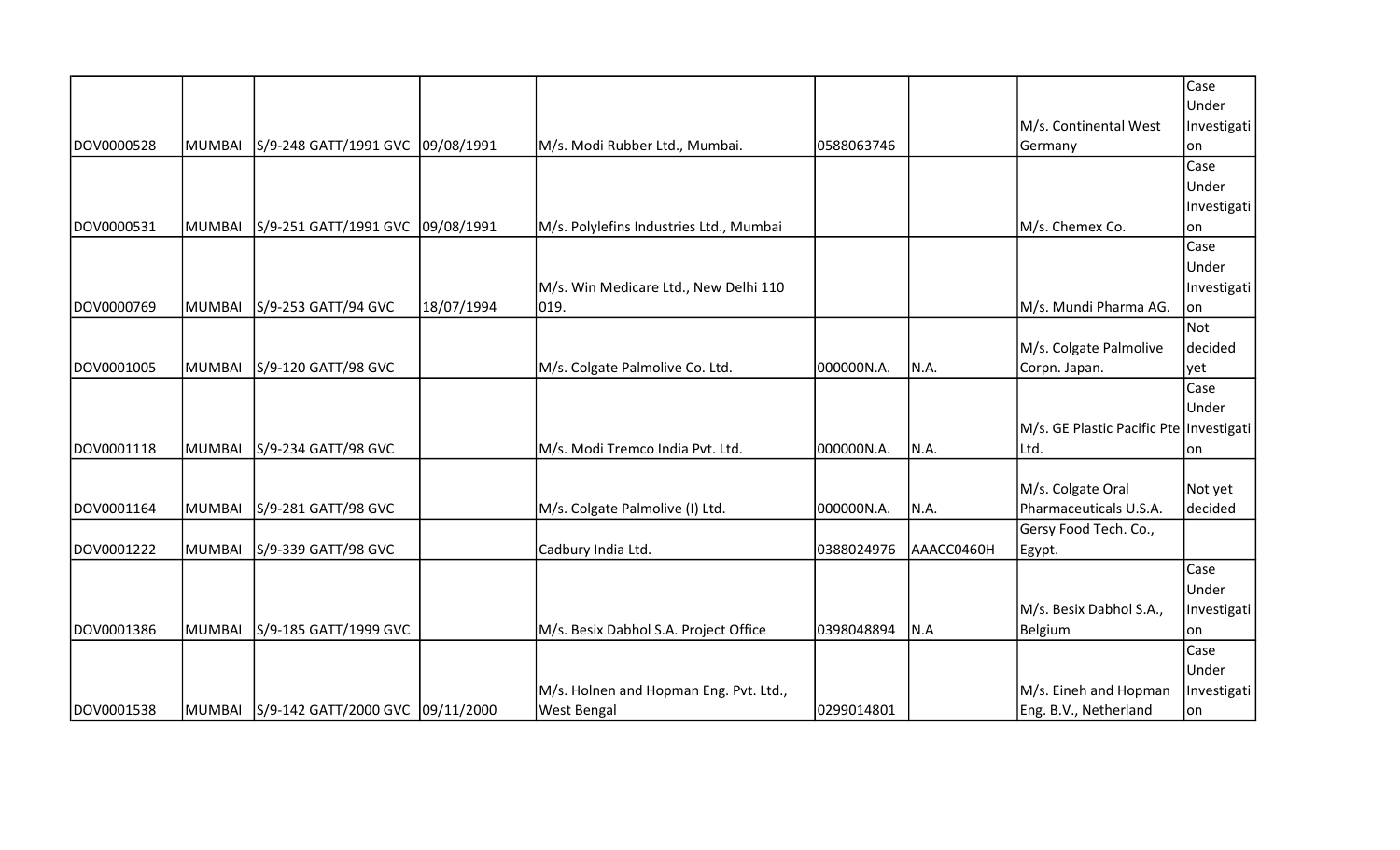|            |               |                                  |            |                                               |               |               |                                         | Case           |
|------------|---------------|----------------------------------|------------|-----------------------------------------------|---------------|---------------|-----------------------------------------|----------------|
|            |               |                                  |            |                                               |               |               |                                         | Under          |
|            |               |                                  |            |                                               |               |               | M/s. Sofembal Site                      | Investigati    |
| DOV0001539 | <b>MUMBAI</b> | S/9-143 GATT/2000 GVC 10/11/2000 |            | M/s. Alstom Transport Ltd.,                   | not available | N.A           | Alstom, Frace                           | on             |
|            |               |                                  |            |                                               |               |               |                                         | Case           |
|            |               |                                  |            |                                               |               |               | M/s. Photo Me                           | Under          |
|            |               |                                  |            |                                               |               |               | International PLG,                      | Investigati    |
| DOV0001620 | <b>MUMBAI</b> | S/9-78 GATT/2000 GVC             | 19/05/2000 | M/s. Godrej Photo Me, Mumbai                  | 0000000N.A    | N.A           | England                                 | on             |
|            |               |                                  |            |                                               |               | AABCBO224FTO  | M/s. Boart Longyear RTI,                | <b>NOT</b>     |
| DOV0001643 | <b>MUMBAI</b> | S/9-02 GATT/2001 GVC             | 04/01/2001 | M/s. Boart Longyear Pvt. Ltd., New Delhi.     | 00000000NA    | 01            | RSA.                                    | <b>DECIDED</b> |
|            |               |                                  |            |                                               |               |               | M/s. LBI Engineering                    | <b>NOT</b>     |
| DOV0001657 | <b>MUMBAI</b> | S/9-105 GATT/2001 GVC            | 05/09/2001 | M/s. Lowenbrau Buttenheim (I) Pvt. Ltd        | 00000000NA    | AAACL3855F    | Gmbh, Germany                           | <b>DECIDED</b> |
|            |               |                                  |            |                                               |               | AAACB3906FFT  | M/s. Baxter Exports                     | <b>NOT</b>     |
| DOV0001659 | <b>MUMBAI</b> | S/9-107 GATT/2001 GVC            | 10/09/2001 | M/s. Baxta (India) Pvt. Ltd.                  | 00000000NA    | 001           | Corporation, USA                        | <b>DECIDED</b> |
|            |               |                                  |            |                                               |               |               | M/s. G.T. Exhausts (N.I.)               | <b>NOT</b>     |
| DOV0001667 | <b>MUMBAI</b> | S/9-114 GATT/2001 GVC 21/09/2001 |            | M/s. East West Exhausts Pvt. Ltd.             | 00000000NA    | AAACE6806H    | Ltd., Ireland                           | <b>DECIDED</b> |
|            |               |                                  |            |                                               |               |               | M/s. PT General Motors                  | <b>NOT</b>     |
| DOV0001717 | <b>MUMBAI</b> | S/9-27 GATT/2001 GVC             | 02/03/2001 | M/s. General Motors (I) Ltd., Gujarat.        | 00000000NA    | <b>NA</b>     | Indonesia                               | <b>DECIDED</b> |
|            |               |                                  |            |                                               |               |               |                                         | Case           |
|            |               |                                  |            |                                               |               |               |                                         | Under          |
|            |               |                                  |            |                                               |               |               | M/s. Unliver Thai Holding   Investigati |                |
| DOV0001724 | <b>MUMBAI</b> | S/9-34 GATT/2001 GVC             | 28/03/2001 | M/s. Hindustan Leaver Limited, Mumbai.        | 00000000NA    | <b>NA</b>     | Ltd. Thailand.                          | on             |
|            |               |                                  |            | M/s. Secalt SA Project Office Branch sinoo    |               |               |                                         |                |
|            |               |                                  |            | A- Uma Shanthi Residency, 25 Habibullah       |               |               |                                         | <b>NOT</b>     |
| DOV0001747 | <b>MUMBAI</b> | S/9-57 GATT/2001 GVC             | 01/06/2001 | Road, T. Nagar, Chennai                       | 00000000NA    | <b>NA</b>     | Secalt SA Luxemboura.                   | <b>DECIDED</b> |
|            |               |                                  |            | M/s. Hettich India Pvt. Ltd., No. 14 (Old no. |               |               |                                         |                |
|            |               |                                  |            | 46) Montieth Road, Egmore, Chennai - 600      |               |               | M/s. Hettich Beschlage,                 | <b>NOT</b>     |
| DOV0001755 | <b>MUMBAI</b> | S/9-65 GATT/2001 GVC             | 19/06/2001 | 1008.                                         | 00000000NA    | <b>NA</b>     | Hemburg.                                | <b>DECIDED</b> |
|            |               |                                  |            | M/s. Akzo Nobel Car Refinishes India Pvt.     |               |               |                                         |                |
|            |               |                                  |            | Ltd., B-92 Himalaya House, 23 Kasturba        |               |               | Akzo Nobel Car                          | <b>NOT</b>     |
| DOV0001764 | <b>MUMBAI</b> | S/9-74 GATT/2001 GVC             | 04/07/2001 | Gandhi Marg, New Delhi.                       | 00000000NA    | AABCA0197Q.   | Refinishes Singapore.                   | <b>DECIDED</b> |
|            |               |                                  |            |                                               |               | AAACE4623JFT0 | M/s. Essilor International,             | <b>NOT</b>     |
| DOV0001772 |               | MUMBAI   S/9-82 GATT/2001 GVC    | 24/07/2001 | M/s. Essilor SRF Optics Ltd.                  | 00000000NA    | 01            | France                                  | <b>DECIDED</b> |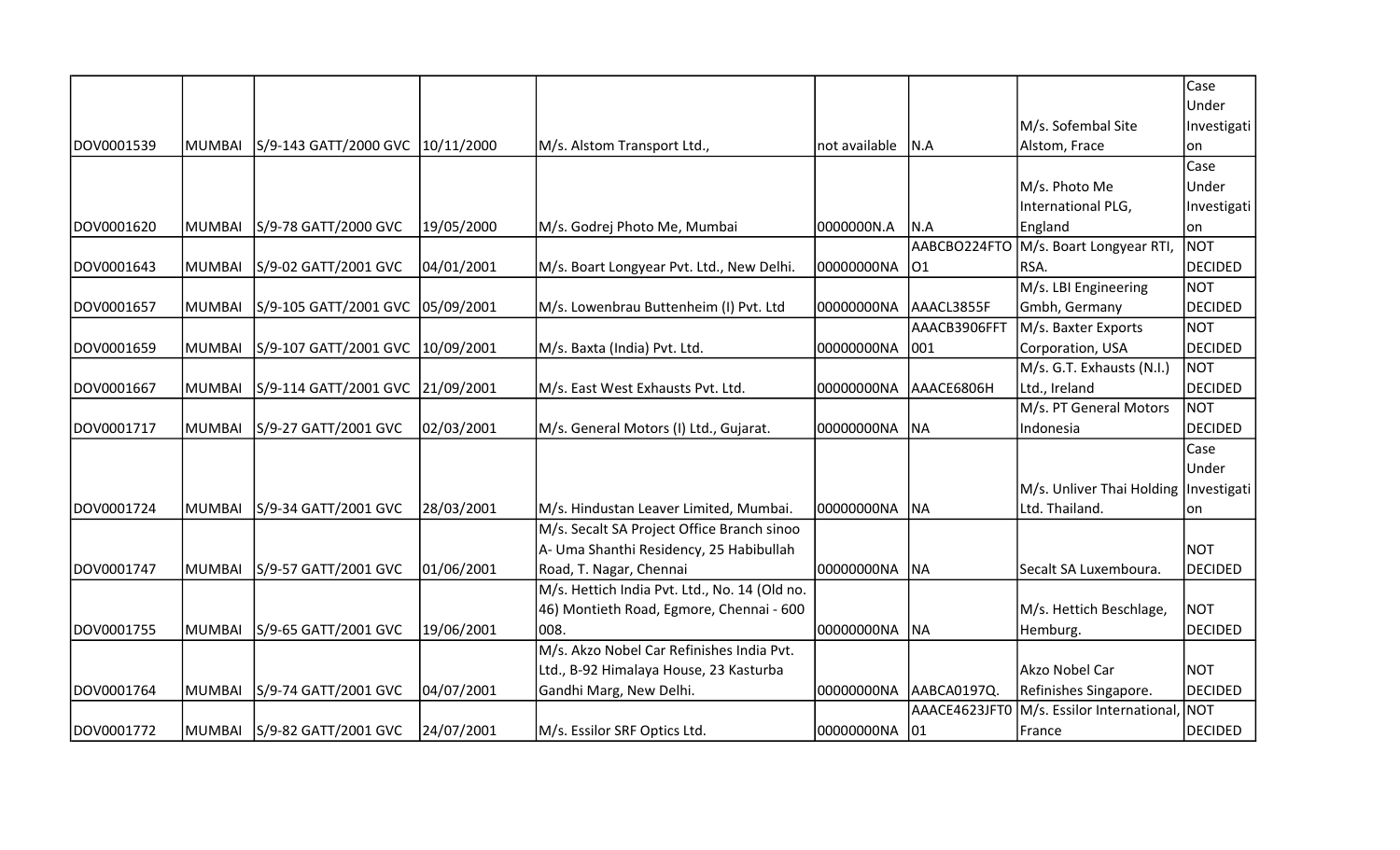|            |        |                               |            |                                              |            |              | M/s. BASF Coatings Inc,                 | <b>NOT</b>     |
|------------|--------|-------------------------------|------------|----------------------------------------------|------------|--------------|-----------------------------------------|----------------|
| DOV0001786 | MUMBAI | S/9-96 GATT/2001 GVC          | 21/08/2001 | M/s. BASF Coating Ltd.                       | 00000000NA | AABEB2364G   | Philipines                              | <b>DECIDED</b> |
|            |        |                               |            |                                              |            |              |                                         |                |
|            |        |                               |            |                                              |            |              | M/s. Siemens Milltronics                |                |
|            |        |                               |            |                                              |            |              | Process Instruments Inc,                |                |
|            |        |                               |            |                                              |            |              | 1954 Technology Drive,                  |                |
|            |        |                               |            | M/s. Toshbro Control Pvt. Ltd., 198,         |            |              | P.O. Box 4225                           |                |
|            |        |                               |            | Jamshedji Tata Road, Khetan Bhavan, 2nd      |            | AABCT4441QFT | Peterborough, On K9J7B1 NOT             |                |
| DOV0001870 | MUMBAI | S/9-47 GATT/2002 GVC          | 23/04/2002 | floor, Mumbai - 400 020.                     | 0301057168 | 001          | Canada.                                 | <b>DECIDED</b> |
|            |        |                               |            |                                              |            |              |                                         |                |
|            |        |                               |            |                                              |            |              | Dynea Oil Field                         | Case           |
|            |        |                               |            | Dyno-Enpro Oil Field Chemicals Pvt. Ltd., 2, |            |              | Chemicals Asia Pacific Pte              | Under          |
|            |        |                               |            | Western Avenue, Maharani Baug, New           |            |              | Ltd., 43 Shipyard Road,                 | Investigati    |
| DOV0001902 | MUMBAI | S/9-79 GATT/2002 GVC          | 08/05/2002 | Delhi                                        | 0500073945 | AACFD5219J   | Singapore - 628135                      | on             |
|            |        |                               |            |                                              |            |              | M/s. Branopac Gmbh                      |                |
|            |        |                               |            | M/s. Branopac India (P) Ltd., 6/3            |            |              | Industries trasse 5-7, D-               |                |
|            |        |                               |            | Vishwadeep Tower, Distt. Center, Janak       |            |              | 65760, Eschborn,                        | <b>NOT</b>     |
| DOV0001931 | MUMBAI | S/9-09 GATT/2003 GVC          | 14/01/2003 | Puri New Delhi                               | 0502016701 | AABCB7860R   | Germany                                 | <b>DECIDED</b> |
|            |        |                               |            | M/s. PVR Pictures Ltd., 50 West Regal        |            |              | M/s. Miramax                            |                |
|            |        |                               |            | Building, Connaught place, New Delhi - 110   |            |              | AACC83746KFT0 International, New York - | <b>NOT</b>     |
| DOV0001950 | MUMBAI | S/9-28 GATT/2003 GVC          | 03/06/2003 | 001                                          | 0502027281 | 01           | 10613                                   | <b>DECIDED</b> |
|            |        |                               |            |                                              |            |              |                                         |                |
|            |        |                               |            |                                              |            |              | M/s. Redler Ltd., Redler                |                |
|            |        |                               |            | M/s. Redler India Pvt. Ltd., 13D, KIADB      |            |              | House, Dudbridge,                       |                |
|            |        |                               |            | Industrial Area, Attibele - 562 107, Dist.   |            | AACCR3373GFT | Stroud, Gloucestershire,                | <b>NOT</b>     |
| DOV0001951 | MUMBAI | S/9-29 GATT/2003 GVC          | 03/07/2003 | Bangalore                                    | 0702016713 | 1001         | GL5 3EY, England                        | <b>DECIDED</b> |
|            |        |                               |            |                                              |            |              |                                         |                |
|            |        |                               |            |                                              |            |              | M/s. ABB Power                          |                |
|            |        |                               |            | M/s. Asea Brown Boveri Ltd., (ABB Ltd.)      |            |              | Technology Products, AB,                |                |
|            |        |                               |            | Plot No. 22 A, Shah Industrial Estate, 1st   |            |              | Unit: Figeholms,                        |                |
|            |        |                               |            | floor, Off. Veera Desai Road, Andheri (W),   |            |              | Fabriksvagen 25, SE - 572   NOT         |                |
| DOV0002012 |        | MUMBAI   S/9-89 GATT/2003 GVC | 11/09/2003 | Mumbai - 400 053.                            | 0388038047 | AAACA3834B   | 75 Figeholms, Sweden                    | <b>DECIDED</b> |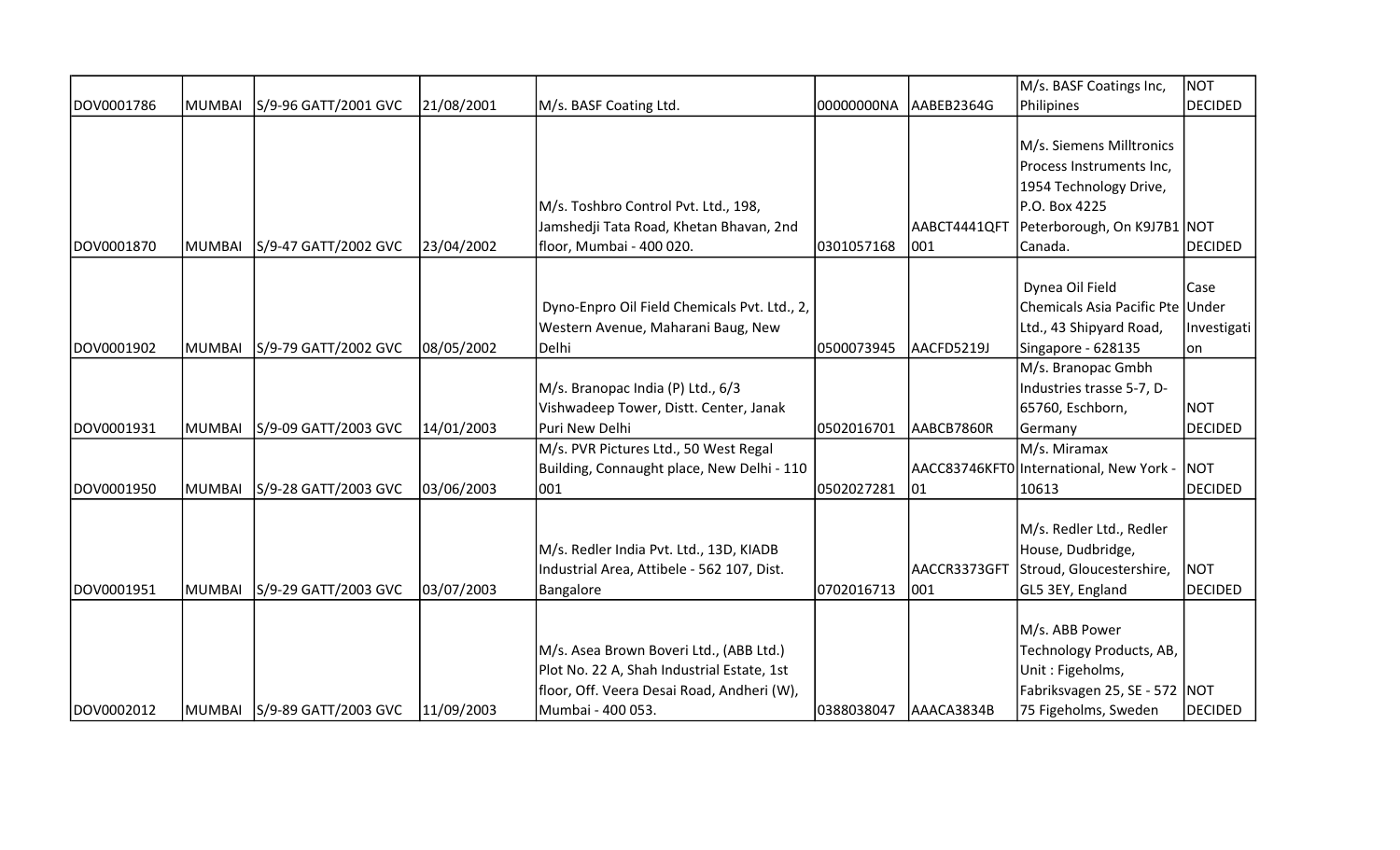|             |               |                                  |            | Zobele India Pvt. Ltd.Plot                   |            |            | Zobele Industrei Chemchi              |             |
|-------------|---------------|----------------------------------|------------|----------------------------------------------|------------|------------|---------------------------------------|-------------|
|             |               |                                  |            | No.19, Bamunimaidan Industrial area          |            |            | SPA, VIA Fersinia, 438100             |             |
| IDOV0004051 | MUMBAI        | S44-09/2007                      | 20/03/2007 | Guwahati, Assam                              | 0398030961 | AAACD9939Q | Trento                                |             |
|             |               |                                  |            |                                              |            |            |                                       | Case        |
|             |               |                                  |            | M/s.Smith International INC, 806-807,        |            |            | M/s.Smith Services,                   | Under       |
|             |               |                                  |            | Powai Plaza, 8th flr, Central Avenue,        |            |            | 16740 Hardy Road,                     | Investigati |
| DOV0004684  | MUMBAI        | S/9-32/GATT/08 GVC               | 02/06/2008 | Hiranandani Garden, Powai - 400 076.         | 0303031794 | AAHCS3148R | Houston Texas, 77032.                 | lon         |
|             |               |                                  |            |                                              |            |            |                                       | Case        |
|             |               |                                  |            | Siraga India Pvt. Ltd., Elysium Mansion,     |            |            | Siraga SA, ZI, LES                    | Under       |
|             |               |                                  |            | Ground floor, Walton road, Colaba,           |            |            | HERVAUS-BP, 14-36500                  | Investigati |
| DOV0004721  | <b>MUMBAI</b> | S/9-73 GATT/2008 GVC             | 15/07/2008 | Mumbai, Maharashtra - 400 001.               | 0307094618 | AAACS9495E | <b>BUZANCIAS FRANCE</b>               | lon         |
|             |               |                                  |            |                                              |            |            |                                       |             |
|             |               |                                  |            |                                              |            |            |                                       |             |
|             |               |                                  |            |                                              |            |            | Dauser Industrieanlagen   Case        |             |
|             |               |                                  |            | Dauser Water solutions india pvt Itd         |            |            | und Wassertechnik Gmbh Under          |             |
|             |               |                                  |            | Heritage house 6 Ramabai Ambedkar road       |            |            | A 8055 Graz Puntigamer   Investigati  |             |
| DOV0004797  | MUMBAI        | S/9-128 GATT/08 GVC              | 08/10/2008 | Pune 411 001                                 | 3106003677 | AACCD3466C | StraBe 125 127 Germany on             |             |
|             |               |                                  |            |                                              |            |            |                                       | Case        |
|             |               |                                  |            | Volkswagen India Pvt. Ltd., Vakils House, 18 |            |            | Volkswagen AG, Berliner               | Under       |
|             |               |                                  |            | Sprott Road, Ballard Estate, Mumbai - 400    |            |            | Ring 2, 38436, Wolfsburg, Investigati |             |
| DOV0004804  | MUMBAI        | S/9-134 GATT/2008 GVC 13/10/2008 |            | 001.                                         | 0307019390 | AACCV4229P | Germany.                              | lon         |
|             |               |                                  |            |                                              |            |            |                                       | Case        |
|             |               |                                  |            |                                              |            |            | Veromatic International               | Under       |
|             |               |                                  |            | Godrej and Boyce Mfg Co Ltd                  |            |            | BV Peter Zeemanweg 76                 | Investigati |
| DOV0004843  | <b>MUMBAI</b> | S/9-18GATT/09GVC                 | 23/01/2009 | Pirojshanagar Vikhroli Mumbai 400 079        | 0388021713 | AAACG1395D | NL 3316 QZ Netherland                 | on          |
|             |               |                                  |            |                                              |            |            |                                       |             |
|             |               |                                  |            | TransMarket Group Research India Pvt.Ltd.,   |            |            | TransMarket Group Ltd., Case          |             |
|             |               |                                  |            | 503-A,5th floor, Wing-C, Fortune 2000,       |            |            | Vintners Place, 68, Upper Under       |             |
|             |               |                                  |            | Bandra Kurla Complex, Bandra East,           |            |            | Thames Street, London                 | Investigati |
| DOV0005122  |               | MUMBAI   S/9-45 GATT/2009 GVC    | 24/03/2009 | Mumbai- 400 051.                             | 0304058220 | AACCT0266A | EC4V 3BJ, U.K.                        | on          |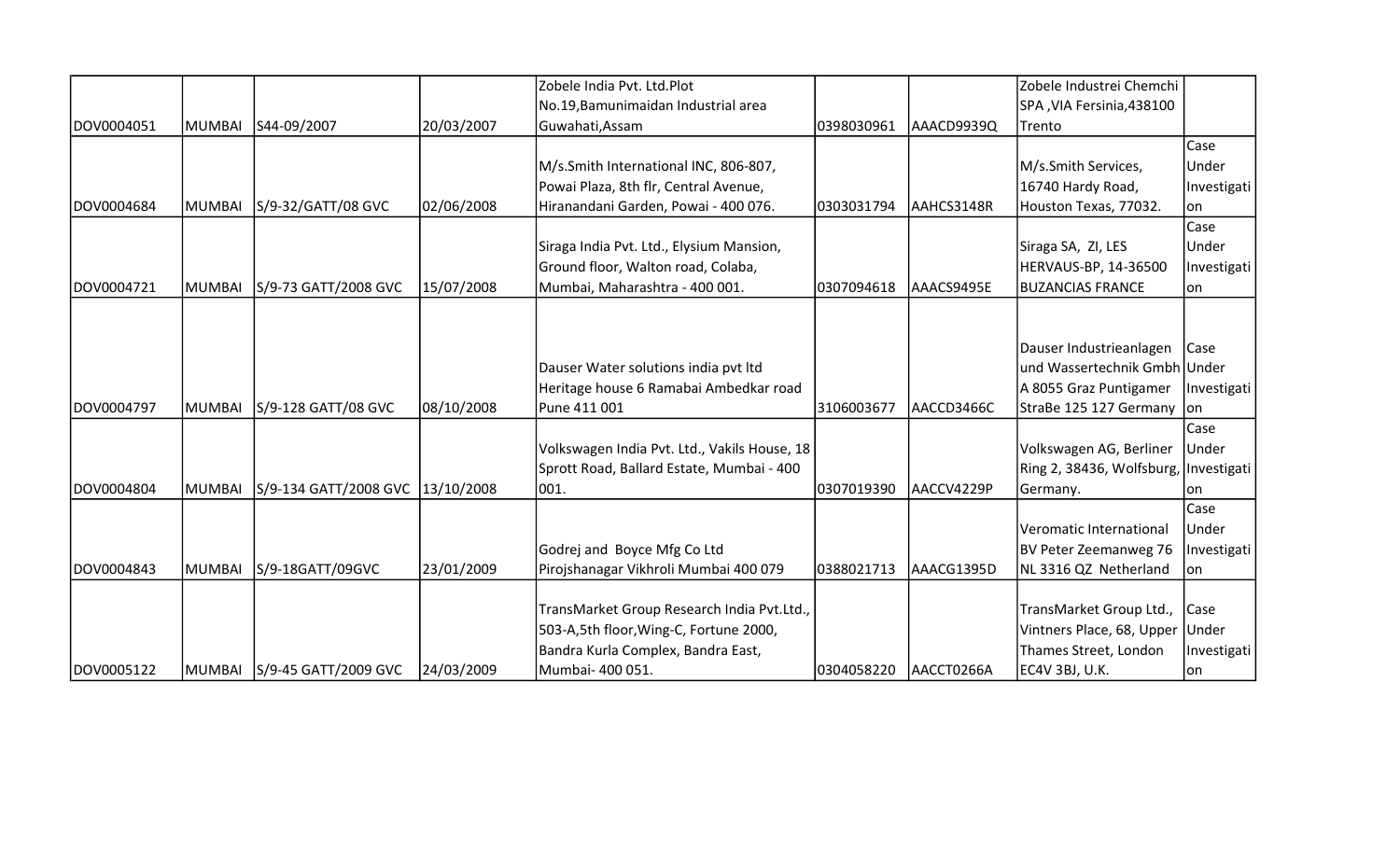|            |               |                            |            |                                              |            |            | <b>Hutchison Max Paging</b>      |             |
|------------|---------------|----------------------------|------------|----------------------------------------------|------------|------------|----------------------------------|-------------|
|            |               |                            |            | <b>CONNECT INDIA MOBILE TECH</b>             |            |            | Pvt. Ltd., Peninsula             |             |
|            |               |                            |            | (FORMERLY KNOWN AS Hutchison Max             |            |            | Corporate Park,                  | Case        |
|            |               |                            |            | Paging Pvt. Ltd., Peninsula Corporate Park,  |            |            | Ganpatrao Kadam Marg,            | Under       |
|            |               | S/9-56 GATT/2014 GVC       |            | Ganpatrao Kadam Marg, Lower Parel,           |            |            | Lower Parel, Mumbai-             | Investigati |
| DOV0005139 | MUMBAI        | (S44-15/2009)              | 09/03/2009 | Mumbai- 400013.                              | 0399026584 | AAACH5945G | 400013.                          | lon         |
|            |               |                            |            |                                              |            |            |                                  |             |
|            |               |                            |            |                                              |            |            | McAfee Ireland Ltd               |             |
|            |               |                            |            |                                              |            |            | Ireland M/s McAfee               |             |
|            |               |                            |            |                                              |            |            | Ireland Ltd Singapore M/s        |             |
|            |               |                            |            |                                              |            |            | McAfee Singapore Pte Ltd         |             |
|            |               |                            |            |                                              |            |            | Singapore M/s McAfee             |             |
|            |               |                            |            |                                              |            |            | Australia Pte Ltd Australia Case |             |
|            |               |                            |            | McAfee India Sales Pvt Ltd 8th flr Solitaire |            |            | M/s McAfee Inc, Texas            | Under       |
|            |               |                            |            | Park Near Chakala Andheri Ghatkopar Link     |            |            | M/s McAfee Singapore             | Investigati |
| DOV0005151 | <b>MUMBAI</b> | S/9-52GATT/09GVC           | 22/04/2009 | Road Andheri E 400093                        | 0307049132 | AAFCM1018C | Pte Ltd Singapore                | on          |
|            |               |                            |            |                                              |            |            |                                  | Case        |
|            |               |                            |            |                                              |            |            |                                  | Under       |
|            |               | S/9-87 GATT/2015 GVC       |            | APS Michigan JV, 11/3,G Old Ballygunge,      |            |            | <b>Anticorrosion Protective</b>  | Investigati |
| DOV0005168 | MUMBAI        | (S44-22/2009)              | 06/04/2009 | 2nd Lane, Kolkata- 700019.                   | 0207029644 | AAOFA4189J | Systems LLC, Dubai, UAE. on      |             |
|            |               |                            |            |                                              |            |            | Hydraulic Manifolds              | Case        |
|            |               |                            |            |                                              |            |            | Australia 15 Stanhope            | Under       |
|            |               |                            |            | Hydraulic Manifolds India Pvt Ltd 2 Akshay   |            |            | GardensMidvale WA                | Investigati |
| DOV0005200 | <b>MUMBAI</b> | S/9-80GATT/09GVC           | 08/06/2009 | 156 1 Mangalwar Peth Pune 411 011            | 3108012070 | AACCHO862Q | 6056 Australia                   | lon         |
|            |               |                            |            |                                              |            |            |                                  | Case        |
|            |               |                            |            |                                              |            |            | CYKlop Packing Singapore Under   |             |
|            |               |                            |            | CYKlop Packing System India Pvt Ltd, C-      |            |            | PTE Ltd., 121, Tuas View         | Investigati |
| DOV0005269 | <b>MUMBAI</b> | S/9-84 GATT/2009 GVC       | 18/06/2009 | 266, Sector 63, Noida 201301 U.P             | 0507046951 | AAECP3342H | Walk 1, Singapore                | lon         |
|            |               |                            |            |                                              |            |            |                                  | Case        |
|            |               |                            |            | MAC Media, A-101, Green Park, 14, Raheja     |            |            |                                  | Under       |
|            |               |                            |            | Estate, Kulup Wadi, Borivali East, Mumbai    |            |            | MAC Neon LLC, P.O. Box           | Investigati |
| DOV0005341 |               | MUMBAI S/9-107 GATT/09 GVC | 27/07/2009 | 400 066                                      | 0308071182 | AWAPM8976B | 21165, Sharjah                   | on          |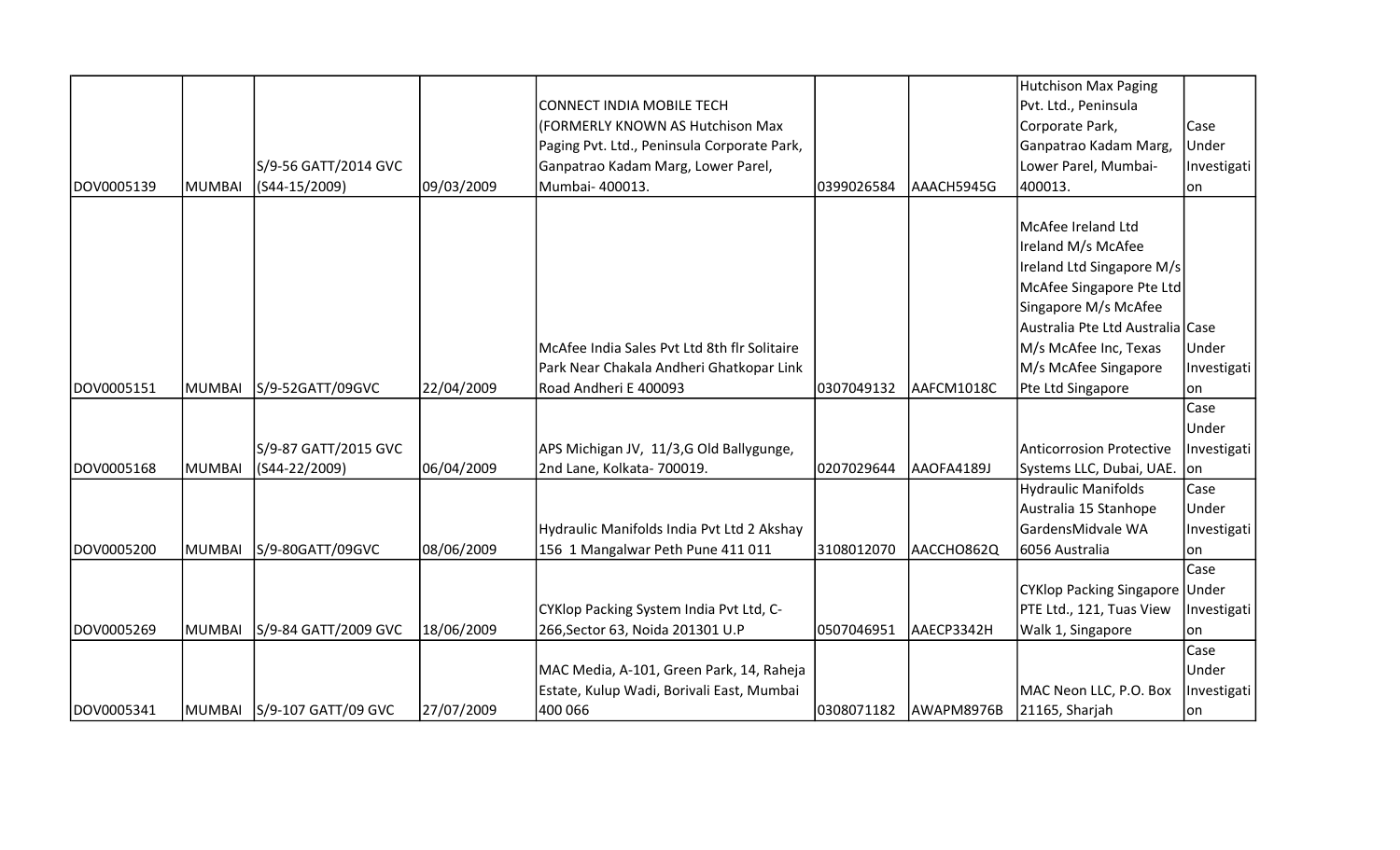|            |               |                               |            |                                                 |            |            | Positive Packaging             | Case        |
|------------|---------------|-------------------------------|------------|-------------------------------------------------|------------|------------|--------------------------------|-------------|
|            |               |                               |            | Positive Packaging Industries Limited, 98,      |            |            | United, M.E. FZCO, P.O.        | Under       |
|            |               |                               |            | Jolly Maker Chamber No. 2, 225, Nariman         |            |            | Box. 17032, Jabel Ali,         | Investigati |
| DOV0005349 | MUMBAI        | S/9-114 GATT/09 GVC           | 30/07/2009 | Point Mumbai 21                                 | 0395001455 | AAACP2836P | Free Zone, Dubai, UAE          | on          |
|            |               |                               |            |                                                 |            |            | Sigma Electric                 | Case        |
|            |               |                               |            |                                                 |            |            | Manufacturing Corp.,           | Under       |
|            |               |                               |            | SEMCO Electric Pvt Ltd., Gat NO. 154-1,         |            |            | 120, Sigma Drive GArner        | Investigati |
| DOV0005351 | <b>MUMBAI</b> | S/9-116 GATT/09 GVC           | 04/08/2009 | Mahalunge Post, Chakan Pune 411 501             | 2796000095 | AADCS9493H | NC 27529 U.S.A                 | on          |
|            |               |                               |            |                                                 |            |            |                                | Case        |
|            |               |                               |            | k-Tek Level Engineering Pvt Ltd, C-227, TTC     |            |            | K-Tek, 18321, Swamp            | Under       |
|            |               |                               |            | Industrial Area, Turbhe, Navi Mumbai 400        |            |            | Road, Rraireville,             | Investigati |
| DOV0005376 | MUMBAI        | S/9-124 GATT/09 GVC           | 04/09/2009 | 705                                             | 0307051633 | AABCI3342A | Louisiana, 70769, USA          | lon         |
|            |               |                               |            |                                                 |            |            |                                | Case        |
|            |               |                               |            | P.M. International Direct Sales Centre Gao,     |            |            |                                | Under       |
|            |               |                               |            | Muktai Nomxin, P.O. Caranzalem, Tiswadi         |            |            | P.M. International AG,         | Investigati |
| DOV0005477 | <b>MUMBAI</b> | S/9-140 GATT/09 GVC           | 09/10/2009 | Goa, Pin 403 002                                | 1708001841 | AAKFP6248D | Germany                        | lon         |
|            |               |                               |            |                                                 |            |            |                                | Case        |
|            |               |                               |            | Virgo Values andControls Ltd., 1001, 10 th      |            |            | Virgo Europe S.P.A., VIA       | Under       |
|            |               |                               |            | Floor, Krishna Govind Towers, Plot No. 22-      |            |            | Torino 3-5, 200039             | Investigati |
| DOV0005769 | <b>MUMBAI</b> | S/9-181GATT/09 GVC            | 18/12/2009 | 26, Sector 24, Navi Mumbai 400 705              | 0304030945 | AABCV8733H | Varedo - MI, Italy             | on          |
|            |               |                               |            |                                                 |            |            |                                | Case        |
|            |               |                               |            | <b>Starent Network India Sales and Services</b> |            |            | Starent Networks., 30,         | Under       |
|            |               |                               |            | Pvt Ltd., Plot No. 17, Phase Infotech Park,     |            |            | International Place,           | Investigati |
| DOV0005778 | <b>MUMBAI</b> | S/9-186 GATT/09 GVC           | 31/12/2009 | Hinjewadi Pune 411 057                          | 3109001853 | AAMCS9295G | Tewksbury, MA 01876            | lon         |
|            |               |                               |            |                                                 |            |            |                                |             |
|            |               |                               |            |                                                 |            |            | Procoat Technologies S.L. Case |             |
|            |               |                               |            | Procoat Chemical India Pvt Ltd., Bldg., C-1,    |            |            | Poligona Industrila Pla        | Under       |
|            |               |                               |            | Flat No. 404, Brahma Suncity Survey No. 7-      |            |            | Delcami Avda Industria,        | Investigati |
| DOV0005780 | MUMBAI        | S/9-188 GATT/09 GVC           | 31/12/2009 | 1 to 7-5 Pune 411 014                           | 3109007193 | AAFCP0687A | 4E 08297 Castellgali Spain on  |             |
|            |               |                               |            |                                                 |            |            |                                | Case        |
|            |               |                               |            | Posco India Delhi Steel Processing Centre       |            |            | Posco, Posco Centre 892        | Under       |
|            |               |                               |            | Pvt Ltd., 445, Ashoka Hotel Chanakyapuri,       |            |            | Daechi-4 Dong Gangnam-         | Investigati |
| DOV0005797 |               | MUMBAI   S/9-04 GATT/2010 GVC | 11/01/2010 | New Delhi 110 021                               | 0507015215 | AAECP1537G | GU Seoul 135-777 Korea   on    |             |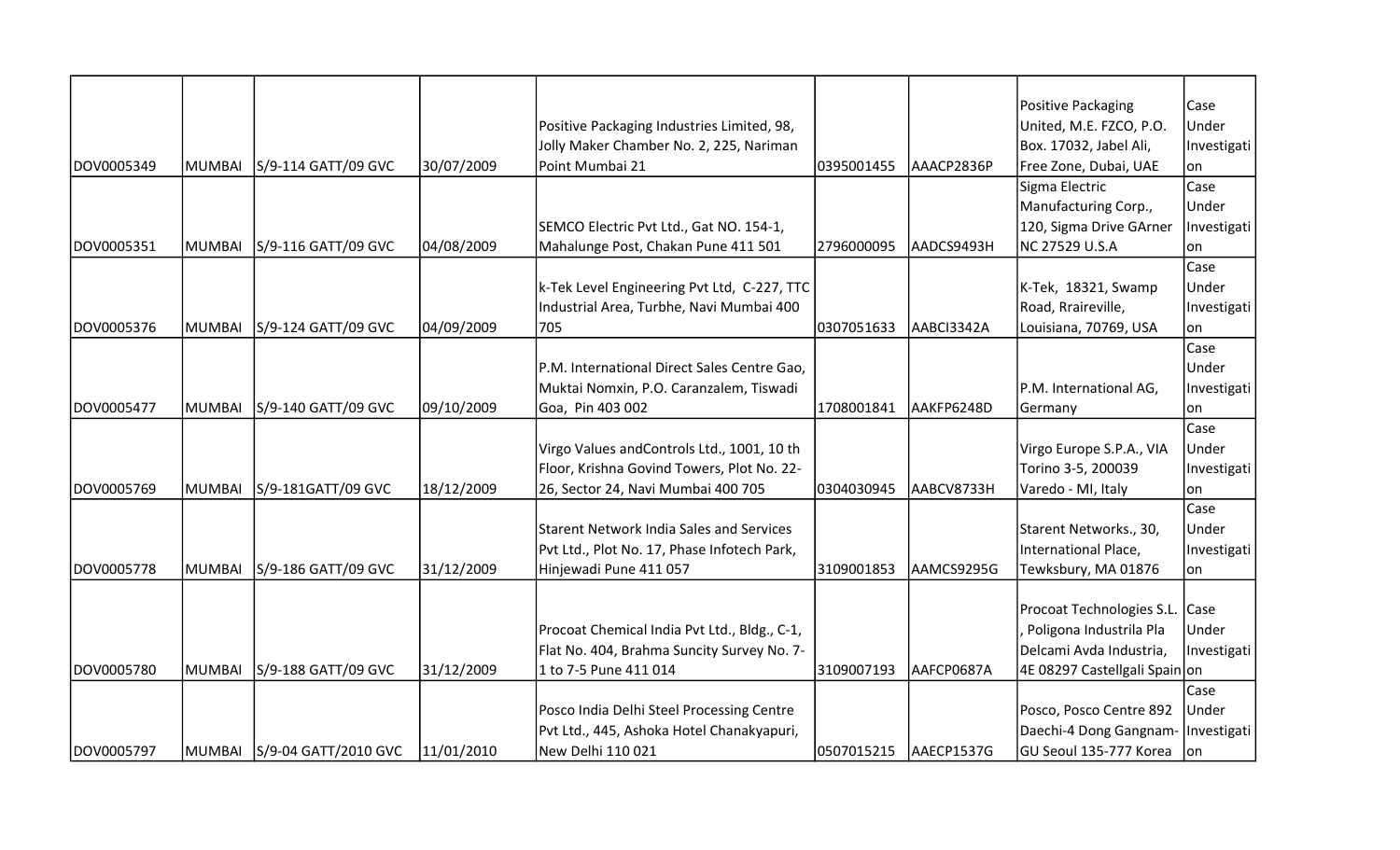|            |               |                           |            |                                                |            |            |                                       | Case        |
|------------|---------------|---------------------------|------------|------------------------------------------------|------------|------------|---------------------------------------|-------------|
|            |               |                           |            | Sasken Communication Technologies, No.         |            |            | Sasken, 1701 Golf Road,               | Under       |
|            |               |                           |            | 201, 2nd Floor, NSG IT Park, s.No. 127/2B,     |            |            | Suite 1200, Rolling                   | Investigati |
| DOV0005798 | MUMBAI        | S/9-05 GATT/10 GVC        | 11/01/2010 | Aundh, Pune 411 002                            | 0700015680 | AAECS6424R | Meadow 60008, USA                     | on          |
|            |               |                           |            |                                                |            |            |                                       | Case        |
|            |               |                           |            | PBS Electronics, 10, Dattani Apartment, 5A     |            |            |                                       | Under       |
|            |               |                           |            | Shivaji Road, Kandivali West, Mumbai 400       |            |            | Zhejian Yuanan Liwuid                 | Investigati |
| DOV0005825 | MUMBAI        | S/9-23 GATT/10 GVC        | 20/02/2010 | 067                                            | 0395033659 | AAHPS4925P | Equipment Co Ltd., China on           |             |
|            |               |                           |            |                                                |            |            |                                       | Case        |
|            |               |                           |            |                                                |            |            |                                       | Under       |
|            |               |                           |            | Lanner Electronics India Ltd., Plot No. L-3,   |            |            | Lanner Electronics,                   | Investigati |
| DOV0005834 | MUMBAI        | S/9-32 GATT/10 GVC        | 22/02/2010 | Verna Electronica City, Verna Goa,             | 1700000632 |            | Taiwan                                | on          |
|            |               |                           |            |                                                |            |            |                                       |             |
|            |               |                           |            |                                                |            |            | Astrum International Co               |             |
|            |               |                           |            |                                                |            |            | Ltd., Elate C, 15 th floor,           | Case        |
|            |               |                           |            | Astrum India Trade P Ltd., 15, 1st Floor,      |            |            | Unionway Commercial,                  | Under       |
|            |               |                           |            | Bharat Bazar, Gandhi Nagar, Worli, Mumbai      |            |            | 283 Queens Road, Hong                 | Investigati |
| DOV0005851 | <b>MUMBAI</b> | S/9-48 GATT/10 GVC        | 10/03/2010 | 400 018                                        | 0309049920 | AAHCA8511C | Kong                                  | on          |
|            |               |                           |            |                                                |            |            |                                       | Case        |
|            |               |                           |            | Grainer Industrial Supply India Pvt Ltd., 101, |            |            | W.W.Grainer INC, Dc of                | Under       |
|            |               |                           |            | Akruti Corporate Park, L.B.S.                  |            |            | Fountain INN, 101,                    | Investigati |
| DOV0005856 | MUMBAI        | S/9-53 GATT/10 GVC        | 10/03/2010 | Marg, Kanjurmarg, Mumbai 400 079               | 0301053031 | AAACH9692J | Southchase Blvf, USA.                 | lon         |
|            |               |                           |            |                                                |            |            |                                       | Case        |
|            |               |                           |            | Mecc Alte India Pvt Ltd., a Suryaphul, 882-    |            |            |                                       | Under       |
|            |               |                           |            | B, Bhandarkar Road, Deccan Gymkhana,           |            |            | Mecc Alte SPA, VIA Roma   Investigati |             |
| DOV0005864 | <b>MUMBAI</b> | S/9-61 GATT/10 GVC        | 12/03/2010 | Pune 411 004                                   | 3107017213 | AAFCM0528F | 20-36051, Creazzo, Italy              | on          |
|            |               |                           |            |                                                |            |            |                                       | Case        |
|            |               |                           |            |                                                |            |            | Duflon Europe Ltd., P.O.              | Under       |
|            |               |                           |            | Duflon Polymers Pvt Ltd., C-101, MIDC,         |            |            | Box 1683, Sirugh                      | Investigati |
| DOV0005866 | MUMBAI        | S/9-63 GATT/10 GVC        | 12/03/2010 | Mahad Raigad, Maharashtra 402 309              | 0389010928 |            | Berkshire U.K.                        | on          |
|            |               |                           |            | Bellota Agrisolutions and Tools Pvt Ltd.,      |            |            |                                       | Case        |
|            |               |                           |            | Mahefil, Plot No. 55, Kalpatru Nagar,          |            |            | Bellota Herramientas,                 | Under       |
|            |               |                           |            | Ashoka Marg, Behind Fame Cinema Hall,          |            |            | Urola, 10, 20230, Legazpi,            | Investigati |
| DOV0006109 |               | MUMBAI S/9-83 GATT/10 GVC | 09/04/2010 | Pune 422 006                                   | 3108007637 | AADCB3052D | Guopuzcoa, Spain                      | lon.        |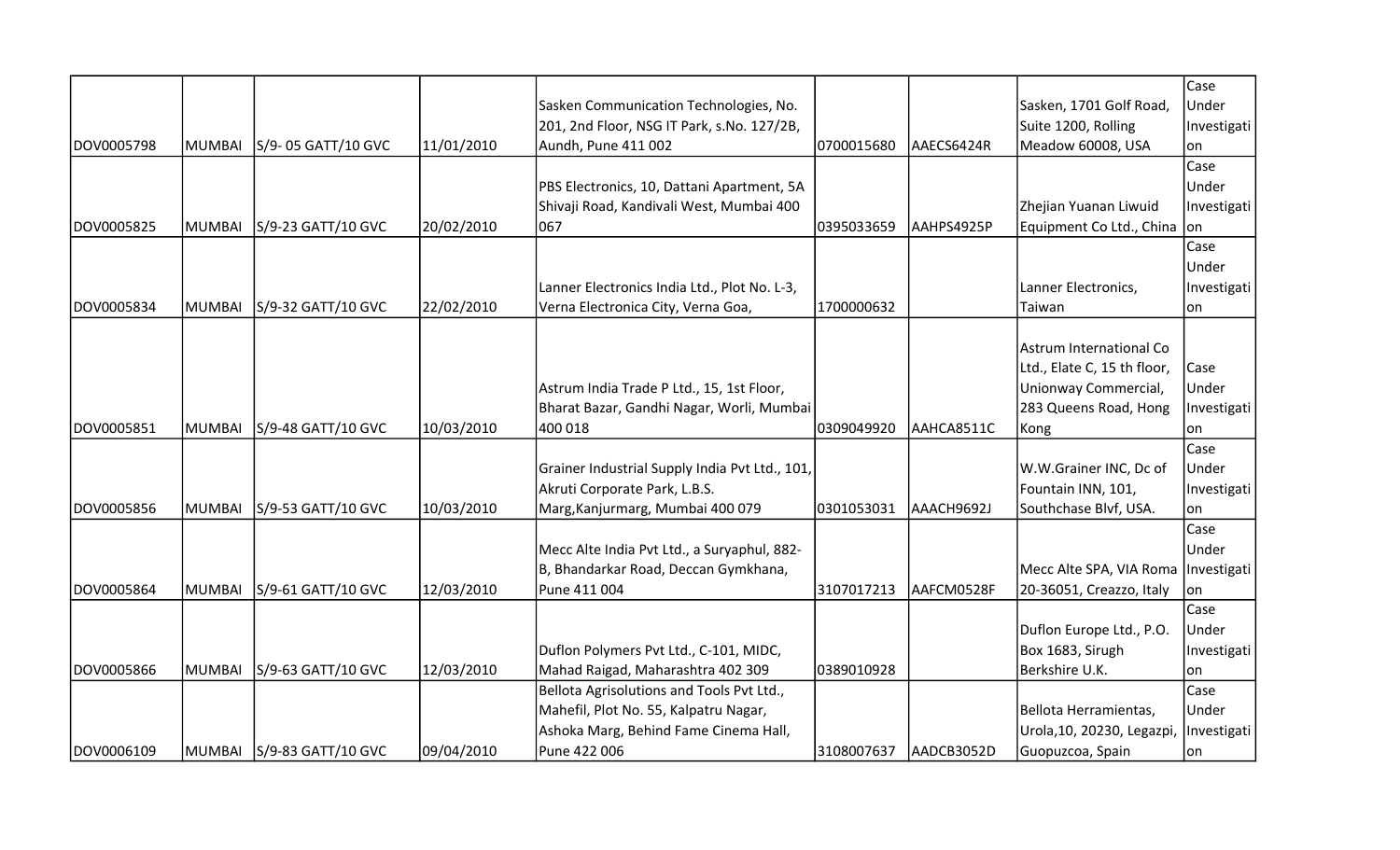|            |        |                                         |            |                                                                                        |            |            |                                       | Case<br>Under |
|------------|--------|-----------------------------------------|------------|----------------------------------------------------------------------------------------|------------|------------|---------------------------------------|---------------|
|            |        |                                         |            | Lakme Lever Pvt Ltd., Shreeniwas House, 1<br>st Floor, H Somani Marg, fort, Mumbai 400 |            |            | Tigi Limited, 1655 Water              | Investigati   |
| DOV0006114 | MUMBAI | S/9-88 GATT/10 GVC                      | 09/04/2010 | 001                                                                                    | 0309049148 | AABCL5555B | Ridge, Lewisville, USA                | on            |
|            |        |                                         |            |                                                                                        |            |            |                                       | Case          |
|            |        |                                         |            | Atidan Technologies Pvt Ltd., 2 nd floor,                                              |            |            | Atidan LLC, 1, Arborlea               | Under         |
|            |        |                                         |            | Okay Industries A-235, MIDC Street, No. 2.                                             |            |            | Avenue, Yardley, United               | Investigati   |
| DOV0006121 | MUMBAI | S/9-95 GATT/10 GVC                      | 12/04/2010 | Andheri East Mumbai 400 093                                                            | 0307049086 | AAGCA2506E | <b>States</b>                         | on            |
|            |        |                                         |            |                                                                                        |            |            |                                       | Case          |
|            |        |                                         |            | Morellato India Pvt Ltd., B-10, 2nd Floor,                                             |            |            | Morellato S.P.A, VIA                  | Under         |
|            |        |                                         |            | Laxmi Tower, Bandra Kurla Complex,                                                     |            |            | Commercial 29, Milan                  | Investigati   |
| DOV0006123 | MUMBAI | S/9-97 GATT/10 GVC                      | 12/04/2010 | Bandra East, Mumbai 51                                                                 | 0308078667 | AAFCM6596D | Italy                                 | lon           |
|            |        |                                         |            |                                                                                        |            |            |                                       |               |
|            |        |                                         |            |                                                                                        |            |            |                                       |               |
|            |        |                                         |            |                                                                                        |            |            | Speakerbus Ltd., Fourway Case         |               |
|            |        |                                         |            | Speakerbus Communications Pvt Ltd., 201,                                               |            |            | House, 4-10 Wave Road,                | Under         |
|            |        |                                         |            | Qureshi Weights 50, Waroda Road, Bandra                                                |            |            | Hoddesdon, Herfordshire   Investigati |               |
| DOV0006203 | MUMBAI | S/9-107 GATT/10 GVC                     | 19/04/2010 | West, Mumbai 400 050                                                                   | 0307039234 | AALCS0306F | EN11 9KS, England                     | lon           |
|            |        |                                         |            |                                                                                        |            |            |                                       | Case          |
|            |        |                                         |            | Keestrack Technolgy Centre Pvt Ltd., 3rd                                               |            |            |                                       | Under         |
|            |        |                                         |            | Floor, Arjun Heights Varna Road, Vadodra                                               |            |            | Keestrack NV, Taunsweg                | Investigati   |
| DOV0006206 | MUMBAI | S/9-110 GATT/10 GVC                     | 20/04/2010 | 390015                                                                                 | 3409005013 | AADCK7813P | Bilzen, Belgium                       | lon           |
|            |        |                                         |            |                                                                                        |            |            | UNIVERSAL STUDIO,                     |               |
|            |        |                                         |            |                                                                                        |            |            | UNIVERSAL PICTURES                    |               |
|            |        |                                         |            |                                                                                        |            |            | <b>INTERNATIONAL</b>                  |               |
|            |        |                                         |            |                                                                                        |            |            | ENTERTAINMENT, a                      |               |
|            |        |                                         |            |                                                                                        |            |            | division of Universal                 |               |
|            |        |                                         |            |                                                                                        |            |            | Studio International B.V.,            |               |
|            |        |                                         |            |                                                                                        |            |            | Hagedoornplein-2, 1031                |               |
|            |        |                                         |            | RELIANCE BIG ENTERTAINMENT PVT. LTD.,                                                  |            |            | B.V, Amsterdam, P.O.Box Case          |               |
|            |        |                                         |            | Div. Big Music and Home Entertainment,                                                 |            |            | 37267, 1030 AG                        | Under         |
|            |        |                                         |            | Reliance Energy Centre, Jawaharlal Nehru                                               |            |            | Amsterdam, the                        | Investigati   |
| DOV0006263 |        | MUMBAI S/9-138 GATT/2010 GVC 16/06/2010 |            | Road, Santacruz East, Mumbai - 400 055.                                                | 0307053466 | AAFCA6658L | Netherlands                           | on            |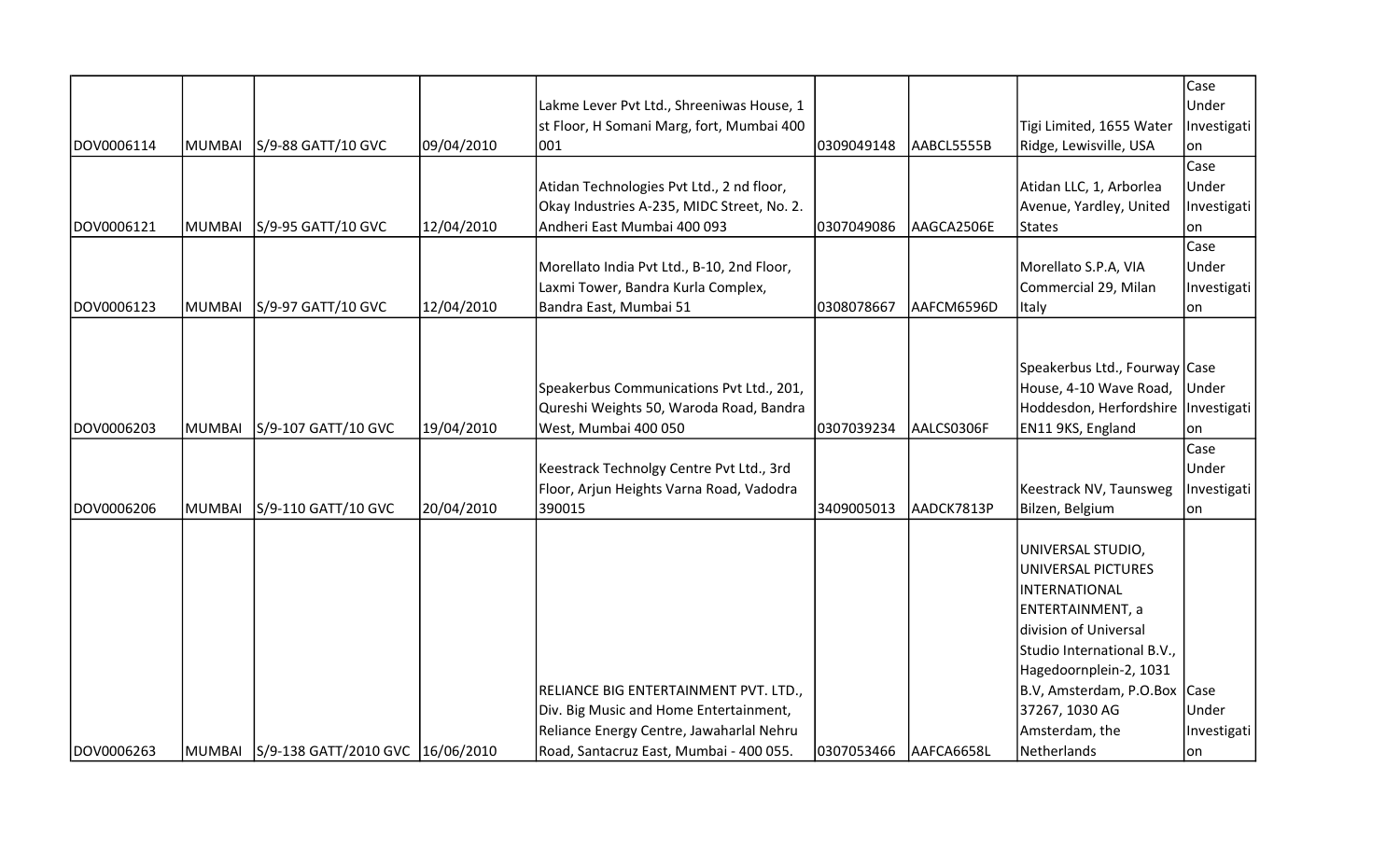|            |        |                                             |                                           |            |            | SNL FINANCIAL, LC, One                  | Case        |
|------------|--------|---------------------------------------------|-------------------------------------------|------------|------------|-----------------------------------------|-------------|
|            |        |                                             | SNL FINANCIAL INDIA PVT. LTD., SNL House, |            |            | SNL Plaza, 212, 7th                     | Under       |
|            |        |                                             | 5, Sunrise Park Society, Drive in Road,   |            |            | Street, NE Charlottesville, Investigati |             |
| DOV0006268 | MUMBAI | S/9-141 GATT/2010 GVC 21/06/2010            | Ahmedabad - 380 054.                      | 0806004070 | AAICS5093E | United States.                          | lon         |
|            |        |                                             |                                           |            |            | ANIMATION                               |             |
|            |        |                                             | KIDS ANIMATION INDIA PRIVATE LIMITED      |            |            | INTERNATIONAL LTD.                      | lCase       |
|            |        |                                             | 101, 1st Floor, Trans Avenue Bldg., Near  |            |            | 23/F, Times Tower, 391-4- Under         |             |
|            |        |                                             | Versova Telphone Exchange, Mhada,         |            |            | 7, Jaffe Road, Wan Chai,                | Investigati |
| DOV0006290 |        | MUMBAI   S/9-151 GATT/2010 GVC   01/07/2010 | Andheri West, Mumbai - 400053             | 0307097145 | AADCK2353C | Hong Kong                               | lon         |
|            |        |                                             |                                           |            |            | <b>FROMM PLASTIC ASIA</b>               |             |
|            |        |                                             |                                           |            |            | CO. LTD. 99. Moo 3 T,                   |             |
|            |        |                                             | FROMM PACKAGING SYSTEMS INDIA PVT.        |            |            | Bangsaothong,                           | Case        |
|            |        |                                             | LTD. G-102, Splender Apartment, Plot      |            |            | Bangsaothon G                           | Under       |
|            |        |                                             | No.56, Sector-20, Kharghar, Navi Mumbai - |            |            | Samutprakaran 10540                     | Investigati |
| DOV0006327 |        | MUMBAI S/9-160 GATT/2010 GVC 30/07/2010     | 410 210.                                  | 0307075857 | AABCF1515D | Thailand.                               | lon         |
|            |        |                                             |                                           |            |            |                                         |             |
|            |        |                                             | ROSS PROCESS EQUIPMENT PVT. LTD. 17A,     |            |            | <b>CHARLES ROSS AND SON</b>             | <b>Case</b> |
|            |        |                                             | Shubhangam, S.No.125, Tirupati Nagar,     |            |            | CO. 710 Old Willets Path, Under         |             |
|            |        |                                             | Near Old Octroi Naka, Warje, Pune - 411   |            |            | Hauppague, New York                     | Investigati |
| DOV0006328 | MUMBAI | S/9-161 GATT/2010 GVC 30/07/2010            | 052.                                      | 3107020737 | AADCR7351K | 11788 U.S.A.                            | lon         |
|            |        |                                             |                                           |            |            |                                         |             |
|            |        |                                             |                                           |            |            | SKODA AUTO A.S. 29360,                  | Case        |
|            |        |                                             | VOLKSWAGEN INDIA PVT. LTD. Vakils         |            |            | Mlada Boleslav, Czech                   | Under       |
|            |        |                                             | House, 18, Sprott Road, Ballard Estate,   |            |            | Republic, IC 00177041,                  | Investigati |
| DOV0006329 | MUMBAI | S/9-162 GATT/2010 GVC 30/07/2010            | Mumbai - 400 001.                         | 0307019390 | AACCV4229P | Czech Republic.                         | lon         |
|            |        |                                             |                                           |            |            |                                         |             |
|            |        |                                             |                                           |            |            | <b>SIEMENS</b>                          |             |
|            |        |                                             |                                           |            |            | <b>TRANSPORTATION</b>                   | Case        |
|            |        |                                             | SIEMENS ROLLING STOCK PVT. LTD. 130,      |            |            | SYSTEMS GMBH AND CO                     | Under       |
|            |        |                                             | Pandurang Budhkar Marg, Worli, Mumbai -   |            |            | KG, Eggenbergerstrasse                  | Investigati |
| DOV0006330 |        | MUMBAI S/9-163 GATT/2010 GVC 30/07/2010     | 400 018.                                  | 0308047826 | AAMCS1313H | 31 A-8021 Graz Germany. on              |             |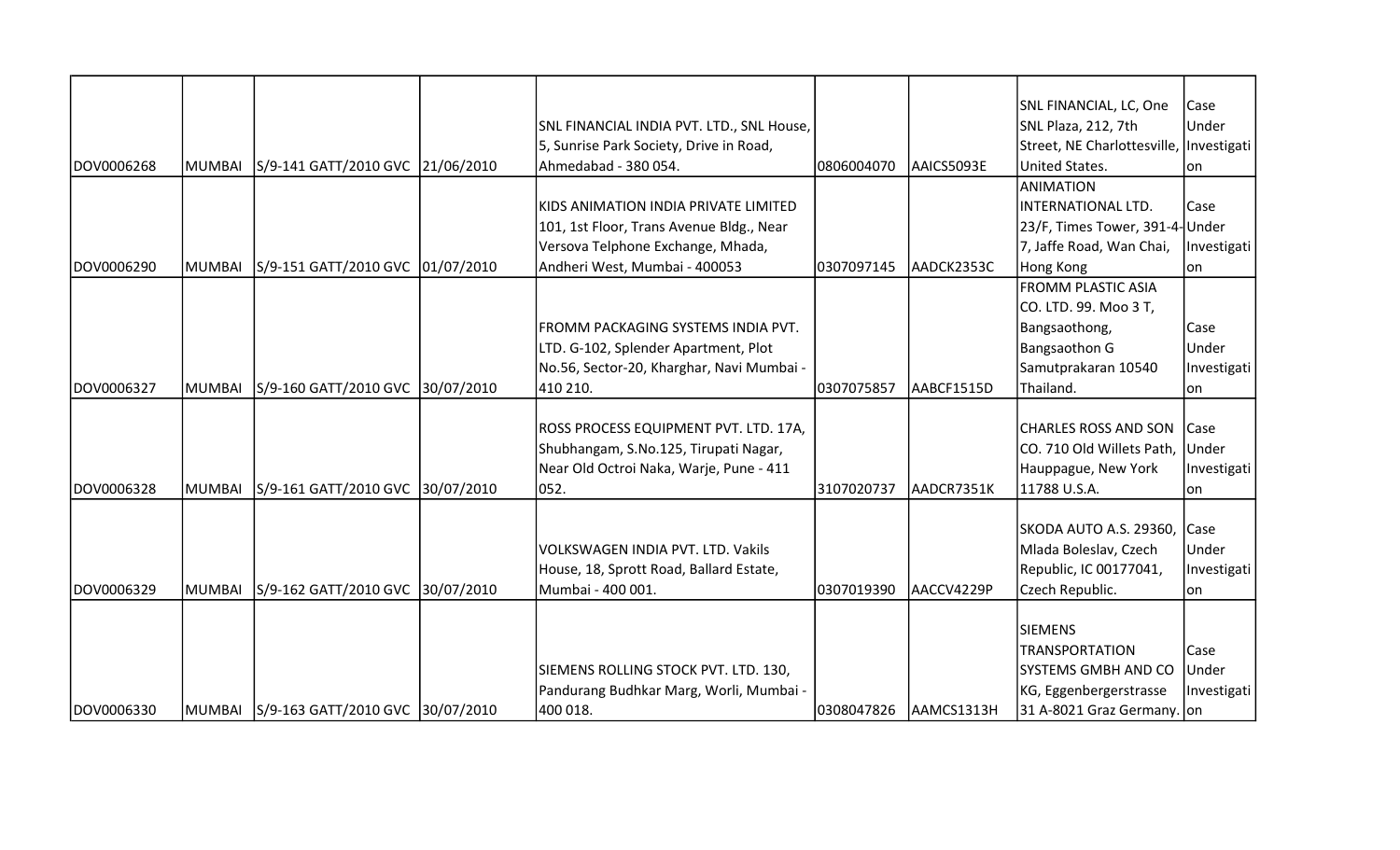|            |               |                                         |                                             |            |            | <b>REFLEXITE NORTH</b>         |             |
|------------|---------------|-----------------------------------------|---------------------------------------------|------------|------------|--------------------------------|-------------|
|            |               |                                         |                                             |            |            | AMERICAS, 315, South           | Case        |
|            |               |                                         | REFLEXITE SAFETY INDIA PVT. LTD., 219, Hill |            |            | Street, New Britian, CT        | Under       |
|            |               |                                         | View, Industrial Estate, Amrut Nagar Road,  |            |            | 06051-3719, IE-                | Investigati |
| DOV0006392 | <b>MUMBAI</b> | S/9-188 GATT/2010 GVC 08/09/2010        | Ghatkopar West, Mumbai - 400086.            | 0308055004 | AADCR5542G | Waterford, USA.                | on          |
|            |               |                                         |                                             |            |            |                                |             |
|            |               |                                         |                                             |            |            | EVOTEC UK LTD., 114,           | Case        |
|            |               |                                         | EVOTEC INDIA PVT. LTD., Dil Complex, Opp.   |            |            | Milton Park, Ahingdon,         | Under       |
|            |               |                                         | Vidyapeeth, S. V. Road, Majiwada, Thane     |            |            | Oxonox 144SA, United           | Investigati |
| DOV0006398 | MUMBAI        | S/9-196 GATT/2010 GVC 13/09/2010        | West, Dist. Thane - 400607.                 | 0304028461 | AACCR7082G | Kingdom.                       | on          |
|            |               |                                         |                                             |            |            |                                |             |
|            |               |                                         |                                             |            |            | MSC PRINTING PTY LTD.,         |             |
|            |               |                                         |                                             |            |            | Unit 1, Thynk Industrial       | Case        |
|            |               |                                         | MSC AGENCY INDIA PVT. LTD., 3rd Floor,      |            |            | Park, CNR Queen, Nandi         | Under       |
|            |               |                                         | Vakils House, 18, Sprott Road, Ballard      |            |            | Drive and Brick Works          | Investigati |
| DOV0006405 | <b>MUMBAI</b> | S/9-200 GATT/2010 GVC  14/09/2010       | Estate, Mumbai - 400038.                    | 0302062670 | AACCM7663A | Way Briardene, Durban.         | lon         |
|            |               |                                         |                                             |            |            |                                | Case        |
|            |               |                                         |                                             |            |            |                                | Under       |
|            |               |                                         | T3 ENERGY SERVICES INDIA PVT. LTD., D II,   |            |            | <b>T3 ENERGY SERVICES,</b>     | Investigati |
| DOV0006407 | <b>MUMBAI</b> | S/9-202 GATT/2010 GVC 14/09/2010        | 65-1, MIDC, Chinchwad, Pune - 411019.       | 3108008137 | AACCT9805F | Houston.                       | on          |
|            |               |                                         |                                             |            |            |                                |             |
|            |               |                                         |                                             |            |            | DS HOLDING CO. LTD.,           |             |
|            |               |                                         |                                             |            |            | 468-3, Samgyo Ri, Yeoju        | Case        |
|            |               |                                         | DS CABLE INDIA PVT. LTD., G-1, Vikas        |            |            | Eup, Yeoju Gun, Gyeonggi Under |             |
| DOV0006409 |               |                                         | Building, 18th June Road, Panjim, Goa -     | 1708000224 | AACCD7514P | Do, South Korea,               | Investigati |
|            | MUMBAI        | S/9-204 GATT/2010 GVC 14/09/2010        | 403001.                                     |            |            | Republic of Korea.             | on          |
|            |               |                                         |                                             |            |            | <b>SISTEMS TECNICOS DE</b>     |             |
|            |               |                                         |                                             |            |            | ENCOFRADOS S.A., Pol.          |             |
|            |               |                                         |                                             |            |            | Ind. Can Magarola,             | Case        |
|            |               |                                         | STEN INDIA PVT. LTD., 706, Rajgir Sadan,    |            |            | C/Octavio Lacante, Nr.         | Under       |
|            |               |                                         | Opp. Sion Station, Sion West Street,        |            |            | 5908100, Mollet, Del           | Investigati |
| DOV0006416 |               | MUMBAI S/9-207 GATT/2010 GVC 20/09/2010 | Mumbai - 400022.                            | 0307093905 | AALCS3024J | Valles, Barcelona, Spain       | lon         |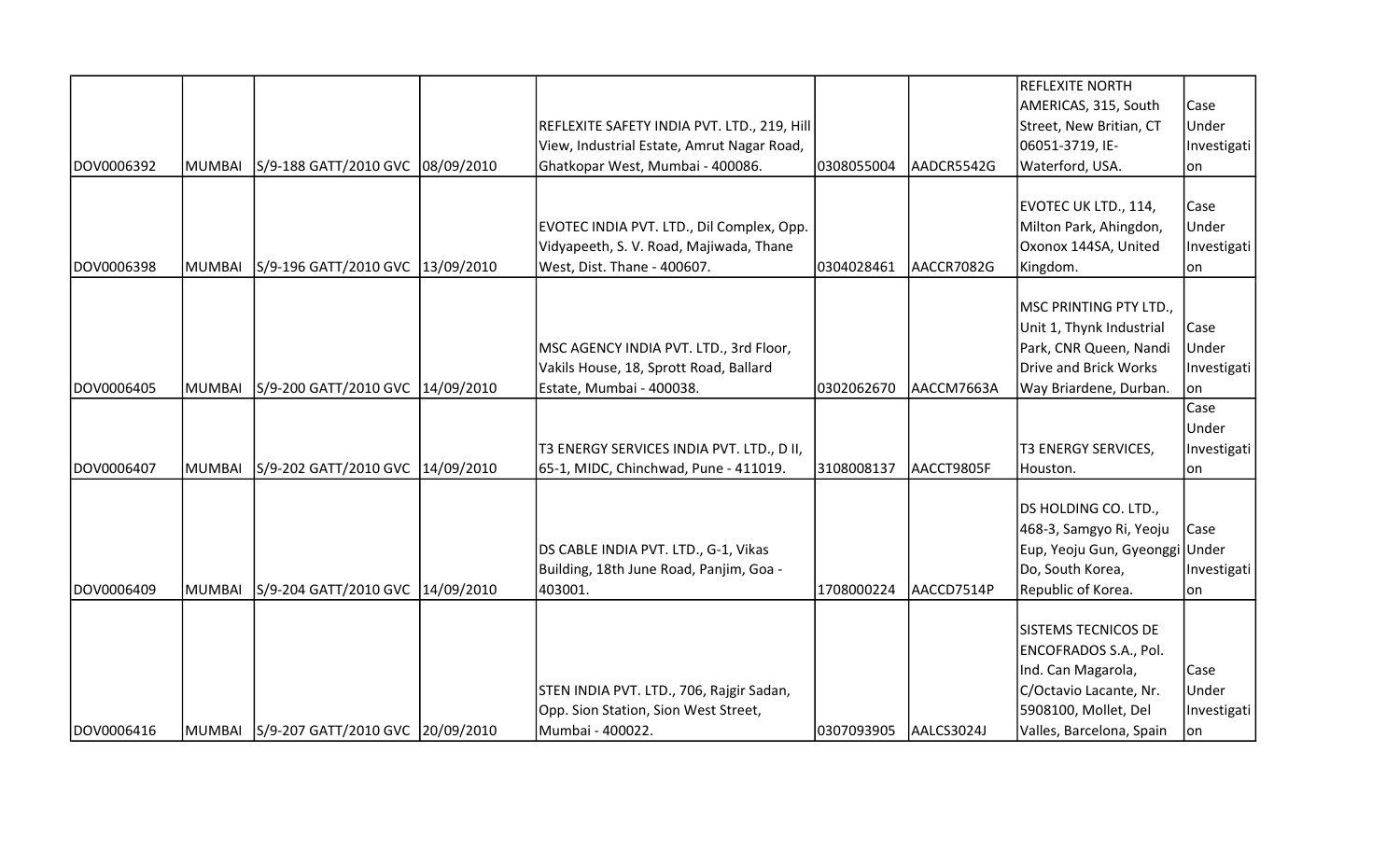|            |         |                                         | TORRECID INDIA PVT. LTD., 304/305, Shri       |            |            | TORRECID S.A., PTDA La                | Case        |
|------------|---------|-----------------------------------------|-----------------------------------------------|------------|------------|---------------------------------------|-------------|
|            |         |                                         | Krishna Building, Andheri Link Road,          |            |            | Toreeta SN, Apartado                  | Under       |
|            |         |                                         | Opposite Fun Republic, Andheri West,          |            |            | Correos, 18 12110, Alcora Investigati |             |
| DOV0006417 | MUMBAI  | S/9-208 GATT/2010 GVC 21/09/2010        | Mumbai-400 053.                               | 0310015685 | AADCT4321M | Castello, Spain.                      | lon         |
|            |         |                                         |                                               |            |            |                                       | Case        |
|            |         |                                         | SEEPEX INDIA PVT. LTD., Indo German           |            |            | SEEPEX GMBH, P. O. Box                | Under       |
|            |         |                                         | Chambers of Commerce, 1st Floor, Makers       |            |            | 10 15 64 46215, Bottrop,              | Investigati |
| DOV0006418 |         | MUMBAI S/9-209 GATT/2010 GVC 21/09/2010 | Tower - E, Cuffe Parade, Mumbai - 400005      | 0308008936 | AALCS7069K | Germany.                              | lon         |
|            |         |                                         |                                               |            |            |                                       | Case        |
|            |         |                                         | DYNATEC SALES, 122, Yashwant Shopping         |            |            | DYNATEC SALES USA LLC,                | Under       |
|            |         |                                         | Centre, 7th Kartar Road, Borivali East,       |            |            | 2618, Harland Drive,                  | Investigati |
| DOV0006421 | MUMBAI  | S/9-212 GATT/2010 GVC 21/09/2010        | Mumbai - 400066.                              | 0300006811 | ACZPD75664 | Hudson OH 44236, USA.                 | on          |
|            |         |                                         |                                               |            |            |                                       |             |
|            |         |                                         |                                               |            |            | JIANGYIN UNI-POL CO.                  | Case        |
|            |         |                                         | JIANGYIN UNI-POL VACCUM CASTING INDIA         |            |            | LTD., Xinqiao Industrial              | Under       |
|            |         |                                         | PVT. LTD., Flat No.203, Chitrashala Building, |            |            | Zone, Jiangyin, Jiangsu,              | Investigati |
| DOV0006424 | IMUMBAI | S/9-215 GATT/2010 GVC 21/09/2010        | 562, Sadashiv Peth, Pune - 411030.            | 3110004046 | AACCJ2745G | IChina.                               | lon         |
|            |         |                                         |                                               |            |            |                                       |             |
|            |         |                                         | <b>ARCO SAFETY CLOTHING AND EQUIPMENT</b>     |            |            | ARCO LTD., P. O. Box 21,              | Case        |
|            |         |                                         | INDIA PVT. LTD., Regua Connaught Place,       |            |            | Waverley Street, Hull,                | Under       |
|            |         |                                         | 217/219-Level 2, Connaught Place, Bund        |            |            | HU1 2SJ, United                       | Investigati |
| DOV0006436 |         | MUMBAI S/9-227 GATT/2010 GVC 28/09/2010 | Garden Road, Pune - 411001.                   | 3107019992 | AAGCA5215Q | Kingdom.                              | lon         |
|            |         |                                         |                                               |            |            |                                       |             |
|            |         |                                         |                                               |            |            | <b>DUCON TECHNOLOGIES</b>             |             |
|            |         |                                         |                                               |            |            | INC, USA, 19, Engineers               | Case        |
|            |         |                                         | DUCON TECHNOLOGIES INDIA PVT. LTD., A-        |            |            | Lane, Farminglade, New                | Under       |
|            |         |                                         | 11, Trishul, Mahakali Caves Road, Andheri     |            |            | York 11747, United                    | Investigati |
| DOV0006442 |         | MUMBAI S/9-233 GATT/2010 GVC 30/09/2010 | East, Mumbai - 400093.                        | 0305079956 | AACCD1243R | States.                               | on          |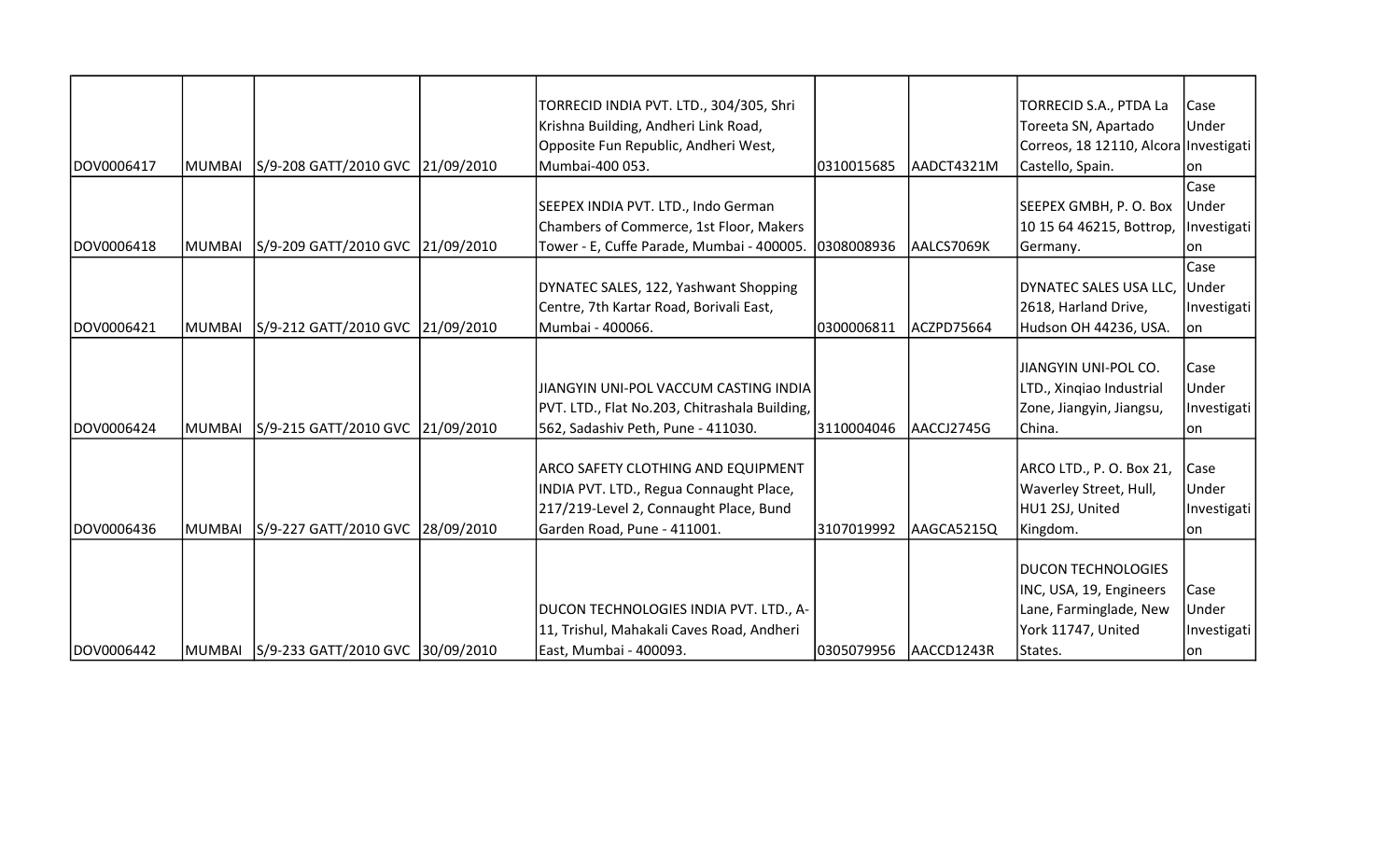|            |               |                                           |                                             |              |            | KIDER S.A., POLIG IND. DE            |             |
|------------|---------------|-------------------------------------------|---------------------------------------------|--------------|------------|--------------------------------------|-------------|
|            |               |                                           |                                             |              |            | AYALA, Spain KIME S.A.               |             |
|            |               |                                           |                                             |              |            | ZABALIBAR, Spain                     |             |
|            |               |                                           |                                             |              |            | MEBUNIK S.A. ZUBILETA,               |             |
|            |               |                                           |                                             |              |            |                                      |             |
|            |               |                                           |                                             |              |            | Spain INAN S.A. POLIG                | Case        |
|            |               |                                           | KIDER INDIA PVT. LTD., 851/2 New 584/2,     |              |            | IND. DE AYALA, Spain,                | Under       |
|            |               |                                           | Koregaon Bhima Taluka Shirpur, Pune -       |              |            | IZARKI S.A. POLIGONO                 | Investigati |
| DOV0006475 | MUMBAI        | S/9-241 GATT/2010 GVC 14/10/2010          | 412216.                                     | 0309045843   | AADCK5341A | EXCOPAR, Spain.                      | on          |
|            |               |                                           | SKY FITNESS AND WELLNESS INDIA PVT.         |              |            |                                      | Case        |
|            |               |                                           | LTD., Sr. No.33/2/2/1plus2, Opp. Shivneri   |              |            |                                      | Under       |
|            |               |                                           | Society, Dhankude Wasti, Baner, Pune -      |              |            | SKY FITNESS PTE. LTD.,               | Investigati |
| DOV0006491 | MUMBAI        | S/9-243 GATT/2010 GVC 18/10/2010          | 411045.                                     | 3109017971   | AANCS6685H | Singapore.                           | lon.        |
|            |               |                                           |                                             |              |            |                                      | Case        |
|            |               |                                           | PALBIT INDIA PVT. LTD., Plot No.2, Gat      |              |            | PALBIT S.A., P. O. Box               | Under       |
|            |               |                                           | No.626, Opp. Gabriel India Ltd., Chakan, At |              |            | No.4, Palhal 3854 -908,              | Investigati |
| DOV0006532 | MUMBAI        | S/9-265 GATT/2010 GVC 25/11/2010          | post Kuruli, Taluka Khed, Pune - 410501.    | 0308016181   | AAECP6045R | Branca, ALB, Portugal.               | lon         |
|            |               |                                           |                                             |              |            |                                      | Case        |
|            |               |                                           |                                             |              |            | COOL SRL, Via Francesco              | Under       |
|            |               |                                           | TOY WATCH INDIA PVT. LTD., 44, Bajaj        |              |            | Melzi, D-Eril, 26, 20154,            | Investigati |
| DOV0006535 | <b>MUMBAI</b> | S/9-268 GATT/2010 GVC 26/11/2010          | Bhawan, Nariman Point,, Mumbai - 400021     | . 0308035313 | AACCT9822G | Milano, Italy.                       | lon         |
|            |               |                                           |                                             |              |            |                                      | Case        |
|            |               |                                           | XAL INDIA PVT. LTD., Bungalow No.2, Unit    |              |            | XAL GMBH, Auer                       | Under       |
|            |               |                                           | 35/36, Everest Heights, Viman Nagar, Pune - |              |            | Welbach Gassb 36, A-                 | Investigati |
| DOV0006536 | <b>MUMBAI</b> | S/9-269 GATT/2010 GVC 01/12/2010          | 411004.                                     | 3108014625   | AAACX0634L | 8055 Graz, Austria.                  | lon         |
|            |               |                                           | SAVERA INDIA RIDING SYSTEMS CO. PVT.        |              |            |                                      |             |
|            |               |                                           | LTD., 113-A, Mittal Tower, Nariman Point,   |              |            |                                      | Case        |
|            |               |                                           | Mumbai - 400021 and Plot No.D22, Taloja     |              |            | SAVERA S. A., Barrio De              | Under       |
|            |               |                                           | MIDC Industrial Area, Taloja - 410208,      |              |            | Zalain S/N 31780 Vera De Investigati |             |
| DOV0006539 |               | MUMBAI  S/9-272 GATT/2010 GVC  03/12/2010 | Raigad.                                     | 0306022052   | AAJCS2012E | Bidasoa Navarra, Spain.              | on          |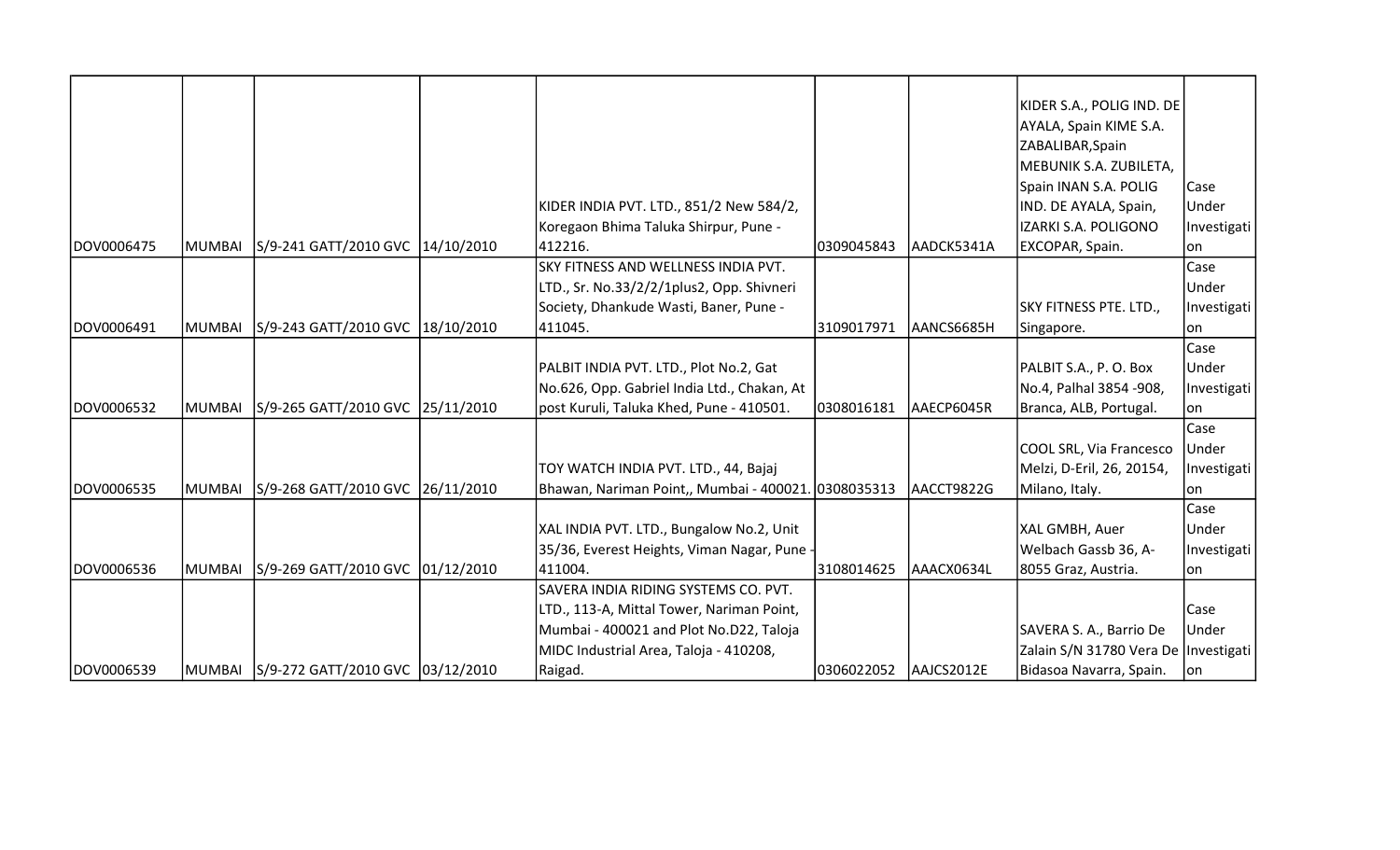|            |               |                                  |            |                                              |            |            | <b>GUSTAV WAHLER GMBH</b>            |             |
|------------|---------------|----------------------------------|------------|----------------------------------------------|------------|------------|--------------------------------------|-------------|
|            |               |                                  |            |                                              |            |            | U. CO. KG.,                          | Case        |
|            |               |                                  |            | WALHER AUTOMOTIVE INDIA PVT. LTD.,           |            |            | Hindenburgstr, 146, D-               | Under       |
|            |               |                                  |            | 308, R-Square Building, Opp. Atul Nagar,     |            |            | 73730, Esslinge, N                   | Investigati |
| DOV0006540 | <b>MUMBAI</b> | S/9-273 GATT/2010 GVC 03/12/2010 |            | Warje, Pune - 411 052.                       | 3109004747 | AAACW8505F | Germany, Germany.                    | lon         |
|            |               |                                  |            | INTEGRATED EQUIPMENT INDIA PVT. LTD.,        |            |            |                                      |             |
|            |               |                                  |            | B-1, Prim Sagar, 3rd Floor, 21st Road,       |            |            | INTEGRATED EQUIPMENT Case            |             |
|            |               |                                  |            | Bandra West, Mumbai - 400050 and Gat         |            |            | INC., 5701, Brittmoore Rd Under      |             |
|            |               |                                  |            | No.309-2, 309-3, Pune Nagar Road, Tal.       |            |            | Houston, Tx 77041, USA,  Investigati |             |
| DOV0006543 | <b>MUMBAI</b> | S/9-276 GATT/2010 GVC 06/12/2010 |            | Shirur, Dist. Pune, Kondhapuri - 412209.     | 0306009455 | AAACW6150A | United States.                       | on          |
|            |               |                                  |            |                                              |            |            | POLI-FILM GMBH, Alte                 | Case        |
|            |               |                                  |            | POLI-FILM INDIA PVT. LTD., 8, Hill Crest Co- |            |            | Papiermuhle Hannern 10, Under        |             |
|            |               |                                  |            | op Hsg. Ltd., North SouthRoad No. 10, Juhu   |            |            | 51688, Wipperfurth,                  | Investigati |
| DOV0006598 | <b>MUMBAI</b> | S/9-293 GATT/2010 GVC 27/12/2010 |            | Scheme, Mumbai - 400049.                     | 0308054121 | AAECP7113N | Germany.                             | lon         |
|            |               |                                  |            |                                              |            |            | <b>INNOVATIVE</b>                    |             |
|            |               |                                  |            |                                              |            |            | TECHNOMICS EUROPE,                   | Case        |
|            |               |                                  |            | INNOVATIVE TECHNOMICS PVT. LTD., Plot        |            |            | 14, Rue De La Toscanej               | Under       |
|            |               |                                  |            | No. X-17 and X-1, MIDC, Bhosari, Pune -      |            |            | 44240 La Chap Elle Sur               | Investigati |
| DOV0006620 | <b>MUMBAI</b> | S/9-07 GATT/2011 GVC             | 18/01/2011 | 411026.                                      | 0390013111 | AABCM2595A | Erdre, France.                       | lon         |
|            |               |                                  |            |                                              |            |            | <b>INDO EQUIPMENT</b>                |             |
|            |               |                                  |            |                                              |            |            | GROUP S.L.U., Alkalde                | Case        |
|            |               |                                  |            | INDO PRIME VISUAL TECHNOLOGIES PVT.          |            |            | Barnils, 72, P.E.S.I.,               | Under       |
|            |               |                                  |            | LTD., 16-A, Tivim Industrial Estate, Mapusa, |            |            | 08174, Sant Cugat Del                | Investigati |
| DOV0006628 | <b>MUMBAI</b> | S/9-11 GATT/2011 GVC             | 21/01/2011 | Bardez, Goa - 403526.                        | 1708001794 | AABCI9952K | Velles Barcelona, Spain.             | lon         |
|            |               |                                  |            |                                              |            |            | <b>HLM INTERNATIONAL</b>             |             |
|            |               |                                  |            |                                              |            |            | KOMPOZIT PANEL, Sanayi Case          |             |
|            |               |                                  |            | HLM INDIA PVT. LTD., Sr. No.170, Plot        |            |            | Ve Ticaret Ltd., STI 7415,           | Under       |
|            |               |                                  |            | No.D1, Chakan-Talegaon Hwy, Khalumbre,       |            |            | SOK No.6, Pinarbasi -                | Investigati |
| DOV0006650 |               | MUMBAI   S/9-21 GATT/2011 GVC    | 07/02/2011 | Chakan MIDC, Pune 410 501.                   | 3110021382 | AACCH5449K | Izmir, Turkey.                       | on          |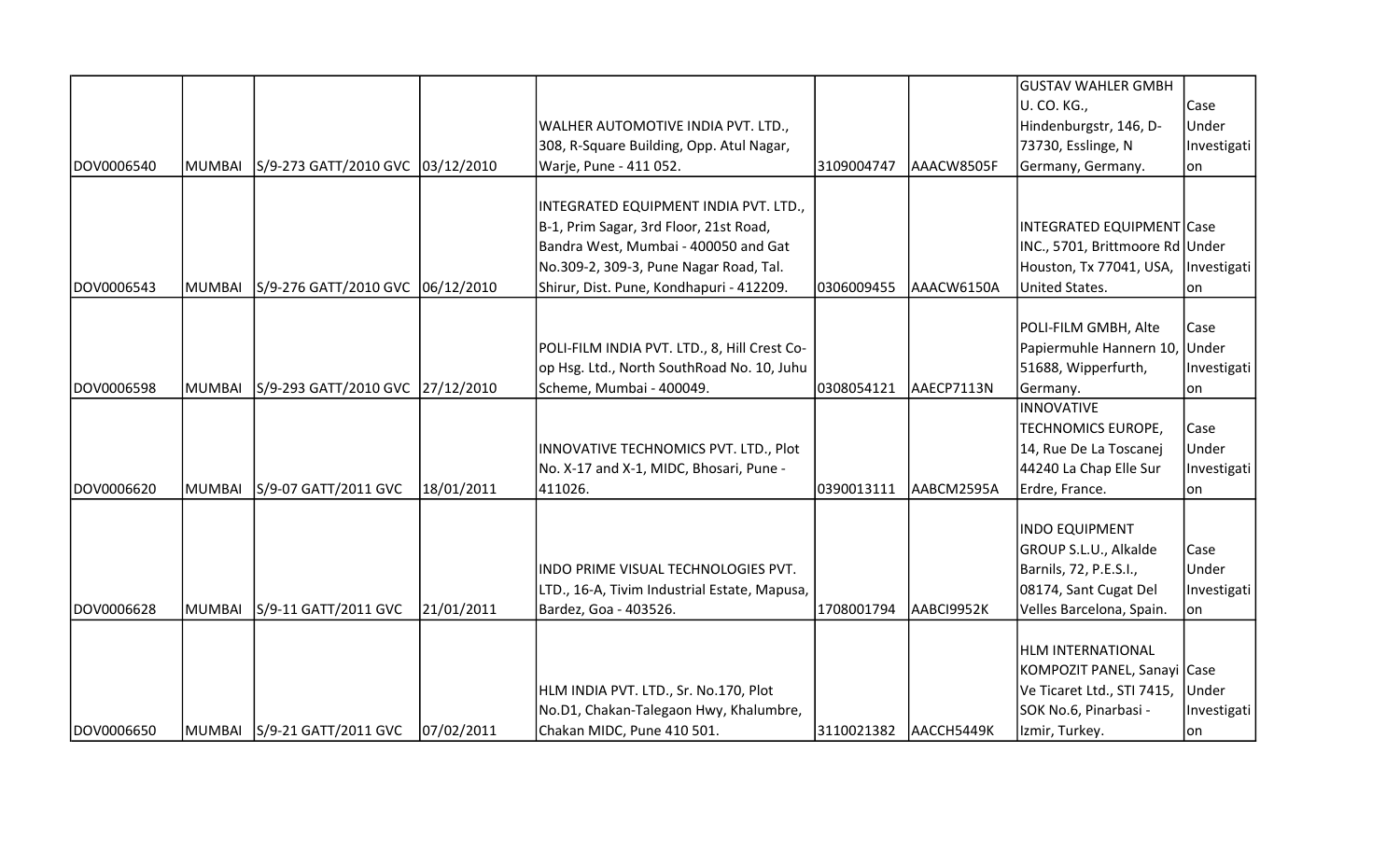|            |               |                             |            | PATNI COMPUTER SYSTEMS LIMITED, S-1A,       |            |            | <b>PATNI COMPUTER</b>                 |             |
|------------|---------------|-----------------------------|------------|---------------------------------------------|------------|------------|---------------------------------------|-------------|
|            |               |                             |            | Irani Market Compound, Yerawada, Pune -     |            |            | SYSTEMS INC., 1400 Opus Case          |             |
|            |               |                             |            | 411006 and Patni Knowledge Park, IT1/IT2,   |            |            | Place, Suite 525, Downers Under       |             |
|            |               |                             |            | TTC Indl. Area, Airoli, Navi Mumbai -       |            |            | Grove, IL 60515, United               | Investigati |
| DOV0006655 | MUMBAI        | S/9-26 GATT/2011 GVC        | 17/02/2011 | 400708.                                     | 0392043831 | AABCP6219N | States.                               | on          |
|            |               |                             |            |                                             |            |            |                                       |             |
|            |               |                             |            | RICHTER PUMPS AND VALVES INDIA PVT.         |            |            |                                       |             |
|            |               |                             |            | LTD., 324, Mastermind-1, Royal Palms        |            |            |                                       |             |
|            |               |                             |            | Estate, Aarey Milk Colony, Goregaon East,   |            |            | <b>RICHTER CHEMIE-</b>                | Case        |
|            |               |                             |            | Mumbai 400005 and 425, 426, Por Indl.       |            |            | TECHNIK GMBH, Otto-                   | Under       |
|            |               |                             |            | Estate, Por Ramangamdi, Dist-Vadodara,      |            |            | Schott-Strabe 2, D-47906, Investigati |             |
| DOV0006657 | MUMBAI        | S/9-28 GATT/2011 GVC        | 17/02/2011 | Gujarat 391243.                             | 0307089312 | AADCR6544E | Kempen, Germany.                      | lon         |
|            |               |                             |            |                                             |            |            | <b>ASHBEE METAL</b>                   | Case        |
|            |               |                             |            | ASHBEE INDUSTRIES INDIA PVT. LTD., 4,       |            |            | CLADDING W. L. L., P. O.              | Under       |
|            |               |                             |            | Mayur Apartment, Off Bhandarkar Road,       |            |            | Box 21304, Kingdom of                 | Investigati |
| DOV0006681 | <b>MUMBAI</b> | S/9-44 GATT/2011 GVC        | 08/03/2011 | 771, Deccan Gymkhana, Pune - 411004.        | 3109013207 | AAGCA5852K | Bahrain, Bahrain.                     | on          |
|            |               |                             |            |                                             |            |            |                                       |             |
|            |               |                             |            |                                             |            |            | KONGSBERG                             |             |
|            |               |                             |            | KONGSBERG AUTOMOTIVE INDIA PVT.             |            |            | <b>AUTOMATIVE, Euroflex</b>           | Case        |
|            |               |                             |            | LTD., Building No.2, Gat No.312/2,          |            |            | Centre, Foxbridge Way                 | Under       |
|            |               |                             |            | Nanekarwadi, Chakan Village, Tal. Khed,     |            |            | West, Yorkshire WF6, IT               | Investigati |
| DOV0006687 | <b>MUMBAI</b> | S/9-50 GATT/2011 GVC        | 17/03/2011 | Pune - 410501.                              | 3108016679 | AADCK3180H | GB, United Kingdom.                   | on          |
|            |               |                             |            |                                             |            |            | <b>STAR SOLUTIONS</b>                 |             |
|            |               |                             |            | <b>STAR SOLUTIONS AND</b>                   |            |            | INTERNATIONAL, 120-                   | Case        |
|            |               |                             |            | TELECOMMUNICATIONS PVT. LTD., Delpi         |            |            | 4600, Jacombs Road                    | Under       |
|            |               |                             |            | Bldg., 503, A-Wing, Hiranandani Business    |            |            | Richmond, BC, V6V, 3B1,               | Investigati |
| DOV0006689 | MUMBAI        | S/9-54 GATT/2011 GVC        | 21/03/2011 | Park, Powai, Mumbai 400076.                 | 0308079370 | AAMCS4239E | Canada.                               | on          |
|            |               |                             |            | SCHOELLER ARCA TIME MATERIALS               |            |            |                                       |             |
|            |               |                             |            | HANDLING SOLUTIONS, 213, Sabri              |            |            | <b>SCHOELLER ARCA</b>                 | Case        |
|            |               |                             |            | Kachigam, Daman - 396210 and 102, Todi      |            |            | SYSTEMS SERVICES BV,                  | Under       |
|            |               |                             |            | Complex, 35, Saki Vihar Road, Andheri East, |            |            | Hanzelaan 320 8017, JP                | Investigati |
| DOV0006690 |               | MUMBAI S/9-55 GATT/2011 GVC | 23/03/2011 | Mumbai - 400072.                            | 0309019133 | AADCT1752G | Zwolle, Netherlands.                  | on          |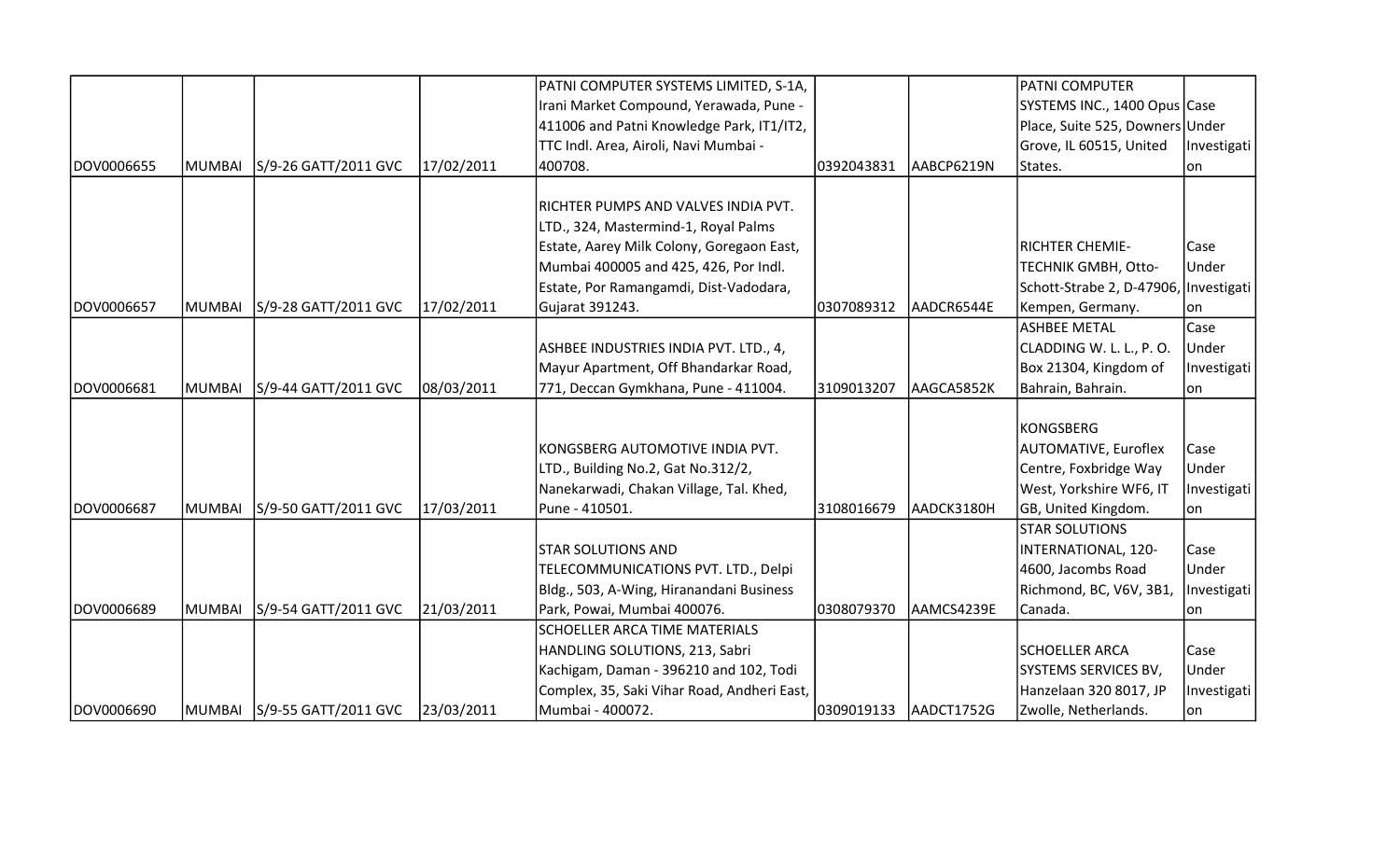|            |        |                             |            |                                              |            |            | <b>ELITECORE</b>             |             |
|------------|--------|-----------------------------|------------|----------------------------------------------|------------|------------|------------------------------|-------------|
|            |        |                             |            | STERLITE TECHNOLOGIES LTD.                   |            |            | TECHNOLOGIES PVT. LTD.       |             |
|            |        |                             |            | (FORMERLY KNOWN AS ELITECORE                 |            |            | CORP., 137 1/2               | Case        |
|            |        |                             |            | TECHNOLOGIES PVT. LTD.), 904, Silicon        |            |            | Washington Avenue,           | Under       |
|            |        |                             |            | Tower, Off C. G. Road, Ahmedabad -           |            |            | Suite 293, Belleville        | Investigati |
| DOV0006692 | MUMBAI | S/9-57 GATT/2011 GVC        | 29/03/2011 | 380006.                                      | 0899008038 | AAACE6815G | 07109, New Jersey, U.S.A. on |             |
|            |        |                             |            |                                              |            |            | <b>ERC EMISSIOONS-</b>       |             |
|            |        |                             |            |                                              |            |            | REDUZIERUNGS-                | Case        |
|            |        |                             |            |                                              |            |            | <b>CONCEPTE GMBH,</b>        | Under       |
|            |        |                             |            | ERC CHEMTROLS PVT. LTD., Amar Hill, Saki     |            |            | Backerstr, 13 21244, Buc     | Investigati |
| DOV0006731 | MUMBAI | S/9-71 GATT/2011 GVC        | 26/04/2011 | Vihar Road, Powai, Mumbai - 400072.          | 0310026946 | AACCE4138N | Hholz, Germany.              | lon         |
|            |        |                             |            |                                              |            |            |                              |             |
|            |        |                             |            | MASTER ZIPPEL CLEANING SYSTEMS PVT.          |            |            | ZIPPEL GMBH AND CO.          |             |
|            |        |                             |            | LTD., 17 OF 17-1B, Kothrud Industrial Esate, |            |            | KG., Maschinenfabrik         | Case        |
|            |        |                             |            | Kothrud, Pune - 411038 and Gat No.307,       |            |            | Pommernstrabe 29, D          | Under       |
|            |        |                             |            | Village Kondhapuri, Tal. Shirur, Pune Nagar  |            |            | 93073, Neutraubling,         | Investigati |
| DOV0006745 | MUMBAI | S/9-80 GATT/2011 GVC        | 11/05/2011 | Road, Dist. Pune - 412209.                   | 3109004241 | AAGCM0004K | Germany.                     | lon         |
|            |        |                             |            | COGNIS SPECIALTY CHEMICALS PVT. LTD., B-     |            |            | COGNIS THAI LTD., 71-1,      | Case        |
|            |        |                             |            | 103, Universal Business Park, Chandivali     |            |            | Phyathai Road,               | Under       |
|            |        |                             |            | Farm Road, Off Saki Vihar Road, Andheri      |            |            | Rajthevee, Bangkok,          | Investigati |
| DOV0006749 | MUMBAI | S/9-84 GATT/2011 GVC        | 20/05/2011 | East, Mumbai - 400072.                       | 0309001692 | AADCC5796P | 10400, Thailand.             | lon         |
|            |        |                             |            |                                              |            |            |                              |             |
|            |        |                             |            |                                              |            |            | SAPA BUILDING SYSTEMS Case   |             |
|            |        |                             |            | SAPA BUILDING SYSTEM PVT. LTD., 307-         |            |            | NV, Industriezone            | Under       |
|            |        |                             |            | 308, B Wing, BSEL Tech Park, Sector 30A,     |            |            | Roosveld 11, BE-3400,        | Investigati |
| DOV0006759 | MUMBAI | S/9-89 GATT/2011 GVC        | 26/05/2011 | Vashi, Navi Mumbai - 400705.                 | 0311001645 | AAPCS4488N | Landen, Belgium.             | lon         |
|            |        |                             |            |                                              |            |            | SAPA HEAT TRANSFER           |             |
|            |        |                             |            | SAPA PROFILES INDIA PVT. LTD., 307-308, B-   |            |            | SHANGHAI LTD.,               |             |
|            |        |                             |            | Wing, BSEL Tech Park, Sec-30A, Vashi, Navi   |            |            | No.1111, Jiatang Road,       |             |
| DOV0006765 |        | MUMBAI S/9-94 GATT/2011 GVC | 31/05/2011 | Mumbai - 400705.                             | 0310040710 | AAOCS4633C | Shanghai, PRC, China.        |             |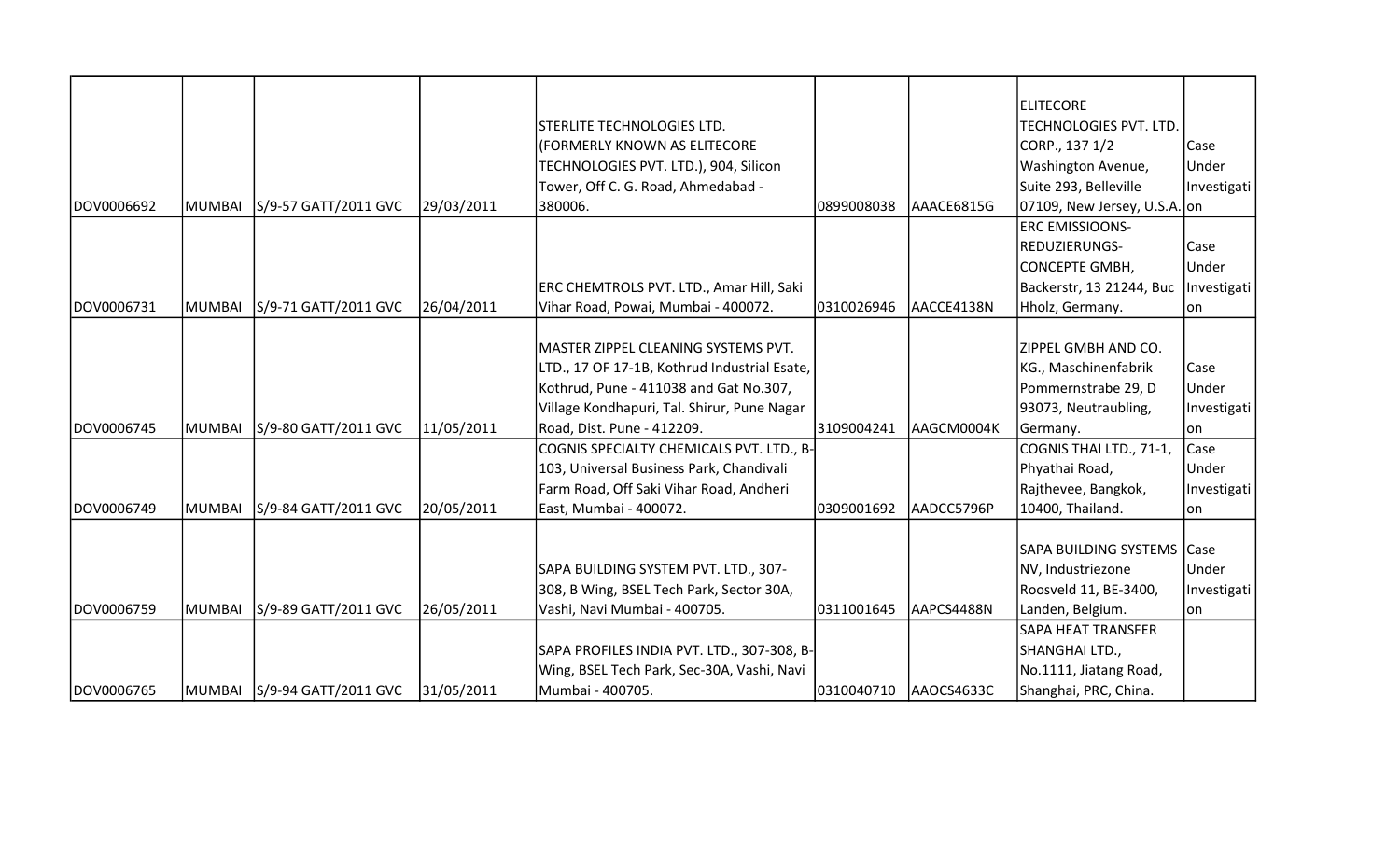|            |               |                                         |            |                                            |            |            | <b>REO INDUCTIVE</b>                 |             |
|------------|---------------|-----------------------------------------|------------|--------------------------------------------|------------|------------|--------------------------------------|-------------|
|            |               |                                         |            |                                            |            |            | COMPONENTS AG, IBK                   | Case        |
|            |               |                                         |            | REO GPD INDUCTIVE COMPONENTS               |            |            | Division, Holzhausener               | Under       |
|            |               |                                         |            | PVT.LTD., 10, Tarun Society, Gotri Road,   |            |            | Strabe 5, 2, D-16866                 | Investigati |
| DOV0006800 | MUMBAI        | S/9-107 GATT/2011                       | 11/07/2011 | Vadodara 390007.                           | 3409004823 | AAECR4681B | Kyritz, Germany.                     | lon         |
|            |               |                                         |            |                                            |            |            | RETEX S.A., AV.                      | Case        |
|            |               |                                         |            | RETEX RACKS AND ENCLOSURES P.LTD., D       |            |            | Technologia 35, 08840                | Under       |
|            |               |                                         |            | 220, Ansa Industrial Est., Saki Vihar Rd., |            |            | Viladecan, Barcelona                 | Investigati |
| DOV0006804 | <b>MUMBAI</b> | S/9-109 GATT/2011 GVC 13/07/2011        |            | Sakinaka, Andheri East, Mumbai 400072.     | 0310043051 | AAECR7751A | Espana, Spain.                       | lon         |
|            |               |                                         |            |                                            |            |            |                                      |             |
|            |               |                                         |            |                                            |            |            | ORACLE AMERICA INC.,                 | Case        |
|            |               |                                         |            | ORACLE FINANCIAL SERVICES SOFTWARE         |            |            | 500 Oracle Parkway,                  | Under       |
|            |               |                                         |            | LTD., Oracle Park, Off Western Express     |            |            | Redwood Shores, CA                   | Investigati |
| DOV0006808 | MUMBAI        | S/9-113 GATT/2011 GVC 26/07/2011        |            | Highway, Goregaon East, Mumbai 400063.     | 0390027707 | AAACC1448B | 94065, United States                 | on          |
|            |               |                                         |            |                                            |            |            | RAJA LOVEJOY GMBH,                   | Case        |
|            |               |                                         |            | RAJA LOVEJOY INDIA pVT. ITD., P.O.Box      |            |            | Friedrichstrasse 6 De                | Under       |
|            |               |                                         |            | No.933, Aaj Ka Anand Bldg., Shivajinagar,  |            |            | 58791 Werdohl,                       | Investigati |
| DOV0006842 | MUMBAI        | S/9-114 GATT/2011 GVC 09/08/2011        |            | Pune 411005.                               | 3108000888 | AADCR7482H | Germany.                             | lon         |
|            |               |                                         |            |                                            |            |            |                                      |             |
|            |               |                                         |            | CRESCENT CARDBOARD INDIA PVT.LTD.,         |            |            | <b>CRESCENT CARDBOARD</b>            | Case        |
|            |               |                                         |            | Mahalaxmi Indl.Est., A Wing, Gala Nos.     |            |            | CO.L.L.C., 100W, Willow              | Under       |
|            |               |                                         |            | 7,11, Village Navghar, Vasai Road East,    |            |            | Road, Wheeling IL 60090, Investigati |             |
| DOV0006844 | MUMBAI        | S/9-116 GATT/2011 GVC 09/08/2011        |            | Dist. Thane 401202.                        | 0309056128 | AADCC6008Q | U.S.A.                               | 1on         |
|            |               |                                         |            |                                            |            |            |                                      |             |
|            |               |                                         |            |                                            |            |            | <b>B.G.ILANIT GATES AND</b>          | Case        |
|            |               |                                         |            | BGI ENGITECH PVT.LTD., 207, President      |            |            | URBAN ELEMENTS L.T.D.                | Under       |
|            |               |                                         |            | Plazza, S.G.Highway, Thaltej, Ahmedabad    |            |            | P.O.B.392, Mevo-Boron                | Investigati |
| DOV0006845 |               | MUMBAI S/9-117 GATT/2011 GVC 09/08/2011 |            | 380054.                                    | 0810028000 | AAECB3509N | Ibr 99765, Israel.                   | lon         |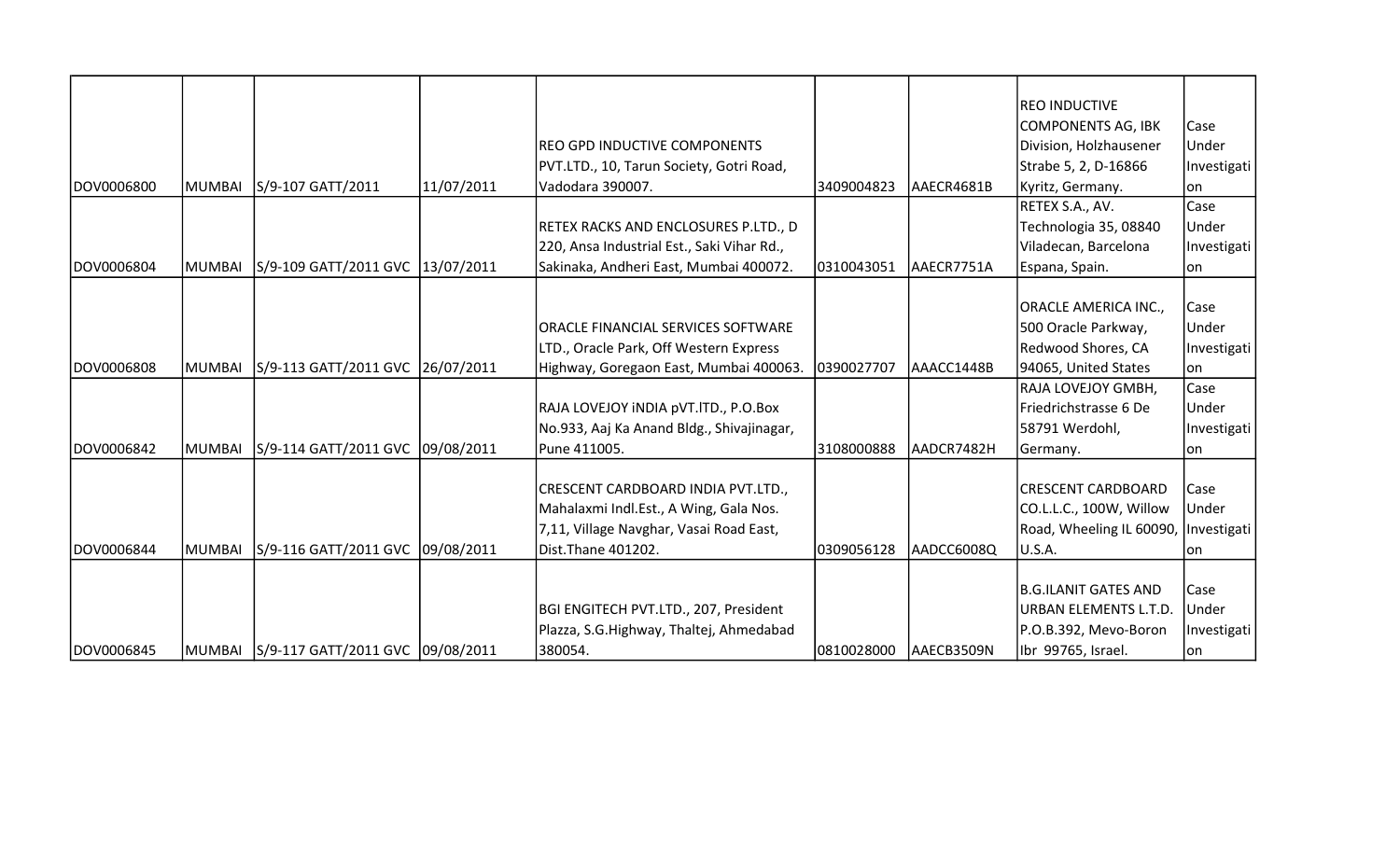|             |        |                                    |                                             |            |             | <b>SCHULMAN PLASTICS</b>               |             |
|-------------|--------|------------------------------------|---------------------------------------------|------------|-------------|----------------------------------------|-------------|
|             |        |                                    |                                             |            |             | DONGGUAN LTD.,                         |             |
|             |        |                                    |                                             |            |             | Dongguam Eastern                       |             |
|             |        |                                    | A. SCHULMAN PLASTICS INDIA PVT.LTD., B,     |            |             | <b>Industrial Par Qiaoxin</b>          | Case        |
|             |        |                                    | 103, Ist Flr., Charmee Enclave, Shradhanand |            |             | Road, Qiatou Township                  | Under       |
|             |        |                                    | Rd., Western Express Highway, Vile Parle    |            |             | Dongguam Guangdond,                    | Investigati |
| IDOV0006885 | MUMBAI | S/9-129 GATT/2011 GVC  05/09/2011  | East, Mumbai 400057.                        | 0310080894 | AAICA5441N  | China.                                 | lon         |
|             |        |                                    |                                             |            |             | <b>ERWIN JUNKER</b>                    |             |
|             |        |                                    |                                             |            |             | <b>MASCHINENFABRIK</b>                 | Case        |
|             |        |                                    | ERWIN JUNKER MASCHINENFABRIK GMBH,          |            |             | GMBH, Junkerstrasse 2,                 | Under       |
|             |        |                                    | 204,205, 2nd Floor, Jewel Tower, Lane 5,    |            |             | DE 77787 Nordrach,                     | Investigati |
| IDOV0006887 | MUMBAI | S/9-135 GATT/2011 GVC   14/09/2011 | Koregaon Park, Pune 411001.                 | 3109007983 | laacce0868k | Germany.                               | lon         |
|             |        |                                    |                                             |            |             | <b>HELVOET PHARMA</b>                  |             |
|             |        |                                    |                                             |            |             | BELGIUM N.V.,                          | Case        |
|             |        |                                    | <b>HELVOET PHARMA INDIA OPERATIONS</b>      |            |             | Industrieterrein Kolmen                | Under       |
|             |        |                                    | PVT.LTD., Plot No.5, Khandala SEZ Phase-I,  |            |             | 1519 3570, Alken,                      | Investigati |
| DOV0006906  | MUMBAI | S/9-145 GATT/2011 GVC 20/09/2011   | MIDC, Kesurdi, Dist. Satara-412801.         | 0510003591 | AADCN1330Q  | Belgium.                               | on          |
|             |        |                                    |                                             |            |             |                                        |             |
|             |        |                                    |                                             |            |             | <b>BAKER OIL TOOLS, A</b>              |             |
|             |        |                                    |                                             |            |             | DIVN. OF BAKER HUGHES Case             |             |
|             |        |                                    | BAKER HUGHES ASIA PACIFIC LTD.,             |            |             | SINGAPORE PTE, 273,                    | Under       |
|             |        |                                    | Platinum Techno Park, Sector 30 A, Vashi,   |            |             | Jalan Ahmad Ibrahim,                   | Investigati |
| DOV0006918  | MUMBAI | S/9-147 GATT/2011 GVC 20/09/2011   | Navi Mumbai-400703.                         | 0303071427 | AACCB3714F  | 629150, Singapore.                     | on          |
|             |        |                                    | SIMEM CONSTRUCTION AND                      |            |             | SIMEM SPA, SOC.                        | Case        |
|             |        |                                    | ENVIRONMENTAL ENGG. PVT.LTD., 457,          |            |             | Unipersonale Viale Dell                | Under       |
|             |        |                                    | GIDC, Por Ramangamdi, Dist. Vadodara,       |            |             | Industria N.24 37046                   | Investigati |
| DOV0006922  | MUMBAI | S/9-150 GATT/2011 GVC 21/09/2011   | Gujarat-391243                              | 0508075017 | AADCC5361J  | Minerbe, Italy.                        | on          |
|             |        |                                    |                                             |            |             |                                        |             |
|             |        |                                    | MOUNT KELLETT CAPITAL MANAGEMENT            |            |             | MOUNT KELLETT CAPITAL Case             |             |
|             |        |                                    | INDIA PVT.LTD., 61-62, 6th Flr, 3 North     |            |             | MANAGEMENT LP, 623,                    | Under       |
|             |        |                                    | Avenue, Maker Maxity, Bandra Kurla          |            |             | 5th Avenue, 18th Fl, New   Investigati |             |
| DOV0006925  |        |                                    | Complex, Bandra East, Mumbai-400051         | 0309042143 | AAFCM6895B  | York.                                  | lon         |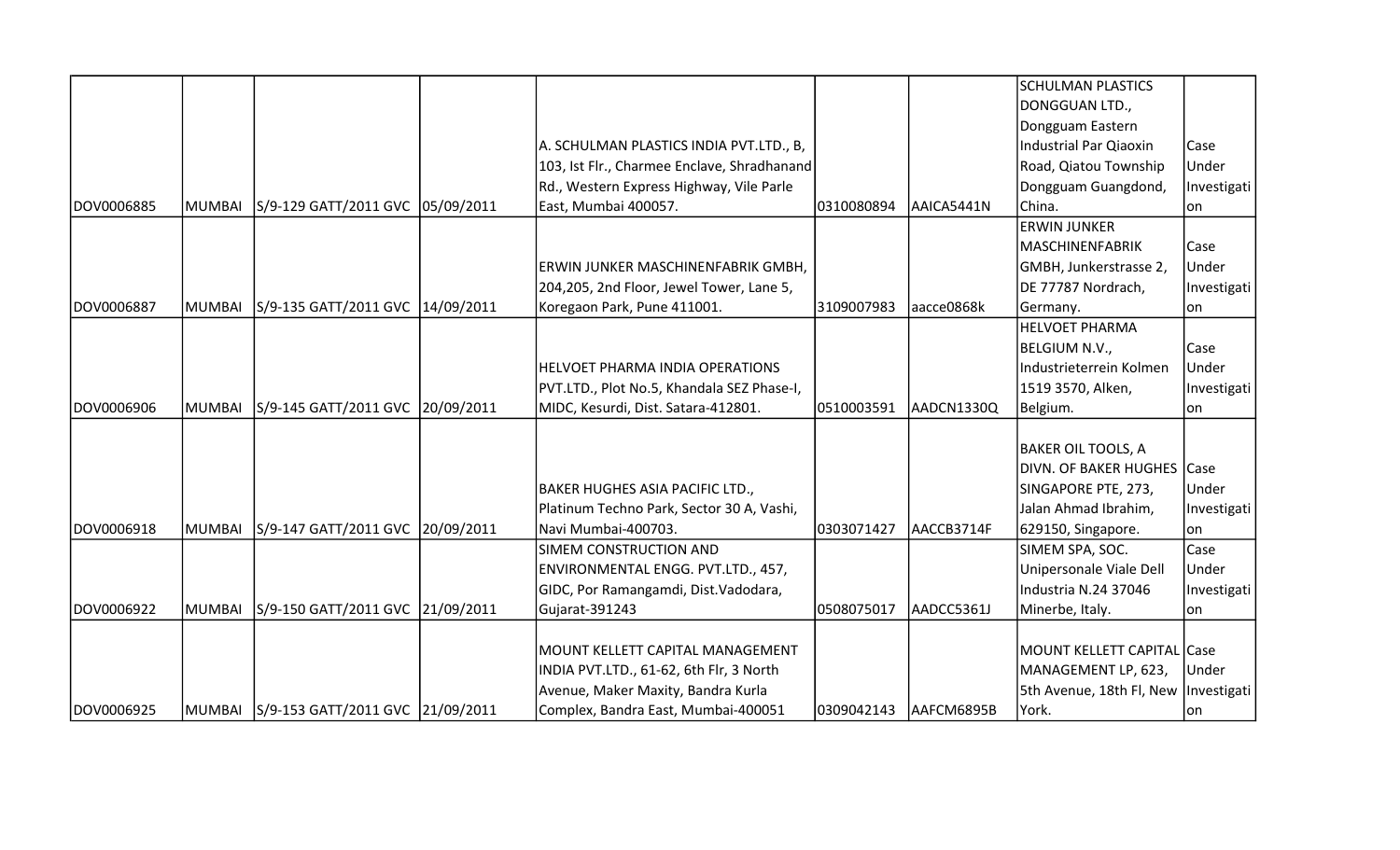|            |               |                                   |            |                                              |            |            | <b>SEMATIC ELEVATOR</b>       |             |
|------------|---------------|-----------------------------------|------------|----------------------------------------------|------------|------------|-------------------------------|-------------|
|            |               |                                   |            |                                              |            |            | <b>PRODUCTS SUZHOU</b>        |             |
|            |               |                                   |            |                                              |            |            | CO.LTD., No.52, Weixi         |             |
|            |               |                                   |            | SEMATIC RE ELEVATOR PRODUCTS INDIA           |            |            | Road, Weiting Science         | Case        |
|            |               |                                   |            | PVT.LTD., Madhuban, F-101, Ketkipada,        |            |            | Park, Suzhou Indl. Park,      | Under       |
|            |               |                                   |            | Near Dahisar Telephone Exchange, Dahisar     |            |            | P.R.C., 215121 Suzhou,        | Investigati |
| DOV0006928 | <b>MUMBAI</b> | S/9-156 GATT/2011 GVC 27/09/2011  |            | East, Mumbai-400068.                         | 0310042640 | AAOCS0744E | China.                        | lon         |
|            |               |                                   |            |                                              |            |            | <b>RBP CHEMICAL</b>           |             |
|            |               |                                   |            | RBP TECHNOLOGY INDIA PVT.LTD., Shed          |            |            | TECHNOLOGY, 150S,             | Case        |
|            |               |                                   |            | No.2260, N.H.No.8, Opp. Sayali Petrol        |            |            | 118TH Street, P.O.Box         | Under       |
|            |               |                                   |            | Pump, Pelhar, Vasai Phata, Vasai East, Dist. |            |            | 14069, Milwaukee,             | Investigati |
| DOV0006929 | <b>MUMBAI</b> | S/9-158 GATT/2011 GVC 12/10/2011  |            | Thane-401208                                 | 0306079691 | AADCR4598L | United States.                | on          |
|            |               |                                   |            |                                              |            |            |                               | Case        |
|            |               |                                   |            | INTEGRA INDIA GROUP COMPANY LTD.,            |            |            | <b>INTEGRA BIOSCIENCES</b>    | Under       |
|            |               |                                   |            | Integra House, 7-A, Rajpath Society, Old     |            |            | AG, Tardisstrasse 201,        | Investigati |
| DOV0006937 | <b>MUMBAI</b> | S/9-161 GATT/2011 GVC 19/10/2011  |            | Padra Road, Vadodara-390020.                 | 0890000743 | AAACI4418D | 7205 Zizers, Switzerland.     | on          |
|            |               |                                   |            |                                              |            |            |                               |             |
|            |               |                                   |            |                                              |            |            | ALUMINIUM CO OF               |             |
|            |               |                                   |            |                                              |            |            | MALAYSIA, Berhad No.3,        |             |
|            |               |                                   |            |                                              |            |            | Perssiaran Waja, Bokit        |             |
|            |               |                                   |            |                                              |            |            | Raja Indostrial Estate,       | Case        |
|            |               |                                   |            | HINDALCO INDUSTRIES LTD., Century            |            |            | 41050 Klang Selangor          | Under       |
|            |               |                                   |            | Bhavan, 3rd Floor, Dr. Annie Besant Road,    |            |            | Darol Ehsan, Malayasia,       | Investigati |
| DOV0006950 | <b>MUMBAI</b> | S/9-167 GATT/2011 GVC 09/11/2011  |            | Worli, Mumbai-400 030                        | 0388147237 | AAACH1201R | Novelis Korea Ltd., Korea. on |             |
|            |               |                                   |            | <b>GUJARAT FLUORO CHEMICALS LTD., Survey</b> |            |            | GFL AMERICAS LLC, 168,        | Case        |
|            |               |                                   |            | No.26-27 and 16-3, Ranjitnagar Vill.,        |            |            | Private Road, 8001,           | Under       |
|            |               |                                   |            | Devgadbaria Tal., Panchmahal, Gujarat-       |            |            | Rockdale TX 76567,            | Investigati |
| DOV0006954 | <b>MUMBAI</b> | S/9-171 GATT/2011 GVC  14/11/2011 |            | 389380.                                      | 0888017201 | AAACG6725H | U.S.A.                        | lon         |
|            |               |                                   |            |                                              |            |            | VYNCKE N.V.,                  | Case        |
|            |               |                                   |            | FORBESVYNCKE PVT. LTD., 106TH                |            |            | GENTSESTEENWEG 224,           | Under       |
|            |               |                                   |            | MILESTONE, MUMBAI PUNE ROAD,                 |            |            | B-8530 HARELBEKE,             | Investigati |
| DOV0006999 |               | MUMBAI S/9-186GATT/2011           | 04/01/2012 | KASARWADI PUNE 411 034.                      | 3109021307 | AABCF4330N | <b>BELGIUM</b>                | lon         |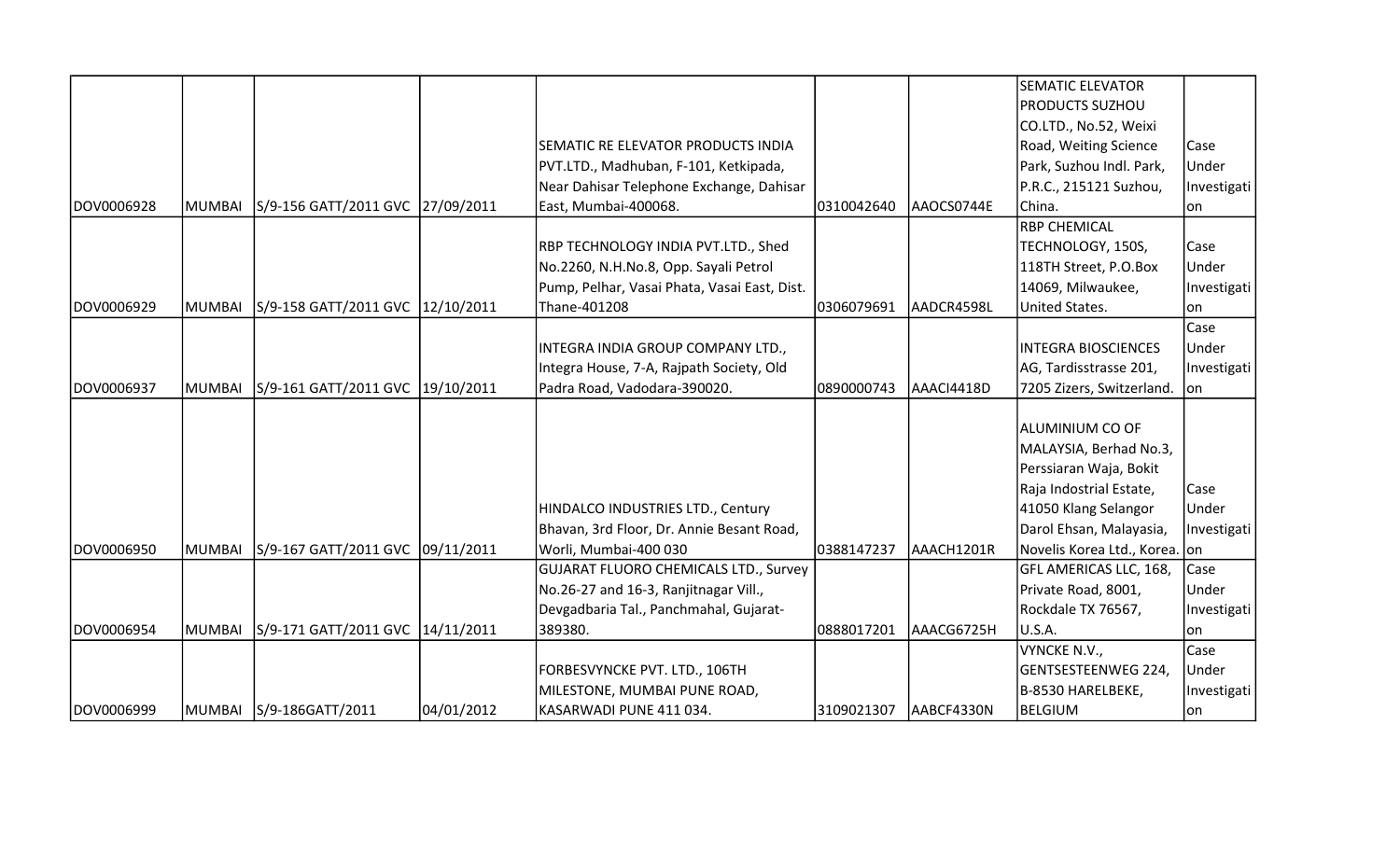|            |        |                             |            |                                            |            |            | Vega Technology Limited        | Case         |
|------------|--------|-----------------------------|------------|--------------------------------------------|------------|------------|--------------------------------|--------------|
|            |        |                             |            | Vega Technology India Pvt Ltd C 706        |            |            | 21 F Wyler Center Phase        | Under        |
|            |        |                             |            | Marathon Nextg Innova Lower Parel          |            |            | II 192 Tailin Pai Road         | Investigati  |
| DOV0007020 | MUMBAI | S/9188GATT/2011GVC          | 11/01/2012 | Mumbai 400013                              | 0311045065 | AADCV7619J | <b>Kwaichungt Hongkong</b>     | lon          |
|            |        |                             |            |                                            |            |            |                                | Case         |
|            |        |                             |            |                                            |            |            | VIRGO EUROPE S.P.A., Via Under |              |
|            |        |                             |            | VIRGO ENGINEERS LTD., 277, Hinjewadi       |            |            | Sicilia, 96 20020              | Investigati  |
| DOV0007031 | MUMBAI | S/9-06 GATT/2012 GVC        | 23/01/2012 | Phase-II, Maan-Mulshi, Pune-411057         | 0391000837 | AAACV1586H | Magnago, Italy.                | lon          |
|            |        |                             |            |                                            |            |            |                                |              |
|            |        |                             |            |                                            |            |            | <b>BAUSANO AND FIGLI</b>       | Case         |
|            |        |                             |            | RAJOO BAUSANO EXTRUSION PVT.LTD.,          |            |            | S.P.A., 10086 Rivarolo         | Under        |
|            |        |                             |            | Survey No.210, Plot No.1, Industrial Area, |            |            | Canavese, C.S.O.               | Investigati  |
| DOV0007036 | MUMBAI | S/9-10 GATT/2012 GVC        | 25/01/2012 | Veraval-Shapar, Dist. Rajkot-360 024.      | 2411009135 | AAFCR1488R | Indipendenza 111, Italy.       | on           |
|            |        |                             |            |                                            |            |            |                                |              |
|            |        |                             |            |                                            |            |            | <b>EMUGE WERK RICHARD</b>      |              |
|            |        |                             |            |                                            |            |            | <b>GLIMPEL AND CO.kg,</b>      | Case         |
|            |        |                             |            | EMUGE INDIA PVT.LTD., Plot No.92 and       |            |            | <b>Faabrik For</b>             | Under        |
|            |        |                             |            | 128, Kondhanpur, Tal. Haveli, Pune-412     |            |            | Prazisionswerkzeuge KG,        | Investigati  |
| DOV0007040 | MUMBAI | S/9-13 GATT/2012 GVC        | 30/01/2012 | 205.                                       | 3199004512 | AAACE6476F | Germany.                       | lon          |
|            |        |                             |            |                                            |            |            |                                |              |
|            |        |                             |            |                                            |            |            | SIAE MICROELETTRONIC           |              |
|            |        |                             |            | SIAE MICROELETTRONICA INDIA PVT.LTD.,      |            |            | S.P.A., Via Michelangelo       | Case         |
|            |        |                             |            | 507, Dynasty Business Park, A-Wing,        |            |            | Buonarroti, 21-20093,          | Under        |
|            |        |                             |            | Andheri Kurla Road, Andheri East, Mumbai-  |            |            | Cologno Monzese,               | Investigati  |
| DOV0007043 | MUMBAI | S/9-16 GATT/2012 GVC        | 31/01/2012 | 400059.                                    | 0308058364 | AALCS5898Q | Milano, Italy.                 | lon          |
|            |        |                             |            |                                            |            |            |                                |              |
|            |        |                             |            | <b>SRUJANN FENCO FOOD ENGINEERING</b>      |            |            | FENCO S.P.A., Via              | Case         |
|            |        |                             |            | P.LTD., 568-2, Anant Pushp, Kanchanganga   |            |            | Prampolini, 40-43044,          | <b>Under</b> |
|            |        |                             |            | Soc., Bibewadi-Kondhwa Road, Pune-         |            |            | Lemignano di Collecchio-       | Investigati  |
| DOV0007044 |        | MUMBAI S/9-17 GATT/2012 GVC | 31/01/2012 | 411037.                                    | 3107023311 | AALCS4944H | Pharma, Italy.                 | lon          |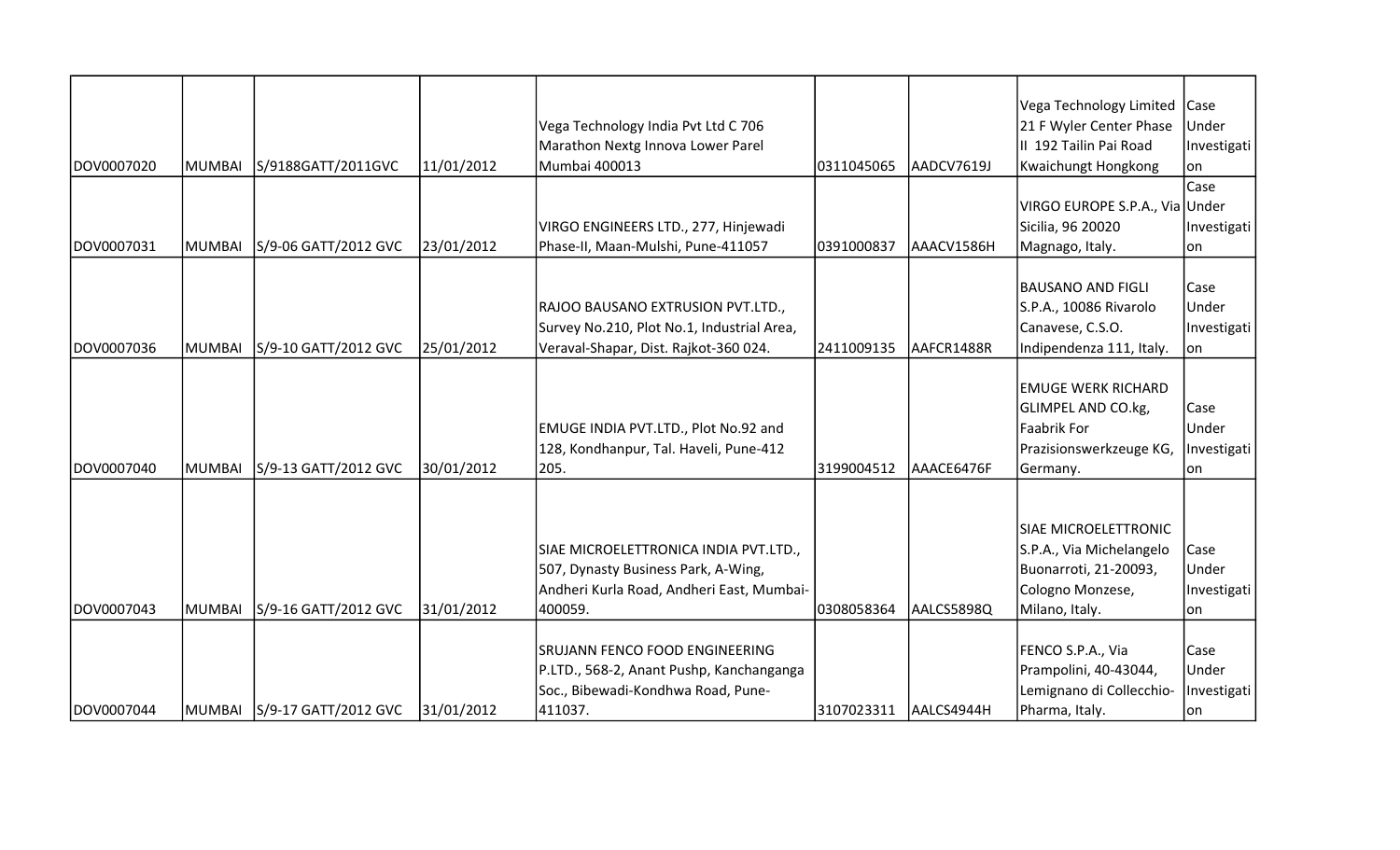|            |        |                             |            |                                                 |            |            | ALPHARMA INC., 400       | Case        |
|------------|--------|-----------------------------|------------|-------------------------------------------------|------------|------------|--------------------------|-------------|
|            |        |                             |            | Zoetis India Ltd., Pfizer Centre, Patel Estate, |            |            | Crossing Blvd.,          | Under       |
|            |        |                             |            | Off. S.V. Road, Jogeshwari West, Mumbai-        |            |            | Bridgewater, NJ, United  | Investigati |
| DOV0007048 | MUMBAI | S/9-21 GATT/2012 GVC        | 31/01/2012 | 400102.                                         | 0509002366 | AABCE8269K | States                   | lon         |
|            |        |                             |            |                                                 |            |            | <b>WESTERN FORMS</b>     |             |
|            |        |                             |            |                                                 |            |            | INTERNATIONAL INC.,      | Case        |
|            |        |                             |            | DURAND FORMS INDIA PVT.LTD., Mazda              |            |            | 6200 Equitable Road,     | Under       |
|            |        |                             |            | House, L.B.S.Marg, Ghatkopar West,              |            |            | Kansas City, Missouri,   | Investigati |
| DOV0007049 | MUMBAI | S/9-22 GATT/2012 GVC        | 31/01/2012 | Mumbai-400086.                                  | 0310080118 | AADCD6828K | United States            | lon         |
|            |        |                             |            |                                                 |            |            | <b>APPLIED RECOVERY</b>  |             |
|            |        |                             |            | APPLIED RECOVERY SYSTEMS INDIA                  |            |            | SYSTEMS 1, LLC, 9100     | Case        |
|            |        |                             |            | APVT.LTD., 1104, Dalamal Tower, 211 Free        |            |            | Van American Drive,      | Under       |
|            |        |                             |            | Press Journal Marg, Nariman Point,              |            |            | Waco, Texas 76712,       | Investigati |
| DOV0007078 | MUMBAI | S/9-29 GATT/2012 GVC        | 16/02/2012 | Mumbai-400021.                                  | 0311036007 | AAJCA5158R | U.S.A.                   | on          |
|            |        |                             |            |                                                 |            |            |                          |             |
|            |        |                             |            |                                                 |            |            | LANCO INTERNATIONAL      | Case        |
|            |        |                             |            | LANCO VIDARBHA THERMAL POWER LTD.,              |            |            | PTE LTD., 8, Shenton     | Under       |
|            |        |                             |            | 1022, Bldg. No. 10, Solitaire Corporate Park,   |            |            | Way, 32-03, Singapore-   | Investigati |
| DOV0007080 | MUMBAI | S/9-31 GATT/2012 GVC        | 21/02/2012 | Chakala, Andheri East, Mumbai - 400 093.        | 0910024219 | AAACO7803Q | 068811.                  | lon.        |
|            |        |                             |            |                                                 |            |            |                          |             |
|            |        |                             |            |                                                 |            |            | BALCKE DURR GMBH,        |             |
|            |        |                             |            |                                                 |            |            | Niederlassung            |             |
|            |        |                             |            |                                                 |            |            | Rothemuehle              | <b>Case</b> |
|            |        |                             |            | THERMAX SPX ENERGY TECHNOLOGIES                 |            |            | Wildenburger Strasse 1   | Under       |
|            |        |                             |            | LTD., Thermax House, Annexe 4, Mumbai           |            |            | 57462, Wenden-           | Investigati |
| DOV0007117 | MUMBAI | S/9-45 GATT/2012 GVC        | 24/04/2012 | Pune Road, Shivaji Nagar, Pune-411 005.         | 3109020742 | AADCT2703M | Rothemuehle, Germany     | on          |
|            |        |                             |            |                                                 |            |            |                          | Case        |
|            |        |                             |            | <b>GSB REFRACTORIES INDIA PVT.LTD., Plot</b>    |            |            | <b>GSB GROUP GMBH,</b>   | Under       |
|            |        |                             |            | 58, Street 1A, Pragati Nagar, Risali, Bhilai,   |            |            | Flottmannstrasse 57,     | Investigati |
| DOV0007119 |        | MUMBAI S/9-47 GATT/2012 GVC | 24/04/2012 | Chhattisgarh-490006                             | 6311000768 | AAECG2220P | Bochum 44807, Germany on |             |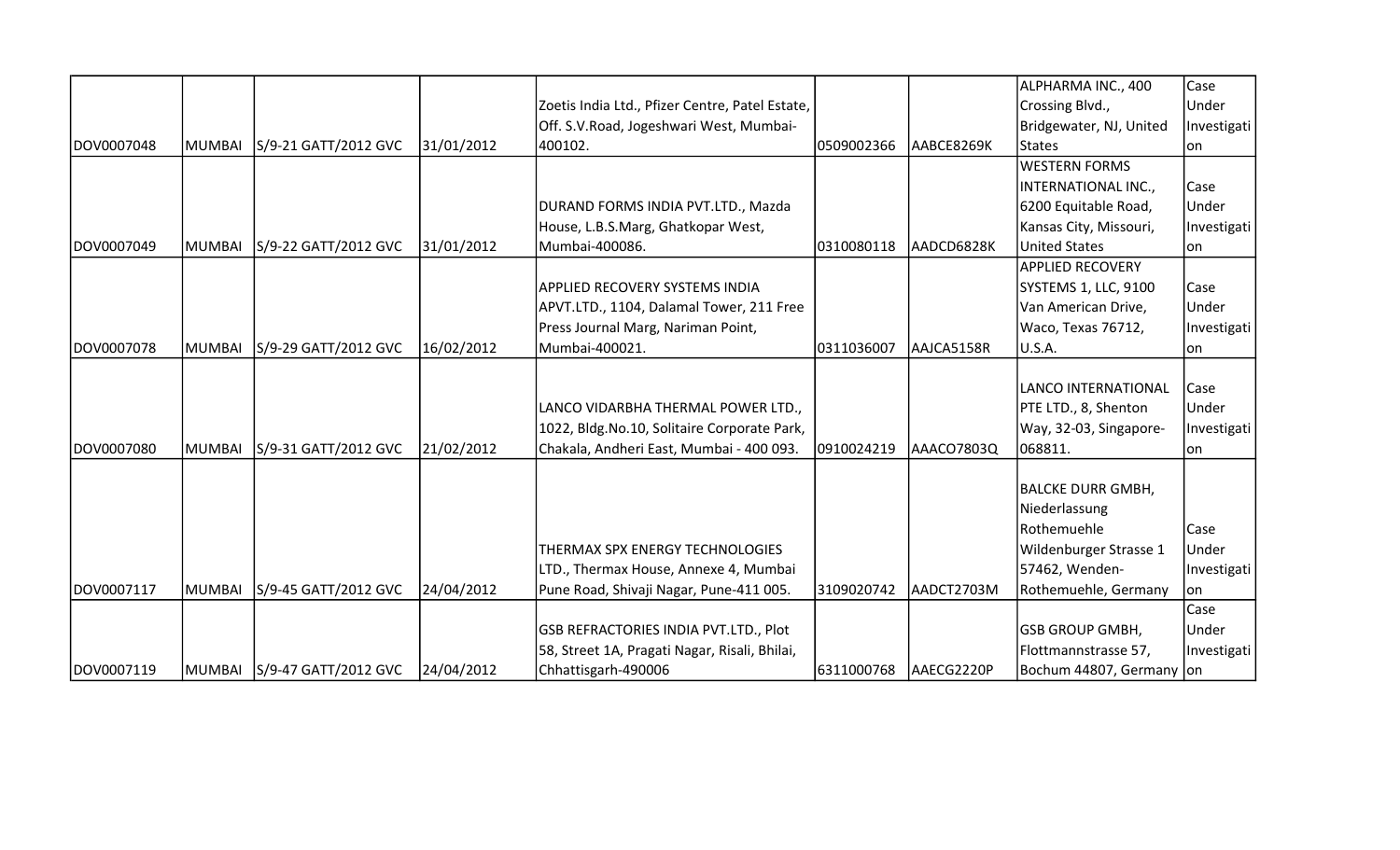|            |               |                              |            |                                             |            |            | <b>DIALOGIC NETWORKS</b>      |             |
|------------|---------------|------------------------------|------------|---------------------------------------------|------------|------------|-------------------------------|-------------|
|            |               |                              |            | VERAZ NETWORKS PVT.LTD., NOW KNOWN          |            |            | ISRAEL LTD., FORMERLY         |             |
|            |               |                              |            | AS DIALOGIC NETWWORKS INDIA PVT.LTD.,       |            |            | KNOWN AS VERAZ                | Case        |
|            |               |                              |            | 4th Flr., Pride Purple Cooronet S.No.287/2, |            |            | NETWORKS LTD., 30             | Under       |
|            |               |                              |            | Baner Road, Near Telephone Exchange,        |            |            | Hasivim, Petach-Tokva,        | Investigati |
| DOV0007121 | <b>MUMBAI</b> | S/9-49 GATT/2012 GVC         | 24/04/2012 | Opp. Food Bazar, Pune-411045                | 0305005456 | AABCA9446M | <b>Israel</b>                 | lon.        |
|            |               |                              |            |                                             |            |            |                               |             |
|            |               |                              |            |                                             |            |            | SIGMATEK SYSTEMS,             | Case        |
|            |               |                              |            | Sigma TEK Systems India Pvt.Ltd., Shrinivas |            |            | 1445 Kemper Meadow,           | Under       |
|            |               |                              |            | Nirmittee, 3rd Floor, Kotakar Lane, Bhau    |            |            | Dr.Cincinnati, OH 45240,      | Investigati |
| DOV0007186 | <b>MUMBAI</b> | S/9-55 GATT/2012 GVC         | 26/04/2012 | Patil Marg, Aundh, Pune-411020              | 3108007742 | AAMCS0515K | <b>United States</b>          | lon         |
|            |               |                              |            |                                             |            |            |                               | Case        |
|            |               |                              |            | CAEM INDIA-JV, 2, Sai Sagar Apt., Opp.      |            |            | <b>CAEM SHELVING</b>          | Under       |
|            |               |                              |            | Transmitting Station, Hingna Road, Nagpur-  |            |            | <b>ENGINEERING -CAEM</b>      | Investigati |
| DOV0007188 | <b>MUMBAI</b> | S/9-56 GATT/2012 GVC         | 26/04/2012 | 440016.                                     | 0003080769 | AAFFC9686B | MARGINI SPA, ITALY            | on          |
|            |               |                              |            |                                             |            |            |                               |             |
|            |               |                              |            | MEGASAVE TRADING PVT.LTD., Plant 18B,       |            |            | <b>SHOPRITE CHECKERS PTY</b>  | <b>Case</b> |
|            |               |                              |            | Gate No.7, Godrej and Boyce Industries      |            |            | LTD., CNR William dabs        | Under       |
|            |               |                              |            | Complex, Pirojshanagar, Vikhroli East,      |            |            | and Old Paarl Roads,          | Investigati |
| DOV0007189 | <b>MUMBAI</b> | S/9-57 GATT/2012 GVC         | 26/04/2012 | Mumbai-400079                               | 0303034637 | AADCM4672L | Brackenfell, South Africa. on |             |
|            |               |                              |            |                                             |            |            | TROPOS NETWORKS INC., Case    |             |
|            |               |                              |            | TROPOS NETWORKS INDIA PVT.LTD., C-104,      |            |            | 555 Del Rey Ave,              | Under       |
|            |               |                              |            | Unit 29, Pune IT Park, Bhaau Patil Road,    |            |            | Sunnyvale CA 94085,           | Investigati |
| DOV0007230 | <b>MUMBAI</b> | S/9-60 GATT/2012 GVC         | 30/04/2012 | Pune-411020                                 | 0307055272 | AACCT6664J | U.S.A.                        | on          |
|            |               |                              |            | QUALCOMM INDIA PVT.LTD., The IL and FS      |            |            | QUALCOMM                      | Case        |
|            |               |                              |            | Financial Centre, 6th Floor, Quadrant-C,    |            |            | INCORPORATED, 6455            | Under       |
|            |               |                              |            | Bandra Kurla Complex, Bandra East,          |            |            | Lusk Blvd San Diego,          | Investigati |
| DOV0007231 | <b>MUMBAI</b> | S/9-61 GATT/2012 GVC         | 30/04/2012 | Mumbai-400051                               | 0596042388 | AAACQ0231C | California, USA-92121         | lon         |
|            |               |                              |            |                                             |            |            |                               | Case        |
|            |               |                              |            | SHREE KRISHNA INDUSTRIES, 46, Mithila       |            |            | SKI OVERSEAS LTD., PO         | Under       |
|            |               |                              |            | Society, Near Shreyas Rly. Crossing,        |            |            | Box 261980, Jebel Ali,        | Investigati |
| DOV0007235 |               | MUMBAI  S/9-65 GATT/2012 GVC | 30/04/2012 | Ambawadi, Ahmedabad-380009                  | 0804003530 | AFVPP7637L | U.A.E.                        | lon         |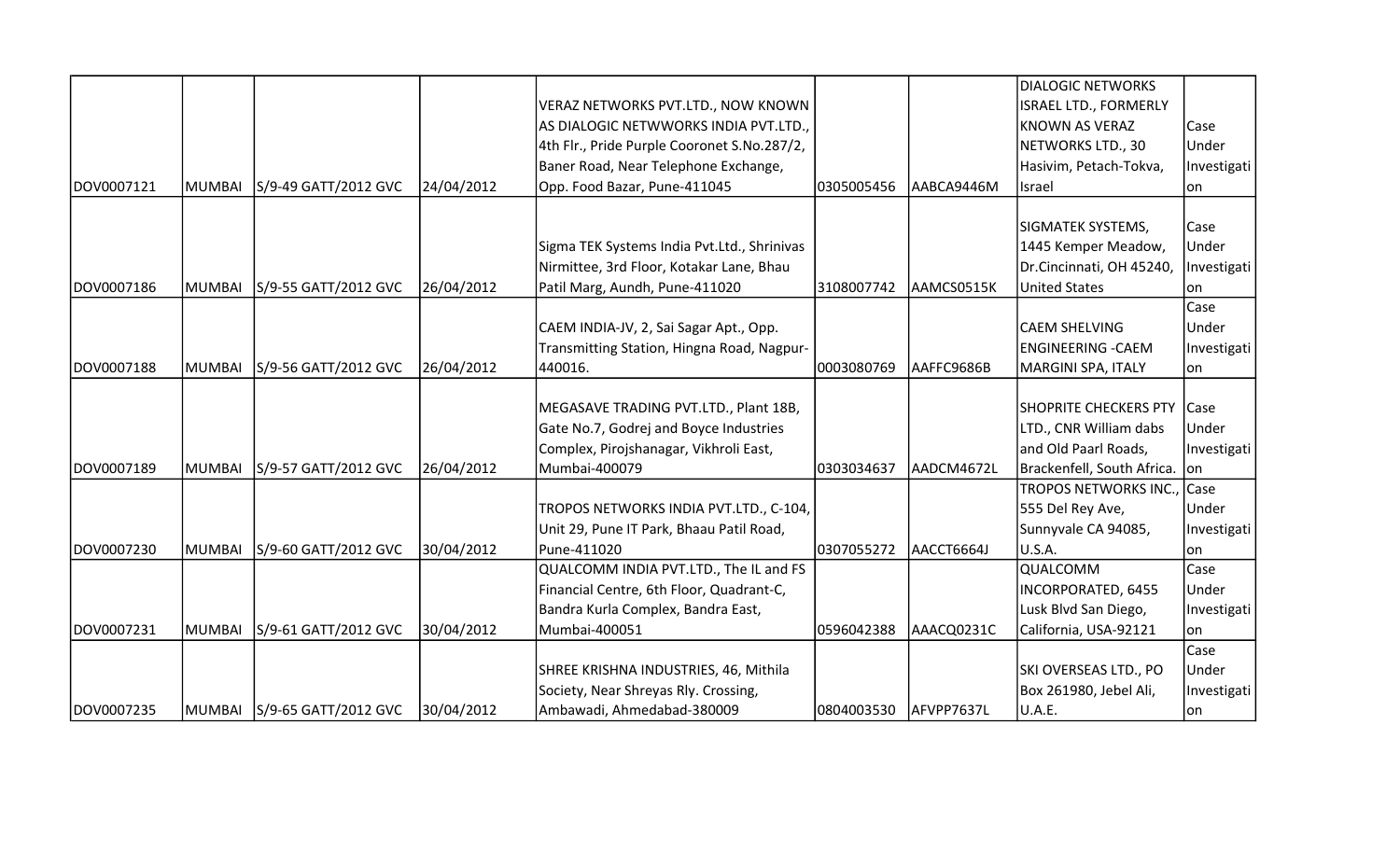|            |               |                             |            |                                            |            |            | J.A. COSMETICS, 1350             | Case        |
|------------|---------------|-----------------------------|------------|--------------------------------------------|------------|------------|----------------------------------|-------------|
|            |               |                             |            | INTRRENDS SKIN SOLUTIONS PVT.LTD.,         |            |            | Broadway Suite 1715,             | Under       |
|            |               |                             |            | Suite 6, Ganga Cascade, North Main Road,   |            |            | New York 10018, United           | Investigati |
| DOV0007236 | <b>MUMBAI</b> | S/9-66 GATT/2012 GVC        | 30/04/2012 | Koregaon Park, Pune-411001                 | 3108019678 | AABCI9229H | States                           | lon.        |
|            |               |                             |            |                                            |            |            |                                  |             |
|            |               |                             |            |                                            |            |            | <b>MAXON ICO-</b>                |             |
|            |               |                             |            |                                            |            |            | INTERNATIONAL SALES,             | Case        |
|            |               |                             |            | MAXON CORPORATION, No.507, 5th Floor,      |            |            | 201-C, 18th St., P.O.Box         | Under       |
|            |               |                             |            | Nucleus Mall, No.1 Church Road, Camp,      |            |            | 2068, Muncie IN 47302-           | Investigati |
| DOV0007237 | <b>MUMBAI</b> | S/9-67 GATT/2012 GVC        | 30/04/2012 | Pune-411001                                | 3106008440 | AAECM5948E | 0124, United States              | lon         |
|            |               |                             |            |                                            |            |            | HARB, LEVY AND                   |             |
|            |               |                             |            | HARB LEVY AND WEILAND INDIA                |            |            | WEILAND LLP, One                 | Case        |
|            |               |                             |            | CONSULTANTS PVT.LTD., 603, Palmspring,     |            |            | Market St., Suite 620, San Under |             |
|            |               |                             |            | Link Road, Next to D-Mart, Malad West,     |            |            | Francisco, CA 94105,             | Investigati |
| DOV0007238 | <b>MUMBAI</b> | S/9-68 GATT/2012 GVC        | 30/04/2012 | Mumbai-400064.                             | 0307029727 | AABCH7788N | <b>United States</b>             | lon         |
|            |               |                             |            |                                            |            |            | <b>TSM TECHNOLOGICAL</b>         |             |
|            |               |                             |            |                                            |            |            | <b>SYSTEMS BY MORO</b>           |             |
|            |               |                             |            |                                            |            |            | S.R.L., Sade Legale Via          | Case        |
|            |               |                             |            | T.S.M. INDIA PVT.LTD., 357, Shahani        |            |            | Fratelli Zambon 9,               | Under       |
|            |               |                             |            | Colony, Navghar Road, Mulund East,         |            |            | Z.I.Praturione 33080             | Investigati |
| DOV0007240 | <b>MUMBAI</b> | S/9-70 GATT/2012 GVC        | 01/05/2012 | Mumbai-400081                              | 0311046835 | AADCT9281G | Fiume Veneto, Italy              | on          |
|            |               |                             |            | PATRONASH OIL FIELD EQUIPMENTS             |            |            |                                  | Case        |
|            |               |                             |            | PVT.LTD., 604, Akruti Erica Bldg.,         |            |            | PETRONASH FZE, P.O.Box Under     |             |
|            |               |                             |            | Shradhanand Road, Vile Parle East, Mumbai- |            |            | 18326, Jebel Ali, Dubai,         | Investigati |
| DOV0007259 | <b>MUMBAI</b> | S/9-75 GATT/2012 GVC        | 07/05/2012 | 400057                                     | 0308057155 | AAECP7945E | <b>United Arab Emirates</b>      | lon         |
|            |               |                             |            |                                            |            |            | cyclo industries inc., 401,      | Case        |
|            |               |                             |            | PIDILITE INDUSTRIES LTD., Ramkrishna       |            |            | Naplewood Drive, Suite           | Under       |
|            |               |                             |            | Mandir Road, Andheri East, Mumbai-         |            |            | 18, Jupiter Fl 33458,            | Investigati |
| DOV0007262 | <b>MUMBAI</b> | S/9-78 GATT/2012 GVC        | 07/05/2012 | 400059                                     | 0388024208 | AAACP4156B | <b>United States</b>             | lon         |
|            |               |                             |            |                                            |            |            |                                  |             |
|            |               |                             |            | SAIDOW SYSTEMS (Formerly known as          |            |            |                                  | Case        |
|            |               |                             |            | ALUTEC SYSTEMS INDIA PVT.LTD.) 201,        |            |            | ALUTEC SRL, Travnik 16-          | Under       |
|            |               |                             |            | Shivneri IIT Staff Co-op.Hsg.Society Ltd., |            |            | 34147, S.Dorligo della           | Investigati |
| DOV0007317 |               | MUMBAI S/9-88 GATT/2012 GVC | 10/05/2012 | Kopri, Powai, Mumbai-400076.               | 0304049883 | AAECA8489Q | Valle-TS, Italy.                 | on          |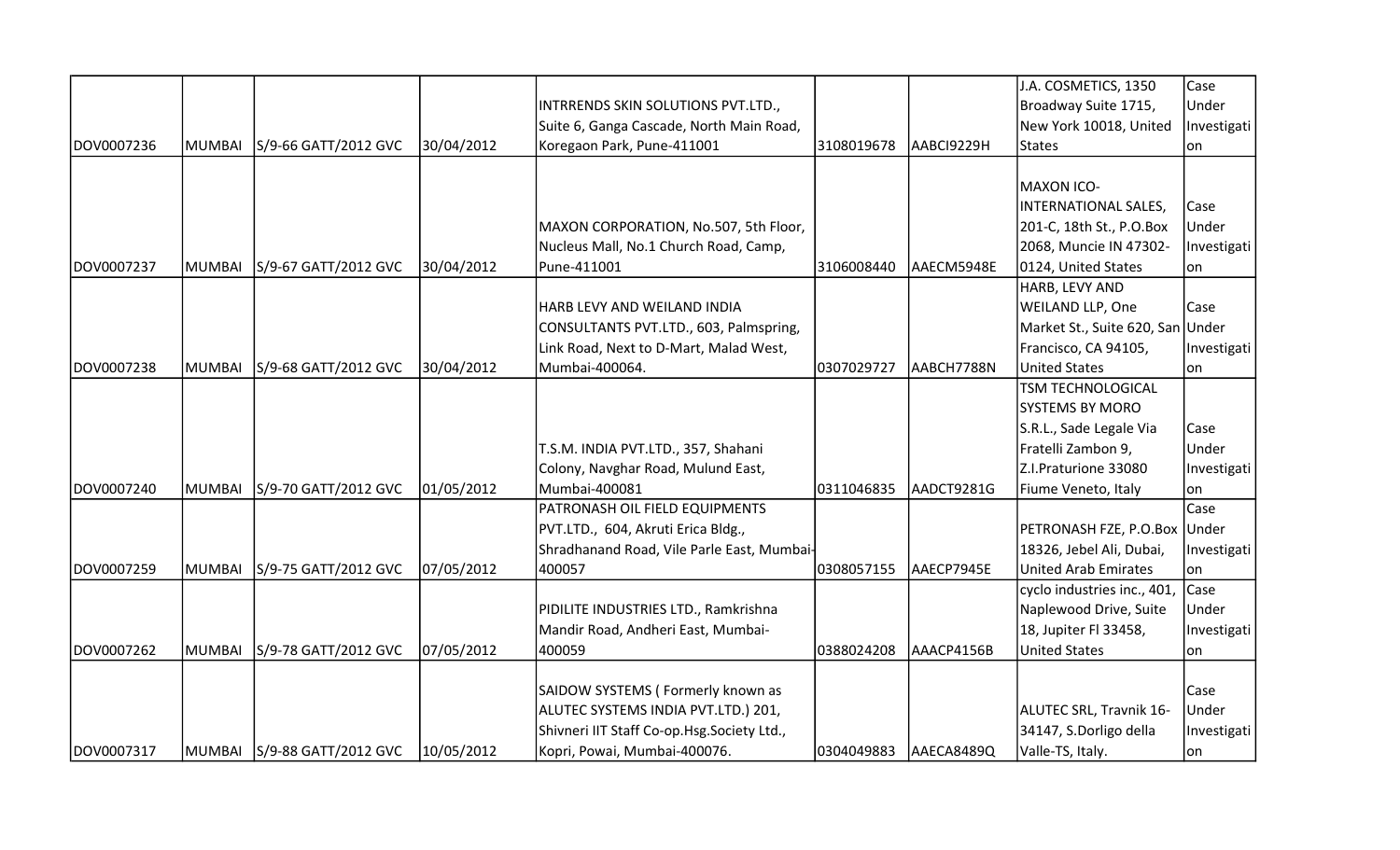|            |               |                                         |            | JIWON MECHANICAL TECHNOLOGY INDIA           |                       |            |                             | Case        |
|------------|---------------|-----------------------------------------|------------|---------------------------------------------|-----------------------|------------|-----------------------------|-------------|
|            |               |                                         |            | PVT.LTD., No.304-305, 3rd Floor, Gera       |                       |            |                             | Under       |
|            |               |                                         |            | Legend North Main Road, Koregaon Park,      |                       |            | JIWON M-TECH CO.LTD.,       | Investigati |
| DOV0007321 | <b>MUMBAI</b> | S/9-92 GATT/2012 GVC                    | 10/05/2012 | Pune-411006                                 | 3110014033            | AACCJ3681R | KOREA                       | lon         |
|            |               |                                         |            |                                             |                       |            |                             |             |
|            |               |                                         |            |                                             |                       |            | R.J.FARLEY LTD., 67, Mill   | Case        |
|            |               |                                         |            | ENVOY UNILOC IMPEX PVT.LTD., Evergreen,     |                       |            | Lane, London NW6 1NB,       | Under       |
|            |               |                                         |            | 2nd Dadysheth Road, Chowpatty, Mumbai-      |                       |            | England, London, United     | Investigati |
| DOV0007324 | MUMBAI        | S/9-95 GATT/2012 GVC                    | 10/05/2012 | 400007                                      | 0305063821            | AABCE3167C | Kingdom                     | lon         |
|            |               |                                         |            | COSTRA ADVERTISING INDIA PVT.LTD., 3rd      |                       |            | <b>COSTRA ADVERTISING</b>   | Case        |
|            |               |                                         |            | Fir., Indus House, Opp.Monginis Cake        |                       |            | LLC, PO Box No. 52478,      | Under       |
|            |               |                                         |            | Factory, Link Raoad, Aandheri West,         |                       |            | Dubai, United Arab          | Investigati |
| DOV0007325 | IMUMBAI       | S/9-96 GATT/2012 GVC                    | 10/05/2012 | l Mumbai-400053.                            | 0306083647            | AACCC9851C | Emirates                    | lon         |
|            |               |                                         |            | CARPIGIANI INDIA PVT.LTD., Jogani           |                       |            | <b>CARPIGIANI GROUP ALI</b> | Case        |
|            |               |                                         |            | Industrial complex Bldg.No.6, Unit No.20,   |                       |            | S.P.A., Via Emilia, 45      | Under       |
|            |               |                                         |            | V.N.Purav Marg, Chunabhatti, Sion East,     |                       |            | 40011 Anzola Emilia,        | Investigati |
| DOV0007330 | MUMBAI        | S/9-101 GATT/2012 GVC 10/05/2012        |            | Mumbai-400022.                              | 0308027922            | AADCC3467H | Italy.                      | lon         |
|            |               |                                         |            |                                             |                       |            | <b>GETINGE INFECTION</b>    | Case        |
|            |               |                                         |            | GETINGE INDIA PVT.LTD., 8th Shah            |                       |            | CONTROL AB, PO Box 69,      | Under       |
|            |               |                                         |            | Industrial Estate, Off. Veera Desai Road,   |                       |            | SE-31044, Getinge,          | Investigati |
| DOV0007339 | MUMBAI        | S/9-110 GATT/2012 GVC 10/05/2012        |            | Aandheri West, Mumbai-400053.               | 0309022495            | AADCS8014R | Sweden                      | lon         |
|            |               |                                         |            | Solar Turbines India Pvt. Ltd.              |                       |            |                             |             |
|            |               |                                         |            | (Formerly known as TURBOMACH INDIA          |                       |            |                             | Case        |
|            |               |                                         |            | PVT.LTD.)                                   |                       |            | TURBOMACH SA, Via           | Under       |
|            |               |                                         |            | 5 and 6, Papa Indl. Estate, Suren Road,     |                       |            | Campagna 15, CH-6595        | Investigati |
| DOV0007342 | MUMBAI        | S/9-112 GATT/2012 GVC 10/05/2012        |            | Andheri East, Mumbai-400093                 | 0303080841            | AABCT7422R | Riazzino, Switzerland.      | lon.        |
|            |               |                                         |            |                                             |                       |            |                             | Case        |
|            |               |                                         |            | KAILASH SHINMAYWA INDUSTRIES LTD.,          |                       |            |                             | Under       |
|            |               |                                         |            | 153, Alani-Markal Road, Vill. Dhanore, Tal. |                       |            | <b>THAI SHINMAYWA</b>       | Investigati |
| DOV0007343 |               | MUMBAI S/9-113 GATT/2012 GVC 10/05/2012 |            | Khed, Pune-412105.                          | 3109004984 AADCK6730D |            | CO.LTD., Thailand.          | on          |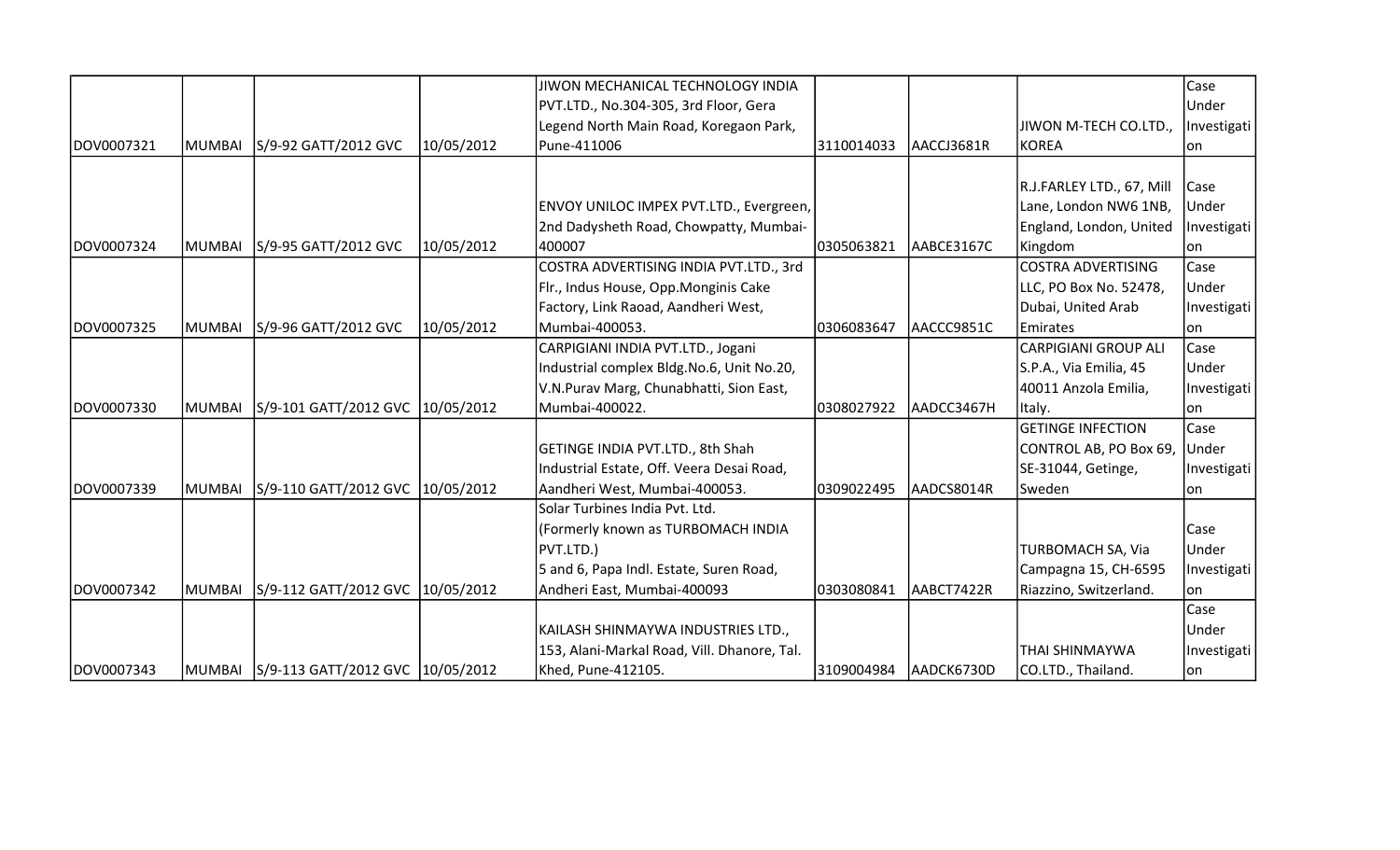|            |               |                                         |                                            |            |            | ANGELANTONI                       |             |
|------------|---------------|-----------------------------------------|--------------------------------------------|------------|------------|-----------------------------------|-------------|
|            |               |                                         |                                            |            |            | INDUSTRIES S.P.A.,                | Case        |
|            |               |                                         | <b>ANGELANTONI KASCO INDUSTRIES</b>        |            |            | Localita Cimacolle, 464           | Under       |
|            |               |                                         | PVT.LTD., C-2, Apnaghar Co-op. Hsg.        |            |            | 06056 Massa Martana,              | Investigati |
| DOV0007344 | <b>MUMBAI</b> | S/9-114 GATT/2012 GVC 10/05/2012        | Society, Shankarsheth Road, Pune-411042.   | 3107023159 | AACCK9575B | Italy.                            | lon         |
|            |               |                                         |                                            |            |            | ULTRA RACING-M SDN                |             |
|            |               |                                         |                                            |            |            | BHD, 25 Jalan Buit Permai         |             |
|            |               |                                         |                                            |            |            | Utama Tiga Taman                  | Case        |
|            |               |                                         | ULTRA RACING INDIA, 902, Prithvi Emperor,  |            |            | Industri, Nukit Permai            | Under       |
|            |               |                                         | New Prabhadevi Road, Prabhadevi,           |            |            | 56100, Kualalumpur,               | Investigati |
| DOV0007367 | <b>MUMBAI</b> | S/9-125 GATT/2012 GVC 17/05/2012        | Mumbai-400025.                             | 0310029147 | ABFPN8493C | Malaysia                          | on          |
|            |               |                                         | DANOBAT MACHINES INDIA PVT.LTD., 28-       |            |            | DANOBAT S. COOP,                  | Case        |
|            |               |                                         | 29, R.R. Private Industrial Estate, Sanwer |            |            | Arriaga Kalea, No.21              | Under       |
|            |               |                                         | Road, Bhanwarsala, Indore, Madhya          |            |            | 20870 Elgoibar, Espana,           | Investigati |
| DOV0007370 | <b>MUMBAI</b> | S/9-128 GATT/2012 GVC 17/05/2012        | Pradesh-452015.                            | 1109000197 | AACCD9420G | Spain                             | lon         |
|            |               |                                         |                                            |            |            |                                   | Case        |
|            |               |                                         | <b>INOTEK ANTENNAS INDIA PVT.LTD., 6,</b>  |            |            |                                   | Under       |
|            |               |                                         | Himachal, Nalanda Nagar, Wardha-442001,    |            |            | INOTEK ANTENNAS LTD., Investigati |             |
| DOV0007371 | MUMBAI        | S/9-129 GATT/2012 GVC 17/05/2012        | Maharashtra State                          | 0307054802 | AABCI7361J | United Kingdom                    | lon.        |
|            |               |                                         | DOMETIC AB SWEDEN LIASION OFFICE, 512-     |            |            |                                   | Case        |
|            |               |                                         | 513, Nav Nirman Kendra, Off Dr. E.Moses    |            |            | DOMETIC S.A.R.L., 17 OP.          | Under       |
|            |               |                                         | Rd., Famous Studio, Mahalaxmi, Mumbai-     |            |            | DER hEL. I-9809                   | Investigati |
| DOV0007377 | <b>MUMBAI</b> | S/9-135 GATT/2012 GVC 18/05/2012        | 400011.                                    | 0305042688 | AAAJDO571F | hOSINGEN, IUXEMBERG.              | lon         |
|            |               |                                         |                                            |            |            |                                   |             |
|            |               |                                         | YASH MAAG MACHINE WORKS INDIA              |            |            | <b>MAAG BROTHERS</b>              | Case        |
|            |               |                                         | PVT.LTD., Unit No. AT-1-2, Shree Rajlaxmi  |            |            | MACHINE WORKS LTD.,               | Under       |
|            |               |                                         | Commercial Complex, Kalher Village, Tal.   |            |            | CH-8700, Kusnacht-ZH,             | Investigati |
| DOV0007380 | <b>MUMBAI</b> | S/9-138 GATT/2012 GVC 18/05/2012        | Bhiwandi, Maharashtra-421302               | 0307062031 | AAACY2999R | Switzerland                       | lon         |
|            |               |                                         | SCANDIC FOOD INDIA APVT.LTD., Amrit        |            |            |                                   | Case        |
|            |               |                                         | Internationals, East-West Insurance Bldg., |            |            | <b>SCANDIC FOOD AS, Store</b>     | Under       |
|            |               |                                         | 4th Flr., 49-55, B.S.Marg, Fort, Mumbai-   |            |            | Grundet Alle 7100 Vejle,          | Investigati |
| DOV0007381 |               | MUMBAI S/9-139 GATT/2012 GVC 18/05/2012 | 400023.                                    | 0308054075 | AALCS1881P | Denmark                           | lon         |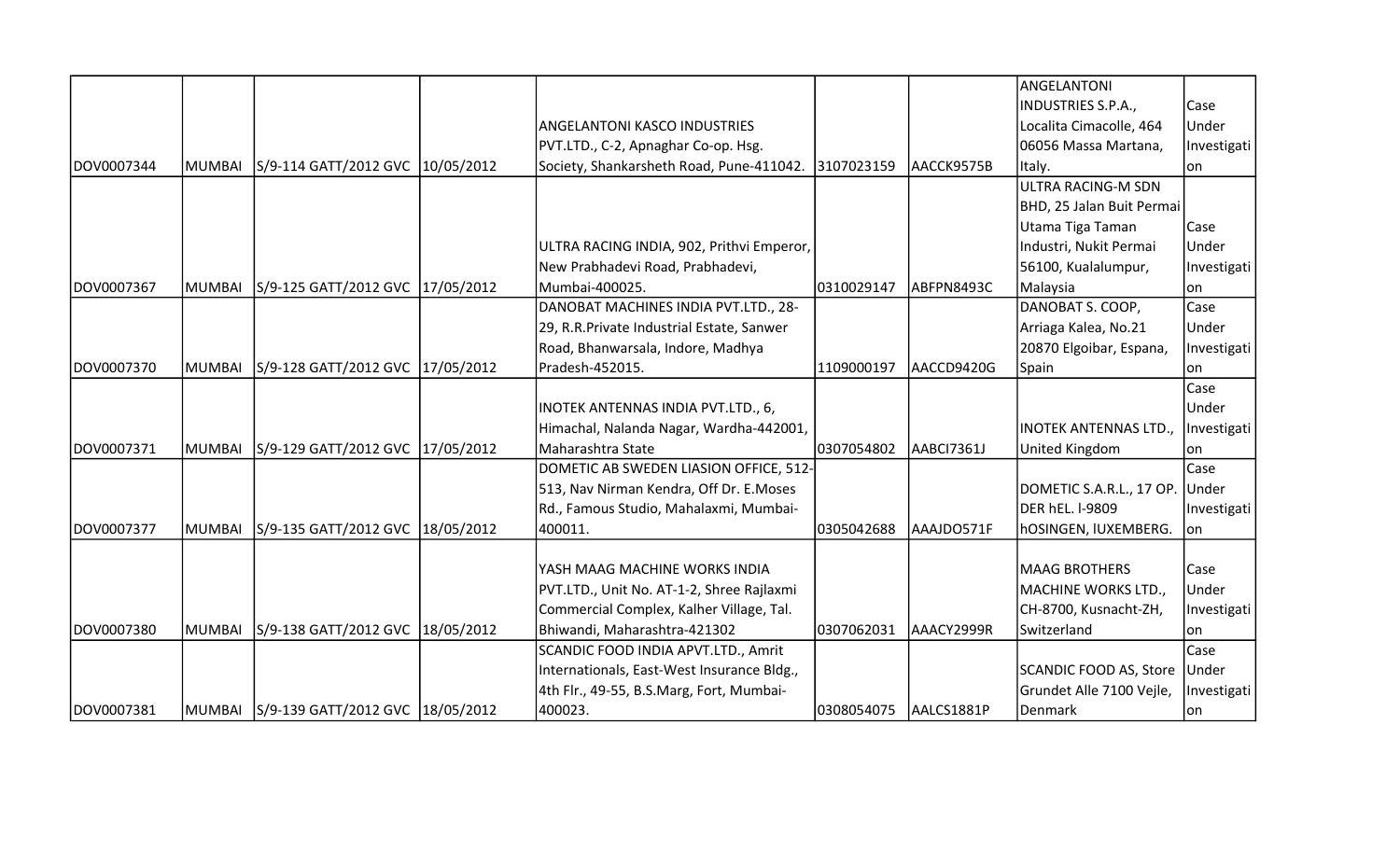|            |               |                                         |                                             |            |            |                                      | Case        |
|------------|---------------|-----------------------------------------|---------------------------------------------|------------|------------|--------------------------------------|-------------|
|            |               |                                         | VENTURI WIRELESS INDIA PVT.LTD., 96,        |            |            | VENTURI WIRELESS INC.,               | Under       |
|            |               |                                         | Free Press House, Journal Road, Nariman     |            |            | Chesapeake Terrace,                  | Investigati |
| DOV0007384 | <b>MUMBAI</b> | S/9-142 GATT/2012 GVC 18/05/2012        | Point, Mumbai-400021                        | 0307016595 | AACCV4176H | Sunnyvale CA 94089, USA on           |             |
|            |               |                                         |                                             |            |            |                                      |             |
|            |               |                                         |                                             |            |            | KLT AUTOMOTIVE AND                   |             |
|            |               |                                         |                                             |            |            | <b>TUBULAR PRODUCTS</b>              |             |
|            |               |                                         |                                             |            |            | THAILAND CO.LTD., 304,               |             |
|            |               |                                         |                                             |            |            | Indl. Parco Ltd., RO                 |             |
|            |               |                                         | KLT AUTOMOTIVE AND TUBULAR                  |            |            | 106,727, MOD 7,                      | Case        |
|            |               |                                         | PRODUCTS LTD., B-1-1, Mayur Ma Krupa        |            |            | Thatoom, Dist.                       | Under       |
|            |               |                                         | CHS Ltd., Opp. Gokhale School, Shimpoli     |            |            | Srimahapho, Prachinburi- Investigati |             |
| DOV0007385 | <b>MUMBAI</b> | S/9-143 GATT/2012 GVC  18/05/2012       | Road, Borivali West, Mumbai400092           | 0396033237 | AAACT3895R | 25140, Thailand                      | lon.        |
|            |               |                                         |                                             |            |            |                                      |             |
|            |               |                                         |                                             |            |            |                                      |             |
|            |               |                                         |                                             |            |            | STOKVIS TAPES, Belgium,              |             |
|            |               |                                         |                                             |            |            | China, Czech Republic,               |             |
|            |               |                                         |                                             |            |            | Germany, Denmark,                    |             |
|            |               |                                         |                                             |            |            | Spain, Estonia, France,              |             |
|            |               |                                         |                                             |            |            | Hungary, Netherland,                 | Case        |
|            |               |                                         |                                             |            |            | Norway, Poland, Prtugal,             | Under       |
|            |               |                                         | STOKVIS PROSTICK TAPES PVT.LTD., 893,       |            |            | Sweden, Slovakia, UK,                | Investigati |
| DOV0007386 | <b>MUMBAI</b> | S/9-144 GATT/2012 GVC  18/05/2012       | Sadashiv Peth, Pune-411030                  | 3199001734 | AABCP0187H | Finland, Polska                      | lon         |
|            |               |                                         |                                             |            |            |                                      | Case        |
|            |               |                                         | LEHMAN BROTHERS SECURITIES PVT.LTD.,        |            |            | LEHMAN BROTHERS, 745 Under           |             |
|            |               |                                         | Unit No.708, Powai Plaza, Hiranandani       |            |            | Seventh Avenue, New                  | Investigati |
| DOV0007387 | <b>MUMBAI</b> | S/9-145 GATT/2012 GVC 18/05/2012        | Gardens, Powai, Mumbaia-400076.             | 0306003732 | AABCL1353R | York, NY 10019, USA                  | lon         |
|            |               |                                         |                                             |            |            |                                      | Case        |
|            |               |                                         | LEKTRONIX INDIA PVT.LTD., 2nd Flr., Ballard |            |            |                                      | Under       |
|            |               |                                         | House, Adi Marzaban Path, Ballard Estate,   |            |            | LEKTRONIX LTD., United               | Investigati |
| DOV0007388 |               | MUMBAI S/9-146 GATT/2012 GVC 18/05/2012 | Mumbai-400001.                              | 0308085680 | AABCL5464F | Kingdom                              | on          |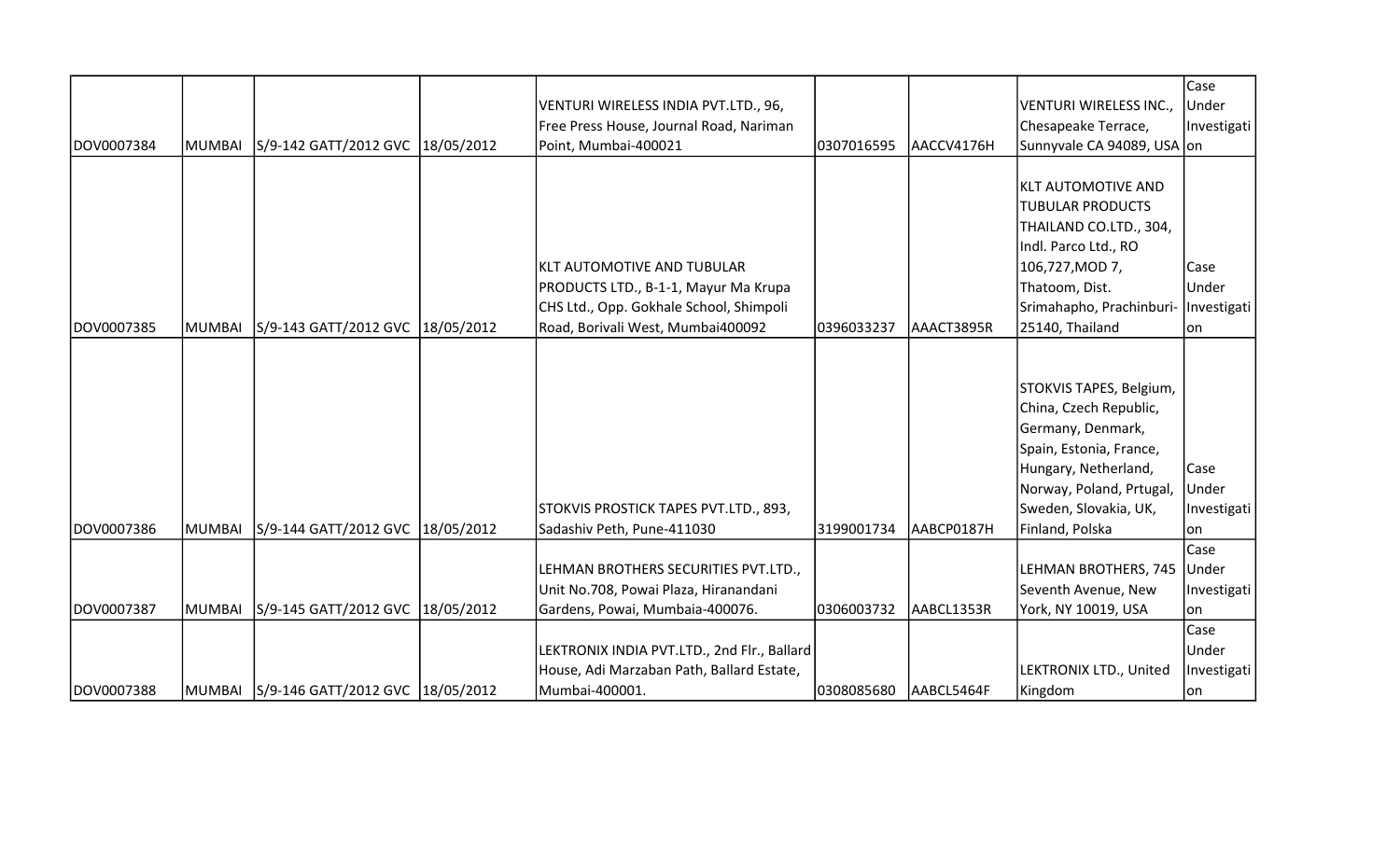|             |               |                                         |            |                                               |            |            | ABG ASIA PTE LTD., 80-               | Case        |
|-------------|---------------|-----------------------------------------|------------|-----------------------------------------------|------------|------------|--------------------------------------|-------------|
|             |               |                                         |            | ABG SHIPYARD LTD., 5th Floor, Bhupati         |            |            | 82, South Bridge Road, 03 Under      |             |
|             |               |                                         |            | Chambers, 13, Mathew Road, Opera House,       |            |            | 01 Golden Castle Bldg.,              | Investigati |
| DOV0007391  | MUMBAI        | S/9-149 GATT/2012 GVC 23/05/2012        |            | Mumbai-400004                                 | 0388221054 | aacca2731p | Singapore-058710                     | on          |
|             |               |                                         |            |                                               |            |            |                                      |             |
|             |               |                                         |            |                                               |            |            | ANCLAJES GRAPAMAR                    |             |
|             |               |                                         |            |                                               |            |            | S.L., Pol. Ind.Santa Fe-             | Case        |
|             |               |                                         |            | GRAPAMAR FACADES SYSTEMS PVT.LTD.,            |            |            | Parcela 2-Vial 4 Apartado Under      |             |
|             |               |                                         |            | Level 9, Platina, C-59, G-Block, Bandra Kurla |            |            | De Correos 221, 03660                | Investigati |
| DOV0007393  | MUMBAI        | S/9-150 GATT/2012 GVC 24/05/2012        |            | Complex, Bandra East, Mumbai-400051           | 0309068053 | AADCG5940K | Novelda, Spain                       | on          |
|             |               |                                         |            |                                               |            |            | <b>STEELEX CENTRAL ASIA</b>          |             |
|             |               |                                         |            |                                               |            |            | LTD., 14 Brendon Way,                | Case        |
|             |               |                                         |            |                                               |            |            | <b>Rustington West Sussex,</b>       | Under       |
|             |               |                                         |            | STEELEX, Shop No.13, 967 Raviwar Peth,        |            |            | BN 16 3PN, United                    | Investigati |
| IDOV0007394 | <b>MUMBAI</b> | S/9-151 GATT/2012 GVC 24/05/2012        |            | Pune-411002                                   | 3109011867 | ABOFS6921P | Kingdom                              | lon         |
|             |               |                                         |            |                                               |            |            | <b>SC YASHASVI</b>                   | Case        |
|             |               |                                         |            | YASHASVI ENTERPRISES, PurvachaL chs,          |            |            | ASSOCIATESA S.R.L.,                  | Under       |
|             |               | S/9-153 GATT/20112                      |            | pLOT nO.1-e, sECTOR-1, aIROLI, nAVI           |            |            | Lipau NR-73, Satu marew, Investigati |             |
| DOV0007396  | MUMBAI        | <b>GVC</b>                              | 25/05/2012 | mUMBAI-400708                                 | 0306073358 | AGQPP9245C | Romania                              | on          |
|             |               |                                         |            |                                               |            |            | UNITED BIOTECH INC.,                 | Case        |
|             |               |                                         |            | UNITED LIFESCIENCE PVT.LTD., Sector-11,       |            |            | 211 S Whisman Road,                  | Under       |
|             |               |                                         |            | Road No.5, Plot No.5, New Panvel, Dist.       |            |            | Mountain View, CA                    | Investigati |
| DOV0007397  | MUMBAI        | S/9-154 GATT/2012 GVC 25/05/2012        |            | Raigad-410206                                 | 0310030650 | AABCU1864E | 94041, USA                           | lon         |
|             |               |                                         |            |                                               |            |            |                                      | Case        |
|             |               |                                         |            | TRADINCO INSTRUMENTS INDIA PVT.LTD.,          |            |            | <b>TRADINCO</b>                      | Under       |
|             |               |                                         |            | 2, Prasad, 6 Surekh Society, 44-3,            |            |            | INSTRUMENTS,                         | Investigati |
| DOV0007403  | MUMBAI        | S/9-160 GATT/2012 GVC 25/05/2012        |            | Erandwane, Pune-411004                        | 3111007464 | AADCT8367R | Netherlands                          | lon         |
|             |               |                                         |            |                                               |            |            |                                      | Case        |
|             |               |                                         |            | SINMAG BAKERY MACHINE INDIA PVT.LTD.,         |            |            |                                      | Under       |
|             |               |                                         |            | Plot No.A 149-3, Khairne TTC Indl. Area,      |            |            |                                      | Investigati |
| DOV0007405  |               | MUMBAI S/9-162 GATT/2012 GVC 25/05/2012 |            | Navi Mumbai-400079                            | 0309080703 | AANCS0775J | SINMAG BAKERY, China                 | lon         |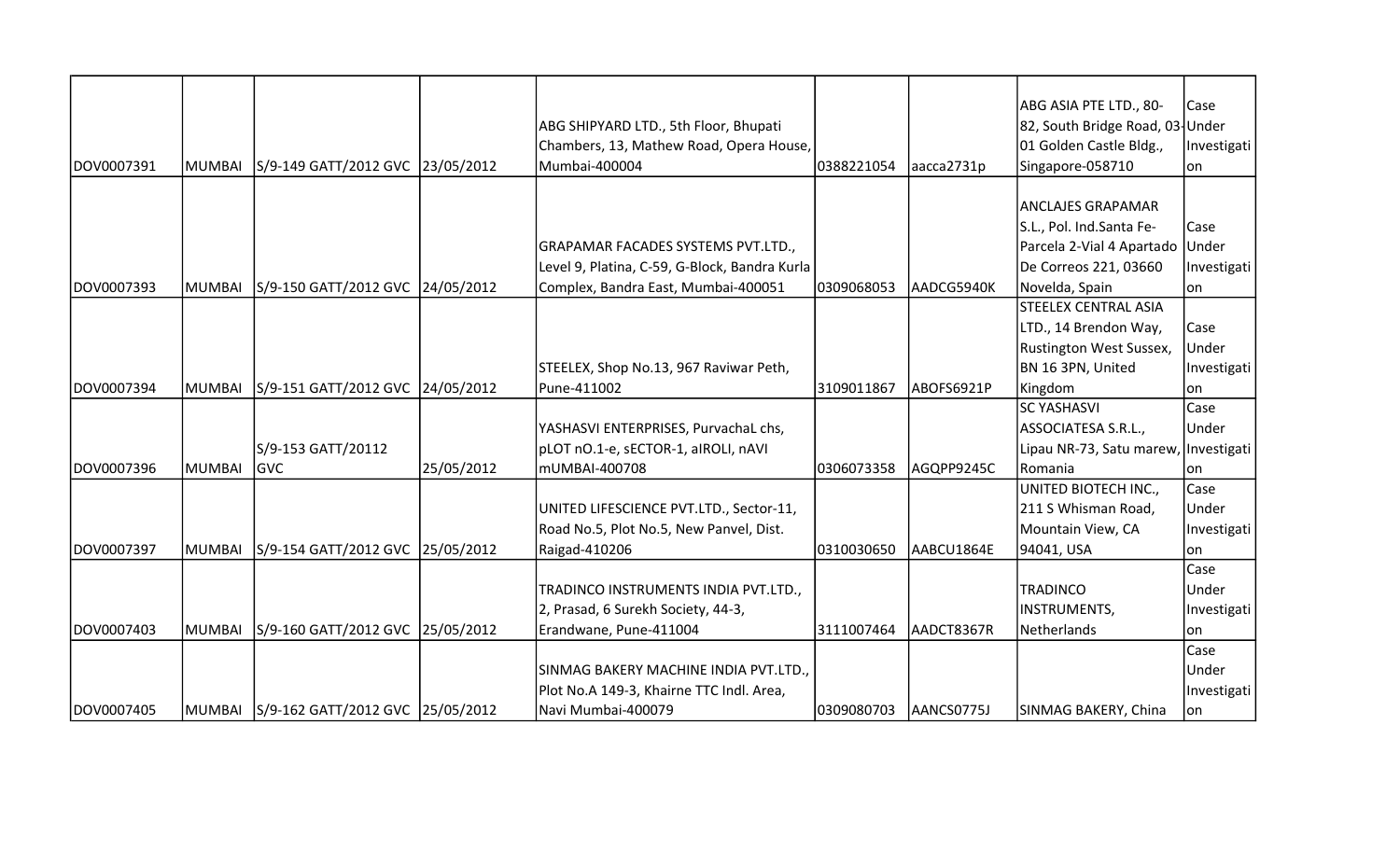|            |        |                                         |                                              |            |            |                                      | Case        |
|------------|--------|-----------------------------------------|----------------------------------------------|------------|------------|--------------------------------------|-------------|
|            |        |                                         | SAGICOFIM AIR FILTERS INDIA PVT.LTD.,        |            |            |                                      | Under       |
|            |        |                                         | Gat No.457, Near Post Medankarwadi,          |            |            |                                      | Investigati |
| DOV0007417 | MUMBAI | S/9-174 GATT/2012 GVC 25/05/2012        | Chakan, Tal. Khed, Dist. Pune-411005         | 0310005183 | AANCS5838C | SAGICOFIM S.P.A., Italy              | on          |
|            |        |                                         |                                              |            |            | OSKAR FRECH GMBH                     | Case        |
|            |        |                                         | FRECH INDIA MACHINERY P.LTD., 412, Pride     |            |            | CO.KG, PO Box 1203,                  | Under       |
|            |        |                                         | Silicon Plaza, Senapati Baapat Road, Next to |            |            | 73602 Schorndorf,                    | Investigati |
| DOV0007421 | MUMBAI | S/9-178 GATT/2012 GVC 25/05/2012        | Chaturshringi Temple, Pune-411016.           | 3109001021 | AABCF3184G | Germany                              | lon         |
|            |        |                                         |                                              |            |            |                                      | Case        |
|            |        |                                         | TENNECO AUTOMOTIVE INDIA PVT.LTD.,           |            |            | SHANAGHAI WALKER                     | Under       |
|            |        |                                         | Gat No.1396-97, At Post Sanaswadi, Taluka    |            |            | <b>EXHAUST SYSTEMS</b>               | Investigati |
| DOV0007422 | MUMBAI | S/9-179 GATT/2012 GVC 25/05/2012        | Shirur, Dist.Pune-412208                     | 0410021504 | AABCT3125D | CO.LTD., China                       | on          |
|            |        |                                         |                                              |            |            |                                      |             |
|            |        |                                         |                                              |            |            | HWACHEON ASIA PACIFIC Case           |             |
|            |        |                                         | HWACHEON MACHINE TOOL INDIA                  |            |            | PTE LTD., 21, Bukit Batok Under      |             |
|            |        |                                         | PVT.LTD., 103, Gulmohar Centre Point,        |            |            | Crescent, WCEGA Tower,   Investigati |             |
| DOV0007429 | MUMBAI | S/9-186 GATT/2012 GVC 29/05/2012        | 34/A, Vadagaonsheri, Pune-411014             | 3111012328 | AACCH6264Q | Singapore-658065                     | on          |
|            |        |                                         |                                              |            |            |                                      |             |
|            |        |                                         | WMS GAMING SOLUTIONS INDIA PVT.LTD.,         |            |            | WMS GAMING INC., 800                 | Case        |
|            |        |                                         | 1, Commerce Office, 301, Bldg. 2, Level-3,   |            |            | S. North Point Blvd.,                | Under       |
|            |        |                                         | Samrat Ashok Path, Off. Airport Road,        |            |            | Waukengan, IL 60085,                 | Investigati |
| DOV0007445 | MUMBAI | S/9-204 GATT/2012 GVC 14/06/2012        | Yerwada, Pune-411006                         | 3110003660 | AAACW9569R | <b>United States</b>                 | lon.        |
|            |        |                                         |                                              |            |            |                                      |             |
|            |        |                                         |                                              |            |            | KOKUYO S AND T CO.                   | Case        |
|            |        |                                         | KOKUYO CAMLIN LTD., 48-2, Hilton House,      |            |            | LTD., 6--1-1 Oimazato                | Under       |
|            |        |                                         | Central Road, MIDC, Andheri East, Mumbai-    |            |            | Minami Higashinari Ku,               | Investigati |
| DOV0007467 | MUMBAI | S/9-218 GATT/2012 GVC 03/07/2012        | 400093                                       | 0306064308 | AAACC1647E | Osaka 537-8686, Japan                | on          |
|            |        |                                         |                                              |            |            | WINHOLT EQUIPMENT                    |             |
|            |        |                                         |                                              |            |            | <b>TRADING SHANGHAI</b>              | Case        |
|            |        |                                         | WINHOLT INDIA PVT.LTD., C1 Udyog Sadan       |            |            | CO.LTD., Suite 8G,                   | Under       |
|            |        |                                         | No.3, MIDC, Andheri East, Mumbaia-           |            |            | No.971 Dongfang Road,                | Investigati |
| DOV0007493 |        | MUMBAI S/9-225 GATT/2012 GVC 13/07/2012 | 400093                                       | 0311027954 | AABCW0814C | Shanghai, China                      | on          |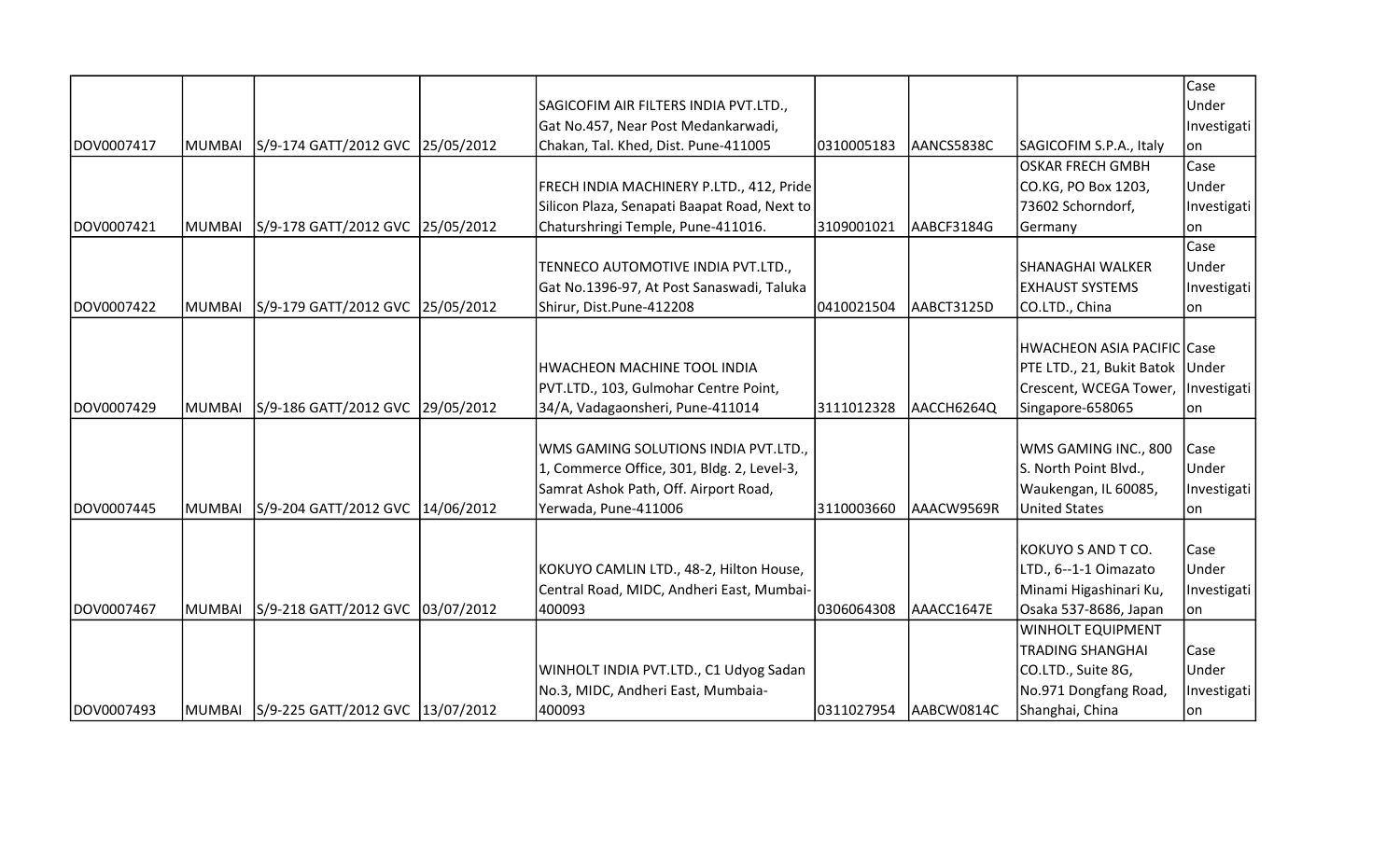|            |        |                                         |            | AKWEL AUTOMOTIVE PUNE INDIA PVT.           |            |            |                                       |             |
|------------|--------|-----------------------------------------|------------|--------------------------------------------|------------|------------|---------------------------------------|-------------|
|            |        |                                         |            | LTD.                                       |            |            | NINGBO MGI COUNTIER                   |             |
|            |        |                                         |            | (formely known as MGI COUTIER              |            |            | AUTO PLASTICS CO.LTD.,                | Case        |
|            |        |                                         |            | <b>ENGINEERING PVT. LTD.)</b>              |            |            | Henghe Town Industrial                | Under       |
|            |        |                                         |            | 1102, Mutha Urawade Road, Pirangut, Tal.   |            |            | Zone Cixi City, Zhejiang,             | Investigati |
| DOV0007495 | MUMBAI | S/9-227 GATT/2012 GVC 13/07/2012        |            | Mulshi, Pune-412 111                       | 3105015850 | AAECM4628B | China                                 | lon         |
|            |        |                                         |            |                                            |            |            |                                       |             |
|            |        |                                         |            |                                            |            |            | <b>ACS AUXILIARY</b>                  |             |
|            |        |                                         |            |                                            |            |            | EQUIPMENTS SUZHOU, C-                 |             |
|            |        |                                         |            |                                            |            |            | 109 Xing Pu Road, Suzhou Case         |             |
|            |        |                                         |            | ACS AUXILIARIES INDIA PVT.LTD., Gat No.    |            |            | <b>Industrial Park Suzhou</b>         | Under       |
|            |        |                                         |            | 191-1, Mhalunge, Chakan, Tal. Khed, Dist.  |            |            | 215126, Jiangsu Province, Investigati |             |
| DOV0007521 | MUMBAI | S/9-231 GATT/2012 GVC 26/07/2012        |            | Pune-410501                                | 3108014480 | AAHCA1639F | P.R.China                             | lon         |
|            |        |                                         |            |                                            |            |            |                                       |             |
|            |        |                                         |            | INTENSIV FILTER INDIA PVT.LTD., 2nd Floor, |            |            | <b>INTENSIV-FILTER GMBH</b>           | Case        |
|            |        |                                         |            | A30, Satyam Arcade, Pune-Nagar Road,       |            |            | AND CO. KG, P.O.Box 11                | Under       |
|            |        |                                         |            | Near Ramwadi Octroi Post, Wadgaon Sheri,   |            |            | 03 03, DE-42531 Velbert,              | Investigati |
| DOV0007524 | MUMBAI | S/9-234 GATT/12 GVC                     | 26/07/2012 | Pune-411014.                               | 3107011533 | AABCI6174P | Germany                               | lon         |
|            |        |                                         |            |                                            |            |            |                                       |             |
|            |        |                                         |            |                                            |            |            | <b>MOVIEBEAM A</b>                    | Case        |
|            |        |                                         |            |                                            |            |            | <b>VALUABLE GROUP OF</b>              | Under       |
|            |        |                                         |            | VALUABLE MEDIA LTD., 602, Centre Point,    |            |            | COMPANY, 6974S 220th                  | Investigati |
| DOV0007525 | MUMBAI | S/9-235 GATT/2012 GVC                   | 26/07/2012 | J. B. Nagar, Andheri East, Mumbai-400059   | 0309062331 | AACCV5963G | <b>Street, United States</b>          | on          |
|            |        |                                         |            |                                            |            |            |                                       |             |
|            |        |                                         |            |                                            |            |            | ENERGENICS PVT.LTD., 89               |             |
|            |        |                                         |            |                                            |            |            | <b>B Science Park Drive 03-</b>       | Case        |
|            |        |                                         |            | GLOBEX ENERGIA PVT.LTD., 4th Floor,        |            |            | 06, The Rutherford                    | Under       |
|            |        |                                         |            | Sadhna House, 570, Pandurang Budhkar       |            |            | Singapore Science Park 1              | Investigati |
| DOV0007530 | MUMBAI | S/9-237 GATT/2012 GVC 30/07/2012        |            | Road, Worli, Mumbai-400018                 | 0308063805 | AADCG1161C | Singapaore                            | lon         |
|            |        |                                         |            |                                            |            |            |                                       |             |
|            |        |                                         |            | AICHELIN UNITHERM HEAT TREATMENT           |            |            |                                       | Case        |
|            |        |                                         |            | SYSTEMS INDIA P.LTD., 101, Laxmi Market,   |            |            | AICHELIN GES M.B.H.                   | Under       |
|            |        |                                         |            | Ist Flr., Vartak Nagar Junction, Pokhran   |            |            | Fabriksgasse 3, A-2340,               | Investigati |
| DOV0007546 |        | MUMBAI S/9-243 GATT/2012 GVC 09/08/2012 |            | Road No.1, Thane West-400606               | 0310005426 | AAICA2193H | Modling, Austria.                     | on          |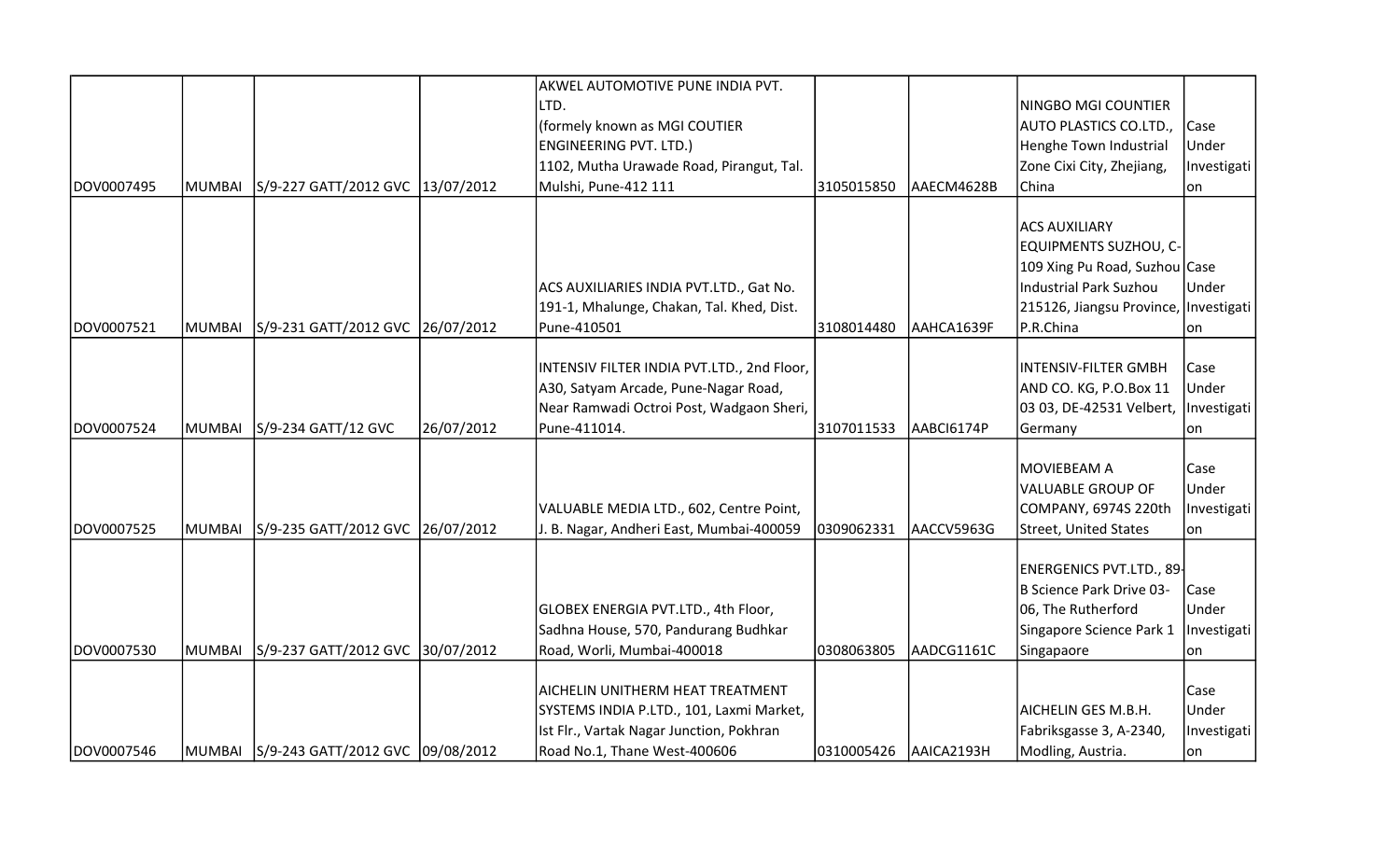|            |        |                                  |                                            |            |            | <b>ALLTECH ASSOCIATES</b>   | Case        |
|------------|--------|----------------------------------|--------------------------------------------|------------|------------|-----------------------------|-------------|
|            |        |                                  | <b>GRACE DAVISON CHEMICALS INDIA</b>       |            |            | INC., 2051 Waukegan         | Under       |
|            |        |                                  | PVT.LTD., 17, Commerce Centre, Opp.        |            |            | Road, Deerfield IL 60015-   | Investigati |
| DOV0007550 | MUMBAI | S/9-247 GATT/2012 GVC 09/08/2012 | Krishna Hospital, Paud Road, Pune-411038   | 3196003752 | AAACF2824Q | 1899 United States          | lon         |
|            |        |                                  |                                            |            |            |                             |             |
|            |        |                                  | BAGNO DESIGN WEST INDIA PVT. LTD., 110     |            |            | SANIPEX LLC, Bagno          | Case        |
|            |        |                                  | L Wing, Jai Mangal Complex Plot No.488-    |            |            | Design Building, Sheikh     | Under       |
|            |        |                                  | 49, Sector-19A, Vashi, Navi Mumbai,        |            |            | Zayed Road, P.O.Box         | Investigati |
| DOV0007552 | MUMBAI | S/9-249 GATT/2012 GVC 10/08/2012 | Maharashtra-400703.                        | 0307068943 | AADCB1536C | No.30871, U.A.E             | lon         |
|            |        |                                  |                                            |            |            | <b>GEMELS SRL, Via</b>      | Case        |
|            |        |                                  |                                            |            |            | Gambirasio 20/22 24069      | Under       |
|            |        |                                  | GEMELS VALVES PVT.LTD., Plot No.92,        |            |            | Trescor E Balneario BG,     | Investigati |
| DOV0007554 | MUMBAI | S/9-251 GATT/2012 GVC 13/08/2012 | Sector 27 J, PCNTD, Nigdi, Pune-411044     | 3110024705 | AAECG0378C | <b>Italy</b>                | on          |
|            |        |                                  |                                            |            |            |                             |             |
|            |        |                                  |                                            |            |            | <b>COSWORTH PROJECTS</b>    |             |
|            |        |                                  |                                            |            |            | SALES, St.James Mill Rd     | Case        |
|            |        |                                  | COSWORTH INDIA PVT. LTD., 706, B Wing,     |            |            | Northampton, North          | Under       |
|            |        |                                  | 7th floor, ICC Trade Tower, Senapati Bapat |            |            | Hamptonshire NN5            | Investigati |
| DOV0007555 | MUMBAI | S/9-252 GATT/2012 GVC 13/08/2012 | Road, Pune-411 016.                        | 3109010879 | AADCC7080N | <b>5RA.United Kingdom</b>   | on          |
|            |        |                                  |                                            |            |            |                             |             |
|            |        |                                  |                                            |            |            | MUSTANG ENGINEERING Case    |             |
|            |        |                                  | MUSTANG ENGINEERING INDIA PVT. LTD.,       |            |            | INC. 16001, Park Ten        | Under       |
|            |        |                                  | Plot No.35, Central Road, MIDC, Marol,     |            |            | Place, Houstan, TX          | Investigati |
| DOV0007593 | MUMBAI | S/9-266 GATT/2012 GVC 03/09/2012 | Andheri East, Mumbai-400 093.              | 0308072316 | AAFCM7008N | 77084, United States        | lon         |
|            |        |                                  |                                            |            |            | <b>SUN N WIND ENERGY</b>    |             |
|            |        |                                  |                                            |            |            | <b>SYSTEMS TRADING H.K.</b> |             |
|            |        |                                  |                                            |            |            | CO. LTD. ROOM NO.305,       | Case        |
|            |        |                                  | SUN N WIND ENERGY INDIA PVT. LTD., 28-     |            |            | 3RD FLOOR, 2-12,            | Under       |
|            |        |                                  | A, Hussain Patel Marg, Mazgaon, Mumbai-    |            |            | QUEENS ROAD, WEST,          | Investigati |
| DOV0007595 |        |                                  | 400 010.                                   | 0311018581 | AAPCS4019M | <b>HONGKONG</b>             | on          |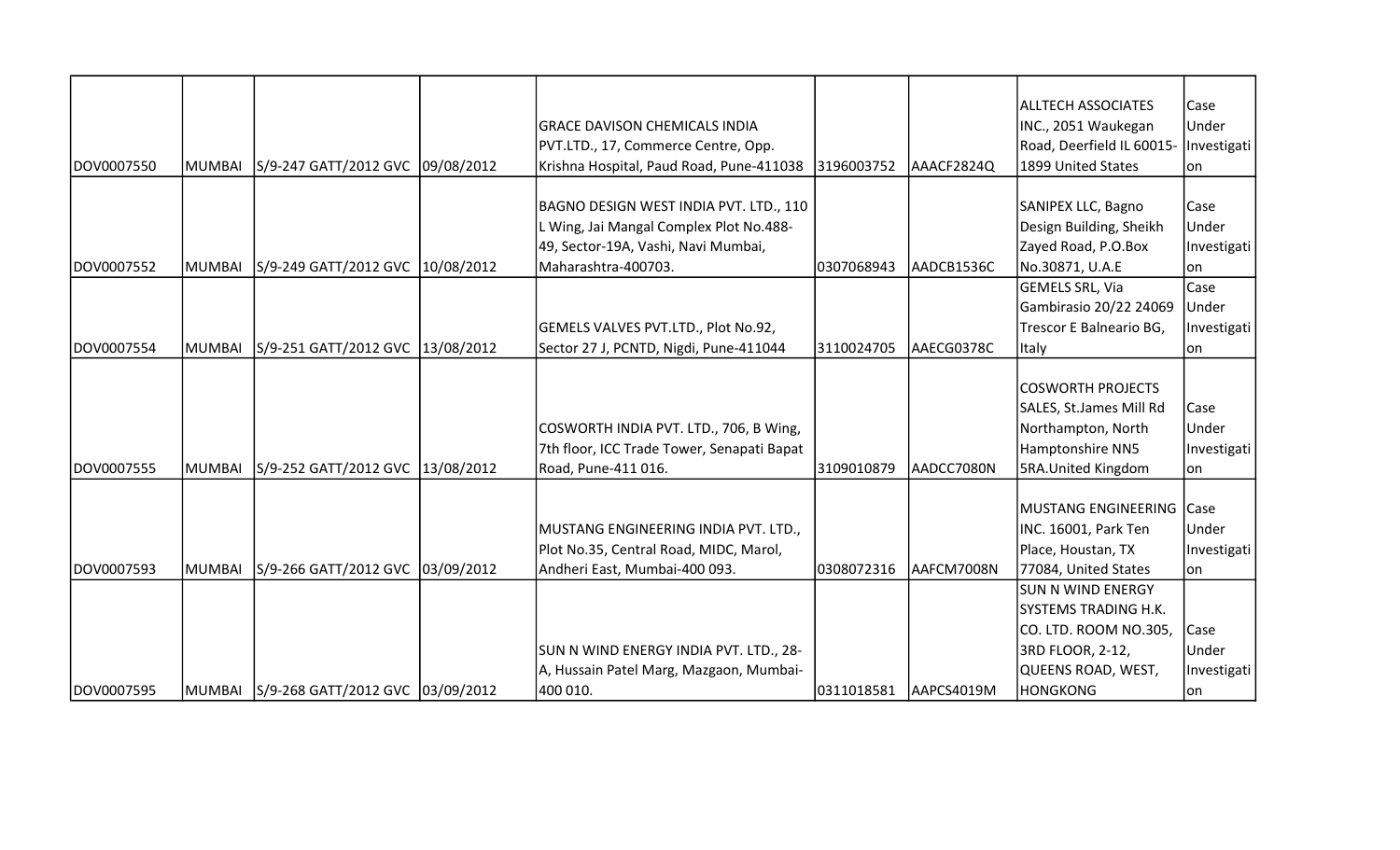|            |               |                                    |            |                                               |             |            | OMP SRL VIA CA                        | Case        |
|------------|---------------|------------------------------------|------------|-----------------------------------------------|-------------|------------|---------------------------------------|-------------|
|            |               |                                    |            | OMP COMPONENTS INDIA PVT. LTD., Plot          |             |            | LEONCINO 31030                        | Under       |
|            |               |                                    |            | No.77, Pilerne Indl. Estate, Pilerne, Bardez, |             |            | <b>CASTELLO DIO GODEGO</b>            | Investigati |
| DOV0007596 | <b>MUMBAI</b> | S/9-269 GATT/2012 GVC 03/09/2012   |            | Goa-403511                                    | 1701000547  | AABCB6146J | TV, ITALY                             | lon         |
|            |               |                                    |            | AEI POWER INDIA PVT. LTD.                     |             |            |                                       |             |
|            |               |                                    |            | (Old name REFU SOLAR ELECTRONICS              |             |            |                                       | Case        |
|            |               |                                    |            | PVT.LTD., Gat No. 367, Survey No. 13,         |             |            | REFUSOL GMBH, Postfach Under          |             |
|            |               |                                    |            | Village Urwade, Tal. Mulshi, Dist.Pune-       |             |            | 16 54, D-72645,                       | Investigati |
| DOV0007605 | MUMBAI        | S/9-275 GATT/2012 GVC 06/09/2012   |            | 411042.                                       | 0311055494  | AAECP6019K | Metzingem, Germany                    | on          |
|            |               |                                    |            |                                               |             |            |                                       |             |
|            |               |                                    |            |                                               |             |            | <b>PCTS SPECIALITY</b>                | Case        |
|            |               |                                    |            | PCTS SPECIALTY CHEMICALS I PVT. LTD.,         |             |            | CHEMICALS PTE. LTD. 16, Under         |             |
|            |               |                                    |            | Geeta, A wing, First Floor, Pandita Ramabai   |             |            | JOO KOON CRESCENT                     | Investigati |
| DOV0007612 | MUMBAI        | S/9-280 GATT/2012 GVC 07/09/2012   |            | Road, Gamdevi, Mumbai-400 007.                | 0311035728  | AAECP4997J | SINGAPORE-629018                      | on          |
|            |               |                                    |            |                                               |             |            |                                       |             |
|            |               |                                    |            | Seal Mart India Pvt. Ltd., C-91, Building     |             |            | SEAL MART ENGINEERED Case             |             |
|            |               |                                    |            | No.5, Akshay Mittal Industrial Estate,        |             |            | PLASTIC KG.,                          | Under       |
|            |               |                                    |            | Andheri-Kurla Road, Andheri East, Mumbai      |             |            | Prettachstrasse 6 A-8700, Investigati |             |
| DOV0007614 | MUMBAI        | S/9-282 GATT/2012 GVC 10/09/2012   |            | 400 059.                                      | 10307029484 | AAKCS9542M | Leoben, Austria                       | lon         |
|            |               |                                    |            |                                               |             |            |                                       |             |
|            |               |                                    |            |                                               |             |            | Earthline Sahajanand                  |             |
|            |               |                                    |            |                                               |             |            | Philippines, Minaral                  |             |
|            |               |                                    |            |                                               |             |            | Trading Corporation,                  | Case        |
|            |               |                                    |            | Sahajanand Ferro Alloys, Opposite Children    |             |            | No.564 Ovile St. Camella              | Under       |
|            |               |                                    |            | Hospital, Jalaram Marg, Karelibaug, Baroda -  |             |            | Homes, Bayan Luma, 3                  | Investigati |
| DOV0007617 | MUMBAI        | S/9 - 283 GATT/2012 GVC 17/09/2012 |            | 390 018 Gujarat                               | 0893011690  | AAFFS3806F | Imus, Cavite, Philippines.            | lon         |
|            |               |                                    |            |                                               |             |            |                                       | Case        |
|            |               |                                    |            |                                               |             |            | Ocmi OTD. SPA., Via                   | Under       |
|            |               |                                    |            | Ocmi Glass Machinery Manufacturers India      |             |            | Venezi Giulia 7-20157,                | Investigati |
| DOV0007619 |               | MUMBAI S/9 - 285 GATT/2012         | 18/09/2012 | Pvt. Ltd.                                     | 0806005866  | AAAC07995D | Italy.                                | on          |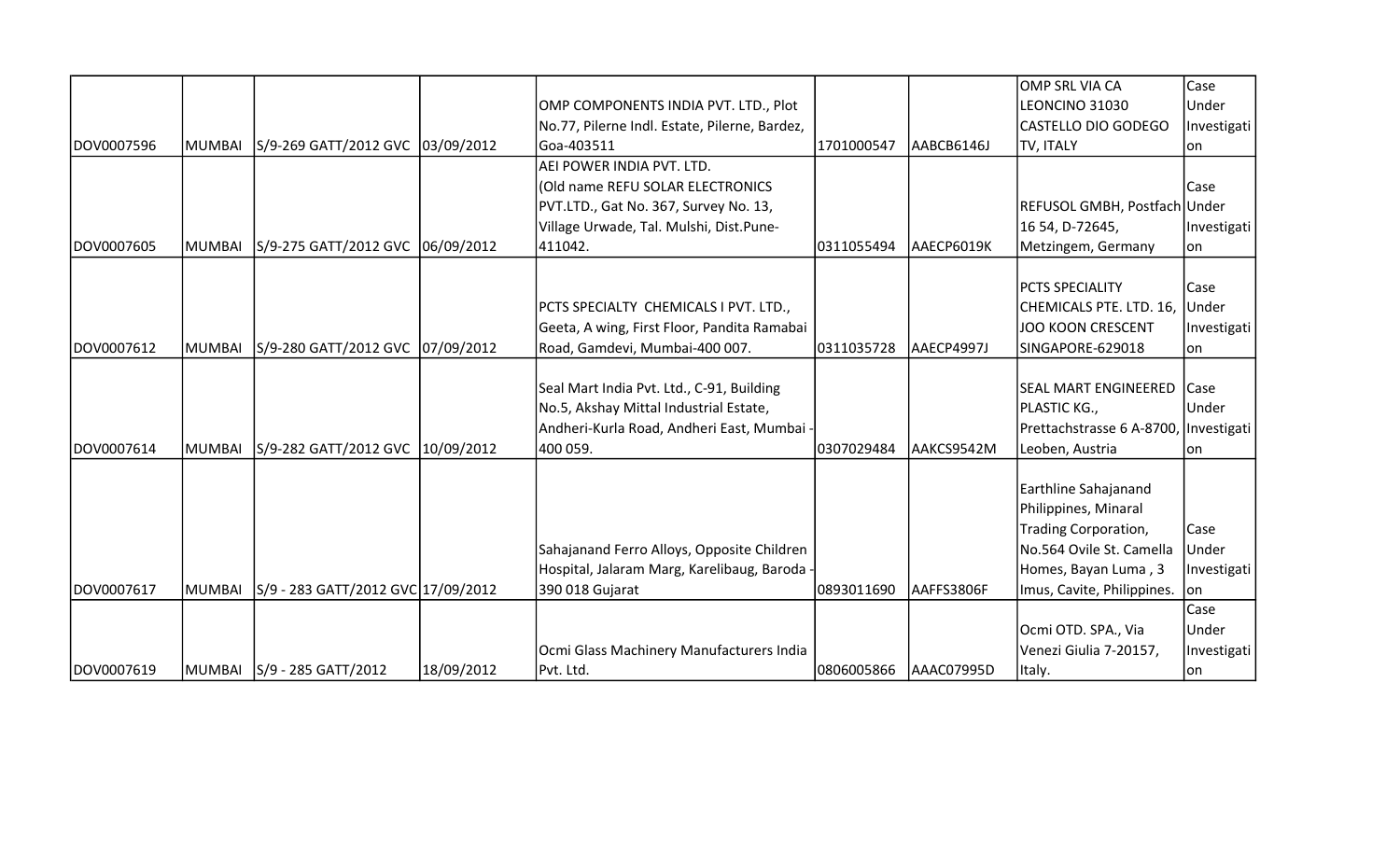|            |        |                                         |                                                |            |            | Waldner                        |             |
|------------|--------|-----------------------------------------|------------------------------------------------|------------|------------|--------------------------------|-------------|
|            |        |                                         | Waldner Laboreinrichtungen GMBH and Co.        |            |            | Laboreinrichtungen             | Case        |
|            |        |                                         | KG, 218, 2nd Floor, C Wing, ATRIUM 215, J.     |            |            | GMBH and Co Kg.,               | Under       |
|            |        |                                         | B. Nagar, Andheri Kurla Road, Andheri East,    |            |            | Haidosch 1, 88239              | Investigati |
| DOV0007627 | MUMBAI | S/9 - 293 GATT/2012 GVC 20/09/2012      | Mumbai - 400 059.                              | 0309046165 | AAACW8827C | Wangen.                        | on          |
|            |        |                                         |                                                |            |            | Errebi Assembloggi             | Case        |
|            |        |                                         | Prashant Rostoni Machinery P. Ltd., Plot       |            |            | Meccanici SRL Via B            | Under       |
|            |        |                                         | No.4/A, Phase-1, GIDC Estate, Vatwa,           |            |            | Milani 2 21052, Busto          | Investigati |
| DOV0007642 | MUMBAI | S/9-306 GATT/2012 GVC 27/09/2012        | Ahmedabad- 382 445.                            | 0811007383 | AAGCP0237R | Arsizio, VA, Italy.            | on          |
|            |        |                                         |                                                |            |            | Liftec Corporation, 248-8,     |             |
|            |        |                                         |                                                |            |            | Siheung Dong, Sujeong-         |             |
|            |        |                                         | Liftec E and C India P.Ltd., 101 C Wing, Sahar |            |            | Gu, Seongnam City,             |             |
|            |        |                                         | Classique, Sahar Road, Andheri East,           |            |            | Gyeonggi DO 461 370,           |             |
| DOV0007666 | MUMBAI | S/9-313 GATT/2012 GVC 01/10/2012        | Mumbai - 400 099                               | 0311043399 | AACCL0779N | Korea                          | In Force    |
|            |        |                                         |                                                |            |            | <b>NRB Bearings Thailand</b>   |             |
|            |        |                                         |                                                |            |            | Ltd., 300/69 MOO 1 T.          | Case        |
|            |        |                                         |                                                |            |            | Tasit, A Pluak, Daeng          | Under       |
|            |        |                                         | SNL Bearings Ltd., Dhannur, 15, Sir            |            |            | Province, Rayong 21140,        |             |
| DOV0007674 | MUMBAI | S/9-320 GATT/2012 GVC 03/10/2012        | P.M.Road, Fort, Mumbai - 400 001               | 2188000510 | AAECS3406R | Thailand                       | Investigati |
|            |        |                                         | Stec India Pvt. Ltd., Unit No.702, 7th Floor,  |            |            |                                | on<br>Case  |
|            |        |                                         | S. R. IRIZ, S. No. 134/2/1/1 and no.134, CTS   |            |            | STEC INC., 3001, Daimler       | Under       |
|            |        |                                         | No.2344, Baner Pashan Link Road, Pashan,       |            |            | Street, Santa ANA CA           | Investigati |
| DOV0007686 | MUMBAI | S/9 - 331 GATT/2012 GVC 08/10/2012      | Pune 411008.                                   | 0511033117 | AAPCS5354M | 92705, USA.                    |             |
|            |        |                                         |                                                |            |            |                                | on          |
|            |        |                                         | Reliance Biopharmaceuticals Pvt. Ltd.,         |            |            | Genemediz PLC., IDA            | Case        |
|            |        |                                         | Dhirubhai Ambani Life Sciences Centre, R       |            |            | <b>Business and Technology</b> | Under       |
|            |        |                                         | 282, TTC Area of MIDC, Thane Belapur           |            |            | Park, Srah, Tullamore,         | Investigati |
| DOV0007695 | MUMBAI | S/9 - 339 GATT/2012 GVC 08/10/2012      | Road, Rabale, Navi Mumbai 400701.              | 0307076890 | AADCR5812P | County Offaly, Ireland.        | on          |
|            |        |                                         |                                                |            |            |                                |             |
|            |        |                                         |                                                |            |            |                                | Case        |
|            |        |                                         | Crompton Greaves Limited, Bhaskara             |            |            | <b>CG Drive and Automation</b> | Under       |
|            |        |                                         | Building, Kanjur Marg East, Mumbai - 400       |            |            | Goethestrabe 6 38855           | Investigati |
| DOV0007701 |        | MUMBAI S/9-341 GATT/2012 GVC 10/10/2012 | 042.                                           | 0388082916 | AAACC3840K | Wernigerode Germany            | lon.        |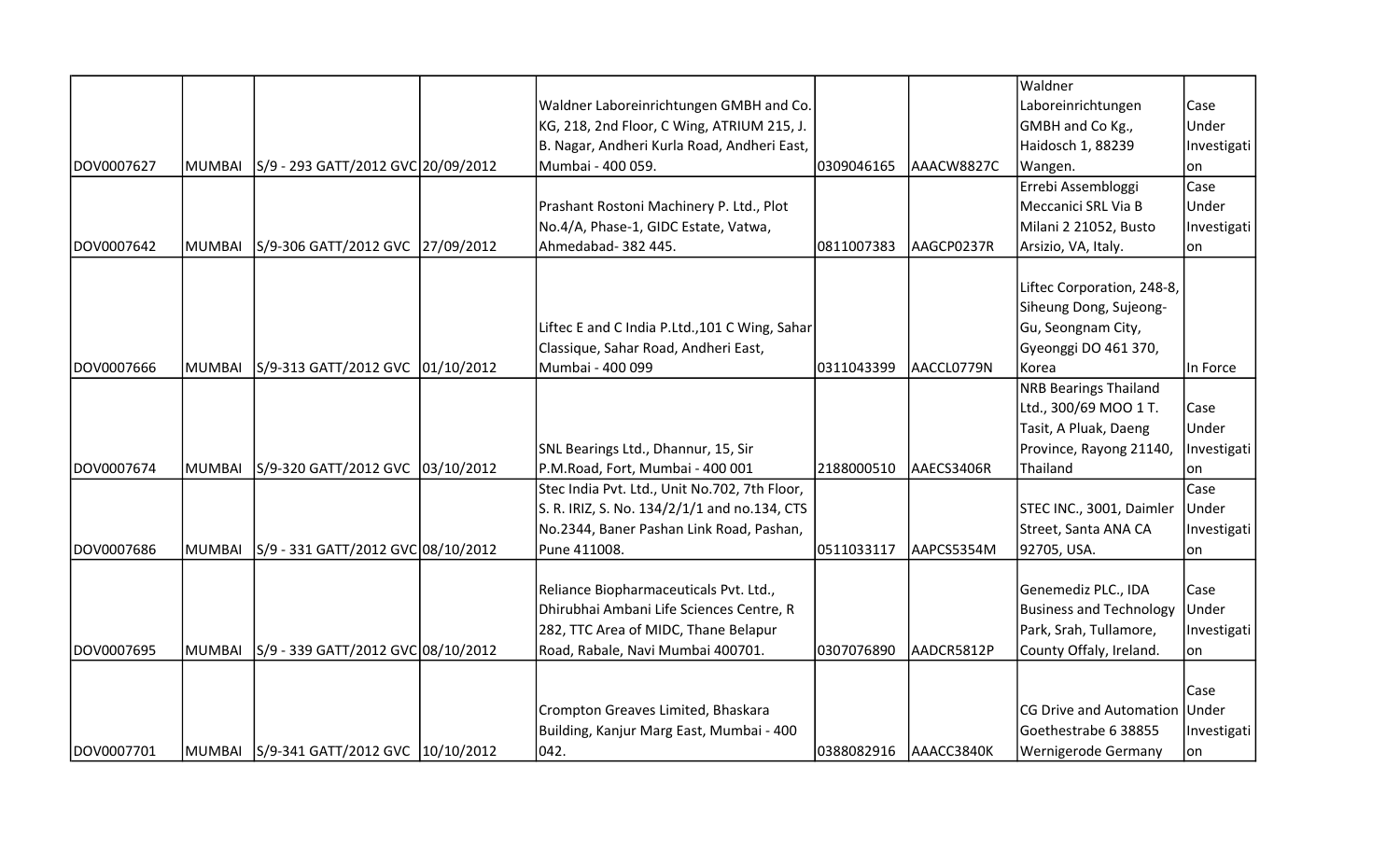|            |               |                                             | Tong I Hsing Light Industrial Pvt. Ltd.,            |            |            | Tong Ho Hsing Industrial         | Case        |
|------------|---------------|---------------------------------------------|-----------------------------------------------------|------------|------------|----------------------------------|-------------|
|            |               |                                             | Building No.E15, Gala No.13/14, Krishna             |            |            | Co. Ltd., No.307, Sec.3,         | Under       |
|            |               |                                             | Complex, Opposite to Harihar Corporation,           |            |            | Wen Hua St., Nan HS              | Investigati |
| DOV0007704 | <b>MUMBAI</b> | S/9-344 GATT 2012/GVC 11/10/2012            | Dapode Village, Bhiwandi, Thane-421 302.            | 0311068103 | AADCT9852B | Taiwan R.O.C.                    | lon         |
|            |               |                                             |                                                     |            |            |                                  | Case        |
|            |               |                                             |                                                     |            |            | Hexacath 4, Passage Saint Under  |             |
|            |               |                                             | Hexacath India, 429-430, 4th floor, Sohrab          |            |            | Antoine, 92500 Rueil             | Investigati |
| DOV0007722 | MUMBAI        | S/9-361 GATT/2012 GVC 16/10/2012            | hall, Tadiwalla Road, Pune-411 001.                 | 3105006303 | AABCH5700L | Malmaison, France                | lon         |
|            |               |                                             | Achem Technology India Pvt. Ltd., Office            |            |            | <b>Achem Technology</b>          | Case        |
|            |               |                                             | No.604, B Wing, The Great Eastern Summit,           |            |            | Corporation, 8F, 97 Jing         | Under       |
|            |               |                                             | Sector 15, CBD Belapur, Navi Mumbai 400             |            |            | Yeh, 1st Road, Taipei 104,       | Investigati |
| DOV0007726 | <b>MUMBAI</b> | S/9 - 365 GATT/2012 GVC 18/10/2012          | 614                                                 | 0311081819 | AAKCA0481A | Taiwan                           | lon         |
|            |               |                                             |                                                     |            |            |                                  | Case        |
|            |               |                                             | Gannon Dunkerley and Co. Ltd., 31, New              |            |            | Gannon Dunkerley and             | Under       |
|            |               |                                             | Excersior Building, 3rd Floor, A. K. Nayak          |            |            | Co. LLC, P. O. Box               | Investigati |
| DOV0007731 | MUMBAI        | S/9 - 370 GATT/2012 GVC 19/10/2012          | Marg. Fort, Mumbai 400001.                          | 0038901320 | AAACG1846P | 231759, Dubai, UAE.              | lon         |
|            |               |                                             |                                                     |            |            | Promens Hockenheim               | Case        |
|            |               |                                             | Promens India Pvt. Ltd., 601, Venus Atlantis        |            |            | GMBH, Postfach 1425,             | Under       |
|            |               |                                             | Corporate Park, Anandnagar Road,                    |            |            | 68757 Hockenheim,                | Investigati |
| DOV0007733 | <b>MUMBAI</b> | S/9 - 372 GATT/2012 GVC 19/10/2012          | Prahladnagar, Ahmedabad, Gujarat 380015. 0897006721 |            | AACCS1023J | Germany.                         | on          |
|            |               |                                             |                                                     |            |            |                                  | Case        |
|            |               |                                             | Harsha Abakus Solar Pvt. Ltd., Plot No. 427         |            |            | Abakus Solar AG, Leithstr, Under |             |
|            |               |                                             | 431, Moraiya Fram, Sarkhej Bavla Road.              |            |            | 39, 45886,                       | Investigati |
| DOV0007735 | <b>MUMBAI</b> | S/9 - 374 GATT/2012 GVC 19/10/2012          | Changodar, Ahmedabad, Gujarat 382213.               | 0810029316 | AACCH5549Q | Gelsenkirchen, Germany.          | on          |
|            |               |                                             |                                                     |            |            | <b>ITS GMBH</b>                  | Case        |
|            |               |                                             | ITS Digitech Pvt. Ltd., Building A, 5th Floor,      |            |            | Industriestrasse, 8 10,          | Under       |
|            |               |                                             | Pune IT Park, 34, Aundh Road, Bhau Patil            |            |            | 57520, Stinebach,                | Investigati |
| DOV0007736 | <b>MUMBAI</b> | S/9 - 375 GATT/2012 GVC 22/10/2012          | Marg, Bopodi, Pune 411020.                          | 3111012565 | AACCI6353F | Germany.                         | on          |
|            |               |                                             |                                                     |            |            |                                  | Case        |
|            |               |                                             | Gravitas Techology Pvt. Ltd., 302 306,              |            |            | Gravitas Technology INC.,        | Under       |
|            |               |                                             | Devpath Complex, Behind Lal Bunglow, Off            |            |            | 475, Park Avenue South,          | Investigati |
| DOV0007737 |               | MUMBAI   S/9 - 376 GATT/2012 GVC 22/10/2012 | C. G. Road, Ahmedabad 380006.                       | 0808009940 | AADCG0525C | 32 F, New York, USA.             | on          |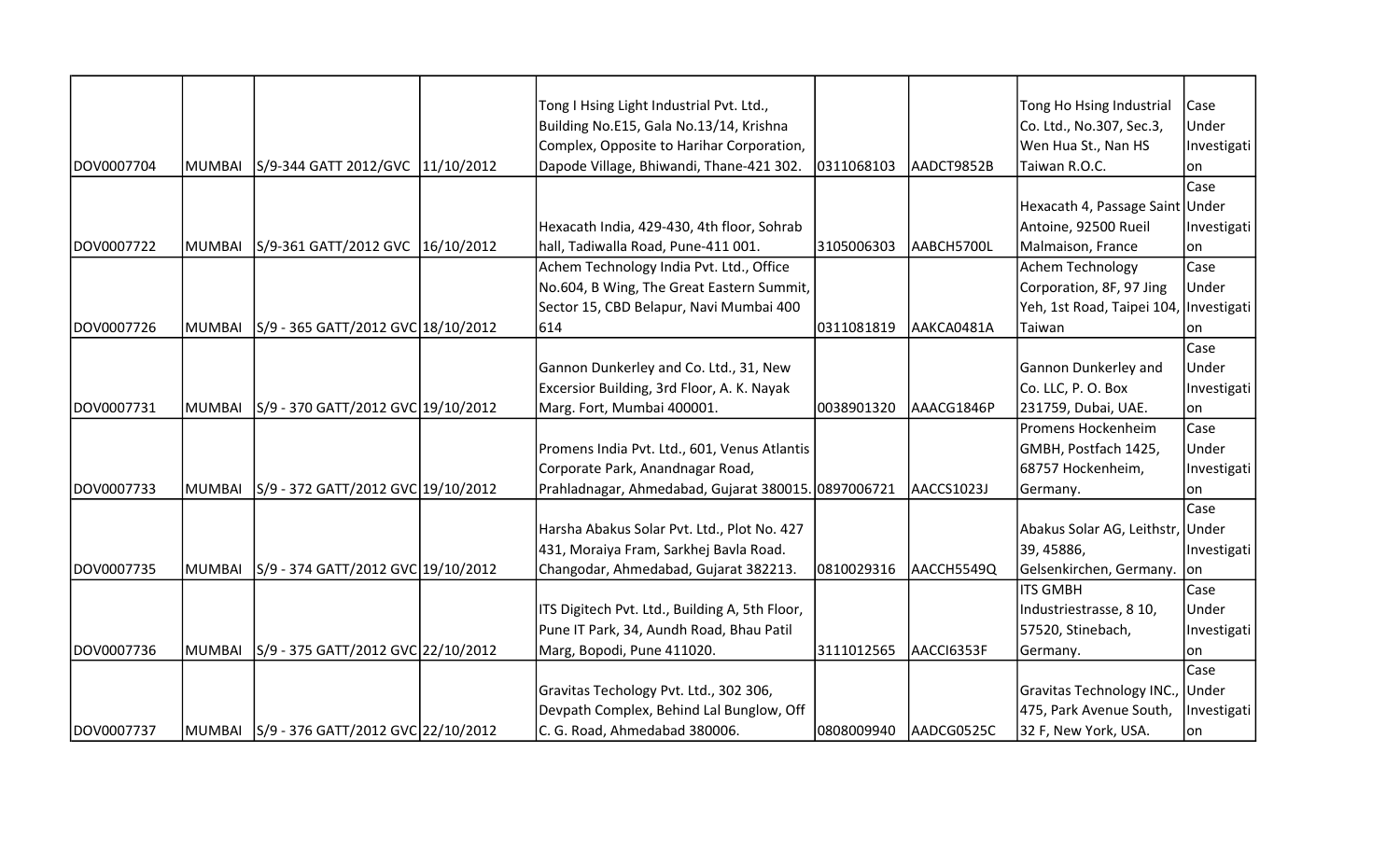|            |        |                                           |                                                 |            |            | Delta tau Data Systems                 | Case        |
|------------|--------|-------------------------------------------|-------------------------------------------------|------------|------------|----------------------------------------|-------------|
|            |        |                                           | Delta Tau Data Systems India Pvt. Ltd.,         |            |            | INC., 21314, Lassen                    | Under       |
|            |        |                                           | Shop No. B 2, Yakshanagari Society, 221,        |            |            | street, Chatsworth, CA                 | Investigati |
| DOV0007739 | MUMBAI | S/9 - 378 GATT/2012 GVC 22/10/2012        | Kothrud, Pune 411038.                           | 3112000137 | AADCD8705D | 91311, USA.                            | lon         |
|            |        |                                           |                                                 |            |            |                                        |             |
|            |        |                                           | SNC Lavalin Engineering India Pvt. Ltd.,        |            |            | SNC Lavalin International              | Case        |
|            |        |                                           | Trade Star, 2nd Floor, A Wing, J. B. Nagar,     |            |            | INC, 455 Boul, Rene                    | Under       |
|            |        |                                           | Andheri Kurla Road, Andheri East, Mumbai        |            |            | Levesque West, Nontreal,   Investigati |             |
| DOV0007743 | MUMBAI | S/9 - 380 GATT/2012 GVC 25/10/2012        | 400059.                                         | 0391146106 | AAACR1966M | Quebec, Canada.                        | on          |
|            |        |                                           |                                                 |            |            |                                        |             |
|            |        |                                           |                                                 |            |            | Sanfield Industries Ltd.,              |             |
|            |        |                                           |                                                 |            |            | Unit 15 and 16, 5th Floor,             |             |
|            |        |                                           |                                                 |            |            | Grand City Plaza, No. 1,               | Case        |
|            |        |                                           |                                                 |            |            | Sai Lau Kok Road, Tsuen                | Under       |
|            |        |                                           | Sanfield India Ltd., 13 A, D Sector, Industrial |            |            | Wan, New Territories,                  | Investigati |
| DOV0007745 | MUMBAI | S/9 - 382 GATT/2012 GVC 25/10/2012        | Area, Govindpura, Bhopal 462023.                | 1194001611 | AAACS5832P | Hong Kong.                             | lon.        |
|            |        |                                           |                                                 |            |            |                                        | Case        |
|            |        |                                           | Novus Eco Technology Private Ltd., B-15,        |            |            | Novus Eco Technology                   | Under       |
|            |        |                                           | Gundecha Onclave, Kherani Road, Sakinaka,       |            |            | NV, Taunusweg 49, B-                   | Investigati |
| DOV0007749 | MUMBAI | S/9-384 GATT/2012 GVC 30/10/2012          | Andheri East, Mumbai - 400 072.                 | 0310057639 | AADCN4197R | 3740, Bilzen, Belgium                  | lon.        |
|            |        |                                           | Sun Optical Mastering Pvt. Ltd., Global         |            |            |                                        | Case        |
|            |        |                                           | Chambers, 3rd floor, Off. Link Road, Next to    |            |            | Planet Optical Disc                    | Under       |
|            |        |                                           | Dheeraj Heights, Andheri West, Mumbai -         |            |            | Limited FZE, P.O.Box                   | Investigati |
| DOV0007762 | MUMBAI | S/9-389 GATT/2012 GVC 30/10/2012          | 400 053.                                        | 0303026049 | AAACG7956L | 31108, Dubai, U.A.E.                   | lon         |
|            |        |                                           | Getty Images Media India Pvt. Ltd., 7th         |            |            | Getty Images Seattle, Inc              | <b>Case</b> |
|            |        |                                           | floor, Tower A, Peninsula Corporate Park,       |            |            | 605, 5th Avenue Union                  | Under       |
|            |        |                                           | Ganpatrao Kadam Marg, Lower Parel,              |            |            | Station, Seattle, WA                   | Investigati |
| DOV0007784 | MUMBAI | S/9-399 GATT/2012 GVC 07/11/2012          | Mumbai-400 013.                                 | 0311053092 | AAFCP8968G | 98104, USA                             | on          |
|            |        |                                           |                                                 |            |            |                                        | Case        |
|            |        |                                           | Bayer Zydus Pharma Pvt. Ltd., Bayer House,      |            |            | Bayer Pharma AG.,                      | Under       |
|            |        |                                           | Central Avenue, Hiranandani Gardens,            |            |            | Mullerstrase 178, D -                  | Investigati |
| DOV0007793 |        | MUMBAI 5/9 - 406 GATT/2012 GVC 15/11/2012 | Powai, Mumbai - 400076.                         | 0311052185 | AAECB4156B | 13353, Berlin, Germany.                | lon         |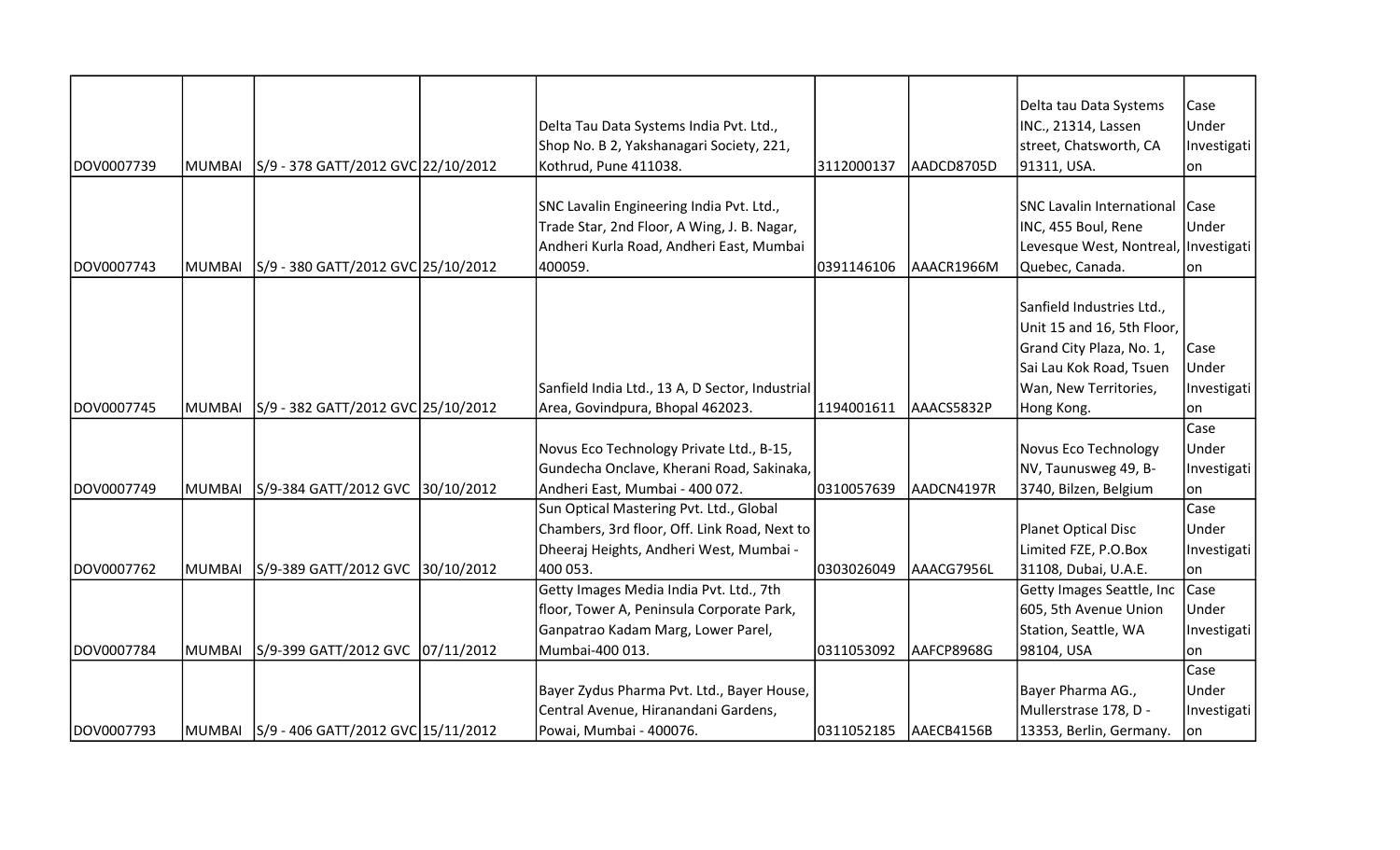|            |         |                                           |            |                                                |            |            | Manufacturing             |             |
|------------|---------|-------------------------------------------|------------|------------------------------------------------|------------|------------|---------------------------|-------------|
|            |         |                                           |            |                                                |            |            | Commercial Vehicles,      |             |
|            |         |                                           |            | MCV Bus and Coach India Pvt. Ltd., E-3,        |            |            | KM24, Cairo - Ismailia    | Case        |
|            |         |                                           |            | MIDC Chakan, Phase III, Chakan Industrial      |            |            | Road, P.O. Box. 3029,     | Under       |
|            |         |                                           |            | Area, Kuruli and Nighoje, Khed, Pune - 410     |            |            | Elsalam, El Obour, Cairo, | Investigati |
| DOV0007810 | MUMBAI  | S/9 - 413 GATT/2012 GVC 21/11/2012        |            | 501.                                           | 0310079527 | AAGCM8475N | Egypt.                    | lon         |
|            |         |                                           |            |                                                |            |            | Pragati Glass Gulf LLC.,  |             |
|            |         |                                           |            |                                                |            |            | 287, Nizwa Industrial     |             |
|            |         |                                           |            |                                                |            |            | Estate, P.O. Box 1314,    | Case        |
|            |         |                                           |            | Pragati Glass Pvt. Ltd., 111, Damji Shamji     |            |            | P.C. 611, CR No.1010362,  | Under       |
|            |         |                                           |            | Industrial Complex, 9, L.B.S. Marg, Kurla      |            |            | Nizwa, Sultanate of       | Investigati |
| DOV0007811 | IMUMBAI | S/9 - 414 GATT/2012 GVC 21/11/2012        |            | West, Mumbai - 400 070.                        | 0392039346 | AABCP7377H | Oman.                     | lon         |
|            |         |                                           |            |                                                |            |            |                           | Case        |
|            |         |                                           |            | Nov India Pvt. ltd., B-Wing, 1st floor, Akruti |            |            | Nov Rig Solutions Pte.    | Under       |
|            |         |                                           |            | Trade Centre, Road No.7, MIDC, Marol,          |            |            | Ltd., 29 Tuas Bay Drive,  | Investigati |
| DOV0007836 | MUMBAI  | S/9-426 GATT/2012 GVC 04/12/2012          |            | Andheri East, Mumbai-400 093.                  | 0309021715 | AADCR4279E | Singapore                 | lon         |
|            |         |                                           |            |                                                |            |            |                           |             |
|            |         |                                           |            | Dynetek Cylinders India Pvt. Ltd., B-201,      |            |            | Dynetek Industries Ltd.,  | Case        |
|            |         |                                           |            | Amrut Industrial Estate, Opp. Vasani Petrol    |            |            | 4410 - 46th Ave SE,       | Under       |
|            |         |                                           |            | Pump, Western Express Highway, Mira            |            |            | Calgary Alberta T2B 3N7,  | Investigati |
| DOV0007839 | MUMBAI  | S/9 - 429 GATT/2012 GVC 05/12/2012        |            | Road East, Mumbai - 401104.                    | 0311071325 | AADCD3706A | Canada.                   | lon         |
|            |         |                                           |            |                                                |            |            |                           | Case        |
|            |         |                                           |            |                                                |            |            | Lumel S.A., UL.           | Under       |
|            |         |                                           |            | Rishabh Instruments Pvt. Ltd., F - 31, MIDC,   |            |            | Sulechowskla 1, 65 - 022, | Investigati |
| DOV0007845 | MUMBAI  | S/9 - 433 GATT/2012 GVC 07/12/2012        |            | Satpur, Nashik, Maharashtra - 422007.          | 0388053399 | AAACR2228Q | Zielona Gora, Poland.     | on          |
|            |         |                                           |            |                                                |            |            | <b>ANGERLEHNER HOCU</b>   | Case        |
|            |         |                                           |            |                                                |            |            | <b>UND</b>                | Under       |
|            |         |                                           |            | <b>ANGERLEHNER COMPOSITES DHULAGARI</b>        |            |            | TIEFBAUGESELLSCHAFT       | Investigati |
| DOV0007853 | MUMBAI  | S44-10/12A SVB                            | 08/11/2012 | INDIA PVT LTD HOWRAH KOLKATA                   | 0303019352 |            | <b>MBH AUSTRIA</b>        | lon         |
|            |         |                                           |            |                                                |            |            | American Certified        |             |
|            |         |                                           |            |                                                |            |            | Equipment INC., DBA,      | Case        |
|            |         |                                           |            |                                                |            |            | 1841, Barton DR.,         | Under       |
|            |         |                                           |            | Valveworks India Pvt. Ltd., S - 147, MIDC,     |            |            | Shreveport, LA. 71107,    | Investigati |
| DOV0007864 |         | MUMBAI S/9 - 439 GATT/2012 GVC 11/12/2012 |            | Bhosari, Pune - 411026.                        | 3108012932 | AACCV8545L | USA.                      | on          |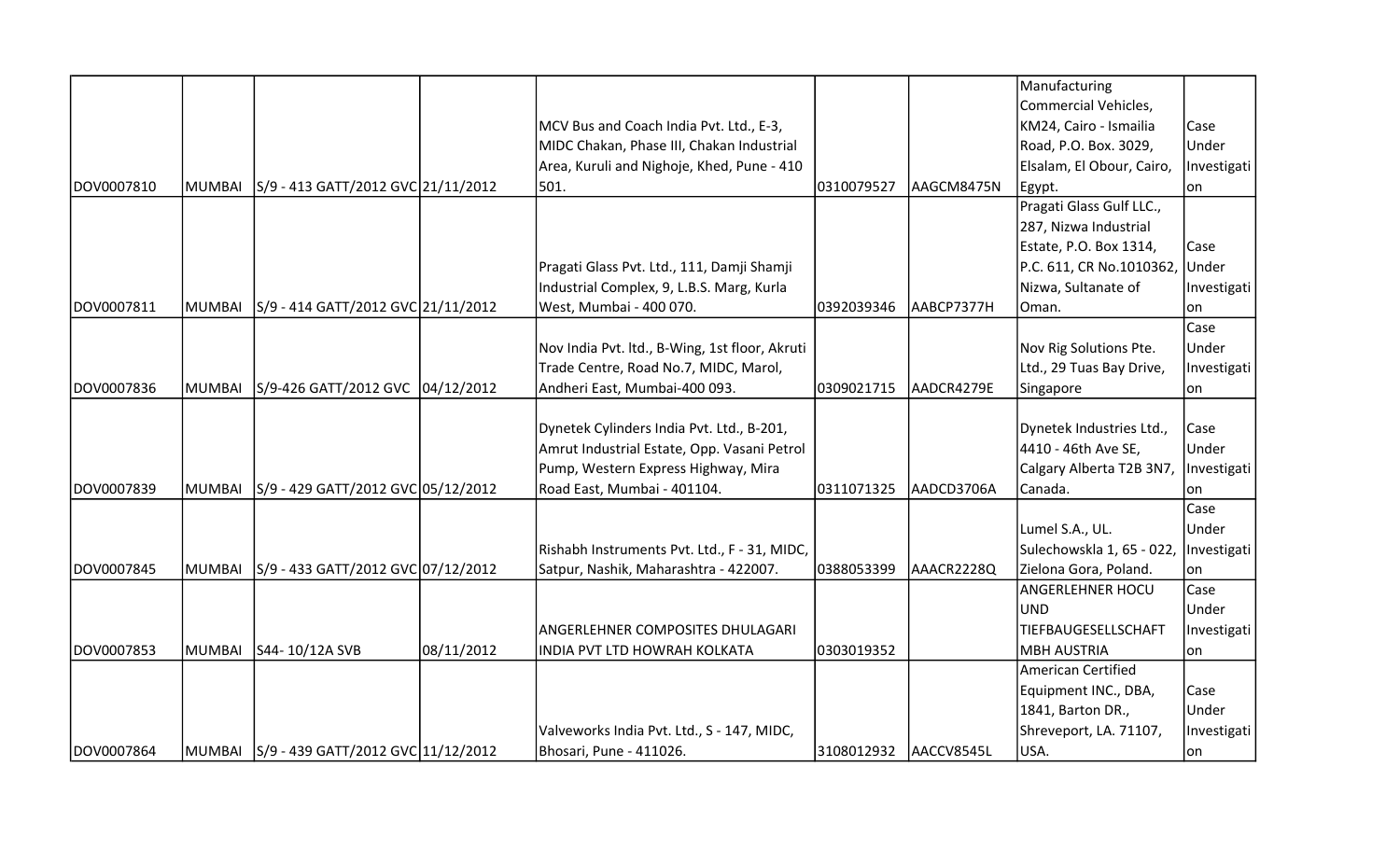|             |               |                                             |                                                |            |            | Pointer Technology Ltd.,                | Case        |
|-------------|---------------|---------------------------------------------|------------------------------------------------|------------|------------|-----------------------------------------|-------------|
|             |               |                                             | Pointer Telocation India Pvt. Ltd., One        |            |            | 14, Hamelacha St., Park                 | Under       |
|             |               |                                             | Indiabulls Centre, 13th Floor, Tower 1, 841,   |            |            | Afek, Rosh-Haayin, Israel - Investigati |             |
| DOV0007870  | <b>MUMBAI</b> | s/9 - 441 GATT/2012 GVC 11/12/2012          | Senapati Bapat Marg, Mumbai - 400013.          | 3112011945 | AAGCP6372D | 48091.                                  | on          |
|             |               |                                             |                                                |            |            |                                         | Case        |
|             |               |                                             | Powermaster Engineers Pvt. Ltd., 229,          |            |            | Powermaster Midleeast                   | Under       |
|             |               |                                             | Pragati Industrial Estate, 316, N. M. Joshi    |            |            | FZ, P.O. Box 8911, Saif                 | Investigati |
| DOV0007882  | <b>MUMBAI</b> | S/9 - 442 GATT/2012 GVC 14/12/2012          | Marg, Chinchokli, Mumbai - 400011.             | 0388057190 | AAACP4977A | Zone, Sharjah, UAE.                     | on          |
|             |               |                                             |                                                |            |            | <b>Autoline Industries</b>              | Case        |
|             |               |                                             | Autoline Industries Ltd., Survey Nos. 313      |            |            | Indiana LLC., 100,                      | Under       |
|             |               |                                             | and 314, Nanekwadi, Chakan, Khed, Pune -       |            |            | Commerce Street, Butler,   Investigati  |             |
| DOV0007886  | <b>MUMBAI</b> | S/9 - 446 GATT/2012 GVC 18/12/2012          | 410501.                                        | 3197032942 | AABCA4534D | IN 46721, USA.                          | lon.        |
|             |               |                                             | DuCool India Pvt. Ltd., 307, Mahavir           |            |            |                                         | Case        |
|             |               |                                             | Industrial Estate, Plot No.32, Mahal           |            |            | Ducool Ltd., Kibbutz                    | Under       |
|             |               |                                             | Industrial Area, Off Mahakali Caves Road,      |            |            | Hahotrim, D. N. Hof                     | Investigati |
| DOV0007887  | <b>MUMBAI</b> | S/9 - 447 GATT/2012 GVC 18/12/2012          | Andheri East, Mumbai - 400093.                 | 0306001969 | AACCD2589E | Hacarmel 30870, Israel.                 | lon         |
|             |               |                                             |                                                |            |            |                                         |             |
|             |               |                                             |                                                |            |            | <b>Streit Security Vehicles</b>         | Case        |
|             |               |                                             | Streit Armoring Pvt. Ltd., 205, Balaji Arcade, |            |            | FZE, P.O. Box 54509, RAK Under          |             |
|             |               |                                             | S. V. Road, Kandivali West, Mumbai -           |            |            | Free Trade Zone, RAS Al                 | Investigati |
| IDOV0007891 | <b>MUMBAI</b> | S/9 - 450 GATT/2012 GVC 18/12/2012          | 400067.                                        | 0311012329 | AAPCS6950F | Khaiman, UAE.                           | lon         |
|             |               |                                             |                                                |            |            |                                         | Case        |
|             |               |                                             | Streit Armoring Pvt. Ltd., 205, Balaji Arcade, |            |            | Streit Middle East FZCO., Under         |             |
|             |               |                                             | S. V. Road, Kandivali West, Mumbai -           |            |            | P.O. Box 262051, Jebel Ali Investigati  |             |
| DOV0007892  | <b>MUMBAI</b> | S/9 - 451 GATT/2012 GVC 18/12/2012          | 400067.                                        | 0311012329 | AAPCS6950F | Free Zone, Dubai, UAE.                  | lon         |
|             |               |                                             |                                                |            |            | Depa India Rak FZE,                     | Case        |
|             |               |                                             | Depa India Pvt. Ltd., 6th floor, A Wing,       |            |            | P.O.Box No.31291, Al                    | Under       |
|             |               |                                             | Sagar Tech Plaza, Andheri-Kurla Road,          |            |            | Jaazera Al-Hamra, Ras Al                | Investigati |
| DOV0007906  | <b>MUMBAI</b> | S/9-454 GATT/2012 GVC 24/12/2012            | Sakinaka, Andheri East, Mumbai-400 072         | 0306077663 | AACCD4562F | Khaimah, U.A.E.                         | lon         |
|             |               |                                             |                                                |            |            |                                         | Case        |
|             |               |                                             | Batelle Science and Technology India Pvt.      |            |            | Battelle, Dept L 997,                   | Under       |
|             |               |                                             | Ltd., Unit No.302, 3rd Floor, Panchshil        |            |            | Columbus, Ohio 43260,                   | Investigati |
| DOV0007908  |               | MUMBAI   S/9 - 456 GATT/2012 GVC 26/12/2012 | Technology Park, Hijewadi, Pune - 411057.      | 3108008480 | AADCB4139K | USA                                     | on          |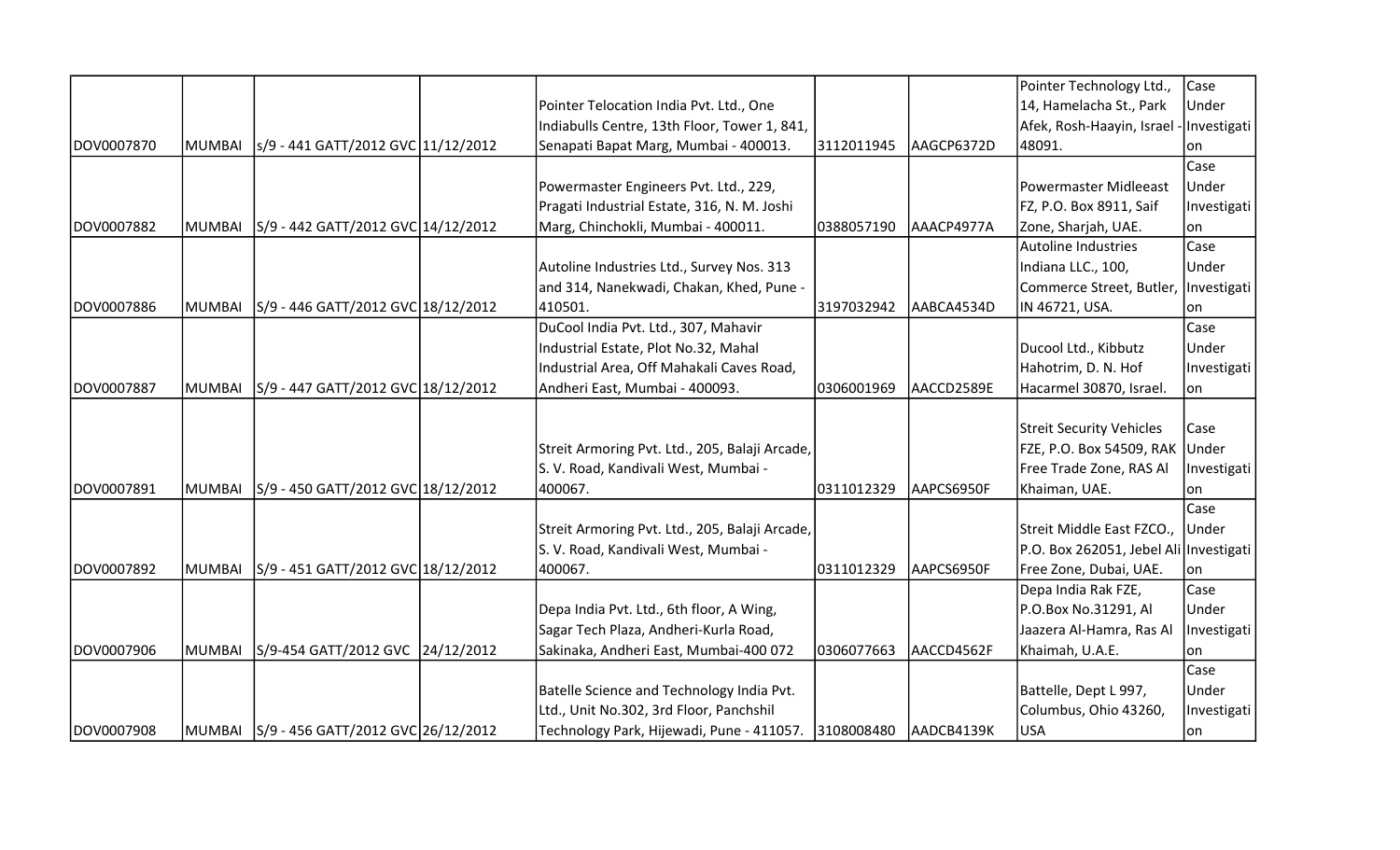|            |               |                                           |            |                                               |            |            | GN Resound AS., Global       |             |
|------------|---------------|-------------------------------------------|------------|-----------------------------------------------|------------|------------|------------------------------|-------------|
|            |               |                                           |            | Beltone India Pvt. Ltd., Tower No.807 - 808 - |            |            | Distribution Center,         | Case        |
|            |               |                                           |            | 809, 8th Floor, Vindhya CHS Ltd., Plot No.1,  |            |            | Lautrupbjerg 7, Building     | Under       |
|            |               |                                           |            | Sector - 11, CBD Belapur, Navi Mumbai -       |            |            | P, DK - 2750, Ballerup,      | Investigati |
| DOV0007913 | <b>MUMBAI</b> | S/9 - 464 GATT/2012 GVC 28/12/2012        |            | 400614.                                       | 0307093425 | AADCB3479Q | Denmark.                     | lon         |
|            |               |                                           |            |                                               |            |            | Dani Instruments S.P.A.,     | Case        |
|            |               |                                           |            | Dani Instruments India Pvt. Ltd., Plot No.    |            |            | 20093, Cologno Monzese Under |             |
|            |               |                                           |            | PAP R - 91, TTC Industrial Area, Opp. Rabale  |            |            | MI - Viale, Brianza, 87,     | Investigati |
| DOV0007914 |               | MUMBAI S/9 - 465 GATT/2012 GVC 28/12/2012 |            | Station, Rabale, Navi Mumbai - 400701.        | 0310065887 | AADCD5655J | Italy.                       | lon         |
|            |               |                                           |            |                                               |            |            | Kinetics Germany GMBH., Case |             |
|            |               |                                           |            | Kinetics Design and Process Systems Pvt.      |            |            | AM Dillhof 5, 63863,         | Under       |
|            |               |                                           |            | Ltd., Shop No.6, Plot No.4, Balaji Heights,   |            |            | Eschau - Hobbach,            | Investigati |
| DOV0007922 | MUMBAI        | S/9 - 01 GATT/2013 GVC 02/01/2013         |            | Sanpada East, Navi Mumbai - 400705.           | 0310055181 | AADCK8809R | Germany.                     | on          |
|            |               |                                           |            |                                               |            |            |                              |             |
|            |               |                                           |            |                                               |            |            | Schoeller Technologies       | Case        |
|            |               |                                           |            | Schoeller Technologies India Pvt. Ltd., Block |            |            | AG., Banhhofstrasse 17,      | Under       |
|            |               |                                           |            | No. C-96, TTC Industrial Area, MIDC,          |            |            | CH 9475, Sevelen,            | Investigati |
| DOV0007925 | MUMBAI        | S/9 - 04 GATT/2013 GVC 02/01/2013         |            | Turbhe, Navi Mumbai - 400705.                 | 0303004355 | AAHCS1326B | Switzerland.                 | lon         |
|            |               |                                           |            |                                               |            |            | Strix Systems INC., 1071,    | Case        |
|            |               |                                           |            | Chandra Net Pvt. Ltd., 401, Parshwa Tower,    |            |            | Avenida Acaso Unit A,        | Under       |
|            |               |                                           |            | Near Pakwan II Hotel, S. G. Highway,          |            |            | Camarillo, CA 93010,         | Investigati |
| DOV0007942 | <b>MUMBAI</b> | S/9 - 13 GATT/2013 GVC 08/01/2013         |            | Bodakdev, Ahmedabad - 380054.                 | 0804007411 | AAACC9525F | USA.                         | on          |
|            |               |                                           |            |                                               |            |            | Varroc Automotive            |             |
|            |               |                                           |            |                                               |            |            | Systems S.R.O.,              | Case        |
|            |               |                                           |            | Varroc Lighting Systems India Pvt. Ltd.,      |            |            | Suvorovova 195 742 42        | Under       |
|            |               |                                           |            | Survey No.279, Mann, Hinjewadi, Pune -        |            |            | Senov U Noveho Jicina        | Investigati |
| DOV0007943 | MUMBAI        | S/9 - 14 GATT/2013 GVC 10/01/2013         |            | 411057.                                       | 3112007891 | AADCV9832F | Czech Republic.              | on          |
|            |               |                                           |            |                                               |            |            | <b>IBC Walzlager GMBH</b>    |             |
|            |               |                                           |            |                                               |            |            | Industrial Bearings and      | Case        |
|            |               |                                           |            |                                               |            |            | Components Postfach          | Under       |
|            |               |                                           |            | NRB Industrial Bearings Ltd., 15, Dhannur,    |            |            | 1825 35528 Wetzlar           | Investigati |
| DOV0007967 |               | MUMBAI S/9-22 GATT/2013 GVC               | 15/01/2013 | Sir P.M.Road, Fort, Mumbai-400 001.           | 0312051948 | AADCN5657L | Germany                      | on          |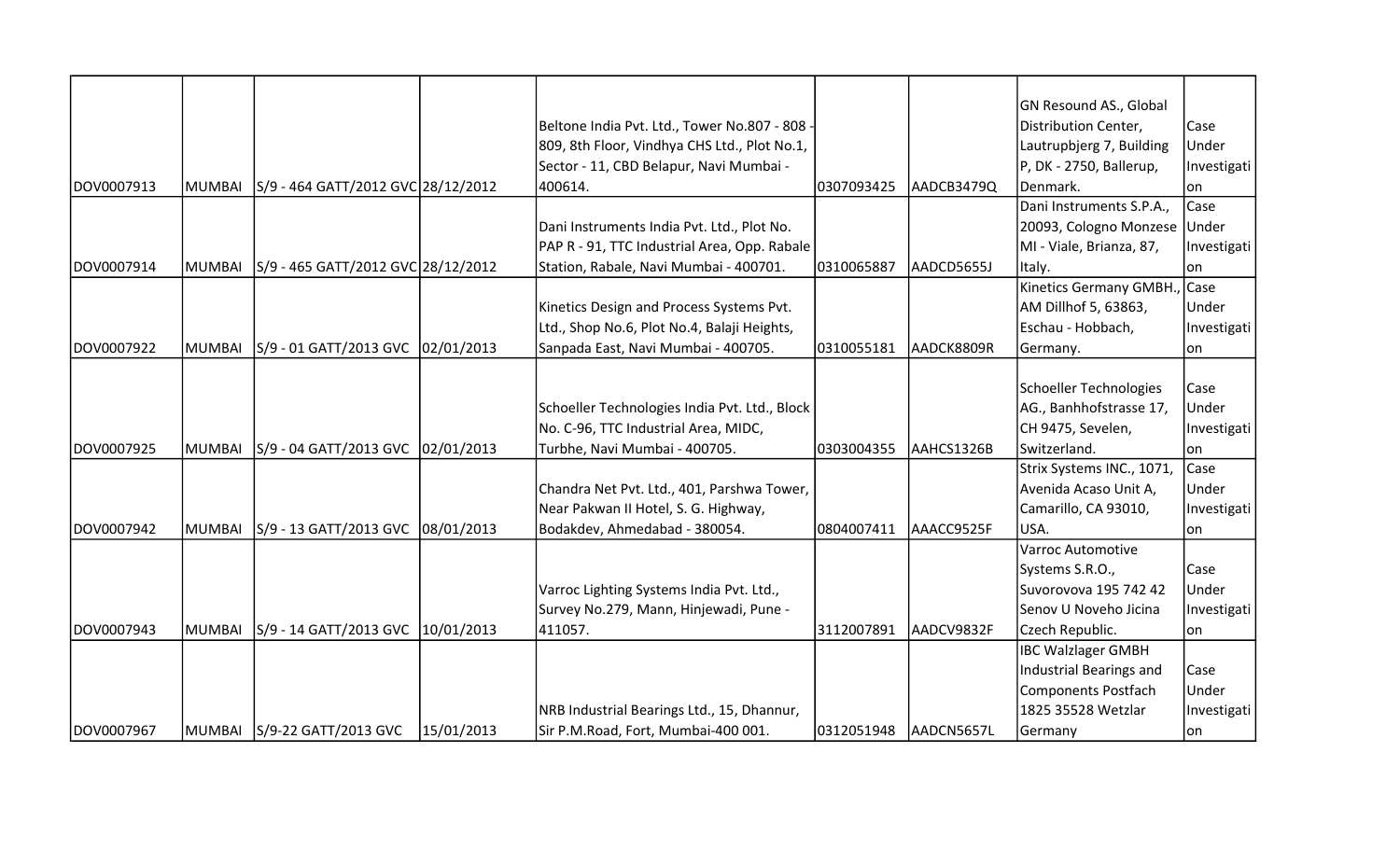|            |               |                                            |                                                |                       |            |                                       | Case        |
|------------|---------------|--------------------------------------------|------------------------------------------------|-----------------------|------------|---------------------------------------|-------------|
|            |               |                                            |                                                |                       |            | MRM Wines LLC., 2537,                 | Under       |
|            |               |                                            | Brix Imports Pvt. Ltd., 45, Vasundhara, Dr.    |                       |            | South Gessner, Suite 126, Investigati |             |
| DOV0007968 | <b>MUMBAI</b> | S/9 - 23 GATT/2013 GVC  17/01/2013         | B. Desai Road, Mumbai - 400026.                | 0310074894            | AAECB1419R | Houston, TX 77063, USA. on            |             |
|            |               |                                            |                                                |                       |            |                                       |             |
|            |               |                                            |                                                |                       |            | Cipy Polyrethanes ME                  | Case        |
|            |               |                                            | Cipy Polyurethanes Pvt. Ltd., Plot No.1, Gat   |                       |            | FZC, Post Nox No.42143,               | Under       |
|            |               |                                            | No.1122, 1129, Shirwal, Khandala, Satara,      |                       |            | Hamriyah Free Zone,                   | Investigati |
| DOV0007976 | <b>MUMBAI</b> | S/9 - 30 GATT/2013 GVC   17/01/2013        | Pune - 412801.                                 | 3195000369            | AAACC7264R | Sharjah, UAE.                         | lon.        |
|            |               |                                            |                                                |                       |            |                                       |             |
|            |               |                                            | Re-Shilp Equipment India Pvt. Ltd., 3 - 4,     |                       |            | S.P.A. Controlli                      | Case        |
|            |               |                                            | Raghuvir Industrial Estate, Near Kothari       |                       |            | Industriali, Via Firenze 3,           | Under       |
|            |               |                                            | Cross Road, Village Santej, Taluka Kalol,      |                       |            | 20060, Bussero Milano,                | Investigati |
| DOV0007982 | <b>MUMBAI</b> | S/9 - 36 GATT/2013 GVC 22/01/2013          | Gandhinagar, Gujarat - 382721                  |                       |            | Italy.                                | on          |
|            |               |                                            |                                                |                       |            | Julius Klein - Eliaz                  |             |
|            |               |                                            |                                                |                       |            | Diamonds Asia Ltd., Unit              |             |
|            |               |                                            |                                                |                       |            | 402 - 403, Winway                     | Case        |
|            |               |                                            | Julius Klien - Eliaz Diamond India Pvt. Ltd.,  |                       |            | Building, 50, Wellington              | Under       |
|            |               |                                            | 334, Panchratna, Opera House, Mumbai -         |                       |            | Street, Central. Hong                 | Investigati |
| DOV0007993 | <b>MUMBAI</b> | S/9 - 43 GATT/2013 GVC 23/01/2013          | 400004.                                        | 0311005365            | AACCJ4605K | Kong.                                 | lon         |
|            |               |                                            |                                                |                       |            | Synygy INC., 2501,                    | Case        |
|            |               |                                            | Synygy India Pvt. Ltd., 5th Floor, Pride       |                       |            | SeaportDrive Suite 100,               | Under       |
|            |               |                                            | Parmar Galaxy, 3 - 4, B. J. Road, Pune -       |                       |            | Chester PA 19013,                     | Investigati |
| DOV0007997 | <b>MUMBAI</b> | S/9 - 46 GATT/2013 GVC 23/01/2013          | 411001.                                        | 3103013787            | AAHCS8127N | Chester, USA.                         | on          |
|            |               |                                            |                                                |                       |            | Vemma Nutrition                       |             |
|            |               |                                            |                                                |                       |            | Company, 8322, East                   | Case        |
|            |               |                                            | Vemma Vitamins India Pvt. Ltd., A - 106,       |                       |            | Hartford Drive,                       | Under       |
|            |               |                                            | Kailas Industrial Complex, Park Site, Vikhroli |                       |            | Scottsdale AZ 85255,                  | Investigati |
| DOV0008081 | <b>MUMBAI</b> | S/9 - 55 GATT/2013 GVC 28/01/2013          | West, Mumbai - 400079.                         | 0310059615            | AADCV4417C | USA.                                  | lon         |
|            |               |                                            | Strix Wireless System Pvt. Ltd., Unit          |                       |            | Strix Systems INC., 1071,             | Case        |
|            |               |                                            | No.205, 2nd Floor, Shivalik Arcade, Opp        |                       |            | Avenida Acaso Unit A,                 | Under       |
|            |               |                                            | Prahlad Nagar Garden, 100 Feet Road,           |                       |            | Camarillo, CA 93010,                  | Investigati |
| DOV0008082 |               | MUMBAI  S/9 - 56 GATT/2013 GVC  28/01/2013 | Satellite, Ahmedabad - 380051.                 | 0308076931 AAMCS6548L |            | USA.                                  | on          |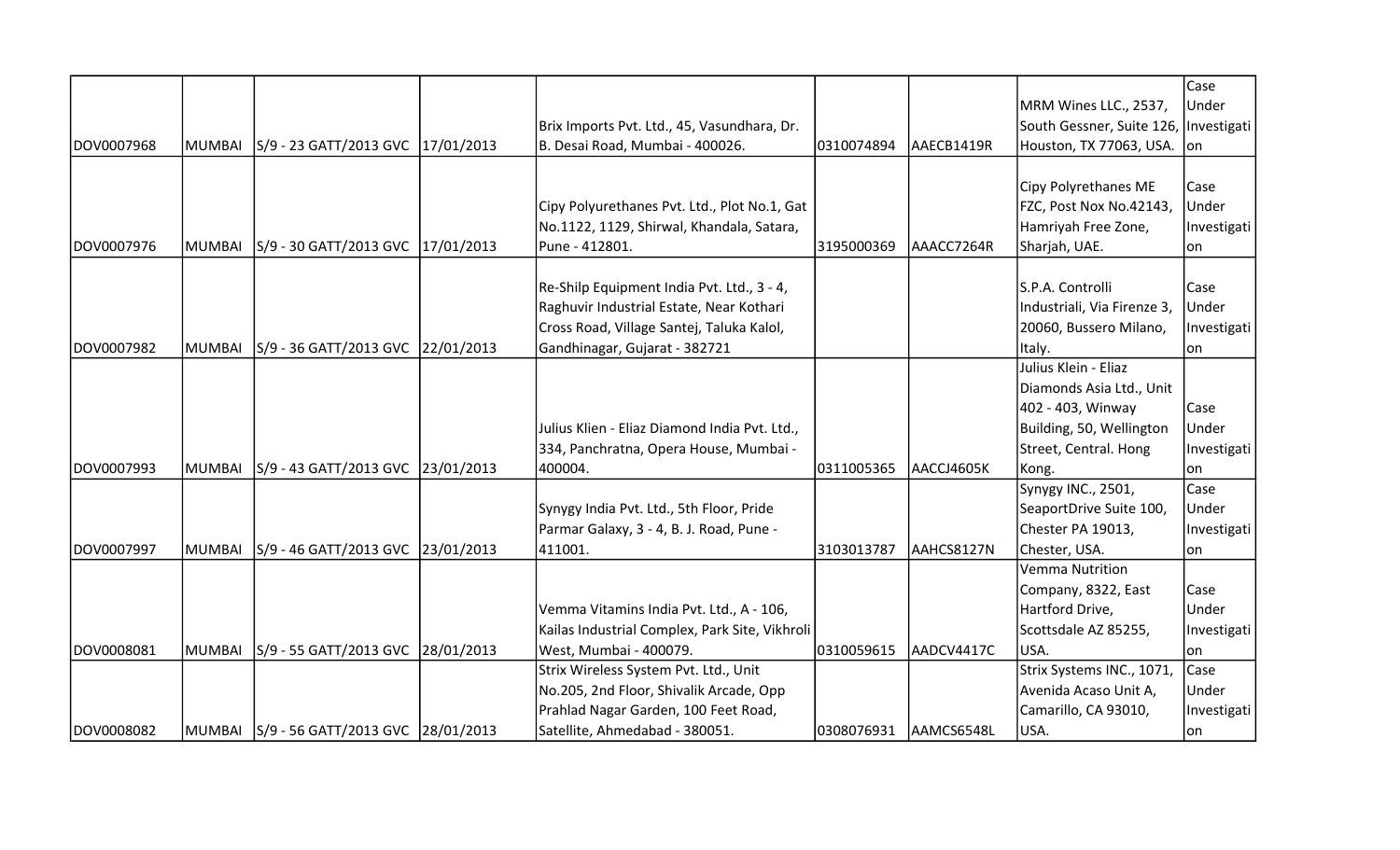|            |               |                                          |                                               |            |            | Kide S. Coop. Ltda., PG          | Case         |
|------------|---------------|------------------------------------------|-----------------------------------------------|------------|------------|----------------------------------|--------------|
|            |               |                                          | Kide India Pvt. Ltd., Gat No.202, Village     |            |            | Gardotza, S/N 48710,             | Under        |
|            |               |                                          | Mahalunga - Ingle, Chakan - Talegaon Road,    |            |            | Berriatua Bizkaia,               | Investigati  |
| DOV0008262 | MUMBAI        | S/9 - 75 GATT/2013 GVC 08/02/2013        | Chakan, Pune - 410501.                        | 0508078598 | AAECR1444C | Espagne, Spain.                  | lon          |
|            |               |                                          |                                               |            |            |                                  |              |
|            |               |                                          |                                               |            |            | Ureatac Co. Ltd., No. 974 -      |              |
|            |               |                                          | Ureatac India Pvt. Ltd., Sr. No.33, Office    |            |            | 7, Yang Duk - Dong,              | Case         |
|            |               |                                          | No.404, 4th Floor, A Building East Court,     |            |            | Hoewon-Gu, Masan                 | Under        |
|            |               |                                          | Phoenix Market City, Nagar Road, Pune -       |            |            | Chang Won-City, Kyling           | Investigati  |
| DOV0008267 | MUMBAI        | S/9 - 79 GATT/2013 GVC   14/02/2013      | 411014.                                       | 3112015487 | AABCU4643H | Nam, Korea.                      | lon          |
|            |               |                                          |                                               |            |            | Vega Project Pte. Ltd., 10, Case |              |
|            |               |                                          | Vega Project India Pvt. Ltd., C 706,          |            |            | UBI Crescent, UBI                | Under        |
|            |               |                                          | Marathon Nextgen Innova, Lower Parel          |            |            | Techpark, Lobby E 02 -           | Investigati  |
| DOV0008268 | MUMBAI        | S/9 - 80 GATT/2013 GVC 14/02/2013        | West, Mumbai - 400013.                        | 0312039191 | AAECV0311J | 85, Singapore - 408564.          | on           |
|            |               |                                          |                                               |            |            | Driptech INC., 2580,             | Case         |
|            |               |                                          | Driptech India Pvt. Ltd., Bungalow 4, Liberty |            |            | Wyandotte Street, Suite          | Under        |
|            |               |                                          | Society, Phase 1, Koregaon Park, Pune -       |            |            | B, Mountain View, CA             | Investigati  |
| DOV0008296 | <b>MUMBAI</b> | S/9 - 88 GATT/2013 GVC 27/02/2013        | 411001.                                       | 3112017382 | AAECD3749G | 94043, USA.                      | lon          |
|            |               |                                          |                                               |            |            |                                  |              |
|            |               |                                          |                                               |            |            |                                  |              |
|            |               |                                          |                                               |            |            | Dishman Pharmaceuticals          |              |
|            |               |                                          |                                               |            |            | and Chemicals Shanghai           |              |
|            |               |                                          |                                               |            |            | Co. Ltd., No.69, Shungong Case   |              |
|            |               |                                          | Dishman Pharmaceuticals and Chemicals         |            |            | Road, Shangahi Chemical Under    |              |
|            |               |                                          | Ltd., 401, Sangeet Plaza, Marol Maroshi       |            |            | Industry Park, Shanghai,         | Investigati  |
| DOV0008297 | MUMBAI        | S/9 - 89 GATT/2013 GVC 27/02/2013        | Road, Andheri East, Mumbai - 400059           | 0888038879 | AAACD4164D | China.                           | lon          |
|            |               |                                          |                                               |            |            | Direct Wines Ltd., New           | Case         |
|            |               |                                          | Wine Society of India Pvt. Ltd., 23, Keytuo   |            |            | Aquitaine House, Exteter         | <b>Under</b> |
|            |               |                                          | Estate, Kondivita Village Road, Andheri       |            |            | Way Theale, RG7 4PI,             | Investigati  |
| DOV0008300 |               | MUMBAI 5/9 - 92 GATT/2013 GVC 27/02/2013 | East, Mumbai - 400059.                        | 0309012937 | AAACW6673N | U.K.                             | on           |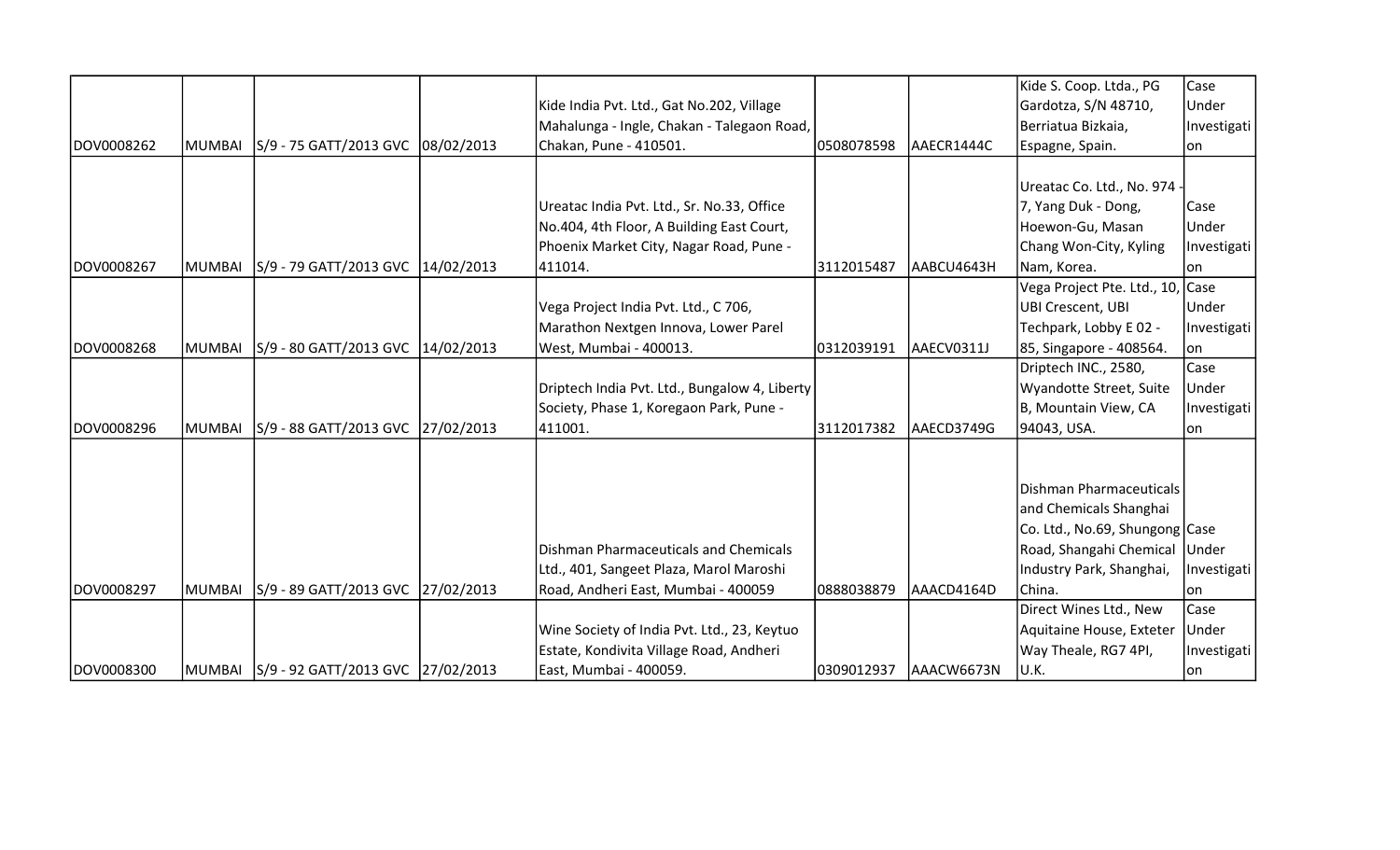|            |               |                                         |                                                       |            |            | Nielsen TV Audience              |             |
|------------|---------------|-----------------------------------------|-------------------------------------------------------|------------|------------|----------------------------------|-------------|
|            |               |                                         |                                                       |            |            | Measurement S.A.,                | Case        |
|            |               |                                         | Tam Media Research Pvt. Ltd., 9th Floor,              |            |            | Nahseydi 6, P.O. Box 64,         | Under       |
|            |               |                                         | Hincon House, Tower B, 247 Park, LBS                  |            |            | 6374 Buochs,                     | Investigati |
| DOV0008318 | MUMBAI        | S/9 - 105 GATT/2013 GVC 11/03/2013      | Marg, Vikhroli West, Mumbai - 400083.                 | 0399018131 | AAACT4953G | Switzerland.                     | lon         |
|            |               |                                         |                                                       |            |            |                                  |             |
|            |               |                                         |                                                       |            |            | Dolby International AB.,         |             |
|            |               |                                         |                                                       |            |            | Apollo Building, 3E              | Case        |
|            |               |                                         | Dolby Technology India Pvt. Ltd., Level 3,            |            |            | Herikerbergwgeg 1 - 35,          | Under       |
|            |               |                                         | Neo Vikram, New Link Road, Andheri West,              |            |            | 1101, CN Amsterdam               | Investigati |
| DOV0008325 | MUMBAI        | S/9 - 106 GATT/2013 GVC 13/03/2013      | Mumbai - 400053.                                      | 0310070007 | AADCD1717F | Duld-Oost, Netherlands.          | on          |
|            |               |                                         | E.Itec India Power Connection Pvt. Ltd.,              |            |            |                                  | Case        |
|            |               |                                         | B/507, Great Eastern Summit, Plot No.66,              |            |            | E.Itec, ZI.Du Bec, 42500,        | Under       |
|            |               |                                         | Sector - 15, CBD Belapur, Navi Mumbai -               |            |            | Le Chambon Feugerolles,          | Investigati |
| DOV0008326 | MUMBAI        | S/9 - 107 GATT/2013 GVC 13/03/2013      | 400614.                                               | 0311079547 | AACCE7148N | France.                          | lon         |
|            |               |                                         | Labquip India Pvt. Ltd., Office No.62, B              |            |            | Labquip Singapore Pte.           | Case        |
|            |               |                                         | Wing, 6th Floor, Agarwal Trade Centre, Plot           |            |            | Ltd., Block No. 55, Ayez         | Under       |
|            |               |                                         | No.62, Sector No.11, CBD Belapur, Navi                |            |            | Rajah Crescent, 07 - 01,         | Investigati |
| DOV0008332 | MUMBAI        | S/9 - 110 GATT/2013 GVC 13/03/2013      | Mumbai - 400614.                                      | 0302080694 | AAACL8455D | Singapore.                       | lon         |
|            |               |                                         |                                                       |            |            |                                  | Case        |
|            |               |                                         | Salsabeel Plastic Trading India Pvt. Ltd.,            |            |            | <b>Salsabeel Plastic Trading</b> | Under       |
|            |               |                                         | 2067, B Wing, Oberoi Garden Estate,                   |            |            | Middle East LLC., P.O.           | Investigati |
| DOV0008336 | <b>MUMBAI</b> | S/9 - 114 GATT/2013 GVC 14/03/2013      | Chandivali, Andheri East, Mumbai - 400072. 0312024312 |            | AAOCS6452P | Box 3146, Dubai, UAE.            | on          |
|            |               |                                         | Scott Bader India Pvt. Ltd., 111, Autumn              |            |            | Scott Bader Middle East          | Case        |
|            |               |                                         | Grove CHS Ltd., Lokhandwala Township,                 |            |            | Ltd., P.O.Box 16785, Jebel Under |             |
|            |               |                                         | Akurli Road, Kandivli East, Mumbai -                  |            |            | Ali Free Zone, Dubai,            | Investigati |
| DOV0008344 | <b>MUMBAI</b> | S/9 - 116 GATT/2013 GVC 15/03/2013      | 400101.                                               | 0311057209 | AAQCB2087Q | UAE.                             | lon         |
|            |               |                                         |                                                       |            |            |                                  |             |
|            |               |                                         |                                                       |            |            | Suntory Beverage and             |             |
|            |               |                                         |                                                       |            |            | Food Asisa Pte. Ltd. 23          | Case        |
|            |               |                                         | Suntory Narang Pvt. Ltd., B-869 Sarkar                |            |            | Church Street, 13-05             | Under       |
|            |               |                                         | Heritage JPKS Complex, Bandstand Kane                 |            |            | Capital square, Singapore-       | Investigati |
| DOV0008358 |               | MUMBAI S/9-125 GATT/2013 GVC 22/03/2013 | Road, Bandra West, Mumbai-400 050                     | 0310023432 | AACCN5921E | 049481                           | lon         |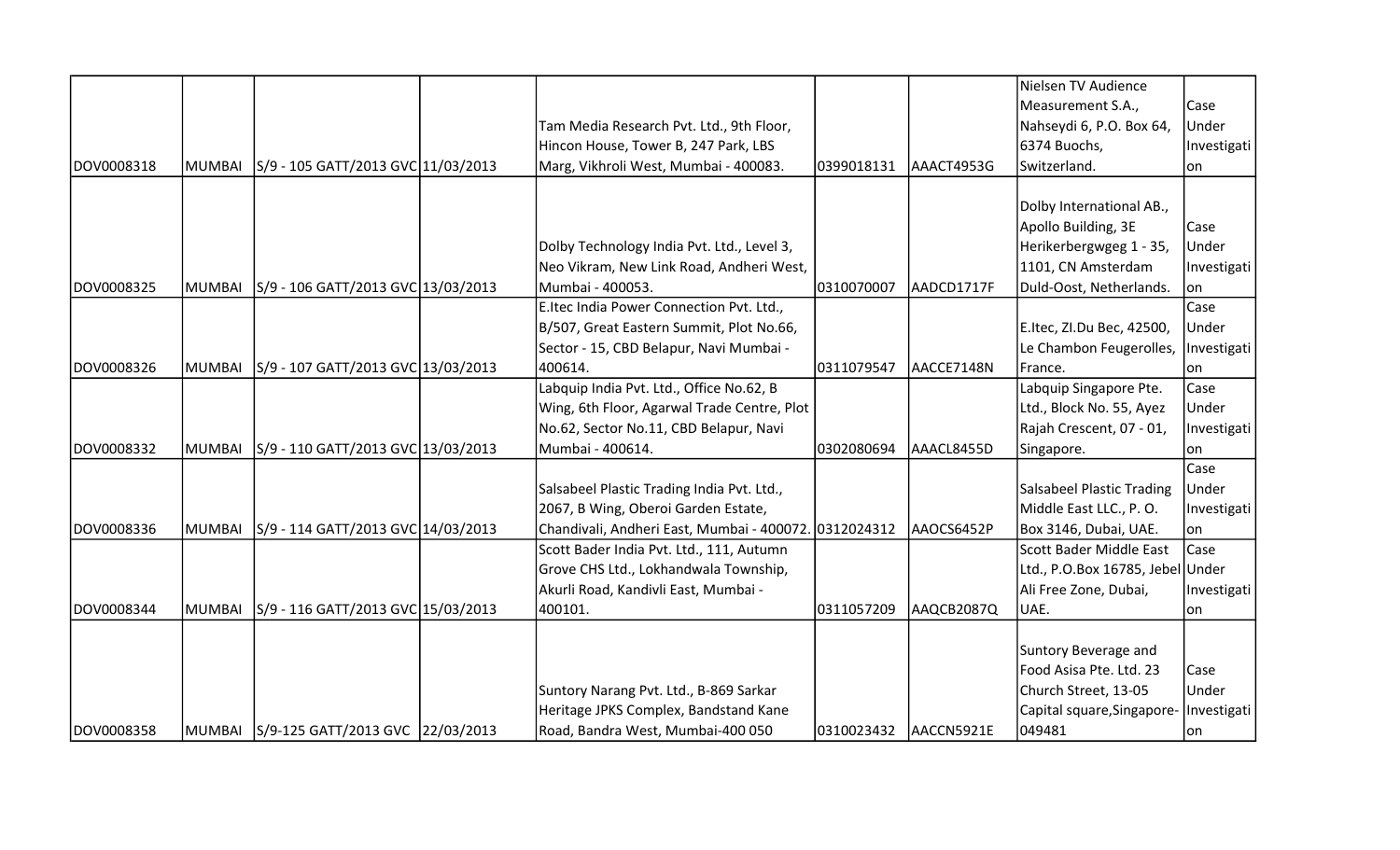|            |               |                                             |                                                      |            |            | Fabrica Nazionale Clilindri     |             |
|------------|---------------|---------------------------------------------|------------------------------------------------------|------------|------------|---------------------------------|-------------|
|            |               |                                             | Veripack Solutions India Pvt. Ltd., 501,             |            |            | S.P.A., via Maestri Del         | Case        |
|            |               |                                             | Wellington Business Park, 1, Andheri Kurla           |            |            | Lavoro-Z.I., via Per Gorla,     | Under       |
|            |               |                                             | Road, Marol, Andheri East, Mumbai -                  |            |            | 21040, Cislago-Varese,          | Investigati |
| DOV0008360 | <b>MUMBAI</b> | S/9 - 127 GATT/2013 GVC 25/03/2013          | 400059.                                              | 0311086420 | AADCV5935H | Italy.                          | on          |
|            |               |                                             |                                                      |            |            |                                 | Case        |
|            |               |                                             | Emerson Network Power Pune Pvt. Ltd.,                |            |            | Chloride S.R.L., via            | Under       |
|            |               |                                             | 120/37, Ramtekdi Industrial Area,                    |            |            | Fornace 30 40023 Castel         | Investigati |
| DOV0008361 | <b>MUMBAI</b> | S/9 - 128 GATT/2013 GVC 25/03/2013          | Hadapsar, Pune - 411013.                             | 3196001351 | AAACD6336P | Guelfo BO, Italy.               | on          |
|            |               |                                             |                                                      |            |            |                                 |             |
|            |               |                                             |                                                      |            |            | H and M Rollers, P.O. Box Case  |             |
|            |               |                                             | HMSU Rollers India Pvt. Ltd., Plot No.4,             |            |            | 556 15, Valley View Road, Under |             |
|            |               |                                             | Palki No.8, Vireshwar Estate, Bavla Bagdora          |            |            | New Germany 3620,               | Investigati |
| DOV0008362 | <b>MUMBAI</b> | S/9 - 129 GATT/2013 GVC 25/03/2013          | Road, Village Kerale, Ahmedabad - 382220. 0812001231 |            | AACCH8350B | Germany.                        | on          |
|            |               |                                             |                                                      |            |            |                                 | Case        |
|            |               |                                             | CA India Technologies Pvt. Ltd., Ground              |            |            |                                 | Under       |
|            |               |                                             | Floor, Vibgyor Tower, Plot C-62, G Block,            |            |            |                                 | Investigati |
| DOV0008373 | <b>MUMBAI</b> | S/9 - 132 GATT/2013 GVC 01/04/2013          | Bandra East, Mumbai - 400051.                        | 0398031916 | AAACC4971D | CA Group of Companies.          | on          |
|            |               |                                             |                                                      |            |            |                                 | Case        |
|            |               |                                             | Erca Speciality Chemicals Pvt. Ltd., D1/D2,          |            |            | Erca SPA., via                  | Under       |
|            |               |                                             | Everest Building, 156 Tardeo Road, Mumbai            |            |            | Padergnone 5/7 24050,           | Investigati |
| DOV0008396 | <b>MUMBAI</b> | S/9 - 140 GATT/2013 GVC 04/04/2013          | 400034.                                              | 0309000734 | AACCE0217E | Grassobbio, BG Italy.           | lon         |
|            |               |                                             |                                                      |            |            | Natlass FZC., W/H 3 and         |             |
|            |               |                                             |                                                      |            |            | 4, Shed No. 6, RAK              | Case        |
|            |               |                                             | Natlass Asia Construction Pvt. Ltd., 59, Jal         |            |            | Industrial Park, P.O. Bocx      | Under       |
|            |               |                                             | Vihar Colony, District Raipur, Chattisgarh -         |            |            | 50041, RAS Al Khaimah,          | Investigati |
| DOV0008401 | <b>MUMBAI</b> | S/9 - 142 GATT/2013 GVC 09/04/2013          | 492001.                                              | 6311001667 | AADCN5172A | UAE.                            | on          |
|            |               |                                             |                                                      |            |            |                                 |             |
|            |               |                                             |                                                      |            |            | Hartalega SDN BHD., C-G-        |             |
|            |               |                                             | Pharmatex Healthcare Pvt. Ltd., B - 308,             |            |            | 9, Jalan Dataran SD1,           |             |
|            |               |                                             | Hamilton Building No. 1 and 2, Hiranandani           |            |            | Dataran SD PJU 9, Bandar        |             |
|            |               |                                             | Estate, Patilpada, Off Ghodbunder Road,              |            |            | Sri Damansara 52200,            |             |
| DOV0008422 |               | MUMBAI   S/9 - 153 GATT/2013 GVC 22/04/2013 | Thane - 400607.                                      | 0312063440 | AAGCP8438G | Kuala Lumpur, Malaysia.         | In Force    |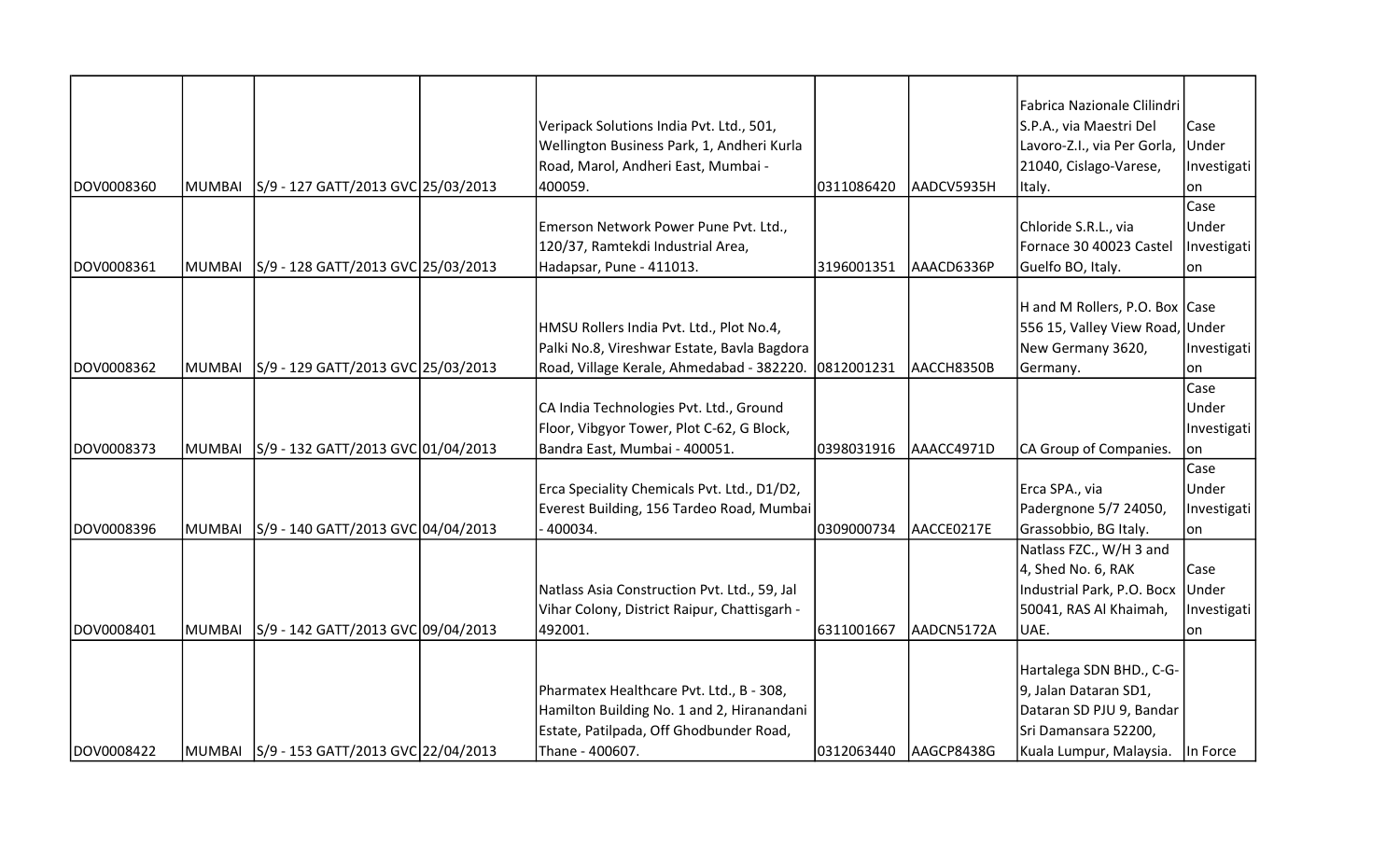|            |               |                                             | Kizz Me India Pvt. Ltd., 5, Morya House,       |            |            |                                        | Case        |
|------------|---------------|---------------------------------------------|------------------------------------------------|------------|------------|----------------------------------------|-------------|
|            |               |                                             | Plot B - 66/67, Veera Industrial Zone, Off     |            |            | Kizz-me Europe bvba,                   | Under       |
|            |               |                                             | New Link Road, Andheri West, Mumbai -          |            |            | Kapelstraat 198, 8 - 8540, Investigati |             |
| DOV0008439 | <b>MUMBAI</b> | S/9 - 158 GATT/2013 GVC 26/04/2013          | 400053.                                        | 0312068514 | AAFCK0155J | Deerlijk, Belgium.                     | lon.        |
|            |               |                                             |                                                |            |            | <b>Putzmeister Concrete</b>            | Case        |
|            |               |                                             | Putzmeister Concrete Pumps India Pvt. Ltd.,    |            |            | Pumps GMBH., Max -                     | Under       |
|            |               |                                             | Plot No.N4, Phase IV, Vema Industrial          |            |            | Eyth - Str. 10, D-72631,               | Investigati |
| DOV0008443 | <b>MUMBAI</b> | S/9 - 161 GATT/2013 GVC 29/04/2013          | Estate, Vema Salcete, Goa - 403722.            | 1711001660 | AAGCP3096E | Aichtal, Germany.                      | lon         |
|            |               |                                             |                                                |            |            | Pan Gulf Industrial                    | Case        |
|            |               |                                             | Pan Gulf Stallion India Pvt. Ltd., B Wing, 6th |            |            | Systems Co., PO Box                    | Under       |
|            |               |                                             | Floor, Gundecha Enclave, Khairani Road,        |            |            | 2473, Al Khobar 31752,                 | Investigati |
| DOV0008483 | <b>MUMBAI</b> | S/9 - 182 GATT/2013 GVC 23/05/2013          | Sakinaka, Andheri East, Mumbai - 400072.       | 0311021590 | AAFCP9410R | Saudi Arabia.                          | lon.        |
|            |               |                                             |                                                |            |            |                                        | Case        |
|            |               |                                             | Oris Watches India Pvt. Ltd., 14 and 15,       |            |            |                                        | Under       |
|            |               |                                             | Zehra Manzil, 91, Lady Jamshedji Road,         |            |            | Oris SA CH 4434 Holstein, Investigati  |             |
| DOV0008490 | <b>MUMBAI</b> | S/9-178 GATT/2013 GVC 28/05/2013            | Mahim, Mumbai - 400 016                        | 0312034989 | AABCO6765E | Switzerland                            | lon         |
|            |               |                                             |                                                |            |            |                                        |             |
|            |               |                                             | Power One Renewable Energy Solutions           |            |            | Power One Italy S.P.A.,                | Case        |
|            |               |                                             | India Pvt. Ltd., 3rd Floor, Anchorage          |            |            | via San Giorgio 642,                   | Under       |
|            |               |                                             | Building, Off Govandi Station Road,            |            |            | 52028 Terranuova                       | Investigati |
| DOV0008498 | <b>MUMBAI</b> | S/9 - 180 GATT/2013 GVC 03/06/2013          | Govandi East, Mumbai - 400088.                 | 0311069967 | AAGCP2076C | Bracciolini AR, Italy.                 | on          |
|            |               |                                             |                                                |            |            |                                        |             |
|            |               |                                             | Tata International Wolverine Brands Ltd.,      |            |            | Wolverine World Wide                   | Case        |
|            |               |                                             | 304, 3rd Floor, Enterprise Centre, Off         |            |            | INC., 9341, Courtland                  | Under       |
|            |               |                                             | Nehru Road, Bamanwada, Vile Parle East,        |            |            | Drive, Rockford,                       | Investigati |
| DOV0008513 | <b>MUMBAI</b> | S/9 - 185 GATT/2013 GVC 13/06/2013          | Mumbai - 400099.                               | 0312030592 | AAECV0207D | Michigan, 49351, USA.                  | on          |
|            |               |                                             |                                                |            |            |                                        |             |
|            |               |                                             |                                                |            |            | PMS Medikal Amb. San.                  |             |
|            |               |                                             |                                                |            |            | Tic. Ltd. Sti., Dr. Ayhan              | Case        |
|            |               |                                             | PMS Safetec Medikal Pvt. Ltd., Block 2, Plot   |            |            | Aybar Cad, 6, Sk. No.11,               | Under       |
|            |               |                                             | No. A-13, Chakan MIDC - Phase IV, Village      |            |            | Serbest Bolge, Mersin,                 | Investigati |
| DOV0008525 |               | MUMBAI   S/9 - 194 GATT/2013 GVC 21/06/2013 | Nighoje, Taluka Khed, Pune - 410501.           | 3110025574 | AAFCP7442K | Turkiye.                               | lon         |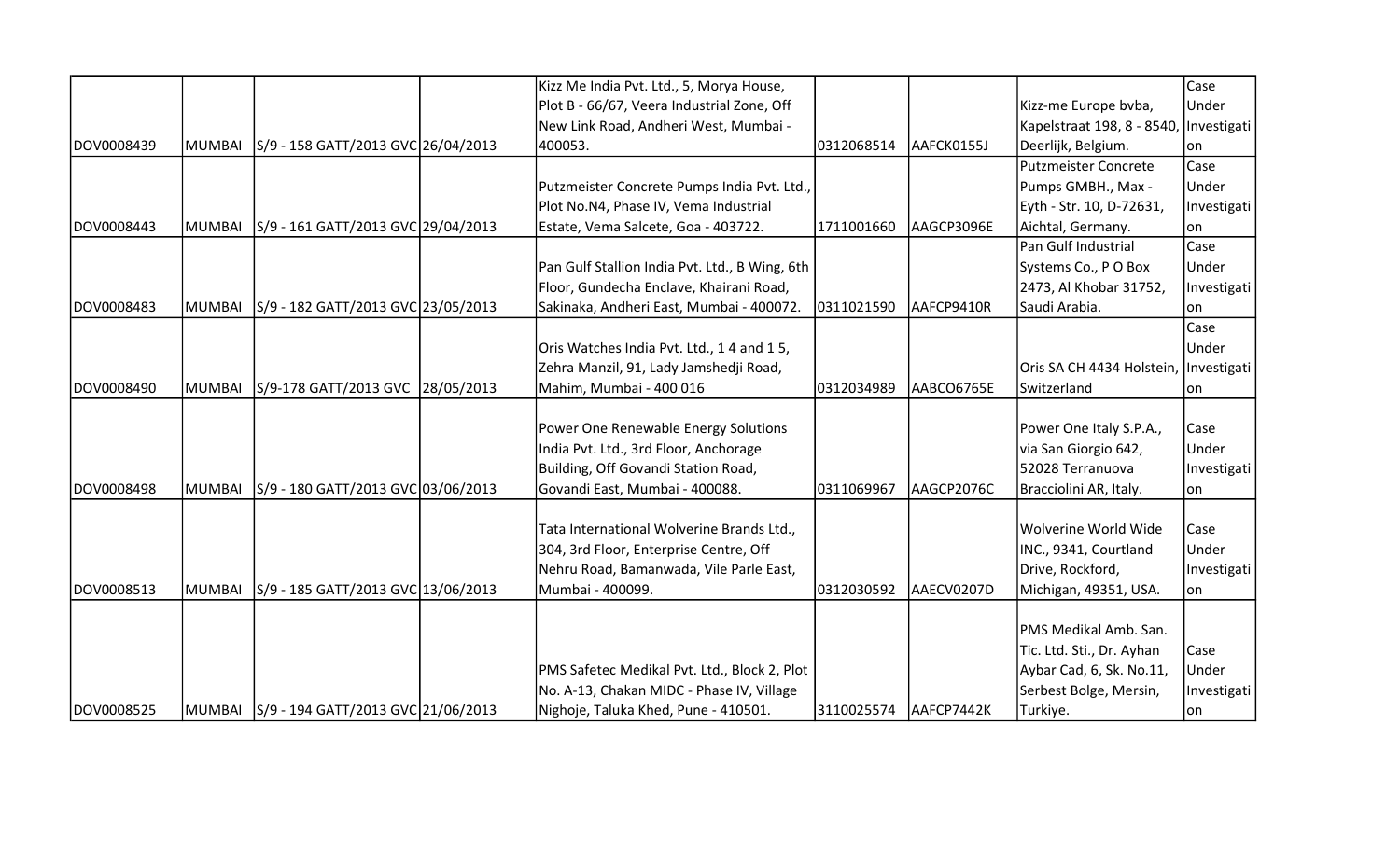|            |               |                                    |                                                |            |            | HNI International INC.,                | Case        |
|------------|---------------|------------------------------------|------------------------------------------------|------------|------------|----------------------------------------|-------------|
|            |               |                                    |                                                |            |            | 404, East Second Street,               | Under       |
|            |               |                                    | B. P. Ergo Ltd., K - 52, MIDC Industrial Area, |            |            | Muscatine, IA 52761 -                  | Investigati |
| DOV0008530 | <b>MUMBAI</b> | S/9 - 197 GATT/2013 GVC 01/07/2013 | Hingna Road, Nagpur - 440016.                  | 0301011311 | AABCB5128Q | 0499, USA.                             | on          |
|            |               |                                    |                                                |            |            |                                        | Case        |
|            |               |                                    | Red Digital India Pvt. Ltd., Office No. 301,   |            |            | Red Digital Cinema, 34,                | Under       |
|            |               |                                    | 3rd Floor, Vastu Prestige, New Andheri Link    |            |            | Parker, Irvine, CA 92618,              | Investigati |
| DOV0008542 | MUMBAI        | S/9 - 200 GATT/2013 GVC 04/07/2013 | Road, Andheri West, Mumbai - 400053.           | 0312067119 | AAFCR9089Q | USA.                                   | lon         |
|            |               |                                    |                                                |            |            |                                        |             |
|            |               |                                    |                                                |            |            | Devilbiss Healthcare, Unit Case        |             |
|            |               |                                    | Life Line, 5, Rukhamani Niwas, Gokhale         |            |            | 3, Bloomfield Park,                    | Under       |
|            |               |                                    | Society Cross Lane, Parel, Mumbai -            |            |            | Bloomfield Road, West                  | Investigati |
| DOV0008543 | MUMBAI        | S/9 - 203 GATT/2013 GVC 04/07/2013 | 400012.                                        | 0307003469 | BJQPS0996F | Midland, DY4 9AP, U.K.                 | on          |
|            |               |                                    |                                                |            |            |                                        |             |
|            |               |                                    |                                                |            |            | <b>PPG Coatings Singapore</b>          | Case        |
|            |               |                                    |                                                |            |            | Pte. Ltd., 13, Joo Koon                | Under       |
|            |               |                                    | Asian Paints PPG Pvt. Ltd., 6A, Shanti Nagar,  |            |            | Crescent, 05 - 00,                     | Investigati |
| DOV0008592 | MUMBAI        | S/9 - 214 GATT/2013 GVC 22/07/2013 | Santacruz East, Mumbai - 400055.               | 0311070264 | AAJCA7128D | Singapore - 629021.                    | on          |
|            |               |                                    | TCST Building Solutions India Pvt. Ltd., Suite |            |            |                                        | Case        |
|            |               |                                    | 52, 7th Floor, Wing B, Supreme Business        |            |            | <b>TCS Turcontrolsysteme</b>           | Under       |
|            |               |                                    | Park, Hiranandani Gardens, Powai, Mumbai       |            |            | AF, Geschwister Scholl,                | Investigati |
| DOV0008596 | MUMBAI        | S/9 - 217 GATT/2013 GVC 25/07/2013 | $-400076.$                                     | 0312010613 | AADCT4188L | STR - 7, Germany.                      | lon         |
|            |               |                                    |                                                |            |            |                                        |             |
|            |               |                                    |                                                |            |            | Quintel Technology Ltd.,               | Case        |
|            |               |                                    | Quintel Technology India Pvt. Ltd., Level 8,   |            |            | 32, Linford Forum,                     | Under       |
|            |               |                                    | Vibgyor Tower, Bandra Kurla Complex,           |            |            | Rockingham Drive, Milton   Investigati |             |
| DOV0008602 | MUMBAI        | S/9 - 220 GATT/2013 GVC 01/08/2013 | Bandra East, Mumbai - 400051.                  | 0511042574 | AAACQ2414R | Keynes, MK14 6LY, U.K.                 | on          |
|            |               |                                    |                                                |            |            | Posco TMC Co. Ltd., No.                | Case        |
|            |               |                                    | Posco TMC India Pvt. Ltd., Plot No. A-9,       |            |            | 399, Gunser Ri Jiksan                  | Under       |
|            |               |                                    | Floriculture Park, Talegaon MIDC, Taluka       |            |            | Myun, Cheonan SI, Chung   Investigati  |             |
| DOV0008610 |               |                                    | Maval, Pune 410507.                            | 3109015480 | AAFCP2324J | Nam, Korea.                            | on          |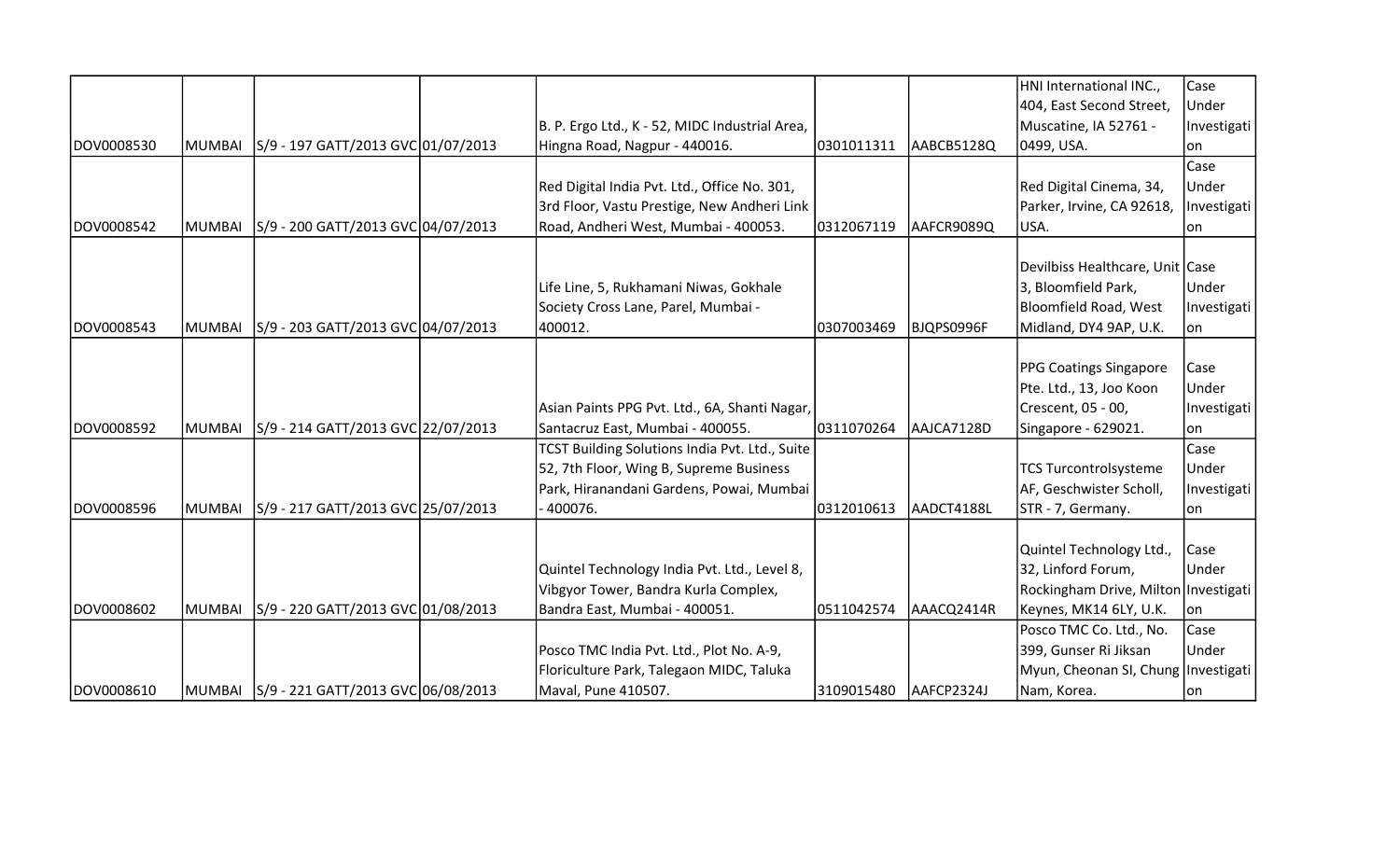|            |        |                                    | Valentine Agro Pvt. Ltd., 504-506, Plot      |            |            | Naturex S.A., Pole                    | Case        |
|------------|--------|------------------------------------|----------------------------------------------|------------|------------|---------------------------------------|-------------|
|            |        |                                    | No.1, Vaibhav Chambers, Opp. Income Tax      |            |            | Agroparc Annexe LA                    | Under       |
|            |        |                                    | Office, Bandra Kurla Complex, Bandra East,   |            |            | Pinede 84140 Montfavet                | Investigati |
| DOV0008661 | MUMBAI | S/9-224 GATT/2013 GVC 20/08/2013   | Mumbai 400 051                               | 0394063481 | AABCV0883A | France                                | on          |
|            |        |                                    |                                              |            |            | Gandhar Global                        |             |
|            |        |                                    |                                              |            |            | Singapore Pte. Ltd., 100,             | Case        |
|            |        |                                    | Gandhar Oil Refinery India Ltd., 1001 -      |            |            | Jalan Sultan, 3 - 45, Jultan Under    |             |
|            |        |                                    | 1002, Unique Towers, S. V. Road, Goregaon    |            |            | Plaza, Singapore -                    | Investigati |
| DOV0008663 | MUMBAI | S/9 - 226 GATT/2013 GVC 21/08/2013 | West, Mumbai - 400062.                       | 0393007537 | AAACG3996J | 199001.                               | on          |
|            |        |                                    | LCGC Radwag Weighing Solutions Pvt. Ltd.,    |            |            |                                       | Case        |
|            |        |                                    | 105, Champaklal Industrial Estate, Near      |            |            | Radwag Wagi                           | Under       |
|            |        |                                    | Sion Telephone Exchange, Sion East,          |            |            | Electrniczne, Bracka 28,              | Investigati |
| DOV0008675 | MUMBAI | S/9 - 237 GATT/2013 GVC 27/08/2013 | Mumbai - 400022.                             | 0911004670 | AAECM0440K | 26 - 600 Radom, Poland.               | lon.        |
|            |        |                                    | Anhairco Hair Cosmetics India Pvt. Ltd.,     |            |            | Anhairco NV.,                         | Case        |
|            |        |                                    | Unit No. 12 AB, Nandanvan Industrial         |            |            | Industrielaan 31,                     | Under       |
|            |        |                                    | Estate, Opp. Eternity Mall, LBS Marg, Thane  |            |            | Industriezone 22 B -                  | Investigati |
| DOV0008687 | MUMBAI | S/9 - 242 GATT/2013 GVC 04/09/2013 | West - 400604.                               | 0310036461 | AAICA6317R | 2250, Olen, Belgium.                  | lon.        |
|            |        |                                    |                                              |            |            |                                       |             |
|            |        |                                    | <b>SITA Information Networking Computing</b> |            |            | SITA INC. Canada, 777,                | Case        |
|            |        |                                    | India Pvt. Ltd., AFL House, Ground Floor,    |            |            | Walkers Line Burlington,              | Under       |
|            |        |                                    | Lok Bharati Complex, Marol Maroshi Road,     |            |            | Ontarid, Canada, L7N 2GI, Investigati |             |
| DOV0008703 | MUMBAI | S/9 - 244 GATT/2013 GVC 10/09/2013 | Marol, Andheri East, Mumbai - 400059.        | 0304009687 | AAHCS8780M | Canada.                               | on          |
|            |        |                                    |                                              |            |            |                                       |             |
|            |        |                                    | Cermex India Pvt. Ltd., Baravker Chambers,   |            |            | Cermex, Site De Lisieux,              | Case        |
|            |        |                                    | 2nd Floor, Cabin No. 4, Ambethan Chowk,      |            |            | 20 Rue De La Vallee BP                | Under       |
|            |        |                                    | Pune Nasik Highway, Taluka Khed, Chakan,     |            |            | 13124 - 1413, Lisieux,                | Investigati |
| DOV0008711 | MUMBAI | S/9 - 249 GATT/2013 GVC 17/09/2013 | Pune - 410501.                               | 3111022242 | AAECC5121F | Cedex, France.                        | on          |
|            |        |                                    |                                              |            |            |                                       | Case        |
|            |        |                                    | Vegeco India Pvt. Ltd., Level 2, Kalpataru   |            |            | Vegeco Ltd., Unit 5,                  | Under       |
|            |        |                                    | Synergy, Opp. Grand Hyatt, Santacruz East,   |            |            | Downley Point, Havant,                | Investigati |
| DOV0008717 |        |                                    | Mumbai - 400055.                             | 0312025548 | AADCV8970C | Hampshire, UK.                        | on          |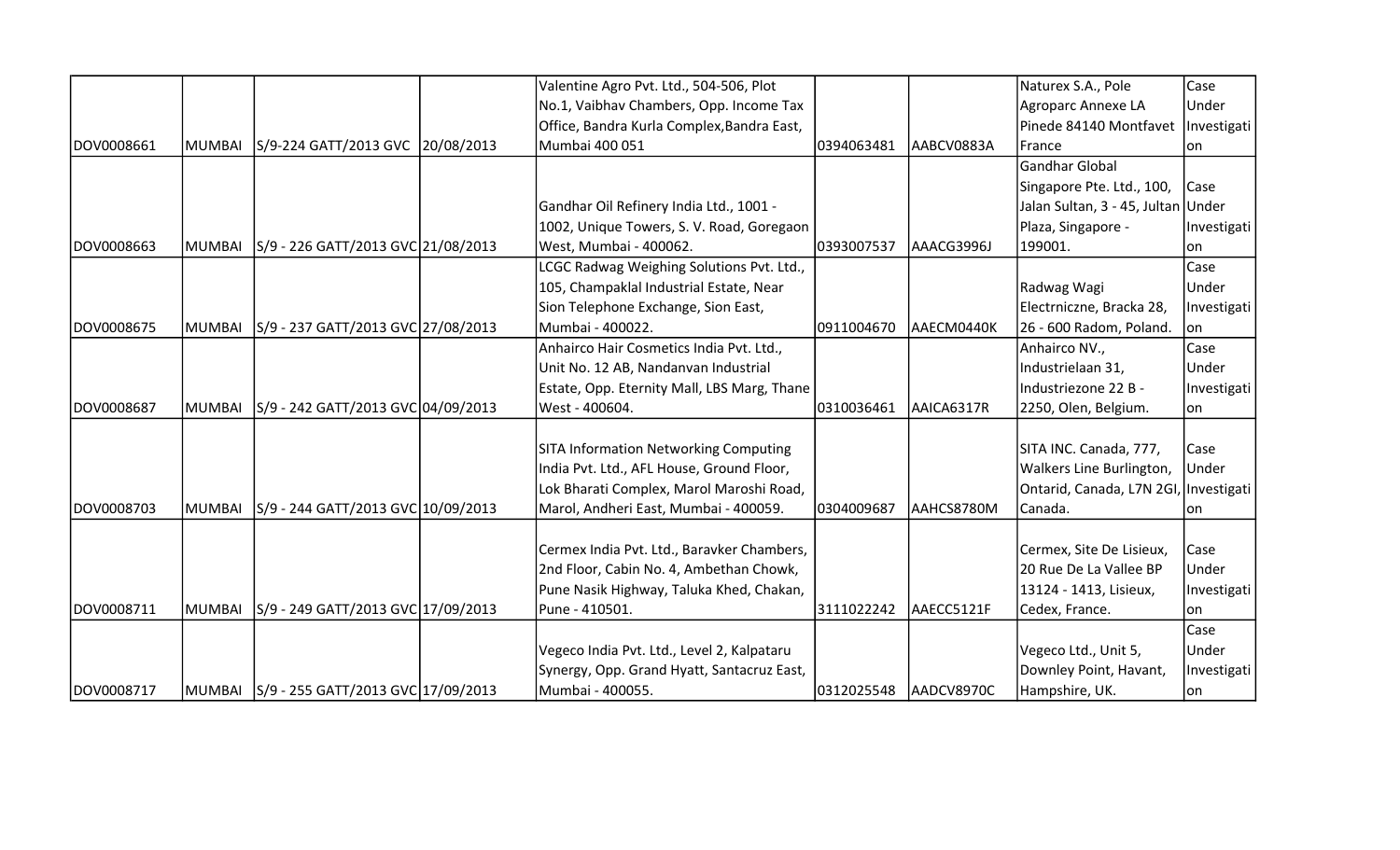|            |               |                                             |                                              |            |            | Aunde Brasil S.A., Rua         | Case        |
|------------|---------------|---------------------------------------------|----------------------------------------------|------------|------------|--------------------------------|-------------|
|            |               |                                             | Aunde India Ltd., 102, Shiv Smriti           |            |            | Itapous, 85 Vila Ibar -        | Under       |
|            |               |                                             | Chambers, 49 - A, Dr. Annie Besant Road,     |            |            | POA SP, Brasil - CEP -         | Investigati |
| DOV0008750 | MUMBAI        | S/9 - 258 GATT/2013 GVC 23/09/2013          | Worli, Mumbai - 400018.                      | 0398002461 | AACCA4981F | 08559450, Brazil.              | on          |
|            |               |                                             |                                              |            |            |                                | Case        |
|            |               |                                             | Forbes Bumi Armada Offshore Ltd., Forbes     |            |            | Armada D1 Pte. Ltd., 78,       | Under       |
|            |               |                                             | Building, Charanjit Rai Marg, Fort, Mumbai - |            |            | Shenton Way, 26.02 A,          | Investigati |
| DOV0008767 | <b>MUMBAI</b> | S/9 - 265 GATT/2013 GVC 03/10/2013          | 400001.                                      | 0312043970 | AABCF6263G | Singapore 079120.              | lon         |
|            |               |                                             |                                              |            |            | Atad - Ateliers Philippe       | Case        |
|            |               |                                             | My Tailor Home Pvt. Ltd., Unit 16, 2nd       |            |            | Coundry, 29, Rue Victor        | Under       |
|            |               |                                             | Floor, Evergreen Industrial Estate, Shakti   |            |            | Hugo, 93500, Pantin,           | Investigati |
| DOV0008768 | <b>MUMBAI</b> | S/9 - 266 GATT/2013 GVC 03/10/2013          | Mill Lane, Mahalaxmi, Mumbai - 400011.       | 0312063407 | AAHCM4167E | France.                        | on          |
|            |               |                                             |                                              |            |            |                                | Case        |
|            |               |                                             | Itec Measures Pvt. Ltd., Plot No. 397 - 398, |            |            | Itec SRL., 28045, Invario      | Under       |
|            |               |                                             | Silvassa Road, 2nd Phase, GIDC, Vapi -       |            |            | No, via Cesare Battisti        | Investigati |
| DOV0008773 | <b>MUMBAI</b> | S/9 - 272 GATT/2013 GVC 07/10/2013          | 396195.                                      | 5211011163 | AAFCP8921K | 114B, Italy.                   | lon         |
|            |               |                                             |                                              |            |            |                                |             |
|            |               |                                             |                                              |            |            | Anofol SRL., Sede Legale       | Case        |
|            |               |                                             | Anofol Far East Anodizing Pvt. Ltd., 2230,   |            |            | E Stabilimento, via            | Under       |
|            |               |                                             | Lodhika GIDC, Kranti Gate, Metoda, Rajkot -  |            |            | Sansovino, 9 - 20096,          | Investigati |
| DOV0008776 | <b>MUMBAI</b> | S/9 - 273 GATT/2013 GVC 11/10/2013          | 360021.                                      | 2411009933 | AAJCA8278N | Pioltello MI, Italy.           | on          |
|            |               |                                             |                                              |            |            |                                |             |
|            |               |                                             |                                              |            |            |                                |             |
|            |               |                                             |                                              |            |            | Saraya Hong Kong Co.           |             |
|            |               |                                             |                                              |            |            | Ltd., Unit B - 9 - F, China    | Case        |
|            |               |                                             | Saraya India Pvt. Ltd., B - 607, Knox Plaza  |            |            | Overseas Building, 139,        | Under       |
|            |               |                                             | Premises, Off New Link Road, Malad West,     |            |            | Hennessy Road, Wan             | Investigati |
| DOV0008826 | <b>MUMBAI</b> | S/9 - 291 GATT/2013 GVC 30/10/2013          | Mumbai - 400064.                             | 0312070390 | AARCS5573N | Chai, Hong Kong, China.        | on          |
|            |               |                                             |                                              |            |            |                                |             |
|            |               |                                             |                                              |            |            | Guala Closures Tools AD., Case |             |
|            |               |                                             |                                              |            |            | Zapadna Industrialna           | Under       |
|            |               |                                             | Guala Closures India Pvt. Ltd., D - 1, Sesa  |            |            | Zona, Jazanlak 6100,           | Investigati |
| DOV0008831 |               | MUMBAI   S/9 - 294 GATT/2013 GVC 31/10/2013 | Ghor, Patto, Panjim, Goa - 403001.           | 1795000511 | AAACG4447J | Bulgaria.                      | on          |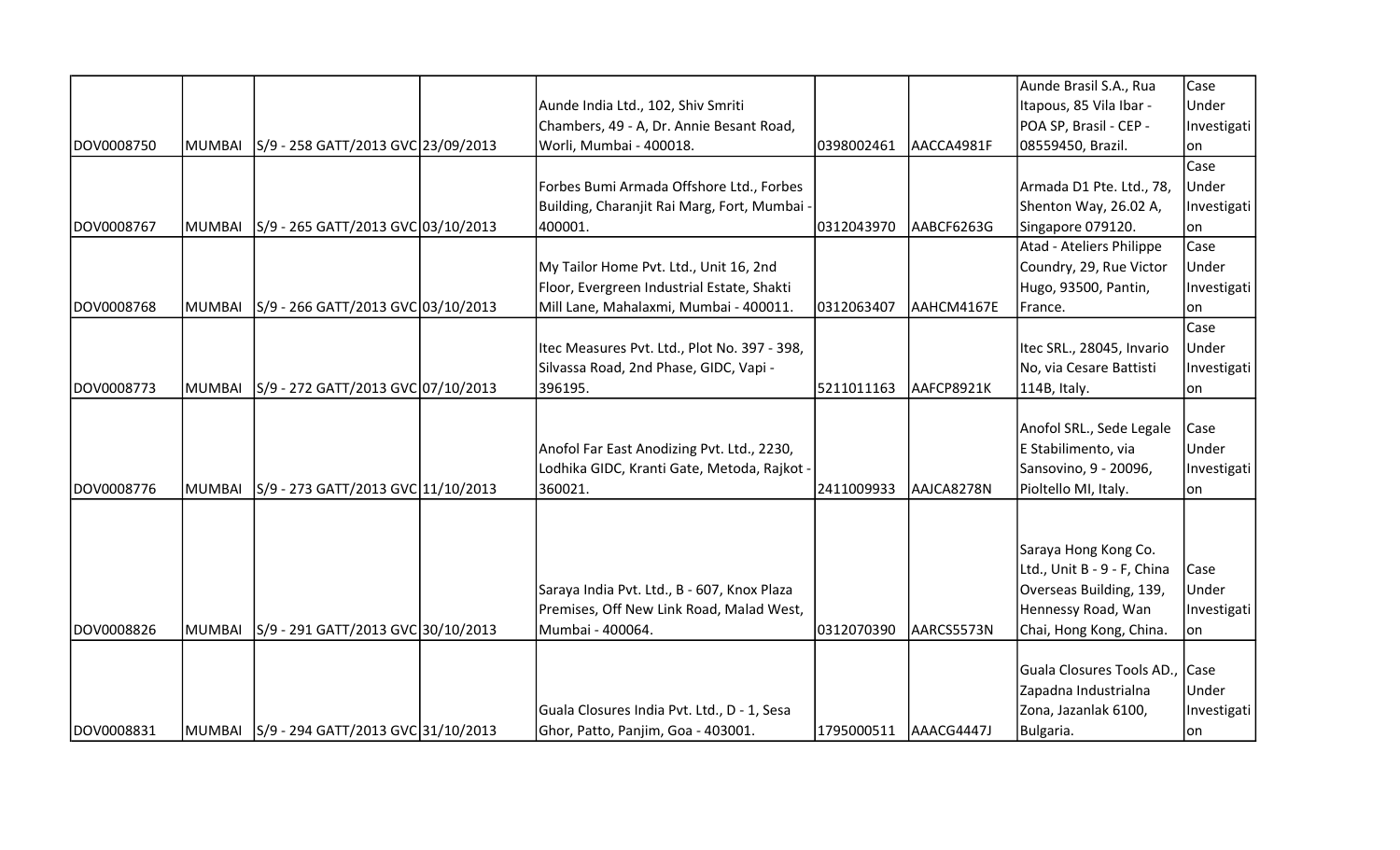|            |        |                                            |                                              |            |            |                                        | Case        |
|------------|--------|--------------------------------------------|----------------------------------------------|------------|------------|----------------------------------------|-------------|
|            |        |                                            | Euroclima India Pvt. Ltd., Flat No. A 1102,  |            |            | Euroclima Apparatebau                  | Under       |
|            |        |                                            | 11th Floor, Sun Srishti Complex, Saki Vihar  |            |            | Ges. m.b.h., Arnbach 88,               | Investigati |
| DOV0008847 | MUMBAI | S/9 - 302 GATT/2013 GVC 12/11/2013         | Road, Andheri East, Mumbai - 400072.         | 0313002533 | AADGE0025F | 9920 Sillian, Austria,                 | lon         |
|            |        |                                            |                                              |            |            | Arctiko A/S,                           | Case        |
|            |        |                                            | Arctiko India Pvt. Ltd., 32, Meru Tower, B   |            |            | Lammefjordsvej 5, DK -                 | Under       |
|            |        |                                            | Wing, Jame Jamshed Road, Matunga East,       |            |            | 6715 Esbjerg, Enmark,                  | Investigati |
| DOV0008848 | MUMBAI | S/9 - 303 GATT/2013 GVC 13/11/2013         | Mumbai - 400019.                             | 0311040641 | AAJCA4728R | Denmark.                               | on          |
|            |        |                                            | Heurtey Petrochem India Pvt. Ltd., A 301,    |            |            | S. C. Beta - Heurtey S.A.,             | Case        |
|            |        |                                            | Boomerang, Main Chandivali Farm Road,        |            |            | 39, Santierului Street,                | Under       |
|            |        |                                            | Near Chandivali Studio, Andheri East,        |            |            | 120226 - Buzau,                        | Investigati |
| DOV0008858 | MUMBAI | S/9 - 313 GATT/2013 GVC 19/11/2013         | Mumbai - 400072.                             | 0204030315 | AABCH5055Q | Romania.                               | lon         |
|            |        |                                            | Waterman International Technologies Pvt.     |            |            |                                        | Case        |
|            |        |                                            | Ltd., 606, Town Centre, 2, Marol Andheri -   |            |            |                                        | Under       |
|            |        |                                            | Kurla Road, Sakinaka, Andheri East,          |            |            | Waterman LLC., P. O. Box   Investigati |             |
| DOV0008860 | MUMBAI | S/9 - 315 GATT/2013 GVC 19/11/2013         | Mumbai - 400059.                             | 0812001397 | AABCW1689D | 15832, Dubai, UAE.                     | lon.        |
|            |        |                                            | Mount Meru India Pvt. Ltd., 102, 104, Lok    |            |            |                                        | Case        |
|            |        |                                            | Bhawan, Lol Bharti Complex, Marol            |            |            | Mount Meru Millers Ltd., Under         |             |
|            |        |                                            | Maroshi Road, Andheri East, Mumbai -         |            |            | P. O. Box 7094, Arusha,                | Investigati |
| DOV0008880 | MUMBAI | S/9 - 325 GATT/2013 VC 29/11/2013          | 400059.                                      | 0312061226 | AAICM1610M | Tanzania.                              | on          |
|            |        |                                            |                                              |            |            | Genix Co. Ltd., 2 NA -                 |             |
|            |        |                                            |                                              |            |            | 607, Sihwa Industrial                  |             |
|            |        |                                            |                                              |            |            | Complex No. 1262 - 6,                  | Case        |
|            |        |                                            | Genix Automation Pvt. Ltd., Gate No. 40,     |            |            | Jeongwang - Dong,                      | Under       |
|            |        |                                            | Chimbali Phata, Chimbali, Khed, Pune -       |            |            | Siheung-SI, Gyeonggi-Do,               | Investigati |
| DOV0008882 | MUMBAI | S/9 - 327 GATT/2013 GVC 09/12/2013         | 412105.                                      | 3107003794 | AACCG6724A | 429-849, Korea.                        | lon         |
|            |        |                                            | Filter Specialists India Pvt. Ltd., C/o.     |            |            | Filter Specialists INC.,               | Case        |
|            |        |                                            | Kalyaniwalla and Mistry, Plant 13,           |            |            | 100, Anchor Road,                      | Under       |
|            |        |                                            | Extension Off E. E. Highway, Pirojsha Nagar, |            |            | Michigan City, IN 46360,               | Investigati |
| DOV0008883 |        | MUMBAI  S/9 - 328 GATT/2013 GVC 09/12/2013 | Vikhroli East, Mumbai - 400079.              | 0312064501 | AABCF9810F | USA.                                   | on          |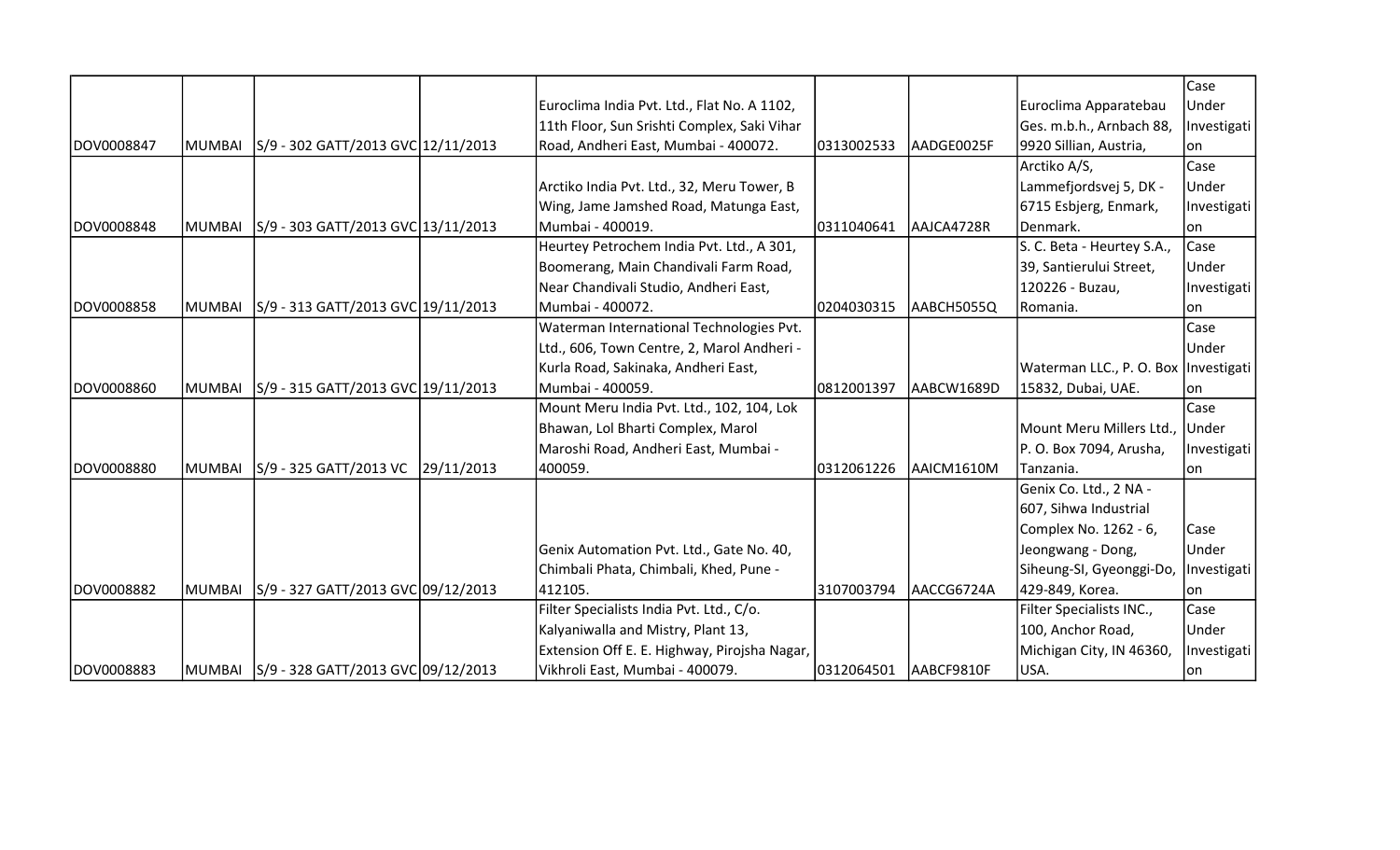|            |        |                                            |                                              |            |            | <b>Protecciones Plastics</b>    |             |
|------------|--------|--------------------------------------------|----------------------------------------------|------------|------------|---------------------------------|-------------|
|            |        |                                            |                                              |            |            | S.A, C / Industria 3 - 5,       | Case        |
|            |        |                                            | Protesa India Pvt. Ltd., Gat No. 147,        |            |            | Poligon Industrial Anoia,       | Under       |
|            |        |                                            | Mahulngegaon, Chakan Talegaon Road,          |            |            | 08635 Sant Sesrovires,          | Investigati |
| DOV0008887 | MUMBAI | S/9 - 332 GATT/2013 GVC 11/12/2013         | Khed, Pune - 410501.                         | 3111024512 | AAGCP3098L | Barcelona, Spain.               | lon         |
|            |        |                                            |                                              |            |            | Cameron Canada                  | Case        |
|            |        |                                            |                                              |            |            | Corporation, 5003 93,           | Under       |
|            |        |                                            | Cameron Singapore Pte. Ltd., 172 / 102,      |            |            | <b>Street Edmonton AB T6E</b>   | Investigati |
| DOV0008891 | MUMBAI | S/9 - 336 GATT/2013 GVC 17/12/2013         | Hapo Ki Dhani, Barmer, Rajasthan - 302569.   | 1309005010 | AADCC5259P | 5S9, Canada.                    | ∣on         |
|            |        |                                            |                                              |            |            |                                 |             |
|            |        |                                            |                                              |            |            |                                 |             |
|            |        |                                            |                                              |            |            | <b>Ador Powertron Rectifier</b> |             |
|            |        |                                            |                                              |            |            | Xuzhou Ltd., No. 12,            | Case        |
|            |        |                                            |                                              |            |            | Tuolanshan Road, Xuzhou Under   |             |
|            |        |                                            | Ador Powertron Ltd., Ramnagar Complex,       |            |            | Economic Development            | Investigati |
| DOV0008892 | MUMBAI | S/9 - 337 GATT/2013 GVC 20/12/2013         | MIDC, Chinchwad, Pune - 411019.              | 3195002540 | AABCA5150B | Zone, Xuzhou, China.            | lon         |
|            |        |                                            | Memmert Vertriebs Gmbh., Office No. 1,       |            |            | Memmert GMBH and Co.            | <b>Case</b> |
|            |        |                                            | Uma Mahesh Coop Hsg. Society, 48             |            |            | KG., P. O. Box 1720, D -        | Under       |
|            |        |                                            | Rambaugh Colony, Off Paud Road, Pune -       |            |            | 91107 Schwabach,                | Investigati |
| DOV0008895 | MUMBAI | S/9 - 340 GATT/2013 GVC 20/12/2013         | 411038.                                      | 3112028465 | AAICM4218R | Germany.                        | on          |
|            |        |                                            | Nutrine Confectionery Co. Pvt. Ltd., 3rd     |            |            | Hershey International,          | Case        |
|            |        |                                            | Floor, GIL Building, Pirojshanagar, Gate No. |            |            | 19, East Chocolate              | Under       |
|            |        |                                            | 2, Eastern Express Highway, Vikhroli East,   |            |            | Avenue Hershey, PA              | Investigati |
| DOV0008947 | MUMBAI | S/9 - 20 GATT/2014 GVC 24/01/2014          | Mumbai - 400079.                             | 0788009095 | AAACN4838N | 17033 - 0812, USA.              | lon.        |
|            |        |                                            |                                              |            |            | Asahi Kasei Chemicals           |             |
|            |        |                                            |                                              |            |            | Corporation, Jinbocho-          |             |
|            |        |                                            |                                              |            |            | Mitsui Building, 1 - 105        | Case        |
|            |        |                                            | Asahi Kasei Chemfield Pvt. Ltd., 2nd Floor,  |            |            | Kanda Jnbocho, Chiyoda-         | Under       |
|            |        |                                            | Bhaskar Building, Near MLA Hostel, Civil     |            |            | Ku, Tokyo 101 - 8101,           | Investigati |
| DOV0008949 |        | MUMBAI  S/9 - 24 GATT/2014 GVC  29/01/2014 | Lines, Nagpur - 440001.                      | 0393056856 | AAACC7147D | Japan.                          | lon         |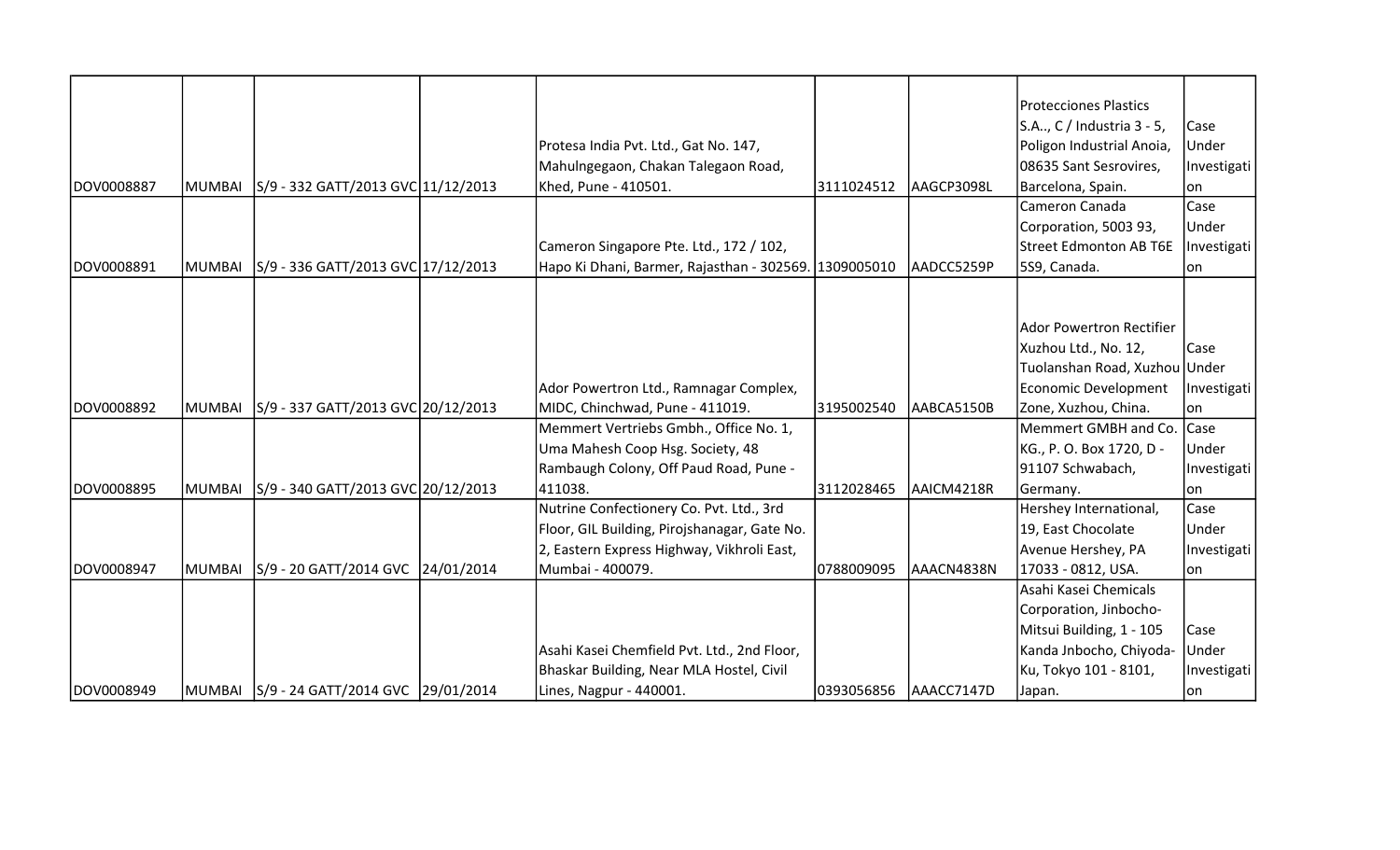|             |               |                                            |                                               |            |            | Pepe Jeans SL CR.,              |             |
|-------------|---------------|--------------------------------------------|-----------------------------------------------|------------|------------|---------------------------------|-------------|
|             |               |                                            |                                               |            |            | Carretera Laure Miro 403   Case |             |
|             |               |                                            | Pepe Jeans India Pvt. Ltd., Unit No. 3, Trade |            |            | 405, 08980 Sant Feliu           | Under       |
|             |               |                                            | View, 3rd Floor, Pandurang Budhkar Marg,      |            |            | De Llobregat, Barcelona,        | Investigati |
| DOV0008964  | <b>MUMBAI</b> | S/9 - 31 GATT/2014 GVC 06/02/2014          | Lower Parel West, Mumbai - 400013.            | 0311074219 | AADCN6478R | Spain.                          | lon         |
|             |               |                                            |                                               |            |            |                                 | Case        |
|             |               |                                            | Saisanket Enterprises, B / 21, Pavanaidevi    |            |            | Saisanket Ltd., 21 / 3,         | Under       |
|             |               |                                            | Society, Shivkrupa Nagar, Kanjur Village      |            |            | Yoseftal Ramla, 72245,          | Investigati |
| DOV0008970  | MUMBAI        | S/9 - 37 GATT/2014 GVC 13/02/2014          | Road, Bhandup East, Mumbai - 400042.          | 0300005679 | AATPM7371B | Israel.                         | on          |
|             |               |                                            |                                               |            |            |                                 |             |
|             |               |                                            |                                               |            |            | Hongkong Texeg Co. Ltd.,        |             |
|             |               |                                            |                                               |            |            | Unit 01, 10 / F, Carnival       | Case        |
|             |               |                                            | Texeg India Pvt. Ltd., Shop No. 2, Plot No.   |            |            | Commercial Building, 18         | Under       |
|             |               |                                            | 555 / 1, Taluka Kalol, Rakanpur, Kalol,       |            |            | Java Road, North Point,         | Investigati |
| DOV0009030  | MUMBAI        | S/9 - 42 GATT/2014 GVC   19/02/2014        | Rajkot.                                       | 0813014948 | AAECT1617H | Hong Kong.                      | lon         |
|             |               |                                            | Beijer Electronics India Pvt. Ltd., 106 A,    |            |            | <b>Beijer Electronics</b>       | Case        |
|             |               |                                            | Corporate Plaza, Office No. 1 A and 1 B,      |            |            | Products AB., Box 426 SE -      | Under       |
|             |               |                                            | Senapati Bapat Road, Next to Chaturshringi    |            |            | 201 24, Malmoe,                 | Investigati |
| DOV0009037  | MUMBAI        | S/9 - 46 GATT/2014 GVC 28/02/2014          | Temple, Pune - 411016.                        | 3113004331 | AAFCB1014R | Sweden.                         | lon         |
|             |               |                                            |                                               |            |            |                                 |             |
|             |               |                                            | Polytech Instruments Pvt. Ltd., 10, Block     |            |            | Polytech Instruments            | Case        |
|             |               |                                            | No. 1, Emrald Plaza, Hiranandani Meadows,     |            |            | Asia Pte. Ltd., BLK 61,         | Under       |
|             |               |                                            | Opp. Lokpuram Complex, Off Pokhran Road       |            |            | Lengkok Baru 01 - 448,          | Investigati |
| IDOV0009043 | MUMBAI        | S/9 - 51 GATT/2014 GVC 05/03/2014          | No. 2, Thane West - 400610.                   | 0311005781 | AAFCP9599M | Singapore -150061.              | lon         |
|             |               |                                            |                                               |            |            |                                 | Case        |
|             |               |                                            | Asha Penn Color Pvt. Ltd., Asha House, 808 -  |            |            | Penn Color INC., 400 Old        | Under       |
|             |               |                                            | C, Dr. B. A. Road, Dadar T. T., Mumbai -      |            |            | Dublin Pike, Doylestown,        | Investigati |
| DOV0009055  |               | MUMBAI  S/9 - 59 GATT/2014 GVC  13/03/2014 | 400014.                                       | 0397081910 | AAFCA9682E | PA 18901, USA.                  | on          |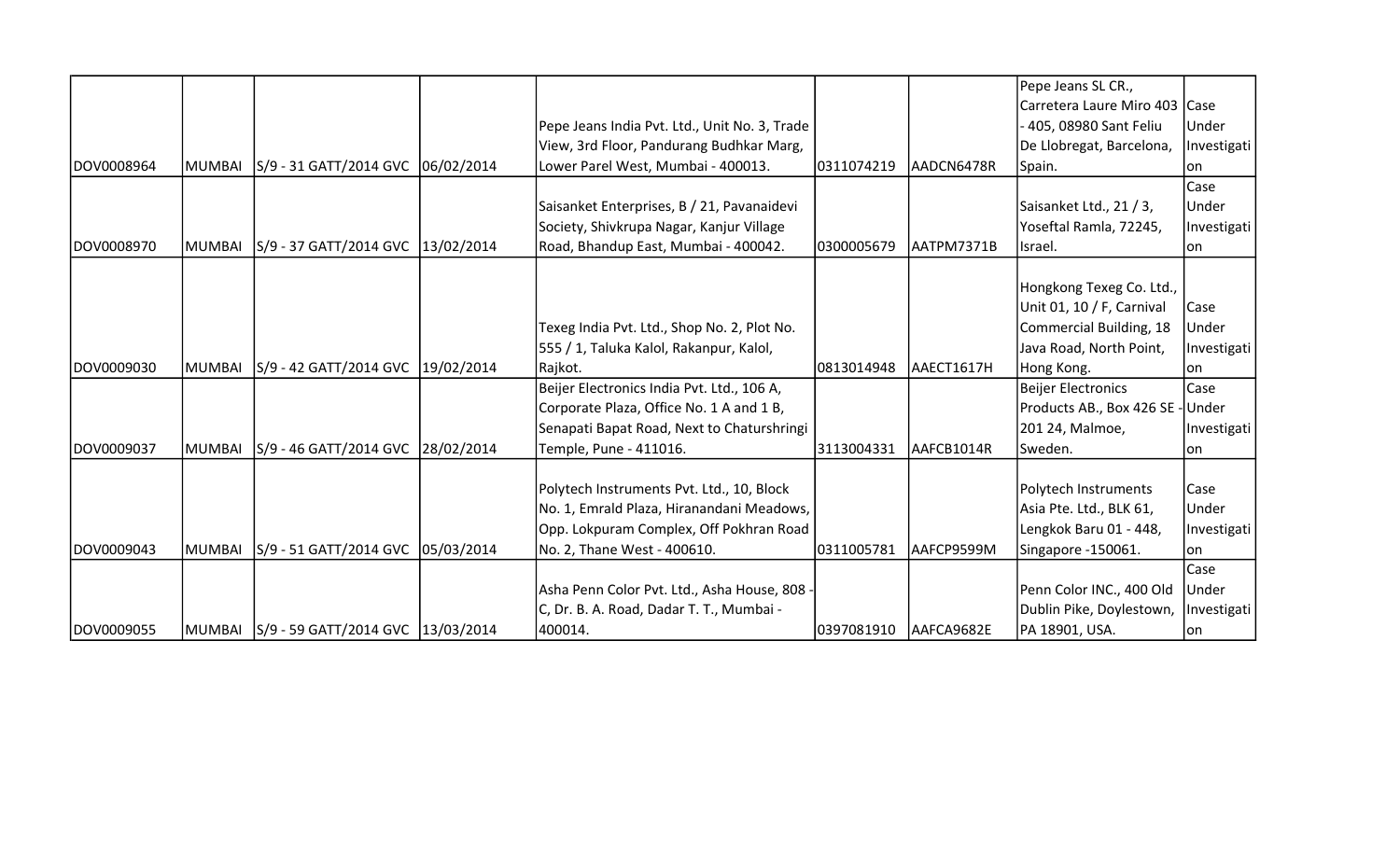|             |        |                                    |            |                                              |            |            | M/s Soficor Mader -         |             |
|-------------|--------|------------------------------------|------------|----------------------------------------------|------------|------------|-----------------------------|-------------|
|             |        |                                    |            |                                              |            |            | Division Soritec. Z.I.D.    |             |
|             |        |                                    |            |                                              |            |            | Arrouet - B.P. 55,          |             |
|             |        |                                    |            | M/s Bhimrajka Mader Coatings Pvt. Ltd.       |            |            | Peintures Vernis -          | Case        |
|             |        |                                    |            | Gala No.8, Khamderao Compound, Rahnal        |            |            | Revetements Industries,     | Under       |
|             |        |                                    |            | Village, Bhiwandi, Dist. Thane-421302,       |            |            | ST Georges Sur Loire -      | Investigati |
| DOV0009093  | MUMBAI | S/9-64 GATT/2014 GVC               | 23/04/2014 | Maharashtra                                  | 0309046521 | AADCB5266B | France.                     | lon.        |
|             |        |                                    |            | M/s Unilever Industries Pvt. Ltd., Unilever  |            |            |                             | Case        |
|             |        |                                    |            | Engineering Services, 8th Floor, Amar        |            |            |                             | Under       |
|             |        |                                    |            | Avinash Corporate Plaza, Bund Garden         |            |            | M/s Unilever Asia Pvt.      | Investigati |
| DOV0009154  | MUMBAI | S/9-74 GATT/2014 GVC               | 26/06/2014 | Road, Pune - 411001                          | 0396015093 | AAACU0791P | Ltd., Singapore.            | on          |
|             |        |                                    |            |                                              |            |            | Kaman Composites -          |             |
|             |        |                                    |            |                                              |            |            | Vermont, Inc. 25            | Case        |
|             |        |                                    |            | M/s Kineko Kaman Composites India Pvt.       |            |            | Performance Drive           | Under       |
|             |        |                                    |            | Ltd., Plot No. 60, Pilarne Indl. Estate,     |            |            | Bennington, VT 05201,       | Investigati |
| DOV0009309  | MUMBAI | S/9-82 GATT/2014 GVC               | 10/11/2014 | Pilarne Bardez Goa -403511                   | 0312063733 | AAECK9559M | USA                         | lon.        |
|             |        |                                    |            |                                              |            |            |                             | Case        |
|             |        |                                    |            |                                              |            |            |                             | Under       |
|             |        |                                    |            | M/s Dorsogna Sweet Ingredients Pvt. Ltd. C-  |            |            | M/s Dorsogna Dolciaria      | Investigati |
| DOV0009311  | MUMBAI | S/9-84 GATT/2014 GVC               | 10/11/2014 | 15, MIDC, Baramati, Dist - Pune 413133       | 3113019991 | AAECD7969A | Srl, Italy                  | on          |
|             |        |                                    |            | M/s BH Global Marine India Pvt. Ltd. S-10    |            |            |                             | Case        |
|             |        |                                    |            | A, 2nd Floor, Haware Centurion, Plot No. 88- |            |            | Beng Hui Marine             | Under       |
|             |        |                                    |            | 91, Sector 19A, Nerul, Navi Mumbai -         |            |            | Electrical Pvt. Ltd. No. 8, | Investigati |
| DOV0009316  | MUMBAI | S/9-89 GATT/2014 GVC               | 10/11/2014 | 400706                                       | 0313065021 | AAECB8107E | Penjuru Lane, Singapore     | lon.        |
|             |        |                                    |            |                                              |            |            |                             | Case        |
|             |        |                                    |            | Cennox Uptime Services Pvt.Ltd., 3rd Floor,  |            |            |                             | Under       |
|             |        |                                    |            | Mont Vert Arcade Pashan - Sus Raod, Pune -   |            |            | Cennox ATM Parts Ltd,       | Investigati |
| IDOV0009370 | MUMBAI | S/9 - 117 GATT/2014 GVC 09/01/2015 |            | 411021                                       | 3114003419 | AAFCC5303G | United Kingdom              | lon         |
|             |        |                                    |            |                                              |            |            |                             | Case        |
|             |        |                                    |            | M/s Trevo India Pvt. Ltd. Plot No. 51,       |            |            |                             | Under       |
|             |        |                                    |            | Ambiance Fort, Attapur, Hyderguda Village,   |            |            | M/s Trevo LLC.,             | Investigati |
| DOV0009377  | MUMBAI | S/9 - 03 GATT/2015 GVC 01/01/2015  |            | Hyderabad, A.P. - 500048                     | 0913010898 | AAECT6219K | Oklahoma City, USA          | on          |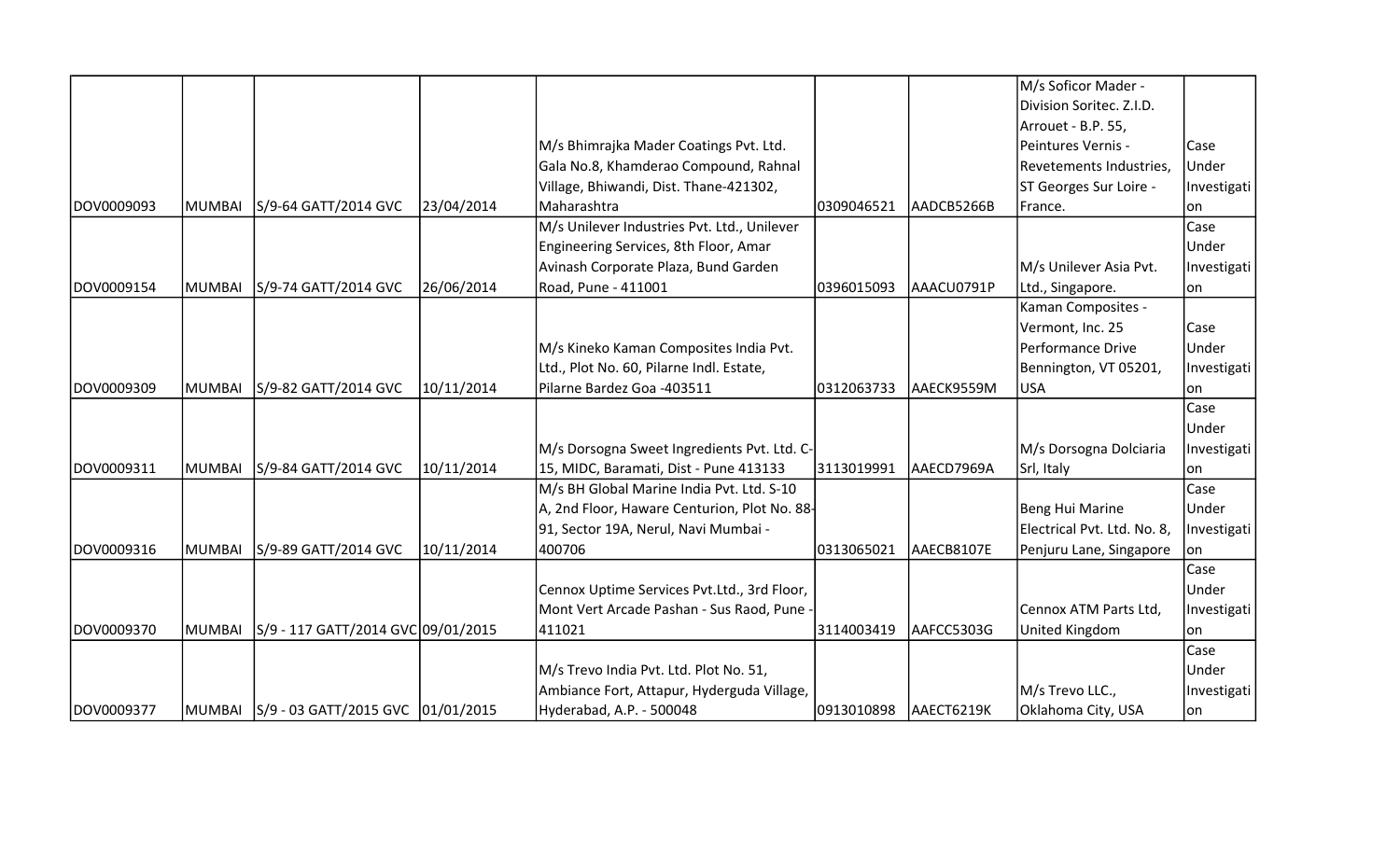|            |               |                                     |            |                                                |            |            | <b>Famous Brands</b>                 |             |
|------------|---------------|-------------------------------------|------------|------------------------------------------------|------------|------------|--------------------------------------|-------------|
|            |               |                                     |            |                                                |            |            | Management Co. Pty Ltd, Case         |             |
|            |               |                                     |            | M/s Diwa Hospitality Pvt. Ltd., Anchorage,     |            |            | P.O. Box 2884, James                 | Under       |
|            |               |                                     |            | Near Amarnath Patil Grount, Off Govandi        |            |            | Credscent, Midrand,                  | Investigati |
| DOV0009383 | MUMBAI        | S/9 - 07 GATT/2015 GVC   16/01/2015 |            | Station, Govandi East, Mumbai - 400 088        | 0313009015 | AABCD5529P | 1685, South Africa                   | lon.        |
|            |               |                                     |            |                                                |            |            | Frutarom UK Ltd.,                    |             |
|            |               |                                     |            |                                                |            |            | Turnells Mill Lane,                  |             |
|            |               |                                     |            | M/s Frutarom Flavours India Pvt. Ltd.,         |            |            | Denington Industrial                 | Case        |
|            |               |                                     |            | Soiltaire Corporate Park, Building 9, Unit     |            |            | Estate, Wellingborough,              | Under       |
|            |               |                                     |            | 911A, Chakala, Andheri East, Mumbai - 400      |            |            | North Amptonshire, Nn8,  Investigati |             |
| DOV0009384 | <b>MUMBAI</b> | S/9 - 08 GATT/2015 GVC 19/01/2015   |            | 093                                            | 0313025321 | AACCF1604N | 2RN, UK                              | lon.        |
|            |               |                                     |            |                                                |            |            |                                      | Case        |
|            |               |                                     |            | M/s Mcgeoch Marine Electricals Pvt. Ltd., A-   |            |            |                                      | Under       |
|            |               |                                     |            | 2, Udyog Sadan - 3, MIDC, Marol Indl. Area,    |            |            | M/s Mcgeoch Technology Investigati   |             |
| DOV0009416 | MUMBAI        | S/9-15 GATT/2015 GVC                | 30/01/2015 | Andhei East, Mumbai - 400 093                  | 0304072192 | AADCM9714D | Ltd., UK                             | on          |
|            |               |                                     |            |                                                |            |            |                                      | Case        |
|            |               |                                     |            | M/s Chart D and S India Pvt. Ltd., 901, KP     |            |            | M/s Chart Inc 1300                   | Under       |
|            |               |                                     |            | Aurum, Marol-Maroshi Road, Marol               |            |            | Airport Drive Ball Ground            | Investigati |
| DOV0009428 | MUMBAI        | S/9-24GATT/2015GVC                  | 11/02/2015 | Andheri east Mumbai-400059                     | 0313051372 | AAFCC2012E | GA 30107                             | on          |
|            |               |                                     |            |                                                |            |            | M/s Voith Industrial                 | Case        |
|            |               |                                     |            | M/s Voith Industrial Services India Pvt. Ltd., |            |            | Services GMBH and Co.                | Under       |
|            |               |                                     |            | The Hub, 332/A North Main Road,                |            |            | KG Kauffahrtei 25,09120              | Investigati |
| DOV0009451 | <b>MUMBAI</b> | S/9-30GATT/2015GVC                  | 24/02/2015 | Koregaon Park-411001 Pune.                     | 3109019124 | AACCV7785L | Chemnitz                             | on          |
|            |               |                                     |            |                                                |            |            |                                      |             |
|            |               |                                     |            |                                                |            |            | M/s Evercrete                        |             |
|            |               |                                     |            | M/s Evercrete Construction Material Pvt.       |            |            | International Co. Ltd. 6/F, Case     |             |
|            |               |                                     |            | Ltd., 213, Plot No. B-25, Morya Land Marg,     |            |            | 606 Yale Indl. Centre, 61- Under     |             |
|            |               |                                     |            | CHS Ltd, Line Road, Opp. Infinity Mall,        |            |            | 63, AU, PUI WAN Street               | Investigati |
| DOV0009466 |               | MUMBAI   S/9-36 GATT/2015 GVC       | 27/02/2015 | Andheri West, Mumbai - 400 053                 | 0314000283 | AADCE5804E | Shatin, Hong Kong                    | lon.        |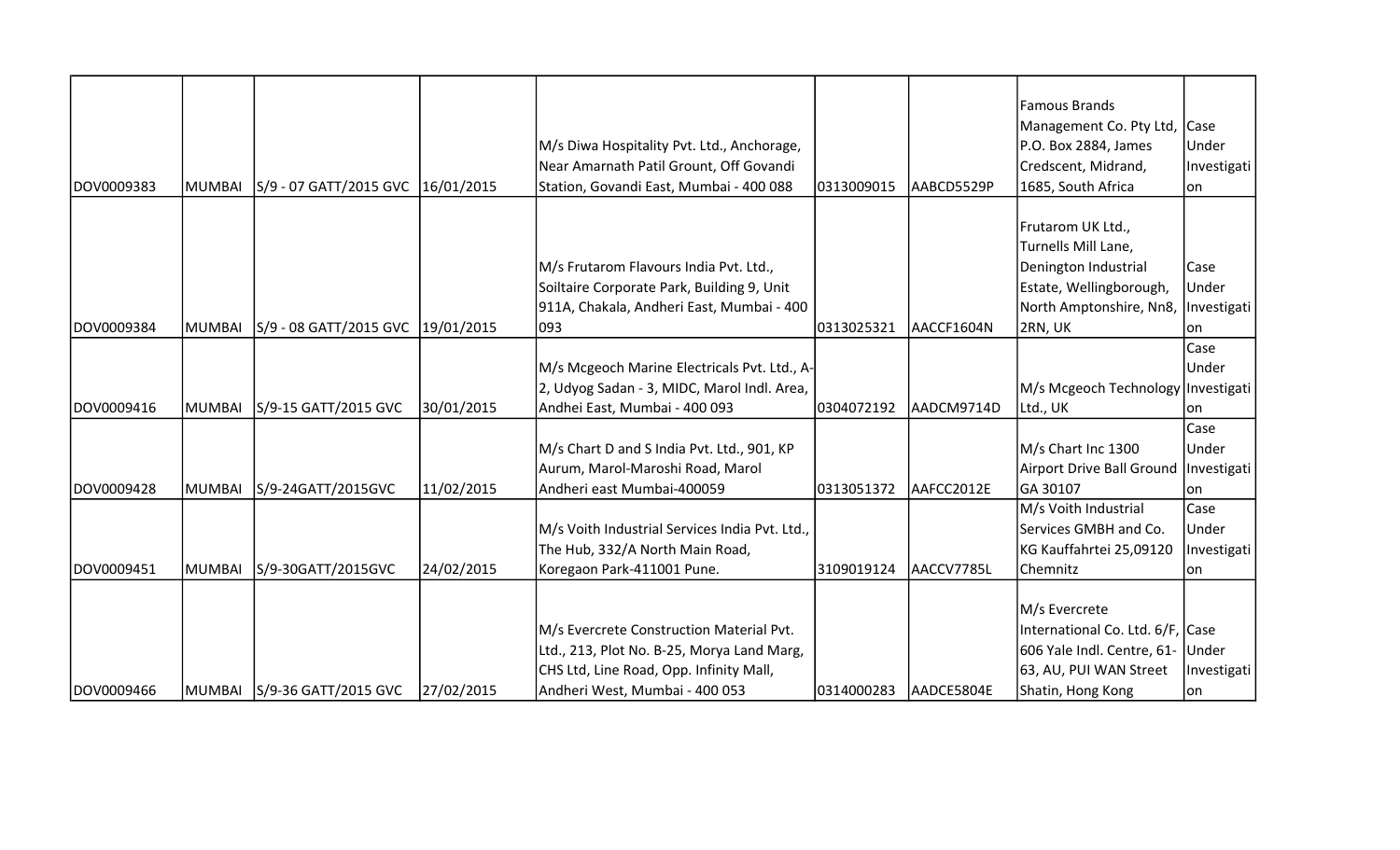|            |        |                             |            |                                              |            |            | M/s Foshan Monalisa                    |             |
|------------|--------|-----------------------------|------------|----------------------------------------------|------------|------------|----------------------------------------|-------------|
|            |        |                             |            | M/s Jaybeesha International Pvt. Ltd., 33,   |            |            | Industry Co. Ltd., No. 16,             | <b>Case</b> |
|            |        |                             |            | 2nd Floor, Hanuman Building, Perim           |            |            | Jaingwan first Road,                   | Under       |
|            |        |                             |            | Nariman ST Behind RBI Fort, Mumbai - 400     |            |            | Foshan City, Guangdon,                 | Investigati |
| DOV0009469 | MUMBAI | S/9-39 GATT/2015 GVC        | 02/03/2015 | 1001                                         | 0313008965 | AADCJ0619C | China                                  | lon         |
|            |        |                             |            | M/s Gullco Interantional India Pvt.Ltd., C-  |            |            |                                        | Case        |
|            |        |                             |            | 2/9, Ground Floor, Brahma Estate, MIBM       |            |            |                                        | Under       |
|            |        |                             |            | Road Junction, Kondhwa Road, Pune - 411      |            |            | M/s Gullco International               | Investigati |
| DOV0009475 | MUMBAI | S/9-42 GATT/2015 GVC        | 11/03/2015 | 048                                          | 0313008562 | AABCG5651P | Ltd, Canada                            | on          |
|            |        |                             |            |                                              |            |            |                                        |             |
|            |        |                             |            |                                              |            |            | M/s Beck and Politzer                  | Case        |
|            |        |                             |            | M/s Beck and Politzer India Pvt. Ltd. Level  |            |            | Engineering Ltd, Burnham Under         |             |
|            |        |                             |            | 13, Platinum Techno Park, 17218, Navi        |            |            | Road, Darford Kent DA 1,   Investigati |             |
| DOV0009484 | MUMBAI | S/9-45 GATT/2015 GVC        | 18/03/2015 | Mumbai - 400 703                             | 0312063342 | AAECB8784D | 58 D, UK                               | on          |
|            |        |                             |            |                                              |            |            | M/s Grupo Bioquimico                   | Case        |
|            |        |                             |            | M/s Arysta Lifescience India Ltd., 123-124,  |            |            | Maxicano S. A. DE C.V.,                | Under       |
|            |        |                             |            | 12th Floor, Mittal Chambers, Nariman         |            |            | Dr. Jesusvaldez Sanchez                | Investigati |
| DOV0009493 | MUMBAI | S/9-51 GATT/2015 GVC        | 24/03/2015 | Point, Mumbai - 400 021                      | 0388005974 | AAACD0557C | 2369, Maxico                           | on          |
|            |        |                             |            |                                              |            |            |                                        |             |
|            |        |                             |            |                                              |            |            | M/s Amri Rensselaer Inc.               |             |
|            |        |                             |            | M/s Amri India Pvt. Ltd, 713, 7th Floor,     |            |            | 33, Riverside Avenue, 61   Case        |             |
|            |        |                             |            | Exim Link Bldg. Mulund Goregaon Link         |            |            | Science Park Road, 05-01, Under        |             |
|            |        |                             |            | Road, Opp. Indira Container Yard, Nahur      |            |            | Rensselaer, NY 12144,                  | Investigati |
| DOV0009500 | MUMBAI | S/9-56 GATT/2015 GVC        | 31/03/2015 | West, Mumbai - 400 078                       | 0307018211 | AAGCA2555H | USA                                    | lon         |
|            |        |                             |            | M/s Ingenia Polymers India Pvt. Ltd., B-7,   |            |            |                                        | Case        |
|            |        |                             |            | Om Parshvanath Apartments, Desai and         |            |            |                                        | Under       |
|            |        |                             |            | Seth Nagar, Borivali West, Mumbai - 400      |            |            | M/s Ingenia Polymers                   | Investigati |
| DOV0009518 | MUMBAI | S/9-60 GATT/2015 GVC        | 06/04/2015 | 092                                          | 0314028021 | AADCI0242E | Corporation, Canada                    | on          |
|            |        |                             |            |                                              |            |            |                                        | Case        |
|            |        |                             |            | M/s Frigortec India Pvt. Ltd., 404, Linkad   |            |            | M/s Frigortec GMBH,                    | Under       |
|            |        |                             |            | Skystation, Plot No. 109, Vimannagar, Pune - |            |            | Hummealau, Amtzell,                    | Investigati |
| DOV0009521 |        | MUMBAI S/9-63 GATT/2015 GVC | 06/04/2015 | 411014                                       | 3112023692 | AACCF0103E | Germnay                                | on          |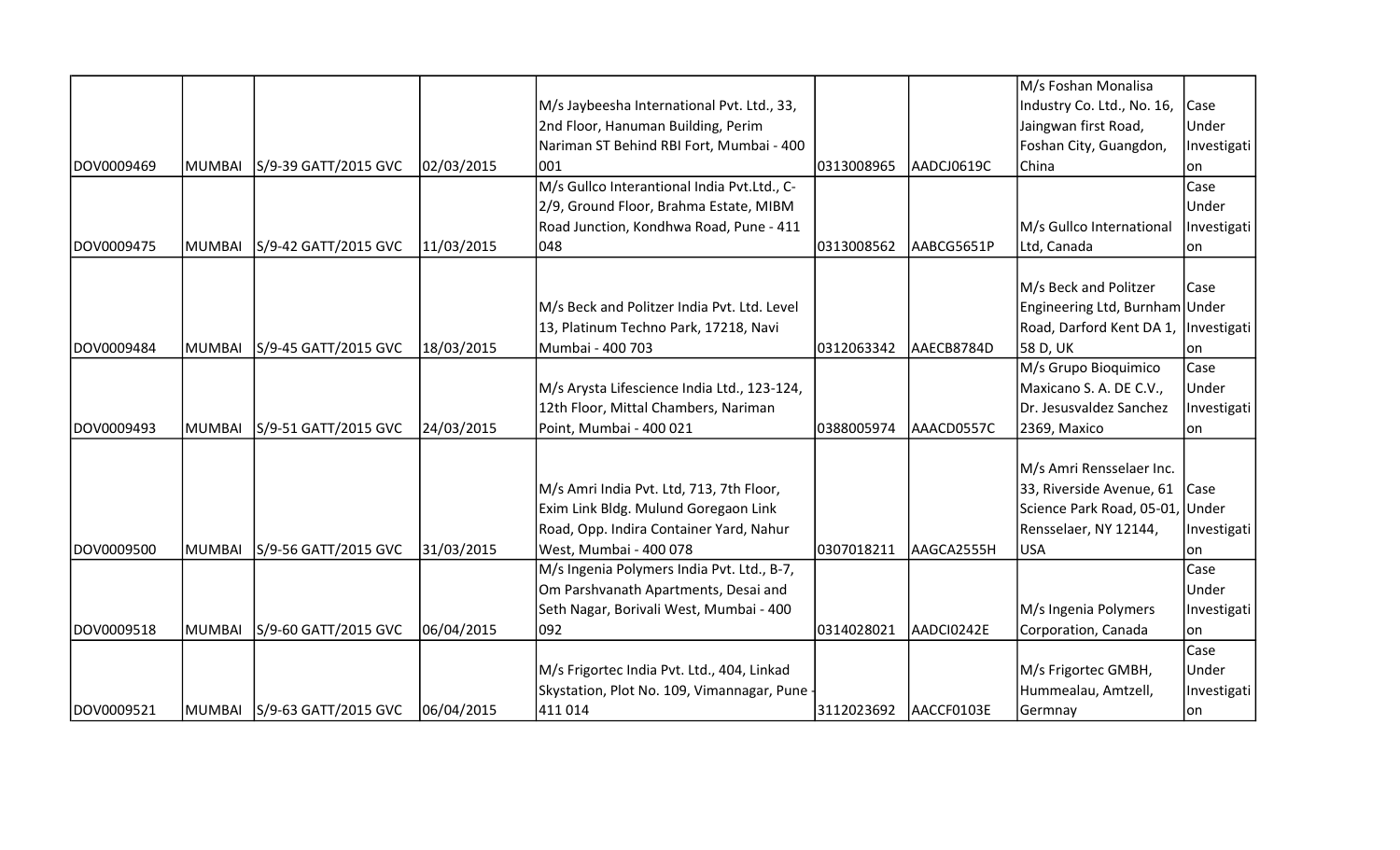|            |               |                                         |            |                                                |            |            |                                       | Case        |
|------------|---------------|-----------------------------------------|------------|------------------------------------------------|------------|------------|---------------------------------------|-------------|
|            |               |                                         |            | M/s Windsor Machines Ltd., C Bldg., Shah       |            |            | M/s Wintal Machines SRL               | Under       |
|            |               |                                         |            | Industrial Estate, Saki Vihar Road, Mumbai -   |            |            | Borgo P, Wuhrer, 23,                  | Investigati |
| DOV0009524 | <b>MUMBAI</b> | S/9-66 GATT/2015 GVC                    | 06/04/2015 | 400 072                                        | 0388039892 | AAACD4302P | 25123, Brescia, Italy                 | on          |
|            |               |                                         |            |                                                |            |            |                                       | Case        |
|            |               |                                         |            | M/s Sun Pharmaceutical Industries Ltd.,        |            |            |                                       | Under       |
|            |               |                                         |            | Acme Plaza, Andheri Kurla Road, Andheri        |            |            | M/s Sun Pharmaceutical                | Investigati |
| DOV0009526 | MUMBAI        | S/9-68 GATT/2015 GVC                    | 06/04/2015 | East, Mumbai - 400 059                         | 0392079823 | AADCS3124K | Industriesl Inc., USA                 | lon         |
|            |               |                                         |            |                                                |            |            |                                       | Case        |
|            |               |                                         |            | M/s One East Promotions Pvt. Ltd., Survey      |            |            |                                       | Under       |
|            |               |                                         |            | No. 1000, Devidayal Road, Mulund West,         |            |            | M/s One East Global Ltd., Investigati |             |
| DOV0009532 | MUMBAI        | S/9-75 GATT/2015 GVC                    | 08/04/2015 | Mumbai - 400 080                               | 0312037155 | AABCO5602N | China                                 | on          |
|            |               |                                         |            |                                                |            |            |                                       | Case        |
|            |               |                                         |            | M/s Adage Automation Pvt. Ltd., W-124 A,       |            |            |                                       | Under       |
|            |               |                                         |            | TTC Industrial Area, Khairne MIDC, Navi        |            |            | M/s Adage FZC, P.O. Box               | Investigati |
| DOV0009533 | <b>MUMBAI</b> | S/9-76 GATT/2015 GVC                    | 08/04/2015 | Mumbai - 400705                                | 0301049670 | AADCA1647D | 17 245, RAK, RTZ, UAE                 | lon         |
|            |               |                                         |            |                                                |            |            |                                       |             |
|            |               |                                         |            | M/s Core Laboratories International B.V.,      |            |            |                                       | Case        |
|            |               |                                         |            | Indian Corporation Complex, Bldg, 39, Unit     |            |            |                                       | Under       |
|            |               |                                         |            | 8-10, Mankoli Naka, Thane - Nashik             |            |            | M/s Core Laboratories,                | Investigati |
| DOV0009535 | <b>MUMBAI</b> | S/9-78 GATT/2015 GVC                    | 09/04/2015 | Highway, Bhiwandi - 421302                     | 0307053644 | AACCC9121B | <b>United States</b>                  | lon         |
|            |               |                                         |            | M/s World Water Works India Pvt. Ltd., 1,      |            |            |                                       | Case        |
|            |               |                                         |            | 224, Level 2, Raheja Centre Point, 294, CST    |            |            | M/s World Water Works                 | Under       |
|            |               |                                         |            | Road, Kalina, Near Mumbai University,          |            |            | Inc., PO Box 892050,                  | Investigati |
| DOV0009545 | <b>MUMBAI</b> | S/9-86 GATT/2015 GVC                    | 10/04/2015 | Santacruz, Mumbai - 400 098                    | 0313021195 | AABCW1860C | Oklahoma City, US                     | on          |
|            |               |                                         |            |                                                |            |            |                                       | Case        |
|            |               |                                         |            | M/s Claris Otsuka Pvt. Ltd., 5th Floor, Claris |            |            |                                       | Under       |
|            |               |                                         |            | Corporate HQ Nr, Parimal Crossing,             |            |            | M/s Nanjing Otsuka                    | Investigati |
| DOV0009554 | <b>MUMBAI</b> | S/9-96 GATT/2015 GVC                    | 21/04/2015 | Ellisbridge, Ahmedabad, Gujarat - 380 006      | 0812023315 | AAFCC0602G | Techbond Co. Ltd., China              | on          |
|            |               |                                         |            |                                                |            |            |                                       | Case        |
|            |               |                                         |            | M/s Adani Enterprises Ltd., Adani House,       |            |            |                                       | Under       |
|            |               |                                         |            | Shrimali Society, Navrangpura Ashram           |            |            | M/s Adani Global Pte.                 | Investigati |
| DOV0009575 |               | MUMBAI S/9-110 GATT/2015 GVC 01/05/2015 |            | Road, Ahmedabad, Gujarat - 380 009             | 0888021119 | AABCA2804L | Ltd., Singapore                       | on          |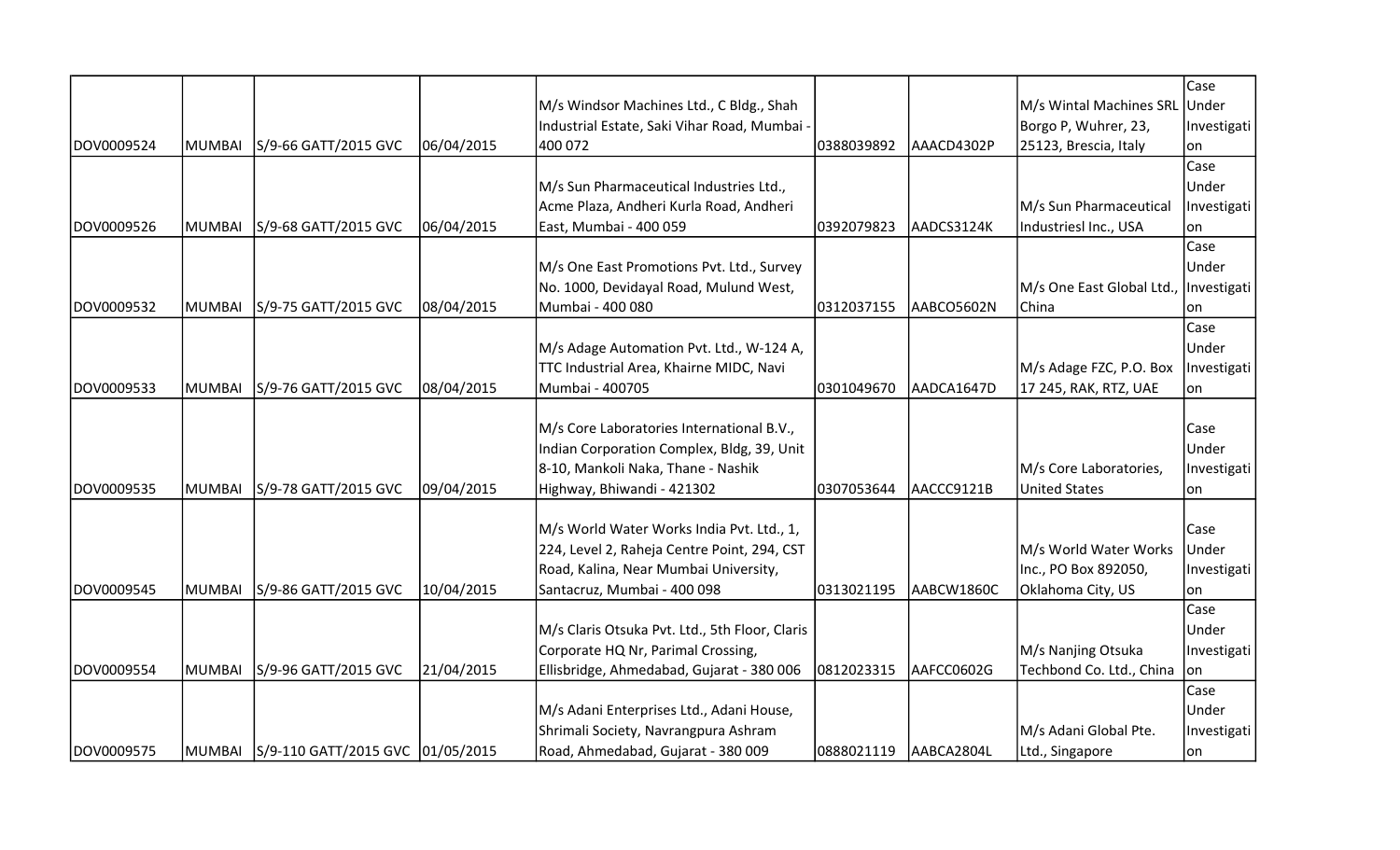|            |               |                                           |            |                                                        |            |            |                             | Case        |
|------------|---------------|-------------------------------------------|------------|--------------------------------------------------------|------------|------------|-----------------------------|-------------|
|            |               |                                           |            |                                                        |            |            |                             | Under       |
|            |               |                                           |            | M/s United Spirits Ltd., Village Parmoli. Tal. -       |            |            | M/s Diageo Brands B.V.      | Investigati |
| DOV0009595 | <b>MUMBAI</b> | S/9-121 GATT/2015 GVC 15/05/2015          |            | Dindori, Dist. - Nashik - 422 202                      | 0703010361 | AACCM8043J | Netherlands                 | lon         |
|            |               |                                           |            |                                                        |            |            |                             | Case        |
|            |               |                                           |            | M/s Mesura Nirmal Gas Controls Pvt. Ltd.               |            |            |                             | Under       |
|            |               | S/9-9-151 GATT/2015                       |            | 1st Floor, Samriddhi Bldg., LBS Marg,                  |            |            |                             | Investigati |
| DOV0009603 | <b>MUMBAI</b> | <b>GVC</b>                                | 03/06/2015 | Mulund West, Mumbai- 400080                            | 0314046682 | AAICM6670P | M/s Mesura S P A, France on |             |
|            |               |                                           |            |                                                        |            |            |                             | Case        |
|            |               |                                           |            | M/s Ambuja Cements Ltd., P.O.                          |            |            |                             | Under       |
|            |               |                                           |            | Ambujanagar, Tal. - Kodinar, Dist. -                   |            |            | M/s Holcim Technology       | Investigati |
| DOV0009608 | <b>MUMBAI</b> | S/9-130 GATT/2015 GVC 21/05/2015          |            | Jungadh, Gujarat - 362 715                             | 2488000337 | AAACG0569P | Ltd., Switzerland           | lon         |
|            |               |                                           |            |                                                        |            |            |                             | Case        |
|            |               |                                           |            | M/s Secutech Automation India Pvt. Ltd.,               |            |            | M/s Secutech                | Under       |
|            |               |                                           |            | Top Floor, Narayan Bhuvan, D. L. Vaidya                |            |            | Automation Pte. Ltd.,       | Investigati |
| DOV0009609 | <b>MUMBAI</b> | S/9-131 GATT/2015 GVC 21/05/2015          |            | Road, Dadar West, Mumbai - 400 028                     | 0306014459 | AAICS2475E | Singapore                   | lon         |
|            |               |                                           |            |                                                        |            |            |                             | Case        |
|            |               |                                           |            | M/s Viman Microns Ltd., Plot No. 19, GIDC,             |            |            |                             | Under       |
|            |               |                                           |            | Estate, Phase - II, Dediyaran, Mehesana -              |            |            | M/s Vimal Microns M         | Investigati |
| DOV0009613 | <b>MUMBAI</b> | S/9-138 GATT/2015 GVC 25/05/2015          |            | 384 002                                                | 0894009575 | AAACV6289M | Sdn. Bhd., Malaysia         | lon         |
|            |               |                                           |            |                                                        |            |            |                             | Case        |
|            |               |                                           |            | M/s Namgrass India Pvt. Ltd., A-407,                   |            |            |                             | Under       |
|            |               |                                           |            | Premium House, Navrangpura, Ahmedabad                  |            |            | M/s Namgrass Company,       | Investigati |
| DOV0009637 | <b>MUMBAI</b> | S/9-141 GATT/2015 GVC  07/07/2015         |            | 380 009                                                | 0812015061 | AAECN0962D | <b>Belgium</b>              | lon         |
|            |               |                                           |            |                                                        |            |            |                             | Case        |
|            |               |                                           |            |                                                        |            |            |                             | Under       |
|            |               |                                           |            | M/s Carotino India Pvt. Ltd., The Synergy,             |            |            | M/s Carotino Biochem        | Investigati |
| DOV0009640 | <b>MUMBAI</b> | S/9-144 GATT/2015 GVC 07/07/2015          |            | Plot No. 70/21, Law College, Pune - 411 004 3103011636 |            | AAHCS7033D | Pte. Ltd., Singapore        | lon         |
|            |               |                                           |            |                                                        |            |            |                             | Case        |
|            |               |                                           |            | M/s Seris Perfumes Pvt. Ltd., Plot No. 33,             |            |            |                             | Under       |
|            |               |                                           |            | Kale Layout, NRAS Hirwad School, Godhani               |            |            | M/s Seris Perfumes FZE,     | Investigati |
| DOV0009643 |               | MUMBAI  S/9-147 GATT/2015 GVC  07/07/2015 |            | Road, Nagpur - 440 030                                 | 5013003717 | AATCS9236N | <b>UAE</b>                  | on          |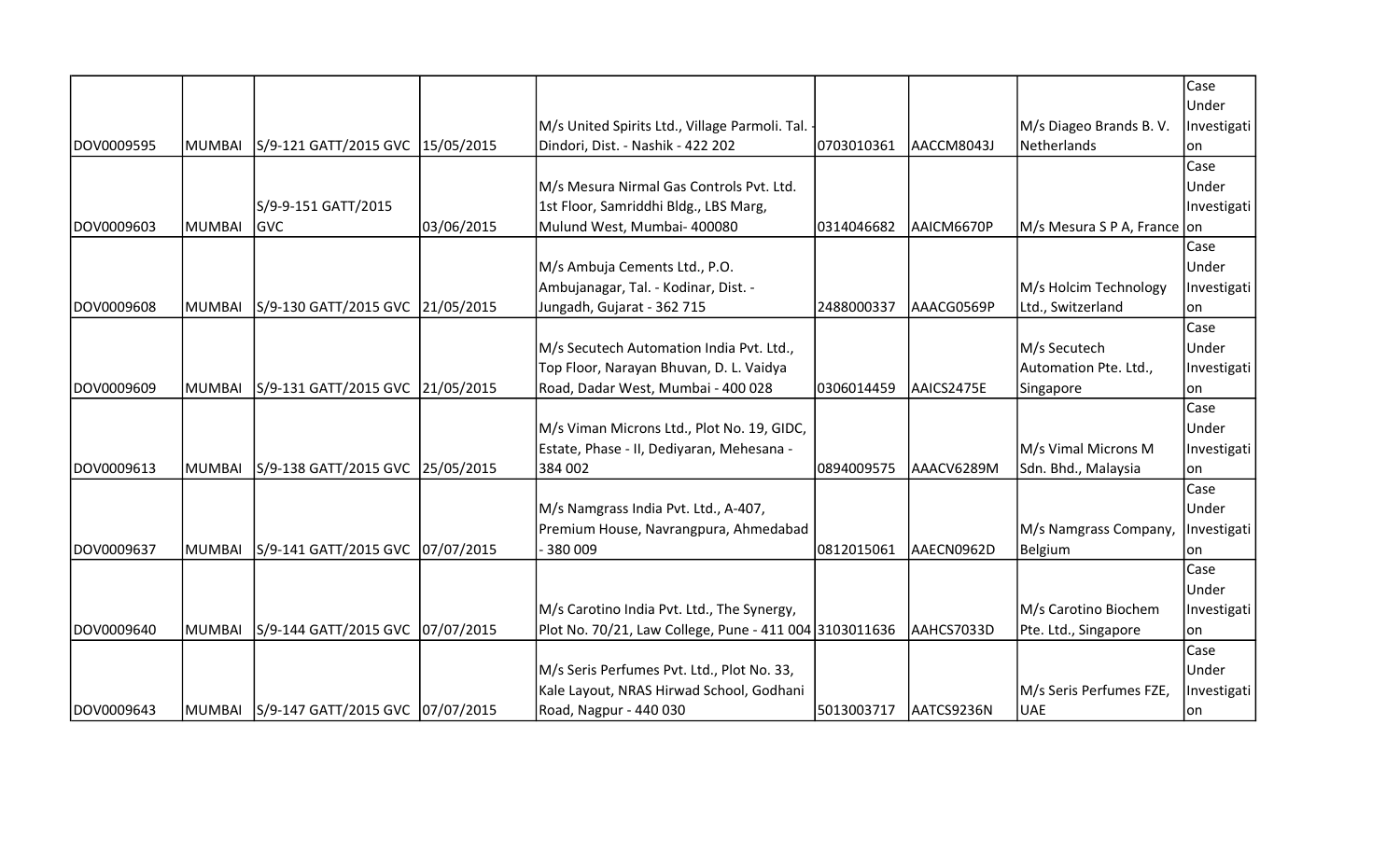|            |               |                                             |                                                        |            |             |                            | Case        |
|------------|---------------|---------------------------------------------|--------------------------------------------------------|------------|-------------|----------------------------|-------------|
|            |               |                                             | M/s Cresta Paints India Pvt. Ltd., First Floor,        |            |             |                            | Under       |
|            |               |                                             | Tara Bunglow, 465/B, Plot No. 52, Cooper               |            |             | M/s Royal Cresta Paints    | Investigati |
| DOV0009644 | MUMBAI        | S/9-148 GATT/2015 GVC 07/07/2015            | Colony, Sadar Bazar, Satara / Mah - 415 001 3113006210 |            | AAFCC1344P  | Mauritius Ltd., Mauritius  | lon.        |
|            |               |                                             |                                                        |            |             |                            | Case        |
|            |               |                                             |                                                        |            |             |                            | Under       |
|            |               |                                             | M/s Jaya Hind Montupet Pvt. Ltd., Mumbai -             |            |             | M/s Montupet S. A.,        | Investigati |
| DOV0009647 | <b>MUMBAI</b> | S/9-153 GATT/2015 GVC 07/07/2015            | Pune Road, Akrudi, Pune - 411 035                      | 3114007741 | AADCJ2280K  | France                     | on          |
|            |               |                                             |                                                        |            |             |                            | Case        |
|            |               |                                             |                                                        |            |             | M/s Elkay Kimyasal         | Under       |
|            |               |                                             | M/s Atula Elkey Polymers Ltd., E-7, Post               |            |             | Maddeler San Ve Tic,       | Investigati |
| DOV0009650 | MUMBAI        | S/9-156 GATT/2015 GVC 07/07/2015            | Atul, Atula, Valsad, Gujarat - 396 020                 | 5212012911 | AAKCA6252F  | Turkey                     | on          |
|            |               |                                             | M/s Winning Moves Toys and Games Pvt.                  |            |             |                            |             |
|            |               |                                             | Ltd., Unit No. 304, Third Floor, Ackruti Viva          |            |             |                            | Case        |
|            |               |                                             | Hub Town, Mogra Village, Western Express               |            |             |                            | Under       |
|            |               |                                             | Highway, Jogeshwari East, Mumbai - 400                 |            |             | M/s Winning Moves UK.      | Investigati |
| DOV0009664 | MUMBAI        | S/9-174 GATT/2015 GVC 07/07/2015            | 060                                                    | 0314062360 | AABCW5602L  | Ltd., Ireland              | on          |
|            |               |                                             |                                                        |            |             |                            | Case        |
|            |               |                                             | M/s White Pine India Pvt. Ltd., 1309,                  |            |             |                            | Under       |
|            |               |                                             | Prasad Chambers, Nr. Roxy Cinema, Opera                |            |             | M/s White Pine Trading     | Investigati |
| DOV0009669 | <b>MUMBAI</b> | S/9-179 GATT/2015 GVC  13/07/2015           | House, Mumbai - 400 004                                | 0314079238 | lAABCW5859P | LLC, New York, USA         | lon         |
|            |               |                                             | M/s Space Cellular Pvt. Ltd., 305, 3rd Floor,          |            |             |                            | Case        |
|            |               |                                             | Shree Sadguru CHS, Plot No. 36, Sector - 21,           |            |             |                            | Under       |
|            |               |                                             | Kharghar, Dist. - Raigad, Navi Mumbai - 412            |            |             | M/s Space Cellular         | Investigati |
| DOV0009671 | MUMBAI        | S/9-181 GATT/2015 GVC   14/07/2015          | 210                                                    | 0309019664 | AAMCS9252K  | Limited, Hong Kong         | on          |
|            |               |                                             |                                                        |            |             |                            | Case        |
|            |               |                                             | M/s Kawaso Pyro Electric Sensors Pvt. Ltd.,            |            |             |                            | Under       |
|            |               |                                             | G/B Hill Crown, College Road, Mapusa, Goa -            |            |             | M/s Kawaso Electric        | Investigati |
| DOV0009675 | <b>MUMBAI</b> | S/9-185 GATT/2015 GVC 14/07/2015            | 403 507                                                | 1714000794 | AAFCK1108B  | Industrial Co. Ltd., Japan | lon.        |
|            |               |                                             |                                                        |            |             | M/s MCG International      |             |
|            |               |                                             | M/s MCG International India Pvt. Ltd., H.              |            |             | Pty. Ltd., 17/2, 242       | Case        |
|            |               |                                             | No. 169, Bella Vista Vaddo, Near Sangalda              |            |             | Caroline Springs Blvd.,    | Under       |
|            |               |                                             | Lightning, Club Sangolds Porvorim, Goa -               |            |             | Caroline Springs,          | Investigati |
| DOV0009678 |               | MUMBAI   S/9-188 GATT/2015 GVC   14/07/2015 | 403 511                                                | 1713000725 | AAICM4669A  | Australia                  | lon         |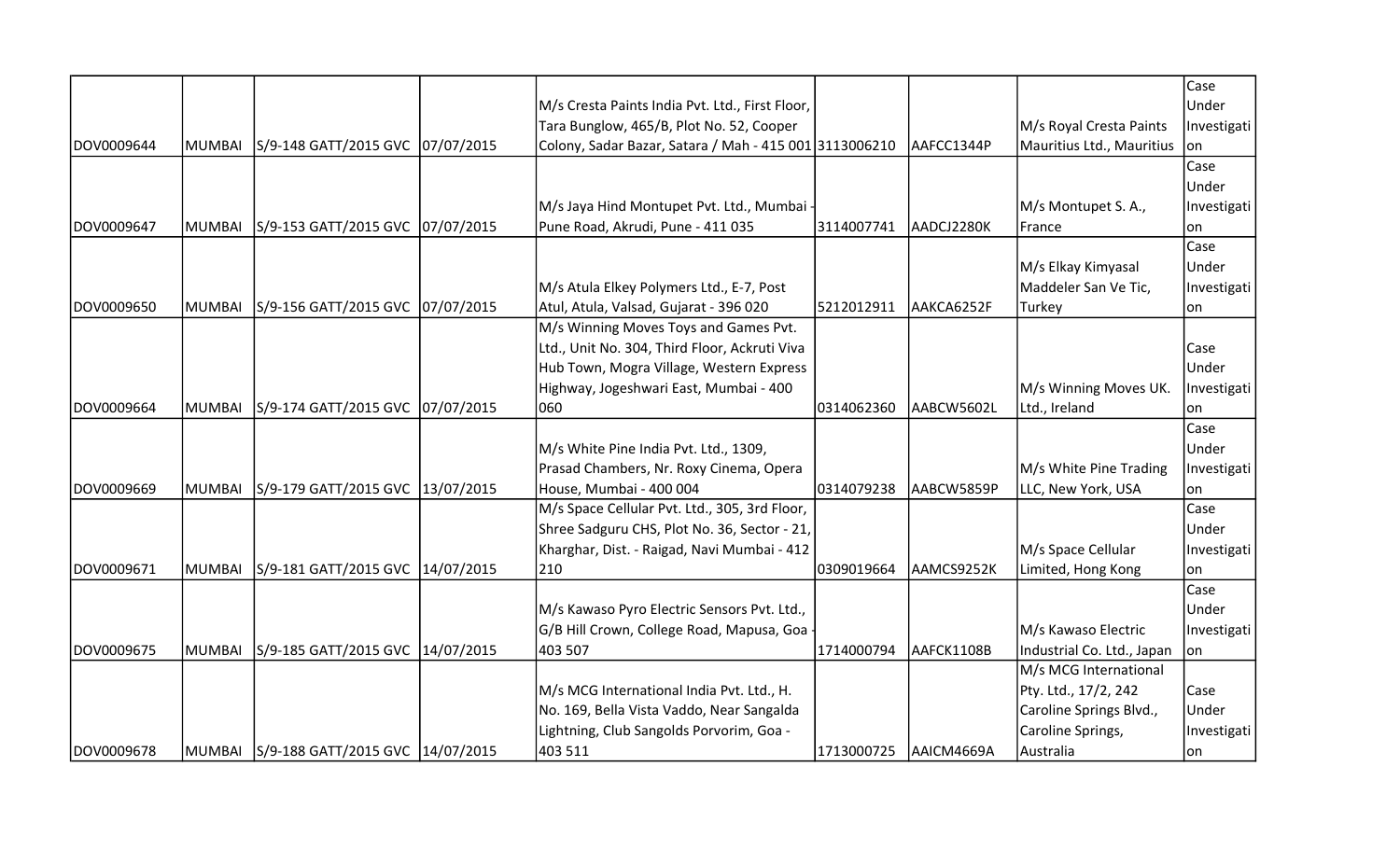|            |               |                                         |            | M/s Sorfin Yashimura India Pvt. Ltd. MSR     |            |            |                         | Case        |
|------------|---------------|-----------------------------------------|------------|----------------------------------------------|------------|------------|-------------------------|-------------|
|            |               |                                         |            | OIVE Survey No. 47 Flat No 804 B Building    |            |            |                         | Under       |
|            |               |                                         |            | Dattanagar Jambhulwadi Raoad Ambegaon        |            |            | M/s Sorfin Yoshimura    | Investigati |
| DOV0009715 | <b>MUMBAI</b> | S/9-198GATT/2015GVC                     | 06/08/2015 | Budruk Pune 411046                           | 3114007783 | AATCS9310B | Tokyo Ltd.              | on          |
|            |               |                                         |            |                                              |            |            |                         | Case        |
|            |               |                                         |            | M/s Interpower Induction Pvt. ltd., 301,     |            |            | Interpower induction PA | Under       |
|            |               |                                         |            | Purohit House, Opp. Sardar Patel stadium,    |            |            | Ltd., 3578, Vandyke AVE | Investigati |
| DOV0009734 | <b>MUMBAI</b> | S/9-203GATT/2015GVC                     | 19/08/2015 | Navrangpura Ahemdabad-380009                 | 0814008861 | AADCI5349A | Almont USA              | on          |
|            |               |                                         |            |                                              |            |            |                         | Case        |
|            |               |                                         |            | M/s Powernetics Equipments India Pvt.        |            |            | M/s Powernetics System  | Under       |
|            |               |                                         |            | Ltd., EL-15, TTC Industrial Area, Electronic |            |            | Ltd, Jason Works,       | Investigati |
| DOV0009741 | MUMBAI        | S/9-210GATT/2015GVC                     | 19/08/2015 | Zone, Mahape, Navi Mumbai-400710             | 0398051364 | AAACP9311Q | England, U.K.           | lon         |
|            |               |                                         |            | M/s CMN Distributors Pvt. Ltd. C/6-, Gr.     |            |            |                         | Case        |
|            |               |                                         |            | Floor, Aman Industrial Estate, No-1,         |            |            |                         | Under       |
|            |               |                                         |            | Dhumal Nagar, Waliv, Vasai East Thane-       |            |            | M/s CMN Distributors    | Investigati |
| DOV0009743 | <b>MUMBAI</b> | S/9-212GATT/2015GVC                     | 19/08/2015 | 410203                                       | 0306008556 | AACCC1913D | PTE Ltd. Singapore      | on          |
|            |               |                                         |            |                                              |            |            |                         |             |
|            |               |                                         |            | M/s Apollo Hawkeypedershaab Concrete         |            |            |                         | Case        |
|            |               |                                         |            | Technologies Pvt. Ltd., Ahmedabad -          |            |            |                         | Under       |
|            |               |                                         |            | Mehsana State Highway, Village - Rajpur,     |            |            | M/s Hawkeye Concrete    | Investigati |
| DOV0009746 | <b>MUMBAI</b> | S/9-216 GATT/2015 GVC 20/08/2015        |            | Dist. - Mehsana, Gujarat - 382 740           | 0813017301 | AAKCA3920E | Products Co., USA       | on          |
|            |               |                                         |            | Avanos Medical India Pvt. Ltd. (formerly     |            |            |                         | Case        |
|            |               |                                         |            | Halyard Health India Pvt. Ltd.), World Trade |            |            |                         | Under       |
|            |               |                                         |            | Center, Tower - 1, Unit - 308, Kharadi, Pune |            |            |                         | Investigati |
| DOV0009747 | MUMBAI        | S/9-218 GATT/2015 GVC                   | 20/08/2015 | $-411014$                                    | 3114022855 | AADCH4619N | M/s Halyard Sales, U.S. | lon         |
|            |               |                                         |            | M/s 3D Technopack Limited, 306, Jaswanti     |            |            |                         |             |
|            |               |                                         |            | Landmark, Mehra Industrial Estate, Opp.      |            |            |                         | Case        |
|            |               |                                         |            | Asha Usha Compound, Above Mahindra           |            |            |                         | Under       |
|            |               |                                         |            | Showroom, Vikhroli West, Mumbai - 400        |            |            | M/s 3D Technopack       | Investigati |
| DOV0009775 | <b>MUMBAI</b> | S/9-237 GATT/2015 GVC 08/09/2015        |            | 059                                          | 0389018945 | AAACV0142R | SARL, Paris             | on          |
|            |               |                                         |            |                                              |            |            |                         | Case        |
|            |               |                                         |            | M/s Porocel India Limited, Plot No. 412,     |            |            |                         | Under       |
|            |               |                                         |            | At/Post Sheloli, Tal. - Bhudargad, Dist. -   |            |            | M/s Porocel Industries  | Investigati |
| DOV0009798 |               | MUMBAI S/9-247 GATT/2015 GVC 24/09/2015 |            | Kolhapur - 416 210                           | 0305085808 | AAECA8957D | LLC, USA                | on          |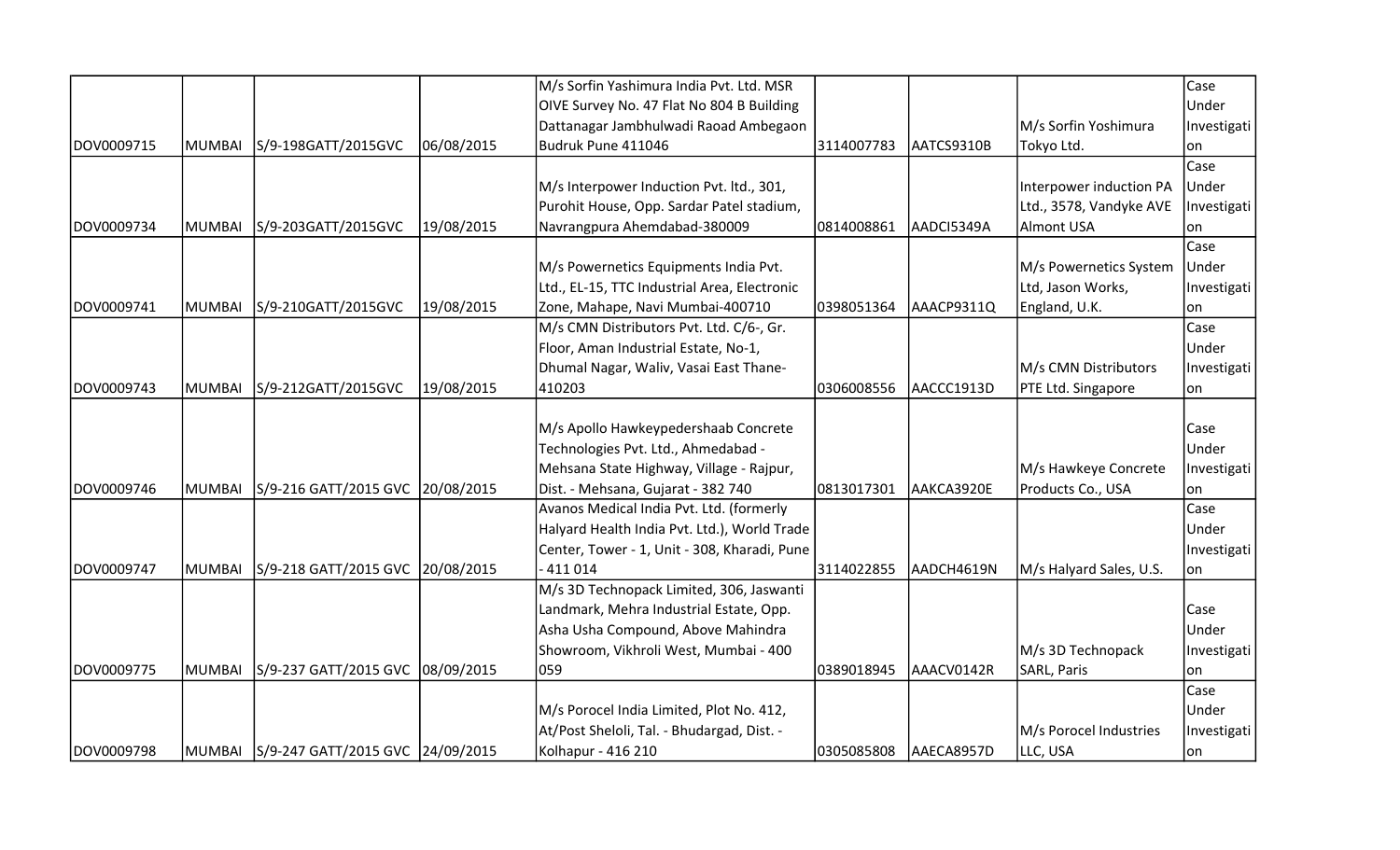|            |               |                                  |            | M/s Kalyan Jewellers India Pvt. Ltd., S4, S5, |            |            |                                       | Case        |
|------------|---------------|----------------------------------|------------|-----------------------------------------------|------------|------------|---------------------------------------|-------------|
|            |               |                                  |            | S6, S7 and S8, Lower Ground, First Floor,     |            |            |                                       | Under       |
|            |               |                                  |            | Senate, Aura Complex, S. V. Road, Borivali    |            |            | M/s Kalyan Jewellers LLC, Investigati |             |
| DOV0009799 | MUMBAI        | S/9-248 GATT/2015 GVC 24/09/2015 |            | East, Mumbai - 400 072                        | 1007006919 | AADCK6079K | <b>UAE</b>                            | on          |
|            |               |                                  |            | M/s TEBA India Transformer Pvt. Ltd.,         |            |            | M/s TEBA Shenyang                     | Case        |
|            |               |                                  |            | Revenue Survey No. 745, Lot-3, TEBA Green     |            |            | Modern Logistics and                  | Under       |
|            |               |                                  |            | Energy Park, N. H. No. 8, Village - Miyagam,  |            |            | International Trade Co.               | Investigati |
| DOV0009804 | <b>MUMBAI</b> | S/9-253 GATT/2015 GVC 24/09/2015 |            | Karjan, Vadodara - 391 240                    | 3415001229 | AAFCT3183M | Ltd., China                           | on          |
|            |               |                                  |            |                                               |            |            |                                       | Case        |
|            |               |                                  |            | M/s Voyager Dynamics Pvt. Ltd., Plot No. 2,   |            |            | M/s Adnoc Distribution,               | Under       |
|            |               |                                  |            | Near JCB Showroom, SG Highway Road,           |            |            | P.O. Box No. 4188, Abu                | Investigati |
| DOV0009824 | MUMBAI        | S/9-260 GATT/2015 GVC 07/10/2015 |            | Ahmedabad - 380 051                           | 0899003117 | AABCH2984G | Dhabi, UAE                            | lon         |
|            |               |                                  |            |                                               |            |            |                                       | Case        |
|            |               |                                  |            | M/s Tiki Tar Danosa India Pvt. Ltd., Tiki Tar |            |            |                                       | Under       |
|            |               |                                  |            | Estate, Village Road, Bhandup West,           |            |            | M/s Derivados Asfalticos              | Investigati |
| DOV0009827 | <b>MUMBAI</b> | S/9-263 GATT/2015 GVC 07/10/2015 |            | Mumbai - 400 078                              | 3412003867 | AAECT3614N | Normalizados S. A., Spain on          |             |
|            |               |                                  |            |                                               |            |            |                                       | Case        |
|            |               |                                  |            | M/s Abellon Clean Energy Ltd., Sangeeta       |            |            |                                       | Under       |
|            |               |                                  |            | Complex, Near Parimal Crossing Elisbridge,    |            |            | M/s Abellon Cleanenergy               | Investigati |
| DOV0009831 | <b>MUMBAI</b> | S/9-267 GATT/2015 GVC 08/10/2015 |            | Ahemdabad - 380 006                           | 0808018426 | AAHCA1525G | Ghana Ltd., Ghana                     | on          |
|            |               |                                  |            |                                               |            |            |                                       | Case        |
|            |               |                                  |            | M/s PCA Motors Pvt. Ltd., S. No. 118/A,       |            |            | M/s Peugeot Citroen                   | Under       |
|            |               |                                  |            | Office No. 201, 2nd Floor, Sinhagad Road,     |            |            | Automobiles S. A. Route               | Investigati |
| DOV0009852 | <b>MUMBAI</b> | S/9-279 GATT/2015 GVC 15/10/2015 |            | Pune - 411 030                                | 0031087538 | AAFCP2232D | De Gisy, 78943, France                | lon         |
|            |               |                                  |            |                                               |            |            |                                       | Case        |
|            |               |                                  |            | M/s Labotek Plastics Auxiliaries India Pvt.   |            |            |                                       | Under       |
|            |               |                                  |            | Ltd., S. No. 78/1, H. No. 1575, NDA Road,     |            |            | M/s Labotek AS,                       | Investigati |
| DOV0009859 | <b>MUMBAI</b> | S/9-280 GATT/2015 GVC 30/10/2015 |            | Shivane, Pune - 411 023                       | 3114003184 | AACCL6731C | Denmark                               | lon         |
|            |               |                                  |            |                                               |            |            |                                       |             |
|            |               |                                  |            | M/s Skechers Retail India Pvt. Ltd., Lotus    |            |            |                                       | Case        |
|            |               |                                  |            | corporate park, A wing 1602, western          |            |            |                                       | Under       |
|            |               |                                  |            | Express Highway, Near Jay Coach,              |            |            |                                       | Investigati |
| DOV0009863 |               | MUMBAI S/9-286GAT/2015GVC        | 04/11/2015 | Goregaon East, Mumbai-400063                  | 0000000031 |            |                                       | on          |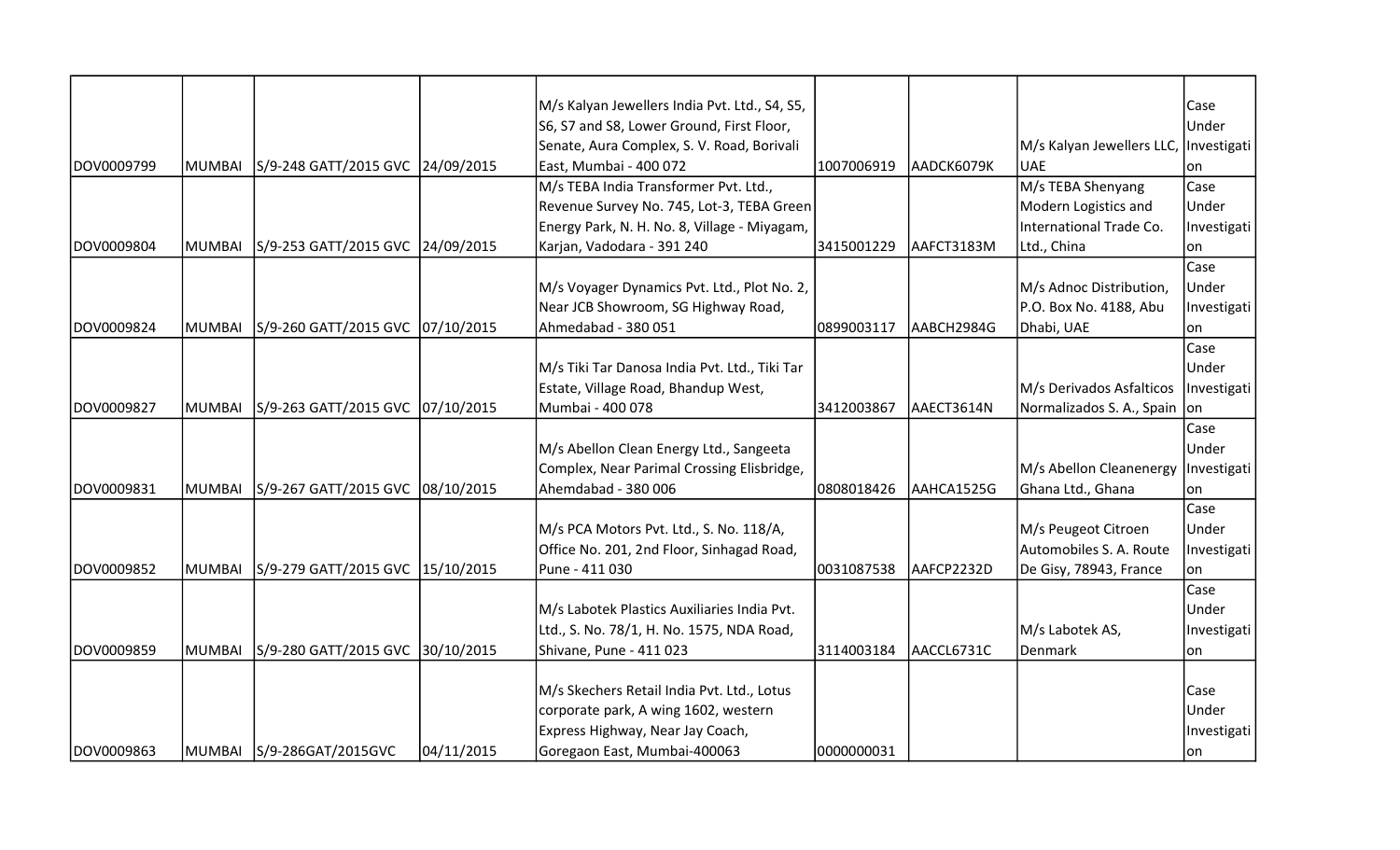|            |               |                               |            | M/s Bright Auto Plast Ltd., 2011, 2nd Floor, |            |            |                                 | Case<br>Under |
|------------|---------------|-------------------------------|------------|----------------------------------------------|------------|------------|---------------------------------|---------------|
|            |               |                               |            | Farena Corporate Park, Hadapsar-Kharadi      |            |            | M/s Sintex Wausaukee            | Investigati   |
| DOV0009878 | MUMBAI        | S/9-288GATT/2015GVC           | 10/11/2015 | Bypass Road, Hadapsar, Pune-411013           | 0807015130 | AADCB1921F | Composites, USA                 | lon           |
|            |               |                               |            | CLIVET AIRCONDITIONING SYSTEMS PVT           |            |            |                                 |               |
|            |               |                               |            | LTD. 3C3, GUNDECHA ONCLAVE, KHAIRANI         |            |            |                                 |               |
|            |               |                               |            | RD, SAKINAKA, ANDHERI EAST, MUMBAI.          |            |            |                                 |               |
| DOV0009895 | MUMBAI        | S44-12 /2015 SVB              | 14/10/2015 | PIN-400072                                   | 0311009425 | AAECC3078P | <b>CLIVET-SPA - ITALIA</b>      |               |
|            |               |                               |            | M/s CMP Euro Technoplast Pvt. Ltd,           |            |            |                                 | Case          |
|            |               |                               |            | Saideep 111, A Wing, Flat No.-2, Ground      |            |            |                                 | Under         |
|            |               |                               |            | Floor, Sindhi Society, Near Vivekanand High  |            |            |                                 | Investigati   |
| DOV0009904 | MUMBAI        | S/9-295GATT/2015GVC           | 04/12/2015 | School, Chembur, Mumbai-400071               | 0314027068 | AAFCC5010Q | CMP Industrie S.P.A. Italy   on |               |
|            |               |                               |            |                                              |            |            | M/s V.G. World DMCC,            |               |
|            |               |                               |            |                                              |            |            | Office No. 1503, Fortune        | Case          |
|            |               |                               |            | M/s Vandana Global Ltd, Office No.903, b     |            |            | <b>Executive tower Cluster</b>  | Under         |
|            |               | S/9-308GATT/2015-             |            | Wing 9th floor, Plot No. C-70, BKC, Bandra   |            |            | T. PO Box 112061 Dubai,         | Investigati   |
| DOV0009960 | MUMBAI        | 16GVC                         | 17/03/2016 | East Mumbai-400051                           | 1196000077 | AAACV2018E | <b>UAE</b>                      | on            |
|            |               |                               |            |                                              |            |            |                                 | Case          |
|            |               |                               |            | Hyd-Air Engineering Pvt Ltd, Plot No. C-7,   |            |            |                                 | Under         |
|            |               | S/9-310 GATT/2015-16          |            | Street No. 22, MIDC, Marol Industrial Area,  |            |            |                                 | Investigati   |
| DOV0009962 | MUMBAI        | lgvc                          | 22/03/2016 | Andheri East Mumbai-400093                   | 0389028533 | AAACH1139E | Hyd-Air USA-Inc                 | lon           |
|            |               |                               |            |                                              |            |            | Dresdener Lackfabrik            | Case          |
|            |               |                               |            | Novatic coatings pvt Ltd, SR No. 271, M No.  |            |            | Novatic GMBH and Co.            | Under         |
|            |               | S/9-311 GATT/2015-16          |            | 924/1012, Nehru Industrial Estate,           |            |            | KG, Clemens-muller-STR          | Investigati   |
| DOV0009963 | <b>MUMBAI</b> | lgvc                          | 22/03/2016 | Pirangut, Pune-412115                        | 3114021786 | AAECV8561G | 5,01099, Dresde                 | lon           |
|            |               |                               |            |                                              |            |            |                                 | Case          |
|            |               |                               |            | Macgregor Marine India Pvt Ltd, B.J.         |            |            |                                 | Under         |
|            |               |                               |            | Industries Plot No A 149/4 TTC Industrial    |            |            | Macgregor Sweden AB,            | Investigati   |
| DOV0010028 |               | MUMBAI   S/9-03 GATT/2016 GVC | 23/05/2016 | Area MIDC Pawane, Navi Mimbai - 400705       | 0313068992 | AAICM9353K | Fiskhamnsgatan Sweden           | -lon          |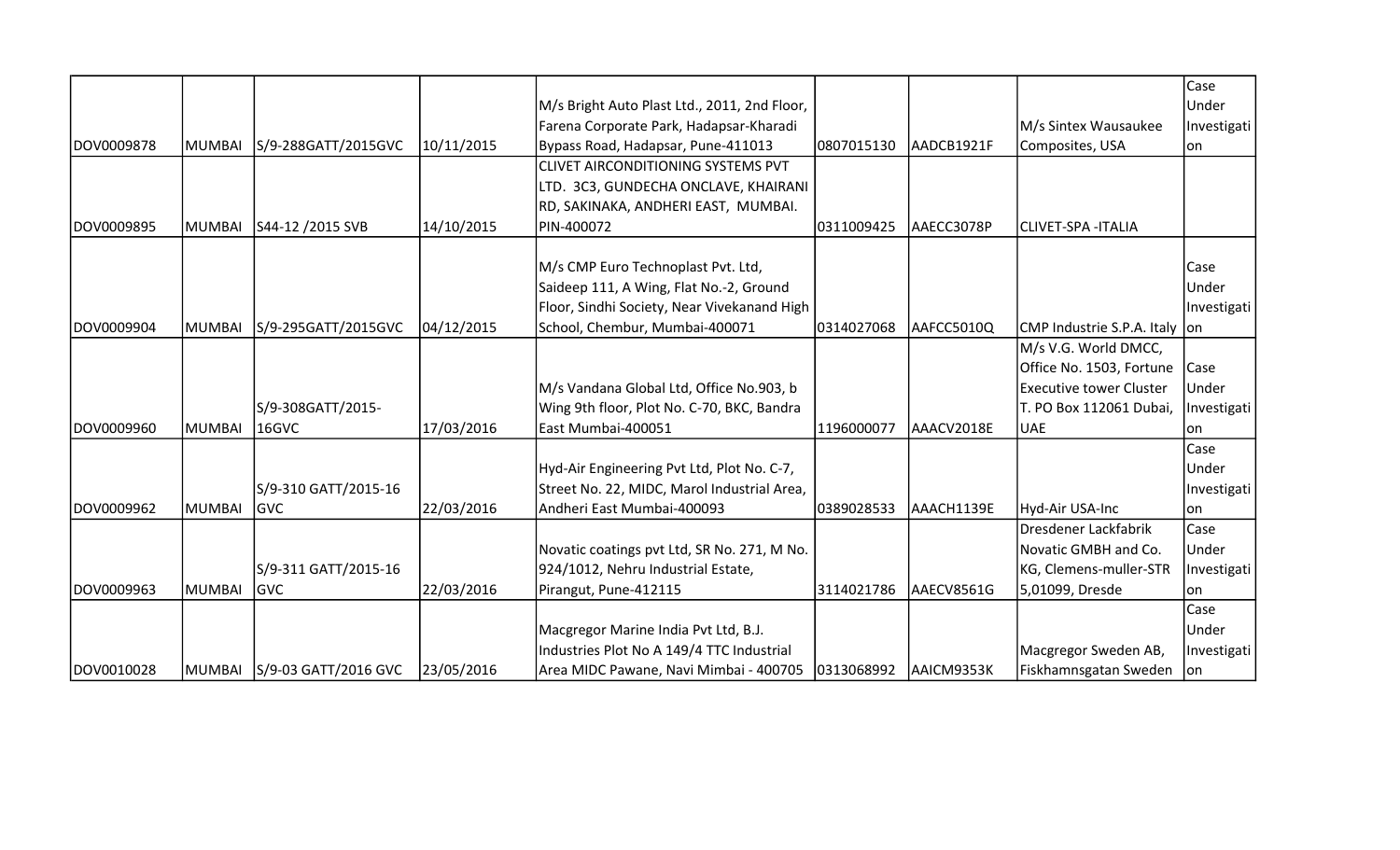|            |               |                             |            |                                               |            |            | Karneet Global DMCC                     |             |
|------------|---------------|-----------------------------|------------|-----------------------------------------------|------------|------------|-----------------------------------------|-------------|
|            |               |                             |            | Karneet Enterprises India Pvt Ltd, 507, 5th   |            |            | <b>Business Centre Unit No</b>          | Case        |
|            |               |                             |            | fir, World Trade Centre, Brigade Gateway,     |            |            | 2 H -06-17 Floor no 6                   | Under       |
|            |               |                             |            | 26/1, Dr Rajkumar Road, Malleswaram           |            |            | Bldg No 2 Plot no 550-                  | Investigati |
| DOV0010079 | MUMBAI        | S/9 33 GATT/2016 GVC        | 29/06/2016 | west Bangalore-560055.                        | 0796011621 | AAACK7135P | 554 DMCC Dubai UAE                      | on          |
|            |               |                             |            |                                               |            |            |                                         |             |
|            |               |                             |            |                                               |            |            | PT. A Jeindonesia Jalan                 |             |
|            |               |                             |            |                                               |            |            | Damar Block FI-A Delta                  | Case        |
|            |               |                             |            | AJE India Pvt Ltd, Plot No A 21/1, 2 and 3    |            |            | Silicon Industrial Park                 | Under       |
|            |               |                             |            | MIDC Industrial Area Patalganga Khalapur      |            |            | Cibater CIKarang Salation   Investigati |             |
| DOV0010094 | <b>MUMBAI</b> | S/9-39 GATT/2016 GVC        | 20/07/2016 | Raigad - 401220                               | 0309063493 | AAHCA9177A | Bakasi Indonesia                        | on          |
|            |               |                             |            | Ryohin-Keikaku Reliance India Pvt Ltd,        |            |            |                                         | Case        |
|            |               |                             |            | Indian Corporation Complex, Bldg, 181 n       |            |            | Ryohin Keikaku Co Ltd, 4-               | Under       |
|            |               |                             |            | 190, Unit No 9 n 10 Gundawali Village         |            |            | 26-3 Higashi Ike Bukuro                 | Investigati |
| DOV0010095 | <b>MUMBAI</b> | S/9-40 GATT/2016 GVC        | 20/07/2016 | Taluka Bhiwandi                               | 0316910589 | AAHCR6378Q | Toshima Ku Tokyo Japan                  | on          |
|            |               |                             |            |                                               |            |            |                                         |             |
|            |               |                             |            |                                               |            |            | GoodPack System SDN                     |             |
|            |               |                             |            | GDPK Returnable Solution India Pvt Ltd,       |            |            | BHD Level 36, Unit 3631,                | Case        |
|            |               |                             |            | 11th Floor Meridian Business Centre, Plot     |            |            | Menara Citi Bank, 165                   | Under       |
|            |               |                             |            | No 27, Sector 30A Vashi Navi Mumbai -         |            |            | Jalan Ampang, 50450,                    | Investigati |
| DOV0010102 | <b>MUMBAI</b> | S/946-GATT/2016 GVC         | 22/07/2016 | 400703                                        | 0513047565 | AAFCG1634G | Kuala Lumpur Malaysia                   | lon         |
|            |               |                             |            |                                               |            |            | Ecotech Pty Ltd, 1492                   | Case        |
|            |               |                             |            |                                               |            |            | Forntree Gully Road,                    | Under       |
|            |               |                             |            | Ecotech Industries Pvt Ltd, 506-A, Shekhar    |            |            | Knoxfield VIC 3180                      | Investigati |
| DOV0010137 | <b>MUMBAI</b> | S/9-53 GATT/2016 GVC        | 03/08/2016 | Park, 5 Sooraj Kothi Indore - 452003 M.P.     |            |            | Australia                               | lon         |
|            |               |                             |            |                                               |            |            | <b>Derrick Services Mena</b>            | Case        |
|            |               |                             |            | Derrick Services India Pvt Ltd, 28/959C First |            |            | Fze Plot HD 17 P.O. BOX                 | Under       |
|            |               |                             |            | Floor, Shreyas Cherupar ambath Road           |            |            | 49945 Hamriyah Free                     | Investigati |
| DOV0010149 | <b>MUMBAI</b> | S/9 61 GATT/2016 GVC        | 09/08/2016 | Kadavanthara Chochin 682020 Kerala            | 1013010001 | AAECD5935A | Zone 1 Sharjah UAE                      | lon         |
|            |               |                             |            |                                               |            |            |                                         | Case        |
|            |               |                             |            | Envigo Research Pvt Ltd, 1002, Pinnacle       |            |            |                                         | Under       |
|            |               |                             |            | Business Park, Corporate Road, Prahlad        |            |            |                                         | Investigati |
| DOV0010169 |               | MUMBAI S/9-66 GATT/2016 GVC | 24/08/2016 | Nagar, Ahmedabad                              | 0813024935 | AADCH3012M | <b>Envigo RMS INC USA</b>               | on          |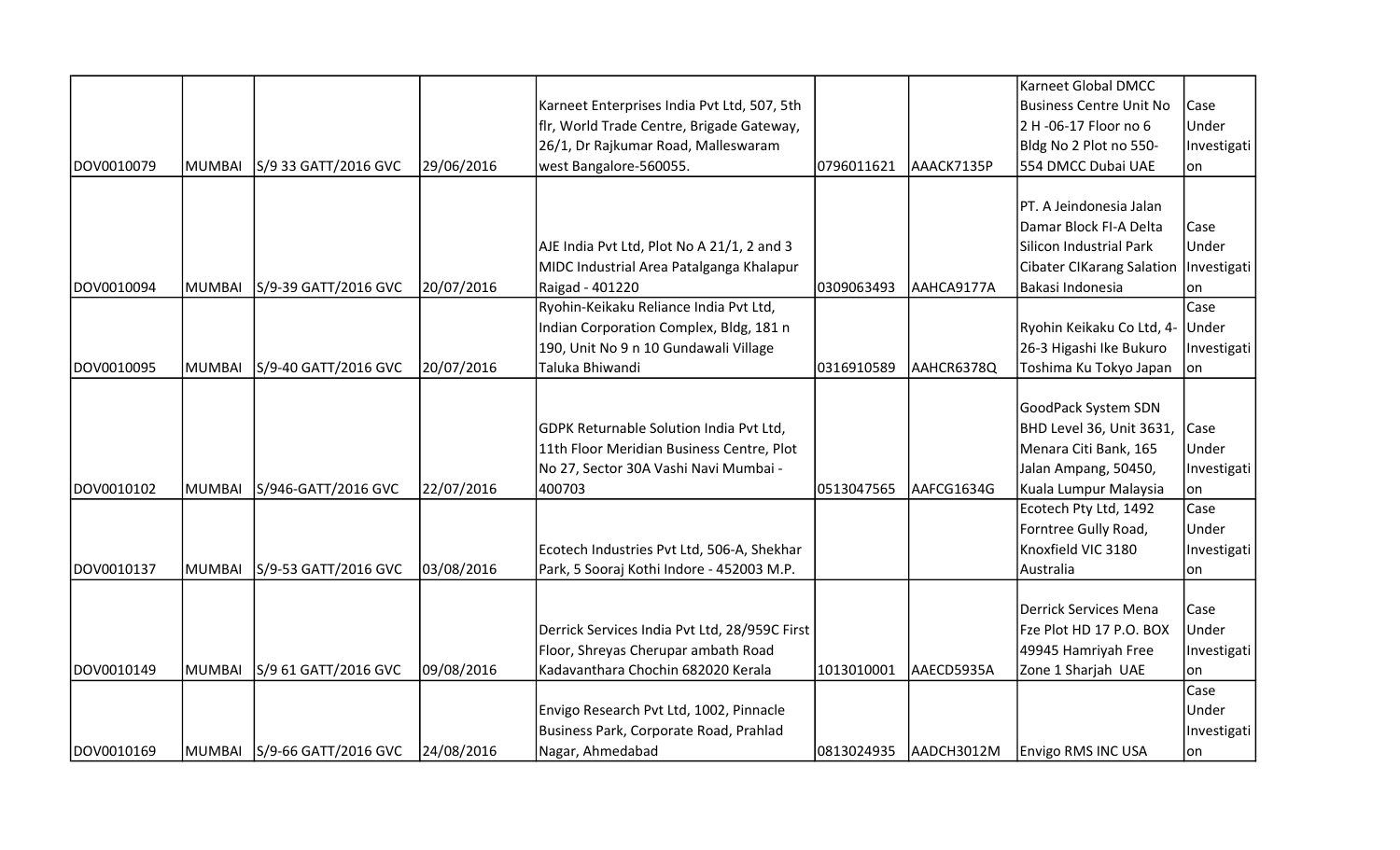|            |               |                                  |            |                                                |            |            |                                        | Case        |
|------------|---------------|----------------------------------|------------|------------------------------------------------|------------|------------|----------------------------------------|-------------|
|            |               |                                  |            | Bharat Alurays, 3, Abhigam Opp Doctor          |            |            | Alurays Lighting                       | Under       |
|            |               |                                  |            | House, Near Parimal Raillway crossing          |            |            | <b>Technology GMBH</b>                 | Investigati |
| DOV0010170 | MUMBAI        | S/9-67 GATT/2016 GVC             | 24/08/2016 | Ambawadi Ahmedabad 380008                      | 0814028489 | AAOFB3982A | Germany                                | on          |
|            |               |                                  |            |                                                |            |            |                                        |             |
|            |               |                                  |            |                                                |            |            | Shandong Aotai Electric                |             |
|            |               |                                  |            | Aotai Electric India Pvt Ltd, 02, Morya        |            |            | Co Ltd, 282 Bole Ave,                  | Case        |
|            |               |                                  |            | Business Centre Appartment, Plot No GP         |            |            | High Tech Development                  | Under       |
|            |               |                                  |            | 115, MIDC, G Block Sambhajinagar               |            |            | Zone Jinan Shandong                    | Investigati |
| DOV0010173 | <b>MUMBAI</b> | S/9-70 GATT/2016 GVC             | 24/08/2016 | Chinchwad Pune - 411019                        | 3115909241 | AANCA7529A | 250101 P. R. China                     | on          |
|            |               |                                  |            |                                                |            |            | Glacial Diamond HK Ltd,                |             |
|            |               |                                  |            |                                                |            |            | Unit 909, winfield                     | Case        |
|            |               |                                  |            | Glacial International Pvt Ltd, DE-3080,        |            |            | Commercial Bldg, 6-8 A                 | Under       |
|            |               |                                  |            | Bharat Diamond Ltd, Bourse, Bandra kurla       |            |            | Prat Avenue T sim sha                  | Investigati |
| DOV0010188 | MUMBAI        | S/9-81 GATT/2016 GVC             | 29/08/2016 | Complex, Bandra East Mumbai - 400 051          | 5211025024 | AAECG4040K | Tsui Hongkong                          | lon         |
|            |               |                                  |            | Bin Sari specialized Technologies Corrosion    |            |            |                                        | Case        |
|            |               |                                  |            | Protection Pvt. Ltd., Door No.32,307 B1,       |            |            | Bin Sari specialized                   | Under       |
|            |               |                                  |            | Aysha Road, Poonnurunni Vyttila P.O,           |            |            | Technologies PO Box                    | Investigati |
| DOV0010201 | MUMBAI        | S/9-84 GATT/2016 GVC             | 08/09/2016 | Ernakulam, Kerla 682019                        | 1015909281 | AAGCB3733L | 52455, Dubai, UAE                      | lon         |
|            |               |                                  |            | Future Consumer Enterprise Ltd.,               |            |            |                                        | Case        |
|            |               |                                  |            | Knowledge House, shyam Nagar, Off              |            |            | Mibelle Future Consumer                | Under       |
|            |               |                                  |            | Jogeshwari, Vikhroli Link Road Mumbai-         |            |            | Products Ltd.,                         | Investigati |
| DOV0010221 | MUMBAI        | S/9-87 GATT/2016-GVC             | 27/09/2016 | 400060                                         | 0314049983 | AABCS0279B | Switzerland                            | lon         |
|            |               |                                  |            |                                                |            |            |                                        | Case        |
|            |               |                                  |            | IMCD India Pvt. Ltd., 1402 Crescenzo Bldg.     |            |            |                                        | Under       |
|            |               |                                  |            | C38/39, G Block, Bandra Kurla Complex,         |            |            | <b>IMCD Deutscland GMBH</b>            | Investigati |
| DOV0010222 | MUMBAI        | S/9-88 GATT/2016- GVC 27/09/2016 |            | Bandra East, Mumbai 400051                     | 0314076409 | AADCI6794B | and CO. KG., Germany                   | lon         |
|            |               |                                  |            | Fuji Silvertech Concrete Pvt. Ltd., 4th floor, |            |            |                                        | Case        |
|            |               |                                  |            | House No.-5, Magnet Corporate Park, Near       |            |            | Fuji Concrete industry Co. Under       |             |
|            |               |                                  |            | sola Flyover, S.G Road, Thaltej, Ahmadabad-    |            |            | Ltd. ,7552 Nagano, Takeo   Investigati |             |
| DOV0010234 |               | MUMBAI  S/9-96 GATT/2016-GVC     | 29/09/2016 | 380054                                         | 0815013841 | AACCF5460E | City , SAGA, Japan                     | lon         |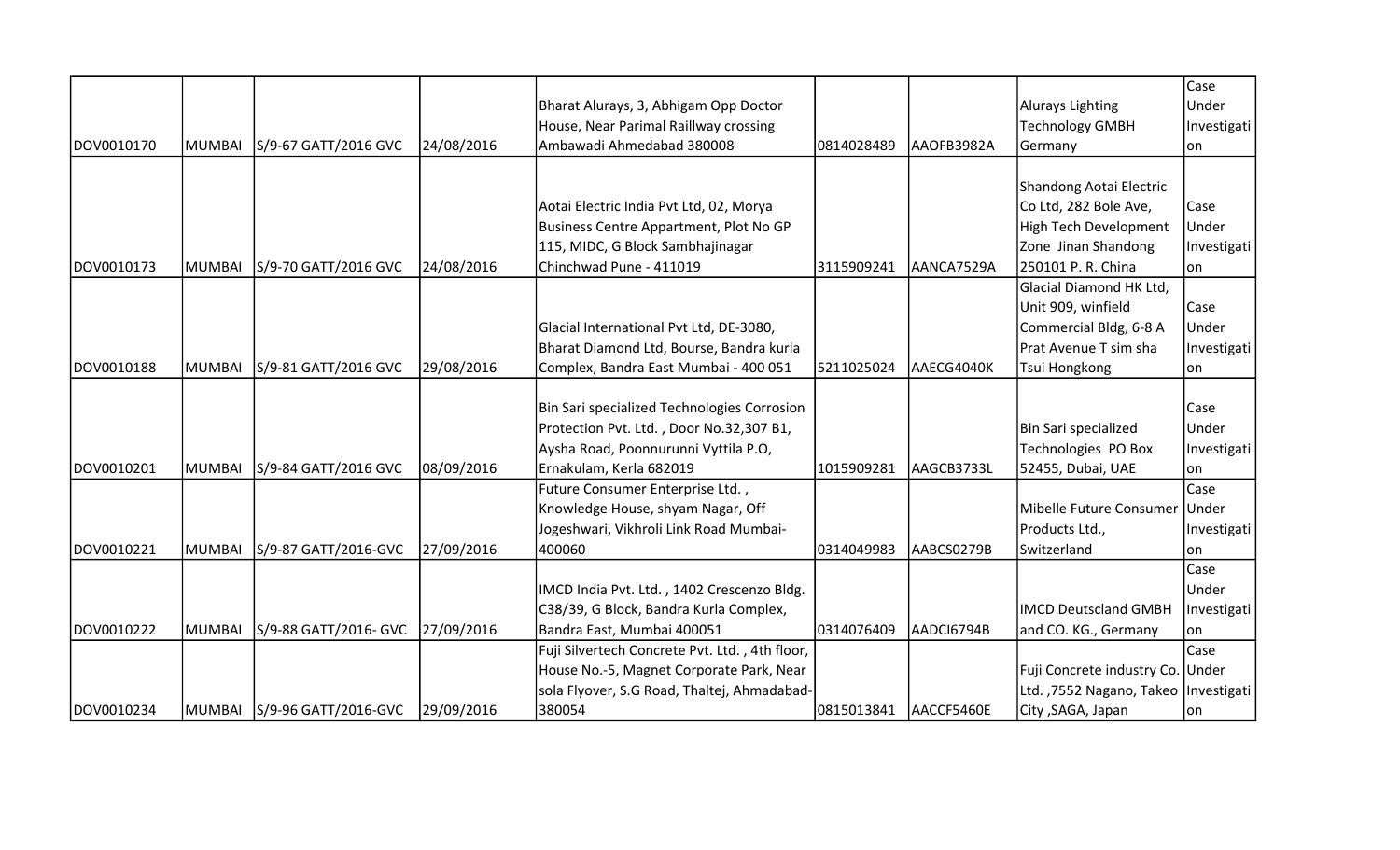|            |        |                                         |                                               |            |            |                                           | Case         |
|------------|--------|-----------------------------------------|-----------------------------------------------|------------|------------|-------------------------------------------|--------------|
|            |        |                                         | Transor India Pvt. Ltd., 3 Neelkanth FP       |            |            |                                           | <b>Under</b> |
|            |        |                                         | No.36, CTS No. 39/45, Prabhat Road, Pune-     |            |            | Transor Filter GmbH, D                    | Investigati  |
| DOV0010252 | MUMBAI | S/9-102 GATT/2016-GVC 17/10/2016        | 411004                                        | 3115019441 | AAFCT4550N | 61250, Usingen, Germany on                |              |
|            |        |                                         |                                               |            |            | Sulphur Mills Ltd.                        | Case         |
|            |        |                                         | Sulphur Mills Ltd., 604/605. 349- Business    |            |            | Rappresentante fiscale in Under           |              |
|            |        |                                         |                                               |            |            | Italia, Via Tevere, Lainate   Investigati |              |
| DOV0010284 |        |                                         | Point, Western Express Highway, Andheri       |            | AABCS8736K |                                           |              |
|            | MUMBAI | S/9-119 GATT/2016 GVC 24/10/2016        | East, Mumbai-400069                           | 0388041072 |            | Milano                                    | on           |
|            |        |                                         |                                               |            |            |                                           | Case         |
|            |        |                                         | Linmar India Pvt. Ltd., Plot No. 3,4, GAT No. |            |            | Linmar Automotive                         | Under        |
|            |        |                                         | 679/1/2/3, Chakan Alandi Road, Chakan,        |            |            | System Wuxi Co. Ltd.,                     | Investigati  |
| DOV0010317 | MUMBAI | S/9-128 GATT/2016 GVC 21/11/2016        | Pune-410501                                   | 3113021766 | AACCL5351J | Meiyu Road, Wuxi, China  on               |              |
|            |        |                                         |                                               |            |            |                                           | Case         |
|            |        |                                         | Monteagle International India Pvt. Ltd., C-   |            |            | Monteagle International                   | Under        |
|            |        |                                         | 512, C-Wing, Groma House Sector-19,           |            |            | UK Ltd., Middle Street,                   | Investigati  |
| DOV0010326 | MUMBAI | S/9-137 GATT/2016 GVC 21/11/2016        | Vashi, Navi Mumbai-400703                     | 0315057301 | AAJCM3842L | London, U.K                               | on           |
|            |        |                                         |                                               |            |            |                                           |              |
|            |        |                                         | Network Solutions and Consulting Pvt. Ltd.,   |            |            |                                           | Case         |
|            |        |                                         | 1307, Regus Business Centre, Level 13         |            |            |                                           | Under        |
|            |        |                                         | Platinum Techno Park, Plot No. 17/18,         |            |            | NSC Global Kings Scholars   Investigati   |              |
| DOV0010359 | MUMBAI | S/9-151 GATT/2016 GVC 28/12/2016        | sector 30A, Vashi, Navi Mumbai-400705         | 0313049475 | AAECN1566B | House London, U.K                         | lon          |
|            |        |                                         | Genesys Telecom Labs India Pvt. Ltd.,         |            |            | Genesys                                   | Case         |
|            |        |                                         | Vatika Business Centre, 2nd Floor, B-Block,   |            |            | Telecommunication                         | Under        |
|            |        |                                         | 1st Floor Place Sushant Lok, Phase-1,         |            |            | Laboratories Serra                        | Investigati  |
| DOV0010362 | MUMBAI | S/9-154 GATT/2016 GVC 28/12/2016        | Gurgaon, Haryana-122002                       | 0513041842 | AAECG4843Q | Boulevard City, U.S.A                     | on           |
|            |        |                                         |                                               |            |            |                                           | Case         |
|            |        |                                         | Rock Valley Lubricant and Chemical Pvt.       |            |            | Rock Valley Oil and                       | Under        |
|            |        |                                         | Ltd. Gat No. 674, Pune-Nashik Highway         |            |            | Chemical Co., Unites                      | Investigati  |
| DOV0010363 | MUMBAI | S/9-155 GATT/2016 GVC 28/12/2016        | Kuruli, Chakan Tal. Khed, Pune-410501         | 3115013264 | AAHCR1701M | States                                    | on           |
|            |        |                                         |                                               |            |            |                                           | Case         |
|            |        |                                         | SSK LED Lights Pvt. Ltd., 07, Akshay          |            |            | Shree Sant Kripa                          | Under        |
|            |        |                                         | Complex, Off Dhole Patil Road, Pune-          |            |            | Apploances PTE Ltd.,                      | Investigati  |
| DOV0010364 |        | MUMBAI S/9-156 GATT/2016 GVC 28/12/2016 | 411001                                        |            |            | Simgapore                                 | on           |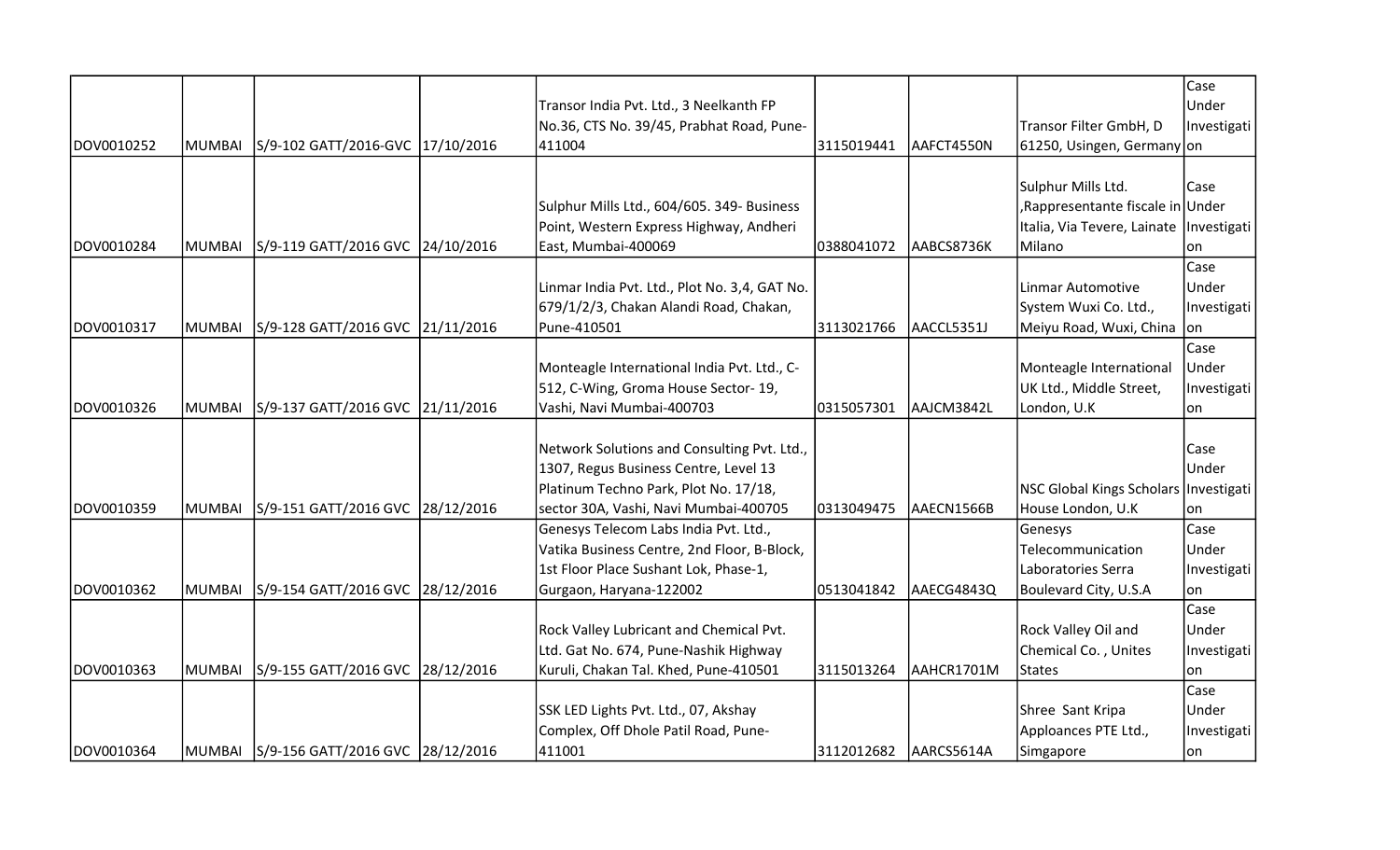|            |               |                                    |            | Alumil Systems India Pvt. Ltd., Office No.   |            |            |                                      | Case        |
|------------|---------------|------------------------------------|------------|----------------------------------------------|------------|------------|--------------------------------------|-------------|
|            |               |                                    |            | 704, The Affair, Plot No. 9, Sector 17, Palm |            |            |                                      | Under       |
|            |               |                                    |            | Beach Road, Sanpada, Navi Mumbai-            |            |            | Alumil SA Kilkis Industrial          | Investigati |
| DOV0010373 | MUMBAI        | S/9-159 GATT/2016 GVC 04/01/2017   |            | 400705                                       | 0515020761 | AANCA2525N | Area, Greece                         | lon         |
|            |               |                                    |            |                                              |            |            | Taangshan Kaiyuan                    | Case        |
|            |               |                                    |            | Kaiyuan Welding and Cutting Automation       |            |            | Special Welding                      | Under       |
|            |               |                                    |            | India Pvt. Ltd., B2,402 B, Marathon Innova,  |            |            | Equipment Co.,                       | Investigati |
| DOV0010381 | MUMBAI        | S/9-163 GATT/2016 GVC 10/01/2017   |            | Lower Parel, Mumbai-400013                   | 0315026847 | AAFCK8486Q | Tangshan, China                      | lon         |
|            |               |                                    |            |                                              |            |            |                                      | Case        |
|            |               |                                    |            | Wirana India, Level 13, Platinum Techno      |            |            |                                      | Under       |
|            |               |                                    |            | Park No. 17,18, Sector 30A, Vashi, Navi      |            |            | Wirana Pte. Ltd., 20                 | Investigati |
| DOV0010387 | MUMBAI        | S/9-167 GATT/2016 GVC   11/01/2017 |            | Mumbai-400705                                | 0314089756 | AABFW9045J | Collyer Quay, Singapore              | lon.        |
|            |               |                                    |            | Woleco India Pvt. Ltd., Hasti Industrial     |            |            |                                      | Case        |
|            |               |                                    |            | Premises Co- op Society, Gala No. 16, Plot   |            |            |                                      | Under       |
|            |               | S/9-174 GATT/2016-17               |            | No. R798, MIDC, Mhape, Navi Mumbai-          |            |            | Woleco Hotel Supplier                | Investigati |
| DOV0010429 | MUMBAI        | <b>GVC</b>                         | 17/02/2017 | 400701                                       | 0308039297 | AAACW7102Q | PTE Ltd., Singapore                  | lon.        |
|            |               |                                    |            |                                              |            |            |                                      | Case        |
|            |               |                                    |            | Kesseboehmer Interior Solutions India Pvt.   |            |            | Kessebohmer GMBH,                    | Under       |
|            |               | S/9-177 GATT/2016-17               |            | Ltd., 1875, Sadashiv Peth, Natu Baug, Pune,  |            |            | Postfach 2051, Badessen, Investigati |             |
| DOV0010431 | MUMBAI        | <b>GVC</b>                         | 20/02/2016 | Maharashtra-411030                           | 3108005871 | AADCK3812G | Germany                              | on          |
|            |               |                                    |            |                                              |            |            |                                      | Case        |
|            |               |                                    |            | Koblenz Utturkar Fittngs Pvt. Ltd., Flat No. |            |            |                                      | Under       |
|            |               | S/9-178 GATT/2016-17               |            | 3, 1875, Sadashiv Peth, Shree Balaji Prasad  |            |            |                                      | Investigati |
| DOV0010432 | <b>MUMBAI</b> | <b>IGVC</b>                        | 20/02/2017 | Society, Pune-411030                         | 3115007574 | AAFCK5754M | Krona Koblenz SPA, Italy             | lon.        |
|            |               |                                    |            |                                              |            |            |                                      | Case        |
|            |               |                                    |            | Stresstech Bharat Pvt. Ltd., B-8,            |            |            |                                      | Under       |
|            |               | S/9-179 GATT/2016-17               |            | Bhaveshwar Arcade, LBS Marg, Nr Shreyas      |            |            |                                      | Investigati |
| DOV0010433 | MUMBAI        | <b>GVC</b>                         | 20/02/2017 | Cinema, Ghatkopar West, Mumbai-400086        | 0311008313 | AANCS8313C | Stresstech OY, Finland               | lon         |
|            |               |                                    |            |                                              |            |            |                                      | Case        |
|            |               |                                    |            | Siemens Rail Automation Pvt. Ltd.,           |            |            |                                      | Under       |
|            |               | S/9-181 GATT/2016-17               |            | 130, Pandurang Budhkar Marg, Worli,          |            |            | Siemens Rail Automation              | Investigati |
| DOV0010435 | <b>MUMBAI</b> | <b>GVC</b>                         | 21/02/2017 | Mumbai-400018                                | 3108017110 | AADCP1443L | Holding Ltd., U.K                    | on          |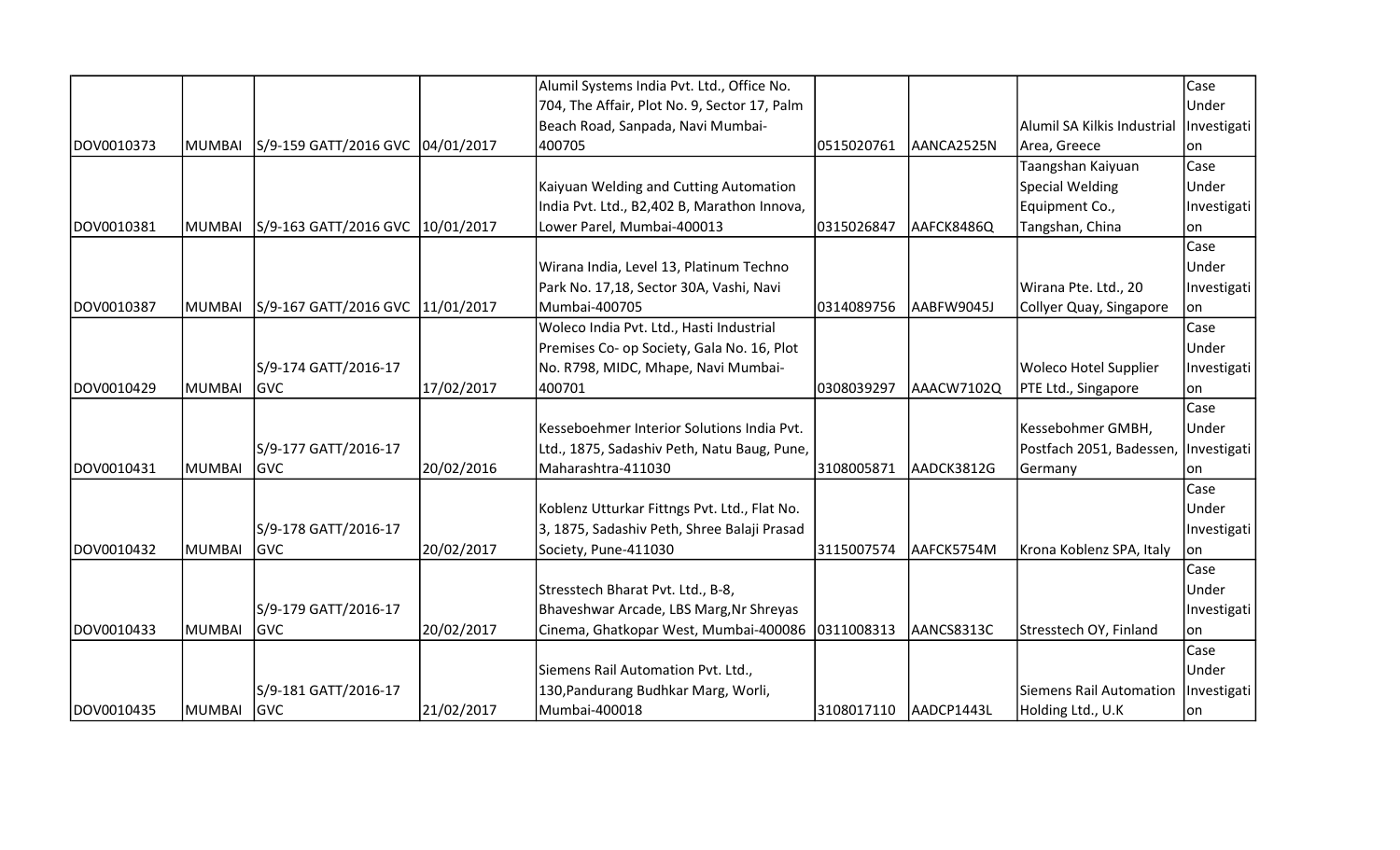|            |               |                      |            |                                                   |            |            | Power Engineering Sales                    | Case        |
|------------|---------------|----------------------|------------|---------------------------------------------------|------------|------------|--------------------------------------------|-------------|
|            |               |                      |            | Power Engineering India Pvt. Ltd., 58A,           |            |            | Victory House,                             | Under       |
|            |               | S/9-182 GATT/2016-17 |            | Tuem Industrial Estate, Tuem, Pernem, Gao-        |            |            | Northampton, United                        | Investigati |
| DOV0010436 | MUMBAI        | <b>GVC</b>           | 21/02/2017 | 403512                                            | 1706001479 | AACCC2414P | Kingdom                                    | on          |
|            |               |                      |            |                                                   |            |            |                                            | Case        |
|            |               |                      |            | Arioli Textile Machinery Pvt. Ltd., Level 3,      |            |            |                                            | Under       |
|            |               | S/9-183 GATT/2016-17 |            | Neo Vikram Sahakar Nagar, JP Road,                |            |            | Arioli S.P.A, Via G.P Cleric   Investigati |             |
| DOV0010437 | <b>MUMBAI</b> | <b>IGVC</b>          | 21/02/2017 | Andheri, Mumbai-400053                            | 0312074115 | AAJCA4335J | i, Italy                                   | on          |
|            |               |                      |            | Iskra India Pvt. Ltd., Flat No. 401, Padma        |            |            |                                            | Case        |
|            |               |                      |            | Vishwa Oxyrich-II, Rameshwar Nagar,               |            |            |                                            | Under       |
|            |               | S/9-187 GATT/2016-17 |            | Anandwali Gngapur Raod, NAshik,                   |            |            | Iskra D.D Stengne 21,                      | Investigati |
| DOV0010441 | <b>MUMBAI</b> | <b>GVC</b>           | 21/02/2017 | Maharashtra-422013                                | 3114018661 | AADCI5562P | Ljubljana, Slovenia                        | on          |
|            |               |                      |            |                                                   |            |            |                                            | Case        |
|            |               |                      |            | Aquatonale Cosmetics India Pvt. Ltd., 3B-         |            |            | Aquatonale Cosmetics                       | Under       |
|            |               | S/9-05 SVB/2017 NCH- |            | 10,3rd Floor Phoenix Paragon Plaza, L.B.S         |            |            | S.A.S, Sainte-Anne,                        | Investigati |
| DOV0010483 | <b>MUMBAI</b> | MUM                  | 10/04/2017 | Marg, Kurla-West, Mumbai-400070                   | 0315062011 | AAHCA5319E | France                                     | lon.        |
|            |               |                      |            | TZMO WEST INDIA PVT. LTD.                         |            |            |                                            |             |
|            |               |                      |            | (FORMERLY KNOWN AS Bella trade                    |            |            | Torunskie Zaklady                          | Case        |
|            |               |                      |            | Healthcare Pvt. Ltd.)                             |            |            | Materialow                                 | Under       |
|            |               | S/9-19 SVB/2017 NCH- |            | 202, Daru House Level 2, Near Asian Paints,       |            |            | Opttrunkowyuch Torun                       | Investigati |
| DOV0010507 | <b>MUMBAI</b> | lmum                 | 24/04/2017 | LBS Marg, Mumbai-400049                           | 0316915114 | AAGCB6171Q | Polska, Poland                             | lon         |
|            |               |                      |            |                                                   |            |            |                                            | Case        |
|            |               |                      |            | Eurecat India Catalyst Services Pvt. Ltd., 9      |            |            |                                            | Under       |
|            |               | S/9-21 SVB/2017 NCH- |            | Hari Krupa Society Gotri Road, Baroda,            |            |            | Eurecat US Incorporated,                   | Investigati |
| DOV0010509 | MUMBAI        | MUM                  | 24/04/2017 | Gujarat-390021                                    | 3411006030 | AACCE4966C | Houston, USA                               | lon         |
|            |               |                      |            |                                                   |            |            | Astra Polymer                              | Case        |
|            |               |                      |            | Astra Speciality Compounds india Pvt. Ltd.,       |            |            | Compounding Co. Ltd., Al-Under             |             |
|            |               | S/9-22 SVB/2017 NCH- |            | 304, Aakansha Building, Opp Vadilal House,        |            |            | Khobar, Kingdom of Saudi Investigati       |             |
| DOV0010510 | MUMBAI        | lmum                 | 24/04/2017 | Navrangpura, Ahmadabad, Gujarat-380009 0813016002 |            | AALCA2559G | Arabia                                     | on          |
|            |               |                      |            |                                                   |            |            |                                            | Case        |
|            |               |                      |            | Indriya Power Ltd., 101, Hare Krishna             |            |            | Katalyst Energy Ltd., Suite Under          |             |
|            |               | S/9-31 SVB/2017 NCH- |            | Bunglow, Plot No. 14, N.S Road No. 8, JVPD        |            |            | 413, St. james Court Port   Investigati    |             |
| DOV0010531 | <b>MUMBAI</b> | <b>MUM</b>           | 28/04/2017 | Scheme, Vile Parle West, Mumbai-400049            | 0316982695 | AAECI3283J | Louis, Mauritius                           | on          |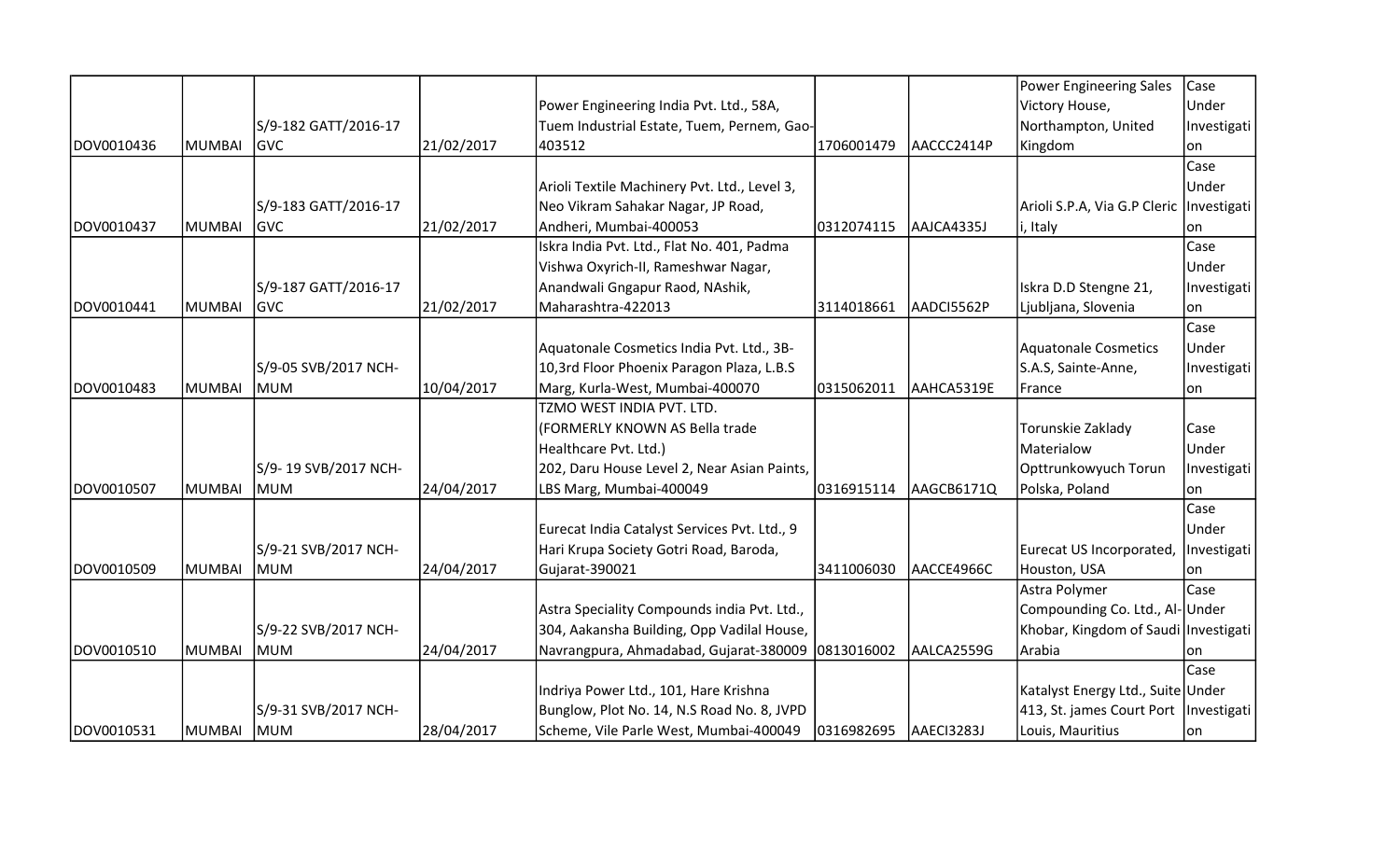|            |               |                      |            |                                                |            |            |                                       | Case        |
|------------|---------------|----------------------|------------|------------------------------------------------|------------|------------|---------------------------------------|-------------|
|            |               |                      |            | AOC India pvt. Ltd., Apartment No. 2, Pooja    |            |            | <b>AOC LLC, Collections</b>           | Under       |
|            |               | S/9-33 SVB/2017 NCH- |            | Enclave, Behind Cummins Women Eng.             |            |            | Center Drive, Chicago,                | Investigati |
| DOV0010533 | MUMBAI        | MUM                  | 28/04/2017 | College, Karvenagar, Pune-411052               | 3108016806 | AAHCA4484A | U.S.A                                 | lon         |
|            |               |                      |            |                                                |            |            |                                       | Case        |
|            |               |                      |            | Lubrimetal India Pvt. Ltd., 501, 4 MIDAS       |            |            |                                       | Under       |
|            |               | S/9-37 SVB/2017 NCH- |            | Chamber, NR Fun Republic Multiplex, OFF        |            |            | Lubrimetal S.P.A,                     | Investigati |
| DOV0010537 | <b>MUMBAI</b> | MUM                  | 02/05/2017 | Andheri Link Road-400053                       | 0316977721 | AAOCS8360A | Vercurago, Italy                      | on          |
|            |               |                      |            | Disco System Pvt. Ltd., F-2, Udyog Bhavan      |            |            |                                       |             |
|            |               |                      |            | No.2, Plot No. K-1, MIDC, Additional           |            |            |                                       |             |
|            |               | S/9-38 SVB/2017 NCH- |            | Industrial Area, Thane, Maharashtra-           |            |            | NIR OR Israel Ltd., Rosh              |             |
| DOV0010538 | <b>MUMBAI</b> | <b>MUM</b>           | 02/05/2017 | 421506                                         | 0315049634 | AAFCD3355F | HA Ayin, Israel                       | In Force    |
|            |               |                      |            |                                                |            |            |                                       | Case        |
|            |               |                      |            | Ferrum Technologies India Pvt. Ltd., 105,      |            |            |                                       | Under       |
|            |               | S/9-40 SVB/2017 NCH- |            | Shree Saiishwati Co-op HSG. Soc., Mogul        |            |            | Ferrum Ltd., Schafisheim, Investigati |             |
| DOV0010540 | MUMBAI        | MUM                  | 02/05/2017 | Lane, Mahim, Mumbai-400016                     | 0309047471 | AABCF2459G | Switzerland                           | lon         |
|            |               |                      |            |                                                |            |            |                                       | Case        |
|            |               |                      |            | SITI-B and T India Pvt. Ltd., 503, MIDAS       |            |            | SITI-B and T Group, S.P.A, Under      |             |
|            |               | S/9-44 SVB/2017 NCH- |            | Chambers, Andheri Link Road, Andheri           |            |            | Via Prampolini,                       | Investigati |
| DOV0010544 | MUMBAI        | lmum                 | 02/05/2017 | West, Mumbai-400053                            | 0313051071 | AATCS2813B | Formigine, Italy                      | lon         |
|            |               |                      |            | Topps India Sports and Entertainment           |            |            |                                       | Case        |
|            |               |                      |            | Company Pvt. Ltd., Unit No. 104, 1st floor B   |            |            | Topps Europe Ltd.,                    | Under       |
|            |               | S/9-45 SVB/2017 NCH- |            | Wing, 36-B, Turner Raod, Bandra-West,          |            |            | Vincent Avenue Crownhill Investigati  |             |
| DOV0010545 | <b>MUMBAI</b> | <b>MUM</b>           | 02/05/2017 | Mumbai-400050                                  | 0311037453 | AADCT7693L | milton Keynes, U.K                    | lon         |
|            |               |                      |            |                                                |            |            |                                       | Case        |
|            |               |                      |            | Tisun EDES Solar India Pvt. Ltd., Unit No. 62, |            |            |                                       | Under       |
|            |               | S/9-56 SVB/2017 NCH- |            | Sanjay Mittal Indl. Estate, Andheri-Kurla      |            |            | Tisun GMBH Stockach,                  | Investigati |
| DOV0010550 | MUMBAI        | MUM                  | 04/05/2017 | Road, Marol, Mumbai-400059                     | 0311059155 | AAECT0013B | Austria                               | lon         |
|            |               |                      |            |                                                |            |            |                                       | Case        |
|            |               |                      |            | Advanta Ltd., 8-2-418, 4th floor,              |            |            |                                       | Under       |
|            |               | S/9-57 SVB/2017 NCH- |            | Krishanama House Road No. 7, Banjara           |            |            | Advanta seeds PTY Ltd.,               | Investigati |
| DOV0010551 | <b>MUMBAI</b> | <b>MUM</b>           | 04/05/2017 | Hills, Hyderabad, Andhra Pradesh-500035        | 0794000894 | AACCA7700L | Australia                             | on          |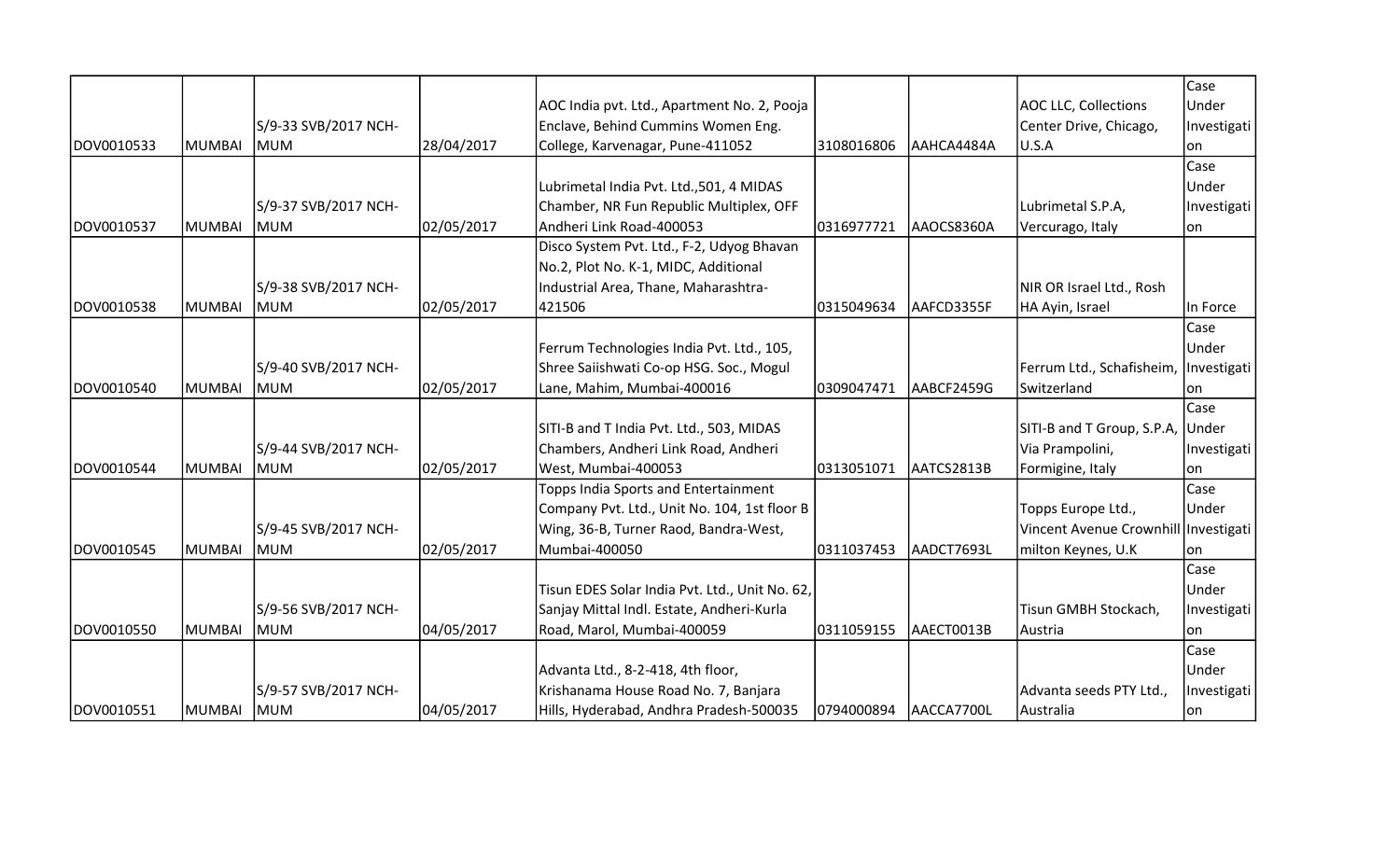|            |               |                      |            |                                               |            |            |                              | Case        |
|------------|---------------|----------------------|------------|-----------------------------------------------|------------|------------|------------------------------|-------------|
|            |               |                      |            | Roxul Rockwool Technical Insulation India     |            |            |                              | Under       |
|            |               | S/9-58 SVB/2017 NCH- |            | Pvt. Ltd., 5Malhar House, Behind Ratnam       |            |            | Rockwool Malaysia SDN        | Investigati |
| DOV0010552 | <b>MUMBAI</b> | lmum                 | 04/05/2017 | Off C.G Road, Ahmadabad, Gujarat-380006       | 0810023474 | AAECR6062N | <b>BHD, Malaysia</b>         | lon         |
|            |               |                      |            | QAD India Pvt. Ltd., Prism Tower Wing A,      |            |            |                              | Case        |
|            |               |                      |            | Unit No. S5-9, 3rd floor, Mindspace,          |            |            |                              | Under       |
|            |               | S/9-59 SVB/2017 NCH- |            | Goregaon-Malad Link road, Goregaon,           |            |            | QAD INC, Innovation          | Investigati |
| DOV0010553 | <b>MUMBAI</b> | <b>MUM</b>           | 04/05/2017 | Mumbai-400062                                 | 0305064649 | AAACQ1307K | Place, Santa Barbara, USA on |             |
|            |               |                      |            | Nippon Paint India Pvt. Itd., Plot No. K 8,   |            |            |                              | Case        |
|            |               |                      |            | Phase-II, Sipcot, Mambakkam Village,          |            |            | Nippon Paint Singapore       | Under       |
|            |               | S/9-60 SVB/2017 NCH- |            | Sriperumbudur, Kancheepuram, Tamilnadu-       |            |            | Co. Pte. Ltd., Lok Yang      | Investigati |
| DOV0010554 | <b>MUMBAI</b> | MUM                  | 04/05/2017 | 602105                                        | 0505090619 | AACCN2352F | Road, Jurong, Singapore      | on          |
|            |               |                      |            |                                               |            |            |                              | Case        |
|            |               |                      |            | NHK Automotive Components India Pvt.          |            |            |                              | Under       |
|            |               | S/9-61 SVB/2017 NCH- |            | Ltd., Plot No. 31, Sector 3, IMT Manesar,     |            |            | NHK Springs Company          | Investigati |
| DOV0010555 | <b>MUMBAI</b> | MUM                  | 04/05/2017 | Manesar, Haryana-122050                       | 0511064454 | AADCN6925H | Itd., Japan                  | on          |
|            |               |                      |            |                                               |            |            |                              | Case        |
|            |               |                      |            | Aurionpro Solution Ltd., 35th floor,          |            |            |                              | Under       |
|            |               | S/9-63 SVB/2017 NCH- |            | sunshine Tower, Tulsi Pipe Road, Dadar        |            |            | Aurionpro Solutions INC.     | Investigati |
| DOV0010577 | <b>MUMBAI</b> | MUM                  | 26/05/2017 | West, Mumbai-400013                           | 0398016216 | AAACV7297H | DBA Cyber, USA               | on          |
|            |               |                      |            | Konvekta Bus AC India Pvt. Ltd. Shop No.      |            |            |                              | Case        |
|            |               |                      |            | 2A, S. No. 285, Parts 1/1, Vildakivi and      |            |            | Konvekta AG AM               | Under       |
|            |               | S/9-69 SVB/2017 NCH- |            | wada bhiwandi Rd. Tal. Wada, Dist. Palghar    |            |            | Nordbahnhof 5 34613          | Investigati |
| DOV0010639 | <b>MUMBAI</b> | <b>MUM</b>           | 06/06/2017 | 421312                                        | 0315067721 | AAECK9827A | Schwalmstadt Germany.        | lon         |
|            |               |                      |            |                                               |            |            |                              |             |
|            |               |                      |            | <b>Rotex Manufacturers and engineers Pvt.</b> |            |            | Magwen Valves GmbH,          | Case        |
|            |               |                      |            | Ltd. 703-704, B Wing, Western Edge-II, Off.   |            |            | Am Biotop 1, 39171           | Under       |
|            |               | S/9-77 SVB/2017 NCH- |            | Western Express Highway, Borivali East,       |            |            | osterweddingen,              | Investigati |
| DOV0010678 | <b>MUMBAI</b> | MUM                  | 19/06/2017 | Mumbai 400066                                 | 0389061671 | AAACR2195L | Germany                      | lon         |
|            |               |                      |            |                                               |            |            | <b>HORBERG PETERSSON</b>     | Case        |
|            |               |                      |            | H P TRONIC PUNE PVT. LTD. Plot no. pap A      |            |            | TRONIC AB, Langgatan         | Under       |
|            |               | S/9-81 SVB/2017 NCH- |            | 36/4, Nighoje, Phase IV, MIDC, Chakan,        |            |            | 26, 34132 Ljungby            | Investigati |
| DOV0010689 | <b>MUMBAI</b> | MUM                  | 29/06/2017 | Pune-410501 Maharashtra                       | 3115014732 | AACCH7687M | Sweden                       | on          |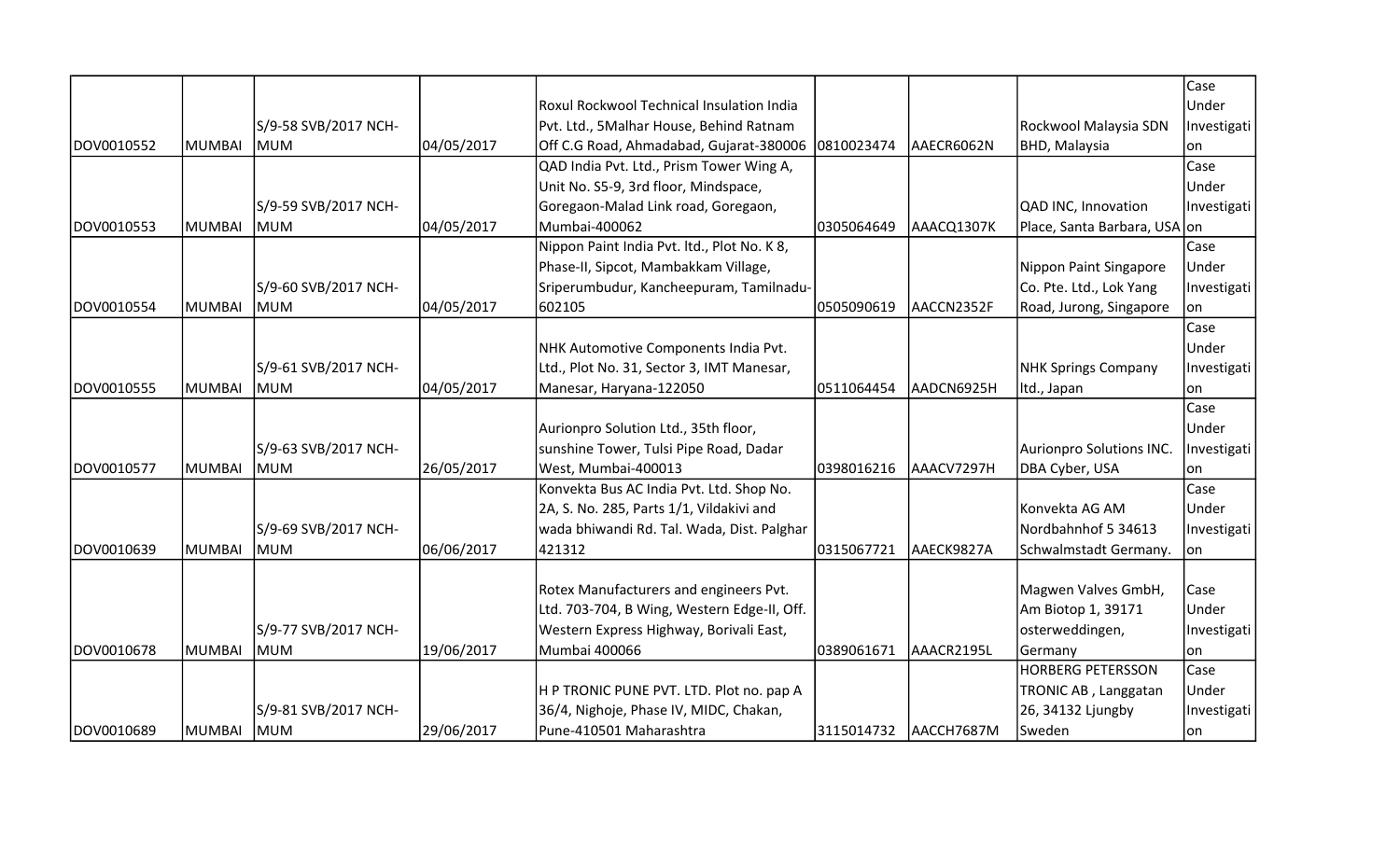|            |        |                     |            |                                               |            |            | Aster Commodities             | Case        |
|------------|--------|---------------------|------------|-----------------------------------------------|------------|------------|-------------------------------|-------------|
|            |        |                     |            | Styrax Commodities Ltd. Edelwiess House,      |            |            | DMCC, 46J Almas Tower,        | Under       |
|            |        | S/9-83 SVB/2017 NCH |            | Off CST Road, Kalina, Santacruz East,         |            |            | Jumeirah Lake Tower,          | Investigati |
| DOV0010693 | MUMBAI | <b>IMUM</b>         | 03/07/2017 | Mumbai - 400 098.                             | 0315043229 | AACCE3678B | Dubai, U.A.E.                 | lon         |
|            |        |                     |            |                                               |            |            |                               |             |
|            |        |                     |            | Diosna Precess Solutions Pvt Ltd. plot No     |            |            | Diosna Dierks Sohne           | Case        |
|            |        |                     |            | PAP-B-3, MIDC, Chakan Industrial              |            |            | GMBH Am Tie 23 D-             | Under       |
|            |        | S/9-84 SVB/2017 NCH |            | Area, Phase II, Opp Takshi Auto Village       |            |            | 49086, Osnabruk -             | Investigati |
| DOV0010694 | MUMBAI | <b>MUM</b>          | 04/07/2017 | Bhambdi, Tal-Khed, Khed-Pune-410501.          | 0316930504 | AAFCD5445E | Germany.                      | lon         |
|            |        |                     |            |                                               |            |            |                               |             |
|            |        |                     |            | Tunker Automation India pvt Ltd. Office no    |            |            | Tunkers Maschinenbau          | Case        |
|            |        |                     |            | 402, 4th floor, Supreme Head Quarters 36,     |            |            | GmbH, AM Rosenkothen          | Under       |
|            |        | S/9-85 SVB/2017 NCH |            | Mumbai- Pune Bypass Near Pashankar Auto       |            |            | 4-12, D-40880, Ratigen        | Investigati |
| DOV0010697 | MUMBAI | <b>MUM</b>          | 05/07/2017 | baner-Pune, maharashtra 411008.               | 3116909288 | AAFCT7559M | Germany.                      | lon         |
|            |        |                     |            |                                               |            |            | Ciemme NY 20 West 46th Case   |             |
|            |        |                     |            | Ciemme Jewels Ltd.71, MIDC Cross Road,C       |            |            | Street, Suite 1506, New       | Under       |
|            |        | S/9-91 SVB/2017 NCH |            | Opp SEEPZ Gate no 2, Andheri East,            |            |            | York, United Srtate-          | Investigati |
| DOV0010720 | MUMBAI | <b>MUM</b>          | 14/07/2017 | Mumbai 400093.                                | 0303014300 | AACCC1320J | 10036.                        | lon         |
|            |        |                     |            |                                               |            |            |                               |             |
|            |        |                     |            |                                               |            |            | Apofruit italia Soc, Coop     |             |
|            |        |                     |            | <b>Global Sourcing and Procurement</b>        |            |            | Agricola, Viale della         | Case        |
|            |        |                     |            | Consolidation Limited. B 2/2 Central Facility |            |            | Cooperozione n,400 Froz       | Under       |
|            |        |                     |            | Building, APMC Fruit Market, Sector-19        |            |            | Pievesestina-47522            | Investigati |
| DOV0010737 | MUMBAI | S/9-97 SVB/NCH MUM  | 20/07/2017 | Vashi, Navi Mumbai -400 705.                  | 0316976431 | AAGCG5608K | Cesena.                       | lon         |
|            |        |                     |            |                                               |            |            |                               |             |
|            |        |                     |            |                                               |            |            | Axen Industrial Hongkong Case |             |
|            |        |                     |            | Jaydeep Automotive Pvt Ltd. 2nd Floor,        |            |            | Limited. No 203,              | Under       |
|            |        | S/9-98 SVB/2017 NCH |            | jaydeep Auto Building, Opp Hanuman            |            |            | Longxidadao, fangcum,         | Investigati |
| DOV0010740 | MUMBAI | <b>MUM</b>          | 26/07/2017 | Temple, Makarapura Vadadara--390 014.         | 3413002937 | AACCJ5785A | liwan Gaungzhou.              | on          |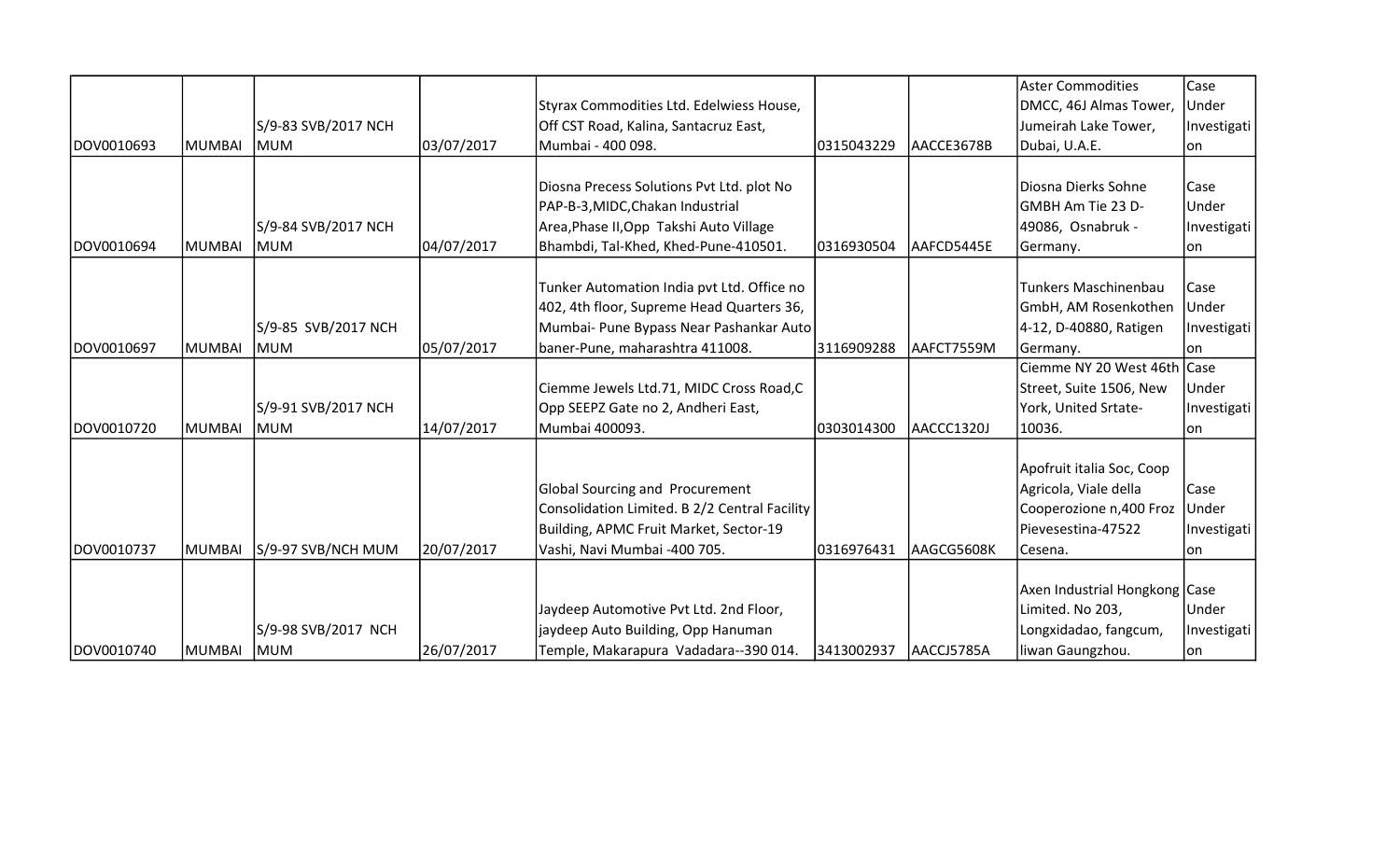|            |               |                        |            |                                              |            |            | Funke                           |             |
|------------|---------------|------------------------|------------|----------------------------------------------|------------|------------|---------------------------------|-------------|
|            |               |                        |            | Funke Heatex Engineering India Pvt Ltd.      |            |            | Warmeaustauscher                | Case        |
|            |               |                        |            | 2nd Floor, Pooja House, 860/2 Hiramodi       |            |            | Apparatebau GMBH, Zur           | Under       |
|            |               | S/9 - 103 SVB/2017 NCH |            | Street, Sagrampura, Ring Road, SURAT-        |            |            | Dessel 1, D-31028               | Investigati |
| DOV0010754 | MUMBAI        | <b>MUM</b>             | 02/08/2017 | 395002.                                      | 5216929070 | AACCF7377G | <b>Gronau Line GERMANY.</b>     | on          |
|            |               |                        |            |                                              |            |            | M/s. FIS Global, USA, 601, Case |             |
|            |               |                        |            | FIS Global Business Solutions India Pvt Ltd. |            |            | Riverside AVE,                  | Under       |
|            |               | S/9-116-SVB / 2017 NCH |            | 301 / 306, Fairmont, hiranandani Business    |            |            | Jacksonville, F L 22204         | Investigati |
| DOV0010815 | MUMBAI        | <b>MUM</b>             | 08/09/2017 | Park, Powai, Mumbai - 400 076.               | 0597049441 | AAACH2815H | USA.                            | on          |
|            |               |                        |            |                                              |            |            |                                 |             |
|            |               |                        |            | Berakah Newlong India LLP, Shop no 7 and     |            |            | Newlong Machine works   Case    |             |
|            |               |                        |            | 8 bldg i ground flr, Sec tor Empire          |            |            | Itd. 4-14 Higashi Ueno 6        | Under       |
|            |               | S/9-117- SVB /2017 NCH |            | Estate, CTS no 45101, Chinchwada Pune,       |            |            | chome Taito-ku, Tokyo -         | Investigati |
| DOV0010822 | <b>MUMBAI</b> | MUM                    | 13/09/2017 | Maharashtra 411 019.                         | 3116918180 | AAQFB2260D | 110 0015 Japan.                 | lon         |
|            |               |                        |            |                                              |            |            |                                 |             |
|            |               |                        |            | M/s.Bloomberg Television Production          |            |            | M/s. Bloomberg LP, Unit         |             |
|            |               |                        |            | Services India Pvt Ltd. Unit No 1601, 16th   |            |            | 2 Electra Buisness Park,        | Case        |
|            |               |                        |            | floor, Tower 2B Wing, One Indiabulls         |            |            | 160 BI DDER Street,             | Under       |
|            |               | S/9-127-SVB-/2017 NCH  |            | Centre, 841 Jupiter Mills Lower Parel,       |            |            | Canning Town, London, 6         | Investigati |
| DOV0010871 | MUMBAI        | MUM.                   | 17/10/2017 | Mumbai 400 031.                              | 0311001033 | AACCB8762D | 4ES, United Kingdom.            | on          |
|            |               |                        |            | Dynavolt Technology India Ltd. A-1/20,       |            |            | M/s. Guangdong                  | Case        |
|            |               |                        |            | Basement Opp, B-4 Block, Safdarjung          |            |            | Dynavolt Renewable              | Under       |
|            |               | S/9-130-SVB /2017 NCH  |            | Enclave, New Delhi, South West, Delhi - 110  |            |            | <b>Energy Technology Co</b>     | Investigati |
| DOV0010874 | MUMBAI        | MUM                    | 18/10/2017 | 029.                                         | 0516982567 | AAFCD8830M | Ltd. Chaina.                    | on          |
|            |               |                        |            |                                              |            |            | Millard Filters Ibevica SL,     | Case        |
|            |               |                        |            | M/s. Millard Filters India Pvt Ltd. 506, 5th |            |            | C/Adolfo Perez Esquivel,        | Under       |
|            |               | S/9-139-SVB/2017 NCH   |            | floor, Steller Spaces, Kharadi, Pune-411     |            |            | 3, 28232 las Rozas,             | Investigati |
| DOV0010911 | MUMBAI        | MUM                    | 17/11/2017 | 014.                                         | 0916908453 | AAGCM9392D | Madrid, Spain.                  | on          |
|            |               |                        |            |                                              |            |            | M/s. Forming AG,                | Case        |
|            |               |                        |            | M/s. Forming India Pvt Ltd. 1296/41A,        |            |            | Industries Trasse, 26-          | Under       |
|            |               | S/9-144-SVB-/2017      |            | Vyas vertex, J.M.Road, Shivaji Nagar, Pune-  |            |            | 4313, Moehlin Schweiz,          | Investigati |
| DOV0010928 | MUMBAI        | NCH MUM                | 27/11/2017 | 411 005.                                     | 3115016719 | AACCF0571E | Switzerland.                    | on          |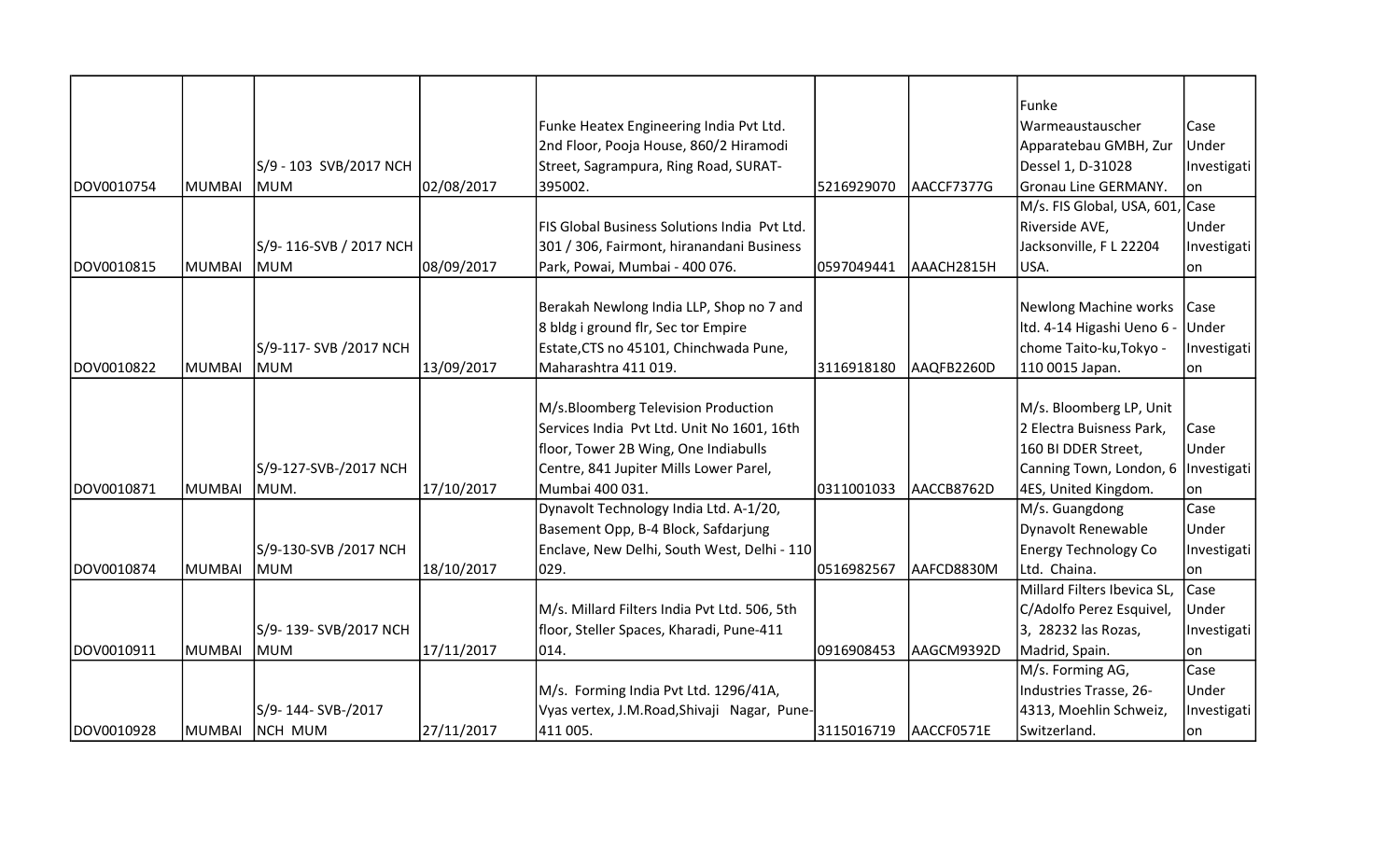|            |               |                        |            |                                              |            |            | Universal for Industry of | Case        |
|------------|---------------|------------------------|------------|----------------------------------------------|------------|------------|---------------------------|-------------|
|            |               |                        |            | M/s. Ealami Irrigation India pvt Itd. Survey |            |            | Drip Irrigation pipes. PO | Under       |
|            |               | S/9-149- SVB /2017 NCH |            | no 82/2 and 91, Daman Industrial Estate,     |            |            | Box No 1118, Amman        | Investigati |
| DOV0010949 | MUMBAI        | <b>MUM</b>             | 11/12/2017 | kadaiya, nani Daman, Daman - 396210          | 0317524062 | AAECE4577F | 11511, Jordan.            | lon         |
|            |               |                        |            |                                              |            |            |                           | Case        |
|            |               |                        |            | M/s. Welspun Global Brands Ltd. Survey No    |            |            | Welspun UK Ltd. First     | Under       |
|            |               | S/9-150-SVB / 2017 NCH |            | 675, welspun City Anjar, District Gujarat -  |            |            | Floor, Park Sqare Bird    | Investigati |
| DOV0010952 | <b>MUMBAI</b> | MUM.                   | 13/12/2017 | 370110.                                      | 5206073130 | AAACW5582G | Hall Lane, Cheadle, UK.   | lon         |
|            |               |                        |            |                                              |            |            |                           | Case        |
|            |               |                        |            |                                              |            |            | M/s. Rathi Europe Gmbh,   | Under       |
|            |               | S/9 -160- SVB /2017-   |            | M/s. Rathi Transpower Pvt Ltd. 7, Deccan     |            |            | IM WIED- 2, 32683,        | Investigati |
| DOV0011007 | MUMBAI        | NCH MUM.               | 22/12/2017 | College Road, Pune - 411 006.                | 3194009397 | AAACR8221F | Barntrap, Germany.        | on          |
|            |               |                        |            |                                              |            |            |                           |             |
|            |               |                        |            |                                              |            |            | Petroleum Specialities    |             |
|            |               |                        |            |                                              |            |            | FZE, Po Box No 42180,     |             |
|            |               |                        |            |                                              |            |            | Hamriyan Freez Zone,      | Case        |
|            |               |                        |            | APAR Industries Ltd. Apar House,             |            |            | Plot No IC -0201. Next to | Under       |
|            |               |                        |            | Corporate Park, Bldg no 5, Sion Trombay      |            |            | Adndc Distribution        | Investigati |
| DOV0011033 | MUMBAI        | S/9-167- SVB /2018     | 05/01/2018 | Road, Chembur.                               | 0389059471 | AAACG1840  | Sharjah U A E.            | lon         |
|            |               |                        |            |                                              |            |            | Atlas Refinery INC, 142   | Case        |
|            |               |                        |            | M/s. Atlas refinery Pvt Ltd. 615-616         |            |            | Lockwood Street,          | Under       |
|            |               | S/9-169-SVB /2018 NCH  |            | Churchgate Chembers, 5 New Marine lines      |            |            | Newark, New Jersey.       | Investigati |
| DOV0011035 | MUMBAI        | MUM                    | 05/01/2018 | Road, Churchgate, Mumbai -400 020.           | 0315060174 | AANCA7452J | United State.             | lon         |
|            |               |                        |            | Viterra India Private Limited                |            |            |                           |             |
|            |               |                        |            | (FORMERLY KNOWN AS M/s, Glencore             |            |            |                           | Case        |
|            |               |                        |            | Agriculture India Pvt Ltd).                  |            |            | Glencore Grain BV, Po     | Under       |
|            |               | S/9-170-SVB /2018 NCH  |            | Cnery Unit B 4th Floor, Appa sahab           |            |            | Box No 1120, 3000BC,      | Investigati |
| DOV0011036 | MUMBAI        | MUM                    | 05/01/2018 | Marathe marg, Prabhadevi -400 025.           | 0305071769 | AACCG4264D | Rotterdam, Netherland.    | lon         |
|            |               |                        |            | Sonneberg Plastic System India Pvt. Ltd.     |            |            |                           | Case        |
|            |               |                        |            | 205, Aman Square, 64, Nutan Co-Op Soc.,      |            |            |                           | Under       |
|            |               | S/9-171 SVB/2018 NCH-  |            | B/H Blue Diamond Complex Fatehgunj,          |            |            | STR Marketing Ltee.,      | Investigati |
| DOV0011039 | <b>MUMBAI</b> | MUM                    | 10/01/2018 | Vadodara, Gujarat-390002                     | 3412002771 | AAPCS5523E | Mauritius                 | on          |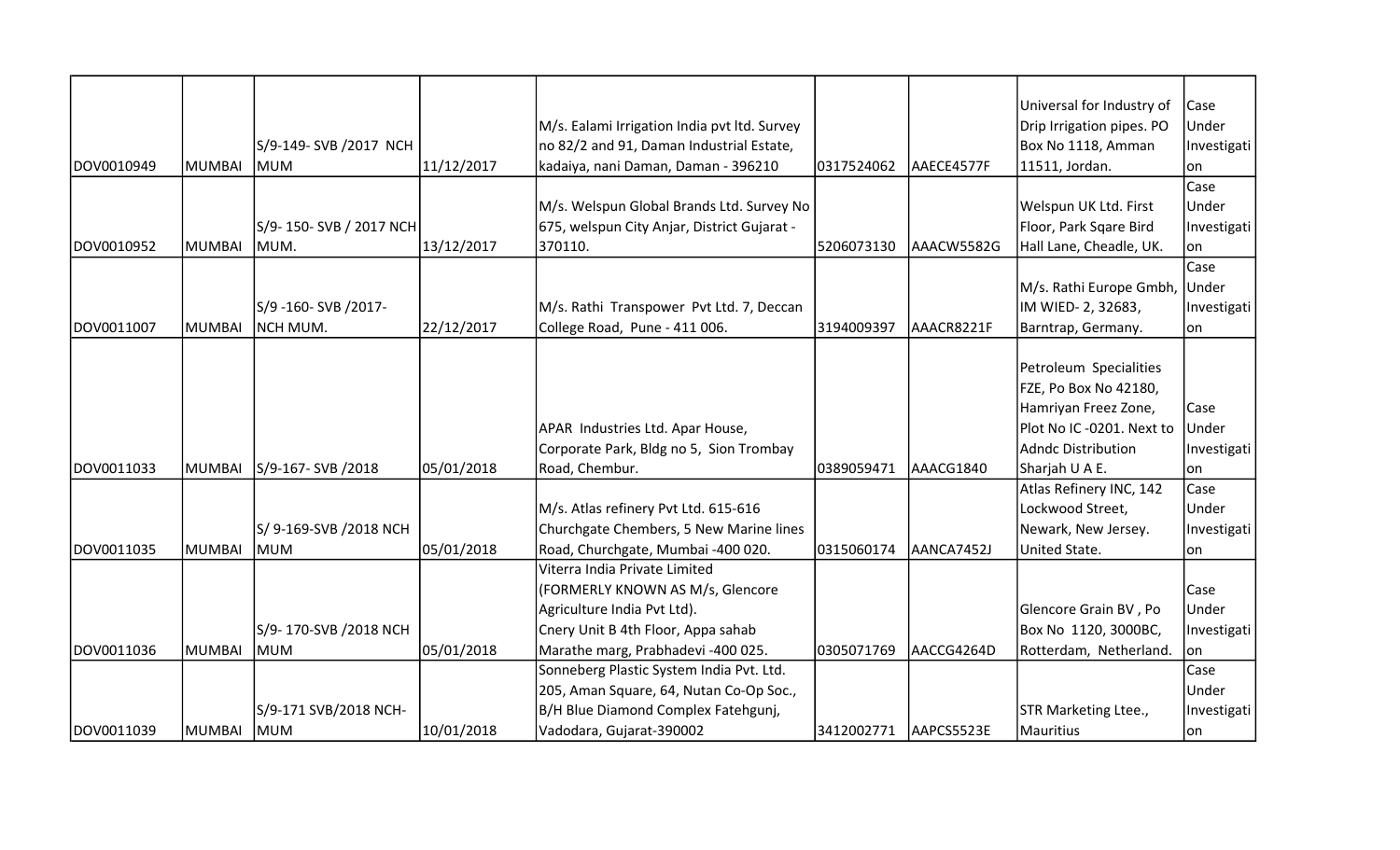|            |               |                        |            |                                             |            |             | Plastic Omnium Tudela,      |             |
|------------|---------------|------------------------|------------|---------------------------------------------|------------|-------------|-----------------------------|-------------|
|            |               |                        |            |                                             |            |             | Poligono Industrial         | Case        |
|            |               |                        |            | Plastic Omnium Auto Exteriors India Pvt.    |            |             | Municipal, Transversal 3-   | Under       |
|            |               | S/9-174 SVB/2018 NCH-  |            | Ltd. B-14/A, MIDC Chakan, Tal. Khed, Pune-  |            |             | 5 bajo, 31500 Tudela        | Investigati |
| DOV0011052 | MUMBAI        | <b>IMUM</b>            | 12/01/2018 | 410501                                      | 3108011855 | lAAECP4725A | Navarra                     | lon         |
|            |               |                        |            |                                             |            |             | Superior Energy Services    |             |
|            |               |                        |            |                                             |            |             | Inc. and its associated     |             |
|            |               |                        |            | Superior Energy Services Holdings, B.V.     |            |             | companies 1001,             | Case        |
|            |               |                        |            | Unit No. 101, A-Wing, Reliable Tech Park,   |            |             | Lousiana street, Suite      | Under       |
|            |               | S/9-180 SVB/2018 NCH-  |            | Plot No. 31, Thane Belapur Airoli Navi      |            |             | 2900, Houston, Taxes        | Investigati |
| DOV0011089 | MUMBAI        | <b>MUM</b>             | 25/01/2018 | Mumbai, Maharashtra - 400708                | 0315082011 | AACS7218R   | 77002, USA                  | lon         |
|            |               |                        |            |                                             |            |             | Metal Flow Hangzhou         |             |
|            |               |                        |            |                                             |            |             | Chemical Indust Qiujiang    |             |
|            |               |                        |            |                                             |            |             | new Village, Xintang        |             |
|            |               |                        |            |                                             |            |             | Town X laoshan              | Case        |
|            |               |                        |            | Metal Flow Lubricants and Solutions pvt.    |            |             | Hangzhou, Zhejiang,         | Under       |
|            |               | S/9-186-SVB/2018 NCH - |            | Ltd. Gat no.-17, Village-Nighoje, Taluka-   |            |             | China Postal Code -         | Investigati |
| DOV0011100 | <b>MUMBAI</b> | <b>MUM</b>             | 01/02/2018 | Khed, Chakan, Pune, Maharashtra-410501      | 3116912661 | AAKCM2012R  | 311200                      | lon         |
|            |               |                        |            |                                             |            |             |                             | Case        |
|            |               |                        |            | M/S. Cognex Sensors India Pvt Ltd. 1st and  |            |             |                             | Under       |
|            |               | S/9-187 SVB/2018 NCH-  |            | 2nd floor, IBIS Hotel, 26/1 Hosur road,     |            |             |                             | Investigati |
| DOV0011103 | <b>MUMBAI</b> | <b>MUM</b>             | 05/02/2018 | Banglore, Urban Karnatka-560068             | 0708009824 | AADCC2207M  | M/S. Cognex Ireland         | on          |
|            |               |                        |            |                                             |            |             |                             |             |
|            |               |                        |            |                                             |            |             | M/s. HFC Prestige           |             |
|            |               |                        |            |                                             |            |             | International Operations    | Case        |
|            |               |                        |            | M/s. Wella India Pvt. Ltd., Unit no. 404, D |            |             | <b>Switzerland SARL</b>     | Under       |
|            |               | S/9-202 SVB/2018 NCH-  |            | Wing, Corporate avenue, Chakala, Andheri    |            |             | Singapore                   | Investigati |
| DOV0011153 | MUMBAI        | <b>MUM</b>             | 23/02/2018 | East, Mumbai-93                             | 0316913740 | AABCW7386B  | Branch, Singapore           | on          |
|            |               |                        |            |                                             |            |             |                             |             |
|            |               |                        |            | M/s. Stros Esquire Elevators And Hoist Pvt. |            |             | M/s.Stros Seldcanske        | Case        |
|            |               |                        |            | Ltd., 301, Shreeram Apartments, 10-         |            |             | Strojirny A.S. Strojirenska | Under       |
|            |               | S/9-208 SVB/2018 NCH-  |            | Haribhakti Colony Ext.Race Course,          |            |             | 791 264 01 Sedlcany,        | Investigati |
| DOV0011184 | MUMBAI  MUM   |                        | 16/03/2018 | Vadodara, GJ-390007                         | 3415000362 | AAVCS1911L  | czech Republic              | on          |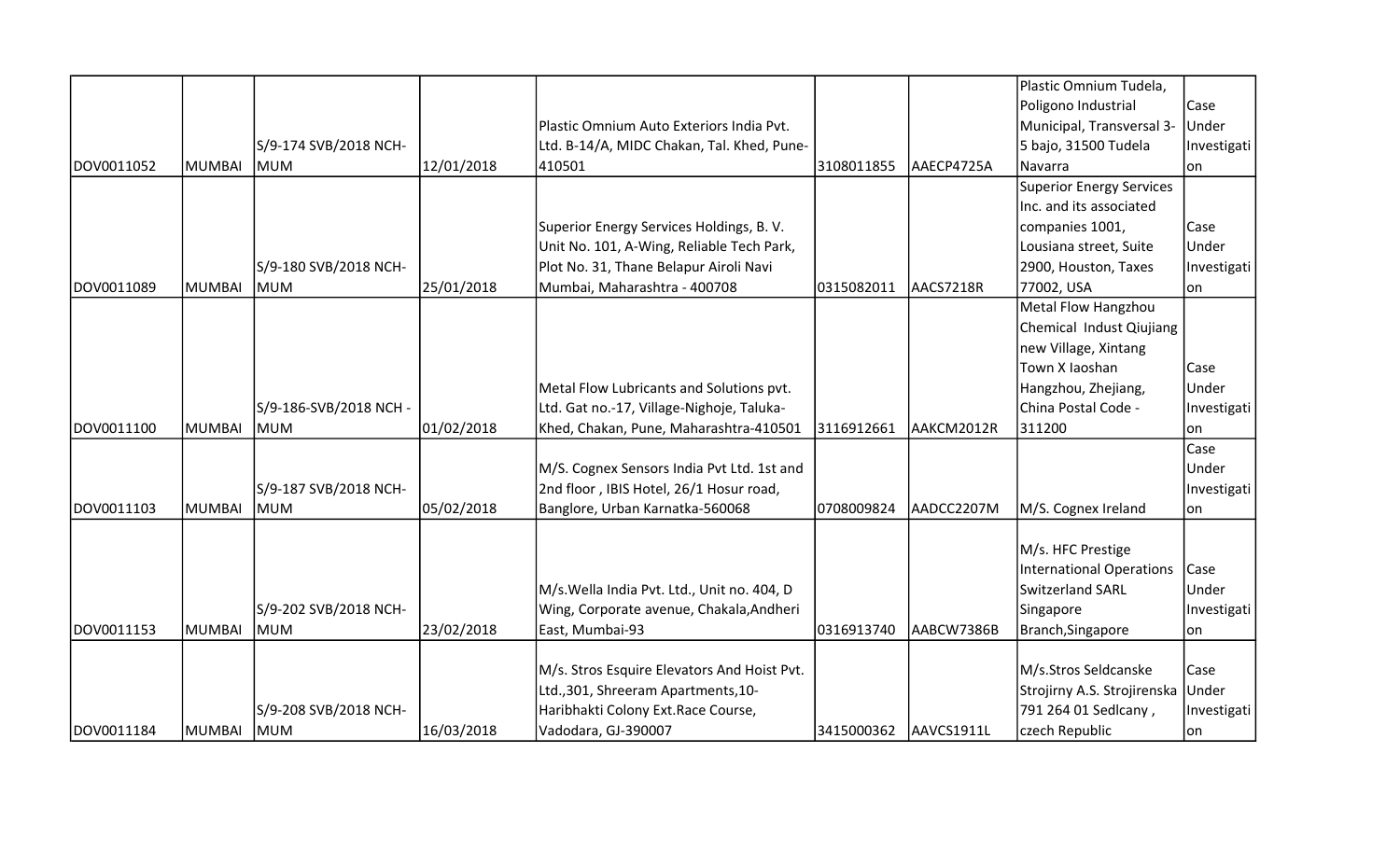|            |               |                       |            |                                             |                        |            | M/s.Nautic Materials SDN Case |             |
|------------|---------------|-----------------------|------------|---------------------------------------------|------------------------|------------|-------------------------------|-------------|
|            |               |                       |            | M/s. Nautic India Private Limited, 1002,    |                        |            | BHD, No.12, Jalan             | Under       |
|            |               | S/9-210 SVB/2018 NCH- |            | 10th Floor, Eco Star Bldg., Sir Vishweshwar |                        |            | Mega1/8, Nusajaya,            | Investigati |
| DOV0011186 | <b>MUMBAI</b> | <b>MUM</b>            | 16/03/2018 | Nagar, Goregaon East, Mumbai-400063         | 0316949337             | AAECN4605R | Johor, Malaysia-79200         | on          |
|            |               |                       |            |                                             |                        |            |                               |             |
|            |               |                       |            |                                             |                        |            |                               |             |
|            |               |                       |            |                                             |                        |            | M/s. Sunpharmaceutical        | Case        |
|            |               |                       |            |                                             |                        |            | Industries INC 1              | Under       |
|            |               | S/9-219 SVB/2018 NCH- |            | M/s. Sun Pharmaceutical Medicare Limited,   |                        |            | Commerce Drive,               | Investigati |
| DOV0011198 | <b>MUMBAI</b> | lmum                  | 22/03/2018 | SPARC, Tandalja, Vadodra, Gujrat-390 020    | 3417500320             | AAYCS0886M | Cranbury,,NJ 08512-USA        | on          |
|            |               |                       |            | M/s.Biospan Contamination Control           |                        |            | M/s. Micronclean Ltd.         |             |
|            |               |                       |            | Solutions Pvt. Ltd.                         |                        |            | Roman Bank, Skegness          | Case        |
|            |               |                       |            | 9th Floor 902/904 Rajhans Bonista, Ghod     |                        |            | Lincolnshire,                 | Under       |
|            |               | S/9-06 SVB/2018 NCH-  |            | Dod Road, BH Ram Chowk, Surat, Gujrat-      |                        |            | United Kingdom PE25           | Investigati |
| DOV0011232 | <b>MUMBAI</b> | MUM                   | 26/04/2018 | 395 007                                     | AAHCB4486B AAHCB4486B  |            | 1SQ                           | on          |
|            |               |                       |            |                                             |                        |            |                               |             |
|            |               |                       |            |                                             |                        |            | M/s.Ferro (Thailand) Co.      |             |
|            |               |                       |            | M/s. Ferro India Pvt. Ltd.                  |                        |            | Ltd.                          |             |
|            |               |                       |            | India Global Industrial park, Gate No:      |                        |            | 46/4 Moo 13, Rim-Klong        | <b>Case</b> |
|            |               |                       |            | 234,235,245,                                |                        |            | Rapeepat Rd, Kochasit,        | Under       |
|            |               | S/9-07 SVB/2018 NCH-  |            | Plot No. 5, Hinjewadi Phase -1,             |                        |            | Nong Khae, Saraburi           | Investigati |
| DOV0011233 | MUMBAI        | <b>MUM</b>            | 27/04/2018 | Pune, Maharashtra-411 057                   | 3111021891             | AABCF8485G | 18250 Thailand                | on          |
|            |               |                       |            | M/s. Autogen India Pvt. Ltd.                |                        |            | M/s. Autogen Co. Ltd.         |             |
|            |               |                       |            | Unit No.-801,8th Floor, World Trade         |                        |            | #114-2 Da, Sihwa              |             |
|            |               |                       |            | Centre,                                     |                        |            | Industrial complex, 1256-     |             |
|            |               |                       |            | Dhole Patil Farm Road, Kharadi, EOn Free    |                        |            | 12,                           | Case        |
|            |               |                       |            | Zone                                        |                        |            | Jeongwang-Dong,               | Under       |
|            |               | S/9-09 SVB/2018 NCH-  |            | Pune, Maharashtra-411 014                   |                        |            | Siheung City, Gyeonggi-       | Investigati |
| DOV0011235 | <b>MUMBAI</b> | MUM                   | 27/04/2018 |                                             | AAPCA3537J  AAPCA3537J |            | Do, Korea                     | on          |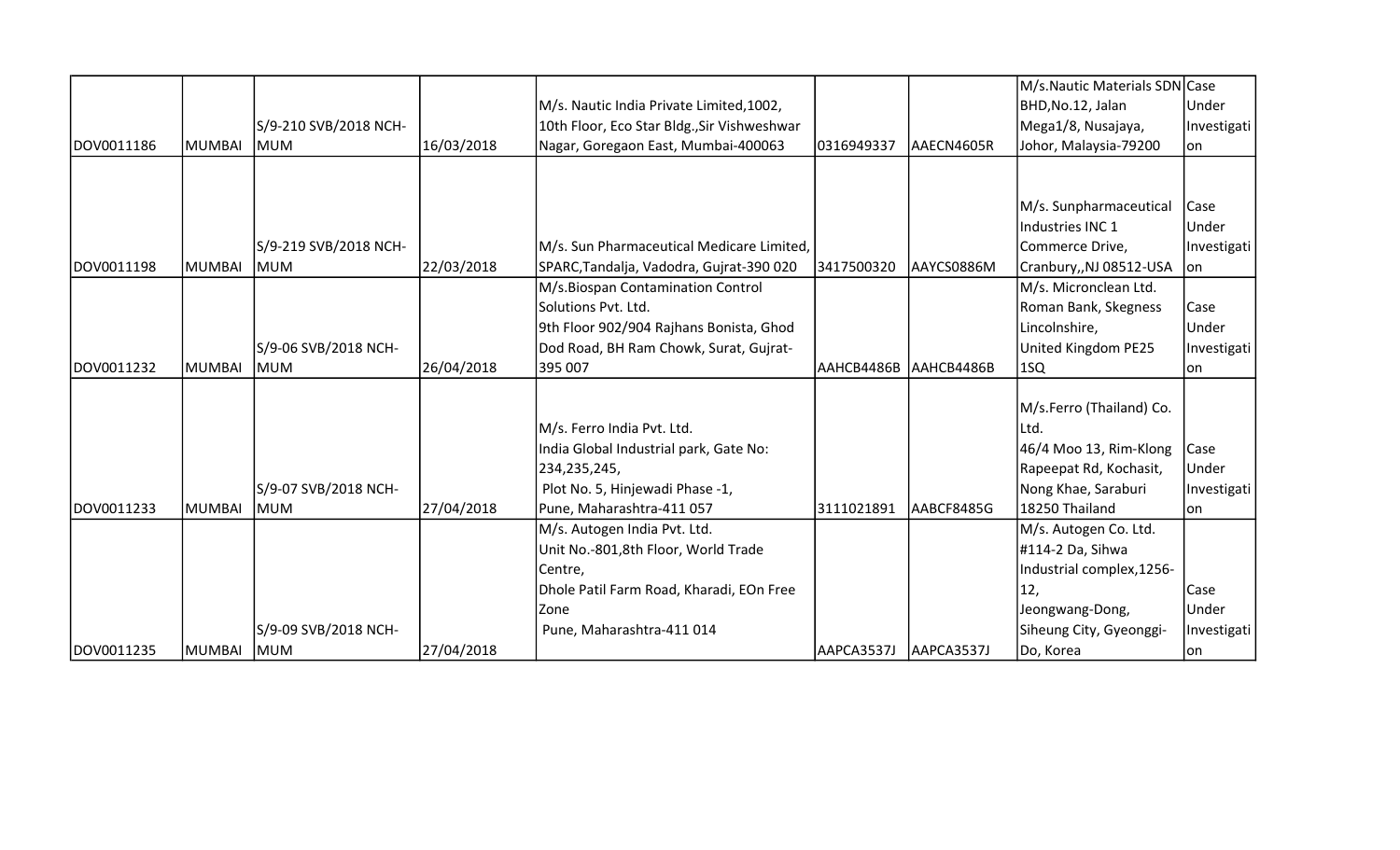|            |               |                      |            |                                              |            |            | M/s.Birla Carbon Brazil                |             |
|------------|---------------|----------------------|------------|----------------------------------------------|------------|------------|----------------------------------------|-------------|
|            |               |                      |            |                                              |            |            | LTDA.                                  | Case        |
|            |               |                      |            | M/s. SKI Carbon Black (India) Pvt. Ltd.      |            |            | Estrada Rene Fonseca,                  | Under       |
|            |               | S/9-10 SVB/2018 NCH- |            | Aditya Birla Centre, S.K. Ahire Marg, Worli, |            |            | S/N-Piacaguera Cubatao- Investigati    |             |
| DOV0011236 | MUMBAI        | MUM                  | 27/04/2018 | Mumbai, Maharashtra-400 030                  | 0313024448 | AASCS9916L | SPCEP 11573-904, Brazil                | lon         |
|            |               |                      |            |                                              |            |            | M/s.P-D Glasseiden                     |             |
|            |               |                      |            |                                              |            |            | Gmbh,                                  |             |
|            |               |                      |            |                                              |            |            | Oschatz, Wellerswalder                 |             |
|            |               |                      |            |                                              |            |            | Weg 17, d-04758                        |             |
|            |               |                      |            | M/s. Arvind PD Composites Pvt. Ltd.          |            |            | Oschatz,                               | Case        |
|            |               |                      |            | Arvind Mills Premises, Naroda Road,          |            |            | Germany                                | Under       |
|            |               | S/9-11 SVB/2018 NCH- |            | Ahmedabad                                    |            |            |                                        | Investigati |
| DOV0011237 | MUMBAI        | MUM                  | 27/04/2018 | Gujrat-380 025                               | 0811025934 | AAJCA7958D |                                        | on          |
|            |               |                      |            |                                              |            |            | M/s. Mold Masters                      |             |
|            |               |                      |            |                                              |            |            | Technologies pvt. Ltd.,                |             |
|            |               |                      |            |                                              |            |            | Canada, Singapore (and                 | Case        |
|            |               |                      |            | M/s.Mold Masters Technologies Pvt. Ltd.,     |            |            | their associated                       | Under       |
|            |               | S/9-13 SVB/2018 NCH- |            | Shiv Chambers, 247, Alagesan Road,           |            |            | Companies in China, U.k.   Investigati |             |
| DOV0011240 | <b>MUMBAI</b> | <b>MUM</b>           | 02/05/2018 | Saibaba Colony, Coimbatore, TN- 641 011      | 3207016316 | AAFCM1709A | ,Germany)                              | lon.        |
|            |               |                      |            |                                              |            |            | <b>ADM Asia-Pacific Trading</b>        |             |
|            |               |                      |            |                                              |            |            | Pte. Ltd                               |             |
|            |               |                      |            | M/s ADM Agro Industries Kota & Akola         |            |            | 100, Beach Road # 26-01                |             |
|            |               |                      |            | Private Limited,                             |            |            | Shaw Tower, Singapore -                |             |
| DOV0011255 | MUMBAI        | S44-08/2018 A (SVB)  | 11/05/2018 | 19/1, Camac Street, Kolkata-700 017          | 1192002237 | AABCS9646L | 189702                                 |             |
|            |               |                      |            | M/s. Mooij India Technologies Private        |            |            |                                        |             |
|            |               |                      |            | Limited                                      |            |            | M/s, Mooij Agro B.V.,                  |             |
|            |               |                      |            | Hermens Heritage, Nagar Road,                |            |            | Stationsstrat142, NL 5963 Case         |             |
|            |               |                      |            | SN 185A & 199, BI-E-1, FI-18                 |            |            | AC Hegelsom,                           | Under       |
|            |               | S/9-26 SVB/2018 NCH- |            | Pune, Maharashtra - 411014                   |            |            | Amsterdam,                             | Investigati |
| DOV0011264 | MUMBAI        | MUM                  | 16/05/2018 |                                              | 3116925577 | AAKCM4590N | Netherlands                            | on          |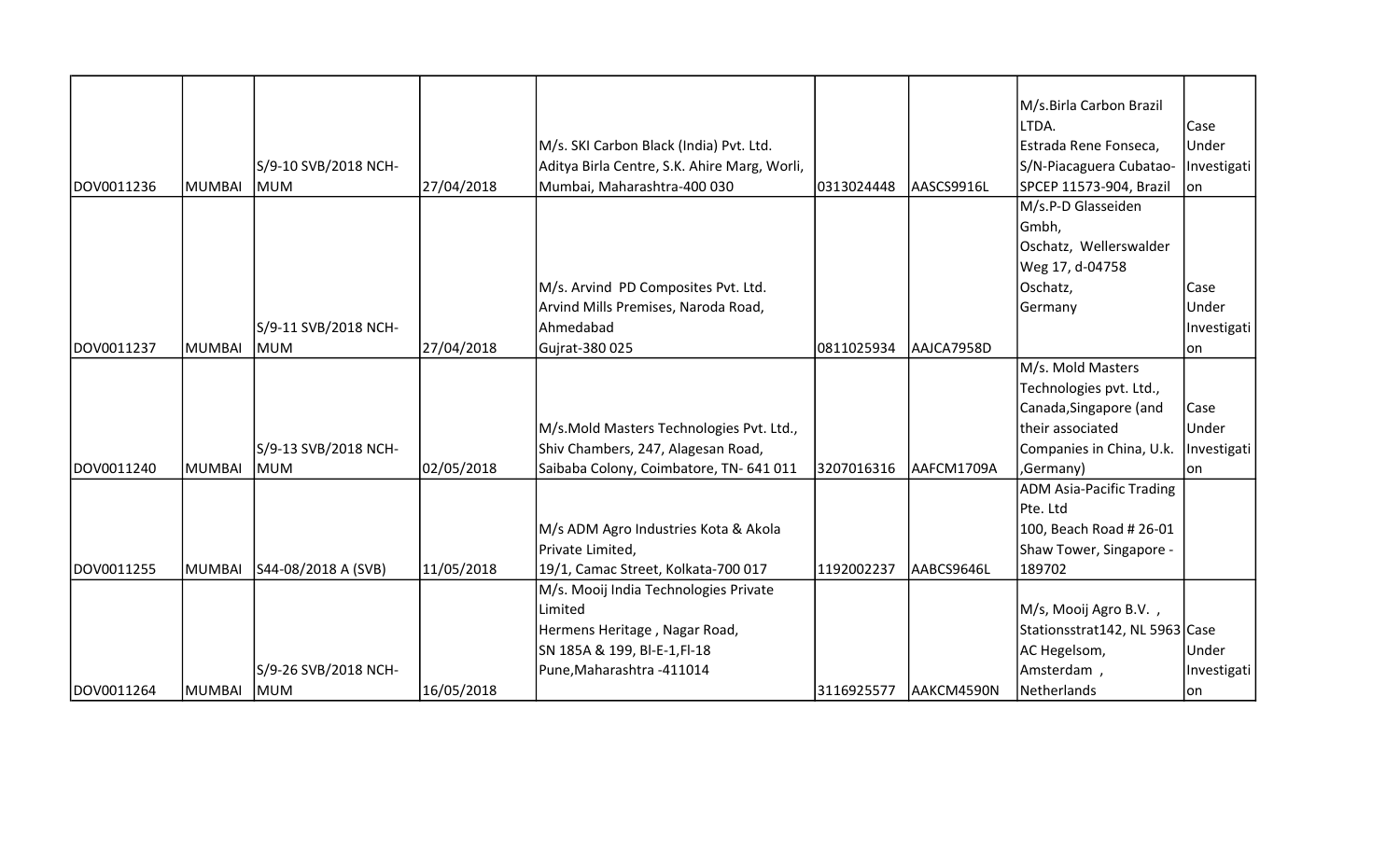|            |            |                      |            | M/s. Time 2 Shine Detailers Private Limited          |                        |            |                         |             |
|------------|------------|----------------------|------------|------------------------------------------------------|------------------------|------------|-------------------------|-------------|
|            |            |                      |            | Unit No 3&5 Sanjay Mittal Industrial Co-Op           |                        |            |                         |             |
|            |            |                      |            | Soc.                                                 |                        |            | M/s. Time 2 Shine       |             |
|            |            |                      |            | Ground Floor, Andheri kurla Road,                    |                        |            | Tomasz Zembrzycki. UL.  | Case        |
|            |            |                      |            | Andheri East, Mumbai,                                |                        |            | Borowkowa 205-806       | Under       |
|            |            | S/9-29 SVB/2018 NCH- |            | Maharashtra -400059                                  |                        |            | Granica, Poland NIP     | Investigati |
| DOV0011278 | MUMBAI     | <b>MUM</b>           | 24/05/2018 |                                                      | 0316521973             | AAGCT1274N | PL5631423416            | lon         |
|            |            |                      |            | M/s. Monte Bianco Diamond Tools Pvt. Ltd.            |                        |            |                         |             |
|            |            |                      |            |                                                      |                        |            | M/s. Monte Bianco       |             |
|            |            |                      |            | C84, Nebula Galaxy Complex,                          |                        |            | (Honkong) Limited,      |             |
|            |            |                      |            | Nr.Grand Bhagwati, Bodakdev                          |                        |            | RM 1702, 17/F Tung Hip  | Case        |
|            |            |                      |            | Ahmedabad,                                           |                        |            | Comm Bldg 248, Des      | Under       |
|            |            | S/9-39 SVB/2018 NCH- |            | Gujarat - 380 054                                    |                        |            | Voeux Rd Central,       | Investigati |
| DOV0011329 | MUMBAI     | <b>MUM</b>           | 12/06/2018 |                                                      | 0816921814             | AAICM8420B | Honkong.                | on          |
|            |            |                      |            | M/s. JFT Trading (India) Pvt. Ltd.<br>$\overline{u}$ |                        |            |                         |             |
|            |            |                      |            | C/O- Wework Bldg, C-20, G-Block,                     |                        |            | M/s. Daniel Wellington  | Case        |
|            |            |                      |            | Bandra Kurla Complex, Bandra                         |                        |            | AB                      | Under       |
|            |            | S/9-42 SVB/2018 NCH- |            | Mumbai, Maharashtra -400051                          |                        |            | Vasagatan 12, 111 20    | Investigati |
| DOV0011346 | MUMBAI     | <b>MUM</b>           | 14/06/2018 |                                                      | AAECJ0179Q             | AAECJ0179Q | Stockholm, Sweden.      | lon         |
|            |            |                      |            |                                                      |                        |            |                         |             |
|            |            |                      |            |                                                      |                        |            | M/s. Arysta Lifescience |             |
|            |            |                      |            |                                                      |                        |            | South africa PTY Ltd.,  |             |
|            |            |                      |            | M/s. Arysta lifescience India Ltd.,                  |                        |            | 7 Sunbury Office Park., |             |
|            |            |                      |            | Office No.301, A Wing, 3rd Flr,                      |                        |            | Off Douglas Saunders    | Case        |
|            |            |                      |            | Kanakia Zillion LBS Marg Kurla West                  |                        |            | Drive,                  | Under       |
|            |            | S/9-47 SVB/2018 NCH- |            | Mumbai-400070                                        |                        |            | LA Lucia, Durban, south | Investigati |
| DOV0011372 | MUMBAI     | <b>MUM</b>           | 18/07/2018 |                                                      | 0388005947             | AAACD0557C | Africa 4019             | lon         |
|            |            |                      |            | M/s. Avgol India Private Limited,                    |                        |            |                         |             |
|            |            |                      |            | 2nd Floor, Ballard House,                            |                        |            |                         |             |
|            |            |                      |            | Adi Marzban Path, Ballard Estate                     |                        |            | M/s. Avgol Ltd, 20      | Case        |
|            |            |                      |            | Mumbai, Maharashtra                                  |                        |            | Lincolen St, Rubinstein | Under       |
|            |            | S/9-50 SVB/2018 NCH- |            | Pin-400001                                           |                        |            | House, Tel Aviv 67134-  | Investigati |
| DOV0011378 | MUMBAI MUM |                      | 18/07/2018 |                                                      | 0316921971  AAKCA0736E |            | 12, Israel              | lon         |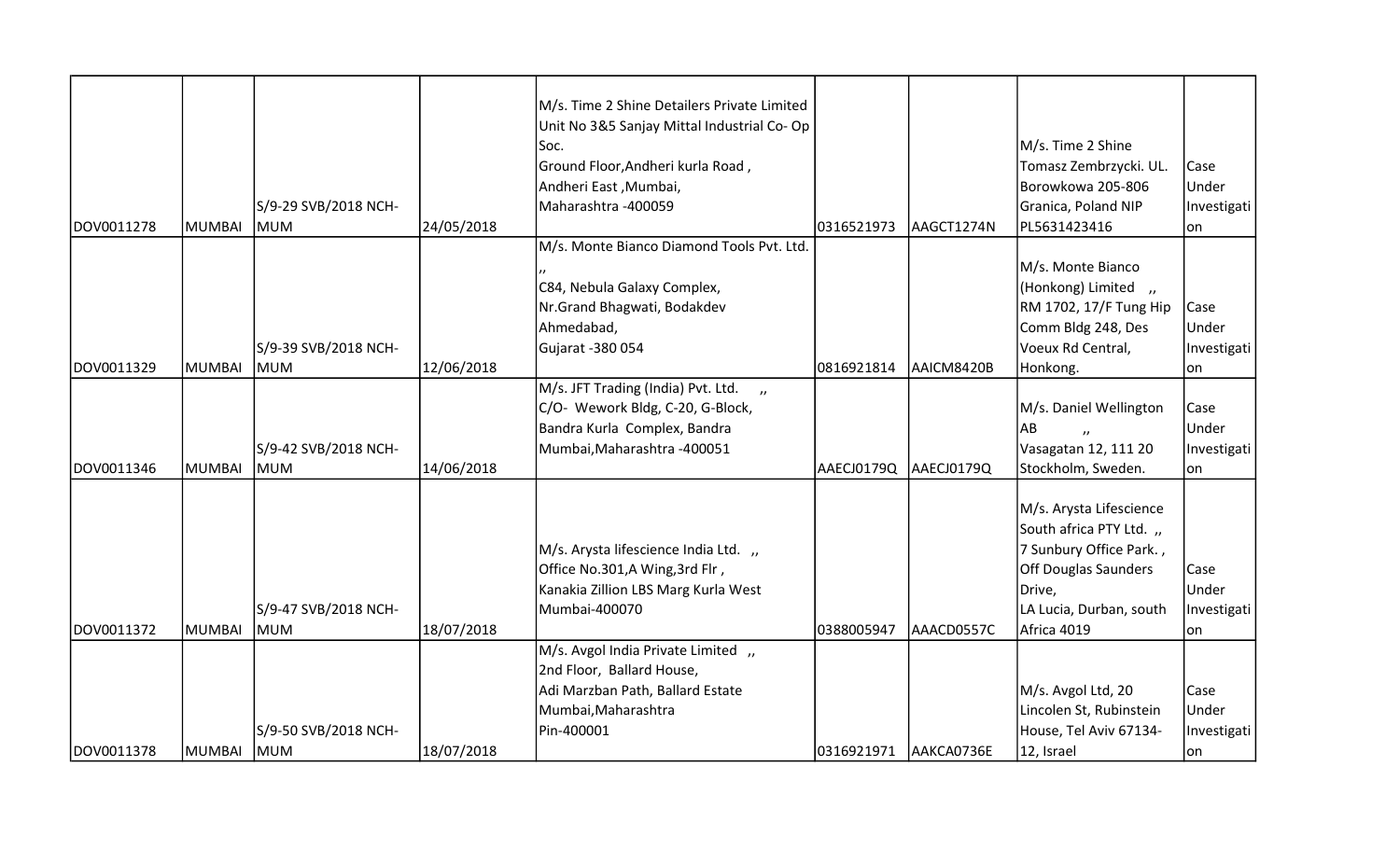|            |            |                                    |            | M/s. Ascensia Diabetes Care India Pvt. Ltd. |                        |            |                          |             |
|------------|------------|------------------------------------|------------|---------------------------------------------|------------------------|------------|--------------------------|-------------|
|            |            |                                    |            | 1st Floor, Bella Vista, Oswal Park,         |                        |            | M/s. Ascensia Diabetes   |             |
|            |            |                                    |            | Pokhran Road No.2 Majiwada Junction,        |                        |            | Care Holdings AG "       | Case        |
|            |            |                                    |            | Thane West - Mumbai,                        |                        |            | Peter-Merian Strasse 90  | Under       |
|            |            | S/9-51 SVB/2018 NCH-               |            | Maharashtra - 400601                        |                        |            | CH 4052, Basel,          | Investigati |
| DOV0011379 | MUMBAI     | <b>MUM</b>                         | 18/07/2018 |                                             | 0316903205             | AANCA9421B | Switzerland              | lon         |
|            |            |                                    |            | M/s. Ideco Engineering India Pvt. Ltd.      |                        |            |                          |             |
|            |            |                                    |            | 794, GIDC, Makarpura,                       |                        |            | M/s. IDECO Gmbh,         | Case        |
|            |            |                                    |            | Vadodra, Gujarat                            |                        |            | IM Fisserhook 3-5, DE-   | Under       |
|            |            | S/9-55 SVB/2018 NCH-               |            | Pin-390010                                  |                        |            | 46395                    | Investigati |
| DOV0011387 | MUMBAI     | <b>MUM</b>                         | 20/07/2018 |                                             | AAECI0760L             | AAECI0760L | Bocholt, Germany         | lon         |
|            |            |                                    |            | M/s. Arkel Electronic India Pvt. Ltd.       |                        |            |                          |             |
|            |            |                                    |            | C 37/171, Krishna Industrial Estate,        |                        |            |                          |             |
|            |            |                                    |            | Gorwa BIDC,                                 |                        |            | M/s. Arkel Electrik      | Case        |
|            |            |                                    |            | Vadodra-390 016, Gujrat                     |                        |            | Electronik San Ve Tis AS | Under       |
|            |            | S/9-57 SVB/2018 NCH-               |            |                                             |                        |            |                          | Investigati |
| DOV0011389 | MUMBAI     | <b>MUM</b>                         | 20/07/2018 |                                             | AAQCA3714L             | AAQCA3714L | Istanbul, Turkey         | on          |
|            |            |                                    |            |                                             |                        |            |                          |             |
|            |            |                                    |            |                                             |                        |            |                          |             |
|            |            |                                    |            |                                             |                        |            | M/s.Antolin Guangzhou    |             |
|            |            |                                    |            |                                             |                        |            | Auto-Parts Co. Ltd. ;    |             |
|            |            |                                    |            | M/s. Grupo Antolin India Private Limited    |                        |            | No.9 Building Hongmian   |             |
|            |            |                                    |            | B-25 MIDC "Ranjangaon Tal. Shirur           |                        |            | Road, 48 Xinhua          | Case        |
|            |            |                                    |            | Pune, Maharashtra                           |                        |            | Industrial Park, Huadu   | Under       |
|            |            |                                    |            | Pin-412210                                  |                        |            |                          |             |
| DOV0011395 | MUMBAI     | S/9-62 SVB/2018 NCH-<br><b>MUM</b> |            |                                             | 3101001072             |            | District, Guangzhou City | Investigati |
|            |            |                                    | 24/07/2018 | M/s. Agrana Fruit India Pvt. Ltd.           |                        | AAACA6730G | 510 800, China.          | lon         |
|            |            |                                    |            |                                             |                        |            |                          |             |
|            |            |                                    |            | D-68A, First Floor,                         |                        |            | M/s. Austria Juice GmbH. |             |
|            |            |                                    |            | Freedom Fighter Enclave,                    |                        |            | Kroellendorf 45 3365     | Case        |
|            |            |                                    |            | Neb Sarai, New Delhi, Delhi                 |                        |            |                          | Under       |
|            |            | S/9-66 SVB/2018 NCH-               |            | Pin-110068                                  |                        |            | Allhartsberg,            | Investigati |
| DOV0011406 | MUMBAI MUM |                                    | 01/08/2018 |                                             | 0516522477  AAOCA7787K |            | Austria.                 | on          |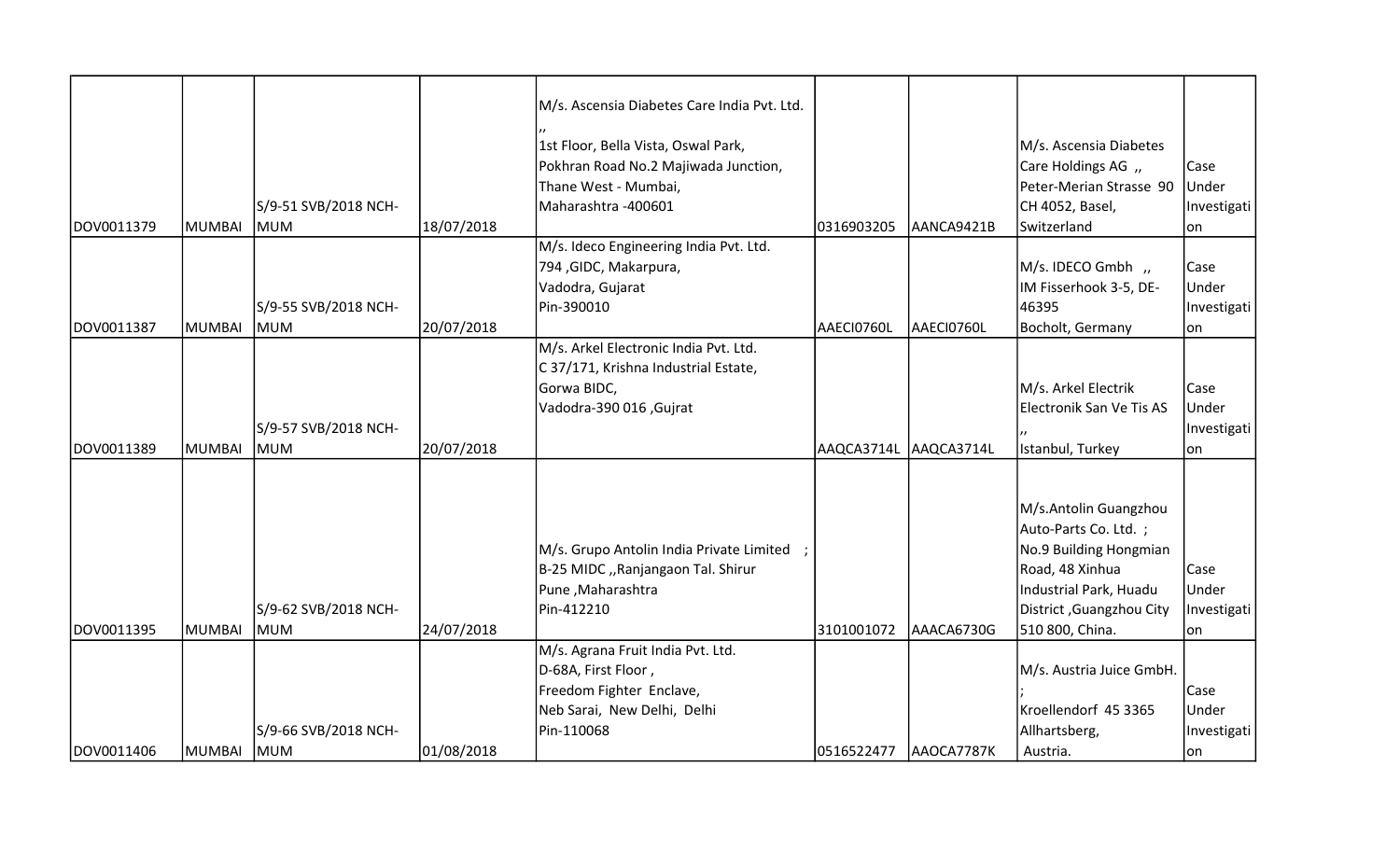| DOV0011407 | IMUMBAI    | S/9-67 SVB/2018 NCH-<br><b>IMUM</b> | 01/08/2018 | M/s. G & T Resources Europe Ltd.<br>F - 4 & 5, Triveni Commercial Complex<br>Sheikh Sarai Phase-1<br>New Delhi, South Delhi-110 017.                                         | lAABCG9877F           | AABCG9877F | M/s. G & T Resources<br>(Europe) Ltd. ;<br>4th Floor, Suite 2B,<br><b>Congress House</b><br>Harrow, Middlesex<br>HA12EN United Kingdom. on                                         | Case<br>Under<br>Investigati        |
|------------|------------|-------------------------------------|------------|------------------------------------------------------------------------------------------------------------------------------------------------------------------------------|-----------------------|------------|------------------------------------------------------------------------------------------------------------------------------------------------------------------------------------|-------------------------------------|
| DOV0011425 | MUMBAI     | S/9-70 SVB/2018 NCH-<br><b>MUM</b>  | 16/08/2018 | M/s. Coates Signco (India) Pvt. Ltd. ;<br>Shop No 102, 1st Floor, Juliet C & Sons Ave,<br>Plot No. 329/3/5/1, Naroli Road,<br>Silvassa, Dadra and Nagar Haveli<br>Pin-396230 | AAFCC5813K            | AAFCC5813K | M/s. Guanzhou Coates<br>Signco Trading Co. Ltd.;<br>E.8-101-102, Original<br><b>Element Creative Park</b><br>No.63 Xizeng Road,<br>Liwan District,<br>Guangzhou, China-510<br>160. | Case<br>Under<br>Investigati<br>lon |
| DOV0011426 | MUMBAI     | S/9-71 SVB/2018 NCH-<br><b>MUM</b>  | 16/08/2018 | M/s. Keith Walking FLoor India Pvt. Ltd.;<br>No 7, 1st floor, Pinnacle Corp Park<br>Near Trade Centre, BKC, Bandra East<br>Mumbai, Maharashtra<br>pin-400051                 | AAGCK7560A AAGCK7560A |            | M/s. Keith Manufacturing<br>Co. ;<br>401 N.W. Adler St., P.O. Under<br>Box 1, Madras, OR 97741, Investigati<br>U.S.A                                                               | Case<br>lon                         |
| DOV0011427 | MUMBAI     | S/9-72 SVB/2018 NCH-<br><b>MUM</b>  | 16/08/2018 | M/s. Detectronic India Pvt. Ltd.<br>Row House. No. C-9, Gulmarg CHS.,<br>S. No. 57/1&2, 58/1/1/1&1/2, Baner<br>Pune, maharashtra<br>Pin-411045                               | 3117510451            | AAGCD0051M | M/s. Detectronic A/S ;<br>Roejbaekvej 3, DK-9640<br>Farose,<br>Denmark                                                                                                             | Case<br>Under<br>Investigati<br>lon |
| DOV0011440 | MUMBAI MUM | S/9-78 SVB/2018 NCH                 | 30/08/2018 | M/s. Labocosmetica Chemicals Pvt. Ltd. ;<br>2nd Floor, Shraddha Chambers, Near<br>Ramkrishna Math,<br>Dandekar Bridge, Pune-411 030.                                         | AADCL5516C AADCL5516C |            | M/s. MA-FRA SPA<br>Via- Aquiela 44/46<br>20021 Baranzate (MI),<br>Italy                                                                                                            | Case<br>Under<br>Investigati<br>lon |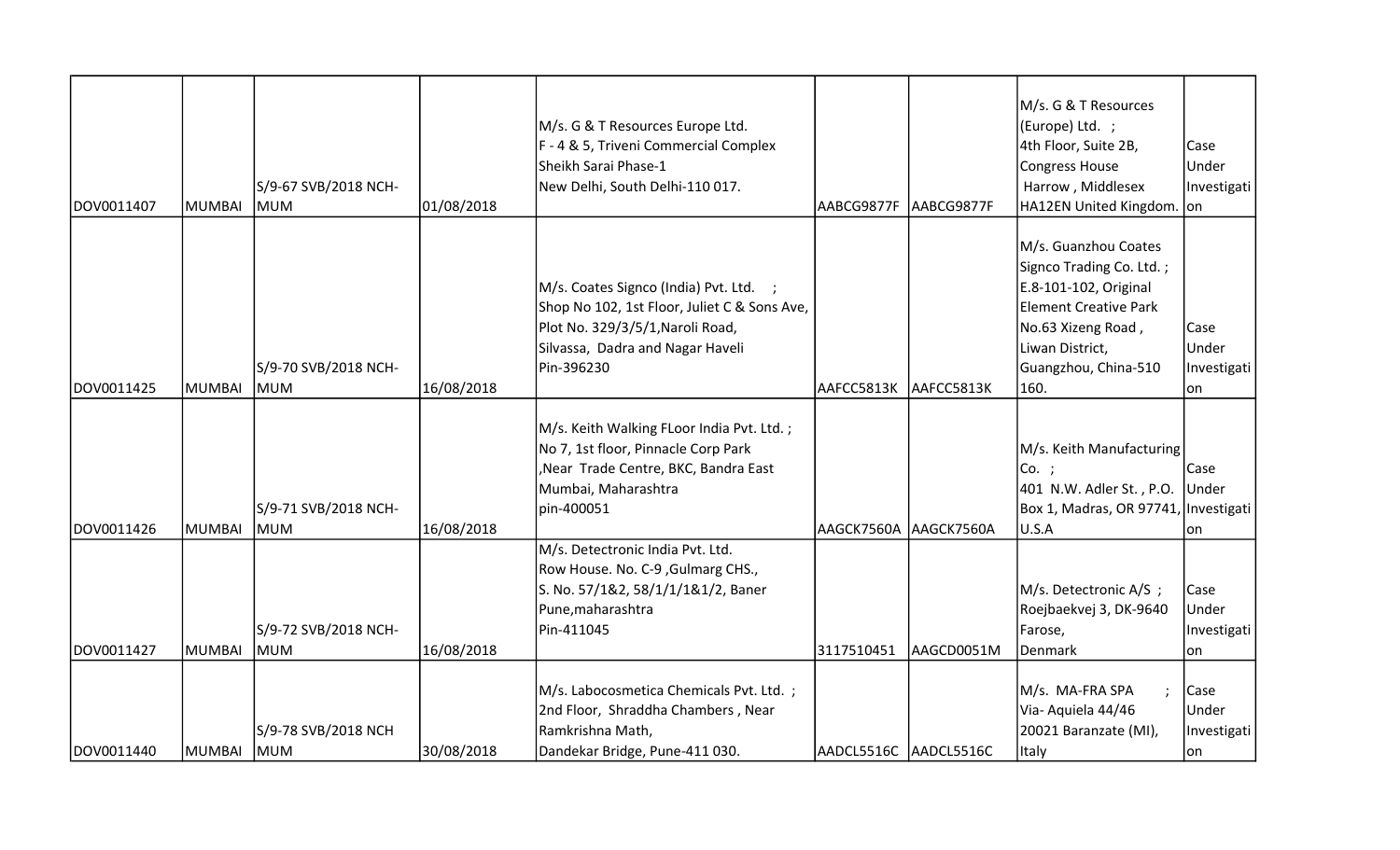|            |               |                        |            | AQ Inductive Components India Private Ltd |            |            |                                      | Case        |
|------------|---------------|------------------------|------------|-------------------------------------------|------------|------------|--------------------------------------|-------------|
|            |               |                        |            | Gat No 343, Plot No 54/C Near Hindustan   |            |            | AQ Magnit AD                         | Under       |
|            |               | S/9-82-SVB/2018 NCH    |            | Petroleum Mahalunge Khed                  |            |            | 21 "JR" SMIMENSKI" STR. Investigati  |             |
| DOV0011486 | MUMBAI        | lmum                   | 11/09/2018 | Pune-410501                               | AAQCA6300C | AAQCA6300C | GODECH 2240 BULGARIA on              |             |
|            |               |                        |            |                                           |            |            | Linde Engineering North              |             |
|            |               |                        |            | Linde Engineering India Pvt. Ltd          |            |            | America INC                          | Case        |
|            |               |                        |            | Linde House, opp Vuda Office, VIP Road    |            |            | Five Sentry Parkway East Under       |             |
|            |               | S/9-98 SVB/2018-19 NCH |            | Karelibaug                                |            |            | <b>Blue Bell</b>                     | Investigati |
| DOV0011548 | <b>MUMBAI</b> | MUM                    | 10/10/2018 | Vadodara, Gujrat-390018                   | 0589013491 | AAACL0084E | PA 19422, USA                        | lon         |
|            |               |                        |            |                                           |            |            |                                      |             |
|            |               |                        |            |                                           |            |            | Morgan Advanced                      |             |
|            |               |                        |            |                                           |            |            | <b>Materials</b>                     | Case        |
|            |               |                        |            | Morgan Advanced Materials India PVt. Ltd  |            |            | 251 Forrester Drive,                 | Under       |
|            |               | S/9-83 SVB/2018-19 NCH |            | P-11, F/F Pandav Nagar                    |            |            | Greenville SC 29607-5328 Investigati |             |
| DOV0011549 | MUMBAI        | lmum                   | 11/10/2018 | Delhi-110091                              | AAICM5587B | AAICM5587B | <b>USA</b>                           | lon         |
|            |               |                        |            |                                           |            |            | <b>Dolphin Manufacturing</b>         |             |
|            |               |                        |            | Dolphin Heat Transfer Pvt Ltd             |            |            | htl                                  | Case        |
|            |               |                        |            | Plot No PAP G 107 Chakan MIDC Area        |            |            | P O Box 20678 New Ind,               | Under       |
|            |               | S/9-103 SVB/2018-19    |            | Phase III Near Mercedes Benz Plant Pune   |            |            | Area                                 | Investigati |
| DOV0011564 | MUMBAI        | NCH MUM                | 24/10/2018 | 410 501                                   | 3115912323 | AAFCD6091G | UAE                                  | lon         |
|            |               |                        |            |                                           |            |            | Sun Pharmaceutical                   |             |
|            |               |                        |            |                                           |            |            | Industries,                          |             |
|            |               |                        |            | Sun Pharma Advanced Research Company      |            |            | Inc. 270 Prospets Plains             | Case        |
|            |               |                        |            | lltd,                                     |            |            | Road,                                | Under       |
|            |               | S/9-114 SVB/2018-19    |            | Sparc, Tandalja, Baroda,                  |            |            | Cranbuzy, New Jersey                 | Investigati |
| DOV0011589 | IMUMBAI       | NCH MUM                | 02/11/2018 | Gujarat 390 020                           | 3407002718 | AAJCS8340F | 8512, United States                  | lon         |
|            |               |                        |            |                                           |            |            |                                      |             |
|            |               |                        |            |                                           |            |            | China Coal No 3                      |             |
|            |               |                        |            |                                           |            |            | <b>Construction Group Ltd</b>        | Case        |
|            |               |                        |            | M/s China Coal No 3 Mining (I) Pvt Ltd    |            |            | No 215, West Bianhe                  | Under       |
|            |               | S/9-126 SVB/2018-19    |            | P No 213 A, MLA Colony Banjara Hills,     |            |            | Road, Suzhou City                    | Investigati |
| DOV0011632 | MUMBAI        | <b>NCH MUM</b>         | 29/11/2018 | Hyderabad (TS) 500 034                    | 0915025752 | AAGCC3117K | Anhui Province China                 | lon         |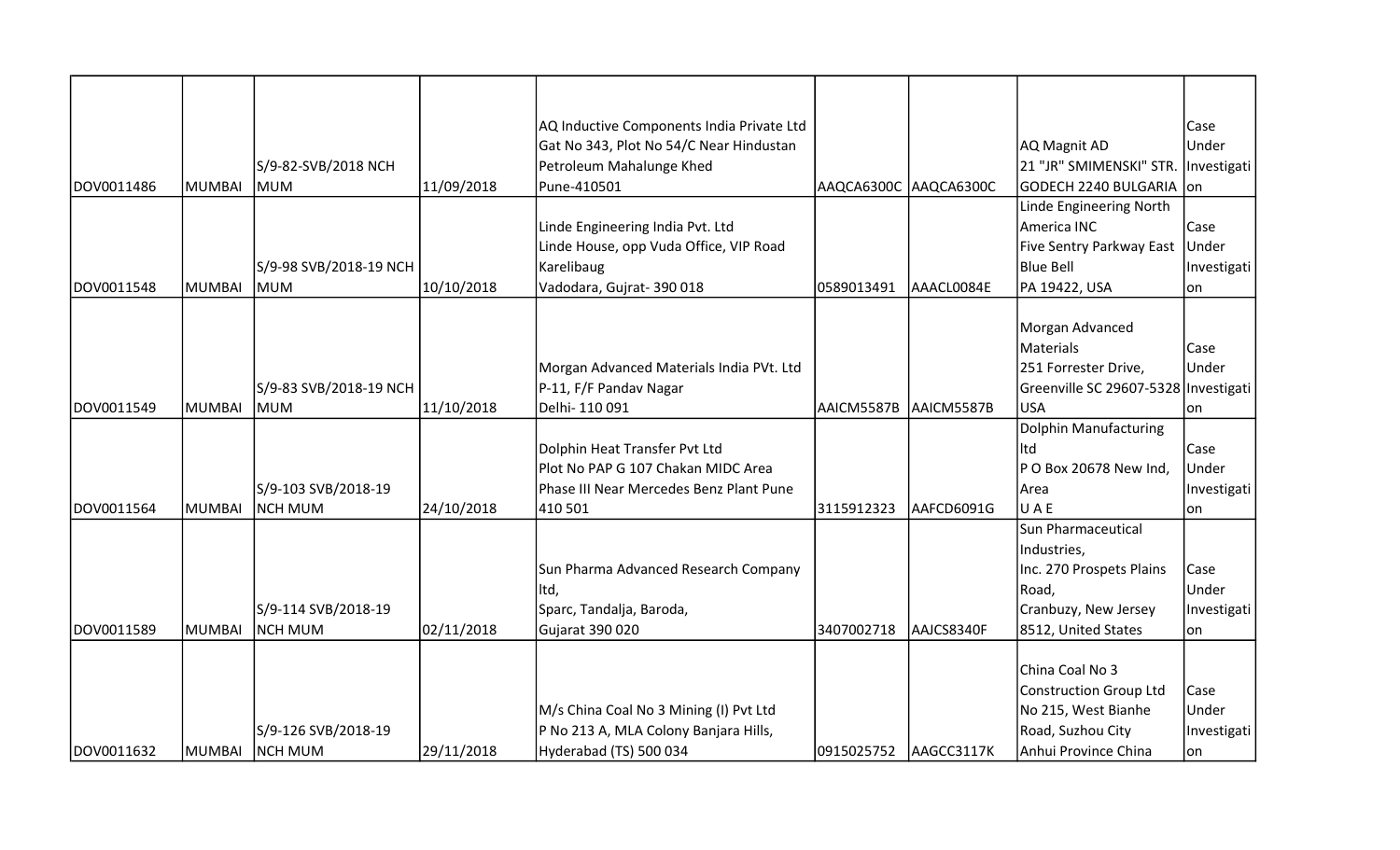| DOV0011678 | MUMBAI        | S/9-129 SVB/2018-19<br><b>NCH MUM</b> | 17/12/2018 | Fromageries Bel India Pvt Ltd<br>Office No 1, 3rd floor, The Centrium<br>Phoenix Market<br>City LBS Marg, Kurla (W), Mumbai 400 070 | AADCF2465L             | AADCF2465L | BEL Vietnam Co Ltd,<br>Lot CN1, Song Than 3,<br>Industrial Zone, Thu Tan<br>Ward,<br>Thu Dau Mot City Binh<br>Doung Province, Vietnam                  | Case<br>Under<br>Investigati<br>lon |
|------------|---------------|---------------------------------------|------------|-------------------------------------------------------------------------------------------------------------------------------------|------------------------|------------|--------------------------------------------------------------------------------------------------------------------------------------------------------|-------------------------------------|
| DOV0011685 | <b>MUMBAI</b> | S/9-133 SVB/2018-19<br><b>NCH MUM</b> | 19/12/2018 | Microport Scientific India Pvt. Ltd<br>Level 3 Vasant Square Mall, Pocket V Sector<br>B Vasant Kunj<br>New Delhi- 110 070           | 0516004749             | AAKCM5019N | D-Pulse Medical (Beijing)<br>Co Ltd<br>2.5th Kechaung(E)ST,<br><b>Opto Mechatronics</b><br>Industrial Park<br>Tongzhou Beijing China                   | Case<br>Under<br>Investigati<br>on  |
| DOV0011696 | MUMBAI        | S/9-139 SVB/2018-19<br><b>NCH MUM</b> | 24/12/2018 | Power Build Pvt Ltd<br>Anand Sojitra Road, Vallabh Vidhyanagar,<br>Anand, Gujarat 388 120                                           | 0888004575             | AABCP2464K | Radicon Transmission<br>(Thailand) Ltd,<br>700/43, MOO, Amata<br>Nakorn Industrial Estate<br>tumbol Klong<br>Tum RU Muang Chonburi<br>20000, Thailand. | Case<br>Under<br>Investigati<br>on  |
| DOV0011697 | MUMBAI        | S/9-140 SVB/2018-19<br><b>NCH MUM</b> | 24/12/2018 | PI Textiles Pvt Ltd<br>316, Pheonix Complex, Near Suraj Plaza,<br>Sayajigunj, Vadodara, Gujarat 390 005                             | AAJCP4663N             | AAJCP4663N | Perennials Textiles DE,<br>Mexico S DE Rcircuito<br>Interior #125Parque<br>Industrial<br>Millennium, SAN Luis<br>Potosi, SLP Maxico                    | Case<br>Under<br>Investigati<br>on  |
| DOV0011741 | MUMBAI        | S/9-151 SVB/2018-19<br>NCH MUM        | 23/01/2019 | <b>TGT Oilfield Services DMCC</b><br>B2/04 Hemapark CHS, Veer Savarkar Marg,<br>Bhandup (E), Mumbai- 42                             | AAGCT8247F  AAGCT8247F |            | <b>TGT Oilfield Services FZE</b><br>PO Box 121494, Sharjah,<br><b>UAE</b>                                                                              | Case<br>Under<br>Investigati<br> on |

T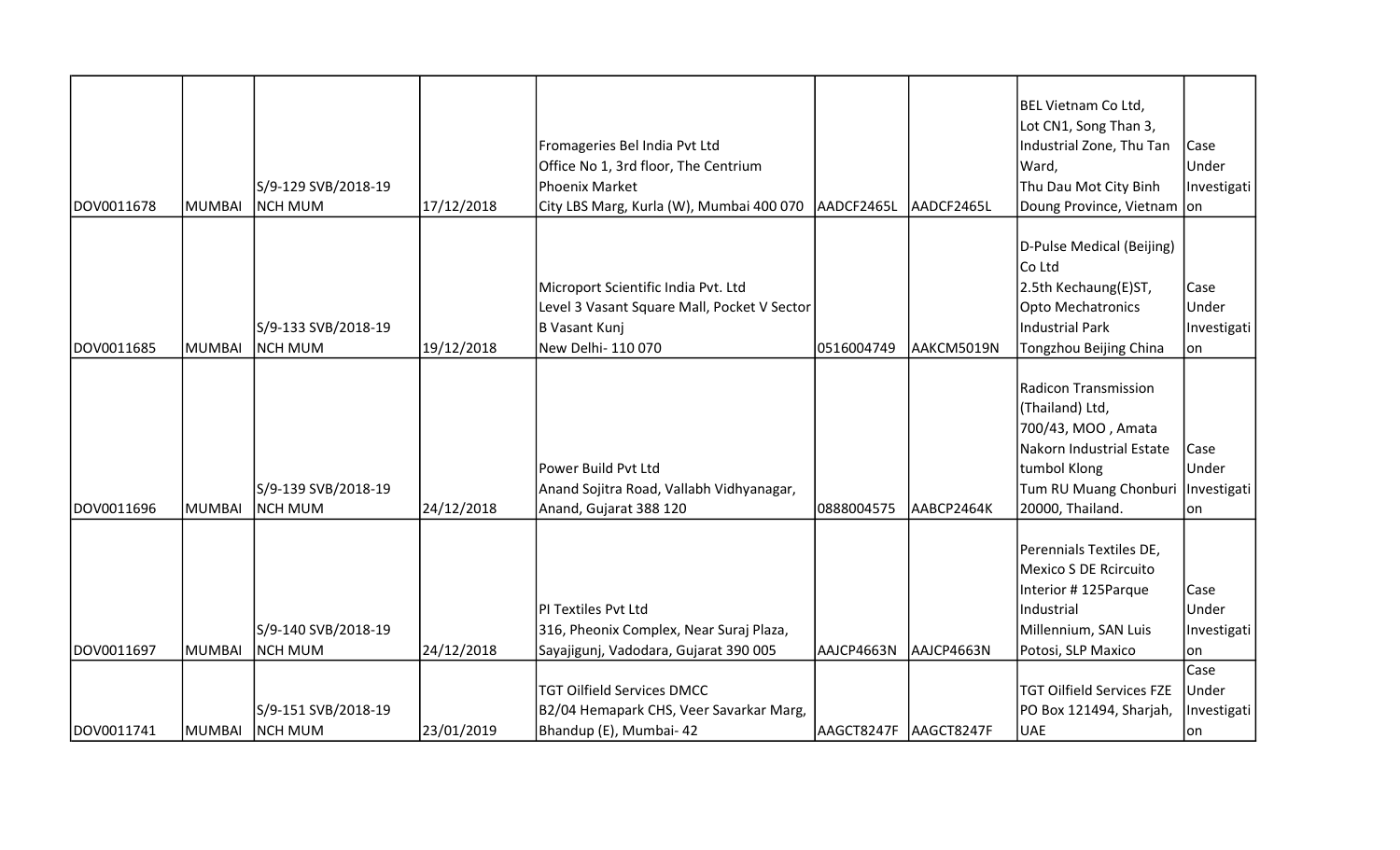|            |               |                     |            |                                          |            |            |                            | Case        |
|------------|---------------|---------------------|------------|------------------------------------------|------------|------------|----------------------------|-------------|
|            |               |                     |            | Asahy Draulik India Pvt Ltd              |            |            | ASA Hydraulik GMBH         | Under       |
|            |               | S/9-152 SVB/2018-19 |            | Plot No. C1-102-9, GIDC Palej            |            |            | Prager Strasse 280 1210    | Investigati |
| DOV0011742 | <b>MUMBAI</b> | Inch mum            | 23/01/2019 | Palej Bhruch, Gujrat- 392220             | AARCA1354R | AARCA1354R | Vienna, Austria            | lon.        |
|            |               |                     |            |                                          |            |            |                            |             |
|            |               |                     |            |                                          |            |            | Pragati Glass Gulf LLC     | Case        |
|            |               |                     |            | Swarup International                     |            |            | 287, Nizwa Industrial      | Under       |
|            |               | S/9-157 SVB/2018-19 |            | 111, Damji Shamji Indl Complex           |            |            | Estate PO Box 1314         | Investigati |
| DOV0011749 | MUMBAI        | NCH MUM             | 25/01/2019 | LBS Marg, Kurla(W), Mumbai- 400 070      | 0398039267 | ADNPG9978M | Nizma Sultanate of Oman on |             |
|            |               |                     |            | Mhwirth India Pvt Ltd                    |            |            | Mhwirth GMBH               | Case        |
|            |               |                     |            | Powergas House 4th Floor, I Think Techno |            |            | KolnerStrasse 71-73,       | Under       |
|            |               | S/9-159 SVB/2018-19 |            | Vill                                     |            |            | 41812                      | Investigati |
| DOV0011751 | MUMBAI        | NCH MUM             | 25/01/2019 | Kanjurmarg(E), Mumbai- 400 042           | 0305083538 | AABCM0181E | Erkelenz, Germany          | on          |
|            |               |                     |            |                                          |            |            |                            | Case        |
|            |               |                     |            | <b>Actiw Interlogistics LLP</b>          |            |            | <b>Actiw OY</b>            | Under       |
|            |               | S/9-163 SVB/2018-19 |            | R-40, First Floor, NDSE-II               |            |            | Viunaoikjy2, FI-76850      | Investigati |
| DOV0011788 | <b>MUMBAI</b> | NCH MUM             | 18/02/2019 | New Delhi, South Delhi- 110 049          | ABIFA6305P | ABIFA6305P | Naarajarvi, Finland        | lon         |
|            |               |                     |            |                                          |            |            | Jain America Foods INC     |             |
|            |               |                     |            |                                          |            |            |                            | <b>Case</b> |
|            |               |                     |            | Jain Farm Fresh Foods Ltd                |            |            | 1819, Walcuff Street       | Under       |
|            |               | S/9-168 SVB/2018-19 |            | GAT No. 139/2, Jain Valley, Shirsoli     |            |            | Suite I Columb             | Investigati |
| DOV0011798 | MUMBAI        | NCH MUM             | 19/02/2019 | Dist. Jalgaon- 425 001                   | 0315060255 | AADCJ4909K | US OH 43228, USA           | lon         |
|            |               |                     |            |                                          |            |            | Italmatch Chemicals GB     |             |
|            |               |                     |            |                                          |            |            | Ltd.                       |             |
|            |               |                     |            |                                          |            |            | Ashburton Road West,       |             |
|            |               |                     |            |                                          |            |            | Trafford Park              | Case        |
|            |               |                     |            | Italmatch Chemicals India Pvt. Ltd       |            |            | Manchester M171SK,         | Under       |
|            |               | S/9-169 SVB/2018-19 |            | P-24, Green Park Extension               |            |            | Great Britain, United      | Investigati |
| DOV0011800 | <b>MUMBAI</b> | <b>NCH MUM</b>      | 19/02/2019 | New Delhi, South Delhi-110016            | AAICR9616E | AAICR9616E | Kingdom                    | on          |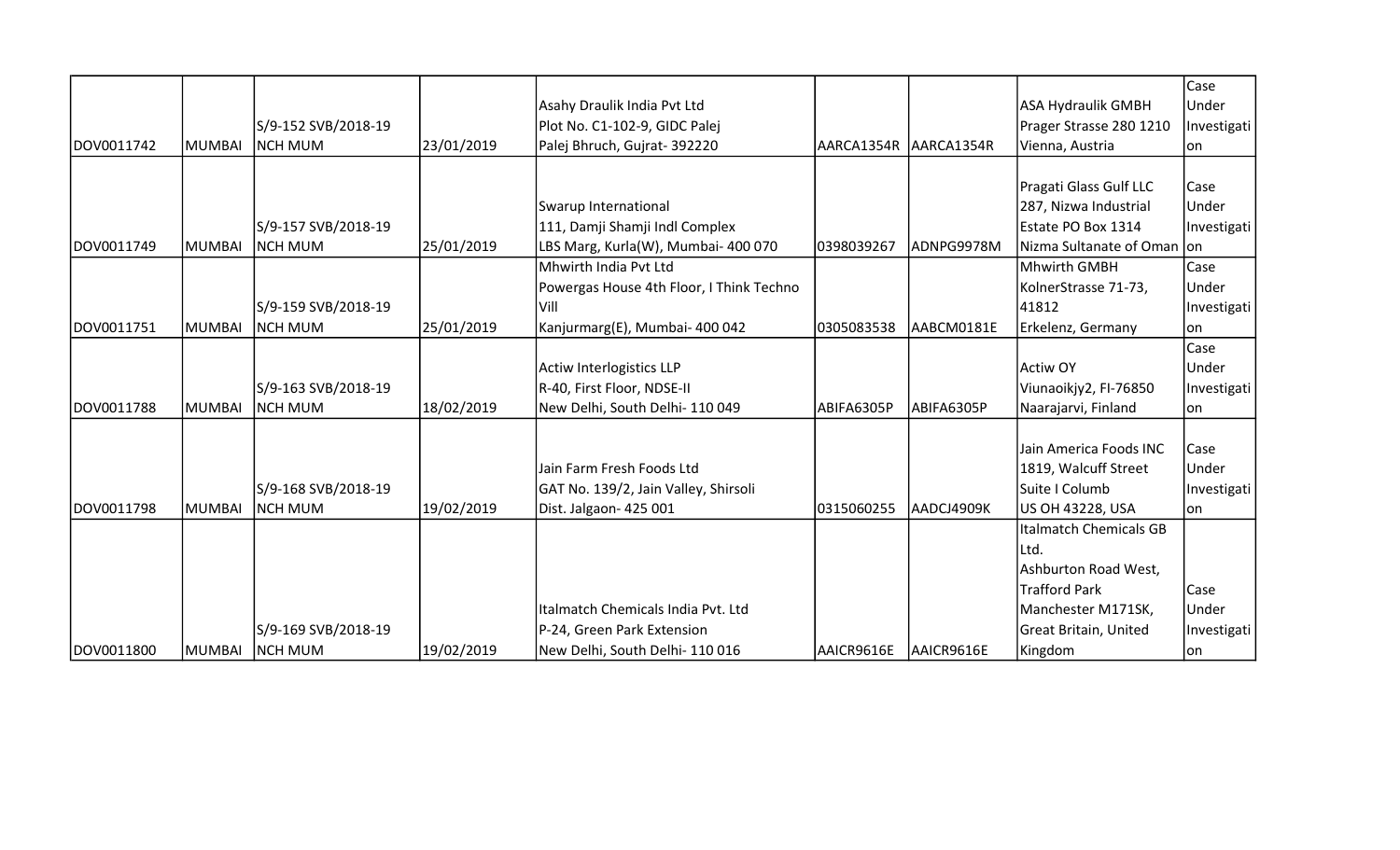|             |               |                     |            |                                            |                       |            | Knorr Bremse F/OB              |             |
|-------------|---------------|---------------------|------------|--------------------------------------------|-----------------------|------------|--------------------------------|-------------|
|             |               |                     |            |                                            |                       |            | Systeme Fuer                   |             |
|             |               |                     |            | Knorr- Bremse Technology Center India Pvt  |                       |            | Nutzfahrzeuge Moosache Case    |             |
|             |               |                     |            | Ltd                                        |                       |            |                                | Under       |
|             |               | S/9-171 SVB/2018-19 |            | Survey No 276, Village Mann, Hinjewadi     |                       |            | Strasse 80 80809,              | Investigati |
| DOV0011808  | <b>MUMBAI</b> | <b>NCH MUM</b>      | 21/02/2019 | Phase-ii, Tal Mulshi, Pune- 411 057        | 3113005001            | AAFCK0241B | Muenchen, Germany              | lon         |
|             |               |                     |            |                                            |                       |            |                                |             |
|             |               |                     |            | Datadirect Networks India Pvt. Ltd         |                       |            | <b>Datadirect Networks INC</b> |             |
|             |               |                     |            | S.No.120 A B BP No. 545 3                  |                       |            | <b>World Headquarters</b>      | Case        |
|             |               |                     |            | Sinhagad Road, Radhe Constructions office  |                       |            | 9351 Deering Avenue,           | Under       |
|             |               | S/9-173 SVB/2018-19 |            | No 202                                     |                       |            | Chatsworth CA91311             | Investigati |
| DOV0011816  | <b>MUMBAI</b> | <b>NCH MUM</b>      | 27/02/2019 | Pune- 411 030                              | 3116909733            | AAFCD4913M | <b>United States</b>           | lon         |
|             |               |                     |            |                                            |                       |            |                                |             |
|             |               |                     |            |                                            |                       |            | Wockhardt Bio AG               |             |
|             |               |                     |            |                                            |                       |            | 111, First Floor, Building     |             |
|             |               |                     |            |                                            |                       |            | No 3, Dubai International Case |             |
|             |               |                     |            | <b>Wockhardt Limited</b>                   |                       |            | Academic City                  | Under       |
|             |               | S/9-174 SVB/2018-19 |            | Wockhardt Towers, Bandra Kurla Complex     |                       |            | PO Box No 500767,              | Investigati |
| DOV0011817  | <b>MUMBAI</b> | <b>NCH MUM</b>      | 27/02/2019 | Bandra (E), Mumbai- 400 051                | 0388084685            | AAACW2472M | Dubai, UAE                     | lon         |
|             |               |                     |            |                                            |                       |            |                                |             |
|             |               |                     |            |                                            |                       |            | <b>Master Drilling</b>         |             |
|             |               |                     |            |                                            |                       |            | (Changzhou) Co Ltd             |             |
|             |               |                     |            |                                            |                       |            | Building A, Huaping            |             |
|             |               |                     |            |                                            |                       |            | Technology Industrial          |             |
|             |               |                     |            | Master Drilling India Pvt. Ltd             |                       |            | Park No 585                    | Case        |
|             |               |                     |            | 415 A/1/1 Belle Vue, Opp Gandhigram        |                       |            | West Huanghe RD. Xinbei Under  |             |
|             |               | S/9-177 SVB/2018-19 |            | Railway Station                            |                       |            | Dist. Changzhou Jiangsu        | Investigati |
| IDOV0011839 | <b>MUMBAI</b> | <b>NCH MUM</b>      | 22/03/2019 | Ahmedabad Gujrat-380006                    | AALCM4360P AALCM4360P |            | 21, China                      | lon         |
|             |               |                     |            |                                            |                       |            |                                |             |
|             |               |                     |            | TTR Euroworks India Pvt Ltd                |                       |            | <b>TTR Euroworks BV</b>        | Case        |
|             |               |                     |            | Flat A1101, Pratik Garden, Plot 153 to 165 |                       |            | Stefan Edisonweg 47            | Under       |
|             |               | S/9-183 SVB/2018-19 |            | Sector No 34, Kamothe, Navi Mumbai- 410    |                       |            | Alblasserdam 2952 AD           | Investigati |
| DOV0011844  | <b>MUMBAI</b> | NCH MUM             | 26/03/2019 | 209                                        | AAGCT7062G AAGCT7062G |            | Netherlands                    | on          |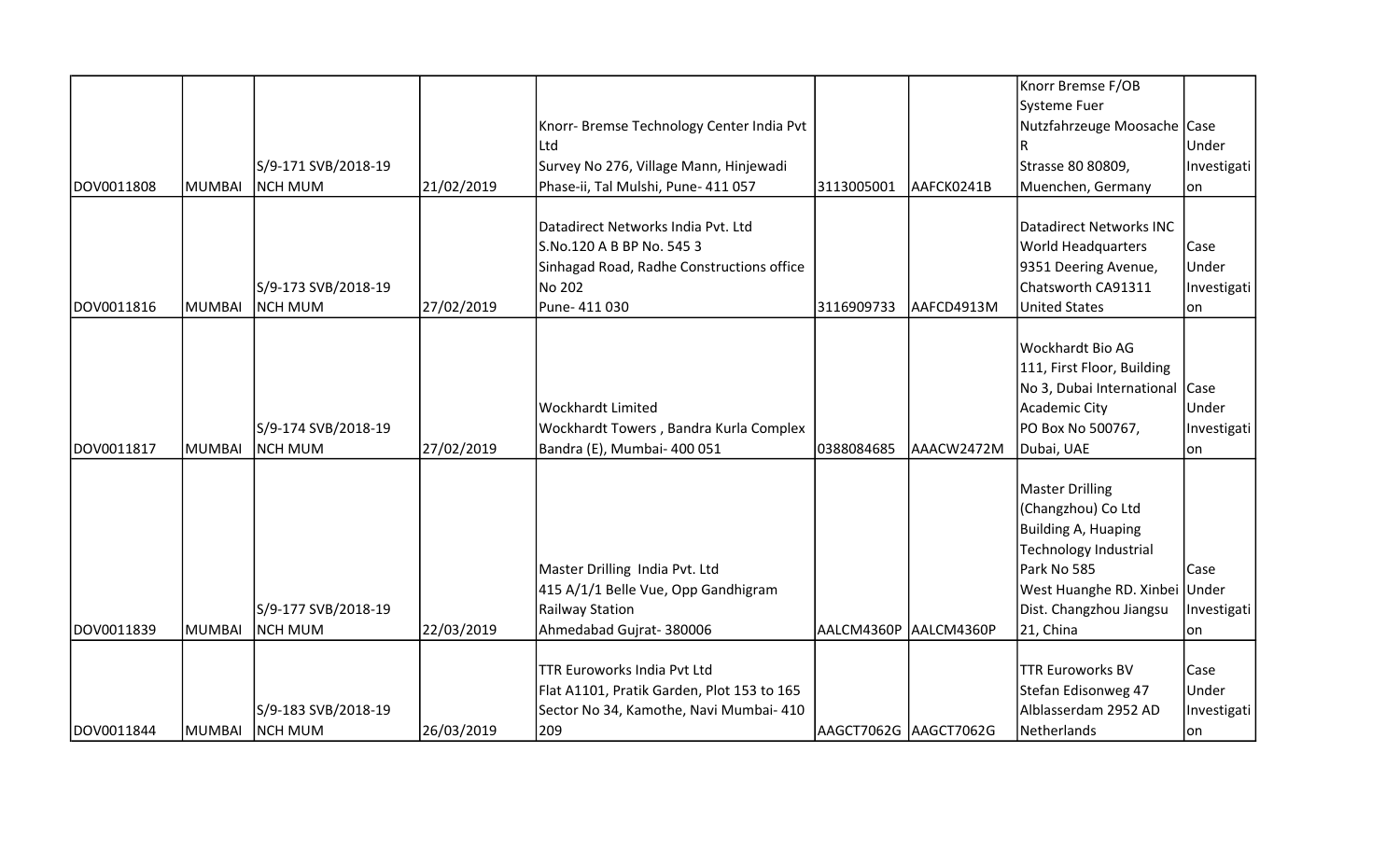|            |               |                        |            | JRS Pharma & Gujrat Microwax Pvt. Ltd     |                        |            | JRS Pharma LP                         | Case        |
|------------|---------------|------------------------|------------|-------------------------------------------|------------------------|------------|---------------------------------------|-------------|
|            |               |                        |            | 401,402 Sarthik Square, S.G.Highway, Near |                        |            | 29762, Network Place                  | Under       |
|            |               | S/9-185 SVB/2018-19    |            | <b>GNFC Tower</b>                         |                        |            | Chicago                               | Investigati |
| DOV0011848 | <b>MUMBAI</b> | <b>NCH MUM</b>         | 28/03/2019 | Bodakdev, Ahmedabad, Gujrat-380 054       | 0891011552             | AAACG5593P | IL Cago, USA                          | on          |
|            |               |                        |            | BASF Colors & Effects India Pvt Ltd       |                        |            |                                       |             |
|            |               |                        |            | The Capital, A wing, 1204-C, 12th floor   |                        |            | <b>BASF Colors &amp; Effects</b>      | Case        |
|            |               |                        |            | Plot No C-70, G Block, Bandra Kurla       |                        |            | <b>GMBH</b>                           | Under       |
|            |               | S/9-02 SVB/2019-20 NCH |            | Complex                                   |                        |            | 67059, Ludwingshafen                  | Investigati |
| DOV0011866 | MUMBAI        | MUM                    | 12/04/2019 | Bandra(E), Mumbai- 400 051                | ААНСВ9525Н  ААНСВ9525Н |            | Germany                               | lon         |
|            |               |                        |            |                                           |                        |            | Chemico Inter                         |             |
|            |               |                        |            |                                           |                        |            | Corporation Co Ltd                    |             |
|            |               |                        |            | Chemico Health And Beauty India Pvt. Ltd  |                        |            | 19, 19/1, SOI Phokaew 3               | Case        |
|            |               |                        |            | Unit 418 & 419, Lodha Supremus II, A Wing |                        |            | Yak 19, Klongchan                     | Under       |
|            |               | S/9-04 SVB/2019-20 NCH |            | Road No 22, Wagle Industrial Estate,      |                        |            | Bangkapi, Bankok 10240,               | Investigati |
| DOV0011868 | MUMBAI        | lmum                   | 12/04/2019 | Thane(W)- 400 604                         | 0314050256             | AAFCC7620J | Thailand                              | lon         |
|            |               |                        |            |                                           |                        |            |                                       |             |
|            |               |                        |            |                                           |                        |            | Village Industrial Power              |             |
|            |               |                        |            |                                           |                        |            | <b>IINC</b>                           |             |
|            |               |                        |            |                                           |                        |            | Renewable Energy                      |             |
|            |               |                        |            |                                           |                        |            | Technology                            | Case        |
|            |               |                        |            | Village Industrial Power India Pvt Ltd    |                        |            | 330 Industrial Drive                  | Under       |
|            |               | S/9-08 SVB/2019-20 NCH |            | Building D, Flat No 202, Akurdi           |                        |            | Bradford, Vermont 05033   Investigati |             |
| DOV0011877 | <b>MUMBAI</b> | lmum                   | 23/04/2019 | Aishwaryam, Pune- 411 035                 | AAGCV2108R AAGCV2108R  |            | USA                                   | lon         |
|            |               |                        |            |                                           |                        |            | Hoesch Metallurgie                    |             |
|            |               |                        |            |                                           |                        |            | <b>GMBHNEUE</b>                       |             |
|            |               |                        |            | Hoesch (India) Pvt Ltd                    |                        |            | STR 21, D-52382,                      | Case        |
|            |               |                        |            | Indo German Chambers of                   |                        |            | Niederzier,                           | Under       |
|            |               | S/9-14 SVB/2019-20 NCH |            | Commerce, Maker Tower E,                  |                        |            | Germany                               | Investigati |
| DOV0011908 | <b>MUMBAI</b> | <b>MUM</b>             | 13/05/2019 | 1st flr, Cuffe Parade, Mumbai 400005      | 0306061791             | AABCH7497Q |                                       | on          |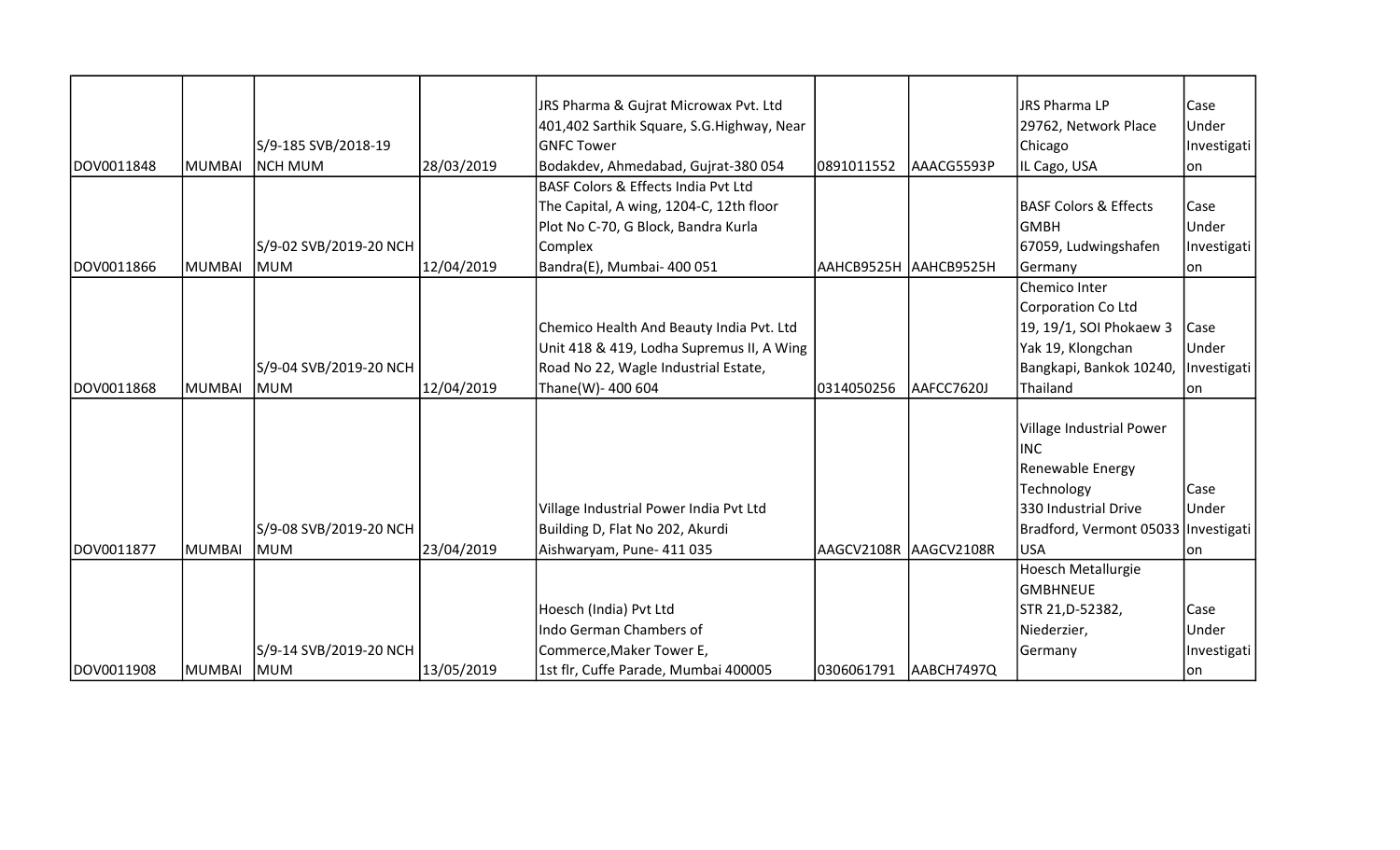|            |               |                        |            |                                              |            |            | Heinzmann UK ltd,                    |              |
|------------|---------------|------------------------|------------|----------------------------------------------|------------|------------|--------------------------------------|--------------|
|            |               |                        |            |                                              |            |            | <b>Engine And Turbine</b>            |              |
|            |               |                        |            |                                              |            |            | Controls Stanley House               |              |
|            |               |                        |            |                                              |            |            | Wallis Road                          | Case         |
|            |               |                        |            | Heinzmann India Pvt Ltd                      |            |            | Skippers Lane Industrial             | Under        |
|            |               | S/9-15 SVB/2019-20 NCH |            | Bldg No 12, Electronic Co-op Estate Pvt Ltd, |            |            | <b>Estate Middlesbrough</b>          | Investigati  |
| DOV0011909 | <b>MUMBAI</b> | <b>MUM</b>             | 13/05/2019 | Pune-Satara Road, Parvati Pune 411009        | 3115014902 | AADCH6473J | TS6 6JB United Kingdom               | lon          |
|            |               |                        |            |                                              |            |            | <b>SC Soft Pte Ltd</b>               |              |
|            |               |                        |            | Scsoft Technologies Pvt Ltd                  |            |            | 100G Pasir Panjang Road, Case        |              |
|            |               |                        |            | Ground Floor Leela Info Park Building        |            |            | #6-31 Interiocal,                    | Under        |
|            |               | S/9-20 SVB/2019-20 NCH |            | Karyavattom P O Trivandrum,                  |            |            | Centre, Singapore                    | Investigati  |
| DOV0011916 | MUMBAI        | <b>MUM</b>             | 17/05/2019 | Thiruvananthapuram, Kerala                   | 5311001607 | AADCN2012P | 118523                               | on           |
|            |               |                        |            |                                              |            |            | Carbogen Amcis B.V.                  |              |
|            |               |                        |            |                                              |            |            | Nieuweweg 2A, 3901 BE                | Case         |
|            |               |                        |            | Dishman Carbogen Amcis Ltd                   |            |            | Veenendaalpo,                        | Under        |
|            |               | S/9-21 SVB/2019-20 NCH |            | Bhadra-Raj Chamber, Swastik Cross Road,      |            |            | Box 70, 3900                         | Investigati  |
| DOV0011917 | <b>MUMBAI</b> | <b>IMUM</b>            | 20/05/2019 | Navrangpura, Ahmedabad Gujrat 380009         | 0816923019 | AADCC1254E | Abveenendaal                         | lon          |
|            |               |                        |            |                                              |            |            | Air International                    |              |
|            |               |                        |            |                                              |            |            | (Shanghai) Co Ltd                    |              |
|            |               |                        |            |                                              |            |            | No 108 Chun Guang Road               |              |
|            |               |                        |            | Air International TTR Thermal Systems Ltd    |            |            | Xinzhuang Industrial                 | Case         |
|            |               |                        |            | Survey No 235/245, Village Hinjewadi, Tal.   |            |            | Zone,                                | <b>Under</b> |
|            |               | S/9-24 SVB/2019-20 NCH |            | Mulshi,                                      |            |            | Minhang, Shanghai, China Investigati |              |
| DOV0011921 | MUMBAI        | <b>IMUM</b>            | 22/05/2019 | Dist. Pune 411057.                           | 3114029914 | AANCA0681R | 201108, P.R.C.                       | lon          |
|            |               |                        |            |                                              |            |            | Innolux Corporation,                 |              |
|            |               |                        |            |                                              |            |            | No 160 Kesyue Rd, Chu-               |              |
|            |               |                        |            | Innolex Optoelectronice India Pvt Ltd        |            |            | Nan Site, Hsinch Science             | Case         |
|            |               |                        |            | 4, Chandan Niwas Old 1, fl, M V Road,        |            |            | <b>Park</b>                          | Under        |
|            |               | S/9-28 SVB/2019-20 NCH |            | Off Andheri Kurla Road, Andheri E, Mumbai    |            |            | Chu-Nan 350 Miaoli                   | Investigati  |
| DOV0011933 | <b>MUMBAI</b> | <b>MUM</b>             | 30/05/2019 | 400069.                                      | AAECI7890P | AAECI7890P | County, Taiwan                       | on           |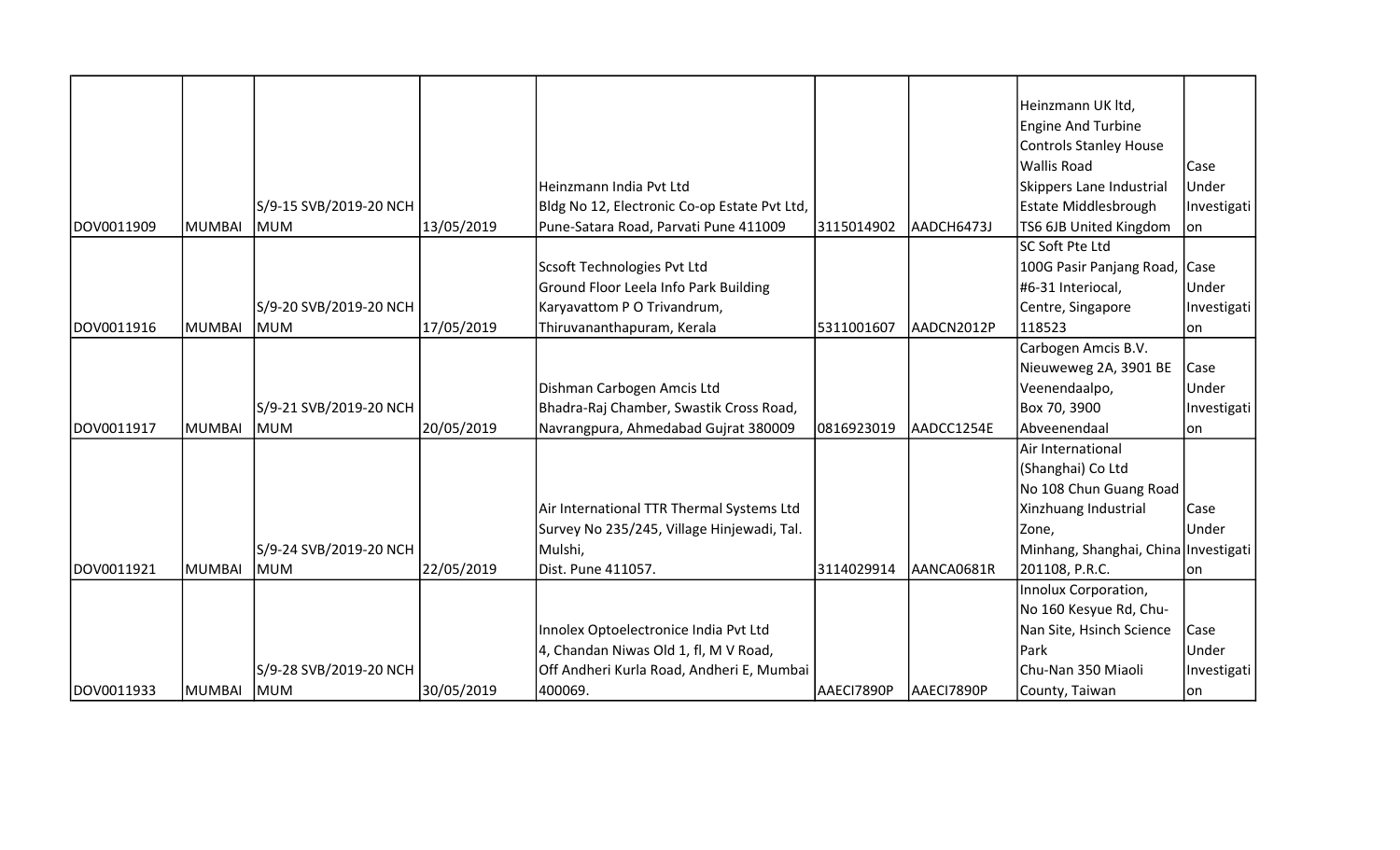|            |        |                        |            |                                            |            |            | Hi-Tech Membranes Co          |             |
|------------|--------|------------------------|------------|--------------------------------------------|------------|------------|-------------------------------|-------------|
|            |        |                        |            |                                            |            |            | Ltd                           |             |
|            |        |                        |            |                                            |            |            | 700/273, Unit BF10 MOO        |             |
|            |        |                        |            |                                            |            |            | 1, Amata Nakorn               |             |
|            |        |                        |            |                                            |            |            | Industrial                    | Case        |
|            |        |                        |            | Hitech Sweet Water Technologies Pvt Ltd    |            |            | Estate, Tambon Ban Kao,       | Under       |
|            |        | S/9-31 SVB/2019-20 NCH |            | Gopal Nagar Nandida Char Rasta, GIDC       |            |            | Amphur Phan Thong             | Investigati |
| DOV0011937 | MUMBAI | <b>MUM</b>             | 10/06/2019 | Bardoli, Surat Gujarat 394601              | 5299003773 | AAACH7432C | Chonburi, Thailand.           | on          |
|            |        |                        |            |                                            |            |            |                               |             |
|            |        |                        |            | Eyenetra India Pvt Ltd                     |            |            | Eyenetra INC                  | Case        |
|            |        |                        |            | B/111, CTS 1635 Gayatri, Lodha Estate      |            |            | 35, Medford Street, 302       | Under       |
|            |        | S/9-39 SVB/2019-20 NCH |            | B Wing Mittal Estate off. MV Road, Andheri |            |            | Somerville MA, United         | Investigati |
| DOV0011946 | MUMBAI | <b>MUM</b>             | 19/06/2019 | Mumbai- 400 059                            | 0315067730 | AAECE1061C | State                         | on          |
|            |        |                        |            | Miraclon India Pvt Ltd                     |            |            |                               |             |
|            |        |                        |            | 1st Floor, Dani Corporate Park, 158 Dani   |            |            | Miraclon Corporation          | Case        |
|            |        |                        |            | Compound                                   |            |            | 343 State ST, Rochester       | Under       |
|            |        | S/9-43 SVB/2019-20 NCH |            | Vidyanagari Marg, Kalina, Santacruz,       |            |            | NY 14650                      | Investigati |
| DOV0011963 | MUMBAI | <b>MUM</b>             | 25/06/2019 | Mumbai-400 098                             | AAJCM9960F | AAJCM9960F | Rochester, USA                | on          |
|            |        |                        |            |                                            |            |            |                               |             |
|            |        |                        |            |                                            |            |            |                               |             |
|            |        |                        |            |                                            |            |            | Carling Technologies Asia     |             |
|            |        |                        |            | Carling-Doot India Pvt Ltd                 |            |            | Pacific Ltd                   |             |
|            |        |                        |            | Gut No.100, Village Farola Aurangabad-     |            |            | Suite 1607 Tower 2, The       | Case        |
|            |        |                        |            | Paithan Road,                              |            |            | Gateway Harbour City 25 Under |             |
|            |        | S/9-50 SVB/2019-20 NCH |            | At Post Beedkin Tal-Paithan Aurangabad     |            |            | Canton Road, Tsim Sha         | Investigati |
| DOV0011978 | MUMBAI | <b>IMUM</b>            | 05/07/2019 | 431105                                     | AAHCC3983E | AAHCC3983E | Tsui, Kowloon Hong kong  on   |             |
|            |        |                        |            |                                            |            |            |                               |             |
|            |        |                        |            |                                            |            |            | Besure Technology Co Ltd      |             |
|            |        |                        |            |                                            |            |            | No 5, Yongye Road, Zone       |             |
|            |        |                        |            | Besure Technology India Pvt Ltd            |            |            | A, Southwest Industrial       | Case        |
|            |        |                        |            | Star Engg. Work, 10 AArti Society, Near    |            |            | Park                          | Under       |
|            |        | S/9-58 SVB/2019-20 NCH |            | Nehru Nagar                                |            |            | Sanshui District, Foshan,     | Investigati |
| DOV0012005 | MUMBAI | <b>MUM</b>             | 23/07/2019 | Dhebar Raod, Rajkot- 360 002               | 2416916505 | AAGCB9082Q | China                         | on          |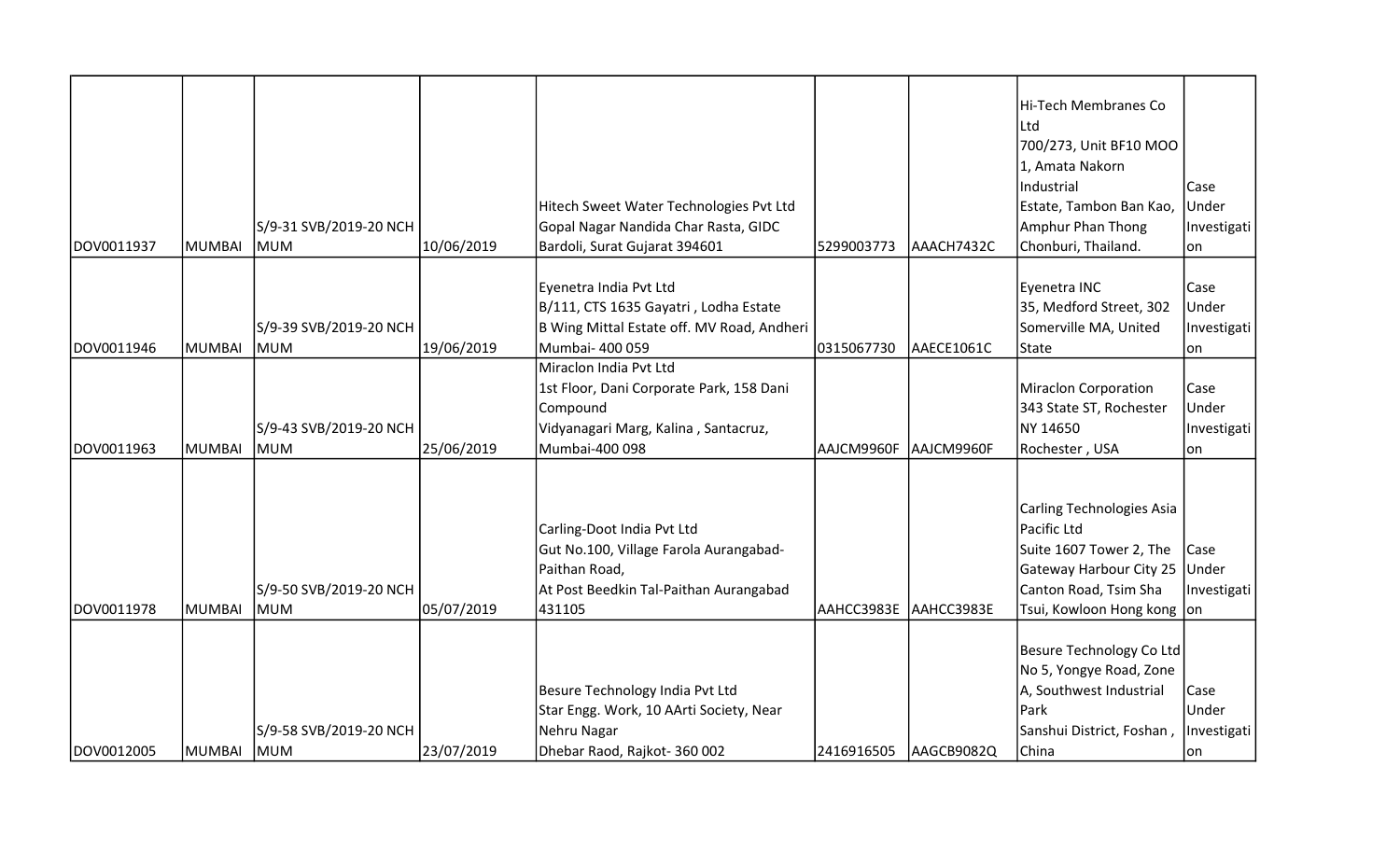|            |               |                        |            |                                             |                       |            | Sibur Intearnational,     |              |
|------------|---------------|------------------------|------------|---------------------------------------------|-----------------------|------------|---------------------------|--------------|
|            |               |                        |            |                                             |                       |            | lgmbh                     | Case         |
|            |               |                        |            | Reliance Sibur Elastomers Pvt. Ltd          |                       |            | Prinz Eugen-Strabe, 8-10  | Under        |
|            |               | S/9-62 SVB/2019-20 NCH |            | 9th Floor, Maker Chambers IV, 222           |                       |            | 1040, Vienna              | Investigati  |
| DOV0012012 | <b>MUMBAI</b> | IMUM                   | 01/08/2019 | Nariman Point, Mumbai - 400 021             | 2412013209            | AAFCR6922C | Austria                   | lon.         |
|            |               |                        |            |                                             |                       |            |                           |              |
|            |               |                        |            | Firmenich Aromatics Production (I) Pvt. Ltd |                       |            |                           |              |
|            |               |                        |            | Arena Space 9th Floor, New Shyam Nagar      |                       |            |                           | Case         |
|            |               |                        |            | Road                                        |                       |            | Firmenich Asia Pte Ltd.   | <b>Under</b> |
|            |               | S/9-64 SVB/2019-20 NCH |            | Opp. Jogeshwari Link Road                   |                       |            | 10, Tuas West Road        | Investigati  |
| DOV0012023 | <b>MUMBAI</b> | MUM                    | 08/08/2019 | Jogeshwari- 400 060                         | 0307088901            | AABCF1120G | Singapore                 | ∣on          |
|            |               |                        |            |                                             |                       |            | P-D GLASSEIDEN GMBH       |              |
|            |               |                        |            | Arvind Limited,                             |                       |            | OSCHATZ,                  | Case         |
|            |               |                        |            | Naroda Road,                                |                       |            | Wellerswalder Weg 17,     | Under        |
|            |               | S/9-71-SVB/2019-20 NCH |            | Ahmedabad,                                  |                       |            | 04758,                    | Investigati  |
| DOV0012059 | <b>MUMBAI</b> | <b>MUM</b>             | 13/09/2019 | Gujarat - 380025                            | 0888003421            | AABCA2398D | Oschatz 14, Germany       | on           |
|            |               |                        |            |                                             |                       |            |                           |              |
|            |               |                        |            |                                             |                       |            |                           |              |
|            |               |                        |            |                                             |                       |            | B.J.Z.H.F Panther Medical |              |
|            |               |                        |            |                                             |                       |            | Equipment Co. Ltd.,       |              |
|            |               |                        |            |                                             |                       |            | 2nd Floor, Panther        |              |
|            |               |                        |            | B.J.Z.H.F. Panther Medical Equipment I P    |                       |            | International, Center     |              |
|            |               |                        |            | Ltd                                         |                       |            | No.8 Shangcheng Road,     | Case         |
|            |               |                        |            | Plot No.D-5 Road No. 20                     |                       |            | Hongfu Industrial Park,   | Under        |
|            |               | S/973-SVB/2019-20 NCH  |            | Marol, MIDC, Andheri(E),                    |                       |            | Changping, District-      | Investigati  |
| DOV0012061 | MUMBAI        | MUM                    | 13/09/2019 | Mumbai - 400 069                            | AAHCB9679G AAHCB9679G |            | Beijing, China            | on           |
|            |               |                        |            |                                             |                       |            |                           |              |
|            |               |                        |            |                                             |                       |            | Agripower Austria Ltd.,   |              |
|            |               |                        |            |                                             |                       |            | Level 13/20, Brdige       | Case         |
|            |               |                        |            | Agripower Fertilisers India Pvt. Ltd.,      |                       |            | Street,                   | Under        |
|            |               | S/9-74 SVB/2019-20 NCH |            | A-57, DDA Sheds, Okhla Phase-II, New Delhi- |                       |            | Sydney 2000, NSW,         | Investigati  |
| DOV0012062 | <b>MUMBAI</b> | <b>MUM</b>             | 13/09/2019 | 110020                                      | AAQCA4804K AAQCA4804K |            | Australia                 | on           |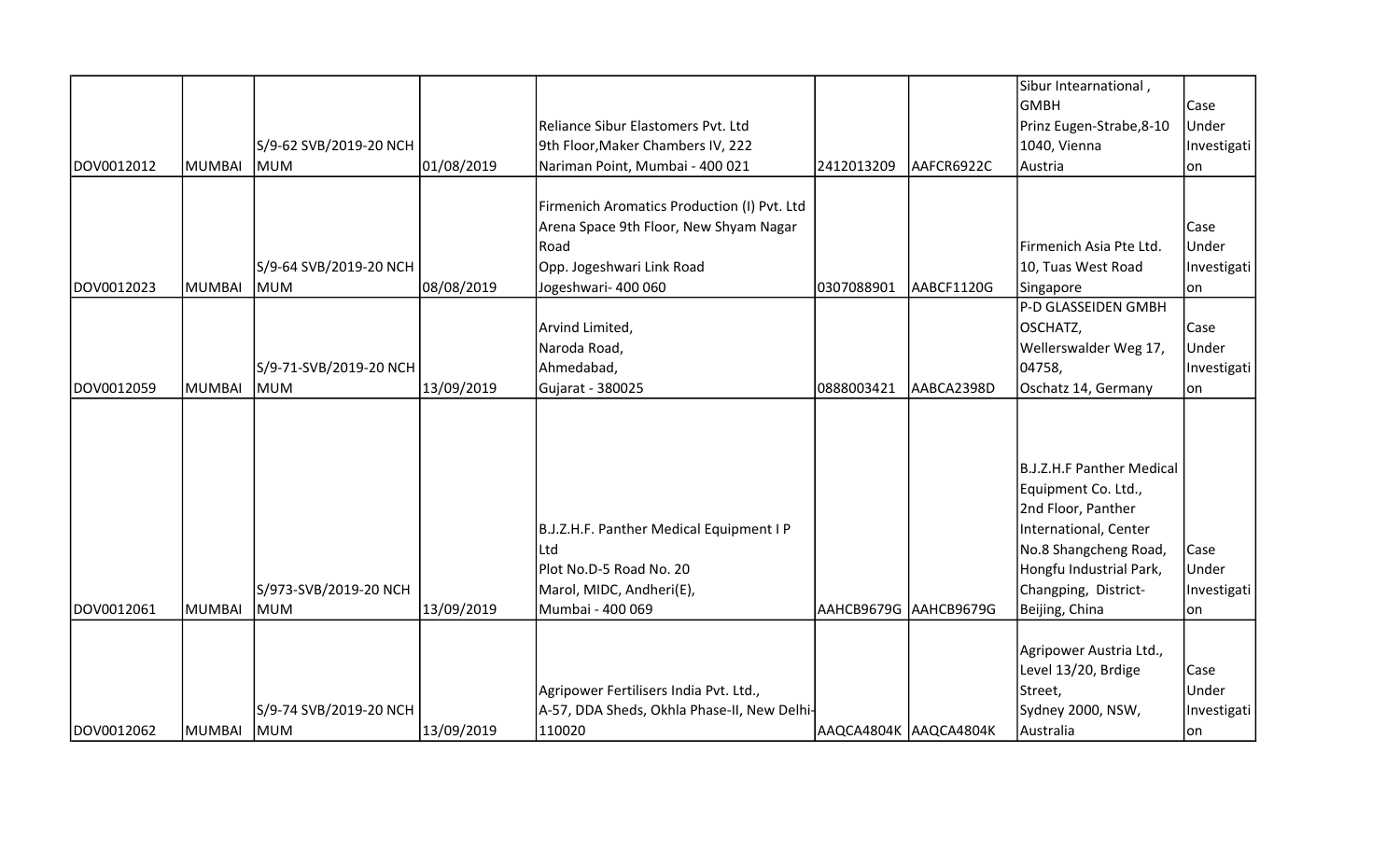|            |               |                        |            | SAKUMA EXPORTS LTD,                      |                       |            |                               |             |
|------------|---------------|------------------------|------------|------------------------------------------|-----------------------|------------|-------------------------------|-------------|
|            |               |                        |            | 301, Aurus Chember,                      |                       |            |                               |             |
|            |               |                        |            | Near Mahindra Tower,                     |                       |            | Sakuma Exports PTE Ltd., Case |             |
|            |               |                        |            | S.S.Amrutwar Lane,                       |                       |            | 10, Jalan Besar, 10-12,       | Under       |
|            |               | S/9-75 SVB/2019-20 NCH |            | 3rd Floor, Worli,                        |                       |            | Sim Lim Tower,                | Investigati |
| DOV0012063 | MUMBAI        | <b>MUM</b>             | 13/09/2019 | Mumbai- 400 013                          | 0398056811            | AAJCS2037F | Singapore-208787.             | lon.        |
|            |               |                        |            |                                          |                       |            | Mag VAR,                      |             |
|            |               |                        |            |                                          |                       |            | Magnetic Variation            |             |
|            |               |                        |            |                                          |                       |            | Services,                     |             |
|            |               |                        |            | Helmerich and Payne Technologies P Ltd., |                       |            | LLC 1050 17 Street,           | Case        |
|            |               |                        |            | Lima Arcade, Block 1,                    |                       |            | Suite 1700, Denver,           | Under       |
|            |               | S/9-81 SVB/2019-20 NCH |            | New Vaddem Vasco,                        |                       |            | CO80265,                      | Investigati |
| DOV0012076 | MUMBAI        | MUM                    | 20/09/2019 | Goa-403802                               | AALCM4344D AALCM4344D |            | <b>USA</b>                    | lon         |
|            |               |                        |            | Teadit Packing and Gaskets Pvt Ltd.,     |                       |            | <b>Teadit International</b>   | Case        |
|            |               |                        |            | Plot No. 381/382, Savli,                 |                       |            | Produktions,                  | Under       |
|            |               | S/9-92 SVB/2019-20 NCH |            | GIDC Estate, Manjusar,                   |                       |            | Gmbh, Str.10, A-6330,         | Investigati |
| DOV0012093 | <b>MUMBAI</b> | IMUM                   | 03/10/2019 | Vadodara - 391 775                       | 0307045188            | AACCT7236N | Kufstein/Austria              | lon         |
|            |               |                        |            |                                          |                       |            | Zecha Hartmetall-             |             |
|            |               |                        |            |                                          |                       |            | Werkzeugfabrikation           |             |
|            |               |                        |            | Zecha Precision Tools Ltd.,              |                       |            | GmbH,                         | Case        |
|            |               |                        |            | G-11, Turf Estate, Shakti Mill Lane,     |                       |            | Bezstrasse2, D75203,          | Under       |
|            |               | S/9-93 SVB/2019-20 NCH |            | Off Dr. E.Moses Rd., Mahalaxmi West,     |                       |            | Konigsbach-Stein,             | Investigati |
| DOV0012094 | MUMBAI        | lmum                   | 03/10/2019 | Mumbai-400011                            | 0388059770            | AACD1394B  | Germany                       | lon.        |
|            |               |                        |            | Suvjay Industries India LLP,             |                       |            |                               |             |
|            |               |                        |            | Cabin No.1, 8-10, Bhavani Chambers,      |                       |            | Al Salem Trading              | Case        |
|            |               |                        |            | Nr. Times of India,                      |                       |            | Enterprises (LLC),            | Under       |
|            |               | S/9-99 SVB/2019-20 NCH |            | Ashram Road,                             |                       |            | PO Box. 2367, Ajman,          | Investigati |
| DOV0012101 | <b>MUMBAI</b> | <b>IMUM</b>            | 07/10/2019 | Ahmedabad - 380009                       | 0816504156            | ADCFS5775M | <b>UAE</b>                    | lon         |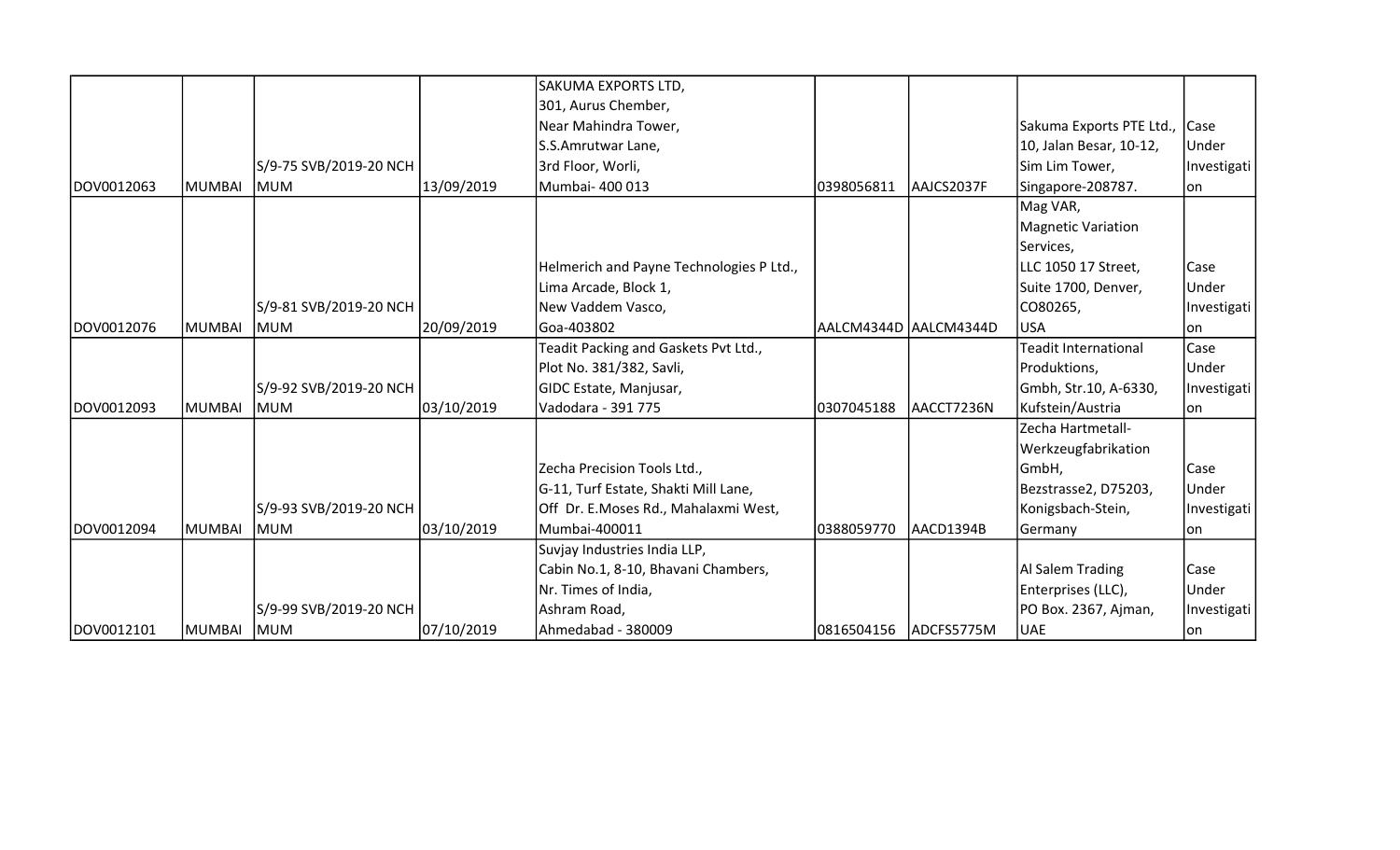|            |               |                     |            |                                         |            |            | Daiichi Elektronik Sanayi |             |
|------------|---------------|---------------------|------------|-----------------------------------------|------------|------------|---------------------------|-------------|
|            |               |                     |            |                                         |            |            | VE TIC,                   |             |
|            |               |                     |            |                                         |            |            | 22nd Floor, Building G,   |             |
|            |               |                     |            |                                         |            |            | DA Chong, Commercial      |             |
|            |               |                     |            | Daiichi Infotainment Systems Pvt. Ltd., |            |            | Center,                   | Case        |
|            |               |                     |            | S.No.230A/1,229,                        |            |            | Nanshan, Shenzhen,        | Under       |
|            |               | S/9-106 SVB/2019-20 |            | Office Unit No. 208, 2nd Floor,         |            |            | China - 518 000           | Investigati |
| DOV0012109 | <b>MUMBAI</b> | <b>NCH MUM</b>      | 09/10/2019 | Vimannagar, Pune-411014                 | AAGCD7385J | AAGCD7385J |                           | lon.        |
|            |               |                     |            |                                         |            |            | 1.Schlegel Germany        |             |
|            |               |                     |            |                                         |            |            | GmbH,                     |             |
|            |               |                     |            | GSG International SPA,                  |            |            | Bredowstrabe 33, 2213,    |             |
|            |               |                     |            | D-362, TTC Industrial Area,             |            |            | Hamburg, Germany          |             |
|            |               |                     |            | Behind IOC Terminal,                    |            |            | 2. Schlegel Building      |             |
|            |               | S/9-107 SVB/2019-20 |            | Kukshet, Jui Nagar,                     |            |            | Products, UK              |             |
| DOV0012110 | <b>MUMBAI</b> | <b>NCH MUM</b>      | 09/10/2019 | Navi Mumbai 400 705                     | 0312004931 | AAECG5653N | 3. Schlegel Ltd, UK       | In Force    |
|            |               |                     |            |                                         |            |            | Miyakawa Industry Co.     |             |
|            |               |                     |            |                                         |            |            | Ltd.,                     |             |
|            |               |                     |            | Miyakawa Kogyo India Pvt Ltd.,          |            |            | 1-1-1 Miyakawa-cho, Seki- |             |
|            |               |                     |            | 2nd Floor, Plot No. 18,                 |            |            | city,                     | Case        |
|            |               |                     |            | Final Plot No. 106,                     |            |            | Gifu-Prefecture, 501-     | Under       |
|            |               | S/9-112 SVB/2019-20 |            | Ramtekadi Indl. Area,                   |            |            | 3912,                     | Investigati |
| DOV0012115 | <b>MUMBAI</b> | Inch mum            | 10/10/2019 | Hadapsar, Pune- 411 013                 | 3112014316 | AAICM0589R | Japan                     | lon         |
|            |               |                     |            |                                         |            |            |                           |             |
|            |               |                     |            |                                         |            |            |                           |             |
|            |               |                     |            | Haldyn Heinz Fine Glass Pvt Ltd         |            |            | Heinz-Glas International  |             |
|            |               |                     |            | B-1202, Lotus Corporate Park,           |            |            | GmbH & Co.,               | Case        |
|            |               |                     |            | Off W E Highway,                        |            |            | KGaA, Glashuttenplatz,    | Under       |
|            |               | S/9-113 SVB/2019-20 |            | Goregaon East                           |            |            | 1-7, 96355, Kleinntettau, | Investigati |
| DOV0012117 | <b>MUMBAI</b> | <b>NCH MUM</b>      | 11/10/2019 | Mumbai 400 063                          | 0315064251 | AAFCT2690H | Germany                   | on          |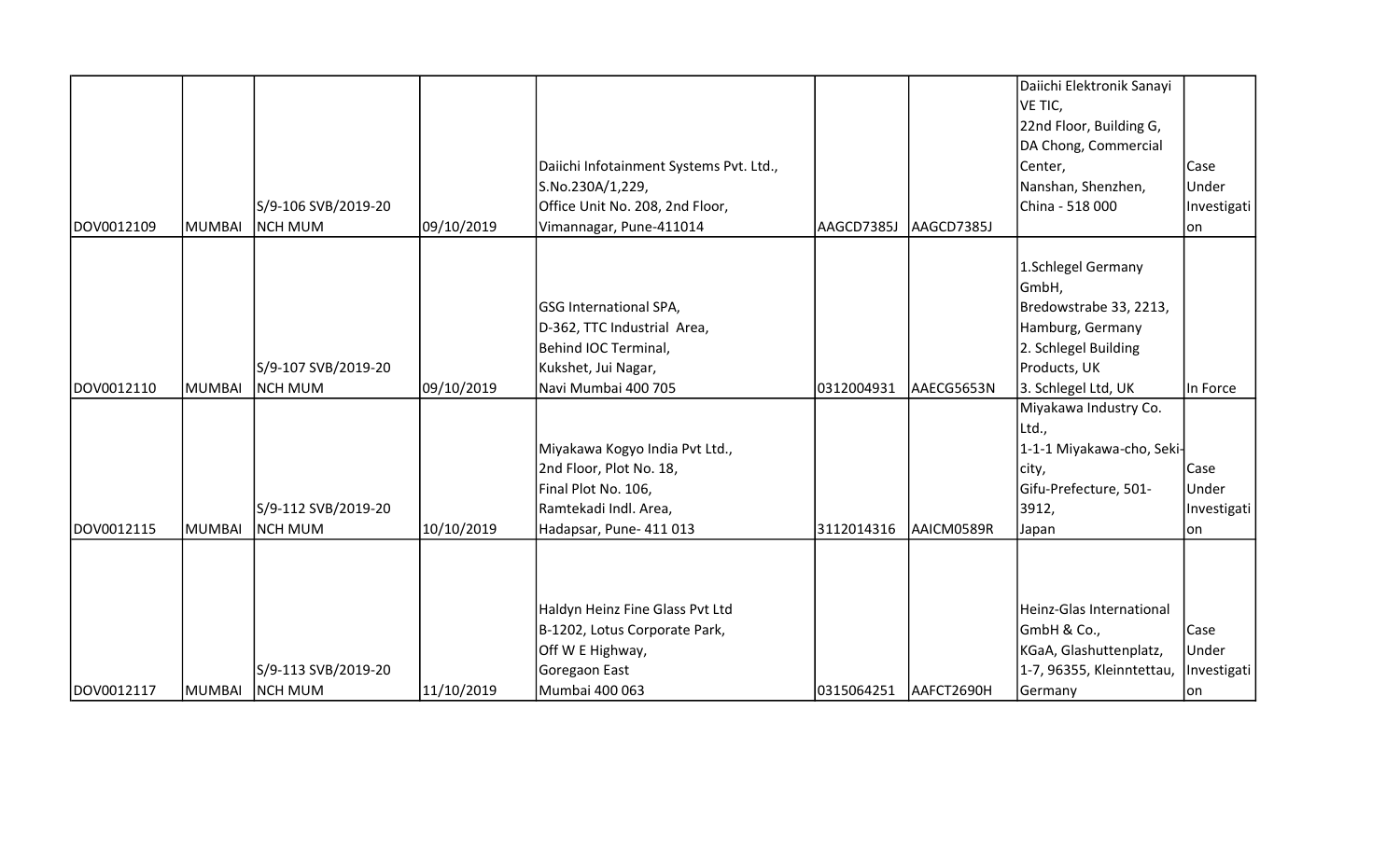|            |               |                     |            | Rix India Trading & Service Pvt Ltd., |            |            |                                      |             |
|------------|---------------|---------------------|------------|---------------------------------------|------------|------------|--------------------------------------|-------------|
|            |               |                     |            | Star Hub Building No.1,               |            |            |                                      | Case        |
|            |               |                     |            | Office No. 101, Sahar Road,           |            |            | Rix Corporation,                     | Under       |
|            |               | S/9-114 SVB/2019-20 |            | Andheri (East)                        |            |            | 1-5-15, Sanno Hakata-K4, Investigati |             |
| DOV0012118 | <b>MUMBAI</b> | <b>NCH MUM</b>      | 11/10/2019 | Mumbai 400 059                        | AAJCR2768Q | AAJCR2768Q | Fukuoka, Japan                       | lon         |
|            |               |                     |            | Ambuja Cements Ltd.,                  |            |            |                                      |             |
|            |               |                     |            | P.O. Ambujanagar,                     |            |            | Holcim (US) Inc.,                    | Case        |
|            |               |                     |            | Tal. Kodinar,                         |            |            | 6211, N. Ann Arbor Road, Under       |             |
|            |               | S/9-118 SVB/2019-20 |            | Dist. Girsomnath,                     |            |            | Dundee, MI48131,                     | Investigati |
| DOV0012122 | <b>MUMBAI</b> | <b>NCH MUM</b>      | 15/10/2019 | Gujarat - 362715                      | 2488000337 | AAACG0569P | <b>United States</b>                 | on          |
|            |               |                     |            |                                       |            |            |                                      |             |
|            |               |                     |            | M/s. Appex Tech Innovations Pvt Ltd., |            |            | Appex Innovation,                    | Case        |
|            |               |                     |            | A-307, Floor 3 A, Bhagnari CHS,       |            |            | 103, Carnegie Center,                | Under       |
|            |               | S/9-122 SVB/2019-20 |            | N S Mankikar Marg, Chunabhati,        |            |            | Drive Suite 300,                     | Investigati |
| DOV0012138 | <b>MUMBAI</b> | <b>NCH MUM</b>      | 01/11/2019 | Mumbai - 400 022                      | 0316946877 | AAOCA1293J | Princeston NJ 08540, USA on          |             |
|            |               |                     |            |                                       |            |            | Syndicate UK Ltd.,                   | Case        |
|            |               |                     |            | Syndicate Printers Ltd.,              |            |            | Unit-3, Princess Drive               | Under       |
|            |               | S/9-126 SVB/2019-20 |            | F-336, Sarita Vihar,                  |            |            | Industrial Estate,                   | Investigati |
| DOV0012142 | <b>MUMBAI</b> | <b>INCH MUM</b>     | 04/11/2019 | New Delhi - 110076                    | 0500010099 | AAACS3985M | Warwickshir, UK                      | lon         |
|            |               |                     |            |                                       |            |            |                                      |             |
|            |               |                     |            |                                       |            |            |                                      |             |
|            |               |                     |            |                                       |            |            | Zanini Auto Group,                   |             |
|            |               |                     |            | Zanini India Pvt Ltd.,                |            |            | C/Marineta 2,                        | Case        |
|            |               |                     |            | PE-I, 22, BOL GIDC,                   |            |            | Poligon Industrial Llevant, Under    |             |
|            |               | S/9-127 SVB/2019-20 |            | Sanand, Ahmedabad,                    |            |            | 08150 Parets del Valles              | Investigati |
| DOV0012143 | MUMBAI        | <b>NCH MUM</b>      | 04/11/2019 | Gujarat - 382110                      | AAACZ9427F | AAACZ9427F | Barcelona, Spain                     | lon         |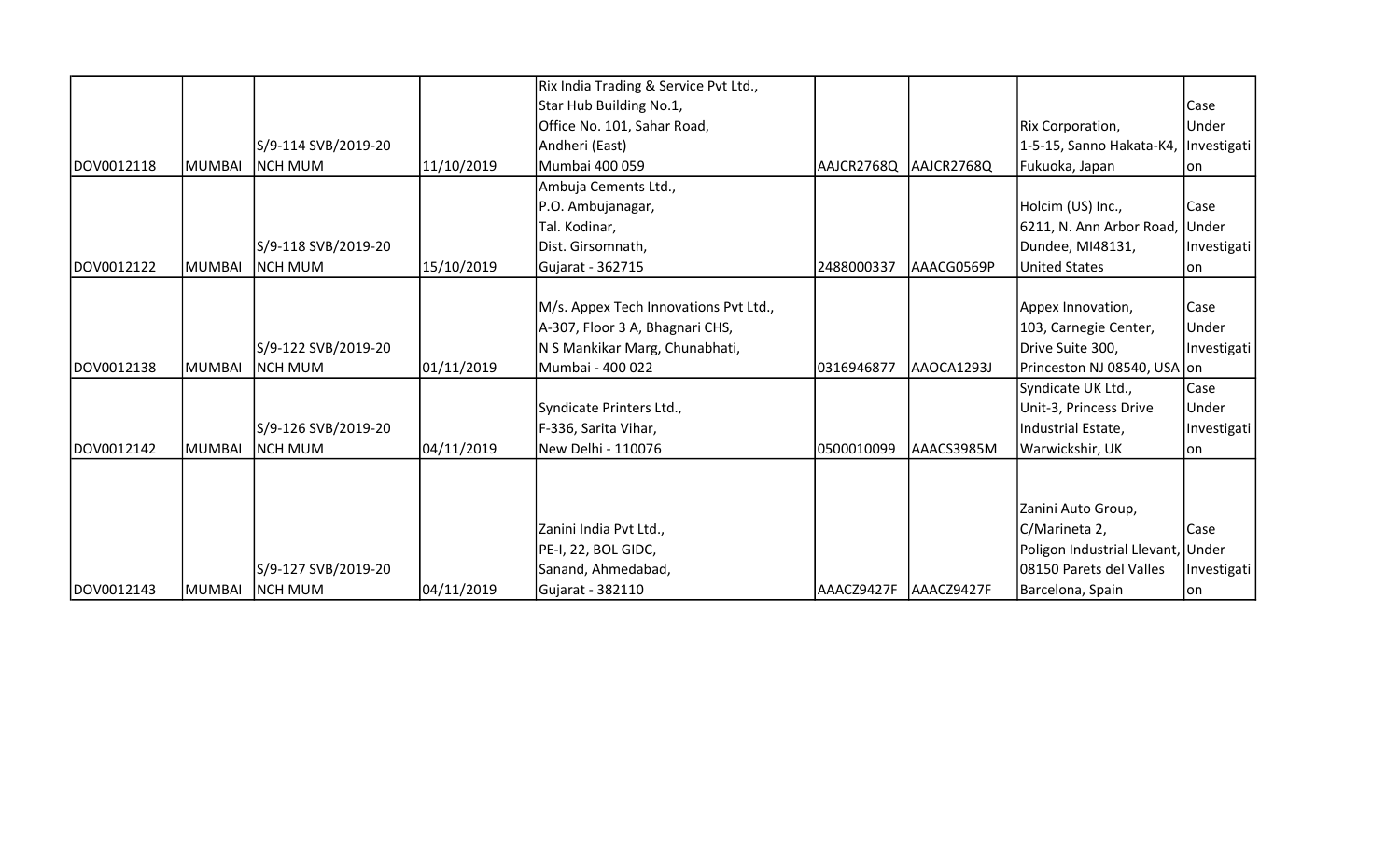|            |               |                     |            |                                   |                       |            | Premium Stephan         |             |
|------------|---------------|---------------------|------------|-----------------------------------|-----------------------|------------|-------------------------|-------------|
|            |               |                     |            |                                   |                       |            | Hamlen,                 |             |
|            |               |                     |            |                                   |                       |            | Zweigniederlassung der  |             |
|            |               |                     |            |                                   |                       |            | Premium Stephan,        |             |
|            |               |                     |            | Premium Transmission Pvt Ltd.,    |                       |            | B.V.ohsener Strasse 79- | Case        |
|            |               |                     |            | Premium House,                    |                       |            | 83,                     | Under       |
|            |               | S/9-129 SVB/2019-20 |            | Mumbai Pune Road,                 |                       |            | D-31789 Hameln,         | Investigati |
| DOV0012145 | <b>MUMBAI</b> | NCH MUM             | 04/11/2019 | Pune - 411 019                    | 3104004072            | AADCP2916N | Germany                 | lon         |
|            |               |                     |            | Force MTU Power Systems Pvt Ltd., |                       |            | MTU Friedrichshen       | Case        |
|            |               |                     |            | Mumbai Pune Road,                 |                       |            | GMBH,                   | Under       |
|            |               | S/9-130 SVB/2019-20 |            | Akurdi,                           |                       |            | 88045 Friedrichshafen,  | Investigati |
| DOV0012146 | <b>MUMBAI</b> | NCH MUM             | 04/11/2019 | Pune 411 035                      | AADCF4658B            | AADCF4658B | Germany                 | on          |
|            |               |                     |            |                                   |                       |            | Hershey Malaysia sdn.   |             |
|            |               |                     |            |                                   |                       |            | Bhd.,                   |             |
|            |               |                     |            | Hershey India Pvt Ltd.,           |                       |            | No. 1, Jalan Kargo, 3,  | Case        |
|            |               |                     |            | Chemtex House,                    |                       |            | Kawasan Peindustrian    | Under       |
|            |               | S/9-131 SVB/2019-20 |            | Hiranandani Gardens,              |                       |            | Senai Airport City,     | Investigati |
| DOV0012149 | <b>MUMBAI</b> | <b>NCH MUM</b>      | 05/11/2019 | Powai, Mumbai-400076              | 0303014423            | AABCT6106C | Malaysia                | on          |
|            |               |                     |            |                                   |                       |            | Sethness Roquette       |             |
|            |               |                     |            | Sethness-Roquette India Ltd.,     |                       |            | France,                 | Case        |
|            |               |                     |            | 17 to 19 GVMM Ind. Estate,        |                       |            | Route d'Estaires,       | Under       |
|            |               | S/9-135 SVB/2019-20 |            | Odhav Road,                       |                       |            | 59660 Mervile,          | Investigati |
| DOV0012152 | <b>MUMBAI</b> | Inch mum            | 07/11/2019 | Ahmedabad-382415                  | 0894013271            | AABCS5530K | France                  | on          |
|            |               |                     |            |                                   |                       |            |                         |             |
|            |               |                     |            |                                   |                       |            | China Sintax Ltd        |             |
|            |               |                     |            |                                   |                       |            | 2108, 21/F, CC WU       | Case        |
|            |               |                     |            | Shinetex Apparel Pvt Ltd.,        |                       |            | Buildingg,              | Under       |
|            |               | S/9-140 SVB/2019-20 |            | 1801 C4 Madhav Sankalp,           |                       |            | 302-308, Hennessy Road, | Investigati |
| DOV0012157 | <b>MUMBAI</b> | <b>NCH MUM</b>      | 08/11/2019 | Thane 421301                      | 4616900043 AAAJS5750K |            | Wanchai, Hongkong       | on          |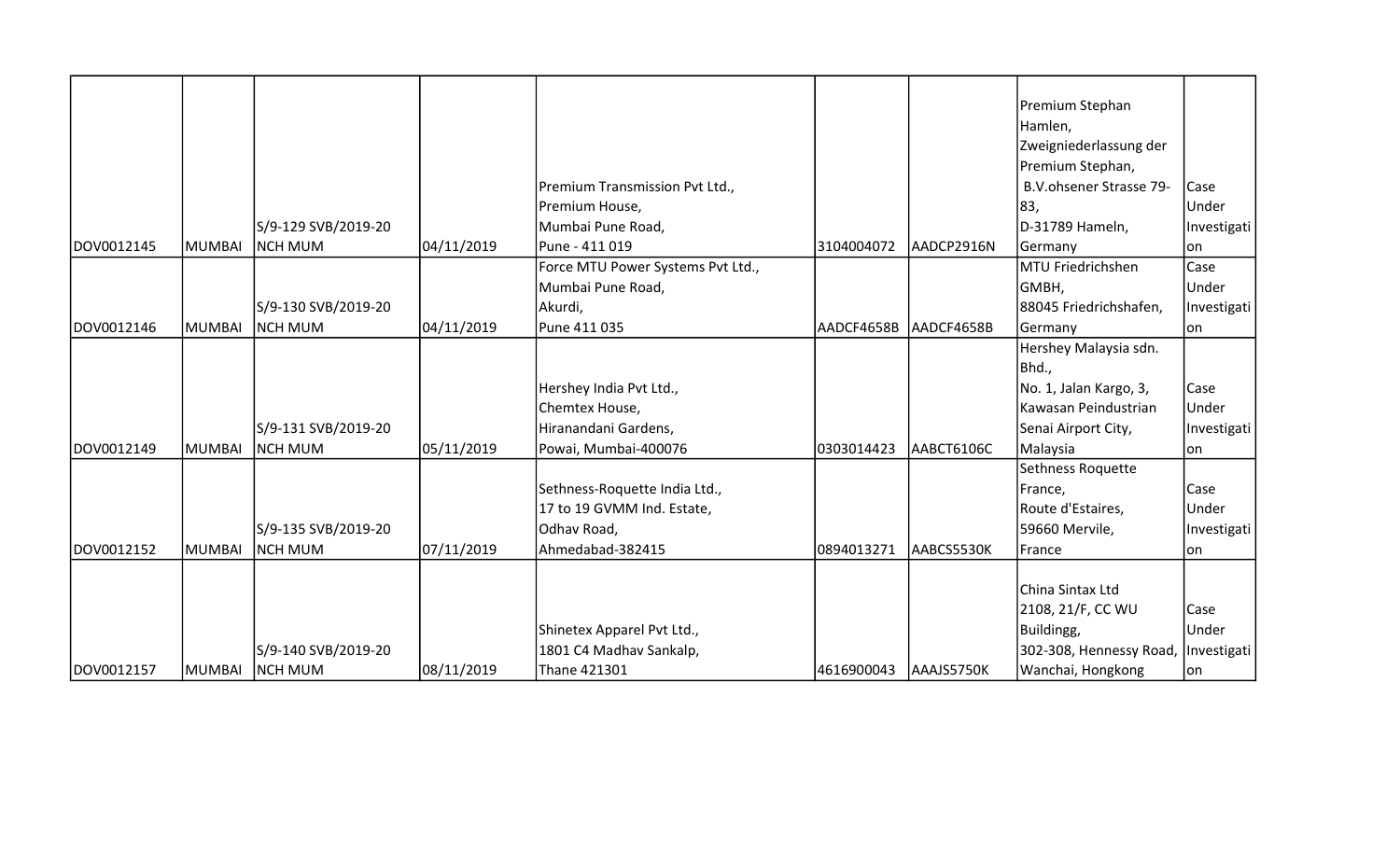|            |               |                     |            | Medline Healthcare Industries Pvt. Ltd., |                       |                       | Medline International           |              |
|------------|---------------|---------------------|------------|------------------------------------------|-----------------------|-----------------------|---------------------------------|--------------|
|            |               |                     |            | Office No. 101, 1st Floor,               |                       |                       | <b>B.V.,</b>                    | Case         |
|            |               |                     |            | Vascon Garnet Bay,                       |                       |                       | Nieuwe Stationsstraat 10, Under |              |
|            |               | S/9-144 SVB/2019-20 |            | Pune Nagar Road,                         | AAMCM4219             |                       | 6811 KS Amhem,                  | Investigati  |
| DOV0012161 | <b>MUMBAI</b> | <b>NCH MUM</b>      | 11/11/2019 | Pune - 411014                            |                       | AAMCM4219L            | The Netherland                  | lon          |
|            |               |                     |            |                                          |                       |                       |                                 | Case         |
|            |               |                     |            | Noxmat Combustion Technology Pvt Ltd.,   |                       |                       | Noxmat GMBH,                    | Under        |
|            |               | S/9-147 SVB/2019-20 |            | S220 MIDC, Bhosari,                      |                       |                       | Ringstrabe 7D-09569,            | Investigati  |
| DOV0012164 | <b>MUMBAI</b> | <b>INCH MUM</b>     | 13/11/2019 | Pune 411026                              |                       | AAGCN4981N AAGCN4981N | Oederan, Germany                | lon          |
|            |               |                     |            |                                          |                       |                       | <b>Baxter Healthcare</b>        |              |
|            |               |                     |            |                                          |                       |                       | Corporation (BHC),              |              |
|            |               |                     |            |                                          |                       |                       | One Baxter                      |              |
|            |               |                     |            | Baxter Pharmaceuticals India Pvt Ltd.,   |                       |                       | Parkway/Deeerfield,             |              |
|            |               |                     |            | Shivarth Ambit, Ramdas Road,             |                       |                       | Illionis 60015, USA and         | Case         |
|            |               |                     |            | Off Sindhu Bhavan Road, Bodakdev,        |                       |                       | 25212, W IL Route, 120,         | <b>Under</b> |
|            |               | S/9-149 SVB/2019-20 |            | Ahmedabad - 380054                       |                       |                       | Round Lake,                     | Investigati  |
| DOV0012167 | <b>MUMBAI</b> | Inch mum            | 14/11/2019 |                                          | 0814014186            | laaccc6252B           | IL 60073 USA                    | lon          |
|            |               |                     |            |                                          |                       |                       |                                 |              |
|            |               |                     |            | Viega Innovative Technologies Pvt Ltd.,  |                       |                       | Viega Holding Gmbh &            | Case         |
|            |               |                     |            | E-565, GIDC Phase 2,                     |                       |                       | Co. K.G.,                       | Under        |
|            |               | S/9-151 SVB/2019-20 |            | Village-Rasoolpura, Sanand,              |                       |                       | Viega Platz, 57439,             | Investigati  |
| DOV0012187 | <b>MUMBAI</b> | <b>INCH MUM</b>     | 15/11/2019 | Ahmedabad-382110                         | AAGCU7218J            | AAGCU7218J            | Attendorn, Germany              | lon          |
|            |               |                     |            | Sunrise CSP India Pvt Ltd.,              |                       |                       | Sunrise CSP Pty Ltd.,           | <b>Case</b>  |
|            |               |                     |            | Muni Seva Ashram Goraj,                  |                       |                       | GPO Box 109,                    | Under        |
|            |               | S/9-152 SVB/2019-20 |            | Waghodia,                                |                       |                       | Civic Square, Act 2608,         | Investigati  |
| DOV0012188 |               | MUMBAI NCH MUM      | 15/11/2019 | Vadodara - 391761                        | ABACS6248Q ABACS6248Q |                       | Australia                       | on           |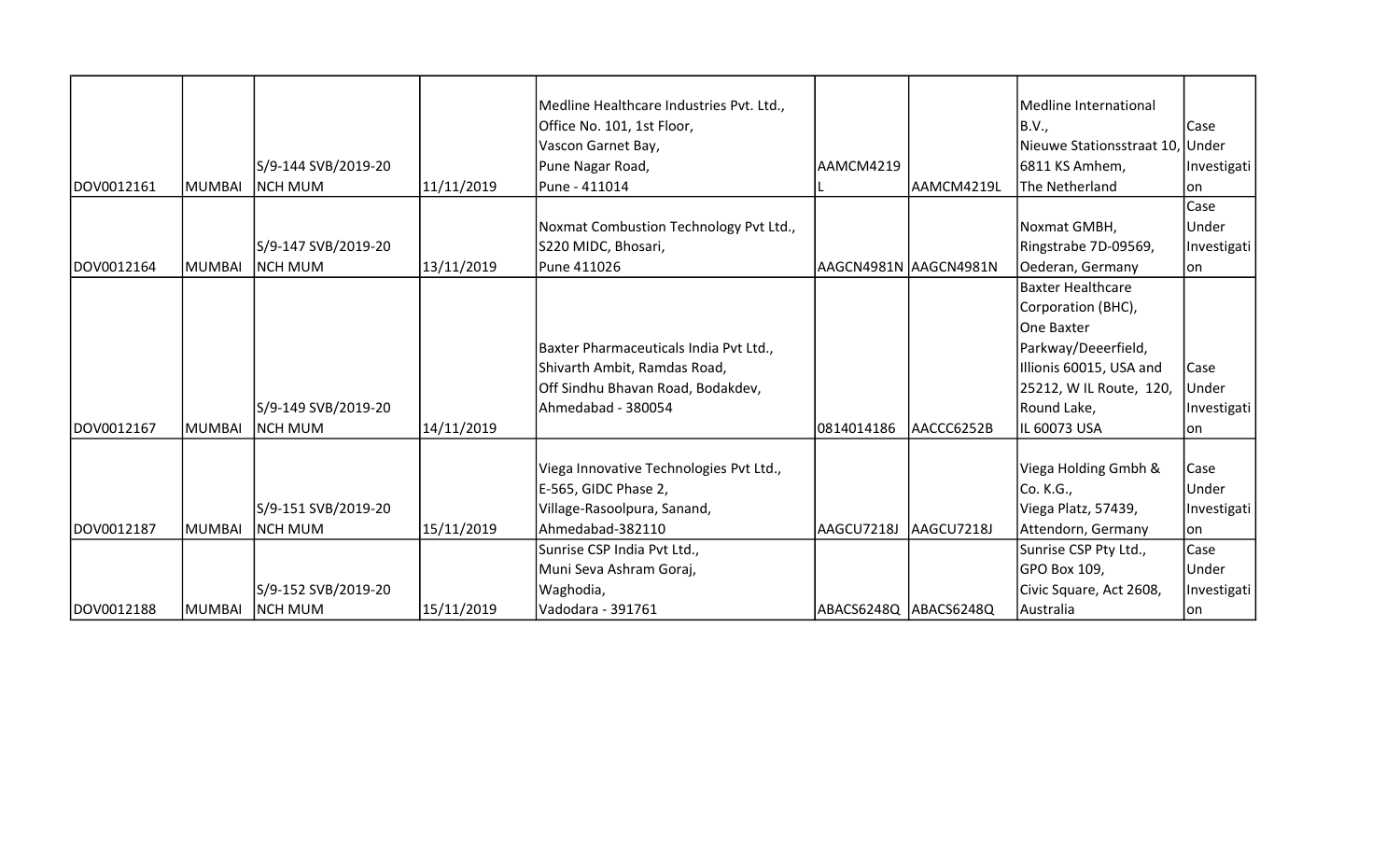|            |               |                     |            |                                               |                         |                       | Mitsubishi Chemical                   |             |
|------------|---------------|---------------------|------------|-----------------------------------------------|-------------------------|-----------------------|---------------------------------------|-------------|
|            |               |                     |            |                                               |                         |                       | Corporation-                          |             |
|            |               |                     |            |                                               |                         |                       | Performance Polyman                   |             |
|            |               |                     |            |                                               |                         |                       | Department,                           |             |
|            |               |                     |            |                                               |                         |                       | 1-1 Marunouchi 1-                     |             |
|            |               |                     |            | MCPP India Pvt Ltd.,                          |                         |                       | Chome,                                | Case        |
|            |               |                     |            | 403, 4th Floor, Neelkanth Corporate           |                         |                       | Chiyoda-Ku, 100-8521                  | Under       |
|            |               | S/9-155 SVB/2019-20 |            | IT park, Kirol Road, Vidyavihar West,         |                         |                       | Tokyo                                 | Investigati |
| DOV0012191 | <b>MUMBAI</b> | <b>NCH MUM</b>      | 15/11/2019 | Mumbai - 400086                               |                         | AAQCA3667A AAQCA3667A | +25 suppliers                         | lon         |
|            |               |                     |            |                                               |                         |                       | International Hotel                   |             |
|            |               |                     |            | International Hotel Supply (India) Pvt Ltd.,  |                         |                       | Supply Co.,                           | lCase       |
|            |               |                     |            | Unit No. 108, 109, 1st Floor,                 |                         |                       | Warmonderweg 1, 2171                  | Under       |
|            |               | S/9-157 SVB/2019-20 |            | B Wing Wall Street,                           |                         |                       | AH Sassenheim,                        | Investigati |
| DOV0012200 | MUMBAI        | <b>NCH MUM</b>      | 25/11/2019 | Andheri, Mumbai - 400093                      | AAFCI0347A              | AAFCI0347A            | The Netherlands                       | on          |
|            |               |                     |            |                                               |                         |                       |                                       |             |
|            |               |                     |            |                                               |                         |                       | M/s. Hengtong Optic-                  |             |
|            |               |                     |            |                                               |                         |                       | Electric International Co             |             |
|            |               |                     |            |                                               |                         |                       | Ltd., Flat RM 08, 43/F, Far Case      |             |
|            |               |                     |            | M/s. Hengtong Optic-Electric India Pvt. Ltd., |                         |                       | Eaast Finance Center No. Under        |             |
|            |               | S/9-158 SVB/2019-20 |            | S-177, MIDC, Bhosari, Indrayani Chowk         |                         |                       | 16, Harcourt Raod, Hong   Investigati |             |
| DOV0012208 | MUMBAI        | <b>NCH MUM</b>      | 12/12/2019 | Pune, Pune Maharashtra-411026.                | AAECH4625H   AAECH4625H |                       | Kong 215200.                          | on          |
|            |               |                     |            |                                               |                         |                       |                                       |             |
|            |               |                     |            | BAKER HUGES TECH. UK LTD                      |                         |                       |                                       |             |
|            |               |                     |            | (FORMERLY KNOWN AS GE OIl & Gas UK            |                         |                       |                                       |             |
|            |               |                     |            | Ltd.,                                         |                         |                       |                                       |             |
|            |               |                     |            | Suit no. 3, C/o Cosy World Resorts Ltd.,      |                         |                       | GE Oil & Gas UK Ltd.,                 | Case        |
|            |               |                     |            | Business Centre, Nagamallithota,              |                         |                       | 2630, The Quadrent,                   | Under       |
|            |               | S/9-163 SVB/2019-20 |            | Kakinada, East Godavari,                      |                         |                       | Aztec West,                           | Investigati |
| DOV0012221 | MUMBAI        | <b>NCH MUM</b>      | 20/12/2019 | Andhra Pradesh - 533 003.                     | AAHCG6037F AAHCG6037F   |                       | Bristol, United Kingdom               | on          |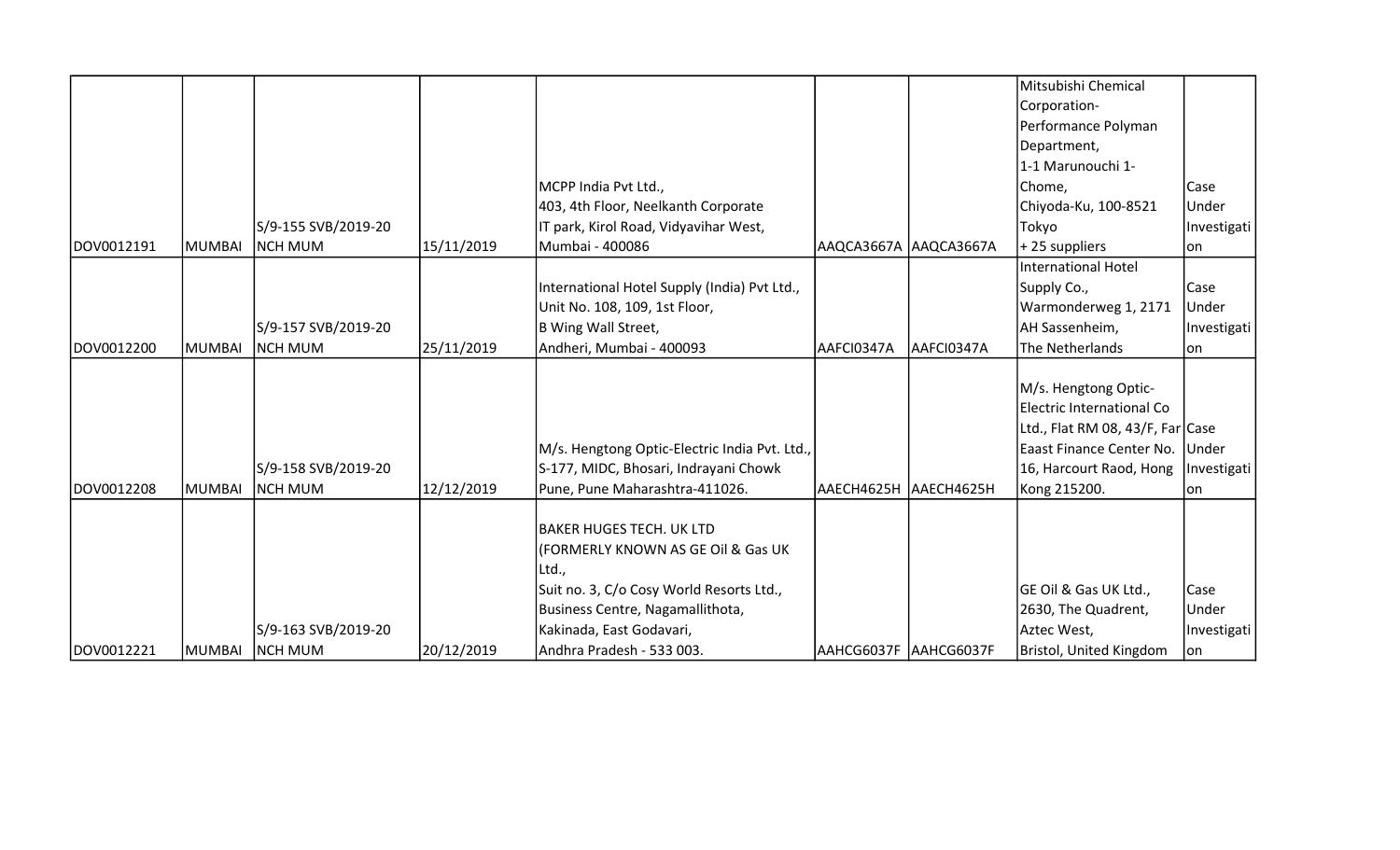| DOV0012235 | MUMBAI        | S/9-167 SVB/2019-20<br><b>NCH MUM</b> | 24/12/2019 | M/s.DIC South Asia Pvt. Ltd., 903 B Wing,<br>Kanakia Wallstreet Building, Chakala,<br>Andheri Kurla Road, Andheri (E), Mumbai-<br>400 009              | AAHCD2145F  AAHCD2145F |            | M/s. DIC Compounds<br>(Malaysia) SDN BHD, Plot<br>481, Lorong Perusahaan<br>Baru 2, Kawasan<br>Perindustrian Perai,<br>13600, Perai, Penang,<br>Malaysia. | Case<br>Under<br>Investigati<br>lon.        |
|------------|---------------|---------------------------------------|------------|--------------------------------------------------------------------------------------------------------------------------------------------------------|------------------------|------------|-----------------------------------------------------------------------------------------------------------------------------------------------------------|---------------------------------------------|
| DOV0012237 | <b>MUMBAI</b> | S/9-168 SVB/2019-20<br><b>NCH MUM</b> | 26/12/2019 | M/s. Protrade Applied Materials Corp., B-<br>412, Hermes Atrium, Sector-11,<br>CBD Belapur, Plot No. 57, Navi Mumbai,<br>Thane, Mumbai-400 614         | 0315022345             | AAMCA6234D | M/s. Protrade Applied<br>Materials Corp., 8F No.<br>59, Lane-77 Shing Al<br>Road, Neihu District-<br>Taipei-11494, Taiwan.                                | Case<br>Under<br>Investigati<br> on         |
| DOV0012238 | MUMBAI        | S/9-169 SVB/2019-20<br><b>NCH MUM</b> | 26/12/2019 | M/s. Bajaj Auto Ltd., Mumbai Pune Road,<br>Akurdi, Pune,<br>Maharashtra-411 035                                                                        | 3108008617             | AADCB2923M | M/s. Husqvarna<br>Motorcycles GmbH.<br>Stallhofnerstrasse-3,<br>5230 Mattighofen,<br>Ausrria.                                                             | <b>Case</b><br>Under<br>Investigati<br>lon. |
| DOV0012262 | MUMBAI        | S/9-174-SVB/2019-20<br><b>NCH MUM</b> | 14/01/2020 | M/s. Samputensili Machine Tools India Pvt.<br>Ltd., 7705, Deccan Gymkhana, Alankar<br>Behind Save Dairy, Bhandearkar Road, Pune-<br>Maharashtra-411004 | ABBCS5157R             | ABBCS5157R | M/s. Samputensili<br>Machine Tools s.r.l., via<br>Saliceto 15, 40010<br>Bentivoglio (BO), Italy                                                           | Case<br>Under<br>Investigati<br>lon.        |
| DOV0012265 | <b>MUMBAI</b> | S/9-177-SVB/2019-20<br><b>NCH MUM</b> | 16/01/2020 | M/s. S. H. Kelkar and Company Ltd.,<br>Devkaran Mansion 36, Mangaldas Road,<br>Mumbai-400002.                                                          | 0388009934             | AAACS9778G | M/s. Keva Fragrance<br>Industries Pte. Ltd., 540<br>SIMS Avenue, #03-05<br>SIMS, Avenue Centre,<br>Singapore-387603.                                      | Case<br>Under<br>Investigati<br>lon.        |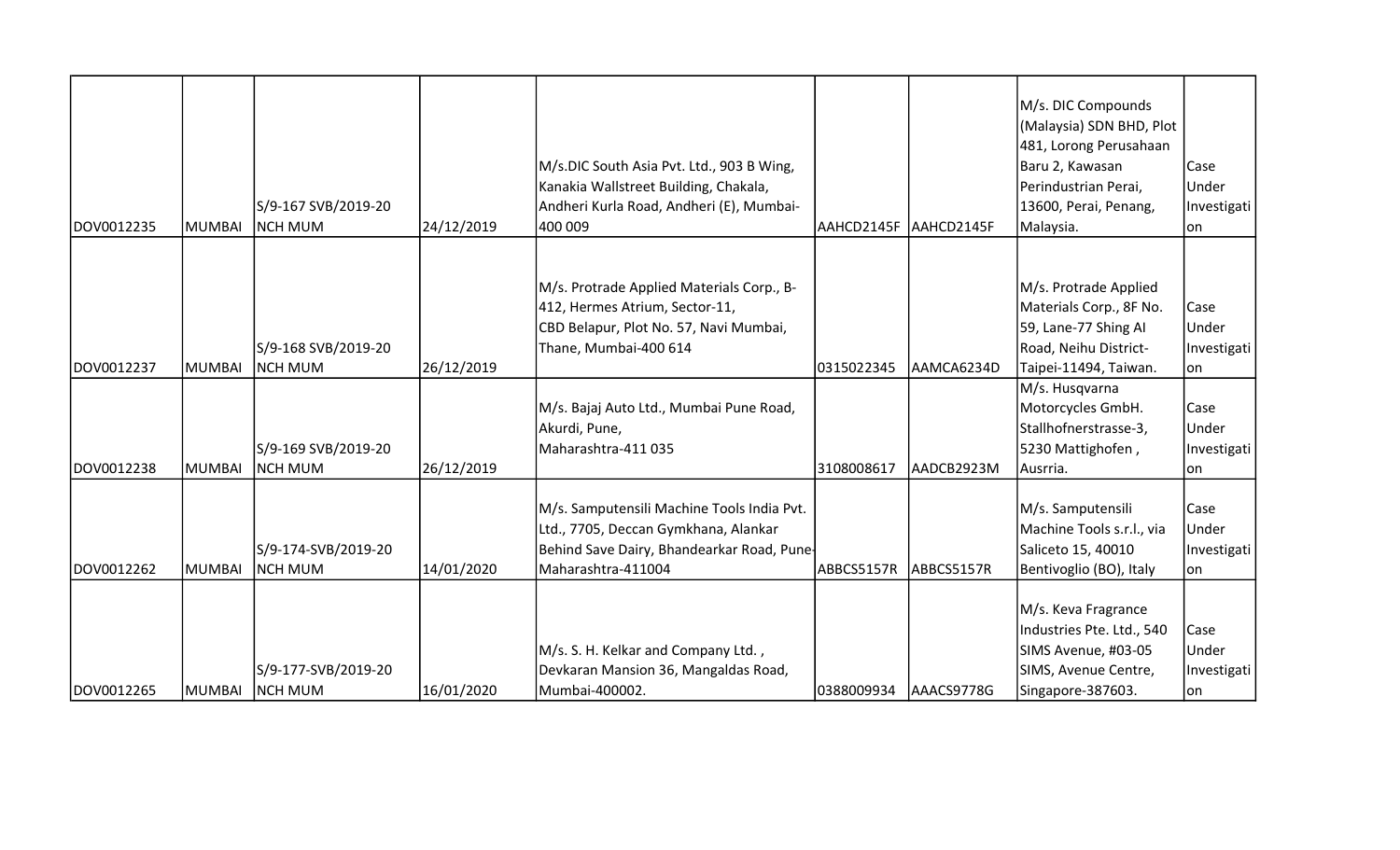|            |        |                     |            |                                             |            |            |                             | Case        |
|------------|--------|---------------------|------------|---------------------------------------------|------------|------------|-----------------------------|-------------|
|            |        |                     |            | M/s. Meson Valves India Pvt. Ltd., Plot No. |            |            | M/s. Meson AB,              | Under       |
|            |        | S/9-182-SVB/2019-20 |            | N38/A, Phase-IV, Verna Industrial Estate,   |            |            | Kullsgardsvagen 27 SE-      | Investigati |
| DOV0012272 | MUMBAI | NCH MUM             | 23/01/2020 | Verna, Pune-403722.                         | 1716900913 | AAXCS5599N | 312 34, Laholm, Sweden. on  |             |
|            |        |                     |            | Ambuja Cements Ltd.,                        |            |            | Lafargebokim Energy         |             |
|            |        |                     |            | P.O. Ambujanagar,                           |            |            | Solutions,                  | Case        |
|            |        |                     |            | Taluka-Kodinar,                             |            |            | 61, rue des Belles          | Under       |
|            |        | S/9-188-SVB/2019-20 |            | Dist. Gir Somnath,                          |            |            | Fetalles,                   | Investigati |
| DOV0012288 | MUMBAI | <b>NCH MUM</b>      | 06/02/2020 | Junagadh, Gujarat-362715                    | 2488000337 | AAACG0569P | 75116 Paris, France         | on          |
|            |        |                     |            |                                             |            |            | Reagens S.P.A.,             |             |
|            |        |                     |            |                                             |            |            | Via Giovan Battista         |             |
|            |        |                     |            | Indo Reagens Polymer Additives pvt ltd.,    |            |            | Codronchi,                  | Case        |
|            |        |                     |            | 41, 4th Floor, Kalpataru Square,            |            |            | 4, 40016 San Giorgio di     | Under       |
|            |        | S/9-192-SVB/2019-20 |            | Konndivita Road, Andheri East,              |            |            | Piano, BO,                  | Investigati |
| DOV0012298 | MUMBAI | Inch mum            | 11/02/2020 | Mumbai - 400 059                            | AAFCI1099D | AAFCI1099D | <b>Italy</b>                | lon         |
|            |        |                     |            |                                             |            |            |                             |             |
|            |        |                     |            |                                             |            |            |                             |             |
|            |        |                     |            |                                             |            |            | M/s. Weihat ST Sensortec    |             |
|            |        |                     |            |                                             |            |            | Co. Ltd., No. 369-8         |             |
|            |        |                     |            |                                             |            |            | Shuangdao RD, Hi-Tech       |             |
|            |        |                     |            |                                             |            |            | Zone, WEI-China. and        |             |
|            |        |                     |            |                                             |            |            | M/s. Sensortec Co.Ltd.,     |             |
|            |        |                     |            |                                             |            |            | 402-1103, Bucheon           |             |
|            |        |                     |            |                                             |            |            | Techno Park, 655,           | Case        |
|            |        |                     |            | M/s. Sensortec Innovation India Pvt. Ltd.,  |            |            | Pyeongcheon RO, Wonmi-Under |             |
|            |        | S/9-198-SVB/2019-20 |            | Plot No. 149, Sector-44, Gurgaon, Haryana-  |            |            | GU, Bucheon-SI,             | Investigati |
| DOV0012313 | MUMBAI | NCH MUM             | 19/02/2020 | 122003.                                     | ABACS3194B | ABACS3194B | Gyeonggi-DO, Korea.         | lon         |
|            |        |                     |            |                                             |            |            | M/s. Vee Rubber             |             |
|            |        |                     |            |                                             |            |            | Corporation Ltd. Vee        |             |
|            |        |                     |            | M/s. Vee Rubber India Pvt. Ltd., K-12,      |            |            | Rubber Building, 924        | Case        |
|            |        |                     |            | Kalpataru Flats, Mirambica High School      |            |            | Rana IX RD, Ao Bankapi      | Under       |
|            |        | S/9-199-SVB/2019-20 |            | Road, Naranpura Prabhu Parshwanath          |            |            | Huay Kwang, Bangkok-        | Investigati |
| DOV0012314 | MUMBAI | <b>NCH MUM</b>      | 19/02/2020 | CHSL. Ahmedabad, Gujarat-380013.            | 0816912904 | AAECV9799E | 18318.                      | on          |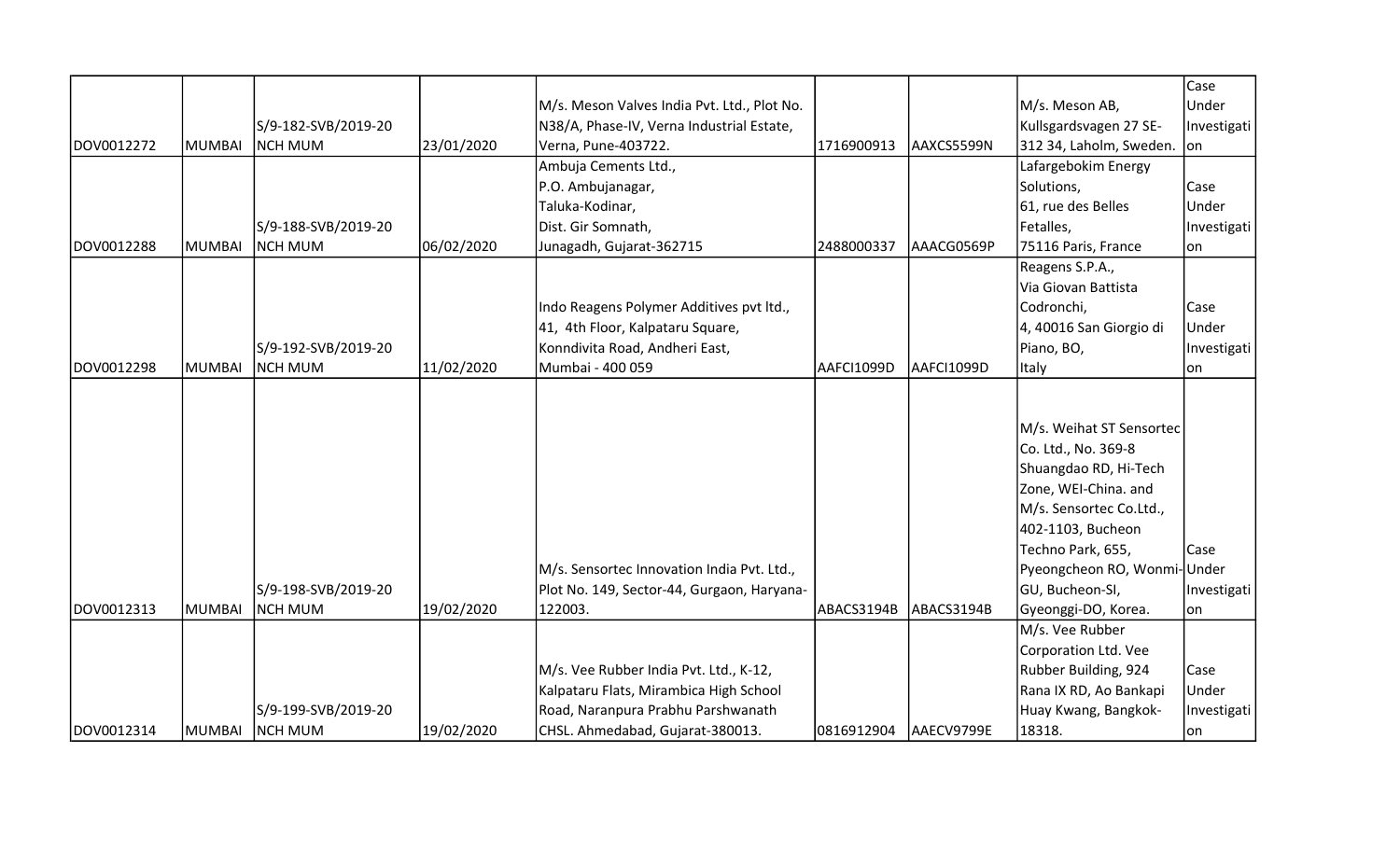|            |                |                              |            | Oro Agri India Pvt Ltd.,                  |                         |            |                                         |              |
|------------|----------------|------------------------------|------------|-------------------------------------------|-------------------------|------------|-----------------------------------------|--------------|
|            |                |                              |            | 5311, A BLK-C, Regharpura,                |                         |            | Oro Agri Inc,                           | Case         |
|            |                |                              |            | H.S.Road, G.F,                            |                         |            | 2788, S Maple AVe,                      | <b>Under</b> |
|            |                | S/9-201-SVB/2019-20          |            | Karol Bagh WEst,                          |                         |            | Fresno, CA 93725,                       | Investigati  |
| DOV0012323 | MUMBAI         | <b>NCH MUM</b>               | 25/02/2020 | Delhi - 110005                            | AACCO1864B   AACCO1864B |            | United States                           | lon          |
|            |                |                              |            |                                           |                         |            | IHI Infrastructure Systems              |              |
|            |                |                              |            |                                           |                         |            | Co. Itd.                                | Case         |
|            |                |                              |            | M/s. L&T-IHI Consortium                   |                         |            | 3- Ohamanishi- Machi,                   | <b>Under</b> |
|            |                | S/9-03 SVB/2020-21 NCH       |            | 5th Floor, A Wing, Landmark building,     |                         |            | Sakai-KU Sakai City Osaka   Investigati |              |
| DOV0012410 | <b>MUMBAI</b>  | <b>MUM</b>                   | 25/08/2020 | Mumbai Maharashtra- 400093                | AABAL5822F              | AABAL5822F | 590-0977, Japan                         | Ion          |
|            |                |                              |            |                                           |                         |            |                                         | Case         |
|            |                | CUS/SVB/MUM/65/2020-         |            | MINDA TG RUBBER PRIVATE LTD.              |                         |            | TOYODA GOSEI CO. LTD                    | <b>Under</b> |
|            |                | SVB-O/o COMMR-CUS-           |            | OFFICE. B-64/1, WAZIRPUR INDUSTRIAL       |                         |            | 1 HARUHINAGAHATA,                       | Investigati  |
| DOV0012440 | <b>IMUMBAI</b> | IMP-II-ZONE-I-MUMBAI         | 16/09/2020 | AREA, DELHI-110052                        | 0514085665              | AAJCM5527A | KIYOSU, AICHI JAPAN                     | lon          |
|            |                |                              |            | M/ s. Fujitsu Solutions India Pvt. Ltd.,  |                         |            |                                         | Case         |
|            |                | CUS/SVB/MUM/30/2020-         |            | WeWork Galaxy, 43, Residency Road         |                         |            |                                         | Under        |
|            |                | SVB-O/o COMMR-CUS-           |            | Shanthala Nagar, Ashok Nagar              |                         |            | M/s. PFU Limited,                       | Investigati  |
| DOV0012470 | <b>MUMBAI</b>  | IMP-II-ZONE-I-MUMBAI         | 25/09/2020 | Bengaluru Urban, Karnataka 560025.        | AADCF8548A              | AADCF8545A | Yokohama I-Mark, Japan                  | on           |
|            |                |                              |            |                                           |                         |            |                                         |              |
|            |                |                              |            |                                           |                         |            |                                         |              |
|            |                |                              |            |                                           |                         |            | ANHEUSER-BUSCH INBEV                    |              |
|            |                |                              |            | <b>ANHEUSER BUSCH INBEV INDIA LIMITED</b> |                         |            | SEDRIN (ZHANGZH                         | Case         |
|            |                | CUS/SVB/MUM/81/2020-         |            | UNIT. NO 301 302THIRD FLOOR DYNASTY       |                         |            | LANTIAN ECONOMIC                        | Under        |
|            |                | SVB-O/o COMMR-CUS-           |            | <b>BUSINESS PARK B WING ANDHERI KURLA</b> |                         |            | DEVELOPMENT ZONE,                       | Investigati  |
| DOV0012475 |                | MUMBAI  IMP-II-ZONE-I-MUMBAI | 12/11/2020 | MUMBAI MAHARASHTRA-400059                 | 0394038878              | AAICS2238R | FUJIAN Zhangzhou, China   on            |              |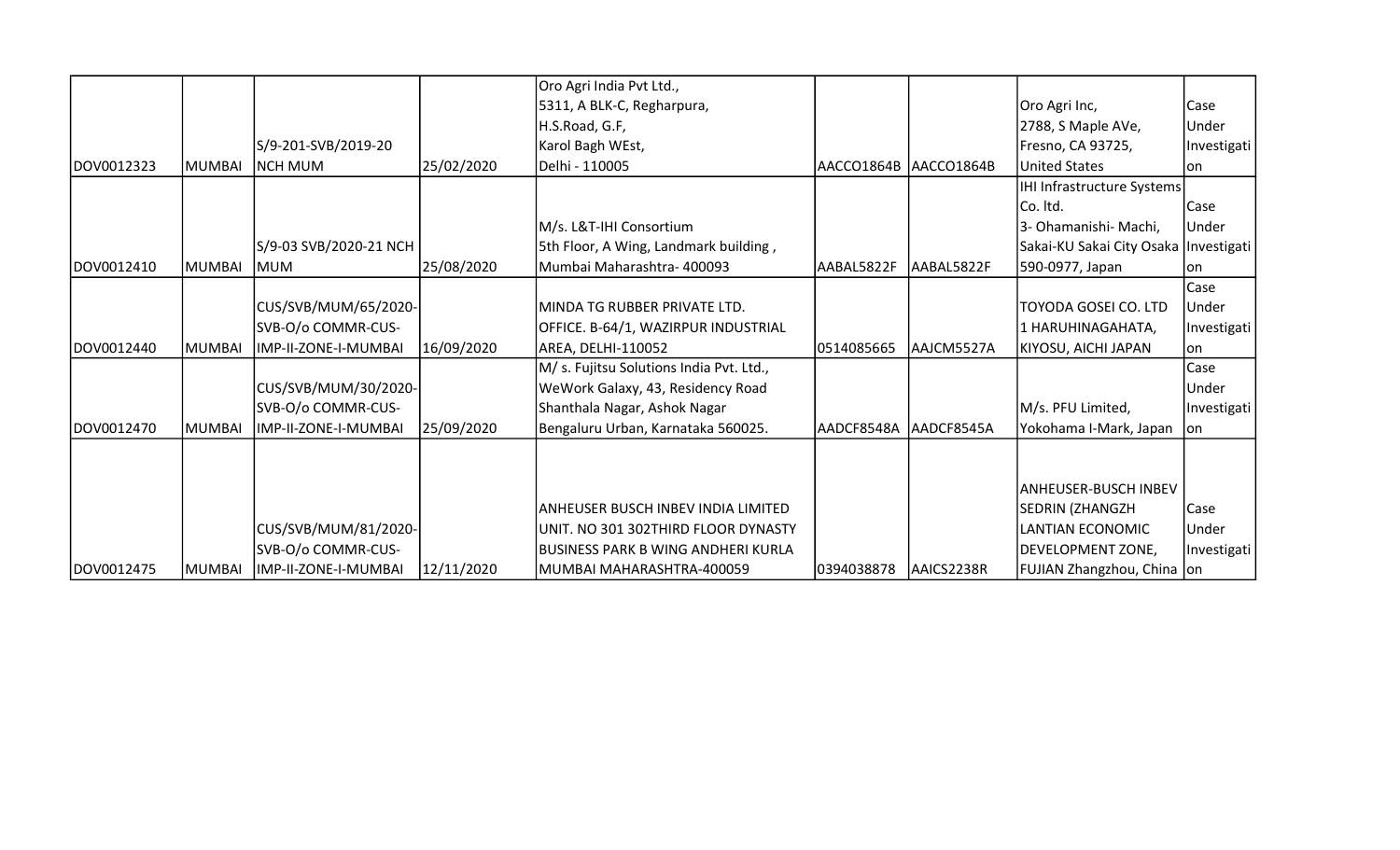|            |        |                      |            |                                            |                       |            | (i) Emil Muller GmbH       |             |
|------------|--------|----------------------|------------|--------------------------------------------|-----------------------|------------|----------------------------|-------------|
|            |        |                      |            |                                            |                       |            | Germany.                   |             |
|            |        |                      |            |                                            |                       |            | (ii) CeramTec Czech        |             |
|            |        |                      |            |                                            |                       |            | Republic, Czech            |             |
|            |        |                      |            |                                            |                       |            | (iii) CeramTec Suzhou      |             |
|            |        |                      |            |                                            |                       |            | Ltd., People's Republic of |             |
|            |        |                      |            | CeramTec India Innovative Ceramic          |                       |            | China                      | Case        |
|            |        | CUS/SVB/MUM/91/2020- |            | Engineering Pvt. Ltd.                      |                       |            | (iv) CeramTec North        | Under       |
|            |        | SVB-O/o COMMR-CUS-   |            | C-192, Industrial Focal Point, Patiala,    |                       |            | America Corp. United       | Investigati |
| DOV0012477 | MUMBAI | IMP-II-ZONE-I-MUMBAI | 12/11/2020 | Punjab - 147 004                           | 1713001101            | AAFCC2948D | States of America.1        | lon         |
|            |        |                      |            | CHANG CHUN CHEMICAL INDIA PRIVATE          |                       |            |                            |             |
|            |        |                      |            | LIMITED                                    |                       |            |                            |             |
|            |        |                      |            | OFFICE NO. 4OB, B WING, GALLERICA          |                       |            |                            | Case        |
|            |        | CUS/SVB/MUM/85/2020- |            | , SHOPPING CENTRE HIRANANDANI              |                       |            | Chang Chun Dairen/CCD      | Under       |
|            |        | SVB-O/o COMMR-CUS-   |            | GARDENS                                    |                       |            | SINGAPORE PTE. LTD.        | Investigati |
| DOV0012478 | MUMBAI | IMP-II-ZONE-I-MUMBAI | 12/11/2020 | POWAI MUMBAI CITY, MAHARASHTRA             | AAHCC4585E AAHCC4585E |            |                            | on          |
|            |        |                      |            | Euro Diesel Service Pvt Ltd.               |                       |            |                            |             |
|            |        |                      |            | FLAT NO.503, BLDG NO.3A,                   |                       |            |                            | Case        |
|            |        | CUS/SVB/MUM/94/2020- |            | SHIV BHAGTANI MANOR, NR S M SHETTY         |                       |            | <b>EURODIESEL SERVICES</b> | Under       |
|            |        | SVB-O/o COMMR-CUS-   |            | SCHOOL,                                    |                       |            | <b>LLC</b>                 | Investigati |
| DOV0012479 | MUMBAI | IMP-II-ZONE-I-MUMBAI | 12/11/2020 | MUMBAI, MAHARASHTRA-400072                 | 0312065311            | AADCE2202J | DUBAI, ABU DHABI, UAE      | on          |
|            |        |                      |            |                                            |                       |            |                            |             |
|            |        |                      |            | Fives Combustion Systems Pvt. Ltd., Plot / |                       |            |                            |             |
|            |        |                      |            | <b>Block No.</b>                           |                       |            | M/S FIVES PILLARD          | Case        |
|            |        | CUS/SVB/MUM/95/2020- |            | 230, Padra - Jambusar Highway, Vill.       |                       |            | <b>DEUTSCHLAND GMBH,</b>   | Under       |
|            |        | SVB-O/o COMMR-CUS-   |            | Dabhasa, Tal.                              |                       |            | AARSTR 168, 65232          | Investigati |
| DOV0012480 | MUMBAI | IMP-II-ZONE-I-MUMBAI | 12/11/2020 | Padra, Dist. Vadodara - 391440, Gujarat    | 0888038739            | AAACC1760A | TAUNUSSTEIN GERMANY   on   |             |
|            |        |                      |            | <b>INDORAMA VENTURES OXIDES</b>            |                       |            | <b>INDORAMA</b>            |             |
|            |        |                      |            | ANKLESHWAR PVT LTD                         |                       |            | NETHERLANDS B.V;           | Case        |
|            |        | CUS/SVB/MUM/87/2020- |            | PLOT NO 321 GIDC PANOLI BHARUCH            |                       |            | Markweg 201 3198 ND        | Under       |
|            |        | SVB-O/o COMMR-CUS-   |            | ANKLESHWAR                                 |                       |            | EUROPORT,                  | Investigati |
| DOV0012485 | MUMBAI | IMP-II-ZONE-I-MUMBAI | 12/11/2020 | GUJARAT 394116                             | AAFQI3533E            | AAFQI3533E | <b>NETHERLANDS</b>         | on          |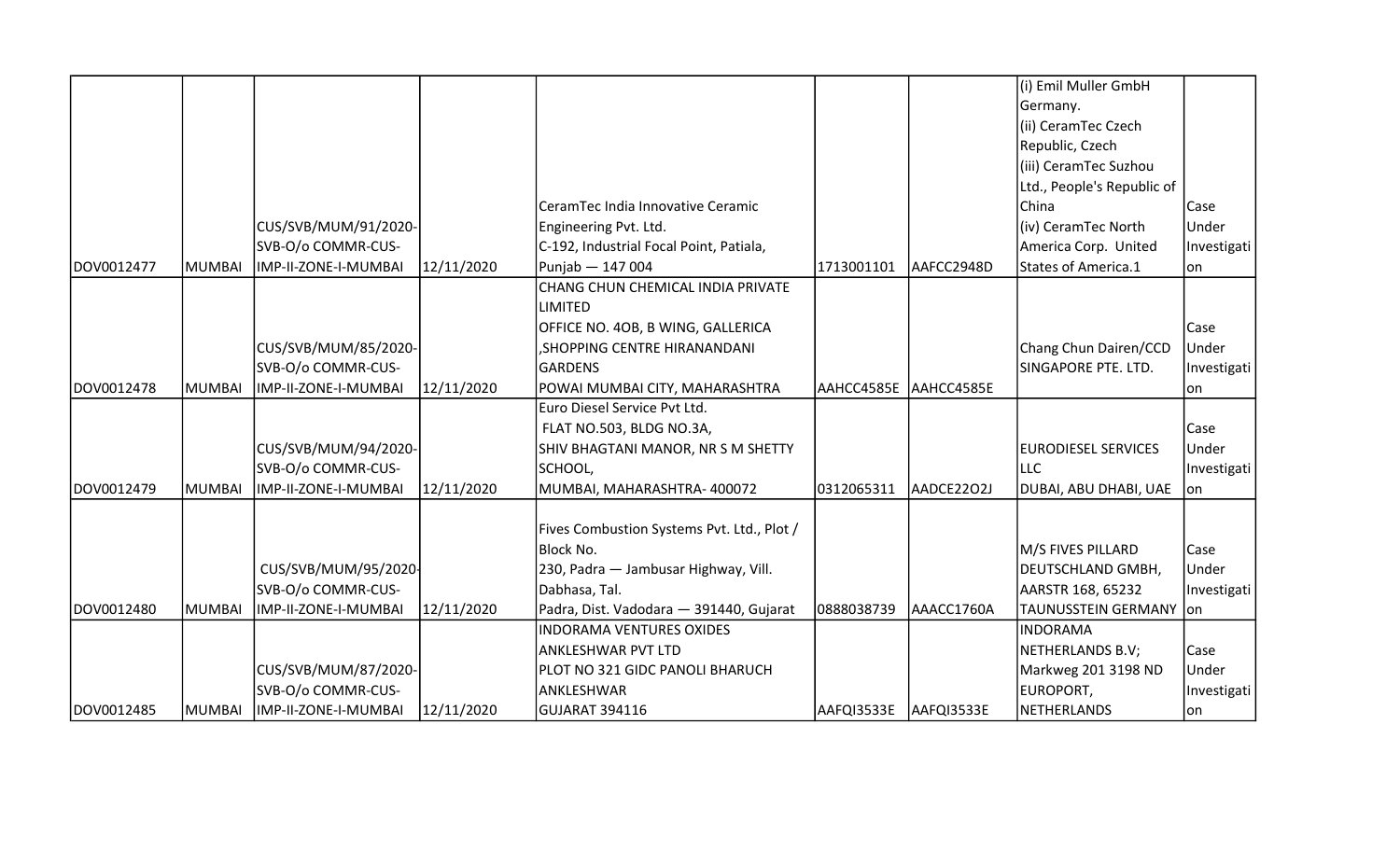|            |        |                      |            |                                            |                       |            | <b>NHTC TRADING</b>                    |             |
|------------|--------|----------------------|------------|--------------------------------------------|-----------------------|------------|----------------------------------------|-------------|
|            |        |                      |            |                                            |                       |            | <b>COMPANY</b>                         |             |
|            |        |                      |            | NHTC (INDIA) PRIVATE LIMITED               |                       |            | Landmark Square, Suite                 |             |
|            |        |                      |            | 212, 2nd Floor. A Wing                     |                       |            | 2A4,                                   | <b>Case</b> |
|            |        | CUS/SVB/MUM/83/2020- |            | Dynasty Business Park, A Y Road            |                       |            | 64 Earth Close, P.O. Box               | Under       |
|            |        | SVB-O/o COMMR-CUS-   |            | ANDHERI EAST MUMBAI                        |                       |            | 1978                                   | Investigati |
| DOV0012489 | MUMBAI | IMP-II-ZONE-I-MUMBAI | 12/11/2020 | MUMBAI MAHARSHTRA-400059                   | AAGCN1612G AAGCN1612G |            | Grand Cayman, KY1-1104 on              |             |
|            |        |                      |            | Orpak Systems India Private Limited        |                       |            |                                        | Case        |
|            |        | CUS/SVB/MUM/84/2020- |            | Unit 501,502 South Tower,                  |                       |            |                                        | Under       |
|            |        | SVB-O/o COMMR-CUS-   |            | Sacred World, Wanaworie                    |                       |            | Veeder Root, USA                       | Investigati |
| DOV0012490 | MUMBAI | IMP-II-ZONE-I-MUMBAI | 12/11/2020 | Pune-411040                                | 3109018837            | AABCO1744R | Del-Pak Systems, Israel                | lon         |
|            |        |                      |            | PRASHANTH PROJECT LIMITED                  |                       |            | PRASHANTH MIDDLE                       | Case        |
|            |        | CUS/SVB/MUM/79/2020- |            | 406-408, Herms Atrium, Sector-11,          |                       |            | <b>EAST HE</b>                         | Under       |
|            |        | SVB-O/o COMMR-CUS-   |            | Plot No. 57, CBD Belapur,                  |                       |            | P.O. Box 17541, Jebel Ali, Investigati |             |
| DOV0012491 | MUMBAI | IMP-II-ZONE-I-MUMBAI | 12/11/2020 | Navi Mumbai - 400614                       | 0397065507            | AABCP2387F | UAE.                                   | lon         |
|            |        |                      |            |                                            |                       |            |                                        |             |
|            |        |                      |            |                                            |                       |            | REMET UK Ltd                           |             |
|            |        |                      |            | Remet Technocast Materials India Private   |                       |            | 44 Riverside II,                       | Case        |
|            |        | CUS/SVB/MUM/88/2020- |            | Ltd, Level 5 Tower C Panchsheel Tech Park, |                       |            | Sir Thomas Longley Road, Under         |             |
|            |        | SVB-O/o COMMR-CUS-   |            | 1 Airport Road, Yerwada, Pune 411006,      |                       |            | Rochester, Kent. ME2                   | Investigati |
| DOV0012492 | MUMBAI | IMP-II-ZONE-I-MUMBAI | 12/11/2020 | Maharashtra                                | AAJCR4599R            | AAJCR4599R | 4DP UK                                 | lon         |
|            |        |                      |            | M/s, Sekwang Hi-tech India Pvt.            |                       |            |                                        |             |
|            |        |                      |            | Ltd., PAP-G16/11, Chakan                   |                       |            |                                        |             |
|            |        |                      |            | industrial area phase II, Sawardari,       |                       |            |                                        |             |
|            |        |                      |            | Opposite Bridgestone, Chakan,              |                       |            | Sekwang Hi-tech Co,                    |             |
|            |        |                      |            | Near Pailavi Rubber Products,              |                       |            | Ltd,,2-21,                             | <b>Case</b> |
|            |        | CUS/SVB/MUM/77/2020- |            | Maharashtra Industrial                     |                       |            | Geomdanbuk-ro. Buk-gu,                 | Under       |
|            |        | SVB-O/o COMMR-CUS-   |            | Development Corporation (MIDC)             |                       |            | Daegu,                                 | Investigati |
| DOV0012494 | MUMBAI | IMP-II-ZONE-I-MUMBAI | 12/11/2020 | District-Pune                              | ABDCS1486R ABDCS1486R |            | 41503                                  | on          |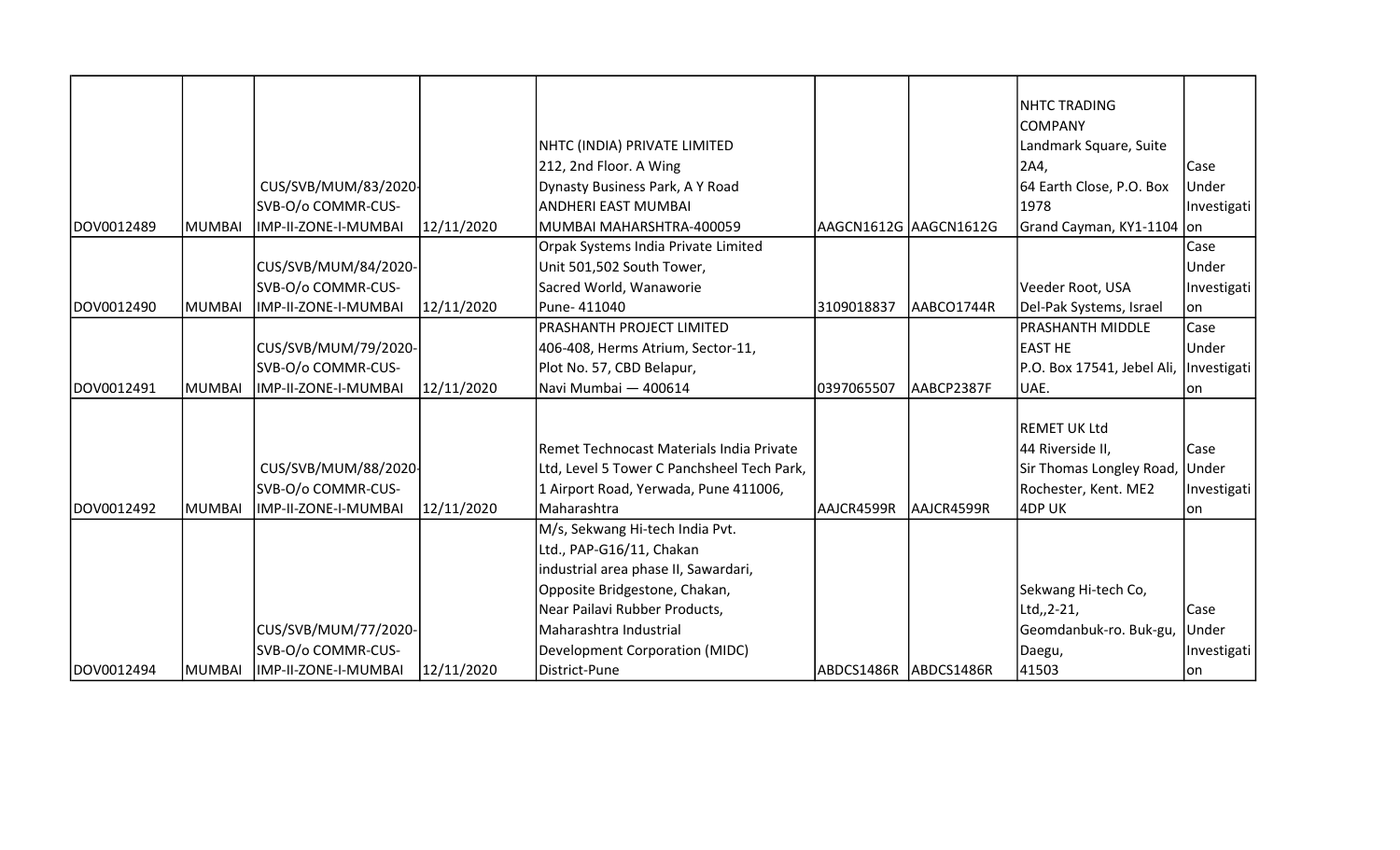| DOV0012495 | <b>MUMBAI</b> | CUS/SVB/MUM/78/2020-<br>SVB-O/o COMMR-CUS-<br>IMP-II-ZONE-I-MUMBAI | 12/11/2020 | Stokvis Prostick Tapes Put Ltd.<br>Survey No. 236/237, Taco Road,<br>Tal: Mulshi, Hinjawadi,<br>Pune-411057                                                                        | ABCCS6084N              | ABCCS6084N | (i) Stokvis Denmark Aps,<br>Gydevang 40 DK 3450<br>Altered<br>(ii) Stokvis Tapes Ltd Unit<br>8 Tring Ind Estate,<br>Lcknield Way, Tring,<br>Hertfordshire, HP23 4 JX<br>land other related<br>suppliers mentioned in<br>Annexure A | Case<br><b>Under</b><br>Investigati<br>lon |
|------------|---------------|--------------------------------------------------------------------|------------|------------------------------------------------------------------------------------------------------------------------------------------------------------------------------------|-------------------------|------------|------------------------------------------------------------------------------------------------------------------------------------------------------------------------------------------------------------------------------------|--------------------------------------------|
| DOV0012498 | MUMBAI        | CUS/SVB/MUM/25/2020-<br>SVB-O/o COMMR-CUS-<br>IMP-II-ZONE-I-MUMBAI | 13/11/2020 | M/s. KYOKUTOH WELD INDIA PVT LTD.<br>Kyokutoh Weld India Private Limited<br>Plot No 314, CTS No 930,<br>Office -19, 3 floor, Aditya Centeegra, FC<br>Road, PUNE MAHARASHTRA-411004 | ААНСК8657М   ААНСК8657М |            | Kyokutoh Co., Ltd.<br>181-1 Nakayashiki,<br>Oridocho, Nissin,<br>Aichi, Japan 470-0115                                                                                                                                             | Case<br>Under<br>Investigati<br>lon        |
|            |               |                                                                    |            | BYK India Private Limited,                                                                                                                                                         |                         |            | 1. BYK Chemie GmbH<br>(Germany)<br>2. BYK Gardner GmbH<br>(Germany)<br>3. BYK Netherlands BV<br>(Netherland) -<br>4. BYK Additives Limited<br>(UK)                                                                                 | Case                                       |
|            |               | CUS/SVB/MUM/18/2020-                                               |            | Office No. 701, 7th floor, Vikas Centre,                                                                                                                                           |                         |            | 5. BYK USA Incorporation Under                                                                                                                                                                                                     |                                            |
| DOV0012501 | MUMBAI        | SVB-O/o COMMR-CUS-<br>IMP-II-ZONE-I-MUMBAI                         | 13/11/2020 | Dr C G Road, Chembur, Mumbai - 400074,<br>Maharashtra                                                                                                                              | AAHCB6130E AAHCB6130E   |            | (USA)                                                                                                                                                                                                                              | Investigati<br> on                         |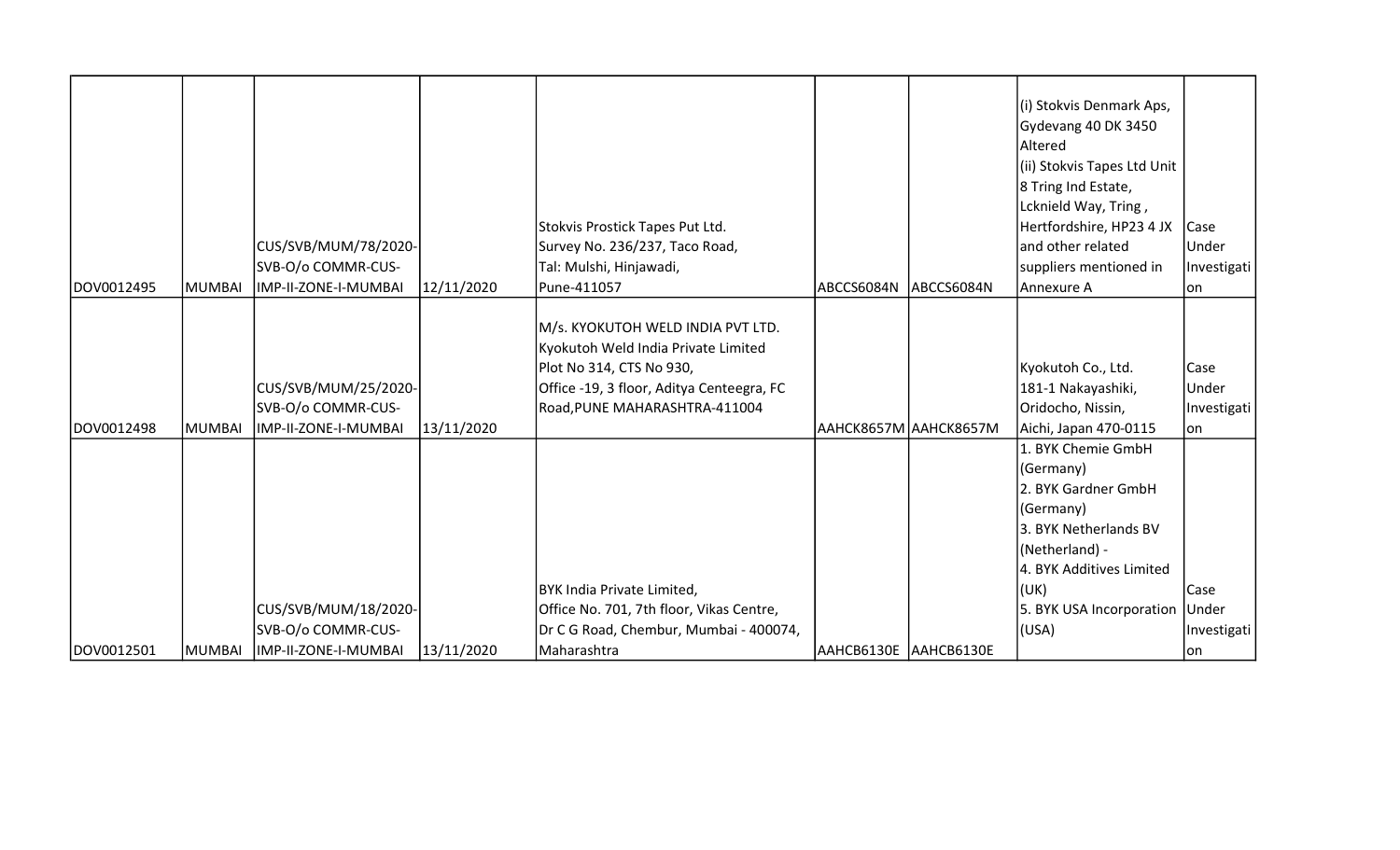| DOV0012502 | <b>MUMBAI</b> | CUS/SVB/MUM/15/2020-<br>SVB-O/o COMMR-CUS-<br>IMP-II-ZONE-I-MUMBAI | 13/11/2020 | Master Builders Solutions India Pvt. Ltd.<br>12th Floor, A Wing, 1204-C, The Capital,<br>Plot No C-70, G Block,<br>Bandra Kurla Complex, Bandra East,<br>Mumbai,<br>Mumbai Suburban, Maharashtra, 400051. | AAMCM9697<br>A | AAMCM9697A            | <b>MASTER BUILDERS,</b><br><b>SOLUTIONS MALAYSIA</b><br>ISDN BHD                                                                                                                                                                         | Case<br>Under<br>Investigati<br> on |
|------------|---------------|--------------------------------------------------------------------|------------|-----------------------------------------------------------------------------------------------------------------------------------------------------------------------------------------------------------|----------------|-----------------------|------------------------------------------------------------------------------------------------------------------------------------------------------------------------------------------------------------------------------------------|-------------------------------------|
| DOV0012503 | MUMBAI        | CUS/SVB/MUM/14/2020-<br>SVB-O/o COMMR-CUS-<br>IMP-II-ZONE-I-MUMBAI | 13/11/2020 | Kraft Heinz India Private Limited<br>Shop No. 8, Shilpa Trading, Royal Accord,<br>Tarun Bharat Road, Chakala, Andheri East,<br>Mumbai, Maharashtra - 400099                                               | AAHCK3988P     | AAHCK3988P            | H.J. Heinz Supply Chain<br>Europe BV<br>1228, 1081 LA<br>Amsterdam,<br>The Netherlands                                                                                                                                                   | Case<br>Under<br>Investigati<br>lon |
| DOV0012504 | MUMBAI        | CUS/SVB/MUM/20/2020-<br>SVB-O/o COMMR-CUS-<br>IMP-II-ZONE-I-MUMBAI | 13/11/2020 | <b>SUPPLY TECHNOLOGIES INDIA PRIVATE</b><br><b>LIMITED</b><br>FLAT NO 47/4 II FLOOR PLOT NO 32B,<br>NEW NO 47 FIRST AVENUE ASHOKNAGAR<br>CHENNAI,TAMIL NADU<br>PIN-600083                                 | 0406034702     | AACCN3624N            | <b>SUPPLY TECHNOLOGIES</b><br>6065 PARKLAND BLVD,<br><b>US</b><br><b>SUPPLY TECHNOLOGIES</b><br>4837 AZELIA AVENUE<br>NORTH, US<br><b>SUPPLY TECHNOLOGIES</b><br>417 VILLAGE DRIVE,<br>CAROL, US<br>SUPPLY TECHNOLOGIES -<br>ATLANTA, US | Case<br>Under<br>Investigati<br> on |
|            |               |                                                                    |            | Nalux Electronics Pvt. ltd.,                                                                                                                                                                              |                |                       |                                                                                                                                                                                                                                          |                                     |
|            |               |                                                                    |            | Plot no. 32,33,37 & 38 and Plot 31 & 39                                                                                                                                                                   |                |                       |                                                                                                                                                                                                                                          | Case                                |
|            |               | CUS/SVB/MUM/16/2020-                                               |            | Sancoale Industrial estate, Zuarinagar,                                                                                                                                                                   |                |                       | Nalux Co., Ltd Address - Under                                                                                                                                                                                                           |                                     |
|            |               | SVB-O/o COMMR-CUS-                                                 |            | Mormugao, District South Goa- 403726                                                                                                                                                                      |                |                       | 20, Ungam-ro, 795Beon-                                                                                                                                                                                                                   | Investigati                         |
| DOV0012509 | MUMBAI        | IMP-II-ZONE-I-MUMBAI                                               | 19/11/2020 | India                                                                                                                                                                                                     |                | AAGCN4606C AAGCN4606C | gil, , Republic of Korea                                                                                                                                                                                                                 | lon                                 |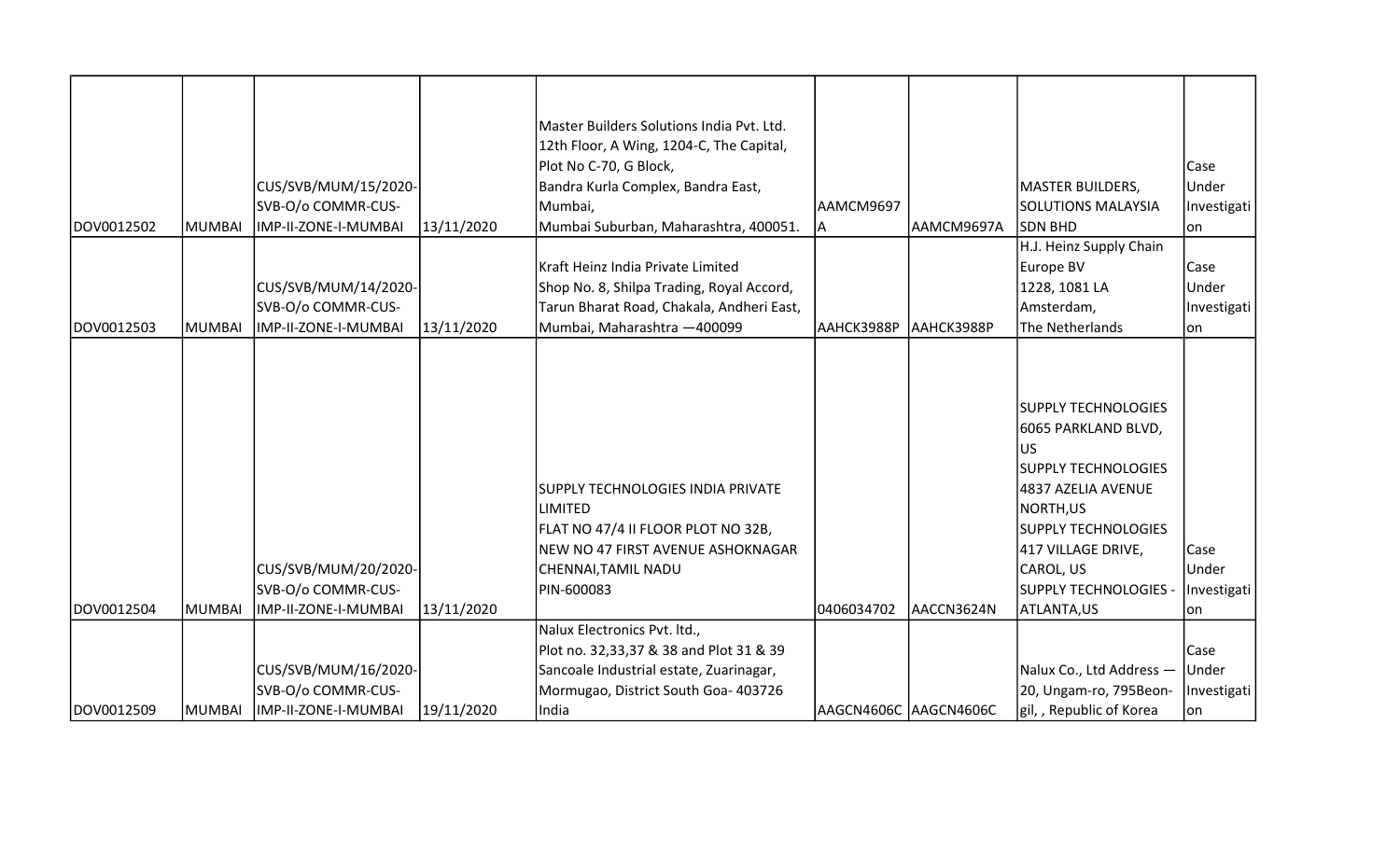| DOV0012510 | MUMBAI        | CUS/SVB/MUM/9/2020-<br>SVB-O/o COMMR-CUS-<br>IMP-II-ZONE-I-MUMBAI  | 19/11/2020 | Hydraulique Production Systems India Pvt.<br>Ltd.<br>PLOT NO. T-201/1, GALA NO 66, MIDC,<br>MORYA INDUSTRIAL ESTATE, BHOSARI<br>PUNE, Maharashtra | AAECH4872N AAECH4872N |            | HPS SHENZHEN LIMITED,<br>Floor 1, Industrial<br>Building 2, Furong<br>Industrial Zone, Shajing<br>St, 518125 BAO' An<br>District! Shenzhen,<br>Guangdong - China. | Case<br>Under<br>Investigati<br>lon. |
|------------|---------------|--------------------------------------------------------------------|------------|---------------------------------------------------------------------------------------------------------------------------------------------------|-----------------------|------------|-------------------------------------------------------------------------------------------------------------------------------------------------------------------|--------------------------------------|
| DOV0012512 | <b>MUMBAI</b> | CUS/SVB/MUM/4/2020-<br>SVB-O/o COMMR-CUS-<br>IMP-II-ZONE-I-MUMBAI  | 19/11/2020 | Raydiall Automotive India Private Limited<br>Gat No. 259, 276/8B Nighoje - Chakan,<br>Taluka - Khed Pune 410501 Maharashtra<br><b>INDIA</b>       | AAJCR5157K            | AAJCR5157K | Raydiall SAS, No.30, Rue<br>Leon Beridot, 38500<br>Voiron, France                                                                                                 | Case<br>Under<br>Investigati<br>lon  |
| DOV0012513 | MUMBAI        | CUS/SVB/MUM/8/2020-<br>SVB-O/o COMMR-CUS-<br>IMP-II-ZONE-I-MUMBAI  | 19/11/2020 | INNOVATIVE WATER CARE INDIA PVT. LTD.<br>BUILDING.NO. F-2 GALA NO 10 SAGAR<br>COMPLEX OVALI VILLAGE BHIWANDI<br>THANE MAHARASHTRA-421302          | AAFC12557N            | AAFC12557N | <b>INNOVATIVE WATER</b><br><b>CARE LLC</b><br><b>1400 BLUEGRASS LAKES</b><br>PARKWAY ALPHARETTA,<br>GA, 30004, . UNITED<br><b>STATES</b>                          | Case<br>Under<br>Investigati<br>lon  |
| DOV0012534 | <b>MUMBAI</b> | CUS/SVB/MUM/32/2020-<br>SVB-O/o COMMR-CUS-<br>IMP-II-ZONE-I-MUMBAI | 17/12/2020 | Philips Global Business Services, LLP<br>5th Floor, Cambridge Tower, Ramanujan IT<br>Park,<br>Taramani, Rajiv Gandhi Salai, Chennai - 600<br>113  | 0612921643            | AATFP0195Q | NVIVO Corporation, 3545 Case<br>SW 47 TH Avenue,<br>Gainesville,<br>Florida, 32608, USA                                                                           | Under<br>Investigati<br>lon.         |
| DOV0012540 | <b>MUMBAI</b> | CUS/SVB/MUM/66/2020-<br>SVB-O/o COMMR-CUS-<br>IMP-II-ZONE-I-MUMBAI | 21/12/2020 | POLTRONA FRAU INDIA PRIVATE LIMITED,<br>101, WAKEFIELD HOUSE, SPROTT ROAD,<br>BALLARD ESTATE, MUMBAI,<br>MAHARASHTRA-400001                       | 0309030722            | AADCC1785E | 1) POLTRONA FRAU SPA,<br>ITALY.<br>2) CASSINA SPA, ITALY<br>3) CAP DESIGN SPA, ITALY Under<br>4) CECCOTTI COLLEZIONI<br><b>SRL, ITALY</b>                         | Case<br>Investigati<br>lon           |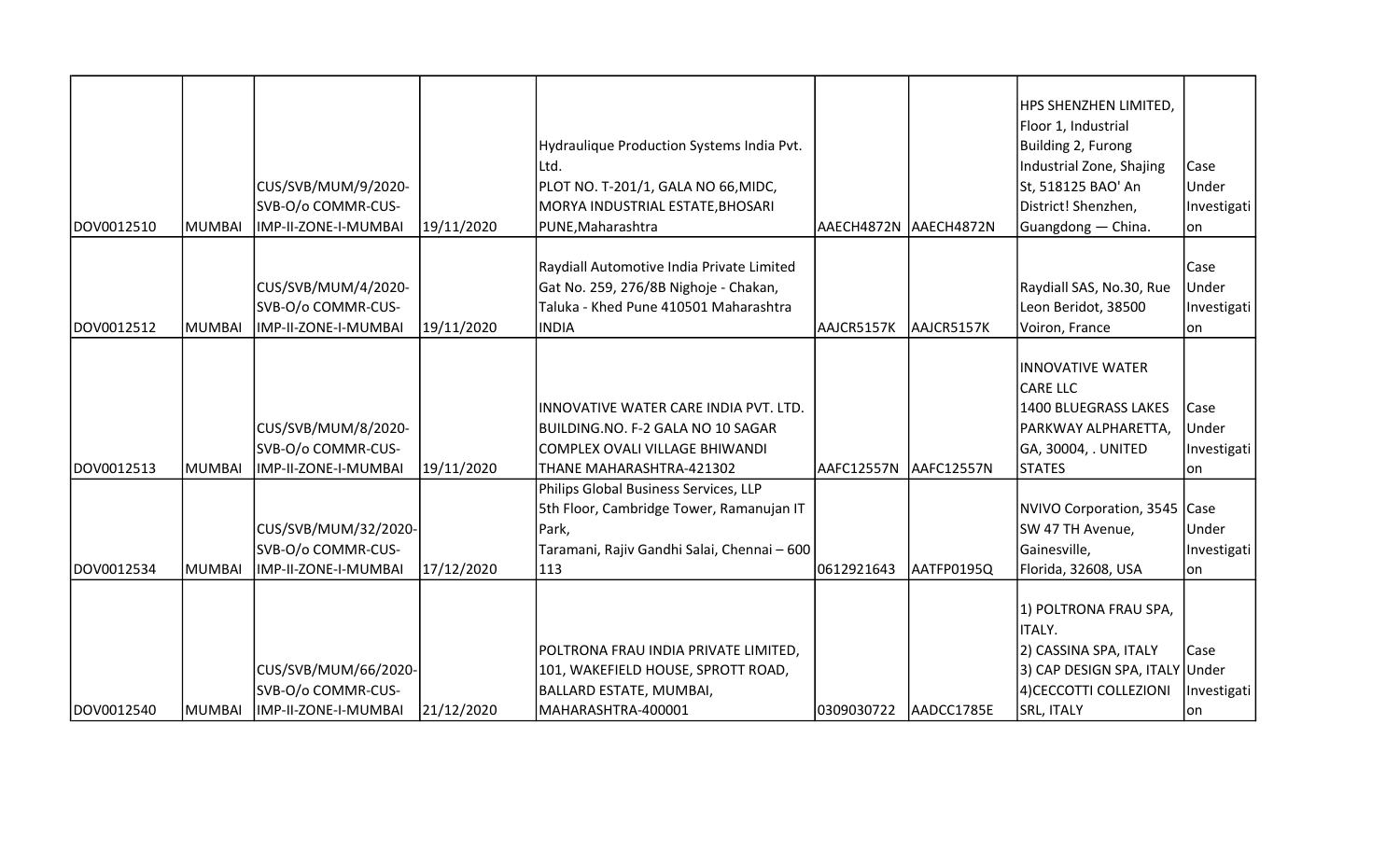|            |        |                      |            |                                              |                       |            | Wolkem Malaysia Sdn                   |               |
|------------|--------|----------------------|------------|----------------------------------------------|-----------------------|------------|---------------------------------------|---------------|
|            |        |                      |            |                                              |                       |            | Bhd,                                  |               |
|            |        |                      |            |                                              |                       |            | 782 A, Jalan                          |               |
|            |        |                      |            |                                              |                       |            | Gopeng, Taman Chandan                 | <b>Case</b>   |
|            |        | CUS/SVB/MUM/38/2020- |            | Wolkem India Limited,                        |                       |            | Des;                                  | Under         |
|            |        | SVB-O/o COMMR-CUS-   |            | E-101, Mewar Industrial Area, Madri,         |                       |            | 31300 Simpang Pulai,                  | Investigati   |
| DOV0012546 | MUMBAI | IMP-II-ZONE-I-MUMBAI | 21/12/2020 | Udaipur, Rajasthan-313003                    | 1391000625            | AAACW1831A | Ipoh, Malaysia                        | on            |
|            |        |                      |            |                                              |                       |            |                                       |               |
|            |        |                      |            |                                              |                       |            |                                       |               |
|            |        |                      |            |                                              |                       |            | <b>SANT HEAVY EQUIPMENT</b>           |               |
|            |        |                      |            |                                              |                       |            | INTERNATIONAL                         |               |
|            |        |                      |            |                                              |                       |            | <b>HOLDINGS CO.LTO.</b>               |               |
|            |        |                      |            |                                              |                       |            | Room 2010, 20P,                       |               |
|            |        |                      |            | Sany Heavy Industry India Pvt. Ltd           |                       |            | Landmark North No.39 of               |               |
|            |        |                      |            | Plot No. E-4, Chakan Industrial Area Phase   |                       |            | Lung Sum AV Sheung                    | Case          |
|            |        | CUS/SVB/MUM/56/2020- |            | ШI                                           |                       |            | Shui, NT HK, website:                 | Under         |
|            |        | SVB-O/o COMMR-CUS-   |            | Village - Kurull, Taluka Khed, PUNE -410 501 |                       |            | www.sanyhe.com                        | Investigati   |
| DOV0012547 | MUMBAI | IMP-II-ZONE-I-MUMBAI | 21/12/2020 | Maharashtra State, INDIA                     | 0502068485            | AAGCS7754L |                                       | on            |
|            |        |                      |            |                                              |                       |            |                                       |               |
|            |        |                      |            |                                              |                       |            | <b>Ewellix Motion</b>                 |               |
|            |        |                      |            |                                              |                       |            | Technologies (Pinghu)                 |               |
|            |        |                      |            |                                              |                       |            | Co., Ltd, CHINA                       |               |
|            |        |                      |            |                                              |                       |            | <b>Ewellix France</b>                 |               |
|            |        |                      |            |                                              |                       |            | <b>Ewellix GmbH</b>                   |               |
|            |        |                      |            |                                              |                       |            | Ewellix Korea Ltd                     |               |
|            |        |                      |            |                                              |                       |            | Ewellix AB,                           |               |
|            |        |                      |            | EWELLIX INDIA PRIVATE LIMITED                |                       |            | Ewellix Switzerland AG,               | Case          |
|            |        | CUS/SVB/MUM/50/2020- |            | 3rd & 4th Floor, Awfis, GK Mall              |                       |            | ABBA Linear Tech Co.,                 | Under         |
|            |        | SVB-O/o COMMR-CUS-   |            | Pimple Saudagar, Pune.                       |                       |            | Ltd., taiwan                          | Investigati   |
| DOV0012548 | MUMBAI | IMP-II-ZONE-I-MUMBAI | 21/12/2020 | Maharashtra-411027                           | AAFCE7141J            | AAFCE7141J | Ewellix USA, LLC                      | lon           |
|            |        |                      |            |                                              |                       |            |                                       | Case<br>Under |
|            |        | CUS/SVB/MUM/43/2020- |            | Velosit India Pvt Ltd                        |                       |            | Velosit de                            |               |
|            |        | SVB-O/o COMMR-CUS-   |            | 209 Exim Link, Mulund Goregaon               |                       |            | Industriepark 7 Horn- Bad Investigati |               |
| DOV0012550 | MUMBAI | IMP-II-ZONE-I-MUMBAI | 21/12/2020 | Link Road, Nahur (West) Mumbai400078         | AAGCV9388P AAGCV9388P |            | Meinberg                              | on            |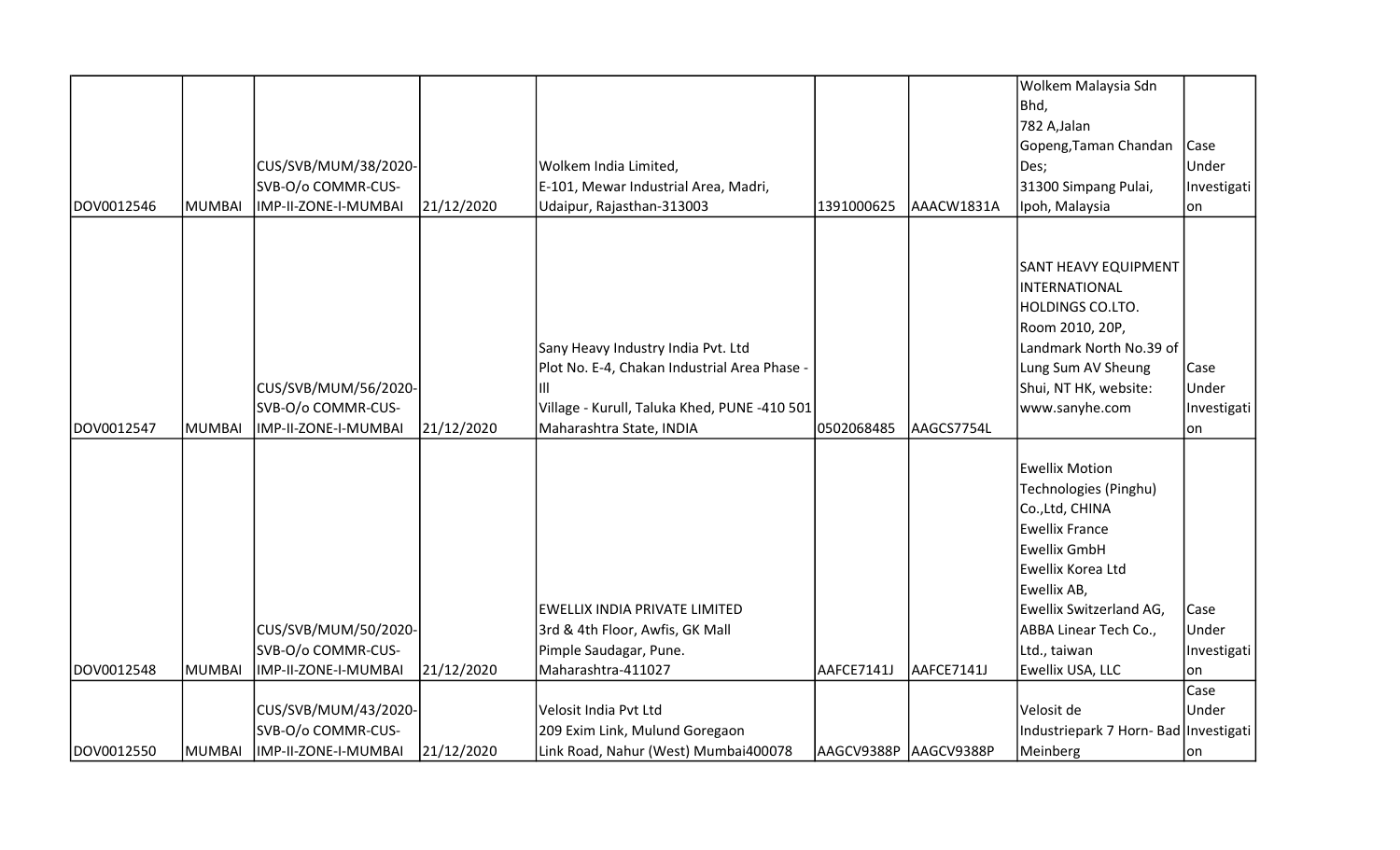|            |               |                                            |            |                                                                                                                                                                              |            |            | Elmac Technologies                                                                                                                                                                                                                                         |                              |
|------------|---------------|--------------------------------------------|------------|------------------------------------------------------------------------------------------------------------------------------------------------------------------------------|------------|------------|------------------------------------------------------------------------------------------------------------------------------------------------------------------------------------------------------------------------------------------------------------|------------------------------|
|            |               |                                            |            |                                                                                                                                                                              |            |            | Limited, Greenfield.                                                                                                                                                                                                                                       |                              |
|            |               |                                            |            | ELMAC ENVISAFE TECHNOLOGIES PRIVATE                                                                                                                                          |            |            | Holywell, North Wales,                                                                                                                                                                                                                                     |                              |
|            |               |                                            |            | LIMITED                                                                                                                                                                      |            |            | CHB 9DP, UK.                                                                                                                                                                                                                                               | Case                         |
|            |               | CUS/SVB/MUM/54/2020-                       |            | BLD NO 25, FLAT NO 303, VASANT                                                                                                                                               |            |            | Registered in England &                                                                                                                                                                                                                                    | Under                        |
|            |               | SVB-O/o COMMR-CUS-                         |            | LEELA, WAGHBILL NAKA, G B ROAD,                                                                                                                                              |            |            | <b>Wales No:06290530</b>                                                                                                                                                                                                                                   | Investigati                  |
| DOV0012551 | <b>MUMBAI</b> | IMP-II-ZONE-I-MUMBAI                       | 21/12/2020 | THANE, MAHARASHTRA                                                                                                                                                           | AAFCE5509G | AAFCE5509G |                                                                                                                                                                                                                                                            | lon                          |
|            |               | CUS/SVB/MUM/19/2020-<br>SVB-O/o COMMR-CUS- |            | Innovative Water Care India Pvt Ltd<br>Building No.F2, Gala no. 10 & 11, Sagar<br>Complex, Ovali Village, Bhiwandi-Nasik<br>Bypass Road,<br>Bhiwandi, District-Thane 421 302 |            |            | Innovative Water Care<br>Eur SAS<br><b>ZI DE LA BOISTARDIERE</b><br>B.P.219<br>37402 Amboise CEDEX<br><b>IFrance</b><br>- Innovative Water Care<br>SA Holding (Pty) Ltd<br>Reg-1972/014058/07<br>NCP Factory Site, Hytor<br>Road<br>Chloorkop, 1619, South | Case<br>Under<br>Investigati |
| DOV0012554 | <b>MUMBAI</b> | IMP-II-ZONE-I-MUMBAI                       | 21/12/2020 | Maharashtra                                                                                                                                                                  | AAFCI2557N | AAFCI2557N | Africa                                                                                                                                                                                                                                                     | lon                          |
|            |               |                                            |            |                                                                                                                                                                              |            |            | UNILEVER MASHREQ For                                                                                                                                                                                                                                       |                              |
|            |               |                                            |            |                                                                                                                                                                              |            |            | Manufacturing and                                                                                                                                                                                                                                          |                              |
|            |               |                                            |            |                                                                                                                                                                              |            |            | Trading S.A.E 706-01 2-                                                                                                                                                                                                                                    | Case                         |
|            |               | CUS/SVB/MUM/46/2020-                       |            | Hindustan Unilever Ltd                                                                                                                                                       |            |            | 3M 3920 Galleria40                                                                                                                                                                                                                                         | Under                        |
|            |               | SVB-O/o COMMR-CUS-                         |            | B D Sawant Marg, Andheri (East),                                                                                                                                             |            |            | Business Center 6th of                                                                                                                                                                                                                                     | Investigati                  |
| DOV0012555 | <b>MUMBAI</b> | IMP-II-ZONE-I-MUMBAI                       | 21/12/2020 | Mumbai -400 099.                                                                                                                                                             | 038803894  | AMCH1004N  | October, Giza Egypt                                                                                                                                                                                                                                        | lon                          |
|            |               |                                            |            | Motivation Direct(India) Pvt. Ltd.,                                                                                                                                          |            |            |                                                                                                                                                                                                                                                            | Case                         |
|            |               | CUS/SVB/MUM/102/202                        |            | Andhjan Mandal, 15A, Adult Training                                                                                                                                          |            |            | Motivation Direct, Unit 2                                                                                                                                                                                                                                  | Under                        |
|            |               | 0-SVB-O/o COMMR-CUS-                       |            | Centre for Blind,                                                                                                                                                            | AAMCM7699  |            | scheene Road,                                                                                                                                                                                                                                              | Investigati                  |
| DOV0012557 | <b>MUMBAI</b> | IMP-II-ZONE-I-MUMBAI                       | 30/12/2020 | Dr. V.S ROAD, Vastrapur, Ahmedabad                                                                                                                                           | A          | AAMCM7699A | Bedminster, Bristol, UK                                                                                                                                                                                                                                    | on                           |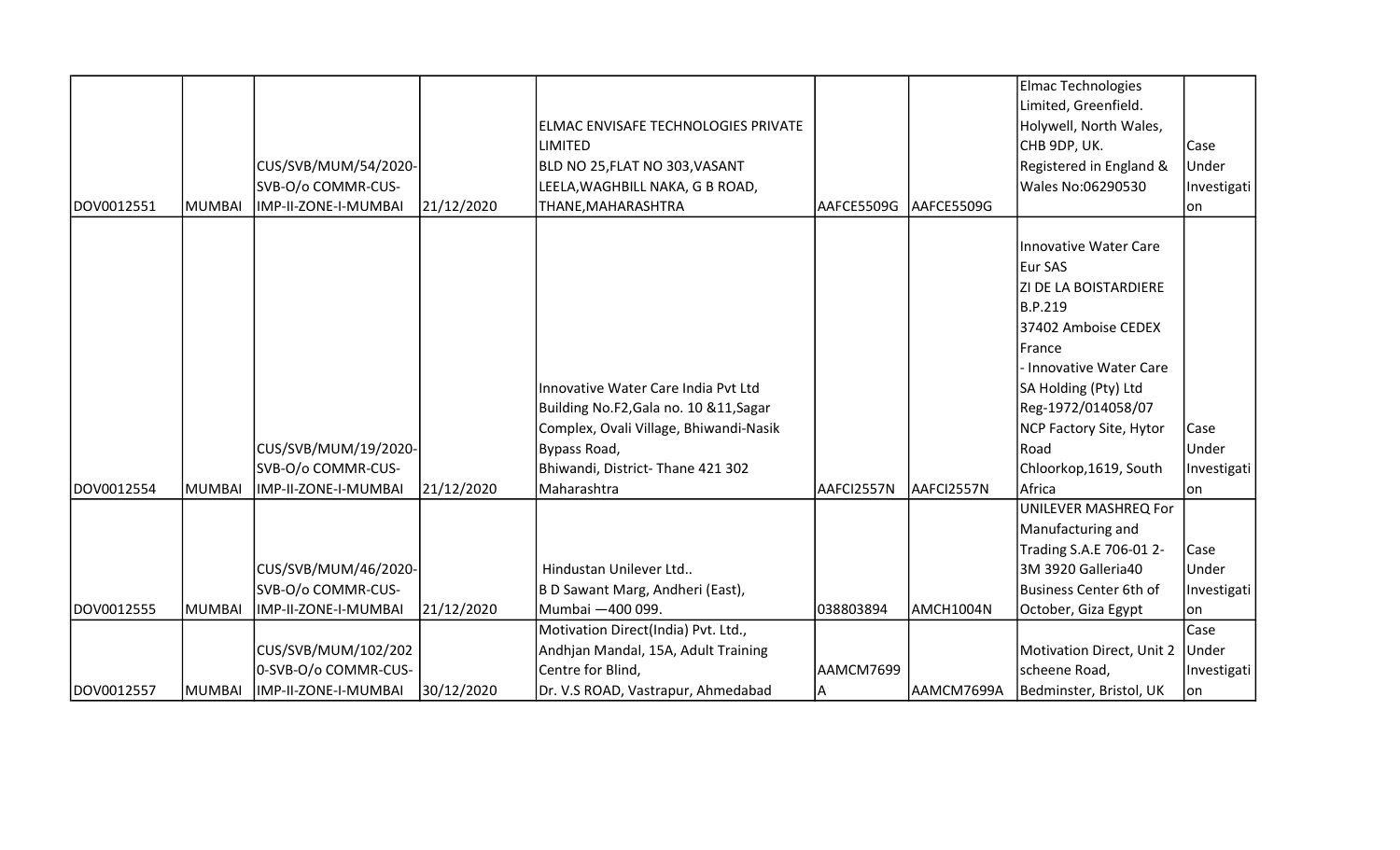|            |        |                      |            |                                           |                       |                       | <b>Wavin Singapore</b>                | Case        |
|------------|--------|----------------------|------------|-------------------------------------------|-----------------------|-----------------------|---------------------------------------|-------------|
|            |        | CUS/SVB/MUM/110/202  |            | WAVIN INDIA HOLDINGS PRIVATE LIMITED      |                       |                       | Holdings Pte Itd.                     | Under       |
|            |        | 0-SVB-O/o COMMR-CUS- |            | A-62, lower Ground Floor, Defence colony, |                       |                       | Wavin BV, Neitherland                 | Investigati |
| DOV0012560 | MUMBAI | IMP-II-ZONE-I-MUMBAI | 04/01/2021 | new Delhi                                 |                       | AACCW7285N AACCW7285N | and other subsidaries                 | on          |
|            |        |                      |            | Mepani Industries                         |                       |                       |                                       |             |
|            |        |                      |            | Near Mepani Laboratory,                   |                       |                       |                                       |             |
|            |        |                      |            | Gram Laxmi Society, Junavas               |                       |                       | M/s. Al Rabih General                 | Case        |
|            |        | CUS/SVB/MUM/74/2020- |            | Madhapar, Bhuj, Gujarat                   |                       |                       | Trading FZE,                          | Under       |
|            |        | SVB-O/o COMMR-CUS-   |            | 370001.                                   |                       |                       | P.O. Box No.7073, U.A.Q., Investigati |             |
| DOV0012575 | MUMBAI | IMP-II-ZONE-I-MUMBAI | 12/01/2021 |                                           | ABNFM3451B ABNFM3451B |                       | U.A.E                                 | lon         |
|            |        |                      |            |                                           |                       |                       | <b>VB EURASIA B.V.</b>                |             |
|            |        |                      |            | <b>V.B AIRSUSPENSION INDIA PRIVATE</b>    |                       |                       | P.O. BOX 130, NL-7050                 |             |
|            |        |                      |            | <b>LIMITED</b>                            |                       |                       | <b>AC VARSSEVELD</b>                  |             |
|            |        |                      |            | 1: SHOP 15, SANT DYANESHWAR VYAAPAR       |                       |                       | FRANKENWEG 3,                         | Case        |
|            |        | CUS/SVB/MUM/72/2020- |            |                                           |                       |                       | VARSSEVELD, THE                       | Under       |
|            |        | SVB-O/o COMMR-CUS-   |            | ANKUL, SECTOR 28, PCNT, NIGDI             |                       |                       | NETHERLANDS                           | Investigati |
| DOV0012598 | MUMBAI | IMP-II-ZONE-I-MUMBAI | 20/01/2020 | PUNE, MAHARASHTRA                         | AAGCV6173N AAGCV6173N |                       |                                       | on          |
|            |        |                      |            |                                           |                       |                       |                                       |             |
|            |        |                      |            |                                           |                       |                       | <b>TEKNO KAUCUK SANAYII</b>           |             |
|            |        |                      |            |                                           |                       |                       | AS DOGAN LASTIK FAB.                  |             |
|            |        |                      |            |                                           |                       |                       | <b>GOSB IHSAN DEDE CAD</b>            |             |
|            |        |                      |            | ROOP TEKNO POLYMERS PRIVATE               |                       |                       | NO.126 41480 GEBZE/                   |             |
|            |        |                      |            | LIMITED, PLOT NO L-45 A VERNA             |                       |                       | KOCAELI                               | Case        |
|            |        | CUS/SVB/MUM/71/2020- |            | <b>INDUSTRIAL, ESTATE</b>                 |                       |                       | TEL:0262 9992100                      | Under       |
|            |        | SVB-O/o COMMR-CUS-   |            | PHASE-2 VERNA IDC GOA                     |                       |                       | FAX:0262 7510570                      | Investigati |
| DOV0012599 | MUMBAI | IMP-II-ZONE-I-MUMBAI | 20/01/2020 | Goa - 403722,                             | AAJCR8961M AAJCR8961M |                       | Yarimca                               | on          |
|            |        |                      |            | LEUSCH INDIA PRIVATE LIMITED              |                       |                       |                                       | Case        |
|            |        | CUS/SVB/MUM/136/202  |            | 604, PENTAGON 3. MAGARPATf A CITY,        |                       |                       |                                       | Under       |
|            |        | 0-SVB-O/o COMMR-CUS- |            | HADAPSAR, PUNE, MAHARASHTRA -             |                       |                       |                                       | Investigati |
| DOV0012616 | MUMBAI | IMP-II-ZONE-I-MUMBAI | 10/02/2021 | 411028                                    | 3116908761 AAHCR6880K |                       | Leusch GMBH, Germany                  | on          |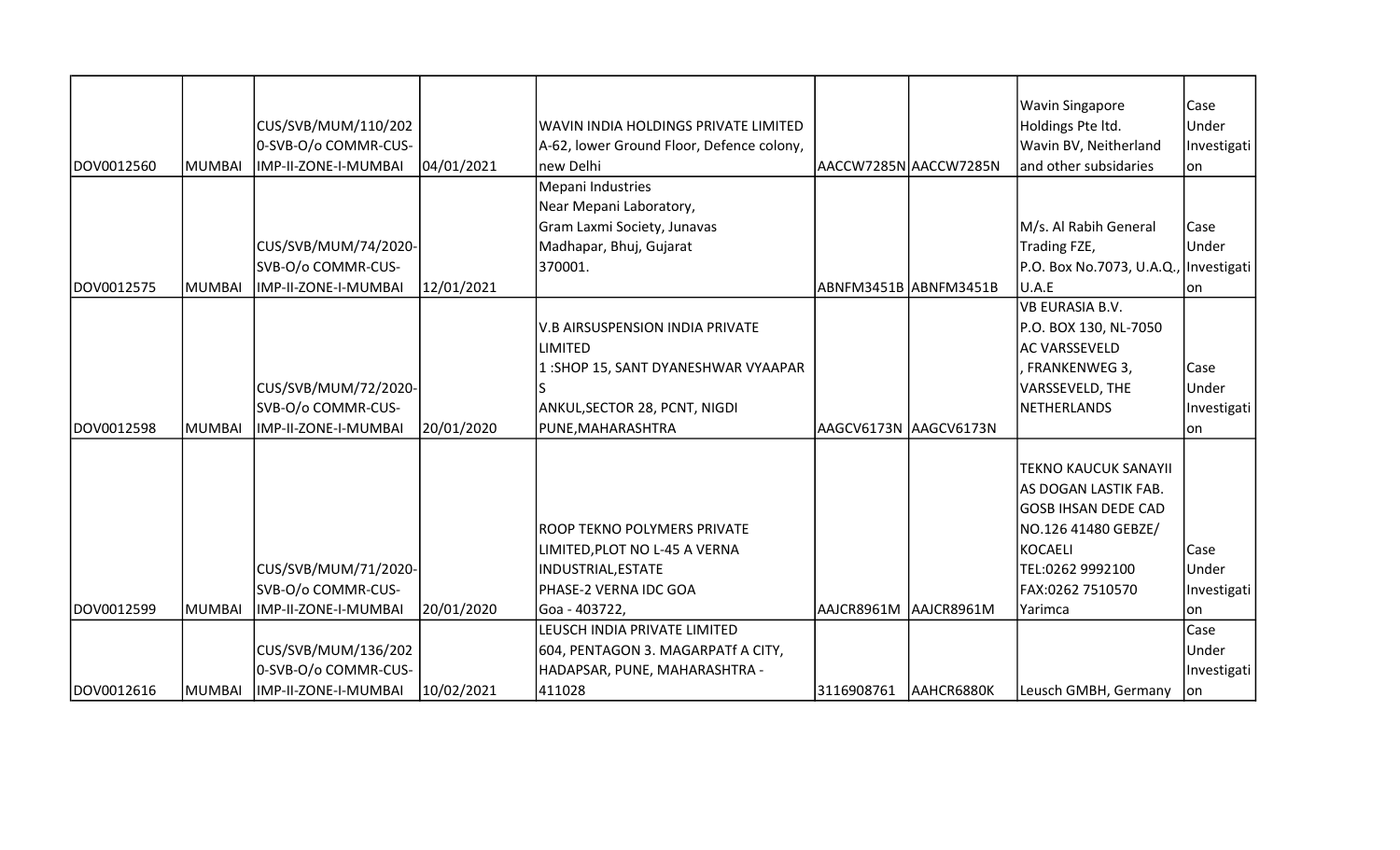|            |        |                      |            |                                            |                       |            | <b>SANDVIK MATERIALS</b>     |             |
|------------|--------|----------------------|------------|--------------------------------------------|-----------------------|------------|------------------------------|-------------|
|            |        |                      |            |                                            |                       |            | TECHNOLOGY, SWEDEN           |             |
|            |        |                      |            |                                            |                       |            | &                            |             |
|            |        |                      |            |                                            |                       |            | <b>SANDVIK CHOMUTOV</b>      |             |
|            |        |                      |            |                                            |                       |            | PRECISION TUBES, CZECH       |             |
|            |        |                      |            |                                            |                       |            | <b>REPUBLIC &amp;</b>        |             |
|            |        |                      |            |                                            |                       |            | <b>SANDVIK MATERIAL</b>      |             |
|            |        |                      |            |                                            |                       |            | <b>TECHNOLOGY USA &amp;</b>  |             |
|            |        |                      |            |                                            |                       |            | <b>SANDVIK DO BRASIL S.A</b> |             |
|            |        |                      |            | Sandvik Materials Technology India Private |                       |            | SANDVIK HPT ZN der           |             |
|            |        |                      |            | Limited                                    |                       |            | SANDVIK MATER,               | Case        |
|            |        | CUS/SVB/MUM/9/2021-  |            | Registered Office cum Corporate Office:    |                       |            | <b>WERTHER</b>               | Under       |
|            |        | SVB-O/o COMMR-CUS-   |            | Mumbai Pune Road, Pune,                    |                       |            | <b>AND OTHER ASSOCIATES</b>  | Investigati |
| DOV0012621 | MUMBAI | IMP-II-ZONE-I-MUMBAI | 10/02/2021 | Maharashtra, PIN 411012                    | ABBCS6573P            | ABBCS6573P | <b>MENTIONED IN ANNX A</b>   | lon         |
|            |        |                      |            | NOVOMET FZE INDIA PROJECT                  |                       |            |                              |             |
|            |        |                      |            | OFFICE-11A109, A WIN, SEAWOODS,            |                       |            |                              | Case        |
|            |        | CUS/SVB/MUM/133/202  |            | <b>GRAND CENTRAL TOWER 1,</b>              |                       |            |                              | Under       |
|            |        | 0-SVB-O/o COMMR-CUS- |            | SECTOR 40, NERUL, MUMBAI 400706            |                       |            | 1. NOVOMET FZE, USA          | Investigati |
| DOV0012628 | MUMBAI | IMP-II-ZONE-I-MUMBAI | 12/02/2021 |                                            | AAGCN5887R AAGCN5887R |            | 2.NOVOMET FZE, UAE           | lon         |
|            |        |                      |            |                                            |                       |            | ACD LLC, USA                 |             |
|            |        |                      |            |                                            |                       |            | <b>COSMODYNE PACKAGE</b>     |             |
|            |        |                      |            |                                            |                       |            | PLANTS                       |             |
|            |        |                      |            |                                            |                       |            | LIMITED, HONKONG     CO      |             |
|            |        |                      |            |                                            |                       |            | SMODYNE LLC,                 |             |
|            |        |                      |            | NIKKISO COSMODYNE INDIA PRIVATE            |                       |            | USA    ACD CRYO              |             |
|            |        |                      |            | <b>LIMITED</b>                             |                       |            | GMBH, GERMANY     CRYO       |             |
|            |        |                      |            | (FORMLY KNOW AS RHINE ENGINEERING          |                       |            | <b>GENIC INDUSTRIES</b>      |             |
|            |        |                      |            | PRIVATE LIMITED)                           |                       |            | AG,SWITZERLAND  CRYO Case    |             |
|            |        | CUS/SVB/MUM/61/2020- |            | 454, GIDC, National Highway No.8, Por-     |                       |            | QUIP LLC, USA   AND          | Under       |
|            |        | SVB-O/o COMMR-CUS-   |            | Ramangamadi,                               |                       |            | OTHERS AS PER                | Investigati |
| DOV0012646 | MUMBAI | IMP-II-ZONE-I-MUMBAI | 02/03/2021 | Vadodara - 391 243 Gujarat - INDIA         | 3403004201            | AACCR5624C | <b>ANNEXURE A</b>            | lon         |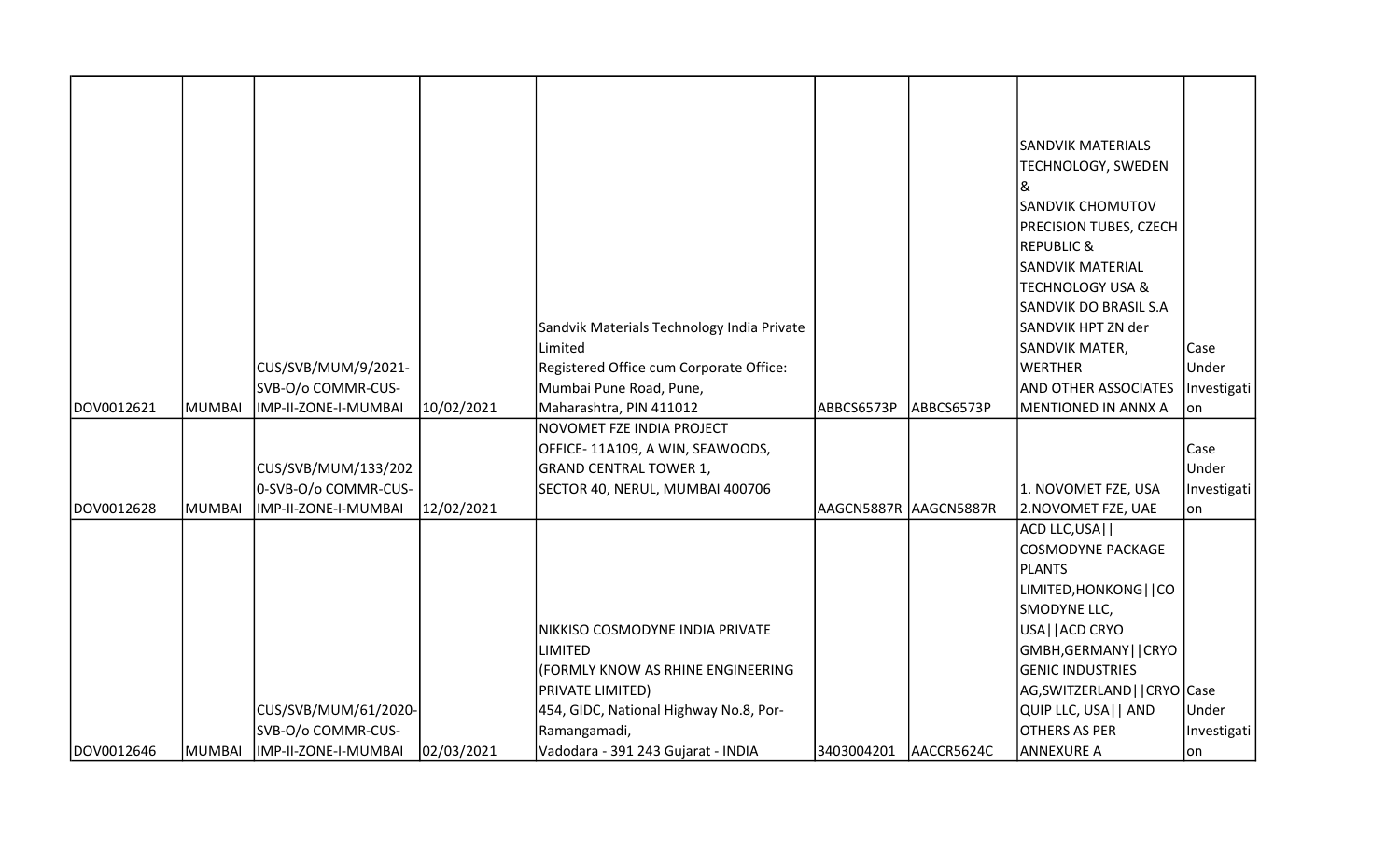| DOV0012648 | MUMBAI        | CUS/SVB/MUM/20/2021-<br>SVB-O/o COMMR-CUS-<br>IMP-II-ZONE-I-MUMBAI  | 02/03/2021 | ARJAV DIAMONDS (INDIA) PVT LTD.<br>CC-9010A, CENTRAL WING, 9TH FLOOR<br>TOWER 'C', BHARAT DIAMOND BOURSE,<br>G-BLOCK, BKC, BANDRA(E),<br>MUMBAI-400051                                                  | 0388015373            | AAGCA2472D | ARJAV DIAMONDS N.V,<br><b>BELGIUM</b>                                                                                                                                   | In Force                             |
|------------|---------------|---------------------------------------------------------------------|------------|---------------------------------------------------------------------------------------------------------------------------------------------------------------------------------------------------------|-----------------------|------------|-------------------------------------------------------------------------------------------------------------------------------------------------------------------------|--------------------------------------|
| DOV0012679 | MUMBAI        | CUS/SVB/MUM/30/2021-<br>SVB-O/o COMMR-CUS-<br>IMP-II-ZONE-I-MUMBAI  | 08/04/2021 | Dana TM4 India Private Limited,<br>279, Raisoni Industrial Park, Phase II,<br>Hinjawadi, Taluka<br>Mulshi, Maan, Pune, Maharashtra 411057, AAHCD5860F AAHCDS860F                                        |                       |            | Dana TM4 UK Ltd,<br><b>ENGLAND</b><br>Dana (Shandong) Electric<br>Motor Company Ltd,<br>china<br>Dana TM4 Inc, CANADA                                                   | Case<br>Under<br>Investigati<br>on   |
| DOV0012692 | IMUMBAI       | CUS/SVB/MUM/135/202<br>0-SVB-O/o COMMR-CUS-<br>IMP-II-ZONE-I-MUMBAI | 19/04/2021 | <b>TECHNIP ITALY S.P.A</b><br>B-22, OKHLA INDUSTRIAL AREA, PHASE I,<br><b>NEW DELHI 110020</b>                                                                                                          | 0500022712            | AABCT2189H | <b>TECHNIP BENELUX B.V</b><br>NETHERLAND                                                                                                                                | Case<br>Under<br>Investigati<br>lon. |
| DOV0012693 | <b>MUMBAI</b> | CUS/SVB/MUM/108/202<br>0-SVB-O/o COMMR-CUS-<br>IMP-II-ZONE-I-MUMBAI | 19/04/2021 | IBCC Industries (India) Pvt. Ltd.<br>Plot No. B16A and B17, Gallops Industrial<br>Park - Phase 1<br>National Highway 8A, Village -<br>Rajoda, Taluka — Bavla,<br>Dist. - Ahmedabad-382220 Gujarat-India | AAFC15058Q AAFC15058Q |            | IBCC Industries inc., usa<br>IBCC Protech Inc.,<br>Shanghai, CHINA<br><b>IBCC Ningbo Machinery</b><br>Co., Ltd, CHINA<br><b>IBCC</b> industries<br>(Xuzhou), Inc, CHINA | Case<br>Under<br>Investigati<br>lon  |
| DOV0012710 | MUMBAI        | CUS/SVB/MUM/45/2021-<br>SVB-O/o COMMR-CUS-<br>IMP-II-ZONE-I-MUMBAI  | 29/04/2021 | SKRETTING WEST COAST PVT LTD,<br>WEWORK, TOWER-B, 13THE FLOOR,<br>EMBASSY 247,<br>HINDUSTAN C, BUS STOP, LBS MARG<br>VKHROLI WEST-400079                                                                | AAQCA8O55J AAQCA8O55J |            | THUAN DAO BRANCH -<br><b>NUTRECO</b><br><b>INTERNATIONAL</b><br>VIETNAM, DEMOCRATIC<br><b>REPUBLIC</b>                                                                  | Case<br>Under<br>Investigati<br> on  |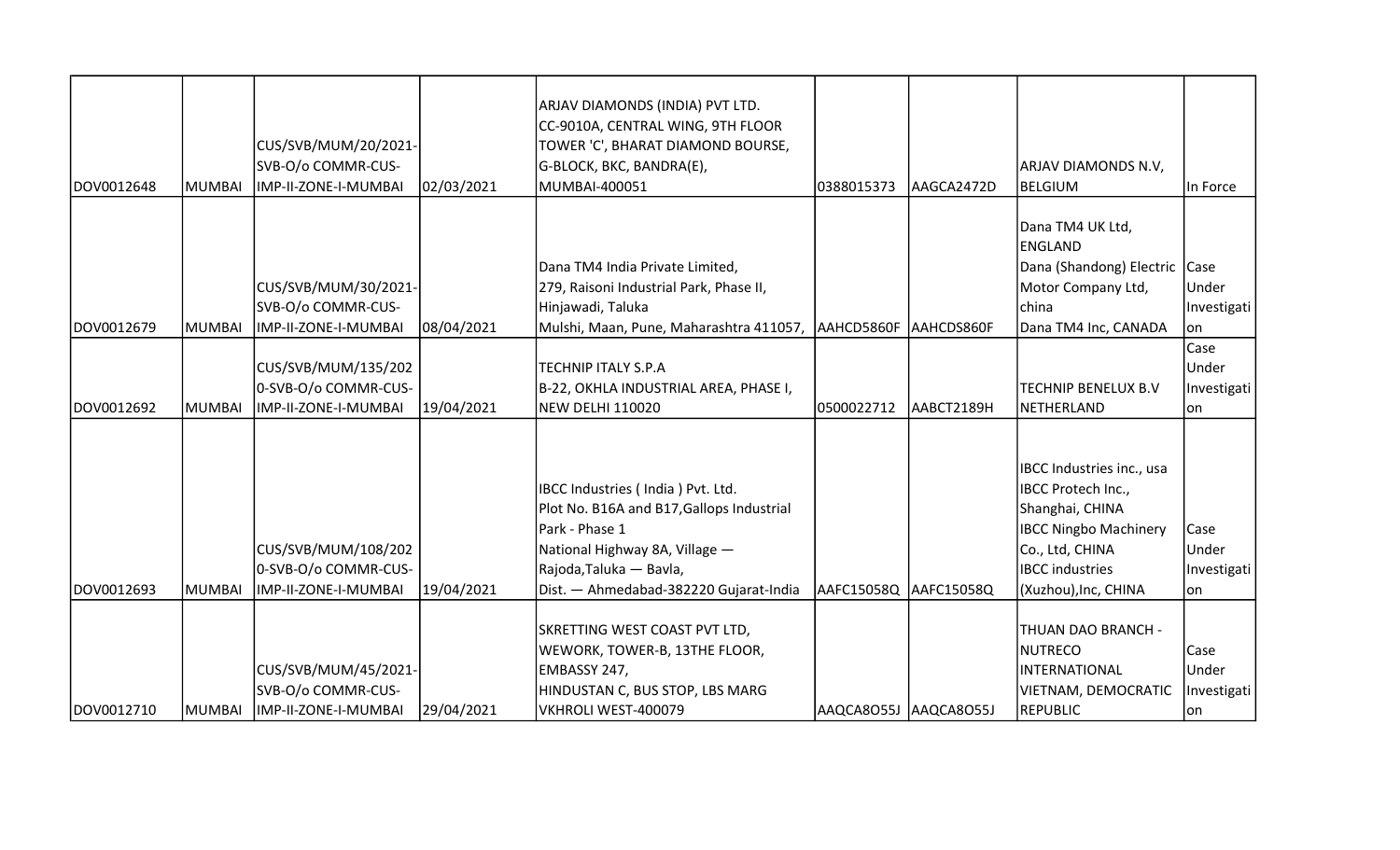|            |         |                      |            | Lampre Industeel Private Limited          |                       |            |                                         |             |
|------------|---------|----------------------|------------|-------------------------------------------|-----------------------|------------|-----------------------------------------|-------------|
|            |         | CUS/SVB/MUM/58/2021- |            | World Trade Centre. Level 9 Tower 2, Opp. |                       |            |                                         |             |
|            |         | SVB-O/o COMMR-CUS-   |            | Eon Freezone, Kharadi Pune                |                       |            | Lampre Portuguese Lda,                  |             |
| DOV0012725 | MUMBAI  | IMP-II-ZONE-I-MUMBAI | 29/04/2021 | 411014, Maharashtra, India                | AADCL7064P            | AADCL7064P | portugal                                | In Force    |
|            |         |                      |            | Liftket India Pvt. Ltd.                   |                       |            |                                         | Case        |
|            |         | CUS/SVB/MUM/36/2021- |            | Plot No. A-22/1, Chakan Industrial Area   |                       |            |                                         | Under       |
|            |         | SVB-O/o COMMR-CUS-   |            | Phase 2, Khalumbre Village, Pune 410501,  |                       |            | LIFTKET Hoffmann GmbH,   Investigati    |             |
| DOV0012726 | IMUMBAI | IMP-II-ZONE-I-MUMBAI | 03/05/2021 | Maharashtra, India                        | 0511012837            | AABCL9695C | <b>GERMANY</b>                          | lon         |
|            |         |                      |            |                                           |                       |            |                                         |             |
|            |         |                      |            | YANJAN NEW MATERIAL INDIA PVT LTD,        |                       |            |                                         |             |
|            |         |                      |            | 182, SECTOR - A, INDUSTRIAL AREA,         |                       |            |                                         | Case        |
|            |         | CUS/SVB/MUM/21/2021- |            | <b>DISTRICT -</b>                         |                       |            | Xiamen Yanjan New                       | Under       |
|            |         | SVB-O/o COMMR-CUS-   |            | RAISEN, MANDIDEEP-462046, MADHYA          |                       |            | Material Co., Ltd, Xiamen   Investigati |             |
| DOV0012727 | MUMBAI  | IMP-II-ZONE-I-MUMBAI | 29/04/2021 | <b>PRADESH INDIA</b>                      | AAACY9965H AAACY9965H |            | City, China                             | lon.        |
|            |         |                      |            |                                           |                       |            |                                         |             |
|            |         |                      |            |                                           |                       |            | MEIL INFRASTRUCTURES                    |             |
|            |         |                      |            |                                           |                       |            | <b>DMCC</b>                             |             |
|            |         |                      |            |                                           |                       |            | <b>UNIT NO 2003-A</b>                   |             |
|            |         |                      |            |                                           |                       |            | <b>FORTUNE EXECUTIVE</b>                |             |
|            |         |                      |            |                                           |                       |            | TOWER PLOT NO JLTP112-Case              |             |
|            |         | CUS/SVB/MUM/23/2021- |            | MEGHA ENGINEERING AND                     |                       |            | TIA WMERIAH LAKE                        | Under       |
|            |         | SVB-O/o COMMR-CUS-   |            | INFRASTRUCTURES LIMITED,                  |                       |            | TOWER,                                  | Investigati |
| DOV0012728 | MUMBAI  | IMP-II-ZONE-I-MUMBAI | 25/04/2021 | S-2, TIE, Balanagar, Hyderabad, TS        | 0906017254            | AAECM7627A | DUBAI, UAE                              | lon         |
|            |         |                      |            | HIGH PERFORMANCE PLASTICS INDIA           |                       |            |                                         |             |
|            |         |                      |            | PRIVATE LIMITED                           |                       |            |                                         | Case        |
|            |         | CUS/SVB/MUM/68/2021- |            | 10th Moor, Ambience Corporate Tower II,   |                       |            |                                         | Under       |
|            |         | SVB-O/o COMMR-CUS-   |            | Ambience Island,                          |                       |            | SHPP SINGAPORE PTE,                     | Investigati |
| DOV0012729 | MUMBAI  | IMP-II-ZONE-I-MUMBAI | 25/04/2021 | Gurgaon, Haryana, 122001                  | AAECH8911Q AAECH8911Q |            | Singapore                               | lon         |
|            |         |                      |            | ADANI SOLAR ENERGY FOUR PVT LTD.          |                       |            |                                         |             |
|            |         |                      |            | (FORMERLY KNOWN AS Kilaj Solar            |                       |            |                                         |             |
|            |         |                      |            | (Maharashtra) Pvt. Ltd.),                 |                       |            |                                         | Case        |
|            |         | CUS/SVB/MUM/287/202  |            | Adani House, Near Mithakhali Six          |                       |            |                                         | Under       |
|            |         | 1-SVB-O/o COMMR-CUS- |            | Roads Navrangpura Ahmedabad               |                       |            | Adani Global Pte. Ltd.,                 | Investigati |
| DOV0012736 | MUMBAI  | IMP-II-ZONE-I-MUMBAI | 25/04/2021 | Gujarat 380009                            | AGCK0362G             | AGCK0362G  | <b>SINGAPORE</b>                        | on          |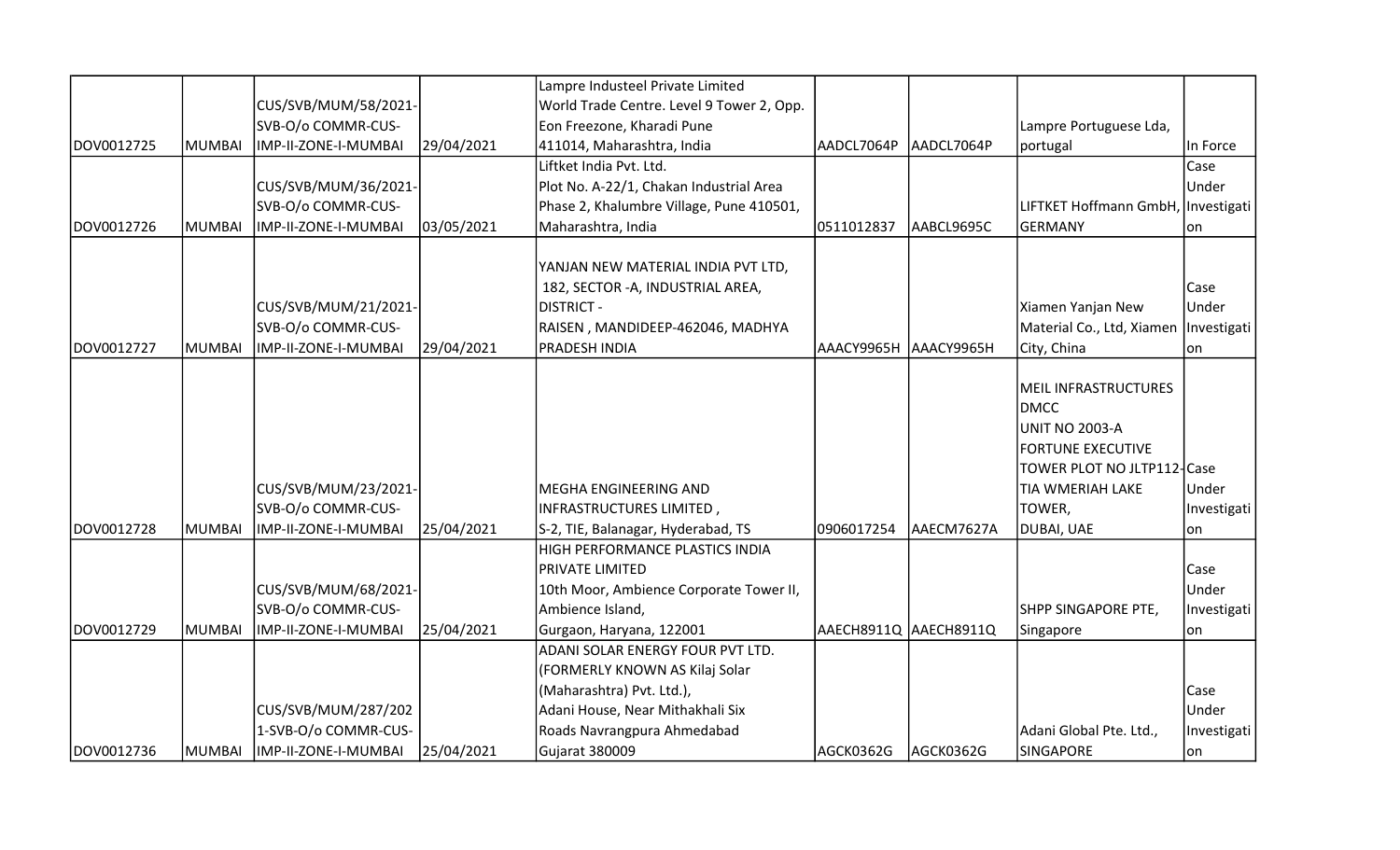| DOV0012740 | MUMBAI  | CUS/SVB/MUM/1/2021-<br>SVB-O/o COMMR-CUS-<br>IMP-II-ZONE-I-MUMBAI   | 25/04/2021 | Oring Industrial Networking Pvt. Ltd.<br>S.No. 36/3D/4/12 OFF A1/1 Rat No.5.<br>Nirmon Classic. Kondhwa Road. Kotraj,<br>Pune 411046                                                                            |            | AACC07549M AACC07549M | Oring Industrial<br>Networking Corp,<br><b>TAIWAN</b>                                          | Case<br>Under<br>Investigati<br>lon  |
|------------|---------|---------------------------------------------------------------------|------------|-----------------------------------------------------------------------------------------------------------------------------------------------------------------------------------------------------------------|------------|-----------------------|------------------------------------------------------------------------------------------------|--------------------------------------|
|            |         |                                                                     |            |                                                                                                                                                                                                                 |            |                       |                                                                                                |                                      |
| DOV0012741 | MUMBAI  | CUS/SVB/MUM/39/2020-<br>SVB-O/o COMMR-CUS-<br>IMP-II-ZONE-I-MUMBAI  | 25/04/2021 | Interspiro Safety Equipment Pvt Ltd<br>405, Edison Building, Tesla Industrial Park,<br>TTC Industrial Area, MIDC TTC, Juinagar<br>Navi Mumbai 400705                                                            | AABCI8088G | AABCI8088G            | Interspiro AB, Latvia<br>Interspiro AB, SWEDEN                                                 | Case<br>Under<br>Investigati<br>lon  |
| DOV0012768 | IMUMBAI | CUS/SVB/MUM/33/2020-<br>SVB-O/o COMMR-CUS-<br>IMP-II-ZONE-I-MUMBAI  | 28/05/2021 | <b>SCHERDEL INDIA PRIVATE LTD</b><br>25 GERMAN CENTRE 14 FLR BLDG 9B DLF<br><b>CYBER CITY PH III</b><br>GURGAON, HARYANA<br>PIN-122002                                                                          | 0515022900 | AAVCS7154F<br>FT001   | SCHERDEL gmbh                                                                                  | Case<br>Under<br>Investigati<br>lon. |
|            |         | CUS/SVB/MUM/536/202<br>1-SVB-O/o COMMR-CUS-                         |            | DRIL-QUIP ASIA PACIFIC PTE LTD (PROJECT<br>OFFICE),<br>LEVEL 13, R-TECH PARK, REGUS BUSINESS<br>CENTRE, NIRLON KNOWLEDGE PARK, OFF.<br>WESTERN EXPRESS HIGHWAY, GOREGAON<br>(EAST), MUMBAI — 400 063 TEL: 022 - |            |                       | DRIL-QUIP ASIA PACIFIC<br>PTE LTD NO. 80, TUAS<br>WEST DRIVE, SINGAPORE   Investigati          | Case<br>Under                        |
| DOV0012791 | MUMBAI  | IMP-II-ZONE-I-MUMBAI                                                | 17/06/2021 | 44764602,<br>Greenray Turbine Solution Ltd,                                                                                                                                                                     | AADCD3830F | AADCD3830F            | 63841                                                                                          | lon<br>Case                          |
| DOV0012792 | MUMBAI  | CUS/SVB/MUM/35/2021-<br>SVB-O/o COMMR-CUS-<br>IMP-II-ZONE-I-MUMBAI  | 17/06/2021 | B-320, ANSAL CHAMBERS 1, BHIKAJI CAMA<br>PLACE,<br>NEW DELHI-110066                                                                                                                                             |            | AAHCG5187C AAHCG5187C | Greenray Turbine<br>Solution Ltd, UK                                                           | Under<br>Investigati<br>lon          |
| DOV0012793 | MUMBAI  | CUS/SVB/MUM/462/202<br>1-SVB-O/o COMMR-CUS-<br>IMP-II-ZONE-I-MUMBAI | 17/06/2021 | <b>GKB VISION PRIVATE LIMITED,</b><br>27 & 28, PILERNE INDUSTRIAL ESTATE,<br>SALIGAON,<br>BARDEZ, GOA 403 511                                                                                                   | 2700000072 | AABCG2608N            | <b>GKB OPHTHALMICS</b><br>PRODUCTS FZE A 3 - 083,<br>SAIF ZONE P.O.BOX 9089<br>SHARJAH- U.A.E. | Case<br>Under<br>Investigati<br> on  |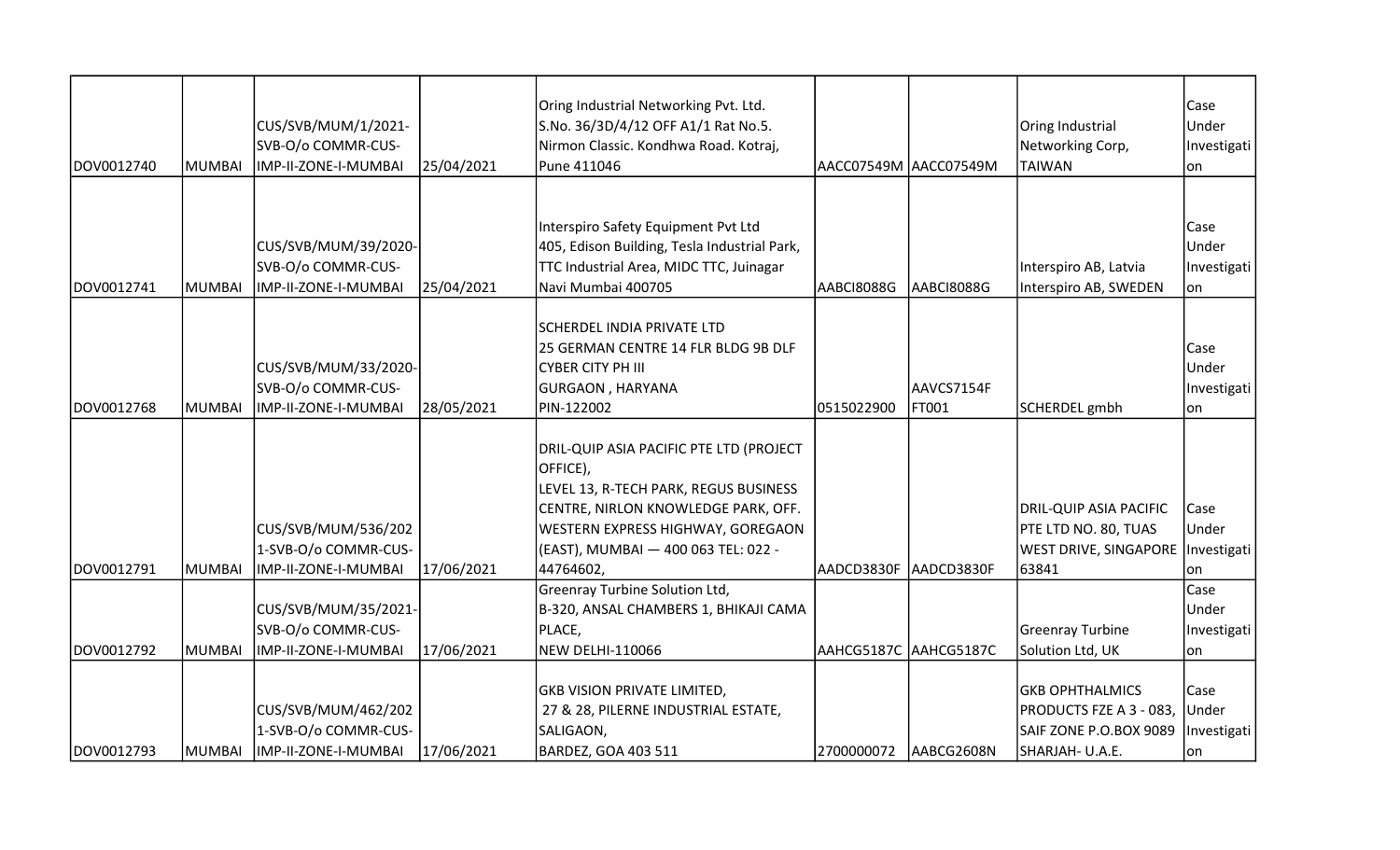|            |               |                      |            | NAVAL GROUP INDIA PRIVATE LIMITED,         |                        |             |                               |             |
|------------|---------------|----------------------|------------|--------------------------------------------|------------------------|-------------|-------------------------------|-------------|
|            |               |                      |            | Registered Office: 302, 3rd Floor, Piramal |                        |             | Naval Group S.A, 40-42        | <b>Case</b> |
|            |               | CUS/SVB/MUM/460/202  |            | Tower, Peninsula Corporate Park,           |                        |             | RUE DU DOCTEUR FINLAY Under   |             |
|            |               | 1-SVB-O/o COMMR-CUS- |            | Ganpatrao Kadam Marg, Lower Parel,         |                        |             | 75732 PARIS CEDEX 15          | Investigati |
| DOV0012794 | <b>MUMBAI</b> | IMP-II-ZONE-I-MUMBAI | 17/06/2021 | Mumbai - 400 01                            | 0308082974             | laadcd0040P | France.                       | lon         |
|            |               |                      |            |                                            |                        |             | 1) DIRAC Industries NV,       | Case        |
|            |               | CUS/SVB/MUM/57/2021- |            | DIRAC Industries Pvt. Ltd.                 |                        |             | <b>Belgium</b>                | Under       |
|            |               | SVB-O/o COMMR-CUS-   |            | 509, Goodwill Infinity, Plot E/3A, Sector. |                        |             | 2) DIRAC Industries SRO,      | Investigati |
| DOV0012797 | <b>MUMBAI</b> | IMP-II-ZONE-I-MUMBAI | 17/06/2021 | 12, Kharghar, Navi Mumbai, 410210          | AAGCD7124A  AAGCD7124A |             | Czech republic                | lon         |
|            |               |                      |            |                                            |                        |             |                               |             |
|            |               |                      |            | Pretec Underground Private Limited,        |                        |             | Pretec AS,                    |             |
|            |               |                      |            | Plot No -176,                              |                        |             | Kampenesmosen 3, 1739 Case    |             |
|            |               | CUS/SVB/MUM/72/2021- |            | D-Block, Autonagar, Visakhapatnam,         |                        |             | Borgenhaugen, Post Boks Under |             |
|            |               | SVB-O/o COMMR-CUS-   |            | Andhra Pradesh-530012                      |                        |             | 102,                          | Investigati |
| DOV0012799 | <b>MUMBAI</b> | IMP-II-ZONE-I-MUMBAI | 17/06/2021 |                                            | AAKCP5349L             | lAAKCP5349L | Norway                        | lon         |
|            |               |                      |            |                                            |                        |             |                               |             |
|            |               |                      |            | BLANCCO DIAGNOSTICS (INDIA) PRIVATE        |                        |             |                               |             |
|            |               |                      |            | <b>LIMITED</b>                             |                        |             | <b>Blancco Technology</b>     |             |
|            |               | CUS/SVB/MUM/77/2021- |            | 6A-1, A-Wing, 6th Floor                    |                        |             | Group                         |             |
|            |               | SVB-O/o COMMR-CUS-   |            | Downtown-The City Center, Erandwane        |                        |             | IP Oy Lansikatu 15            |             |
| DOV0012800 | <b>MUMBAI</b> | IMP-II-ZONE-I-MUMBAI | 17/06/2021 | Pune PUNE MAHARASHTRA 411004               | 3116917426             | AAGCB6860Q  | Joensuu 80110 Finland         |             |
|            |               |                      |            |                                            |                        |             |                               |             |
|            |               |                      |            | SKS WELDING SYSTEMS PRIVATE LIMITED        |                        |             |                               |             |
|            |               |                      |            | UNIT 807, A WING, EAST COURT, PHOENIX      |                        |             |                               |             |
|            |               |                      |            | MARKET                                     |                        |             | SKS WELDING SYSTEMS           |             |
|            |               |                      |            | CITY, VIMAN NAGAR, PUNE 411014 (           |                        |             | GmbH, MARIE-CURIE-            |             |
|            |               |                      |            | MAHARASHTRA)                               |                        |             | STRASSE 14,                   | <b>Case</b> |
|            |               | CUS/SVB/MUM/105/202  |            | JURISDICTION (II) , DIVISION - V , RANGE - |                        |             | 67661 KAISER LAUTERN,         | Under       |
|            |               | 1-SVB-O/o COMMR-CUS- |            | İ١٧                                        |                        |             | GERMANY                       | Investigati |
| DOV0012801 | MUMBAI        | IMP-II-ZONE-I-MUMBAI | 17/06/2021 |                                            | ABCCS6072J             | ABCCS6072J  |                               | on          |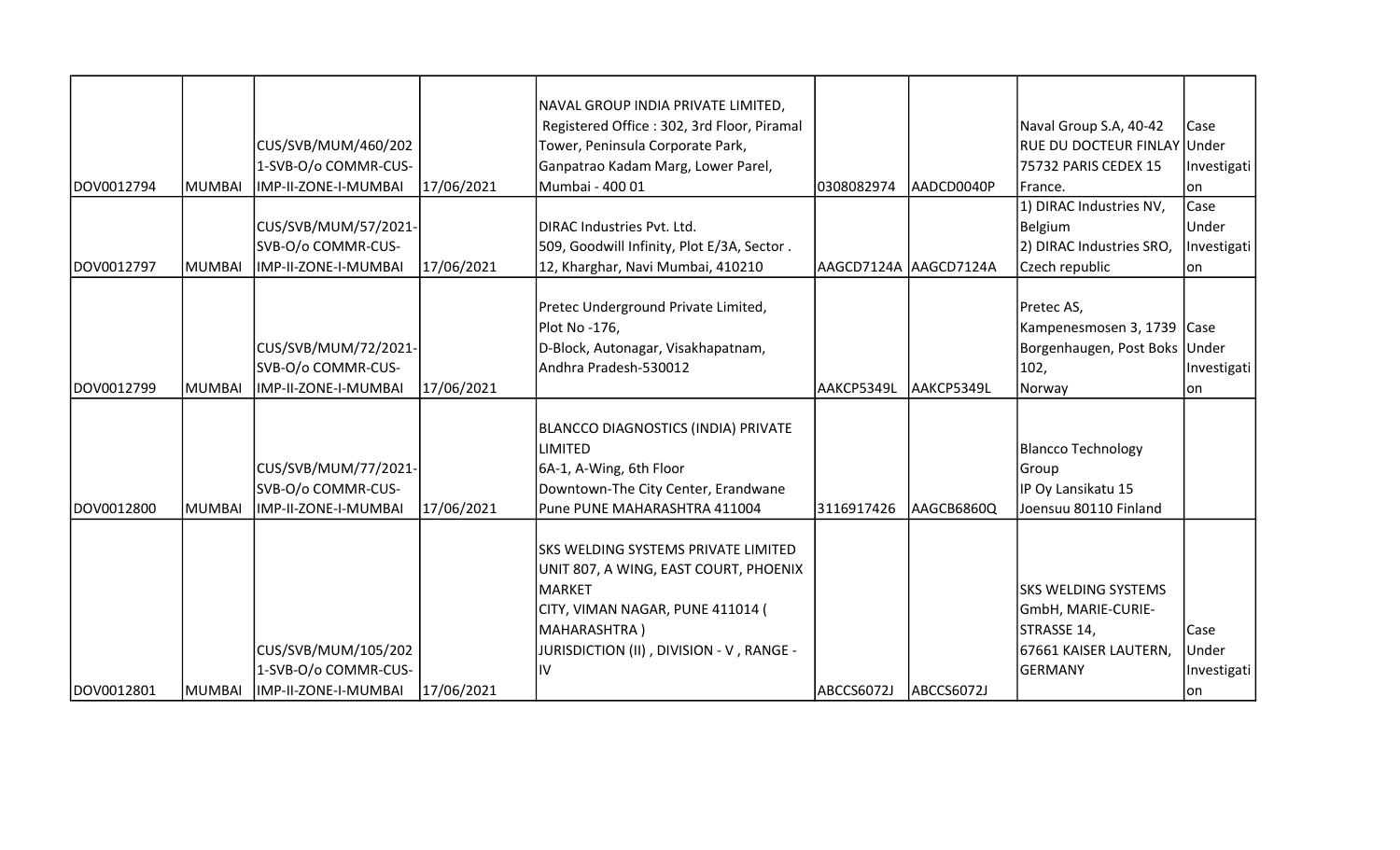|            |               |                      |            | Metropharm Wellness India Private        |            |            | <b>METROPHARM LTD</b>    |             |
|------------|---------------|----------------------|------------|------------------------------------------|------------|------------|--------------------------|-------------|
|            |               |                      |            | Limited                                  |            |            | Metro House, Unit B6,    | Case        |
|            |               | CUS/SVB/MUM/459/202  |            | Address: A-1104, Mondeal Heights, Near   |            |            | Redlands, Ullswater      | Under       |
|            |               | 1-SVB-O/o COMMR-CUS- |            | Novotel Hotel, S.g. highway, Ahmedabad-  | AANCM2646  |            | Crescent, Coulsdon,      | Investigati |
| DOV0012807 | MUMBAI        | IMP-II-ZONE-I-MUMBAI | 24/06/2021 | 380015                                   | ΙN         | AANCM2646N | Surrey, CR5 2HT          | on          |
|            |               |                      |            |                                          |            |            |                          |             |
|            |               |                      |            |                                          |            |            | Anhui Reliable Steel     |             |
|            |               |                      |            |                                          |            |            | Technology Co. Ltd,      |             |
|            |               |                      |            |                                          |            |            | China.                   |             |
|            |               |                      |            |                                          |            |            | Highmark International   |             |
|            |               |                      |            |                                          |            |            | Trading, Ajman (UAE)     |             |
|            |               |                      |            |                                          |            |            | Technocraft NZ Ltd.,     |             |
|            |               |                      |            | Technocraft Industries (India) Limited.  |            |            | Newzeland                |             |
|            |               |                      |            | Plot No 47, Opus Centre, 2ndfloor,       |            |            | Technoscft GmbH,         | Case        |
|            |               | CUS/SVB/MUM/160/202  |            | P-Tunga Paradise Hotel, MIDC,            |            |            | Germany                  | Under       |
|            |               | 1-SVB-O/o COMMR-CUS- |            | Andheri (East), Mumbai 400093,           |            |            | Technosoft Innovation,   | Investigati |
| DOV0012809 | <b>MUMBAI</b> | IMP-II-ZONE-I-MUMBAI | 24/06/2021 | Maharashtra                              | 0388023091 | AAACT2724P | Inc,USA                  | lon         |
|            |               |                      |            | <b>CIPLA LIMITED</b>                     |            |            |                          | Case        |
|            |               | CUS/SVB/MUM/548/202  |            | CIPLA HOUSE, PENINSULA BUSINESS PARK,    |            |            | <b>CIPLA CHINA</b>       | Under       |
|            |               | 1-SVB-O/o COMMR-CUS- |            | GANPATRAO KADAM MARG,                    |            |            | PHARMACEUTICAL           | Investigati |
| DOV0012831 | <b>MUMBAI</b> | IMP-II-ZONE-I-MUMBAI | 23/07/2021 | LOWER PAREL, MUMBAI-400013               | 0388003791 | AAACC1450B | COMPANY.                 | lon         |
|            |               |                      |            | ECCO SHOES INDIA PRIVATE LIMITED,        |            |            |                          |             |
|            |               |                      |            | TURF ESTATE, NO. 315, SHAKTI MILLS LANE, |            |            |                          | Case        |
|            |               | CUS/SVB/MUM/55/2021- |            | MAHALAXMI,                               |            |            | ECCO SKO NS,             | Under       |
|            |               | SVB-O/o COMMR-CUS-   |            | MUMBAI 400011                            |            |            | INDUSTRIVEJ 5, 6261      | Investigati |
| DOV0012833 | <b>MUMBAI</b> | IMP-II-ZONE-I-MUMBAI | 30/07/2021 |                                          | AAFCE3080Q | AAFCE3080Q | <b>BREDEBRO, DENMARK</b> | lon         |
|            |               |                      |            |                                          |            |            |                          | Case        |
|            |               | CUS/SVB/MUM/557/202  |            |                                          |            |            |                          | Under       |
|            |               | 1-SVB-O/o COMMR-CUS- |            |                                          |            |            | Boix Maquinaria Spain    | Investigati |
| DOV0012835 | <b>MUMBAI</b> | IMP-II-ZONE-I-MUMBAI | 30/07/2021 | Boix Machinery India Pvt. Ltd            | AAJCB4873C | AAJCB4873C | S.L.U                    | on          |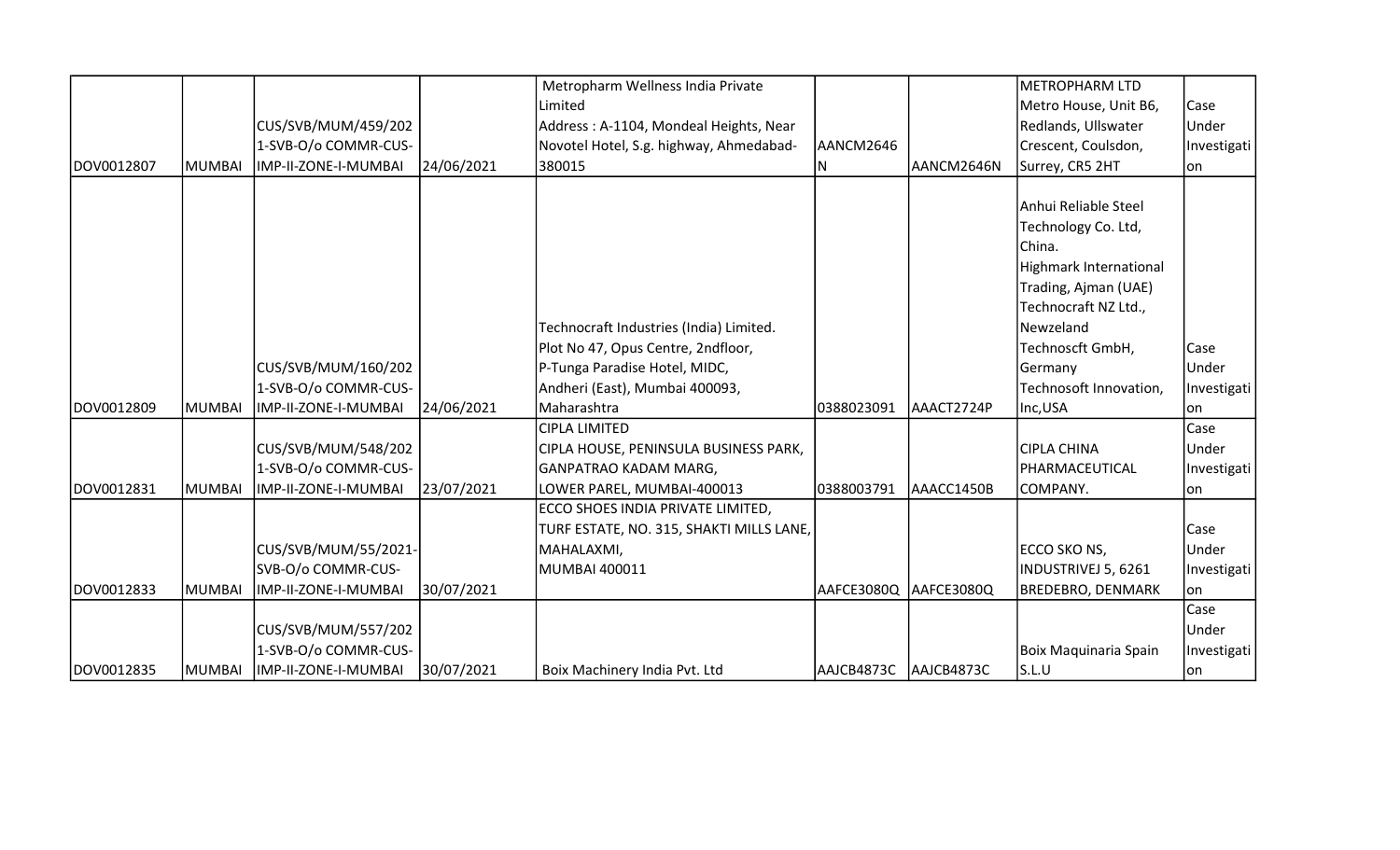| DOV0012903 | <b>MUMBAI</b> | CUS/SVB/MUM/585/202<br>1-SVB-O/o COMMR-CUS-<br>IMP-II-ZONE-I-MUMBAI | 08/09/2021 | Tele Radio India Pvt Limited<br>UrbanWrk Private Limited, Unit No<br>501 - 502, 5"' Floor, Sai Radhe Plot<br>No 100 - 101, Near Raja Bahadur<br>Mills, Kennedy Road, Sangamwadi,<br>Behind Sheraton Grand Hotel, Pune,<br>Maharashtra - 411001, India | AAHCT8451G AAHCT8451G  |            | 1) Tele Radio AB, Sweden<br>Address: Datavagen 21,<br>SE-436 32<br>Askim, Sweden<br>2) Tele Radio (Xiamen)<br>Electronics Co., Limited<br>Address: 2nd floor, No.3<br>Bldg.<br>No.606 Xing Long RD,<br>Huh District,<br>Xiamen, Fujian, 361006<br>China | Case<br>Under<br>Investigati<br>lon |
|------------|---------------|---------------------------------------------------------------------|------------|-------------------------------------------------------------------------------------------------------------------------------------------------------------------------------------------------------------------------------------------------------|------------------------|------------|---------------------------------------------------------------------------------------------------------------------------------------------------------------------------------------------------------------------------------------------------------|-------------------------------------|
| DOV0012911 | <b>MUMBAI</b> | CUS/SVB/MUM/539/202<br>1-SVB-O/o COMMR-CUS-<br>IMP-II-ZONE-I-MUMBAI | 27/09/2021 | ZE DENTAL INDIA PRIVATE LIMITED<br>904 AND 905, DAMJI SHAME CORPORATE<br>SQUARE, PANT NAGAR, GHATKOPAR<br>ANDHERI<br>LINK ROAD, GHATKOP.AR EAST, Mumbai<br>Suburban, Maharashtra, 400075                                                              | AABCZ4645G             | AABCZ4645G | (1) Biomet 3i, LLC, USA.<br>5617766700<br>(2) Biomet 3i Dental<br>Iberia, S.L. Spain                                                                                                                                                                    | Case<br>Under<br>Investigati<br>lon |
| DOV0012912 | <b>MUMBAI</b> | CUS/SVB/MUM/578/202<br>1-SVB-O/o COMMR-CUS-<br>IMP-II-ZONE-I-MUMBAI | 27/09/2021 | KRISHNA HANGUK TECHNOLOGIES PRIVATE<br><b>LIMITED</b><br>58th Mile Stone, NH-8, VillageBinola,<br>Gurgaon, Haryana                                                                                                                                    | AAECH5293F             | AAECH5293F | Hanguk Mold Co. Ltd.<br>21, Maegoksaneop 1-gil,<br>Buk-gu, Ulsan,<br>Korea                                                                                                                                                                              | Case<br>Under<br>Investigati<br>lon |
| DOV0012913 | <b>MUMBAI</b> | CUS/SVB/MUM/568/202<br>1-SVB-O/o COMMR-CUS-<br>IMP-II-ZONE-I-MUMBAI | 27/09/2021 | Handshake Home Stays Private Limited<br>H No. 259, Colomb Palolem Canacona<br>South - Goa, 403702 India                                                                                                                                               | AAECH8804L  AAECH8804L |            | Containerwerk eins<br><b>GmbH</b><br>Deutschland Germany.                                                                                                                                                                                               | Case<br>Under<br>Investigati<br> on |

T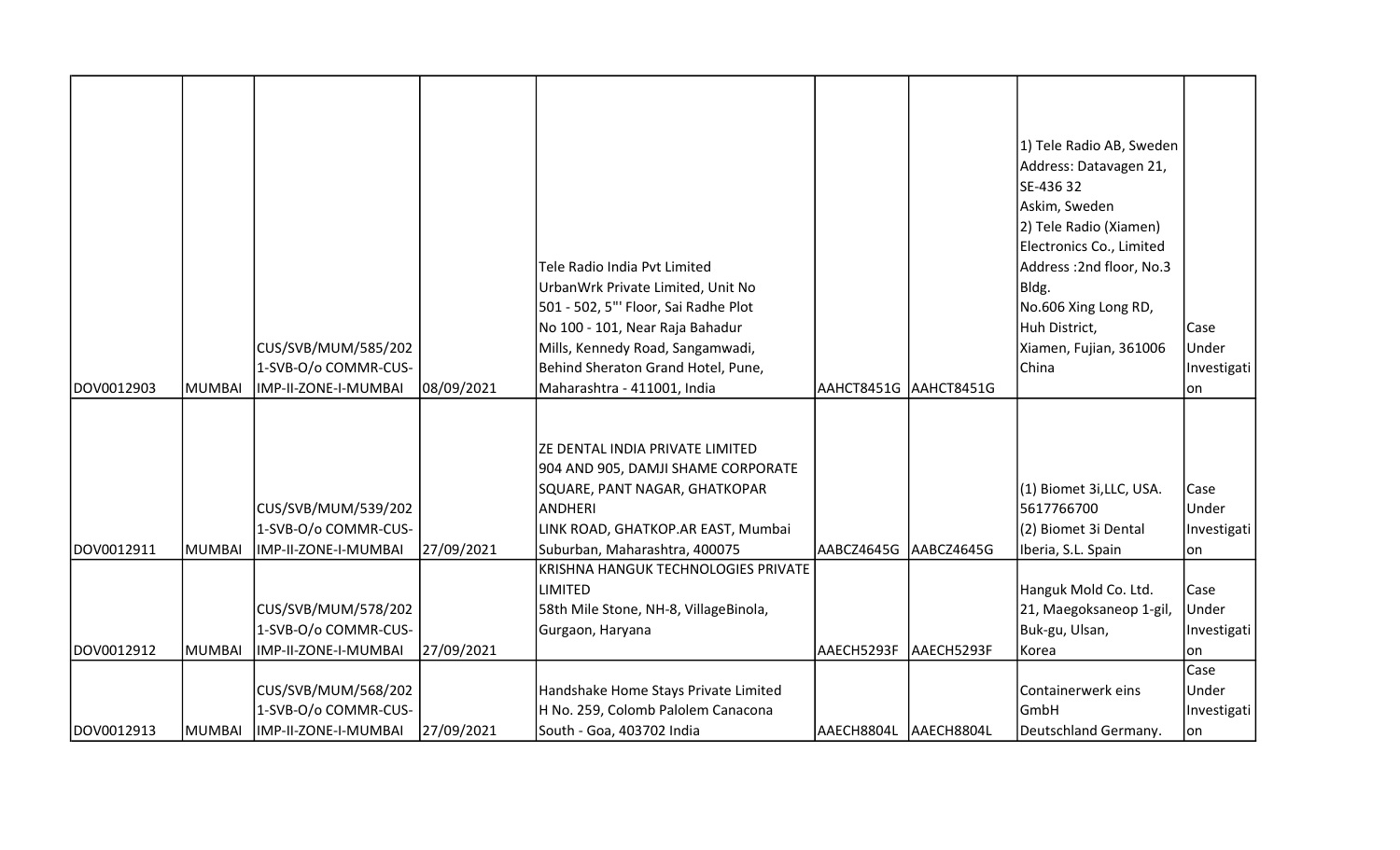| DOV0012914 | <b>MUMBAI</b> | CUS/SVB/MUM/558/202<br>1-SVB-O/o COMMR-CUS-<br>IMP-II-ZONE-I-MUMBAI                      | 27/09/2021 | Dulam International Limited<br>Project office address in India: 5th Floor,<br>505, Man Excellenza, S.V. Road, Opp.<br>Pawan Hans, Vile Parle (West) Mumbai -<br>400 056, India | AADCD9946L            | AADCD9946L | Dulam International<br>Limited<br>PO Box: 3334, DY101, Al<br>Jadaf, Dubai, U.A.E                                                                                                                 | Case<br>Under<br>Investigati<br>lon |
|------------|---------------|------------------------------------------------------------------------------------------|------------|--------------------------------------------------------------------------------------------------------------------------------------------------------------------------------|-----------------------|------------|--------------------------------------------------------------------------------------------------------------------------------------------------------------------------------------------------|-------------------------------------|
| DOV0012915 | <b>MUMBAI</b> | CUS/SVB/MUM/662/202<br>1-SVB-O/o COMMR-CUS-<br>IMP-II-ZONE-I-MUMBAI                      | 27/09/2021 | DANISCO NUTRITION AND BIOSCIENCES<br>INDIA PVT. LTD.<br>81, 8TH FLOOR, 2 NORTH AVENUE MAKER<br>MAXITY,<br>BANDRA KURLA COMPLEX ROAD, BANDRA<br>EAST, MUMBAI-51.                | AAHCD6360N AAHCD6360N |            | <b>SPECIALITY PRODUCT</b><br>LLC, USA<br>SPECIALITY ELECTRONICS<br>MATERIALS GMBH,<br> SWITZERLAND<br>NUTRITION BIOSCIENCES<br><b>USA</b><br>OTHER SUPPLIERS AS PER Under<br>ANEX 4 OF IMPORTER. | Case<br>Investigati<br>lon          |
| DOV0012919 |               | CUS/SVB/MUM/612/202<br>1-SVB-O/o COMMR-CUS-<br> MUMBAI  IMP-II-ZONE-I-MUMBAI  27/09/2021 |            | RAHI SYSTEMS PVT. LTD.<br>301, PRIDE PORTAL, SHIVAJI HOUSING<br>SOCIETY, SENAPATI BAPAT ROAD, PUNE-<br>411016                                                                  | 3111020266            | AAFCR3974C | RAHI SYSTEMS INC, USA<br>RAHI SYSTEMS<br>AUSTRALIA PTY LTD,<br>AUSTRALIA<br>RAHI SYSTEMS EUROPE<br><b>BV, NETHERLANDS</b><br> RAHI SYSTEMS PTE LTD,<br>SINGAPORE                                 | Case<br>Under<br>Investigati<br> on |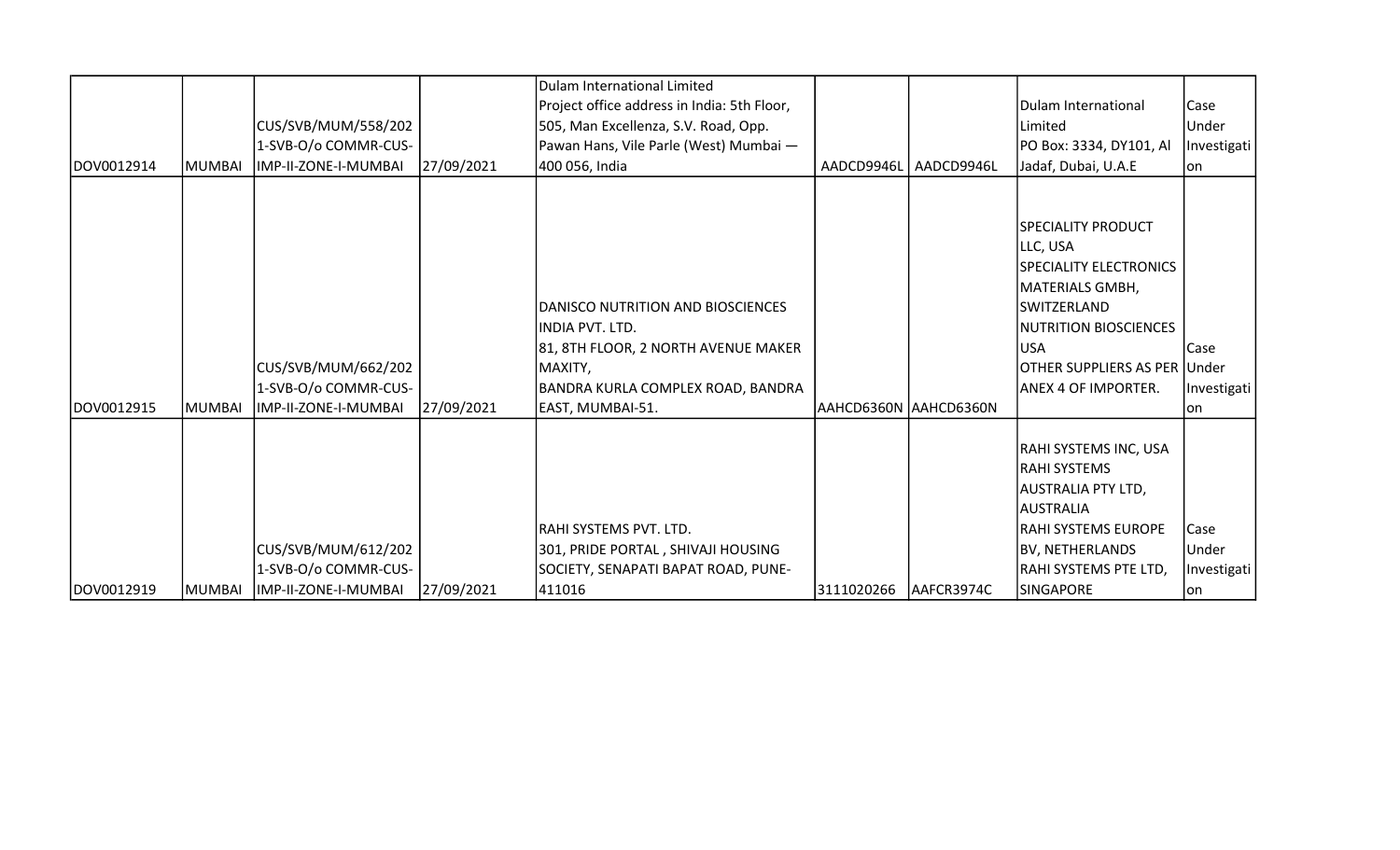|            |        |                      |            |                                            |                       |            | TECNONNEX LTD., UK          |             |
|------------|--------|----------------------|------------|--------------------------------------------|-----------------------|------------|-----------------------------|-------------|
|            |        |                      |            |                                            |                       |            | <b>TECONNEX EUROPE SRL,</b> |             |
|            |        |                      |            |                                            |                       |            | ROMANIA                     |             |
|            |        |                      |            |                                            |                       |            | <b>TECONNEX FUNWICK CO.</b> |             |
|            |        |                      |            |                                            |                       |            | LTD., CHINA                 |             |
|            |        |                      |            |                                            |                       |            | TECONNEX MEXICO,            | Case        |
|            |        | CUS/SVB/MUM/610/202  |            | Teconnex India LLP,                        |                       |            | MEXICO                      | Under       |
|            |        | 1-SVB-O/o COMMR-CUS- |            | Plot no. PAP S-I , MIDC Phase II,          |                       |            | <b>BELLOWS TECHNOLOGY</b>   | Investigati |
| DOV0012920 | MUMBAI | IMP-II-ZONE-I-MUMBAI | 27/09/2021 | Chakan, Pune 410501                        | AANFT9752H            | AANFT9752H | LTD, UK.                    | on          |
|            |        |                      |            | Devilbliss Healthcare Pvt. Ltd.            |                       |            |                             |             |
|            |        |                      |            | UNIT NO 18 1ST FLOOR SHREE MADHU           |                       |            |                             | Case        |
|            |        | CUS/SVB/MUM/647/202  |            | ESTATE,                                    |                       |            |                             | Under       |
|            |        | 1-SVB-O/o COMMR-CUS- |            | P B MARC WORLI                             |                       |            |                             | Investigati |
| DOV0012921 | MUMBAI | IMP-II-ZONE-I-MUMBAI | 27/09/2021 | Mumbal - 400013, INDIA                     | 0316905062            | AAFCD5549R | Devilbliss Healthcare, UK   | on          |
|            |        |                      |            |                                            |                       |            |                             | Case        |
|            |        | CUS/SVB/MUM/609/202  |            | QFIX MEDICAL INDIA PVT. LTD.               |                       |            |                             | Under       |
|            |        | 1-SVB-O/o COMMR-CUS- |            | B-40, FIRST FLOOR, BACKSIDE GALI NO. 01,   |                       |            | Anholt Technologies Inc     | Investigati |
| DOV0012922 | MUMBAI | IMP-II-ZONE-I-MUMBAI | 27/09/2021 | WEST VINOD NAGAR, DELHI-110092             | AAACQ5900E AAACQ5900E |            | DBAQ-fix, USA               | on          |
|            |        |                      |            |                                            |                       |            | Murakami Ampas              |             |
|            |        |                      |            |                                            |                       |            | Thailand Co. Ltd.           |             |
|            |        |                      |            |                                            |                       |            | 278 Moo 4, Bangpoo          |             |
|            |        |                      |            |                                            |                       |            | Industrial Estate,          |             |
|            |        |                      |            | Murakami Manufacturing India Private       |                       |            | Sukhumvit Road, Tambol      |             |
|            |        |                      |            | Limited                                    |                       |            | Praeksa,                    |             |
|            |        |                      |            | Plot No. 19, Japanese Park, Mandal         |                       |            | <b>Amphur Muang</b>         | Case        |
|            |        | CUS/SVB/MUM/84/2021- |            | Industrial Estate, Vithlapur, Taluka,      |                       |            | Samutprakarn,               | Under       |
|            |        | SVB-O/o COMMR-CUS-   |            | Mandal, Ahmedabad. Centre - Range I        |                       |            | Samutprakarn, 10280,        | Investigati |
| DOV0012926 | MUMBAI | IMP-II-ZONE-I-MUMBAI | 08/10/2021 | State - Ghatak 11 (Ahmedabad)              | 0817508635            | AAKCM5947R | Thailand.                   | lon         |
|            |        |                      |            |                                            |                       |            |                             | Case        |
|            |        | CUS/SVB/MUM/291/202  |            | VE Commercial Vehicles Ltd., Yalachahally, |                       |            | Volvo Bus corporation       | Under       |
|            |        | 1-SVB-O/o COMMR-CUS- |            | Tavarekere Post, Hosakote Taluk,           |                       |            | Sweden, SE-405-08,          | Investigati |
| DOV0012927 | MUMBAI | IMP-II-ZONE-I-MUMBAI | 11/10/2021 | Bengaluru Rural- 562122.                   | 0508043069            | AABCE9378F | Goteborg, Sweden            | lon         |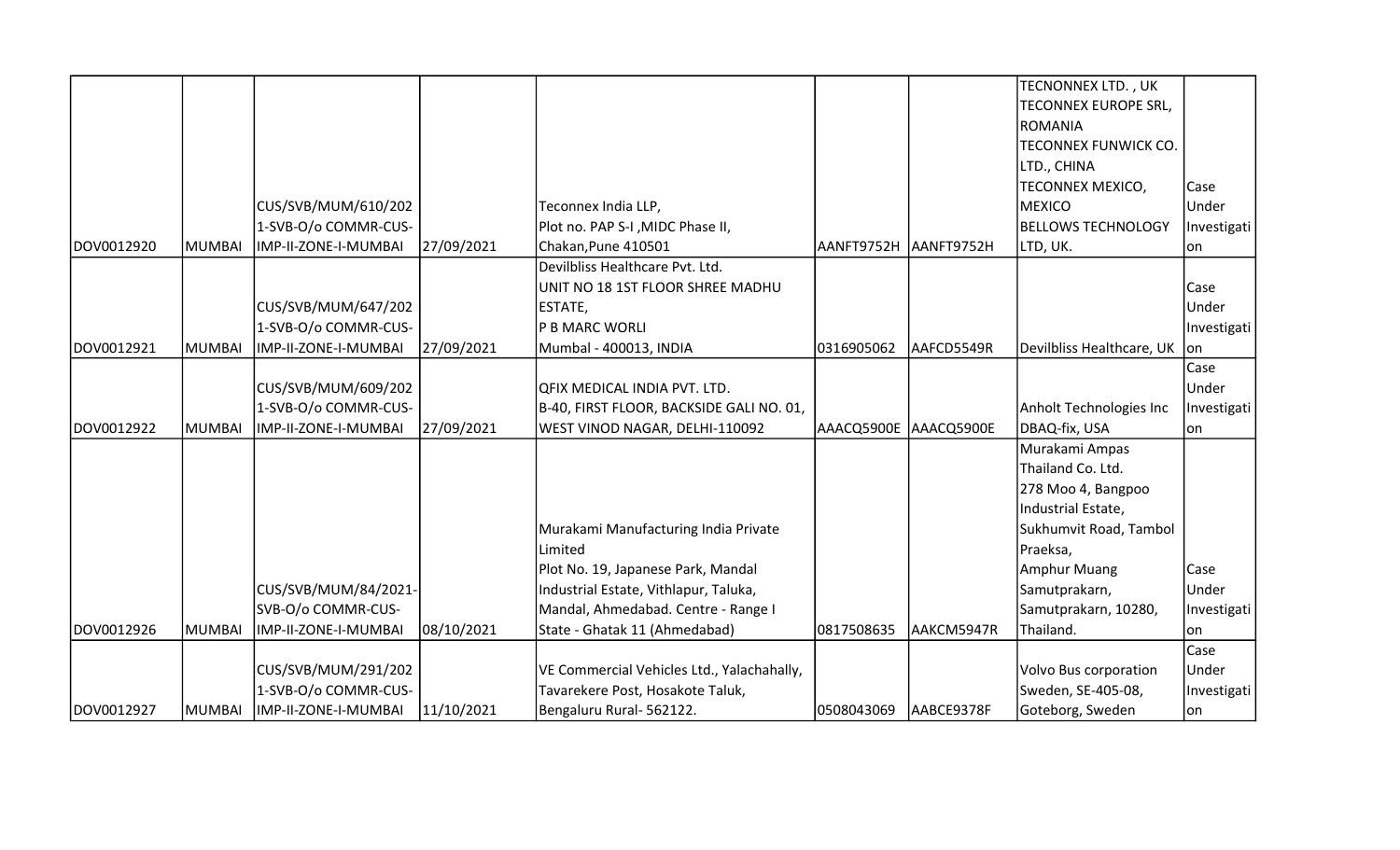| DOV0012928 | MUMBAI | CUS/SVB/MUM/684/202<br>1-SVB-O/o COMMR-CUS-<br>IMP-II-ZONE-I-MUMBAI                     | 14/10/2021 | Tesla India Motors and Energy Private<br>Limited (`Tesla<br>India'), Floor 14, SKAV909, SKAV 909,<br>Lavelle Road, Bengaluru,<br>Bengaluru (Bangalore) Urban, Karnataka,<br>560001 | AAICT3460E             | AAICT3460E | (1)Tesla, Inc. (Seller 1')<br><b>United States of America</b><br>2. Tesla Motors<br>Netherlands B.V. ('Seller<br>2'), Netherlands<br>3. Tesla Motors Australia<br>Pty Limited (`Seller 3'),<br>Australia | Case<br>Under<br>Investigati<br>lon  |
|------------|--------|-----------------------------------------------------------------------------------------|------------|------------------------------------------------------------------------------------------------------------------------------------------------------------------------------------|------------------------|------------|----------------------------------------------------------------------------------------------------------------------------------------------------------------------------------------------------------|--------------------------------------|
| DOV0012934 | MUMBAI | CUS/SVB/MUM/665/202<br>1-SVB-O/o COMMR-CUS-<br>IMP-II-ZONE-I-MUMBAI                     | 08/11/2021 | Clariant IGL Speciality Chemicals Pvt Ltd.,<br>A-1, Industrial Area, Bazpur Road, Kashipur-<br>244713, Distt. Udham Singh Nagar,<br>Uttarakhand                                    | AAFCI7707J             | AAFCI7707J | Clariant South East Asia<br>PTE., Singapore                                                                                                                                                              | Case<br>Under<br>Investigati<br>lon  |
| DOV0012936 | MUMBAI | CUS/SVB/MUM/575/202<br>1-SVB-O/o COMMR-CUS-<br>IMP-II-ZONE-I-MUMBAI                     | 16/11/2021 | Decal In Italian Graphics Industry Pvt. Ltd.,<br>Gat No. 943/1A/1, Alp:- Sanaswadi, Tal:-<br>Shirur,<br>Dist:- Pune-412208 State:- Maharashtra,<br>India                           | 3114013414             | AAECD9372P | SERIGRAFIA 76 S.r.l., Via<br>E. Torricelli 18-20<br>42027 MONTECCHIO E.<br>(RE)<br><b>ITALY</b>                                                                                                          | Case<br>Under<br>Investigati<br>lon. |
| DOV0012937 | MUMBAI | CUS/SVB/MUM/664/202<br>1-SVB-O/o COMMR-CUS-<br>IMP-II-ZONE-I-MUMBAI                     | 16/11/2021 | Novomet Perm India Project,<br>Office-11A109, A Wing, Sea Woods Grand<br>Central, Tower-1,<br>Sector-40, Nerul, Mumbai- 400706.                                                    | AAGCN5888A  AAGCN5888A |            | 1) Novomet Perm, Russia Case<br>2) Novomet Middle East,<br>FZE, UAE                                                                                                                                      | Under<br>Investigati<br>lon          |
| DOV0012941 |        | CUS/SVB/MUM/189/202<br>1-SVB-O/o COMMR-CUS-<br>MUMBAI  IMP-II-ZONE-I-MUMBAI  25/11/2021 |            | Fonzel Office Solutions Pvt Ltd<br>Office no 45, B Wing, 4th Floor, KK Market,<br>Bibewadi, 411037.                                                                                | AADCF9858P AADCF9858P  |            | Euroworkspace<br>Mill Lane, Fullbridge,<br>Maldon, Essex, CM9 4NX,   Investigati<br><b>United Kingdom</b>                                                                                                | Case<br>Under<br>lon                 |